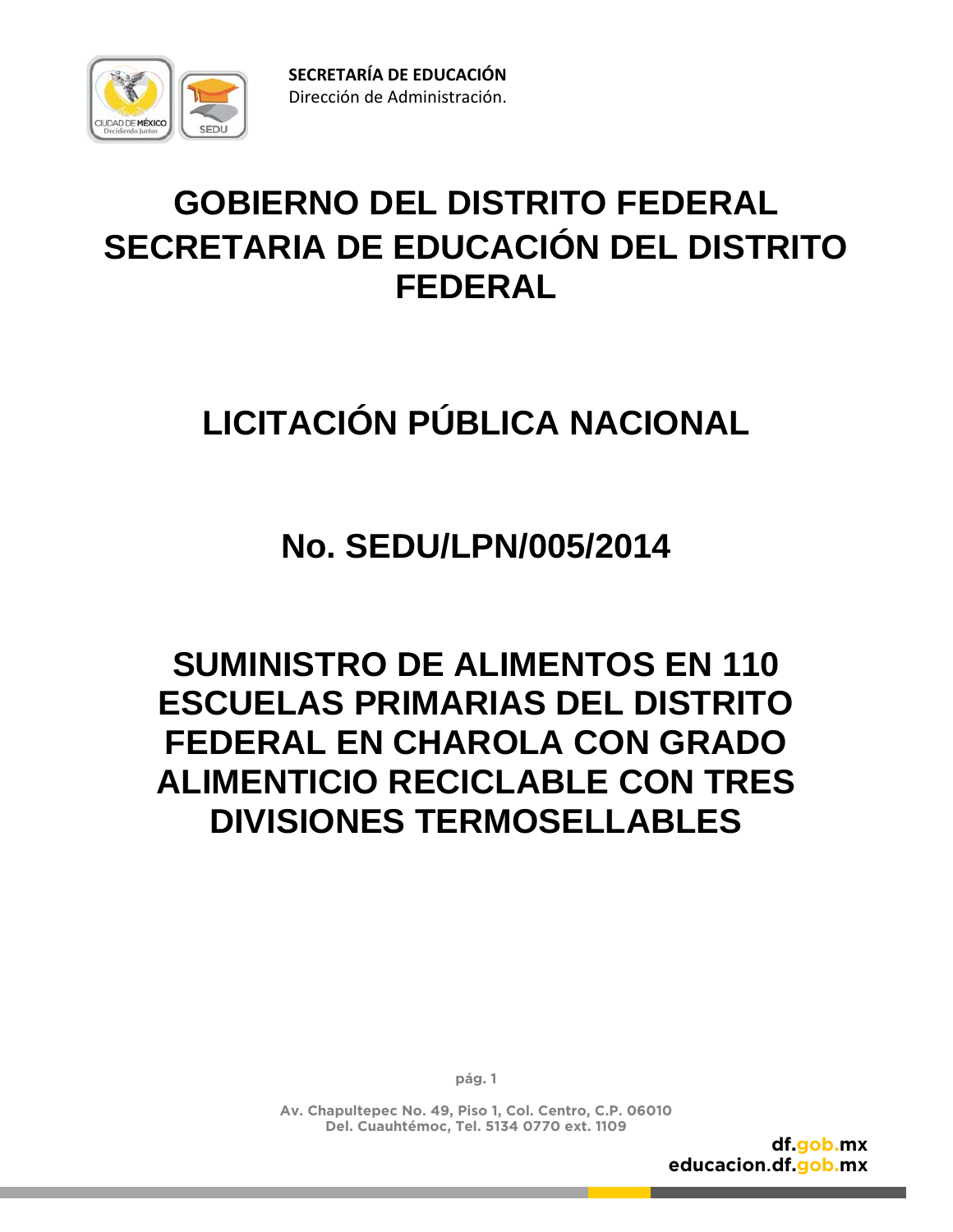**SECRETARÍA DE EDUCACIÓN**



Dirección de Administración.

EL GOBIERNO DEL DISTRITO FEDERAL A TRAVÉS DE LA SECRETARÍA DE EDUCACIÓN DEL DISTRITO FEDERAL, POR CONDUCTO DE LA DIRECCIÓN DE ADMINISTRACIÓN EN DICHA DEPENDENCIA, EN ADELANTE **LA CONVOCANTE**, UBICADA EN AVENIDA CHAPULTEPEC No. 49, PRIMER PISO, COLONIA CENTRO, DELEGACIÓN CUAUHTÉMOC, C. P. 06010, MÉXICO, D. F., TEL. 51 34 07 70 EXTENSIÓN 1105; EN CUMPLIMIENTO A LO DISPUESTO EN EL ARTÍCULO 134 DE LA CONSTITUCIÓN POLÍTICA DE LOS ESTADOS UNIDOS MEXICANOS, 26, 27 INCISO A), 28, 30 FRACCIÓN I, 32, 33, 34, 43, 58 Y 63 FRACCIÓN I DE LA LEY DE ADQUISICIONES PARA EL DISTRITO FEDERAL Y 101-G FRACCIONES IX, X Y XIV DEL REGLAMENTO INTERIOR DE LA ADMINISTRACIÓN PÚBLICA DEL DISTRITO FEDERAL, ASÍ COMO A LO ESTABLECIDO EN EL ACUERDO POR EL QUE SE DELEGAN EN LA DIRECCIÓN DE ADMINISTRACIÓN DE LA SECRETARÍA DE EDUCACIÓN DEL DISTRITO FEDERAL, LAS FACULTADES QUE SE INDICAN PUBLICADO EN LA GACETA OFICIAL DEL DISTRITO FEDERAL EL DÍA 26 DE NOVIEMBRE DE 2008, CONVOCA A PERSONAS FÍSICAS Y MORALES A PARTICIPAR EN LA LICITACIÓN PÚBLICA NACIONAL NÚMERO SEDU/LPN/005/2014, PARA LA CONTRATACIÓN DEL SUMINISTRO DE ALIMENTOS EN 110 ESCUELAS PRIMARIAS DEL DISTRITO FEDERAL EN CHAROLA CON GRADO ALIMENTICIO RECICLABLE CON TRES DIVISIONES TERMOSELLABLES, CONFORME A LAS SIGUIENTES:

## **B A S E S**

## **1.- CALENDARIO DE ACTOS.**

| Fechas para adquirir<br>bases             | Junta de<br>aclaraciones | Presentación de<br>proposiciones y apertura<br>técnica y económica | Acto de Fallo         |
|-------------------------------------------|--------------------------|--------------------------------------------------------------------|-----------------------|
| $\vert$ 09, 10 y 13 de octubre de $\vert$ | 14 de octubre de 2014    | 17 de octubre de 2014                                              | 23 de octubre de 2014 |
| 2014                                      | $10:00$ hrs.             | $11:00$ hrs.                                                       | $11:00$ hrs.          |

## **2.- INFORMACIÓN SOBRE EL SUMINISTRO A CONTRATAR OBJETO DE ESTA LICITACIÓN.**

## **2.1. DESCRIPCIÓN ESPECÍFICA DEL SUMINISTRO.**

 SUMINISTRO DE ALIMENTOS EN 110 ESCUELAS PRIMARIAS DEL DISTRITO FEDERAL, CONFORME A LAS CARACTERÍSTICAS QUE SE DETALLAN EN LOS **ANEXOS 1 Y 2 (APARTADO A)**

## **2.2. PLAZO DEL SUMINISTRO.**

 EL SUMINISTRO OBJETO DE ESTA LICITACIÓN SERÁ A PARTIR DEL 27 DE OCTUBRE Y HASTA EL 19 DE DICIEMBRE DEL 2014. NO SE REALIZARÁ SUMINISTRO DE ALIMENTOS LOS DÍAS QUE SE ENCUENTRAN CONSIDERADOS COMO INHÁBILES CONFORME AL CALENDARIO ESCOLAR PARA EL CICLO ESCOLAR 2014 - 2015 PUBLICADO POR LA SECRETARÍA DE EDUCACIÓN PÚBLICA (SEP) Y LOS DÍAS ESTABLECIDOS COMO CONSEJO TÉCNICO ESCOLAR. **ANEXO 3**.

## **2.3. CONDICIONES DEL SUMINISTRO.**

EL SUMINISTRO SE REALIZARÁ EN ESTRICTA OBSERVANCIA DE LAS CONDICIONES TÉCNICAS ESTABLECIDAS EN EL NUMERAL 6.3 Y EN EL ANEXO 2 (APARTADO A), RESPECTO DEL ALMACENAMIENTO, ELABORACIÓN, EMPAQUE Y DISTRIBUCIÓN DE LOS ALIMENTOS. **2.4. DE LA ENTREGA DEL SUMINISTRO.** 

**pág. 2**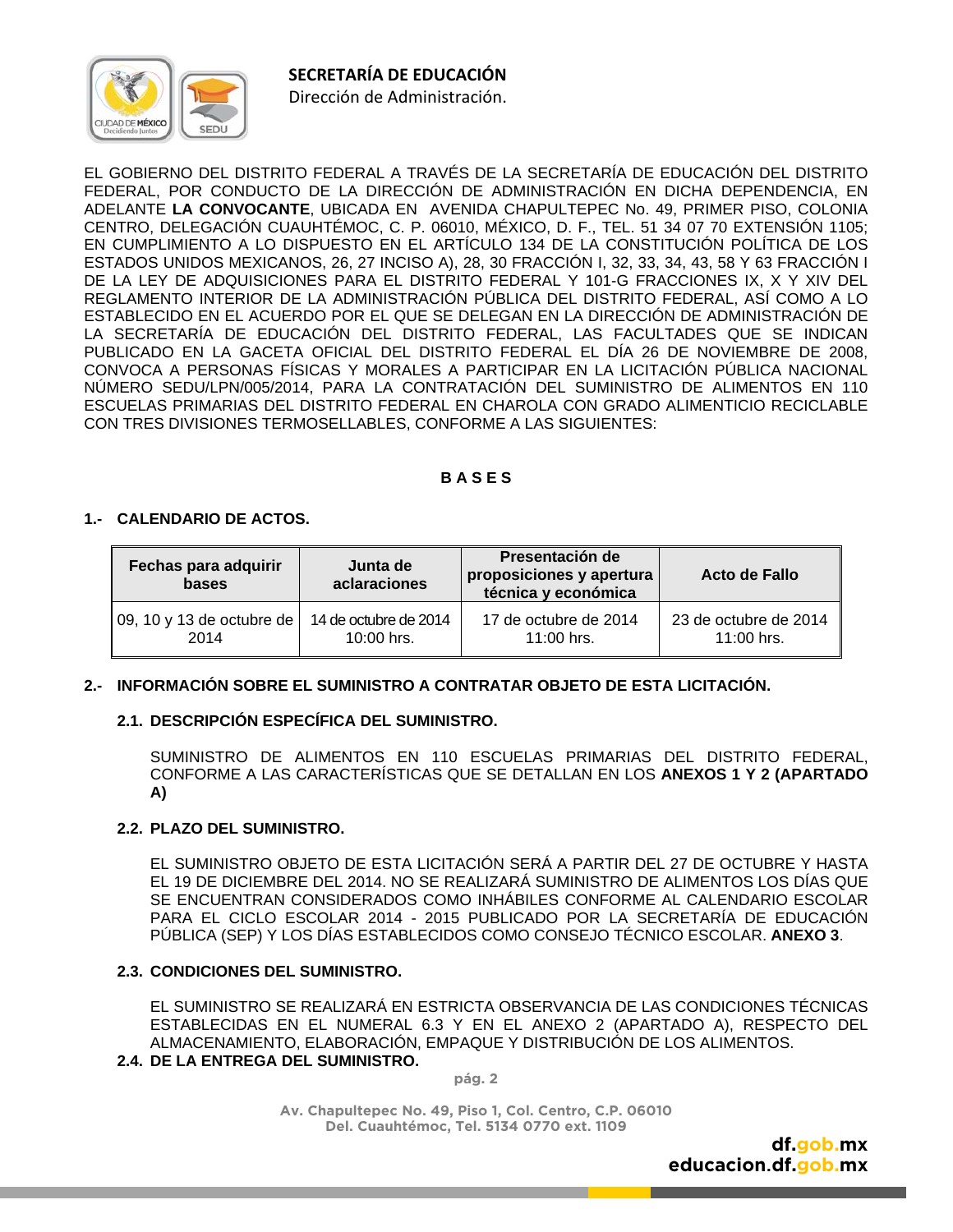

## **2.4.1. LUGARES DEL SUMINISTRO.**

EL SUMINISTRO DE ALIMENTOS EN 110 ESCUELAS PRIMARIAS DEL DISTRITO FEDERAL SE REALIZARÁ EN LOS PLANTELES QUE SE DETALLAN EN EL **ANEXO 4.** 

#### **2.4.2. TRANSPORTE.**

EL PROVEEDOR ADJUDICADO TENDRÁ A SU CARGO Y BAJO SU RESPONSABILIDAD EL TRANSPORTE DE LOS ALIMENTOS HASTA SU RECEPCIÓN Y DISTRIBUCIÓN EN LOS DIFERENTES PLANTELES A ENTERA SATISFACCIÓN Y SIN COSTO ALGUNO PARA **LA CONVOCANTE**. (ANEXO 2 APARTADO A)

#### **2.4.3. DE LA HORA DE ENTREGA DEL SUMINISTRO.**

EL SUMINISTRO SE PROPORCIONARÁ DE LUNES A VIERNES, DEBIENDO INICIAR EL SUMINISTRO A LAS 14:30 Y CONCLUIR A LAS 15:30 HORAS.

#### **2.5. DEL PERSONAL QUE ELABORA Y ENTREGA EL SUMINISTRO DE ALIMENTOS.**

EL PERSONAL QUE ELABORE Y ENTREGUE LOS ALIMENTOS EN LOS DIFERENTES PLANTELES DEBERÁ ESTAR ASEADO, PORTAR GAFETE Y UNIFORME LIMPIO DE LA EMPRESA (PANTALÓN Y FILIPINA), COFIA, MANDIL, CUBRE BOCA, CALZADO CERRADO QUE NO SEA TENIS Y GUANTES DE PLÁSTICO DESECHABLE, ADEMÁS TENER UÑAS CORTAS, LIMPIAS, SIN ESMALTE Y CABELLO RECOGIDO.

DURANTE EL SUMINISTRO DE LOS ALIMENTOS QUEDA ESTRICTAMENTE PROHIBIDO PARA EL PERSONAL DEL PROVEEDOR ADJUDICADO COMER, BEBER, FUMAR, MASTICAR CHICLE Y VENDER ALIMENTOS.

#### **2.6. DE LA SUPERVISIÓN DE LA ELABORACIÓN Y ENTREGA DEL SUMINISTRO.**

EL PERSONAL ASIGNADO POR LA DIRECCIÓN GENERAL DE EDUCACIÓN BÁSICA EN LA SECRETARÍA DE EDUCACIÓN DEL DISTRITO FEDERAL PODRÁ SUPERVISAR EN CUALQUIER MOMENTO DEL PROCESO DESDE LA RECEPCIÓN DE INSUMOS HASTA LA ENTREGA DE CHAROLAS, SIN NINGUNA RESTRICCIÓN, EN CUALQUIER MOMENTO Y SIN PREVIO AVISO.

EL PERSONAL DESIGNADO ESTARÁ FACULTADO PARA VERIFICAR, EN CUALQUIER MOMENTO, LA CORRECTA APLICACIÓN, PROCEDIMIENTOS, NORMAS Y DEMÁS ELEMENTOS CONTEMPLADOS EN LAS NORMAS OFICIALES MEXICANAS ENUNCIADAS EN EL CUERPO DE ESTE DOCUMENTO Y LAS CONSIDERACIONES SEÑALADAS EN EL DISTINTIVO H, SIN NINGUNA RESTRICCIÓN.

EL PERSONAL DESIGNADO DETERMINARÁ SI DE ACUERDO A LAS NORMAS REGULATORIAS VIGENTES EN PROCESOS DE ALIMENTOS, SE CUMPLE CON LA CALIDAD Y CARACTERÍSTICAS ORGANOLÉPTICAS (FORMA, AROMA, TAMAÑO, ASPECTO, TEXTURA, COLOR, SABOR AGRADABLE Y GRAMAJE), LOS ALIMENTOS SON O NO SUSCEPTIBLES DE SER TRANSPORTADOS Y SUMINISTRADOS EN LAS ESCUELAS.

**pág. 3** 

**Av. Chapultepec No. 49, Piso 1, Col. Centro, C.P. 06010 Del. Cuauhtémoc, Tel. 5134 0770 ext. 1109**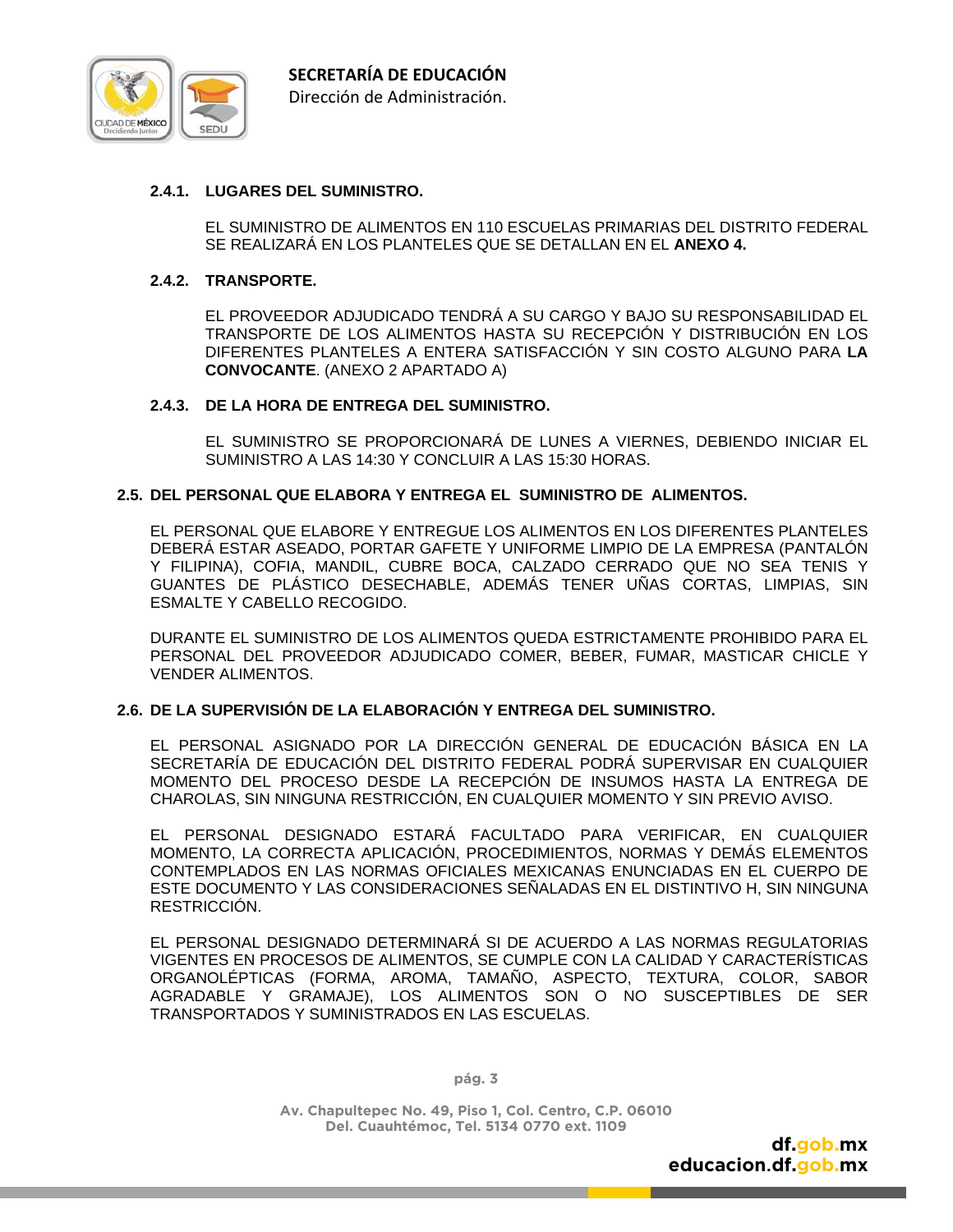

ASÍ MISMO, EL PERSONAL NOMBRADO PODRÁ TOMAR LAS MUESTRAS ALEATORIAS DE LOS INSUMOS Y ALIMENTOS CRUDOS O COCIDOS QUE SE UTILICEN PARA LA ELABORACIÓN DE LOS ALIMENTOS, PARA SU ANÁLISIS.

LAS EMPRESAS ADJUDICADAS DEBERÁN PRESTAR TODAS LAS FACILIDADES A FIN DE PROPORCIONAR LAS BITÁCORAS, INFORMES, INFORMACIÓN, INSTRUMENTOS, PLANES, PROGRAMAS, MANUALES, INSTRUMENTOS DE MEDICIÓN, Y LOS DOCUMENTOS QUE SEAN SOLICITADOS POR LA LICITANTE QUE TENGAN QUE VER CON TODO EL PROCESO DESDE LA RECEPCIÓN DE LOS INSUMOS, ALMACENAMIENTO, PROCESAMIENTO Y ELABORACIÓN DE LOS ALIMENTOS, ENVASADO, EMPACADO Y ETIQUETADO, TRANSPORTACIÓN, ENTREGA, DISTRIBUCIÓN Y LIMPIEZA, ADEMÁS DEBERÁ DE PROPORCIONAR EL EQUIPO Y VESTUARIO NECESARIO PARA GARANTIZAR LA INOCUIDAD DEL PROCESO DE ALIMENTACIÓN, CALIDAD DE LAS MATERIAS PRIMAS, Y CARACTERÍSTICAS ORGANOLÉPTICAS, SIEMPRE QUE SE LE REQUIERA.

LA SUPERVISIÓN QUE REALICE LA CONVOCANTE A CADA UNA DE LAS ETAPAS QUE INTEGRAN EL SUMINISTRO DE ALIMENTOS, LA PODRÁ REALIZAR EN COORDINACIÓN CON LA AGENCIA DE PROTECCIÓN SANITARIA DE LA SECRETARÍA DE SALUD DEL DISTRITO FEDERAL.

## **2.7. DEL INCUMPLIMIENTO EN LA ELABORACIÓN Y ENTREGA DEL SUMINISTRO.**

SI EL PROVEEDOR ADJUDICADO NO CUMPLIERA, LA DIRECCIÓN GENERAL DE EDUCACIÓN BÁSICA EN LA SECRETARÍA DE EDUCACIÓN DEL DISTRITO FEDERAL, DEBERÁ NOTIFICÁRSELO A FIN DE QUE SUBSANE LAS DEFICIENCIAS OBSERVADAS. EN CASO DE QUE DICHAS DEFICIENCIAS SE ENCUENTREN CONTEMPLADAS EN EL NUMERAL 17 DE LAS PRESENTES BASES DE LICITACIÓN, ESTOS INCUMPLIMIENTOS DEBERÁN SER REGISTRADOS EN LA "CÉDULA DE SUPERVISIÓN DE ELABORACIÓN DE ALIMENTOS" Y EN LA "CÉDULA DE SUPERVISIÓN DE ENTREGA DE ALIMENTOS POR LA EMPRESA" DISEÑADA PARA TAL FIN POR LA PROPIA DIRECCIÓN GENERAL DE EDUCACIÓN BÁSICA DE LA SECRETARÍA DE EDUCACIÓN DEL DISTRITO FEDERAL; DICHAS CÉDULAS EN SU CASO TENDRÁN QUE ESTAR DEBIDAMENTE REQUISITADAS Y CONTENER EL NOMBRE Y FIRMA AUTÓGRAFA DE: 1) EL PERSONAL DESIGNADO POR LA DIRECCIÓN GENERAL DE EDUCACIÓN BÁSICA EN LA SECRETARÍA DE EDUCACIÓN DEL DISTRITO FEDERAL PARA SUPERVISAR LA ELABORACIÓN Y EL SUMINISTRO DE ALIMENTOS, EN SU CARÁCTER DE ELABORADOR DE LA CÉDULA; 2) EL PERSONAL DESIGNADO POR EL PROVEEDOR ADJUDICADO PARA ENTREGAR EL SUMINISTRO DE ALIMENTOS, HACIENDO CONSTAR SU ACEPTACIÓN EN EL CONTENIDO DE LA CÉDULA 3) DEL PERSONAL DESIGNADO POR LA DIRECCIÓN GENERAL DE EDUCACIÓN BÁSICA RESPONSABLE DE LA COORDINACIÓN REGIONAL Y 4) POR EL TITULAR DE LA DIRECCIÓN GENERAL DE EDUCACIÓN BÁSICA, DANDO VALIDEZ A LO ASENTADO EN LA CÉDULA. ESTA(S) "CÉDULA(S) DE SUPERVISIÓN DE ELABORACIÓN Y ENTREGA DE ALIMENTOS" DEBERÁ(N) REMITIRSE A LA JEFATURA DE UNIDAD DEPARTAMENTAL DE RECURSOS MATERIALES Y SERVICIOS GENERALES EN LA SECRETARÍA DE EDUCACIÓN DEL DISTRITO FEDERAL, QUIEN VERIFICARÁ LA INFORMACIÓN CONTENIDA CON LA(S) FACTURA(S) CORRESPONDIENTE(S), QUE LE SERÁN ENTREGADAS POR PARTE DE LAS EMPRESAS, A FIN DE QUE ESTA INSTANCIA DETERMINE, EN SU CASO, EL MONTO DE LA PENA CONVENCIONAL POR EL INCUMPLIMIENTO CONSIGNADO EN LA "CÉDULA DE ELABORACIÓN Y SUPERVISIÓN DE ENTREGA DE ALIMENTOS".

**pág. 4** 

**Av. Chapultepec No. 49, Piso 1, Col. Centro, C.P. 06010 Del. Cuauhtémoc, Tel. 5134 0770 ext. 1109**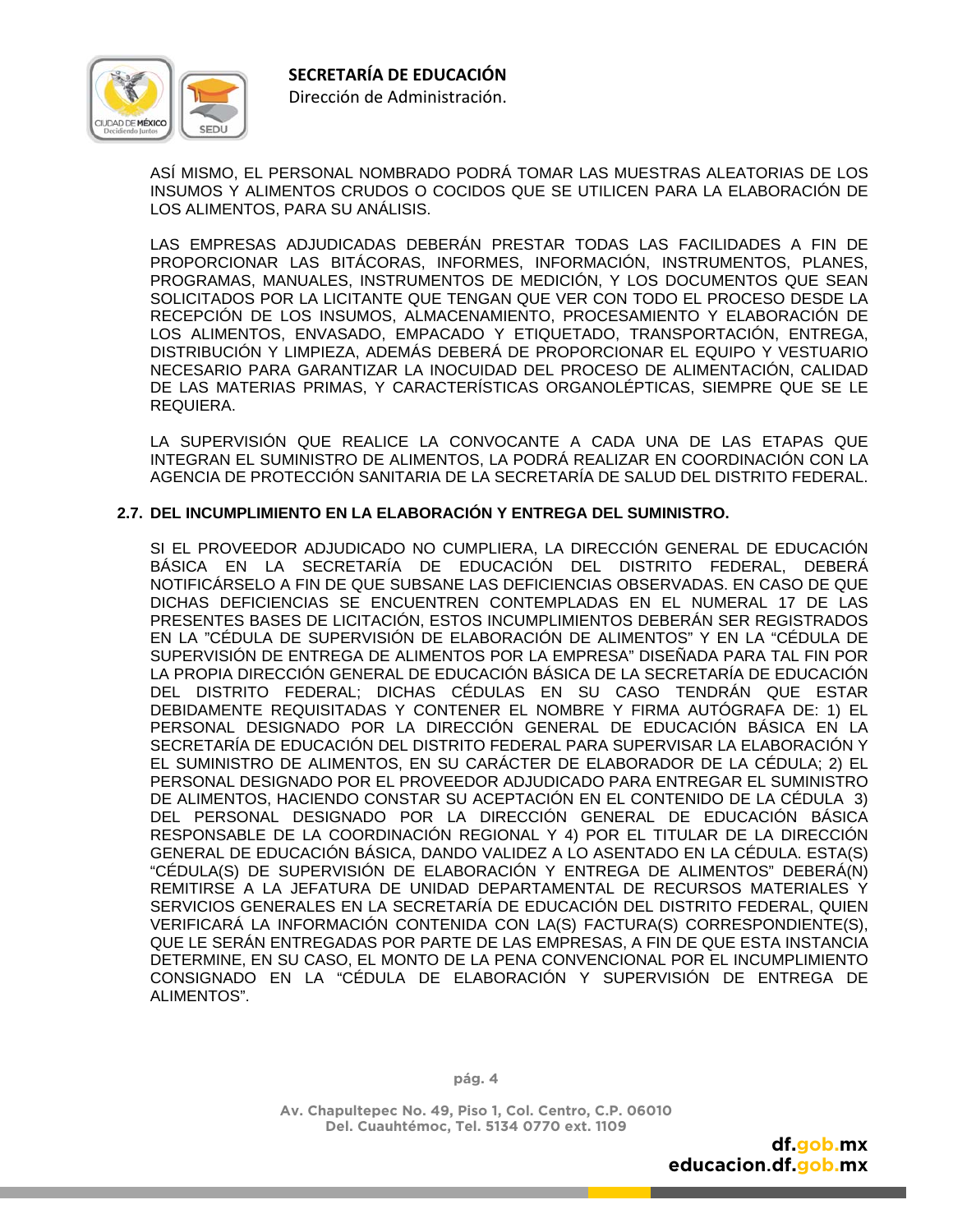

## **2.8. DEL ALMACENAMIENTO, ELABORACIÓN, ENVASADO Y TRANSPORTE.**

EL ALMACENAMIENTO, ELABORACIÓN, ENVASADO Y TRANSPORTE DE LOS ALIMENTOS SERÁ SUPERVISADO POR EL PERSONAL QUE SEA DESIGNADO POR LA DIRECCIÓN GENERAL DE EDUCACIÓN BÁSICA DE LA SECRETARIA DE EDUCACIÓN DEL DISTRITO FEDERAL, QUIEN VERIFICARÁ QUE DICHOS PROCEDIMIENTOS SE REALICEN CONFORME A LOS REQUERIMIENTOS ESTABLECIDOS EN LAS NORMAS OFICIALES MEXICANAS Y DEMÁS NORMATIVIDAD SEÑALADOS EN EL **NUMERA 6.3** Y EL **ANEXO 2 (APARTADO A),** DE LAS PRESENTES BASES, ASÍ COMO EN EL INSTRUMENTO LEGAL QUE AL EFECTO SE SUSCRIBA.

EL PERSONAL DESIGNADO POR LA DIRECCIÓN GENERAL DE EDUCACIÓN BÁSICA DE LA SECRETARÍA DE EDUCACIÓN PODRÁ DETERMINAR, SI DE ACUERDO A LAS NORMAS DE CALIDAD Y CARACTERÍSTICAS ORGANOLÉPTICAS LOS ALIMENTOS SON O NO SUSCEPTIBLES DE SER TRANSPORTADOS A LAS ESCUELAS.

SI EL PROVEEDOR ADJUDICADO NO CUMPLIERA EN ALGUNA O ALGUNAS DE LAS ESPECIFICACIONES CONTEMPLADAS EN EL NUMERAL 6.3, ANEXO 2 (APARTADO A), EN LAS NORMAS OFICIALES MEXICANAS QUE AHÍ SE MENCIONAN Y LAS CONSIDERACIONES SEÑALADAS EN EL DISTINTIVO H, LA DIRECCIÓN GENERAL DE EDUCACIÓN BÁSICA DEBERÁ NOTIFICAR POR ESCRITO A LA DIRECCIÓN DE ADMINISTRACIÓN, PARA QUE ESTA A SU VEZ NOTIFIQUE POR ESCRITO AL PROVEEDOR ADJUDICADO A FIN DE QUE SUBSANE LAS DEFICIENCIAS OBSERVADAS; EN CASO DE QUE EL INCUMPLIMIENTO PUDIERA ALTERAR LA SEGURIDAD E INTEGRIDAD DE LA COMUNIDAD ESCOLAR Y/O LOS COLABORADORES DEL PROGRAMA, O LES AFECTE EL SUMINISTRO DE LOS ALIMENTOS, LA DIRECCIÓN GENERAL DE EDUCACIÓN BÁSICA, DEBERÁ NOTIFICARLO POR ESCRITO A LA JEFATURA DE UNIDAD DEPARTAMENTAL DE RECURSOS MATERIALES Y SERVICIOS GENERALES, ANEXANDO EL SOPORTE DOCUMENTAL QUE ACREDITE LA FALTA COMETIDA, A FIN DE QUE ÉSTA APLIQUE LO ESTABLECIDO EN EL ARTÍCULO 42 DE LA LEY DE ADQUISICIONES PARA EL DISTRITO FEDERAL.

EL LICITANTE DEBERÁ DE PRESENTAR UNA DESCRIPCIÓN DETALLADA Y ARGUMENTADA DE LA METODOLOGÍA Y PROCEDIMIENTOS QUE UTILIZARÁ PARA LA ELABORACIÓN DE LOS MENÚS SEÑALADOS EN EL **ANEXO 2 (APARTADOS A)** Y LA TECNOLOGÍA UTILIZADA PARA EL ENVASADO, EL DÍA 16 DE OCTUBRE DE 2014, EN LA DIRECCIÓN DE ADMINISTRACIÓN EN LA SECRETARIA DE EDUCACIÓN DEL DISTRITO FEDERAL UBICADA EN AVENIDA CHAPULTEPEC No. 49, CUARTO PISO, COLONIA CENTRO, DELEGACIÓN CUAUHTÉMOC, C. P. 06010, MÉXICO, DISTRITO FEDERAL, EN UN HORARIO DE 9:00 A 13:00 HRS. LA CUAL SERÁ REMITIDA A LA DIRECCIÓN GENERAL DE EDUCACIÓN BÁSICA, MISMA QUE SERÁ UTILIZADA PARA ANALIZAR LA CAPACIDAD DEMOSTRADA. EL ACUSE DE RECIBO DEL DOCUMENTO DEBERÁ INTEGRARSE DENTRO DEL ÚNICO SOBRE A PRESENTAR Y QUE FORMA PARTE DE LA PROPUESTA TÉCNICA.

LA METODOLOGÍA PRESENTADA NO PODRÁ VARIAR SIN PREVIO CONSENTIMIENTO DE LA CONVOCANTE Y SU CUMPLIMIENTO ES DE OBSERVANCIA OBLIGATORIA, EN CASO DE INCUMPLIMIENTO ES CAUSAL PARA LA CANCELACIÓN DEL SUMINISTRO DE LA ENTREGA DEL DÍA.

**pág. 5** 

**Av. Chapultepec No. 49, Piso 1, Col. Centro, C.P. 06010 Del. Cuauhtémoc, Tel. 5134 0770 ext. 1109**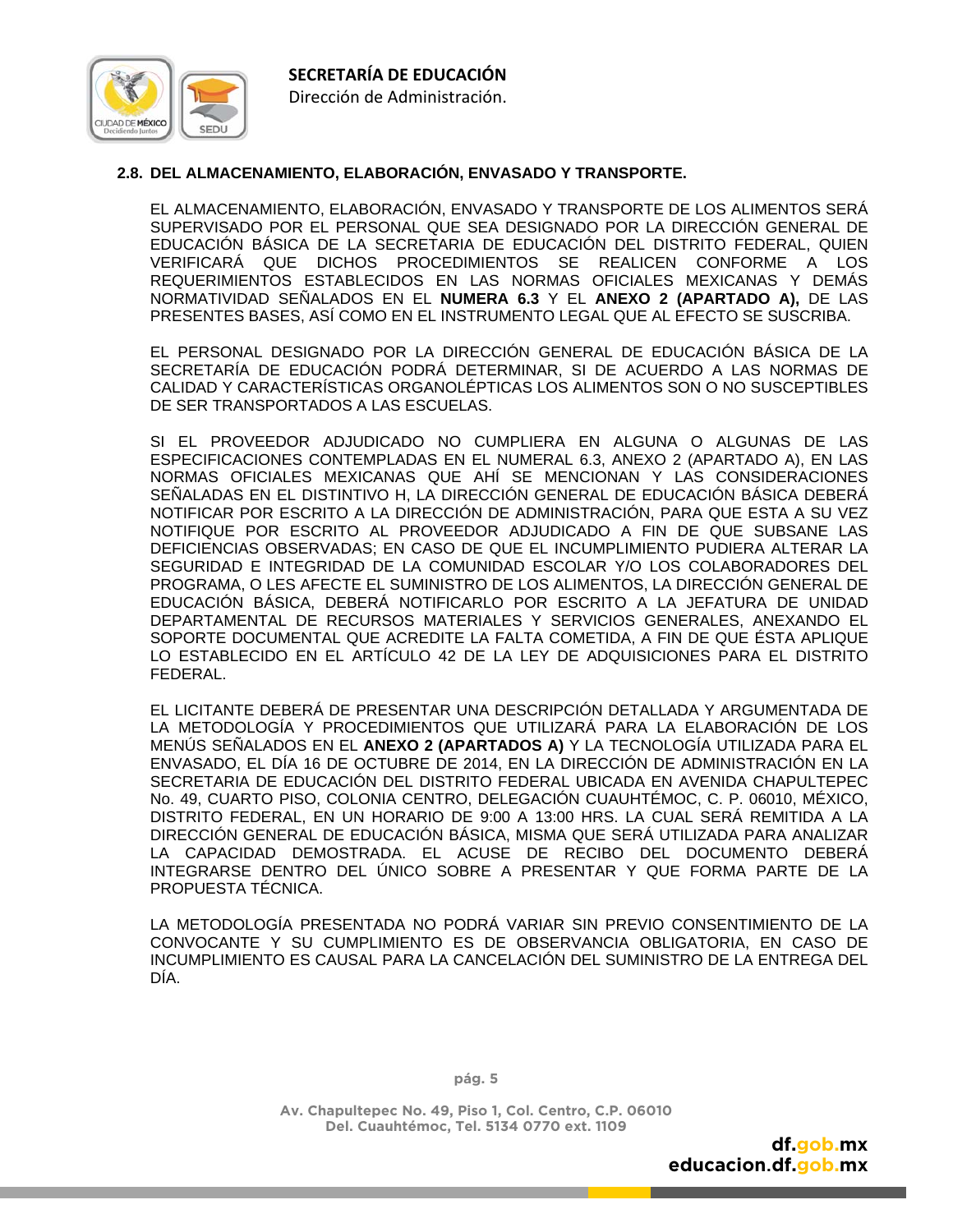

## **2.9. NORMAS DE CALIDAD.**

 EL SUMINISTRO OBJETO DE ESTA LICITACIÓN DEBERÁ CUMPLIR CON LAS NORMAS O ESTÁNDARES DE CALIDAD SEÑALADAS EN EL NUMERAL 6.3 Y EN EL **ANEXO 2** DE LAS PRESENTES BASES DE LICITACIÓN, LAS CUALES SON DE APLICACIÓN OBLIGATORIA. LO QUE DEBERÁ SER MANIFESTADO POR EL LICITANTE BAJO PROTESTA DE DECIR VERDAD.

## **2.10. DE LA ENTREGA Y RECEPCIÓN DE ALIMENTOS.**

EL PERSONAL DESIGNADO POR LA DIRECCIÓN GENERAL DE EDUCACIÓN BÁSICA EN CADA UNO DE LOS 110 PLANTES EDUCATIVOS SERÁ EL ÚNICO RESPONSABLE DE RECIBIR LOS ALIMENTOS A LA COMUNIDAD ESCOLAR.

## **2.11. MUESTRA FÍSICA**

LOS LICITANTES DEBERÁN ENTREGAR UNA MUESTRA FÍSICA DE LAS CHAROLAS GRADO ALIMENTICIO QUE SERÁN UTILIZADAS PARA EMPACAR LOS ALIMENTOS OBJETO DE LA PRESENTE LICITACIÓN, MISMAS QUE DEBERÁN CUMPLIR CON LAS ESPECIFICACIONES TÉCNICAS CONTENIDAS EN **NUMERAL 6.3** Y EL **ANEXO 2**, EL DÍA 16 DE OCTUBRE DE 2014, EN LA DIRECCIÓN DE ADMINISTRACIÓN EN LA SECRETARIA DE EDUCACIÓN DEL DISTRITO FEDERAL UBICADA EN AVENIDA CHAPULTEPEC No. 49, CUARTO PISO, COLONIA CENTRO, DELEGACIÓN CUAUHTÉMOC, C. P. 06010, MÉXICO, DISTRITO FEDERAL, EN UN HORARIO DE 9:00 A 13:00 HRS. LA CUAL SERÁ REMITIDA A LA DIRECCIÓN GENERAL DE EDUCACIÓN BÁSICA, MISMA QUE SERÁ UTILIZADA PARA VERIFICAR SU CUMPLIMIENTO EN CASO DE RESULTAR ADJUDICADO. EL ACUSE DE RECIBO DEL DOCUMENTO DEBERÁ INTEGRARSE DENTRO DEL ÚNICO SOBRE A PRESENTAR Y QUE FORMA PARTE DE LA PROPUESTA TÉCNICA.

## **2.12. ABASTECIMIENTO SIMULTÁNEO.**

 EL PROCEDIMIENTO QUE SE UTILIZARÁ EN ESTA LICITACIÓN, SERÁ MEDIANTE ABASTECIMIENTO SIMULTÁNEO A TRAVÉS DE **1 A 4 FUENTES** CON BASE EN EL ARTÍCULO 58 DE LA LEY DE ADQUISICIONES PARA EL DISTRITO FEDERAL, ESTABLECIÉNDOSE LOS PORCENTAJES DE PARTICIPACIÓN EN EL **ANEXO 1** DEL PRESENTE INSTRUMENTO.

EL PORCENTAJE DIFERENCIAL EN PRECIO QUE SE CONSIDERARÁ PARA DETERMINAR A LOS PROVEEDORES SUSCEPTIBLES DE ADJUDICAR NO PODRÁ SER SUPERIOR AL 10% RESPECTO DE LA PROPUESTA SOLVENTE MÁS BAJA. AÚN Y CUANDO LAS SIGUIENTES PROPUESTAS ESTUVIESEN DENTRO DEL RANGO DEL PORCENTAJE ANTES SEÑALADO, SI ESTAS EXCEDEN EL PRECIO PROMEDIO DEL ESTUDIO DE MERCADO REALIZADO CON ANTERIORIDAD A ESTE PROCEDIMIENTO, NO SERÁN ADJUDICADAS.

## **2.13. RECORRIDO DE INSPECCIÓN A LAS INSTALACIONES DE LOS LICITANTES.**

LA CONVOCANTE DE CONFORMIDAD CON EL ARTÍCULO 37, FRACCIÓN V DEL REGLAMENTO DE LA LEY DE ADQUISICIONES PARA EL DISTRITO FEDERAL, REALIZARÁ LOS DÍAS 20 Y 21 DE OCTUBRE DEL PRESENTE AÑO, VISITAS A LOS ESTABLECIMIENTOS DE LOS LICITANTES, A FIN DE CONSTATAR LA EXISTENCIA FÍSICA DE LAS INSTALACIONES Y COMPROBAR QUE SON ADECUADAS Y SUFICIENTES PARA EL ALMACENAMIENTO, PREPARACIÓN, CONSERVACIÓN Y EMPACADO DE LOS ALIMENTOS, LAS CUALES DEBERÁN CUMPLIR CON LAS NORMAS

**pág. 6** 

**Av. Chapultepec No. 49, Piso 1, Col. Centro, C.P. 06010 Del. Cuauhtémoc, Tel. 5134 0770 ext. 1109**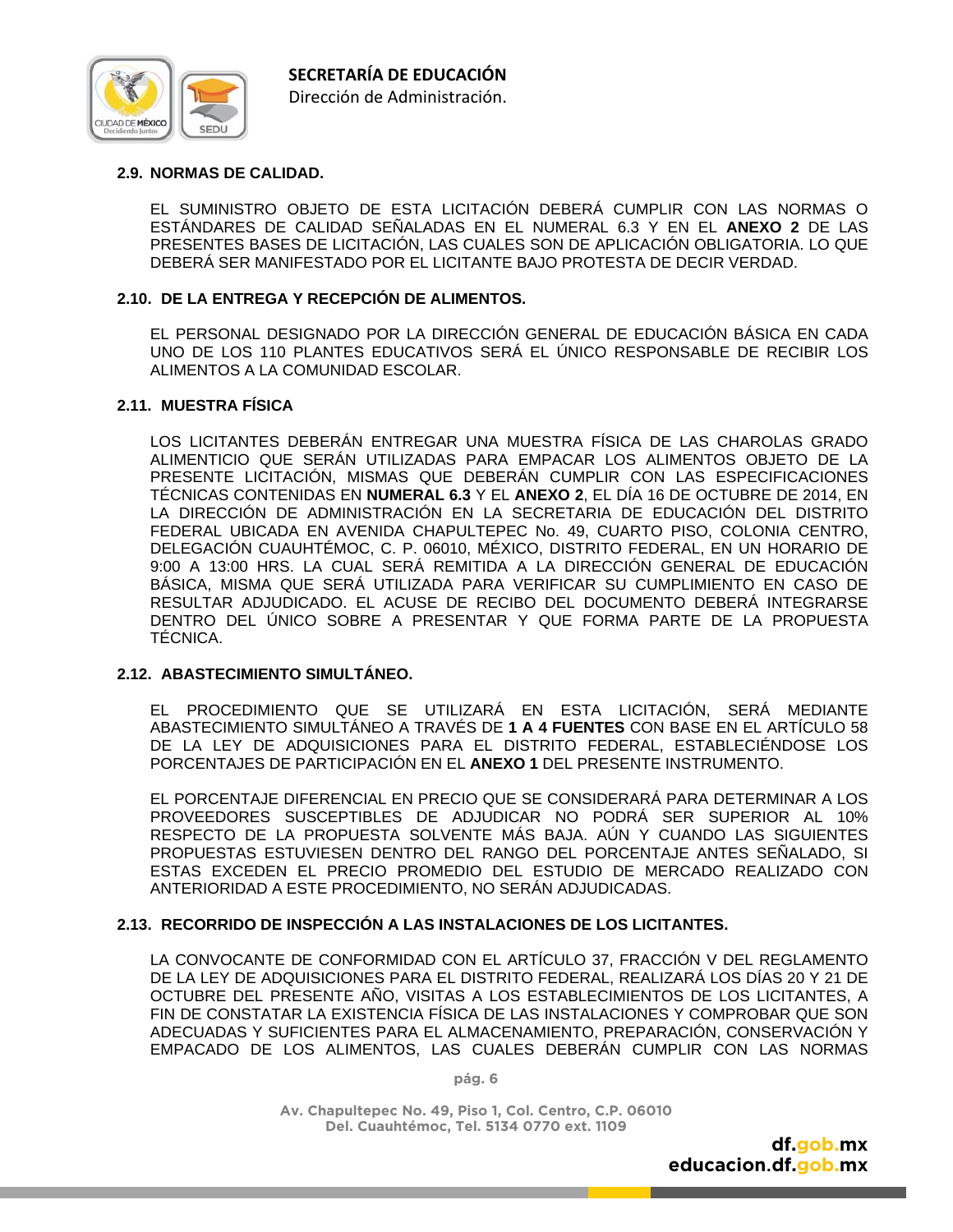**SECRETARÍA DE EDUCACIÓN**



Dirección de Administración.

OFICIALES AUTORIZADAS POR LA SECRETARIA DE SALUD Y NORMAS MEXICANAS PARA EL MANEJO DE LOS PRODUCTOS EN SU RECEPCIÓN, ALMACENAMIENTO, PRODUCCIÓN, RECALENTAMIENTO Y DISTRIBUCIÓN. TAMBIÉN SE VERIFICARÁN LAS CONDICIONES DE LOS VEHÍCULOS QUE SE UTILIZARÁN PARA EL TRASLADO DE LOS ALIMENTOS A LOS PUNTOS DE CONSUMO. ASIMISMO SE CONSTATARÁ LA EXISTENCIA DE UN DEPARTAMENTO DE CONTROL DE CALIDAD A CARGO DE PERSONA AUTORIZADA Y COMPETENTE, QUIEN DEBERÁ EXHIBIR LOS DOCUMENTOS QUE ASÍ LO PRUEBEN ADEMÁS DE PRESENTAR LOS SISTEMAS ESTABLECIDOS PARA GARANTIZAR LA CALIDAD DE LOS PRODUCTOS QUE AHÍ SE ELABORAN. EL RECORRIDO A LAS INSTALACIONES ES DE CARÁCTER OBLIGATORIO Y SE REALIZARÁ EN COMPAÑÍA DE UN REPRESENTANTE DE LA DIRECCIÓN GENERAL DE EDUCACIÓN BÁSICA, UN REPRESENTANTE DE LA CONTRALORÍA INTERNA Y UN REPRESENTANTE DE LA CONTRALORÍA CIUDADANA; SE LEVANTARÁ UN ACTA DEL RECORRIDO EFECTUADO QUE DEBERÁN SIGNAR CADA UNO DE LOS ASISTENTES Y FORMARÁ PARTE DEL PROCEDIMIENTO. EN CASO DE QUE NO SE REALICE LA VISITA POR CAUSAS IMPUTABLES AL LICITANTE SERÁ MOTIVO DE DESCALIFICACIÓN.

## **2.14. GRADO DE INTEGRACIÓN.**

 POR TRATARSE DE UNA LICITACIÓN PÚBLICA NACIONAL LOS BIENES OFERTADOS DEBERÁN CONTAR POR LO MENOS CON 50% DE INTEGRACIÓN NACIONAL.

#### **3. INFORMACIÓN DEL SERVIDOR PÚBLICO RESPONSABLE DEL PROCEDIMIENTO DE LICITACIÓN.**

PARA ESTE PROCEDIMIENTO SE DETERMINA QUE LOS SERVIDORES PÚBLICOS RESPONSABLES DE LA PRESENTE LICITACIÓN EN LOS DIFERENTES ACTOS Y ETAPAS QUE CONFORMAN EL PROCEDIMIENTO SON LA ING. SOFÍA A. RIVERA HERNÁNDEZ, DIRECTORA DE ADMINISTRACIÓN Y/O EL LIC. HUGO FERNANDO GÓMEZ MONTES DE OCA, JEFE DE LA UNIDAD DEPARTAMENTAL DE RECURSOS MATERIALES Y SERVICIOS GENERALES.

 LA DIRECCIÓN DE ADMINISTRACIÓN Y/O LA JEFATURA DE LA UNIDAD DEPARTAMENTAL DE RECURSOS MATERIALES Y SERVICIOS GENERALES REALIZARÁN LA EVALUACIÓN CUANTITATIVA Y CUALITATIVA DE LA DOCUMENTACIÓN LEGAL Y ADMINISTRATIVA, PROPUESTA ECONÓMICA Y GARANTÍA DE LA FORMALIDAD DE LA PROPUESTA.

 LA DIRECCIÓN GENERAL DE EDUCACIÓN BÁSICA DE LA SECRETARIA DE EDUCACIÓN DEL DISTRITO FEDERAL REALIZARÁ LA EVALUACIÓN CUALITATIVA DE LA PROPUESTA TÉCNICA.

#### **4. ORIGEN DE LOS RECURSOS**

LOS COMPROMISOS DE PAGO QUE DERIVEN DE ESTA LICITACIÓN AFECTARÁN LA PARTIDA PRESUPUESTAL 2211 "PRODUCTOS ALIMENTICIOS Y BEBIDAS PARA PERSONAS", MISMA QUE DE ACUERDO CON LA REQUISICIÓN No. 119 CUENTA CON SUFICIENCIA PRESUPUESTAL MEDIANTE OFICIO SEDU/DA/JUDRF/SUF. 070/2014

#### **5. CONSULTA Y VENTA DE LAS BASES.**

LOS INTERESADOS PODRÁN CONSULTAR Y ADQUIRIR LAS BASES EN LA JEFATURA DE UNIDAD DEPARTAMENTAL DE RECURSOS MATERIALES Y SERVICIOS GENERALES EN LA SECRETARIA DE EDUCACIÓN DEL DISTRITO FEDERAL, UBICADA EN AVENIDA CHAPULTEPEC No. 49, PRIMER PISO,

**pág. 7** 

**Av. Chapultepec No. 49, Piso 1, Col. Centro, C.P. 06010 Del. Cuauhtémoc, Tel. 5134 0770 ext. 1109**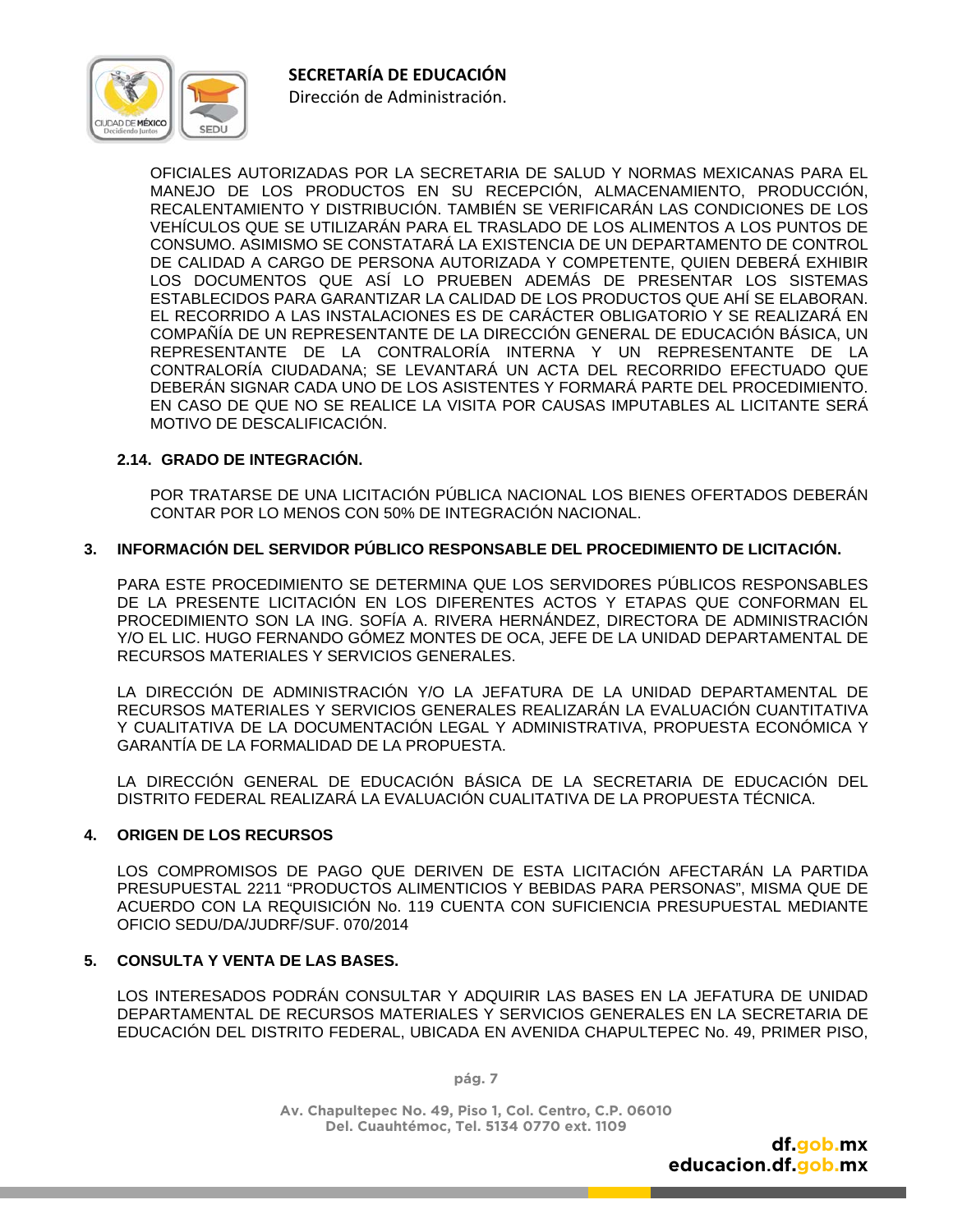

COLONIA CENTRO, DELEGACIÓN CUAUHTÉMOC, CÓDIGO POSTAL 06010, EN MÉXICO DISTRITO FEDERAL, LOS DÍAS 09, 10 Y 13 DE OCTUBRE DEL PRESENTE AÑO, DE 10:00 A 15:00 HORAS.

DE IGUAL FORMA SE PODRÁN CONSULTAR A TRAVÉS DE LA PÁGINA DE INTERNET DE LA SECRETARÍA DE EDUCACIÓN DEL DISTRITO FEDERAL, CON DIRECCIÓN ELECTRÓNICA: http://www.educacion.df.gob.mx EN EL APARTADO DENOMINADO LICITACIONES.

LAS BASES TENDRÁN UN COSTO DE \$ 1,300.00 (UN MIL TRESCIENTOS PESOS 00/100 M. N.) Y EL PAGO SE PODRÁ REALIZAR DE DOS MANERAS:

a) EN EL DOMICILIO DE **LA CONVOCANTE**: EN LA JEFATURA DE UNIDAD DEPARTAMENTAL DE RECURSOS MATERIALES Y SERVICIOS GENERALES DE LA SECRETARÍA DE EDUCACIÓN DEL DISTRITO FEDERAL, EN AVENIDA CHAPULTEPEC No. 49, PRIMER PISO, COLONIA CENTRO, DELEGACIÓN CUAUHTÉMOC, CÓDIGO POSTAL 06010, EN MÉXICO DISTRITO FEDERAL, MEDIANTE CHEQUE CERTIFICADO O DE CAJA A FAVOR DE LA SECRETARÍA DE FINANZAS DEL DISTRITO FEDERAL.

 **LA CONVOCANTE** EMITIRÁ UN "RECIBO DE PAGO DE BASES" Y EL LICITANTE DEBERÁ VERIFICAR QUE APAREZCA SU NOMBRE CORRECTO (PERSONA FÍSICA O MORAL EN SU CASO).

NO SE ACEPTARÁN PAGOS EN EFECTIVO.

O BIEN:

b) A TRAVÉS DE DEPOSITO BANCARIO: A LA CUENTA NÚMERO **00100911771**, REFERENCIA **28280519**, DE LA INSTITUCIÓN BANCARIA SCOTIABANK INVERLAT, SOCIEDAD ANÓNIMA (MÉXICO) A FAVOR DE LA SECRETARÍA DE FINANZAS DEL DISTRITO FEDERAL, INDICANDO EL NUMERO DE CONCURSO Y REGISTRO FEDERAL DE CONTRIBUYENTES DE LA EMPRESA PARTICIPANTE. SERÁ REQUISITO INDISPENSABLE QUE EL RECIBO EXPEDIDO EN LA VENTANILLA BANCARIA CONTENGA LA REFERENCIA **28280519**, CASO CONTRARIO NO SERÁ POSIBLE REALIZAR LA COMPRA DE LAS PRESENTES BASES. EL DEPOSITO EN EFECTIVO SE EFECTUARÁ ÚNICAMENTE EN LA SUCURSAL BANCARIA. NO SE ACEPTAN DEPÓSITOS Y/O PAGOS INTERBANCARIOS (BANCA ELECTRÓNICA).

 LOS PARTICIPANTES QUE OPTEN POR REALIZAR EL PAGO DE BASES A TRAVÉS DE DEPÓSITO BANCARIO, PREFERENTEMENTE DEBERÁN REALIZAR EL CANJE DE LA FICHA DE DEPÓSITO BANCARIO POR EL "RECIBO DE PAGO DE BASES" EMITIDO POR **LA CONVOCANTE** DENTRO DEL PERIODO DE VENTA DE BASES EN UN HORARIO DE 10:00 A 15:00 HORAS EN LA JEFATURA DE UNIDAD DEPARTAMENTAL DE RECURSOS MATERIALES Y SERVICIOS GENERALES DE LA SECRETARÍA DE EDUCACIÓN DEL DISTRITO FEDERAL, EN AVENIDA CHAPULTEPEC No. 49, PRIMER PISO, COLONIA CENTRO, DELEGACIÓN CUAUHTÉMOC, CÓDIGO POSTAL 06010, EN MÉXICO DISTRITO FEDERAL.

#### **6. REQUISITOS PARA PARTICIPAR EN ESTA LICITACIÓN.**

LOS INTERESADOS EN PARTICIPAR EN ESTA LICITACIÓN DEBERÁN CUMPLIR CON LOS SIGUIENTES REQUISITOS:

**pág. 8** 

**Av. Chapultepec No. 49, Piso 1, Col. Centro, C.P. 06010 Del. Cuauhtémoc, Tel. 5134 0770 ext. 1109**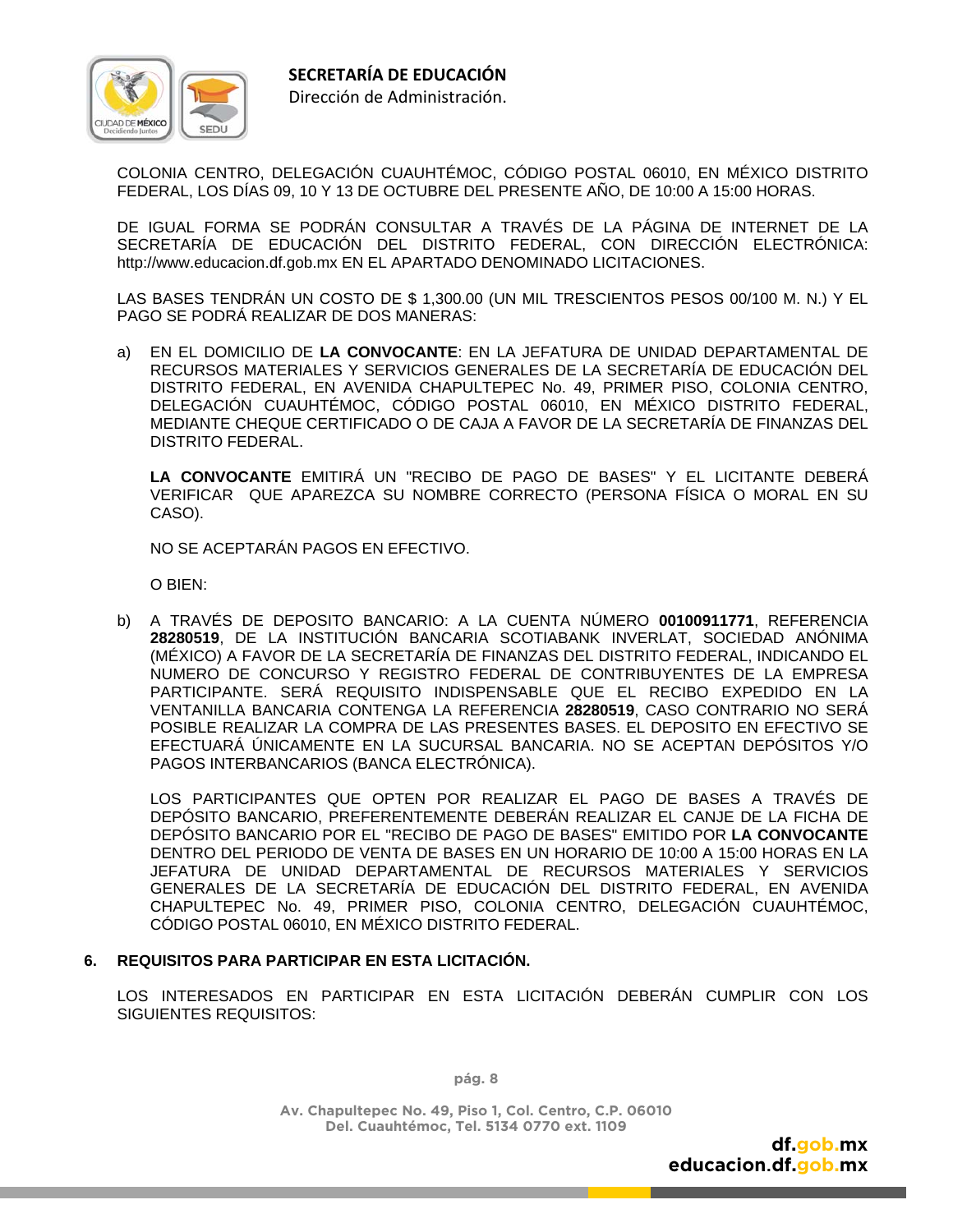

## **6.1. DE LAS PROPUESTAS.**

#### **6.1.1. PRESENTACIÓN**

CON FUNDAMENTO EN EL ARTÍCULO 38 DE LA LEY DE ADQUISICIONES PARA EL DISTRITO FEDERAL, LOS LICITANTES DEBERÁN PRESENTAR SUS PROPUESTAS EN UN SOLO SOBRE CERRADO DE MANERA INVIOLABLE, QUE CONTENDRÁ LA DOCUMENTACIÓN LEGAL Y ADMINISTRATIVA (PUNTOS 6.1.3 Y 6.2). LA PROPUESTA TÉCNICA (PUNTO 6.3) Y LA PROPUESTA ECONÓMICA (PUNTO 6.4), INCLUYENDO, LA GARANTÍA DE FORMALIDAD DE LAS PROPUESTAS (PUNTO 10.1), ASÍ COMO TODOS LOS DOCUMENTOS SOLICITADOS EN ORIGINAL Ó COPIA CERTIFICADA. EL SOBRE DEBERÁ ESTAR IDENTIFICADO PLENAMENTE EN SU PARTE EXTERNA.

PARA MEJOR CONTROL Y AGILIDAD DEL PROCEDIMIENTO DE LICITACIÓN, LA DOCUMENTACIÓN SOLICITADA DEBERÁ PRESENTARSE PREFERENTEMENTE FOLIADA, ORDENADA, ENGARGOLADA Y CON SEPARADORES, SEÑALANDO EL TIPO DE DOCUMENTACIÓN DE QUE SE TRATE (DOCUMENTACIÓN LEGAL, ADMINISTRATIVA, PROPUESTA TÉCNICA, PROPUESTA ECONÓMICA Y GARANTÍA). LO ANTERIOR ES CON EL OBJETO DE LA MEJOR CONDUCCIÓN DEL PROCESO Y NO PARA FINES DE DESCALIFICACIÓN.

#### **6.1.2. LAS PROPUESTAS DEBERÁN ELABORARSE DE ACUERDO A LO SIGUIENTE:**

- A) DIRIGIDAS A **LA CONVOCANTE**; EN ATENCIÓN A LA ING. SOFÍA AMALIA RIVERA HERNÁNDEZ, TITULAR DE LA DIRECCIÓN DE ADMINISTRACIÓN EN LA SECRETARÍA DE EDUCACIÓN DEL DISTRITO FEDERAL.
- B) IMPRESAS EN PAPEL CON MEMBRETE DEL PARTICIPANTE, SIN TACHADURAS, NI ENMENDADURAS, EN IDIOMA ESPAÑOL Y NO UTILIZAR EL LOGOTIPO DE **LA CONVOCANTE.**
- C) FIRMADAS AL CALCE Y RUBRICADAS EN TODAS Y CADA UNA DE SUS HOJAS POR LA PERSONA QUE TENGA PODER LEGAL PARA TAL EFECTO.
- D) INDICAR EL REGISTRO FEDERAL DE CAUSANTES DEL PARTICIPANTE, NÚMERO Y NOMBRE DE LA LICITACIÓN.

#### **6.1.3 DOCUMENTACIÓN LEGAL Y ADMINISTRATIVA**

**TODA LA DOCUMENTACIÓN LEGAL Y ADMINISTRATIVA QUE SE ENUNCIA A CONTINUACIÓN, DEBERÁ SER ENTREGADA DENTRO DEL ÚNICO SOBRE CERRADO A QUE SE REFIERE EL PUNTO 6.1.1 EN COPIA SIMPLE Y EN ORIGINAL O COPIA CERTIFICADA PARA SU COTEJO LA CUAL SERA DEVUELTA AL TÉRMINO DE SU REVISIÓN:** 

A) PERSONAS MORALES: ACTA CONSTITUTIVA DE LA EMPRESA Y SU ÚLTIMA MODIFICACIÓN, DEBIDAMENTE PROTOCOLIZADAS E INSCRITAS EN EL REGISTRO PÚBLICO DE LA PROPIEDAD Y DEL COMERCIO, EN LA QUE CONSTE QUE SU OBJETO SOCIAL ES EL SUMINISTRO DE LOS BIENES OBJETO DE ESTA LICITACIÓN.

 PERSONAS FÍSICAS: ACTA DE NACIMIENTO, CÉDULA ÚNICA DE REGISTRO DE POBLACIÓN (CURP) Y ALTA ANTE LA SECRETARÍA DE HACIENDA Y CRÉDITO PÚBLICO,

**pág. 9**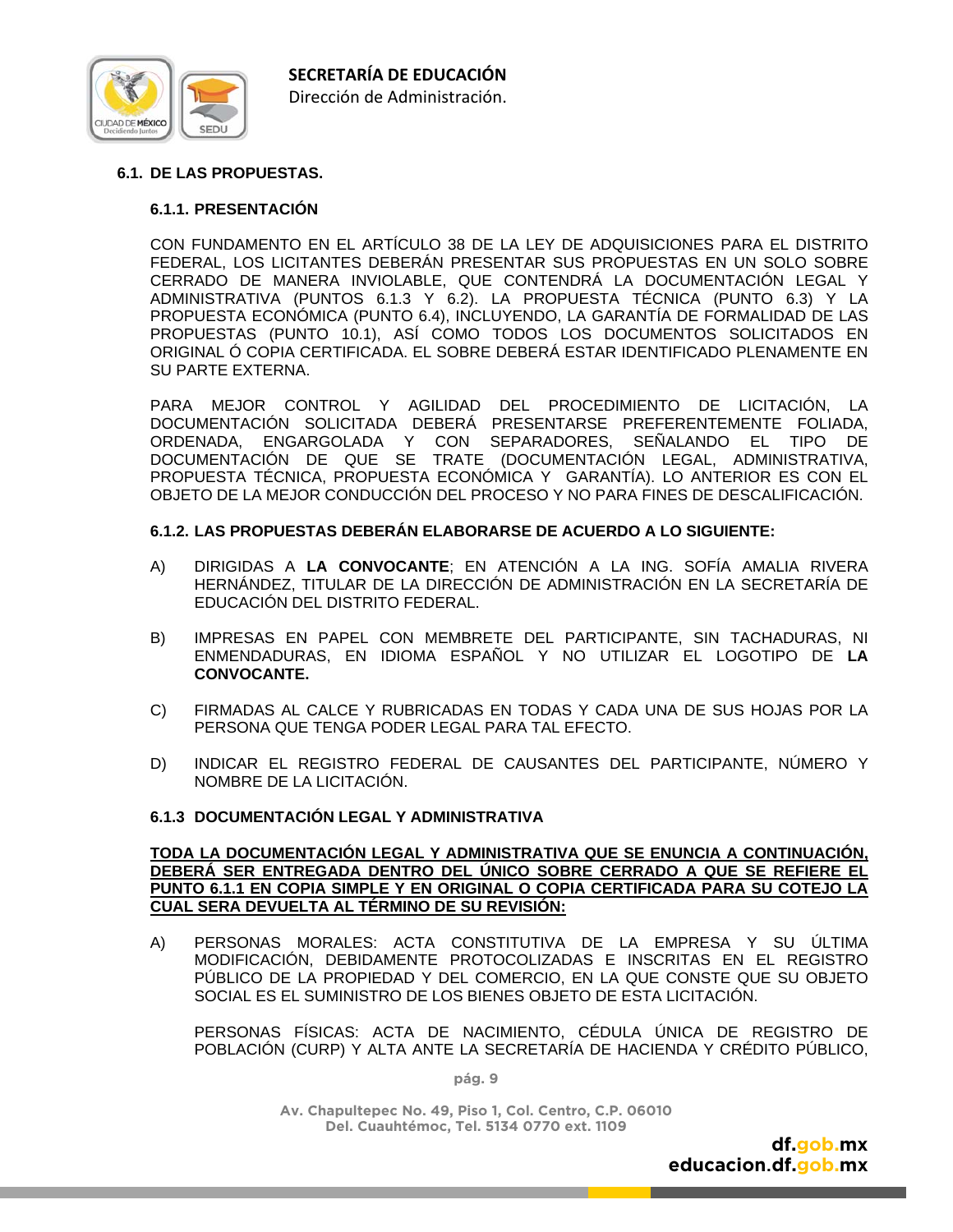

EN LA QUE CONSTE QUE SU ACTIVIDAD ES EL SUMINISTRO DE LOS BIENES OBJETO DE ESTA LICITACIÓN.

- B) EN CASO DE PERSONAS MORALES DEBERÁN PRESENTAR PODER NOTARIAL QUE ACREDITE LA PERSONALIDAD DEL REPRESENTANTE LEGAL, Y EN CASO DE LAS PERSONAS FÍSICAS CUANDO ASÍ SE REQUIERA.
- C) EN AMBOS CASOS DEBERÁN PRESENTAR CÉDULA DE IDENTIFICACIÓN FISCAL. **BASTARÁ CON PRESENTAR UNA IMPRESIÓN DEL PORTAL DEL SISTEMA DE ADMINISTRACIÓN TRIBUTARIA, MISMAS QUE DEBERÁN CONTENER CADENA ORIGINAL O CÓDIGO BIDIMENSIONAL.**
- D) PERSONAS MORALES Y PERSONAS FÍSICAS: DECLARACIÓN ANUAL DEL IMPUESTO SOBRE LA RENTA (ISR), IMPUESTO EMPRESARIAL A TASA ÚNICA (IETU) E IMPUESTO AL VALOR AGREGADO (IVA) DEL EJERCICIO 2013 ASÍ COMO LOS PAGOS PROVISIONALES DEL IMPUESTO SOBRE LA RENTA (ISR) E IMPUESTO AL VALOR AGREGADO (IVA) DE ENERO A SEPTIEMBRE DE 2014. **BASTARÁ CON PRESENTAR UNA IMPRESIÓN DE LAS DECLARACIONES SOLICITADAS, MISMAS QUE DEBERÁN CONTENER CADENA ORIGINAL Y SELLO DIGITAL.**
- E) IDENTIFICACIÓN OFICIAL DEL REPRESENTANTE LEGAL DE LA EMPRESA O DE LA PERSONA FÍSICA (CREDENCIAL PARA VOTAR, PASAPORTE VIGENTE O CÉDULA PROFESIONAL).
- F) RECIBO DE PAGO DE BASES EMITIDO POR **LA CONVOCANTE** O FICHA DE DEPÓSITO BANCARIO, FECHADO A MÁS TARDAR EL ÚLTIMO DÍA DE VENTA DE LAS MISMAS.

## **6.2. DOCUMENTOS QUE SE DEBERÁN ENTREGAR EN ORIGINAL:**

- A) CURRICULUM VITAE DE LA EMPRESA O DE LA PERSONA FÍSICA, EN EL QUE SE OBSERVE QUE CUENTA CON LA EXPERIENCIA Y CAPACIDAD NECESARIA PARA COMERCIALIZAR LOS BIENES OBJETO DE LA PRESENTE LICITACIÓN, MENCIONANDO AL MENOS TRES REFERENCIAS COMERCIALES. QUE CONTENGAN LOS DATOS NECESARIOS DE CONTACTO TALES COMO NOMBRE DE LA EMPRESA, NOMBRE DEL CONTACTO, DIRECCIÓN Y TELÉFONO.
- B) DEBERÁN PRESENTAR EL **ANEXO 5** DE ESTAS BASES, DEBIDAMENTE REQUISITADO EN QUE MANIFIESTE QUE HA CUMPLIDO EN DEBIDA FORMA CON LAS OBLIGACIONES FISCALES A SU CARGO EN EL CÓDIGO FISCAL DEL DISTRITO FEDERAL SEÑALANDO LAS OBLIGACIONES QUE LE SEAN APLICABLES O NO LE APLIQUEN.

 DE ACUERDO A LO MANIFESTADO EN EL **ANEXO 5** PARA LAS OBLIGACIONES DECLARADAS COMO APLICABLES DEBERÁN PRESENTAR LA CONSTANCIA DE ADEUDOS EXPEDIDA POR LA SECRETARIA DE FINANZAS DEL DISTRITO FEDERAL (TESORERÍA DEL DISTRITO FEDERAL) Y POR EL SISTEMA DE AGUAS DE LA CIUDAD DE MÉXICO, LA CUAL DEBERÁ TENER FECHA NO MAYOR A SEIS MESES ANTERIORES A LA FECHA DEL PRESENTE PROCEDIMIENTO, RESPECTO DE LAS SIGUIENTES CONTRIBUCIONES, EN LO QUE RESULTE APLICABLE: IMPUESTO PREDIAL, IMPUESTO SOBRE ADQUISICIÓN DE INMUEBLES, IMPUESTO SOBRE NÓMINA, IMPUESTO SOBRE TENENCIA O USO DE VEHÍCULOS, IMPUESTO POR LA PRESTACIÓN DE SERVICIOS DE HOSPEDAJE Y

**pág. 10** 

**Av. Chapultepec No. 49, Piso 1, Col. Centro, C.P. 06010 Del. Cuauhtémoc, Tel. 5134 0770 ext. 1109**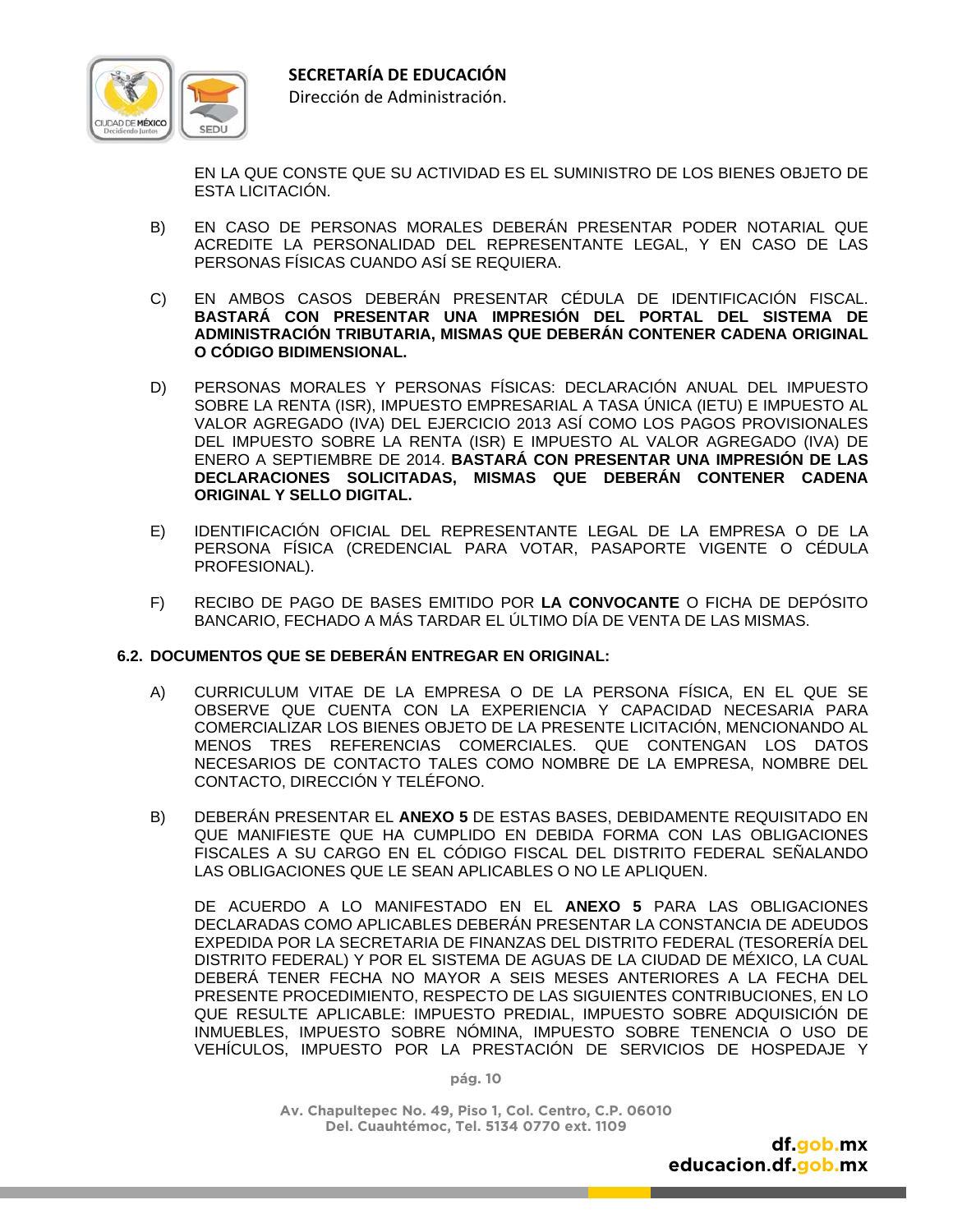**SECRETARÍA DE EDUCACIÓN**



Dirección de Administración.

DERECHOS SOBRE SUMINISTROS DE AGUA. SI LA CAUSACIÓN DE LAS CONTRIBUCIONES O LAS OBLIGACIONES FORMALES ES MENOR A CINCO AÑOS, DEBERÁ VERIFICARSE SU CUMPLIMIENTO A PARTIR DE LA FECHA DE LA QUE SE GENERARON. EN EL CASO DE QUE DICHA CONSTANCIA SE ENCUENTRE EN TRÁMITE, DEBERÁN PRESENTAR EN COPIA SIMPLE LEGIBLE Y ORIGINAL PARA SU COTEJO EL ACUSE DE RECIBO DE LA SOLICITUD DE DICHA CONSTANCIA, ASÍ COMO ESCRITO BAJO PROTESTA DE DECIR VERDAD EN QUE MANIFIESTEN QUE, EN CASO DE RESULTAR ADJUDICADOS SE COMPROMETEN A PRESENTAR LA CONSTANCIA DE ADEUDOS PREVIAMENTE A LA FORMALIZACIÓN DEL CONTRATO RESPECTIVO.

- C) ESCRITO FIRMADO POR LA PERSONA FACULTADA, MANIFESTANDO BAJO PROTESTA DE DECIR VERDAD, DE NO ENCONTRARSE EN NINGUNO DE LOS SUPUESTOS DE IMPEDIMENTO QUE ESTABLECE EL ARTICULO 39 DE LA LEY DE ADQUISICIONES PARA EL DISTRITO FEDERAL, ASÍ COMO TAMPOCO EN LO CONTEMPLADO EN LA FRACCIÓN XXIII DEL ARTICULO 47 DE LA LEY FEDERAL DE RESPONSABILIDADES DE LOS SERVIDORES PÚBLICOS.
- D) ESCRITO FIRMADO POR LA PERSONA FACULTADA, MANIFESTANDO BAJO PROTESTA DE DECIR VERDAD, CONOCER Y HABER LEÍDO EL CONTENIDO DE TODAS Y CADA UNA DE LAS HOJAS DE LAS BASES INCLUYENDO SUS ANEXOS, ASÍ COMO DEL ACTA DERIVADA DE LA JUNTA DE ACLARACIONES; COMO CONSTANCIA DE SU ACEPTACIÓN A LO AHÍ EXPRESADO **ANEXO 6.**
- E) ESCRITO FIRMADO POR LA PERSONA FACULTADA, MANIFESTANDO BAJO PROTESTA DE DECIR VERDAD, QUE CUENTA CON LOS RECURSOS TÉCNICOS, FINANCIEROS Y DEMÁS REQUISITOS QUE SE ESTABLECEN EN LAS PRESENTES BASES, ASÍ COMO LA CAPACIDAD DE RESPUESTA PARA ATENDER LOS COMPROMISOS QUE SE DERIVEN DE LA PRESENTE LICITACIÓN.
- F) ESCRITO FIRMADO POR LA PERSONA FACULTADA, MANIFESTANDO BAJO PROTESTA DE DECIR VERDAD, QUE EN CASO DE RESULTAR ADJUDICADO NO CEDERÁ NI SUBCONTRATARÁ LOS DERECHOS Y OBLIGACIONES QUE SE DERIVEN DEL CONTRATO RESPECTIVO. DE CONFORMIDAD CON EL ARTICULO 61 DE LA LEY DE ADQUISICIONES PARA EL DISTRITO FEDERAL
- G) ESCRITO FIRMADO POR LA PERSONA FACULTADA, MANIFESTANDO BAJO PROTESTA DE DECIR VERDAD, QUE SU REPRESENTADA TENDRÁ LA CALIDAD DE PATRÓN, RESPECTO AL PERSONAL QUE UTILICE PARA REALIZAR LA ENTREGA DE LOS BIENES, OBJETO DE LA PRESENTE LICITACIÓN, POR LO QUE **LA CONVOCANTE** NO PODRÁ CONSIDERARSE PATRÓN SOLIDARIO O SUSTITUTO DE CUALESQUIERA DE LAS OBLIGACIONES Y RESPONSABILIDADES QUE EL LICITANTE TENGA CON RESPECTO A SUS TRABAJADORES. EN CASO DE CONTROVERSIA LABORAL ENTRE EL LICITANTE Y ALGUNO O VARIOS DE SUS TRABAJADORES, DICHO LICITANTE ASUMIRÁ TOTALMENTE LA RESPONSABILIDAD LABORAL Y ECONÓMICA CON RESPECTO A SU PERSONAL**.**
- H) ESCRITO FIRMADO POR LA PERSONA FACULTADA, MANIFESTANDO BAJO PROTESTA DE DECIR VERDAD, EN LA QUE SE COMPROMETE A NO INCURRIR EN PRÁCTICAS NO ÉTICAS O ILEGALES DURANTE EL PROCEDIMIENTO DE LA LICITACIÓN PÚBLICA, ASÍ COMO EN EL PROCESO DE FORMALIZACIÓN Y VIGENCIA DEL CONTRATO Y EN SU CASO

**pág. 11**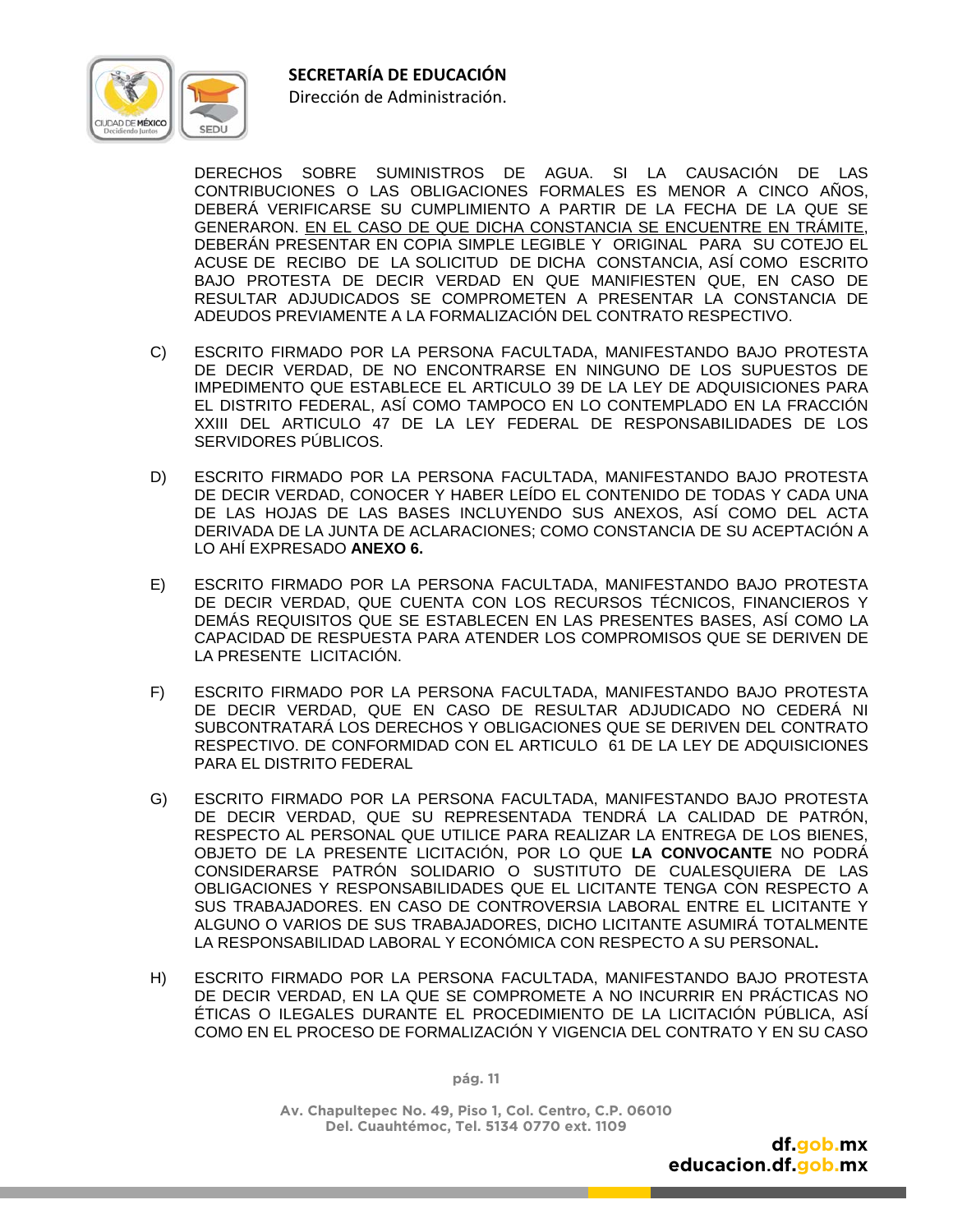

DE LOS CONVENIOS QUE SE CELEBREN, INCLUYENDO LOS ACTOS QUE DE ÉSTOS DERIVEN **ANEXO 7.**

- I) ESCRITO FIRMADO POR LA PERSONA FACULTADA, MANIFESTANDO BAJO PROTESTA DE DECIR VERDAD, QUE AUTORIZA A **LA CONVOCANTE** A VERIFICAR ANTE LAS INSTANCIAS CORRESPONDIENTES, LA VERACIDAD DE LOS DOCUMENTOS PRESENTADOS EN ESTA LICITACIÓN.
- J) EL LICITANTE CON DOMICILIO FISCAL EN EL INTERIOR DE LA REPÚBLICA (INCLUYENDO EL ESTADO DE MÉXICO), DEBERÁ PRESENTAR ESCRITO FIRMADO POR LA PERSONA FACULTADA, MANIFESTANDO BAJO PROTESTA DE DECIR VERDAD, EN EL QUE SEÑALE DOMICILIO PARA OÍR Y RECIBIR NOTIFICACIONES DENTRO DEL DISTRITO FEDERAL, ASÍ COMO LA(S) PERSONA(S) AUTORIZADA(S) PARA ESE EFECTO.
- K) ESCRITO FIRMADO POR LA PERSONA FACULTADA, MANIFESTANDO BAJO PROTESTA DE DECIR VERDAD, EN EL QUE MANIFIESTE QUE EN CASO DE QUE EL LICITANTE CAMBIE DE DOMICILIO FISCAL, ESTO SERÁ NOTIFICADO A **LA CONVOCANTE** DENTRO DE LOS 15 DÍAS POSTERIORES A DICHO CAMBIO, SEÑALANDO EL NUEVO DOMICILIO ASÍ COMO NÚMERO(S) TELEFÓNICO(S).
- L) EN CASO DE QUE EL LICITANTE ADJUDICADO POR CAUSAS DE FUERZA MAYOR SE VEA IMPEDIDO DE REALIZAR LA ELABORACIÓN Y EMPAQUE DE ALIMENTOS EN EL DOMICILIO SEÑALADO INICIALMENTE DEBERÁ INFORMAR CON CAUSA JUSTIFICADA A LA DIRECCIÓN GENERAL DE EDUCACIÓN BÁSICA EL CAMBIO DE INSTALACIONES DONDE ALMACENAN, ELABORAN, PROCESAN, ENVASAN, RECALIENTAN Y TRANSPORTAN, DEBERÁ DE INTEGRAR A LA SECRETARÍA DE EDUCACIÓN EL DISTRITO FEDERAL TODA LA DOCUMENTACIÓN Y REQUISITOS ESPECIFICADOS EN LOS NUMERALES 2.13 Y 6.3 DE LA PRESENTE LICITACIÓN.
- M) ESCRITO FIRMADO POR LA PERSONA FACULTADA, MANIFESTANDO BAJO PROTESTA DE DECIR VERDAD, QUE NO TIENE INCUMPLIMIENTO DE CONTRATOS VIGENTES CON DEPENDENCIAS, ÓRGANOS DESCONCENTRADOS, DELEGACIONES O ENTIDADES EN LA ADMINISTRACIÓN PÚBLICA DEL DISTRITO FEDERAL **ANEXO 8.**
- N) ESCRITO FIRMADO POR LA PERSONA FACULTADA, MANIFESTANDO BAJO PROTESTA DE DECIR VERDAD, QUE NO LE HA SIDO RESCINDIDO ADMINISTRATIVAMENTE NINGÚN CONTRATO DE PRESTACIÓN DE SERVICIOS IGUALES O SIMILARES A LOS SOLICITADOS EN LAS BASES DE LA PRESENTE LICITACIÓN EN INSTITUCIONES PÚBLICAS O PRIVADAS.
- O) ESCRITO FIRMADO POR LA PERSONA FACULTADA, MANIFESTANDO BAJO PROTESTA DE DECIR VERDAD, QUE NO HA PROVOCADO ENFERMEDADES E INTOXICACIONES POR LA PRESTACIÓN DE SERVICIOS SIMILARES A LOS QUE SON OBJETO DE LA PRESENTE LICITACIÓN.
- P) ESCRITO FIRMADO POR LA PERSONA FACULTADA, MANIFESTANDO BAJO PROTESTA DE DECIR VERDAD, QUE EN CASO DE RESULTAR ADJUDICADO PRESENTARÁ LA PÓLIZA DE RESPONSABILIDAD CIVIL DE CUANDO MENOS EL 100% DEL MONTO MÁXIMO DEL CONTRATO PREVIO A LA FORMALIZACIÓN DEL CONTRATO RESPECTIVO. MISMA QUE

**pág. 12**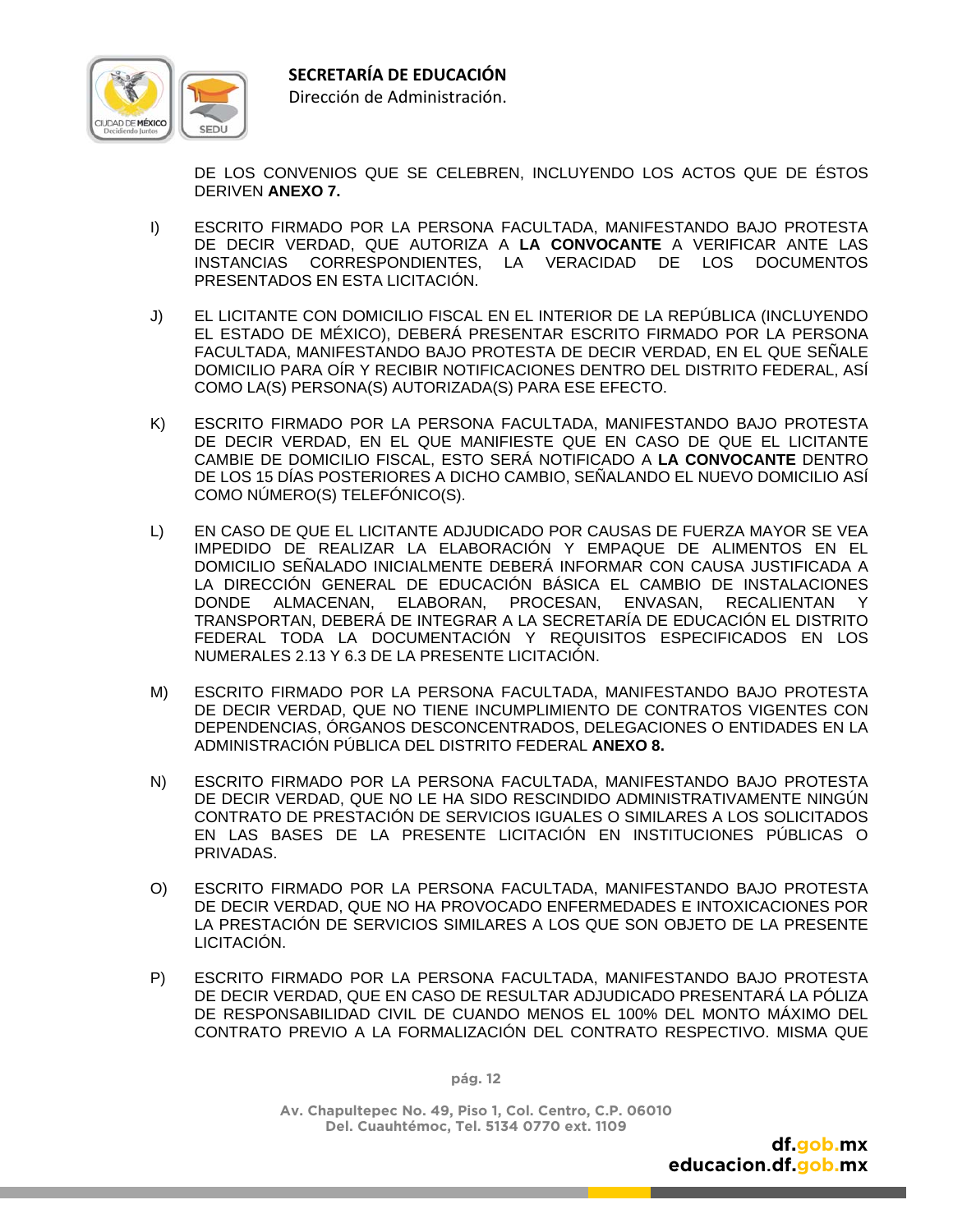

SE HARÁ EFECTIVA EN EL CASO QUE SE CAUSE DAÑO O AFECTE A CUALQUIER PERSONA QUE CONSUMA EL BIEN ADQUIRIDO.

Q) EN SU CASO, CUMPLIR CON LO DISPUESTO EN LA REGLA QUINTA DE "LAS REGLAS PARA FOMENTAR Y PROMOVER LA PARTICIPACIÓN DE MICRO, PEQUEÑAS Y MEDIANAS EMPRESAS NACIONALES Y LOCALES EN LAS ADQUISICIONES, ARRENDAMIENTOS Y PRESTACIÓN DE SERVICIOS QUE REALICE LA ADMINISTRACIÓN PUBLICA DEL DISTRITO FEDERAL", PUBLICADAS EN LA GACETA OFICIAL DEL DISTRITO FEDERAL EL 13 DE NOVIEMBRE DE 2003, QUE A LA LETRA DICE:

*"…. QUINTA. LAS MICRO, PEQUEÑAS Y MEDIANAS EMPRESAS NACIONALES Y LOCALES PODRÁN PARTICIPAR EN LAS LICITACIONES PÚBLICAS NACIONALES E INTERNACIONALES QUE ESTABLECE LA LEY DE ADQUISICIONES, PRESENTANDO PROPUESTAS A CUMPLIR POR DOS O MÁS DE LAS EMPRESAS CITADAS, SIN NECESIDAD DE CONSTITUIR NUEVA SOCIEDAD.* 

 *EN EL CASO AL QUE SE REFIERE EL PÁRRAFO ANTERIOR, ADEMÁS DE LOS DOCUMENTOS Y REQUISITOS ESTABLECIDOS POR LA LEY DE ADQUISICIONES Y DEMÁS DISPOSICIONES QUE DE ELLA EMANEN, LAS MICRO, PEQUEÑAS Y MEDIANAS EMPRESAS NACIONALES Y LOCALES, PRESENTARAN, EN EL SOBRE QUE CONTENGA LA DOCUMENTACIÓN LEGAL Y ADMINISTRATIVA EL CONVENIO ENTRE LAS EMPRESAS PARTICIPANTES.* 

*EN EL CONVENIO A QUE SE REFIERE EL PÁRRAFO ANTERIOR, SE ESTABLECERÁ LO SIGUIENTE:* 

- *I. UN REPRESENTANTE COMÚN,*
- *II. LAS PROPORCIONES O PARTES DEL CONTRATO A CUMPLIR POR CADA UNA DE LAS EMPRESAS, Y*
- **III. LA MANERA EN QUE RESPONDERÁN CONJUNTAMENTE E INDIVIDUALMENTE POR EL** *INCUMPLIMIENTO DEL CONTRATO QUE SE LES ADJUDIQUE……"*

ADEMÁS, LAS EMPRESAS MENCIONADAS, DEBERÁN PRESENTAR LA DOCUMENTACIÓN LEGAL Y ADMINISTRATIVA EN COPIA SIMPLE Y ORIGINAL O COPIA CERTIFICADA PARA COTEJO, COMO SI CADA UNA DE ELLAS PARTICIPARA DE FORMA INDIVIDUAL. LA OMISIÓN DE DICHO REQUISITO SERÁ MOTIVO DE DESCALIFICACIÓN. LA PROPUESTA TÉCNICA Y ECONÓMICA DEBERÁ SER SUSCRITA POR EL REPRESENTANTE COMÚN DESIGNADO EN EL CONVENIO.

## **6.3 LA PROPUESTA TÉCNICA.**

LA PROPUESTA TÉCNICA SE CONFORMA DE LOS SIGUIENTES DOCUMENTOS:

#### **6.3.1 DE LA ELABORACIÓN.**

#### **I. DE LOS ALIMENTOS**

A) COPIA SIMPLE Y ORIGINAL O COPIA CERTIFICADA PARA COTEJO DE LA CERTIFICADO TIPO INSPECCIÓN FEDERAL (TIF) VIGENTE DE SU ESTABLECIMIENTO. EN CASO DE NO CONTAR CON DICHO DOCUMENTO, DEBERÁ PRESENTAR ESCRITO, FIRMADO POR LA

**pág. 13**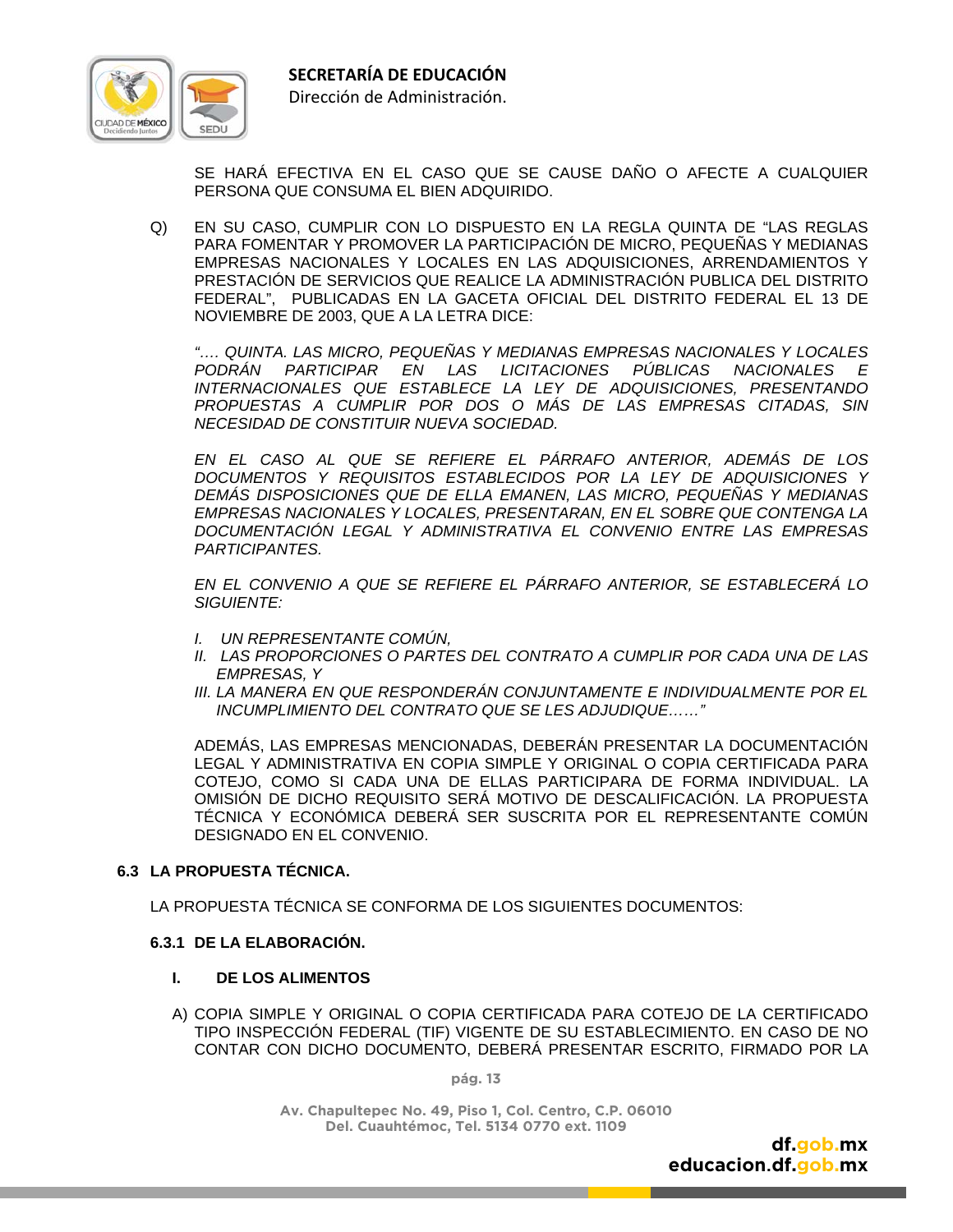

PERSONA FACULTADA, MANIFESTANDO BAJO PROTESTA DE DECIR VERDAD QUE SE COMPROMETE A UTILIZAR EN LA ELABORACIÓN DE LOS ALIMENTOS SÓLO INSUMOS CÁRNICOS DE RES, CERDO POLLO Y PESCADO ADQUIRIDOS EN ESTABLECIMIENTOS CERTIFICADOS COMO TIF (TIPO DE INSPECCIÓN FEDERAL), ES DECIR VERIFICADOS Y CERTIFICADOS POR LA SECRETARÍA DE AGRICULTURA, GANADERÍA, DESARROLLO RURAL, PESCA Y ALIMENTACIÓN (SAGARPA).

- B) COPIA SIMPLE DEL CERTIFICADO TIF (TIPO INSPECCIÓN FEDERAL) VIGENTE DEL RASTRO O ESTABLECIMIENTO DEL PROVEEDOR TIF DE *CÁRNICOS DE RES, CERDO, POLLO Y PESCADO;* QUE UTILIZARÁ EN LA PREPARACIÓN DE LOS ALIMENTOS, EXPEDIDO POR LA SECRETARÍA DE AGRICULTURA, GANADERÍA, DESARROLLO RURAL, PESCA Y ALIMENTACIÓN (SAGARPA). COPIA SIMPLE Y ORIGINAL O COPIA CERTIFICADA PARA COTEJO DE POR LO MENOS TRES FACTURAS QUE CORRESPONDAN A LOS ÚLTIMOS TRES MESES PREVIOS A LA FECHA DEL ACTO DE PRESENTACIÓN Y APERTURA DE LA PROPUESTA A NOMBRE DEL LICITANTE EN LAS QUE SE ESPECIFIQUE CLARAMENTE LA DESCRIPCIÓN DE ESTOS PRODUCTOS. CARTA DE RESPALDO EN ORIGINAL EXPEDIDA POR EL PROVEEDOR TIF, EN LA QUE INDIQUE EXPRESAMENTE QUE SE COMPROMETE CON EL LICITANTE A SUMINISTRARLE LA CANTIDAD Y CALIDAD DE LOS INSUMOS DE CÁRNICOS DE RES, CERDO, POLLO Y PESCADO; REQUERIDOS PARA LA PREPARACIÓN DE LOS ALIMENTOS; Y QUE ESTOS CUMPLEN CON LOS REQUERIMIENTOS DE SEGURIDAD ALIMENTARIA PARA SER PROPORCIONADOS A LA POBLACIÓN INFANTIL (NO TRANSGÉNICOS), ESTA CARTA DEBERÁ ESTAR FIRMADA POR LA PERSONA QUE TENGA EL PODER LEGAL PARA HACERLO, ADJUNTANDO COPIA DE DICHO PODER E IDENTIFICACIÓN OFICIAL VIGENTE DE LA PERSONA QUE FIRMA.
- C) RESULTADOS DEL ANÁLISIS MICROBIOLÓGICOS DE CADA UNO DE LOS CÁRNICOS QUE SON SURTIDOS (RES, CERDO, PESCADO Y POLLO) PARA VERIFICAR QUE LOS CONTENIDOS HORMONALES NO REPRESENTAN NINGÚN RIEGO PARA LA POBLACIÓN. CONFORME A LA NORMA CORRESPONDIENTE, REALIZADOS POR UN LABORATORIO DE ALIMENTOS ACREDITADO ANTE LA ENTIDAD MEXICANA DE ACREDITACIÓN A.C. (E.M.A.). CON UNA ANTIGÜEDAD NO MAYOR A TRES MESES PREVIOS A LA FECHA DEL ACTO DE PRESENTACIÓN Y APERTURA DE PROPUESTA. ANEXAR COPIA SIMPLE DE LA ACREDITACIÓN VIGENTE DEL LABORATORIO. Y POSTERIORMENTE DICHOS ANÁLISIS DEBERÁN DE SER ENTREGADOS CADA MES A LA DIRECCIÓN GENERAL DE EDUCACIÓN BÁSICA.
- D) RESULTADO DE ANÁLISIS MICROBIOLÓGICOS DE POR LO MENOS 10 ALIMENTOS PREPARADOS Y ELABORADOS EN SUS INSTALACIONES, CONFORME A SU NORMA CORRESPONDIENTE, REALIZADOS POR UN LABORATORIO DE ALIMENTOS ACREDITADO ANTE LA ENTIDAD MEXICANA DE ACREDITACIÓN A.C. (E.M.A.). CON UNA ANTIGÜEDAD NO MAYOR A TRES MESES PREVIOS A LA FECHA DEL ACTO DE PRESENTACIÓN Y APERTURA DE PROPUESTA. ANEXAR COPIA SIMPLE DE LA ACREDITACIÓN VIGENTE DEL LABORATORIO.
- E) RESULTADO DE ANÁLISIS MICROBIOLÓGICO DE POR LO MENOS 10 SUPERFICIES INERTES DE SUS INSTALACIONES Y EQUIPOS QUE TENGAN CONTACTO CON LOS ALIMENTOS QUE SE PROCESEN, MATERIA DE ESTAS BASES, CONFORME A SU NORMA CORRESPONDIENTE, REALIZADOS POR UN LABORATORIO DE ALIMENTOS ACREDITADO ANTE LA ENTIDAD MEXICANA DE ACREDITACIÓN A.C. (E.M.A.). CON UNA ANTIGÜEDAD

**pág. 14** 

**Av. Chapultepec No. 49, Piso 1, Col. Centro, C.P. 06010 Del. Cuauhtémoc, Tel. 5134 0770 ext. 1109**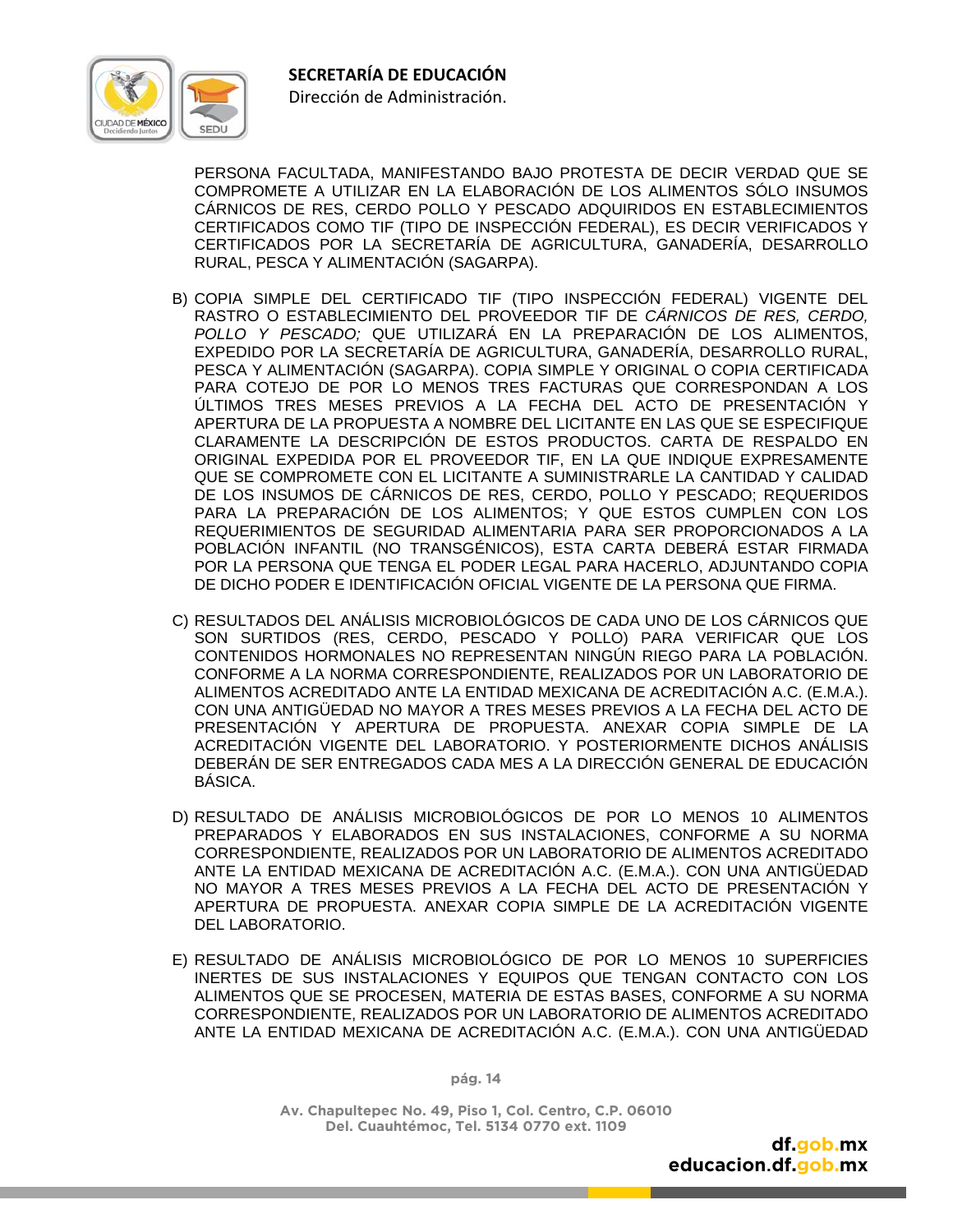

NO MAYOR A TRES MESES PREVIOS A LA FECHA DEL ACTO DE PRESENTACIÓN Y APERTURA DE PROPUESTA.

- F) RESULTADO DE ANÁLISIS MICROBIOLÓGICOS Y FÍSICO-QUÍMICOS DE AGUA DE LA LLAVE, FILTROS Y CISTERNA DE SUS INSTALACIONES. CONFORME A SU NORMA CORRESPONDIENTE, REALIZADOS POR UN LABORATORIO DE ALIMENTOS ACREDITADO ANTE LA ENTIDAD MEXICANA DE ACREDITACIÓN A.C. (E.M.A.). CON UNA ANTIGÜEDAD NO MAYOR A TRES MESES PREVIOS A LA FECHA DEL ACTO DE PRESENTACIÓN Y APERTURA DE PROPUESTA.
- G) COPIA SIMPLE Y ORIGINAL O COPIA CERTIFICADA PARA COTEJO DE LA CERTIFICACIÓN VIGENTE DE SU SISTEMA DE GESTIÓN DE LA INOCUIDAD DE LOS ALIMENTOS, DE CONFORMIDAD CON LA NORMA MEXICANA NMX-F-CC-22000-NORMEX-IMNC-2007 / ISO 22000:2005, EXPEDIDA POR UN ORGANISMO DE CERTIFICACIÓN ACREDITADO ANTE LA ENTIDAD MEXICANA DE ACREDITACIÓN A.C. (E.M.A.), ANEXANDO COPIA SIMPLE DE SU ACREDITACIÓN VIGENTE.
- H) ESCRITO FIRMADO POR LA PERSONA FACULTADA, MANIFESTANDO BAJO PROTESTA DE DECIR VERDAD EN LA QUE SE HACE RESPONSABLE DE ELABORAR LOS ALIMENTOS CON PRODUCTOS FRESCOS, NATURALES DE PRIMERA CALIDAD, NO CONGELADOS, NI VERDURAS, FRUTAS Y/O LEGUMINOSAS ENLATADAS, DEBIDO A SU ALTO CONTENIDO DE SODIO Y CONSERVADORES.
- I) ESCRITO FIRMADO POR LA PERSONA FACULTADA, MANIFESTANDO BAJO PROTESTA DE DECIR VERDAD EN EL QUE EXPRESE, QUE EN CASO DE UTILIZAR LA TECNOLOGÍA DE ATMOSFERA MODIFICADA SE CUENTA UN REGISTRO (BITÁCORA) DIARIO DE LA MEZCLA DE GASES DE LOS VALORES PORCENTUALES DE DIÓXIDO DE CARBONO, NITRÓGENO OXIGENO RESIDUAL DE LAS CHAROLAS A LAS QUE SE LES PRACTICA. DICHO DATOS Y MEZCLA DE GASES ASÍ COMO CONTENEDORES, PODRÁ SER VERIFICADO POR EL PERSONAL QUE ASIGNA LA DIRECCIÓN GENERAL DE EDUCACIÓN BÁSICA DE LA SECRETARÍA DE EDUCACIÓN DEL DISTRITO FEDERAL.
- J) COPIA SIMPLE Y ORIGINAL PARA COTEJO DEL PROGRAMA DE PREVENCIÓN DE CONTAMINACIÓN DEL ALIMENTO, QUE PUEDAN LLEGAR A CONTENER ALGUNOS ALIMENTOS YA ENVASADOS EN LAS CHAROLAS.
- K) ESCRITO BAJO PROTESTA DE DECIR VERDAD DONDE SE COMPROMETE A PROPORCIONAR TODA LA INFORMACIÓN, DOCUMENTACIÓN, MUESTRAS DE LOS ALIMENTOS CRUDOS Y COCIDOS UTILIZADOS EN LA ELABORACIÓN DE LOS MENÚS EQUIPO, INSTRUMENTOS DE MEDICIÓN, Y FACILIDADES AL PERSONAL QUE SEA ASIGNADO POR LA DIRECCIÓN GENERAL DE EDUCACIÓN BÁSICA DE LA SECRETARÍA DEL EDUCACIÓN DEL DISTRITO FEDERAL, EN CUALQUIER ETAPA DEL PROCESO. ASÍ MISMO DICHA PERSONA ESTARÁ FACULTADA PARA VERIFICAR EN CUALQUIER MOMENTO LA CORRECTA APLICACIÓN, PROCEDIMIENTOS, NORMAS Y DEMÁS ELEMENTOS CONTEMPLADOS EN LAS NORMAS OFICIALES MEXICANAS ENUNCIADAS EN EL CUERPO DE ESTE DOCUMENTO Y LAS CONSIDERACIONES SEÑALADAS EN EL DISTINTIVO H, MEDIANTE LA CÉDULA "SUPERVISIÓN DE ELABORACIÓN DE LOS ALIMENTOS".
- **II. DE LAS INSTALACIONES.**

**pág. 15** 

**Av. Chapultepec No. 49, Piso 1, Col. Centro, C.P. 06010 Del. Cuauhtémoc, Tel. 5134 0770 ext. 1109**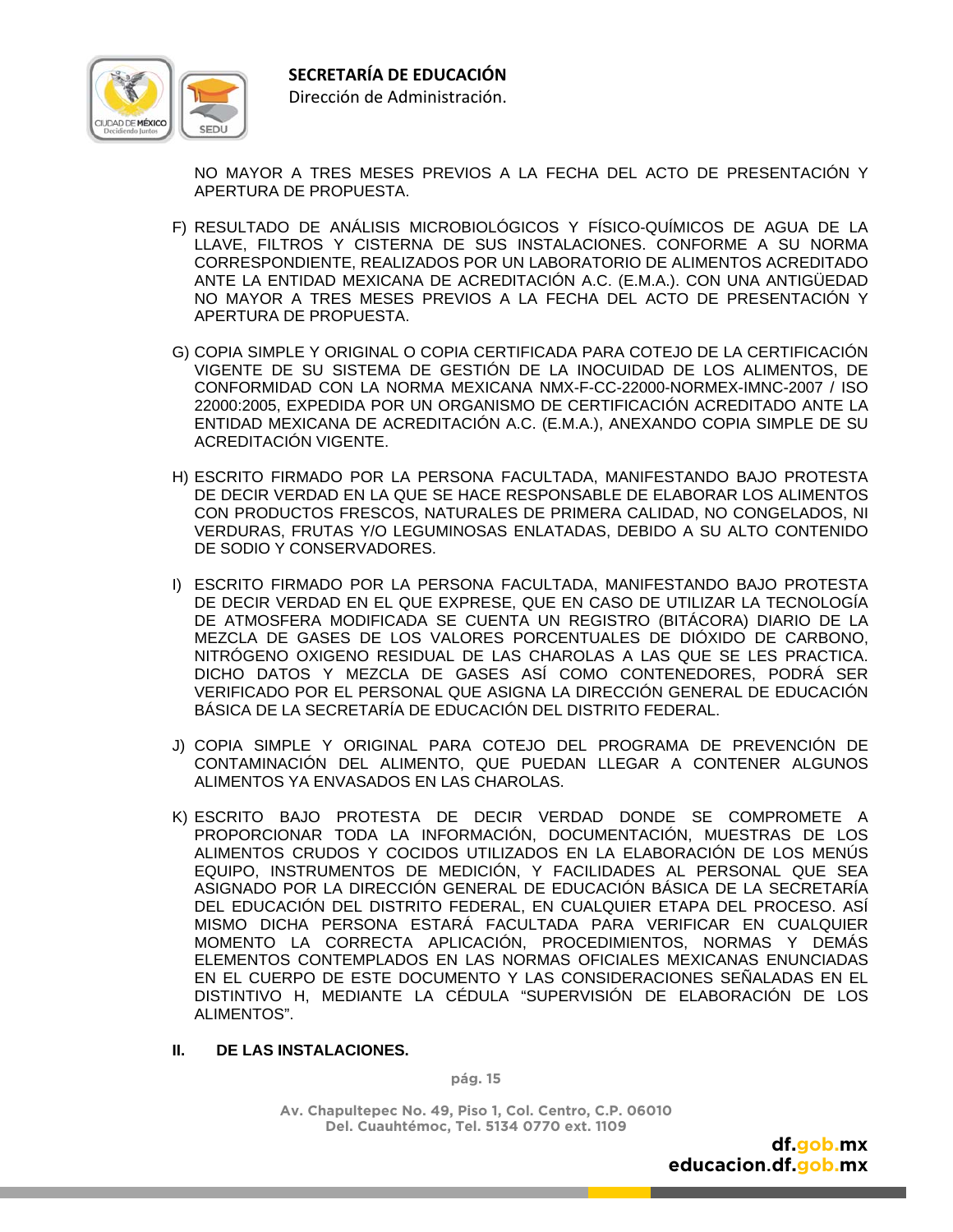

- A) COPIA SIMPLE Y ORIGINAL O COPIA CERTIFICADA PARA COTEJO DEL CERTIFICADO DE DISTINTIVO "H" VIGENTE DE SUS INSTALACIONES, DE CONFORMIDAD CON LA NORMA MEXICANA NMX-F-605-NORMEX-2004.
- B) COPIA SIMPLE Y ORIGINAL O COPIA CERTIFICADA PARA COTEJO DE LA LICENCIA SANITARIA Y/O AVISO DE FUNCIONAMIENTO EXPEDIDOS POR LA SECRETARIA DE SALUD FEDERAL.
- C) AUDITORIA SANITARIA REALIZADA EN BASE A LA NOM-251-SSA1-2009, POR UN LABORATORIO DE ALIMENTOS ACREDITADO ANTE LA ENTIDAD MEXICANA DE ACREDITACIÓN A.C. (E.M.A.), QUE REFLEJE QUE CUMPLE AL 100% CON LAS CONDICIONES DE SEGURIDAD E HIGIENE Y MONITOREO AMBIENTAL, CORRESPONDIENTES AL AÑO DEL PRESENTE PROCESO LICITATORIO. ANEXAR COPIA SIMPLE DE LA ACREDITACIÓN VIGENTE DEL LABORATORIO.
- D) COPIA SIMPLE Y ORIGINAL O COPIA CERTIFICADA PARA COTEJO DE LA CERTIFICACIÓN VIGENTE DE SU SISTEMA DE GESTIÓN DE CALIDAD, DE CONFORMIDAD CON LA NORMA MEXICANA NMX-F-CC-22000-NORMEX-IMNC-2007 / ISO 22000:2005, EXPEDIDA POR UN ORGANISMO DE CERTIFICACIÓN ACREDITADO ANTE LA ENTIDAD MEXICANA DE ACREDITACIÓN A.C. (E.M.A.), ANEXANDO COPIA SIMPLE DE SU ACREDITACIÓN VIGENTE.
- E) COPIA SIMPLE Y ORIGINAL O COPIA CERTIFICADA PARA COTEJO DE LA CERTIFICACIÓN VIGENTE DE SU SISTEMA DE GESTIÓN AMBIENTAL, DE CONFORMIDAD CON LA NORMA MEXICANA NMX-SAA-14001-IMNC-2004 / ISO 14001:2004, EXPEDIDA POR UN ORGANISMO DE CERTIFICACIÓN ACREDITADO ANTE LA ENTIDAD MEXICANA DE CERTIFICACIÓN, A.C. (E.M.A.), ANEXANDO COPIA SIMPLE DE SU ACREDITACIÓN VIGENTE.
- F) COPIA SIMPLE Y ORIGINAL O COPIA CERTIFICADA PARA COTEJO DE LA CERTIFICACIÓN VIGENTE DE SU SISTEMA DE ANÁLISIS DE PELIGROS Y PUNTOS CRÍTICOS DE CONTROL (HACCP), DE CONFORMIDAD CON LA NORMA MEXICANA NOM-251-SSA1-2009, POR UN ORGANISMO DE CERTIFICACIÓN ACREDITADO ANTE LA ENTIDAD MEXICANA DE CERTIFICACIÓN, A. C. (E.M.A.), ANEXANDO COPIA SIMPLE DE SU ACREDITACIÓN VIGENTE.
- G) COPIA SIMPLE Y ORIGINAL O COPIA CERTIFICADA PARA COTEJO DEL CONTRATO DEBIDAMENTE FORMALIZADO CON LA EMPRESA QUE LE PRESTE EL SERVICIO DE FUMIGACIÓN A SUS INSTALACIONES, MISMO QUE DEBE INCLUIR EL PROGRAMA DE FUMIGACIÓN PARA EL AÑO 2014 ASÍ COMO LAS FACTURAS DE LOS TRES ÚLTIMOS MESES ANTERIORES AL PROCEDIMIENTO LICITATORIO PRESENTE, ACOMPAÑADAS DE LOS CERTIFICADOS DE APLICACIÓN DE LOS QUÍMICOS UTILIZADOS LOS QUE DEBEN CUMPLIR CON LO ESTABLECIDO POR LA COMISIÓN FEDERAL PARA LA PROTECCIÓN CONTRA RIESGOS SANITARIOS DE LA SECRETARIA DE SALUD (COFEPRIS) Y LA "COMISIÓN INTERSECRETARIAL PARA EL CONTROL DEL PROCESO Y USO DE PLAGUICIDAS, FERTILIZANTES Y SUSTANCIAS TÓXICAS" (CICOPLASFEST), ANEXADO COPIA SIMPLE DE LA LICENCIA SANITARIA DE LA EMPRESA QUE PROPORCIONA EL SERVICIO DE FUMIGACIÓN.

**pág. 16** 

**Av. Chapultepec No. 49, Piso 1, Col. Centro, C.P. 06010 Del. Cuauhtémoc, Tel. 5134 0770 ext. 1109**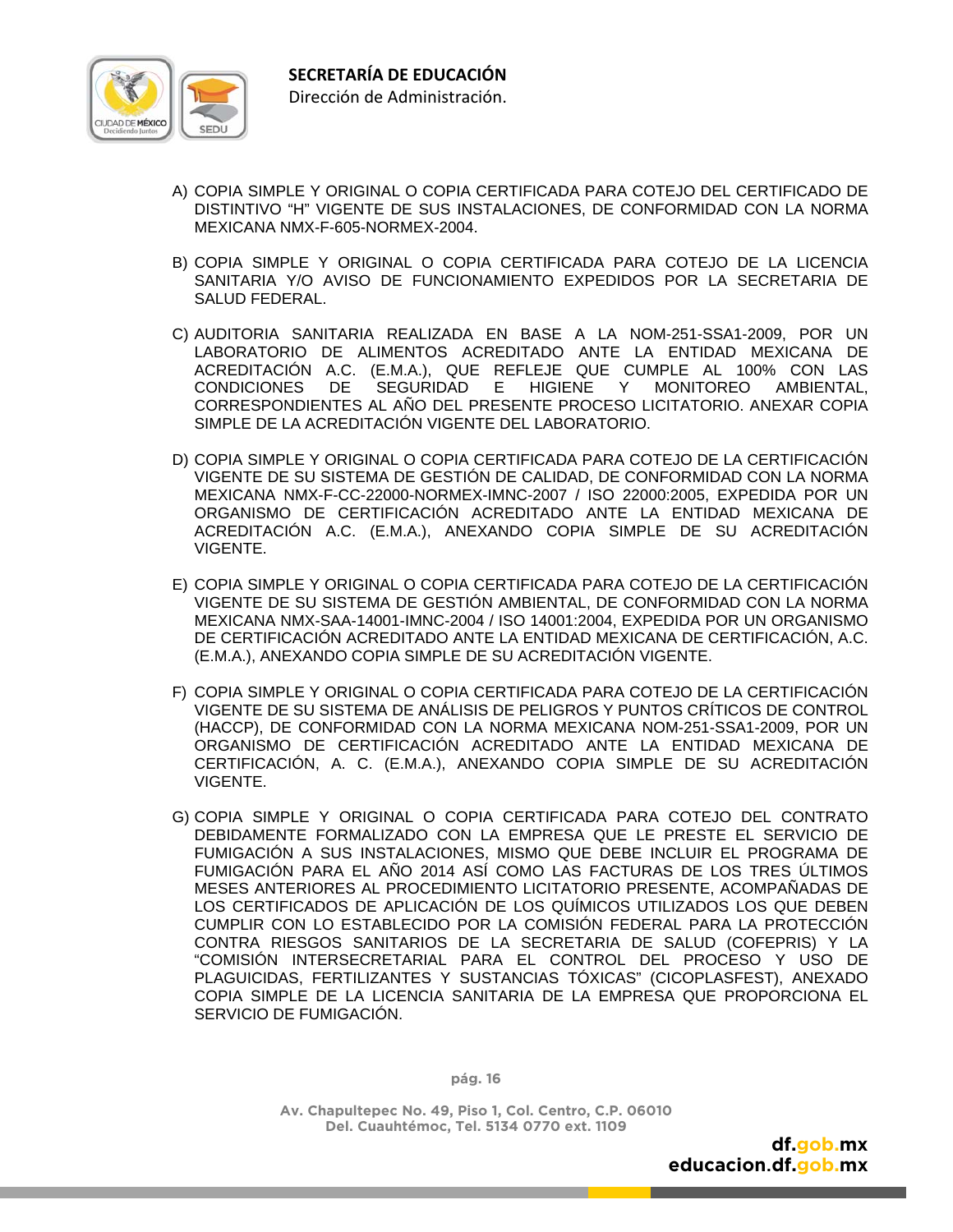

- H) ESCRITO FIRMADO POR LA PERSONA FACULTADA, MANIFESTANDO BAJO PROTESTA DE DECIR VERDAD, EN EL QUE PRESENTA EN ORIGINAL EL PROGRAMA DE LIMPIEZA PROFUNDA CON SUS PROCEDIMIENTOS DE LIMPIEZA Y DESINFECCIÓN DEL ÁREA EN LA QUE SE PREPARAN, EMPAQUETAN Y TRANSPORTAN LOS ALIMENTOS.
- I) ESCRITO FIRMADO POR LA PERSONA FACULTADA, MANIFESTANDO BAJO PROTESTA DE DECIR VERDAD, EN EL CUAL MANIFIESTE QUE CUENTA CON CÁMARA DE REFRIGERACIÓN CON TEMPERATURA DE 0 A 5 GRADOS CENTÍGRADOS PARA LA CONSERVACIÓN DE LOS ALIMENTOS MATERIAS PRIMAS, PRODUCTOS INTERMEDIOS Y PRODUCTOS TERMINADOS Y BITÁCORA DONDE SE REGISTRA LA TEMPERATURA FECHA DE RECEPCIÓN Y DE ELABORACIÓN DE LOS ALIMENTOS, LOTE, DESTINO Y CADUCIDAD DE LOS MISMOS.
- J) ESCRITO FIRMADO POR LA PERSONA FACULTADA, MANIFESTANDO BAJO PROTESTA DE DECIR VERDAD EN EL QUE EXPRESE QUE, SE CUENTA CON UNA CADENA EN FRIO O CALIENTE, DESDE EL INICIO DEL PROCESO DE ELABORACIÓN HASTA SU EMPAQUE FINAL. Y QUE PARA ELLO CONTARÁ CON UNA BITÁCORA DONDE SE MONITOREA DE MANERA PERMANENTE LAS VARIACIONES QUE SUFREN LOS ALIMENTOS EN EL PROCESO DE ELABORACIÓN, ENVASADO, ALMACENADO, RECALENTADO Y TRANSPORTACIÓN. Y EN EL CASO, DE TRANSPORTAR LOS ALIMENTOS EN VEHÍCULOS ESPECIALES, SE DEBERÁ DE CONTAR CON UN REGISTRO (BITÁCORA) DE LA CURVA DE TEMPERATURA DURANTE LA TRANSPORTACIÓN. DICHO PROCESO PODRÁ SER VERIFICADO POR EL PERSONAL QUE ASIGNA LA DIRECCIÓN GENERAL DE EDUCACIÓN BÁSICA DE LA SECRETARÍA DE EDUCACIÓN DEL DISTRITO FEDERAL.
- K) ESCRITO FIRMADO POR LA PERSONA FACULTADA, MANIFESTANDO BAJO PROTESTA DE DECIR VERDAD, EN EL CUAL MANIFIESTE QUE TIENE EL EQUIPO O CÁMARA DE ABATIMIENTO DE TEMPERATURA (RÁFAGA DE REFRIGERACIÓN) ADECUADO, PARA REALIZAR EL "CHOQUE TÉRMICO" DE LOS ALIMENTOS PROCESADOS QUE LO REQUIERAN Y QUE DICHO PROCEDIMIENTO SE LLEVA COMO SE SEÑALA PARA TAL CASO EL DISTINTIVO H Y CON PERSONAL CAPACITADO O ESPECIALIZADO QUE SEA RESPONSABLE DE REALIZAR CABALMENTE EL MÉTODO DE ABATIMIENTO DE TEMPERATURA.
- L) ESCRITO FIRMADO POR LA PERSONA FACULTADA, MANIFESTANDO BAJO PROTESTA DE DECIR VERDAD, EN EL CUAL MANIFIESTE Y QUE CONTARÁ CON UNA BITÁCORA DE REGISTRO DEL CHOQUE TÉRMICO DE LOS ALIMENTOS.
- M) ESCRITO FIRMADO POR LA PERSONA FACULTADA, MANIFESTANDO BAJO PROTESTA DE DECIR VERDAD, EN EL CUAL MANIFIESTE QUE TIENE LAS ÁREAS APROPIADAS E HIGIÉNICAS PARA EL ALMACENAMIENTO Y CONSERVACIÓN DE LOS INSUMOS REQUERIDOS PARA EL SUMINISTRO OBJETO DE LA PRESENTE LICITACIÓN.
- N) ESCRITO FIRMADO POR LA PERSONA FACULTADA, MANIFESTANDO BAJO PROTESTA DE DECIR VERDAD EN EL QUE EXPRESE QUE CUENTA CON EL EQUIPO SUFICIENTE PARA PRODUCIR, ENVASAR, ALMACENAR Y RECALENTAR EN SUS PROPIAS INSTALACIONES LA CANTIDAD MÁXIMA DE CHAROLAS A SUMINISTRAR ESTABLECIDAS EN EL **ANEXO 4**.

**pág. 17**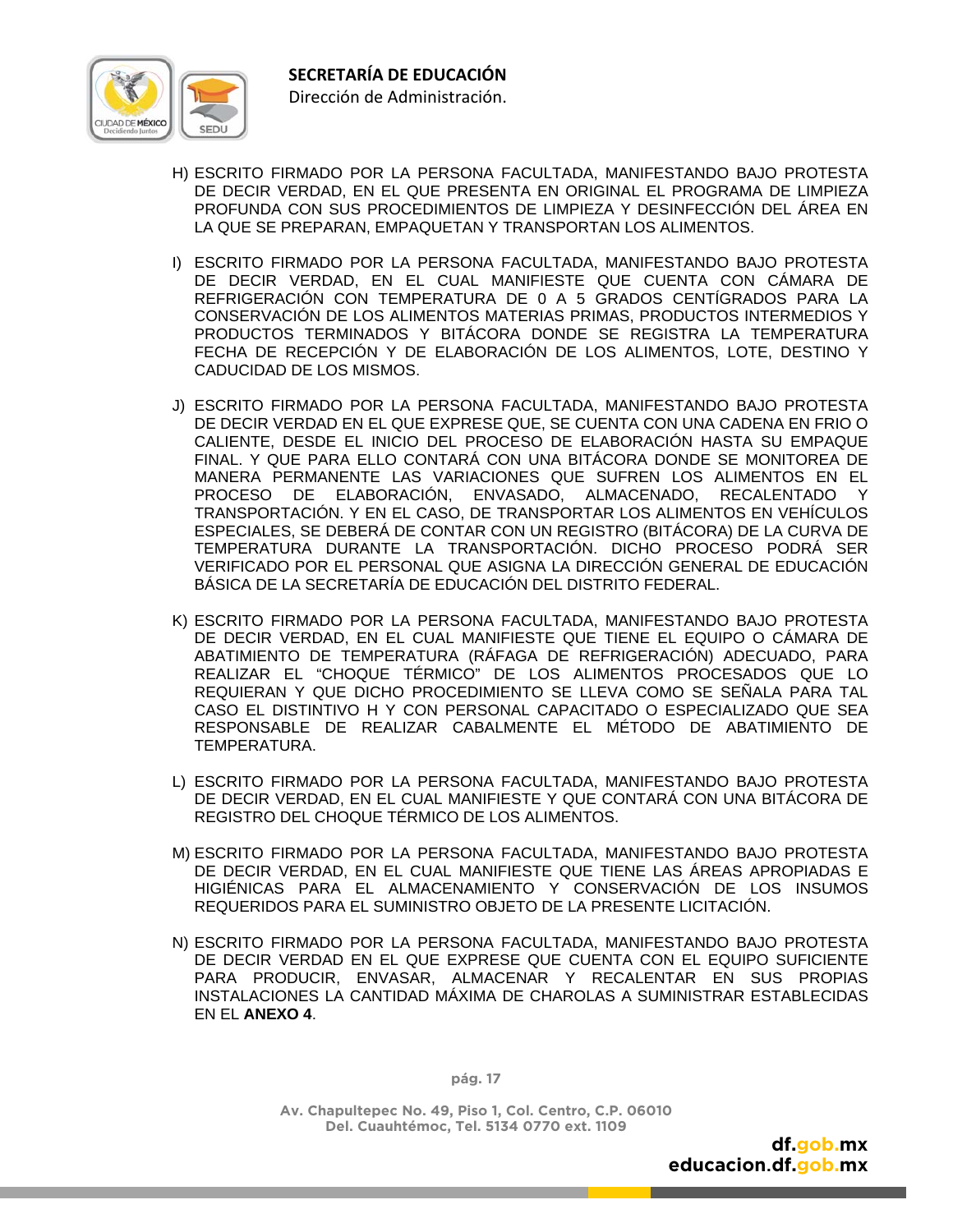

- O) ESCRITO FIRMADO POR LA PERSONA FACULTADA, MANIFESTANDO BAJO PROTESTA DE DECIR VERDAD, EN EL QUE MANIFIESTE QUE CUENTA CON LAS INSTALACIONES HIGIÉNICAS CON CONTROL DE TEMPERATURA Y HUMEDAD RELATIVA, ADECUADAS PARA LA ELABORACIÓN DE LOS ALIMENTOS.
- P) COPIA SIMPLE Y ORIGINAL O COPIA CERTIFICADA PARA COTEJO DE LA FACTURA O CONTRATO DE ARRENDAMIENTO QUE ACREDITE QUE CUENTA CON UNA PLANTA DE ENERGÍA ELÉCTRICA, EN OPERACIÓN AUTOMATIZADA CON CAPACIDAD SUFICIENTE PARA ABASTECER LOS EQUIPOS DE CONSERVACIÓN DE ALIMENTOS Y ÁREAS DE PRODUCCIÓN EN SITUACIONES DE CONTINGENCIA.
- Q) COPIA SIMPLE Y ORIGINAL O COPIA CERTIFICADA PARA COTEJO DE LA VERIFICACIÓN PRACTICADA A SUS EQUIPOS DE MEDICIÓN (BÁSCULAS), A TRAVÉS DE LA PROCURADURÍA FEDERAL DEL CONSUMIDOR (PROFECO).
- R) ESCRITO FIRMADO POR LA PERSONA FACULTADA, MANIFESTANDO BAJO PROTESTA DE DECIR VERDAD, EN EL CUAL MANIFIESTE QUE CUENTA CON UNA BITÁCORA DONDE SE REGISTRE Y VERIFIQUE EL GRAMAJE DE LOS ALIMENTOS ENVASADOS EN LA CHAROLA.
- S) COPIA SIMPLE Y ORIGINAL O COPIA CERTIFICADA PARA COTEJO DEL RESULTADO DE LOS ANÁLISIS REALIZADOS PARA COMPROBAR LA CALIBRACIÓN DE LOS EQUIPOS DE MEDICIÓN ANTE LABORATORIOS ACREDITADOS POR LA ENTIDAD MEXICANA DE ACREDITACIÓN, A.C. (E.M.A.), VIGENTE A LA FECHA DE LA PRESENTACIÓN Y APERTURA DE PROPUESTAS.
- T) ESCRITO FIRMADO POR LA PERSONA FACULTADA, MANIFESTANDO BAJO PROTESTA DE DECIR VERDAD, EN EL QUE ACEPTA QUE "LA CONVOCANTE" REALICE VISITAS A SUS INSTALACIONES Y A COMEDORES DÓNDE PRESTE UN SUMINISTRO SIMILAR, A CUALQUIER HORA Y CUALQUIER DÍA.
- U) ESCRITO FIRMADO POR LA PERSONA FACULTADA, MANIFESTANDO BAJO PROTESTA DE DECIR VERDAD DE QUE CONTARÁN CON UNA BITÁCORA DONDE SE REGISTRA LA TEMPERATURA DE COCCIÓN DE LOS ALIMENTOS QUE SE REALIZAN DIARIAMENTE.
- V) ESCRITO FIRMADO POR LA PERSONA FACULTADA, MANIFESTANDO BAJO PROTESTA DE DECIR VERDAD, EN EL QUE EXPRESA QUE CUENTA CON EQUIPO DE BIOLUMINISCENCIA PARA GARANTIZAR LA LIMPIEZA DE LOS EQUIPOS UTILIZADOS EN EL PROCESO DE ELABORACIÓN.
- W) ESCRITO FIRMADO POR LA PERSONA FACULTADA, MANIFESTANDO BAJO PROTESTA DE DECIR VERDAD, EN EL CUAL MANIFIESTE QUE CONTARAN CON UNA BITÁCORA DE DONDE SE REGISTREN LOS RESULTADOS DE LOS ANÁLISIS REALIZADOS CON EL EQUIPO DE BIOLUMINISCENCIA.
- X) ESCRITO FIRMADO POR LA PERSONA FACULTADA, MANIFESTANDO BAJO PROTESTA DE DECIR VERDAD QUE CUENTA CON IDENTIFICADORES Y CONTENEDORES DE DESECHOS URBANOS DIFERENCIADOS PARA CADA TIPO DE RESIDUOS, ADEMÁS DE UN PROGRAMA DE RECOLECCIÓN DE LOS MISMOS.

**pág. 18** 

**Av. Chapultepec No. 49, Piso 1, Col. Centro, C.P. 06010 Del. Cuauhtémoc, Tel. 5134 0770 ext. 1109**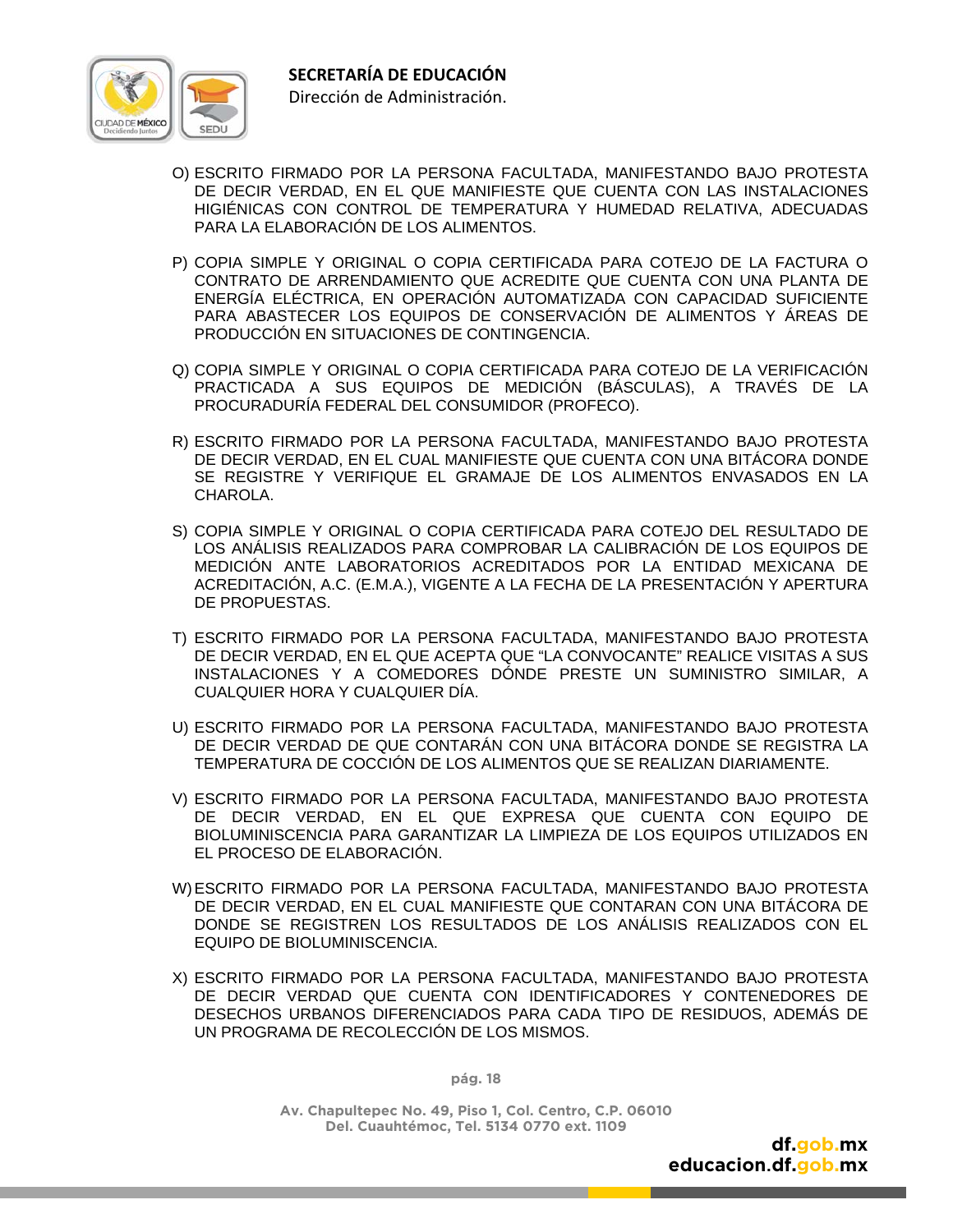

Y) ESCRITO FIRMADO POR LA PERSONA FACULTADA, MANIFESTANDO BAJO PROTESTA DE DECIR VERDAD QUE CUENTAN CON LAS INSTALACIONES NECESARIAS Y ADECUADAS PARA LA HIGIENE DEL PERSONAL QUE LABORA EN LA RECEPCIÓN, ALMACENAMIENTO, PRODUCCIÓN, ENVASADO, Y CALENTAMIENTO DE LOS ALIMENTOS, DONDE EL LUGAR SEÑALADO POR EL PROVEEDOR NO SE MODIFICA.

#### **III. DEL PERSONAL.**

- A) COPIA SIMPLE Y ORIGINAL O COPIA CERTIFICADA PARA COTEJO DEL ALTA PATRONAL E INSCRIPCIÓN EN EL SEGURO DE RIESGOS DE TRABAJO O REANUDACIÓN DE ACTIVIDADES ANTE EL INSTITUTO MEXICANO DEL SEGURO SOCIAL.
- B) COPIA SIMPLE Y ORIGINAL O COPIA CERTIFICADA PARA COTEJO DE LA APROBACIÓN DE PLANES Y PROGRAMAS DE CAPACITACIÓN Y ADIESTRAMIENTO (DC-2) ACTUALIZADO Y ACUSE DE RECIBO OFICIAL EXPEDIDO POR LA SECRETARÍA DEL TRABAJO Y PREVISIÓN SOCIAL, DC3 (CON FIRMA DE RECIBIDO DEL INTERESADO), DC4 Y DC5 DEBIDAMENTE REQUISITADOS. PARA EL CASO DE LOS FORMATOS DC2, DC4 Y DC5 DEPOSITADOS EN DICHA SECRETARÍA, ASÍ COMO EL REGISTRO DEL INSTRUCTOR QUE IMPARTE DICHOS CURSOS ANTE LA MISMA SECRETARÍA.
- C) COPIA SIMPLE Y ORIGINAL O COPIA CERTIFICADA PARA COTEJO DE LA CONSTANCIA DE NO ADEUDO DE CUOTAS OBRERO PATRONALES EXPEDIDA POR LA SUBDELEGACIÓN DEL IMSS QUE LE CORRESPONDA, CORRESPONDIENTE AL EJERCICIO 2013 Y PRIMER SEMESTRE DE 2014.
- D) ESCRITO FIRMADO POR LA PERSONA FACULTADA, MANIFESTANDO BAJO PROTESTA DE DECIR VERDAD, MEDIANTE EL CUAL DA A CONOCER EL PROGRAMA DE ANÁLISIS DE LABORATORIO AL QUE SE SOMETERÁ EL PERSONAL MANIPULADOR EN LA EMPRESA SEÑALADOS EN LA NOM-251-SSA-2009 (COPROCULTIVO, COPROCULTIVO DIFICILE, COPRO PARASITOSCOPICO SERIE DE TRES, COPRO PARASITOSCOPICO: ÁSCARIS, GUARDIA, OXIUROS Y AMEBAS, ADEMÁS DE EXUDADO FARÍNGEO), LOS ANÁLISIS DEBERÁN REFLEJAR QUE EL PERSONAL SE ENCUENTRE TOTALMENTE SANO. ESTOS ANÁLISIS DEBERÁN APLICARSE AL PERSONAL CADA TRES MESES.
- E) COPIA SIMPLE Y ORIGINAL O COPIA CERTIFICADA PARA COTEJO DE LAS CONSTANCIAS DE CAPACITACIÓN DEL PERSONAL QUE ESTÉ INVOLUCRADO EN LA ELABORACIÓN, PREPARACIÓN, ENVASADO Y DISTRIBUCIÓN DE LOS ALIMENTOS, SOBRE EL MANEJO HIGIÉNICO DE LOS ALIMENTOS EMITIDAS POR LA SECRETARÍA DE TURISMO (SECTUR) EN EL 2013.
- F) ESCRITO FIRMADO POR LA PERSONA FACULTADA, MANIFESTANDO BAJO PROTESTA DE DECIR VERDAD, QUE EL PERSONAL QUE ESTARÁ EN CONTACTO DIRECTOS CON LA POBLACIÓN A LA QUE SE LES SUMINISTRARÁN LOS ALIMENTOS SE ENCUENTRA LIBRE DE ENFERMEDADES TANTO FÍSICAS COMO MENTALES Y LIBRE DE ALGUNA ADICCIÓN A SUSTANCIAS PSICOTRÓPICAS.
- G) DEBERÁ PRESENTAR CARTA DE NO ANTECEDENTES PENALES FEDERALES CON VIGENCIA DE SEIS MESES Y ACTUALIZACIÓN PERMANENTE DEL PERSONAL QUE HAGA LA ENTREGA DEL SUMINISTRO.

**pág. 19** 

**Av. Chapultepec No. 49, Piso 1, Col. Centro, C.P. 06010 Del. Cuauhtémoc, Tel. 5134 0770 ext. 1109**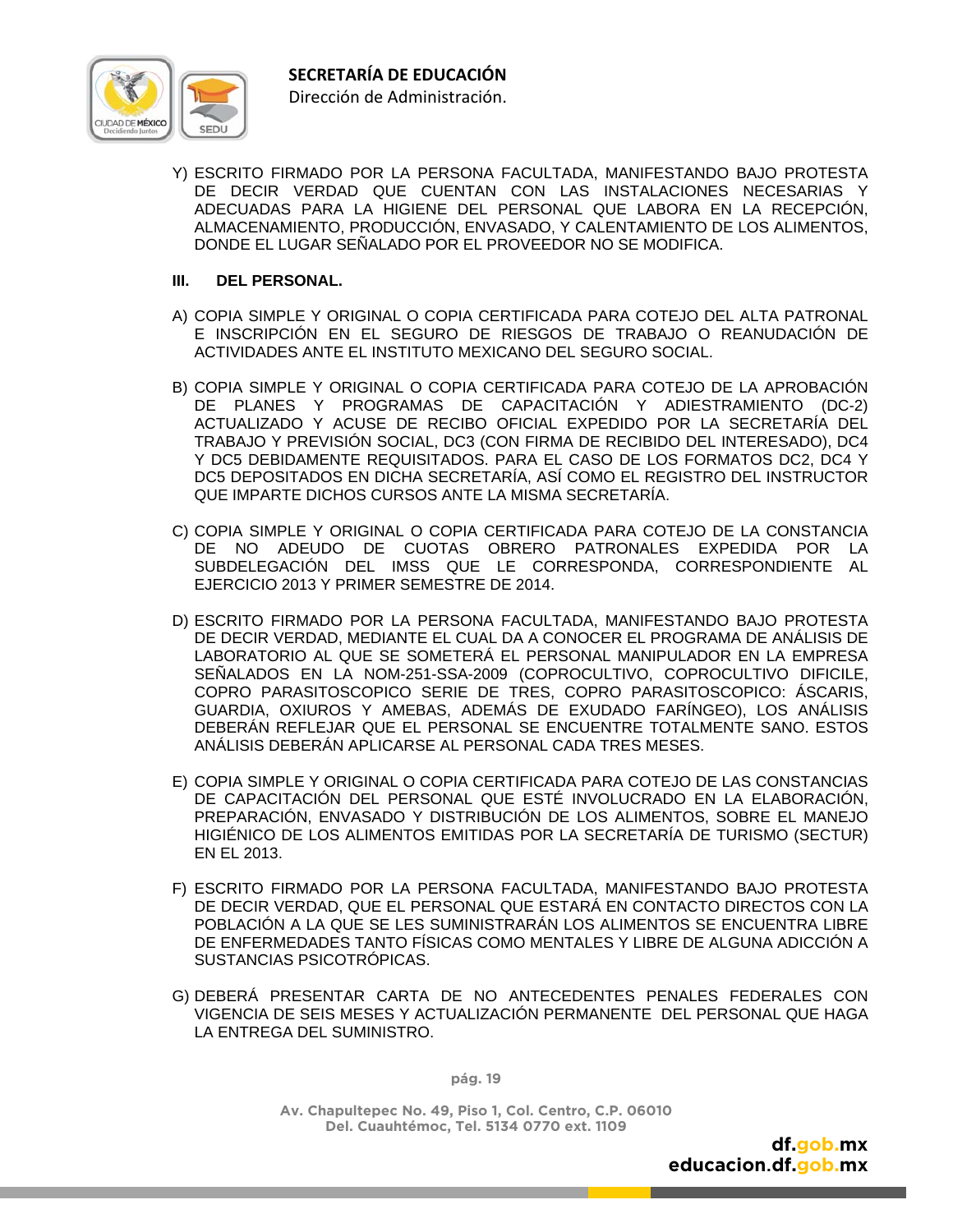

- **IV. DEL ENVASADO.** 
	- **1. DE LAS CHAROLAS.** 
		- A. EL LICITANTE DEBERÁ PRESENTAR **CARTA DE APOYO DEL FABRICANTE DE LAS CHAROLAS**, EN EL QUE MANIFIESTE QUE LAS MISMAS CUMPLEN CON EL GRADO ALIMENTICIO Y NO SON TOXICAS. ASIMISMO, DEBERÁ PRESENTAR LA FICHA TÉCNICA DE LAS CHAROLAS EN ORIGINAL. EN CASO DE UTILIZAR ALGÚN POLÍMERO SE REQUIERE LA CERTIFICACIÓN DE ASTM INTERNATIONAL CON ESTUDIOS DE ANÁLISIS DE POLÍMEROS POR INFRAROJO PARA IDENTIFICACIÓN DEL MATERIAL Y COMPORTAMIENTO TÉRMICO DSC Y TGA.
		- B. ESCRITO FIRMADO POR LA PERSONA FACULTADA, MANIFESTANDO BAJO PROTESTA DE DECIR VERDAD, QUE UTILIZARÁ ÚNICAMENTE LA CHAROLA QUE PRESENTE Y SEA APROBADA POR LA CONVOCANTE.
		- C. ESCRITO FIRMADO POR LA PERSONA FACULTADA, MANIFESTANDO BAJO PROTESTA DE DECIR VERDAD QUE CUENTAN CON LOS INSTRUMENTOS NECESARIOS PARA LA MEDICIÓN Y RECTIFICACIÓN (PORCENTAJES) DE LOS GASES INYECTADOS A LAS CHAROLAS EN EL MOMENTO DEL ENVASE DE LAS CHAROLAS, ASÍ COMO BITÁCORA DONDE SE REGISTREN DICHAS MEDICIONES. SÓLO EN CASO DE UTILIZAR ATMOSFERAS MODIFICADAS.
		- D. ESCRITO FIRMADO POR LA PERSONA FACULTADA, MANIFESTANDO BAJO PROTESTA DE DECIR VERDAD QUE CUENTAN CON LAS AUTORIZACIONES PARA USO ALIMENTARIO DE LOS GASES DE NITRÓGENO Y BIÓXIDO DE CARBONO UTILIZADO EN ATMÓSFERAS MODIFICADAS, SÓLO EN CASO DE UTILIZAR DICHA TECNOLOGÍA.

## **2. DEL EMPAQUE Y ETIQUETADO.**

- A. ESCRITO FIRMADO POR LA PERSONA FACULTADA MANIFESTANDO BAJO PROTESTA DE DECIR VERDAD A TRAVÉS DEL CUAL MANIFIESTE QUE EN SUS INSTALACIONES CUENTA CON MAQUINARIA DE CAPACIDAD SUFICIENTE PARA ENVASAR EN CHAROLAS TERMOSELLADAS CONFORME A SU PROPUESTA.
- B. ESCRITO FIRMADO POR LA PERSONA FACULTADA MANIFESTANDO BAJO PROTESTA DE DECIR VERDAD QUE SE CUMPLIRÁ CON EL ETIQUETADO CONFORME A LAS SIGUIENTES ESPECIFICACIONES: NOMBRE DE LA EMPRESA, CARACTERÍSTICAS DE ENVASE PRIMARIO, NÚMERO DE MENÚ, DESCRIPCIÓN DEL MENÚ (COMPONENTES; GRAMAJE Y CALORÍAS), CONTENIDO NUTRICIONAL, LOTE, FECHA Y HORA DE ELABORACIÓN, ENVASADO, CONSUMO PREFERENTE, FECHA DE CADUCIDAD, LEYENDA DEL MANEJO Y RESTRICCIONES DEL ALIMENTO ENVASADO.
- C. ESCRITO FIRMADO POR LA PERSONA FACULTADA MANIFESTANDO BAJO PROTESTA DE DECIR VERDAD A TRAVÉS DEL CUAL MANIFIESTE QUE SE APEGARÁ A LO SEÑALADO EN LA NORMA MEXICANA NOM-051-SCFI/SSA1-2010.

## **V. DE LA DISTRIBUCIÓN.**

**pág. 20** 

**Av. Chapultepec No. 49, Piso 1, Col. Centro, C.P. 06010 Del. Cuauhtémoc, Tel. 5134 0770 ext. 1109**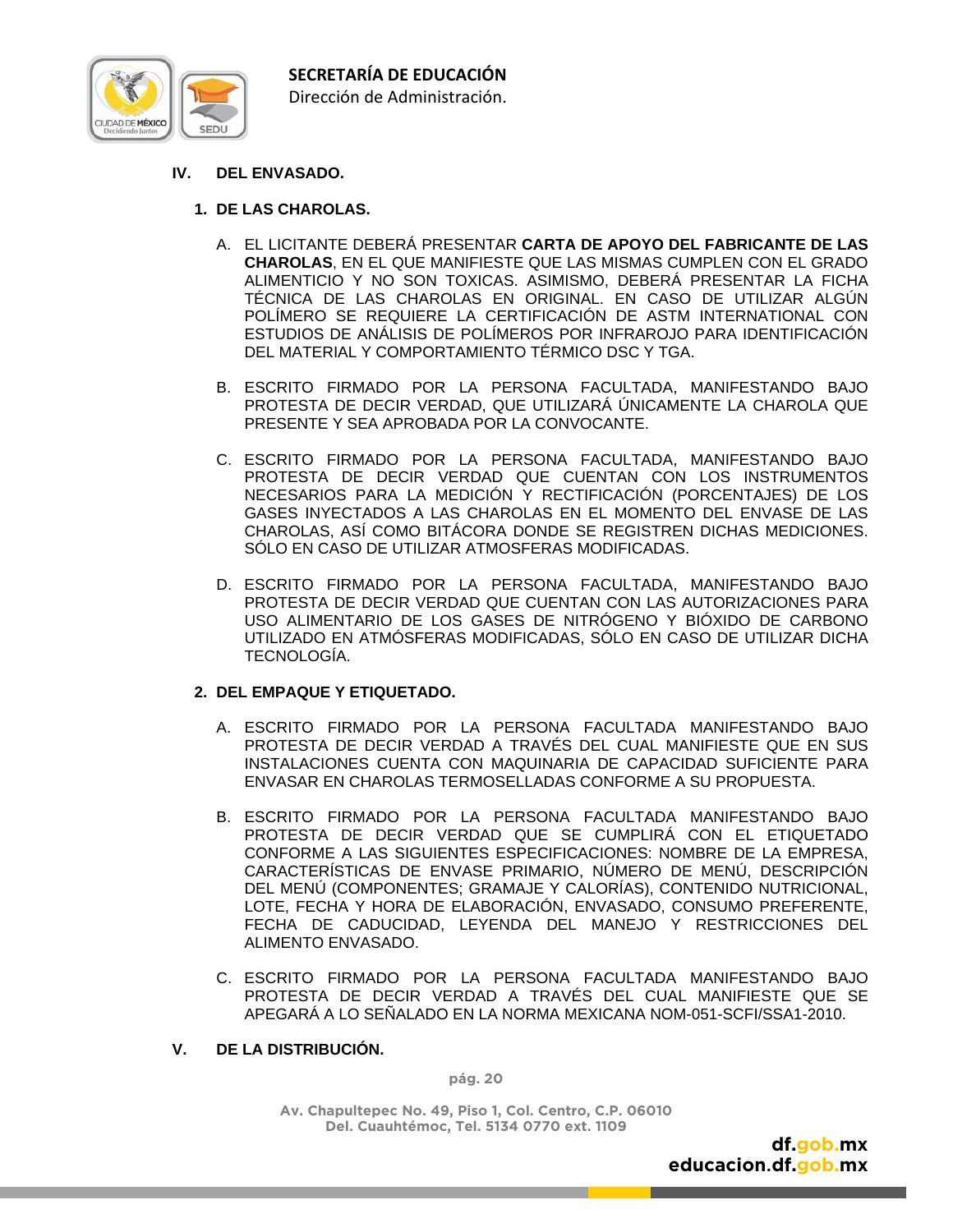

## **1. DEL TRANSPORTE.**

- A. COPIA SIMPLE Y ORIGINAL O COPIA CERTIFICADA PARA COTEJO DE LAS FACTURAS Y TARJETA DE CIRCULACIÓN DE CADA UNO DE LOS VEHÍCULOS QUE INTEGREN EL PARQUE VEHICULAR QUE ESTÉ ASIGNADO A LA TRANSPORTACIÓN DE LAS CHAROLAS O, EN SU CASO, CONTRATO DE SERVICIO DE TRANSPORTE CON PERSONAS FÍSICAS O MORALES. EN CASO DE QUE EL LICITANTE CUENTE CON VEHÍCULOS ARRENDADOS, DEBERÁ PRESENTAR EN COPIA SIMPLE Y ORIGINAL O COPIA CERTIFICADA PARA COTEJO, EL CONTRATO DE ARRENDAMIENTO DE TRASPORTE Y/O ARRENDAMIENTO FINANCIERO RESPECTIVO.
- B. ESCRITO FIRMADO POR LA PERSONA FACULTADA MANIFESTANDO, BAJO PROTESTA DE DECIR VERDAD, DONDE MANIFIESTA QUE CUENTA, CON UN PLAN DE ACCIÓN EN CASO DE ALGÚN IMPREVISTO EN LA TRANSPORTACIÓN DE LAS CHAROLAS Y SE COMPROMETE A APEGARSE AL MISMO A FIN DE GARANTIZAR EL SUMINISTRO DE ALIMENTOS EN LAS ESCUELAS CONFORME LO ESTABLECIDO EN LOS NUMERALES 2.3 Y 2.4.3 DE LAS PRESENTES BASES DE LICITACIÓN. COPIA SIMPLE DEL PLAN DE ACCIÓN SEÑALADO.
- C. ESCRITO FIRMADO POR LA PERSONA FACULTADA, MANIFESTANDO BAJO PROTESTA DE DECIR VERDAD, EN EL QUE MANIFIESTE QUE LOS VEHÍCULOS QUE UTILIZARÁ PARA LA TRANSPORTACIÓN DE LOS ALIMENTOS, ESTÁN EQUIPADOS CON CAJA CERRADA.
- D. FOTOGRAFÍAS DE LOS VEHÍCULOS QUE SERÁN UTILIZADOS EN LA TRANSPORTACIÓN DE LOS ALIMENTOS CON LA ROTULACIÓN DE LA EMPRESA LICITANTE O EMPRESA QUE PRESTA EL SERVICIO DE TRANSPORTE.
- E. COPIA SIMPLE Y ORIGINAL O COPIA CERTIFICADA PARA COTEJO DEL CERTIFICADO EN QUE CONSTE EL CUMPLIMIENTO CON LA NORMA OFICIAL MEXICANA NOM-251-SSA1-2009 "PRACTICAS DE HIGIENE PARA EL PROCESO DE ALIMENTOS, BEBIDAS O SUPLEMENTOS ALIMENTICIOS", EXPEDIDO POR UN LABORATORIO ACREDITADO POR LA ENTIDAD MEXICANA DE ACREDITACIÓN, A.C. (E.M.A) CON UNA ANTIGÜEDAD DE NO MAYOR A TRES MESES PREVIOS A LA FECHA DE LA PRESENTACIÓN DE PROPUESTAS. DEBERÁ ANEXAR COPIA SIMPLE DE LA ACREDITACIÓN DEL LABORATORIO CERTIFICADOR.
- F. ESCRITO FIRMADO POR LA PERSONA FACULTADA, MANIFESTANDO BAJO PROTESTA DE DECIR VERDAD, EN EL QUE LOS VEHÍCULOS QUE UTILICEN PARA LA TRASPORTACIÓN DE LAS CHAROLAS SON MODELOS DE 2009 - 2014, ASÍ COMO COPIA LEGIBLE Y ORIGINAL PARA SU COTEJO DEL CERTIFICADO EN QUE CONSTE EL CUMPLIMIENTO CON LA NORMA OFICIAL MEXICANA NOM-251-SSA1- 2009 PRÁCTICAS DE HIGIENE PARA EL PROCESO DE ALIMENTOS, BEBIDAS O SUPLEMENTOS ALIMENTICIOS, EXPEDIDO POR UN LABORATORIO ACREDITADO POR LA ENTIDAD MEXICANA DE ACREDITACIÓN, A.C. (E.M.A.). DEBERÁ ANEXAR COPIA SIMPLE DE LA ACREDITACIÓN DEL LABORATORIO CERTIFICADOR.

**pág. 21** 

**Av. Chapultepec No. 49, Piso 1, Col. Centro, C.P. 06010 Del. Cuauhtémoc, Tel. 5134 0770 ext. 1109**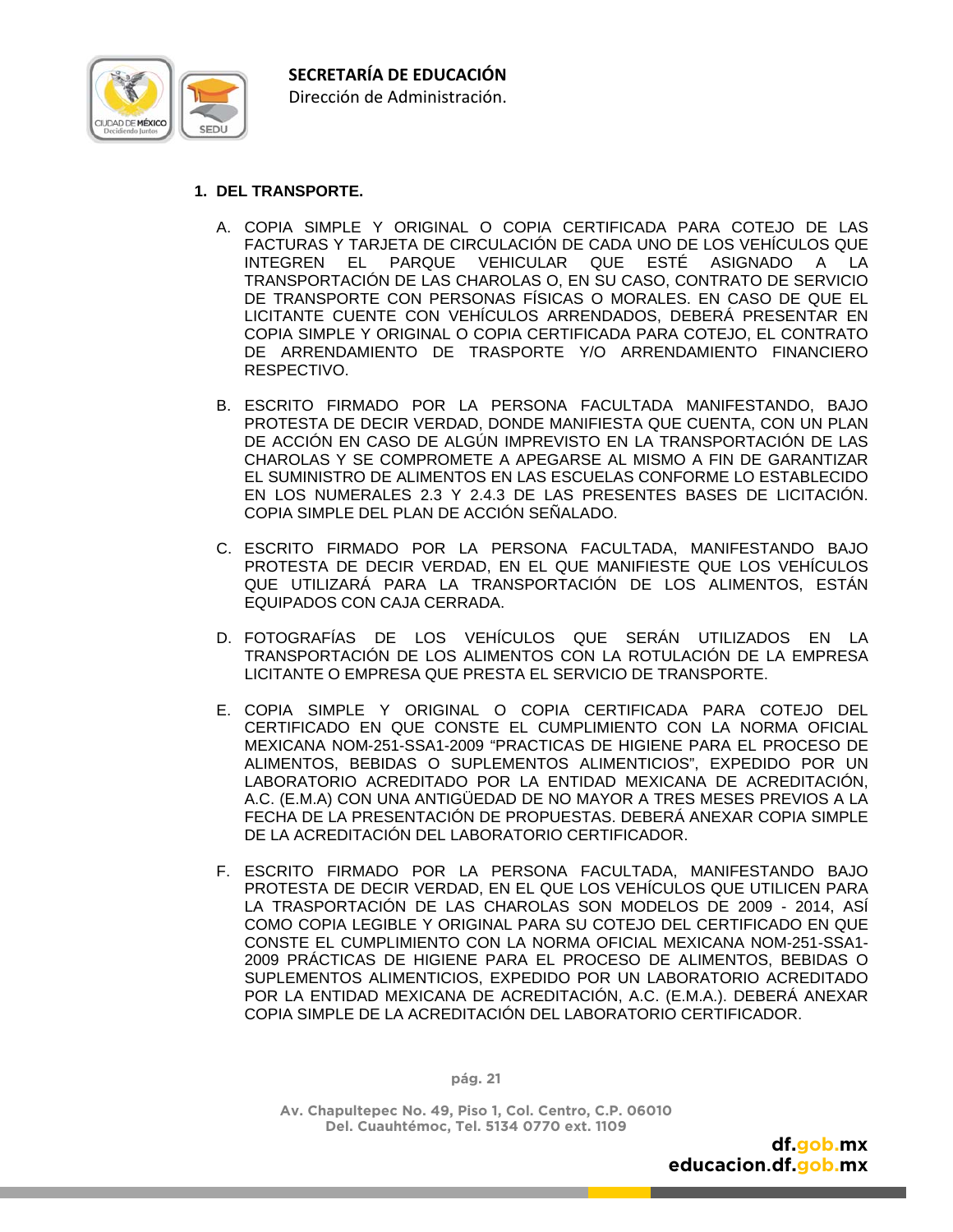

**SECRETARÍA DE EDUCACIÓN** Dirección de Administración.

- G. ESCRITO FIRMADO POR LA PERSONA FACULTADA, MANIFESTANDO BAJO PROTESTA DE DECIR VERDAD, EN EL QUE PRESENTA EL PROGRAMA DE LIMPIEZA PROFUNDA CON SUS PROCEDIMIENTOS DE LIMPIEZA Y DESINFECCIÓN DEL ÁREA EN LA QUE SE PREPARAN, EMPAQUETAN Y TRANSPORTAN LOS ALIMENTOS Y QUE CUENTAN CON BITÁCORA DONDE SE REGISTREN DICHAS ACTIVIDADES POR ÁREA O PROCESO.
- H. ESCRITO FIRMADO POR LA PERSONA FACULTADA, MANIFESTANDO BAJO PROTESTA DE DECIR VERDAD, DE QUE TODAS LAS CHAROLAS DE ALIMENTOS SERÁN TRANSPORTADAS CON TECNOLOGÍA ISOTÉRMICA QUE PRESERVE LA TEMPERATURA DE LA COMIDA Y CONDICIONES DE HERMETICIDAD, DESDE LA SALIDA DE LA EMPRESA HASTA LA ENTREGA AL COMENSAL. ASÍ MISMO DEBERÁ PROPORCIONAR FICHA DESCRIPTIVA DE LA TECNOLOGÍA Y PROCEDIMIENTO A EMPLEAR.
- I. ESCRITO FIRMADO POR LA PERSONA FACULTADA, MANIFESTANDO BAJO PROTESTA DE DECIR VERDAD, DE LAS TORTILLAS SERÁN TRANSPORTADAS EN CONTENEDORES CON TECNOLOGÍA ISOTÉRMICA QUE PRESERVE LA TEMPERATURA Y CONDICIONES DE HERMETICIDAD, DESDE LA SALIDA DE LA EMPRESA HASTA LA ENTREGA AL COMENSAL. ENVASADAS EN LO INDIVIDUAL CON DOS Y TRES PORCIONES DE TORTILLAS.
- J. ESCRITO FIRMADO POR LA PERSONA FACULTADA, MANIFESTANDO BAJO PROTESTA DE DECIR VERDAD, EN EL QUE PRESENTA EL PROGRAMA DE LIMPIEZA PROFUNDA CON SUS PROCEDIMIENTOS DE LIMPIEZA Y DESINFECCIÓN DEL LOS CONTENEDORES Y TECNOLOGÍA ISOTÉRMICA UTILIZADA PARA LA TRANSPORTACIÓN DE LOS ALIMENTOS Y QUE CUENTAN CON BITÁCORA DONDE SE REGISTREN DICHAS ACTIVIDADES POR ÁREA O PROCESO

## **VI. DE LA ENTREGA.**

## **1. DE LOS ALIMENTOS.**

- A. ESCRITO FIRMADO POR LA PERSONA FACULTADA, MANIFESTANDO BAJO PROTESTA DE DECIR VERDAD, EN EL QUE DESCRIBE EL PROCEDIMIENTO QUE UTILIZARÁ Y APLICARÁ PARA QUE EL ALIMENTO SE SIRVA CALIENTE O FRIO, EL CUAL PODRÁ SER VERIFICABLE EN CUALQUIER MOMENTO.
- B. ESCRITO FIRMADO POR LA PERSONA FACULTADA, MANIFESTANDO BAJO PROTESTA DE DECIR VERDAD, EN EL QUE SE COMPROMETE A ENTREGAR SIN COSTO ALGUNO PARA LA CONVOCANTE A MÁS TARDAR EL 27 DE OCTUBRE DE 2014, EN TODAS LAS ESCUELAS ASIGNADAS, EL STOCK SOLICITADO EN EL ANEXO 2, QUE SE COMPONE DE: ENSALADA DE ATÚN EMBOLSADA (NO LATA), CUYO GRAMAJE TOTAL O INDIVIDUAL SEA DE 170 GR, CON CADUCIDAD MÍNIMA DE ENERO DEL 2015; DOS PAQUETES DE GALLETAS (30 GR CADA UNA) CON CADUCIDAD MÍNIMA DE ENERO DEL 2015; BARRA DE CEREAL (50 GR) CON CADUCIDAD MÍNIMA DE ENERO DEL 2015; AGUA EMBOTELLADA (DE POR LO MENOS 330 ML Y HASTA 600 ML) CON CADUCIDAD MÍNIMA DE ENERO DEL 2015; SERVILLETA (2 PIEZAS); CUCHARA Y PLATO DESECHABLE; Y QUE EL MISMO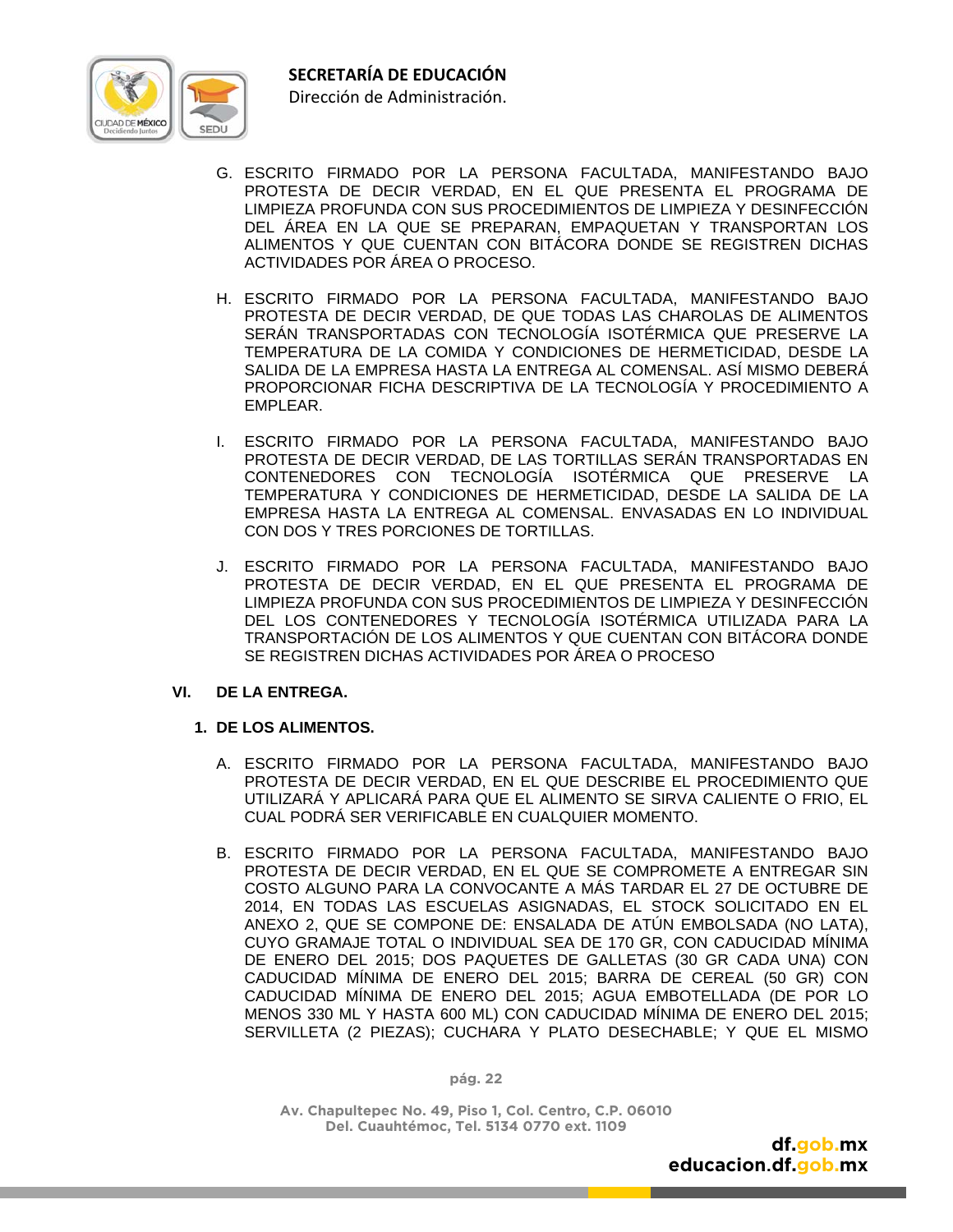

SERÁ RESTITUIDO SIN COSTO ALGUNO PARA LA CONVOCANTE EN UN PLAZO MÁXIMO DE 24 HORAS A PARTIR DE SU CONSUMO.

- C. EN CASO DE SER UTILIZADO DICHO STOCK, DE MANERA PARCIAL O TOTAL, POR ALGUNA SITUACIÓN SE PROCEDERÁ CONFORME A LO ESTABLECIDO EN **NUMERAL 17 Y ANEXO 2**, DE LA PRESENTE LICITACIÓN.
- D. DE NO SER UTILIZADO DICHO STOCK ESTE SERÁ REGRESADO DE MANERA ÍNTEGRA Y TOTAL AL LICITANTE ADJUDICADO.

## **2. DEL PERSONAL.**

- A. ESCRITO FIRMADO POR LA PERSONA FACULTADA, MANIFESTANDO BAJO PROTESTA DE DECIR VERDAD, EN EL QUE SE COMPROMETE EN CASO DE SER ADJUDICADO A ENTREGAR A LA DIRECCIÓN GENERAL DE EDUCACIÓN BÁSICA A LA FIRMA DEL CONTRATO EL NOMBRE DE CADA UNO DE LOS RESPONSABLES DEL SUMINISTRO DE ALIMENTOS DE CADA UNA DE LAS ESCUELAS QUE LE CORRESPONDAN, INDICANDO SU NÚMERO TELEFÓNICO, ASÍ COMO LOS NOMBRES DEL PERSONAL QUE PARTICIPARÁ EN EL SERVICIO DE ALIMENTACIÓN QUE SE PROPORCIONARÁ EN LOS COMEDORES ESCOLARES DE LAS ESCUELAS CONTEMPLADAS EN EL **ANEXO 4** DE LAS PRESENTES BASES. ASÍ COMO REPORTAR LAS ACTUALIZACIONES, CAMBIOS O MOVIMIENTOS QUE SE PRESENTEN DE MANERA INMEDIATA.
- B. ESCRITO FIRMADO POR LA PERSONA FACULTADA, MANIFESTANDO BAJO PROTESTA DE DECIR VERDAD, QUE EN CASO DE RESULTAR ADJUDICADO PROPORCIONARÁ LOS UNIFORMES E IDENTIFICACIONES NECESARIAS, AL PERSONAL QUE PARTICIPE EN LA ENTREGA DE ALIMENTOS, OBLIGÁNDOSE A QUE SU PERSONAL SIEMPRE LO PORTE EN EL HORARIO DE SERVICIO Y LO MANTENGAN LIMPIO Y PRESENTABLE.
- C. ESCRITO FIRMADO POR LA PERSONA FACULTADA, MANIFESTANDO BAJO PROTESTA DE DECIR VERDAD, QUE EN CASO DE RESULTAR ADJUDICADO PROPORCIONARÁ CADA DOS MESES, LOS CERTIFICADOS MÉDICOS Y ANÁLISIS CLÍNICOS DEL PERSONAL QUE PARTICIPE EN LA ENTREGA DE LOS ALIMENTOS QUE LO DETERMINEN COMO PERSONA SANA Y QUE ESTÁ LIBRE DE ADICCIONES A SUSTANCIA PSICOTRÓPICAS.

## **6.4. LA PROPUESTA ECONÓMICA.**

LA PROPUESTA ECONÓMICA DEBERÁ SER PRESENTADA POR LOS LICITANTES DE ACUERDO CON EL **ANEXO 9** Y DEBERÁ CONTENER LA SIGUIENTE INFORMACIÓN:

- A) DESCRIPCIÓN GENÉRICA Y COSTO DEL BIEN OFERTADO, DE ACUERDO A LO INDICADO EN LOS **ANEXOS 1 Y 2** DE ESTAS BASES, CONSIDERANDO LO SIGUIENTE:
	- PRECIO UNITARIO DEL BIEN E IMPORTE POR LA ÚNICA PARTIDA.
	- IMPORTE TOTAL DE LA PROPOSICIÓN CON IVA DESGLOSADO.
	- COTIZADAS EN MONEDA NACIONAL (PESOS MEXICANOS).

**pág. 23** 

**Av. Chapultepec No. 49, Piso 1, Col. Centro, C.P. 06010 Del. Cuauhtémoc, Tel. 5134 0770 ext. 1109**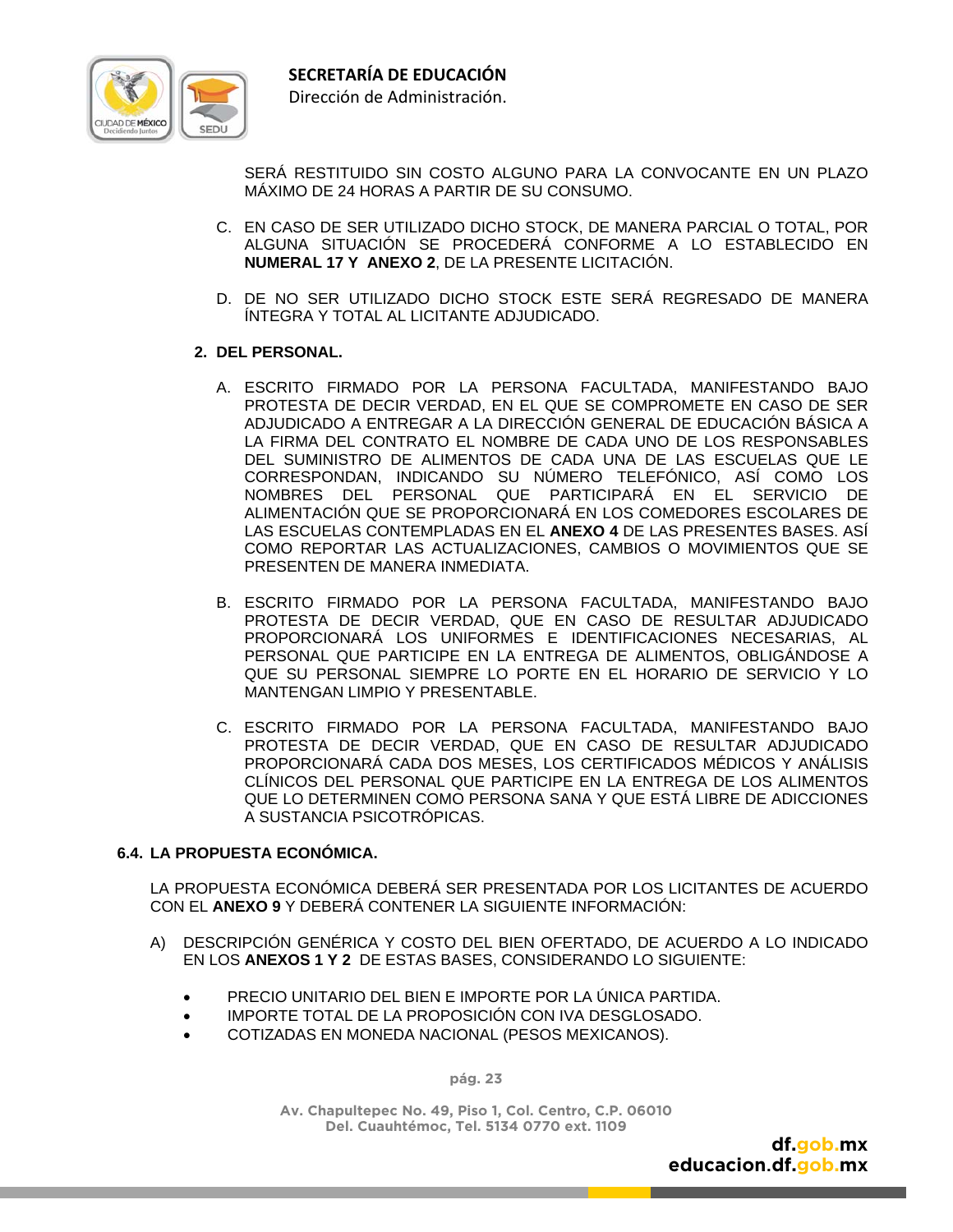

- INDICAR QUE EL PRECIO ES FIJO Y FIRME HASTA EL CUMPLIMIENTO TOTAL DE LAS CONDICIONES PACTADAS EN EL CONTRATO DE ADQUISICIONES.
- INDICAR LA ACEPTACIÓN DE LAS CONDICIONES DE PAGO, EN MONEDA NACIONAL Y CONFORME AL PLAZO Y PROCEDIMIENTO ESTABLECIDO POR **LA CONVOCANTE.**
- B) LA GARANTÍA RELATIVA A LA FORMALIDAD DE LAS PROPOSICIONES, SOLICITADA EN EL NUMERAL 10.1 DE LAS PRESENTES BASES.

## **7. DESARROLLO DE LA LICITACIÓN.**

**7.1** EL ACTO DE ACLARACIÓN AL CONTENIDO DE ESTAS BASES DEL PROCEDIMIENTO DE LICITACIÓN PÚBLICA SE LLEVARÁ A CABO **EL DÍA 14 DE OCTUBRE DE 2014, A LAS 10:00 HORAS**, EN EL SALÓN DE USOS MÚLTIPLES DE LA SECRETARÍA DE EDUCACIÓN DEL DISTRITO FEDERAL, SITA EN EL TERCER PISO DEL EDIFICIO UBICADO EN AVENIDA CHAPULTEPEC No. 49, COLONIA CENTRO, DELEGACIÓN CUAUHTÉMOC, CÓDIGO POSTAL 06010, MÉXICO, DISTRITO FEDERAL, EN LA QUE SE DARÁ RESPUESTA A LOS CUESTIONAMIENTOS TÉCNICOS Y ADMINISTRATIVOS QUE POR ESCRITO O VERBALMENTE FORMULEN LOS LICITANTES. PARA PRESENTAR PREGUNTAS O CUESTIONAMIENTOS EN ESTA ETAPA DEL PROCEDIMIENTO DE ADQUISICIÓN, **LOS LICITANTES DEBERÁN PRESENTAR COPIA Y ORIGINAL PARA COTEJO DE SU RECIBO DE PAGO DE BASES EMITIDO POR LA CONVOCANTE O FICHA DE DEPÓSITO BANCARIO, FECHADO A MÁS TARDAR EL ÚLTIMO DÍA DE VENTA.** 

 EN LAS ACLARACIONES, PRECISIONES O RESPUESTAS QUE REALICE **LA CONVOCANTE**, DEBERÁ ESPECIFICAR EXPRESAMENTE EL PUNTO O PUNTOS DE LAS BASES QUE SE MODIFICAN O ADICIONAN, LO QUE FORMARÁ PARTE INTEGRANTE DE LAS PROPIAS BASES.

 EN EL CASO DE QUE SEA NECESARIA LA CELEBRACIÓN DE UNA SEGUNDA O MÁS JUNTAS DE ACLARACIONES, EN ESTE EVENTO Y POSTERIORES SE SEÑALARÁ LUGAR, FECHA Y HORA EN QUE ESTA SE REALIZARÁ.

 PARA EL MEJOR DESARROLLO DE LA JUNTA DE ACLARACIÓN DE BASES, SE SOLICITA A LOS LICITANTES QUE ENVÍEN SUS CUESTIONAMIENTOS A LA DIRECCIÓN DE CORREO ELECTRÓNICO: compraseducaciondf@hotmail.com O POR ESCRITO, ACOMPAÑADO DEL ARCHIVO MAGNÉTICO, A LA JEFATURA DE UNIDAD DEPARTAMENTAL DE RECURSOS MATERIALES Y SERVICIOS GENERALES DE **LA CONVOCANTE** EN ARCHIVO DE WORD (NO FORMATO PDF), PREFERENTEMENTE 24 HORAS ANTES DE LA CELEBRACIÓN DE LA JUNTA DE ACLARACIÓN DE ESTAS BASES; ACOMPAÑADA EN CUALQUIER CASO, DEL RECIBO DE PAGO DE BASES EMITIDO POR **LA CONVOCANTE** O FICHA DE DEPÓSITO BANCARIO EN COPIA.

 SE LEVANTARÁ ACTA DEL EVENTO DE LA QUE, UNA VEZ FIRMADA POR LOS LICITANTES, SE ENTREGARÁ COPIA A LOS MISMOS.

 LA OMISIÓN DE FIRMA POR PARTE DE LOS LICITANTES, NO INVALIDARÁ EL CONTENIDO, NI LOS EFECTOS DEL ACTA.

 LA INASISTENCIA DE ALGUNO DE LOS LICITANTES A LA JUNTA DE ACLARACIONES SERÁ BAJO SU ESTRICTA RESPONSABILIDAD. EN EL CASO DE QUE DURANTE LA JUNTA DE ACLARACIONES SE EFECTÚEN MODIFICACIONES A LAS BASES DE LICITACIÓN, **LA** 

**pág. 24** 

**Av. Chapultepec No. 49, Piso 1, Col. Centro, C.P. 06010 Del. Cuauhtémoc, Tel. 5134 0770 ext. 1109**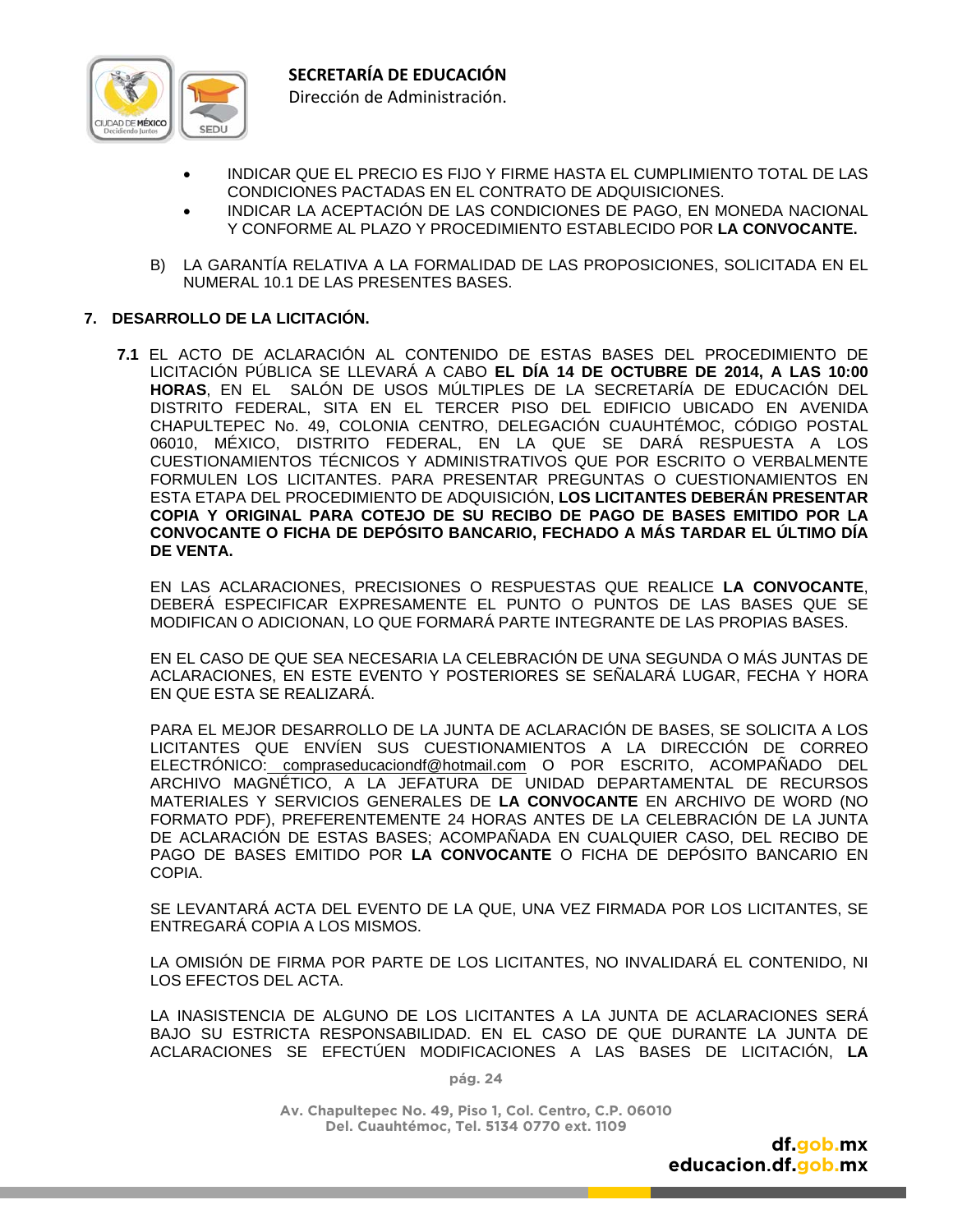

**CONVOCANTE** ESTARÁ OBLIGADA A ENTREGAR COPIA DEL ACTA CORRESPONDIENTE CON ACUSE DE RECIBO A CADA UNO DE LOS PARTICIPANTES QUE HAYAN ADQUIRIDO LAS BASES DE LICITACIÓN, INCLUYENDO AQUELLOS QUE NO HUBIESEN ASISTIDO A DICHA JUNTA.

## **PRIMERA ETAPA**

#### **7.2. ACTO DE PRESENTACIÓN Y APERTURA DE LA PROPUESTA.**

 EL ACTO SE LLEVARÁ A CABO EN EL SALÓN DE USOS MÚLTIPLES DE LA SECRETARÍA DE EDUCACIÓN DEL DISTRITO FEDERAL, SITA EN EL EDIFICIO UBICADO EN AVENIDA CHAPULTEPEC No. 49, TERCER PISO, COLONIA CENTRO, DELEGACIÓN CUAUHTÉMOC, CÓDIGO POSTAL 06010, MÉXICO, DISTRITO FEDERAL, **EL DÍA 17 DE OCTUBRE DE 2014, EN PUNTO DE LAS 11:00 HORAS. A LA HORA SEÑALADA, SE CERRARÁ EL RECINTO Y NO SE PERMITIRÁ LA PARTICIPACIÓN DE AQUELLOS LICITANTES QUE NO SE ENCUENTREN PRESENTES.**

 **EL ACTO SE DESARROLLARÁ CONFORME A LO SIGUIENTE:** 

 **LOS LICITANTES ENTREGARÁN SU PROPOSICIÓN (DOCUMENTACIÓN LEGAL Y ADMINISTRATIVA, INCLUYENDO LOS DOCUMENTOS ORIGINALES PARA COTEJO, PROPUESTA TÉCNICA Y ECONÓMICA, INCLUYENDO LA GARANTÍA DE SOSTENIMIENTO DE SU OFERTA) EN UN SOLO SOBRE CERRADO EN FORMA INVIOLABLE A QUIEN PRESIDA EL ACTO**, Y SE PROCEDERÁ A LA APERTURA DEL MISMO, REVISÁNDOSE CUANTITATIVA, SUCESIVA Y SEPARADAMENTE, LA DOCUMENTACIÓN LEGAL Y ADMINISTRATIVA, TÉCNICA Y ECONÓMICA, DESECHANDO LAS QUE HUBIERAN OMITIDO ALGUNO DE LOS REQUISITOS EXIGIDOS Y SE DARÁ LECTURA A LOS PRECIOS DE LA PROPUESTA ECONÓMICA.

 EN CASO DE QUE LA PERSONA QUE ASISTA A ESTE ACTO PARA LA ENTREGA DEL SOBRE QUE CONTENGA LA DOCUMENTACIÓN LEGAL Y ADMINISTRATIVA, PROPUESTA TÉCNICA, PROPUESTA ECONÓMICA Y LA GARANTÍA DE FORMALIDAD DE LA PROPUESTA NO SEA EL REPRESENTANTE LEGAL O APODERADO DEL LICITANTE; DEBERÁ ACREDITAR SU IDENTIDAD MEDIANTE LA PRESENTACIÓN DE IDENTIFICACIÓN OFICIAL ORIGINAL VIGENTE Y COPIA FOTOSTÁTICA DE LA MISMA. DICHA PERSONA SOLAMENTE PODRÁ PARTICIPAR EN EL ACTO, COMO OBSERVADOR.

 LA DOCUMENTACIÓN DE CARÁCTER DEVOLUTIVO COMO LAS GARANTÍAS DE LA FORMALIDAD DE LAS PROPUESTAS, Y LAS MUESTRAS PRESENTADAS EN EL ACTO DE PRESENTACIÓN Y APERTURA DE LA PROPUESTA, SERÁN DEVUELTAS POR **LA CONVOCANTE** TRANSCURRIDOS QUINCE DÍAS HÁBILES, CONTADOS A PARTIR DE LA FECHA EN QUE SE DÉ A CONOCER EL FALLO DE LA LICITACIÓN, **PREVIA SOLICITUD POR ESCRITO.**

 SE LEVANTARÁ ACTA DEL EVENTO EN LA QUE SE HARÁ CONSTAR LAS PROPUESTAS ADMITIDAS Y SE HARÁ MENCIÓN DE AQUELLAS QUE FUERON DESECHADAS, ASÍ COMO LOS MOTIVOS Y FUNDAMENTO LEGAL PARA SU DESCALIFICACIÓN. DICHA ACTA SERÁ RUBRICADA Y FIRMADA POR LOS LICITANTES Y SERVIDORES PÚBLICOS QUE HAYAN INTERVENIDO EN EL ACTO, A QUIENES SE LES ENTREGARÁ COPIA DE LA MISMA.

 LOS FUNCIONARIOS ASISTENTES Y TODOS LOS LICITANTES RUBRICARÁN LAS PROPUESTAS PRESENTADAS Y QUEDARAN EN CUSTODIA DE **LA CONVOCANTE** PARA SALVAGUARDAR SU CONFIDENCIALIDAD, PROCEDIENDO POSTERIORMENTE AL ANÁLISIS CUALITATIVO DE

**pág. 25** 

**Av. Chapultepec No. 49, Piso 1, Col. Centro, C.P. 06010 Del. Cuauhtémoc, Tel. 5134 0770 ext. 1109**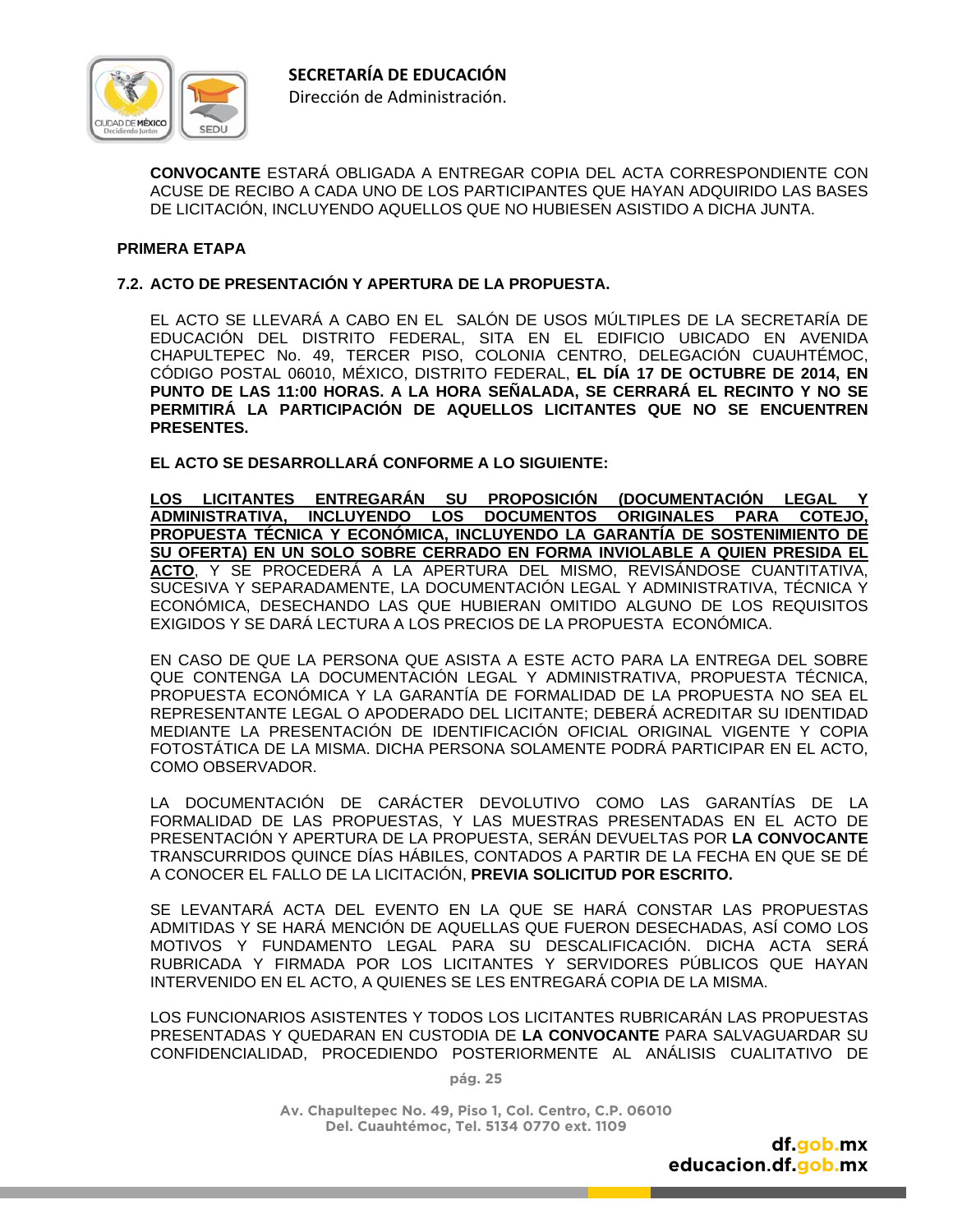

DICHAS PROPUESTAS, MISMO QUE MEDIANTE DICTAMEN SERÁ DADO A CONOCER EN EL ACTO DE FALLO.

## **7.2.1. DICTAMEN PREVIO AL FALLO**

EL DICTAMEN COMPRENDERÁ EL ANÁLISIS DETALLADO DE LO SIGUIENTE:

- a) DOCUMENTACIÓN LEGAL Y ADMINISTRATIVA.
- b) PROPUESTA TÉCNICA, Y
- c) PROPUESTA ECONÓMICA

 EN EL DICTAMEN SE ESTABLECERÁ SI LOS RUBROS ANTES CITADOS CUBREN CON LOS REQUISITOS SOLICITADOS EN LAS BASES, AL IGUAL QUE LAS ESPECIFICACIONES REQUERIDAS POR **LA CONVOCANTE**, RESPECTO DE LOS BIENES OBJETO DE LA LICITACIÓN, PARA DETERMINAR SI LAS PROPUESTAS CUMPLEN CON LO SOLICITADO.

#### **SEGUNDA ETAPA**

#### **7.3. FALLO**

 EL ACTO DE FALLO SE LLEVARÁ A CABO EN EL SALÓN DE USOS MÚLTIPLES DE LA SECRETARÍA DE EDUCACIÓN DEL DISTRITO FEDERAL, SITA EN EL EDIFICIO UBICADO EN AVENIDA CHAPULTEPEC No. 49, TERCER PISO, COLONIA CENTRO, DELEGACIÓN CUAUHTÉMOC, CÓDIGO POSTAL 06010, MÉXICO, DISTRITO FEDERAL EL **DÍA 23 DE OCTUBRE DE 2014 A LAS 11:00 HORAS.** 

**LA CONVOCANTE** COMUNICARÁ EL RESULTADO DEL DICTAMEN, SEÑALANDO DETALLADAMENTE LAS PROPUESTAS QUE FUERON DESECHADAS FUNDANDO Y MOTIVANDO LAS CAUSAS POR LAS QUE NO FUERON ACEPTADAS, INDICÁNDOSE EN SU CASO, LAS QUE HAYAN CUMPLIDO CON LA TOTALIDAD DE LOS REQUISITOS LEGALES Y ADMINISTRATIVOS, TÉCNICOS Y ECONÓMICOS ASÍ COMO EL NOMBRE DEL PARTICIPANTE QUE OFERTÓ LAS MEJORES CONDICIONES Y EL PRECIO MÁS BAJO DE LOS BIENES OBJETO DE ESTA LICITACIÓN, DANDO A CONOCER EL IMPORTE RESPECTIVO.

 SE COMUNICARÁ A LOS LICITANTES EN ESTE MISMO ACTO QUE PODRÁN OFERTAR, UN PRECIO UNITARIO MÁS BAJO EN TÉRMINOS PORCENTUALES POR LOS BIENES OBJETO DE LA LICITACIÓN TOMANDO COMO REFERENCIA AQUELLA QUE HUBIERA RESULTADO ORIGINALMENTE MÁS BENÉFICA PARA **LA CONVOCANTE**.

 PARA EL EFECTO, EL REPRESENTANTE LEGAL DEL PARTICIPANTE DEBERÁ PRESENTAR ORIGINAL DE LA IDENTIFICACIÓN OFICIAL VIGENTE (CREDENCIAL DE ELECTOR, CÉDULA PROFESIONAL, PASAPORTE, CARTILLA DEL SERVICIO MILITAR LIBERADA), LA CUAL SERÁ COTEJADA CON EL PODER NOTARIAL DE LA EMPRESA Y/O ACTA CONSTITUTIVA QUE FUERON PRESENTADAS DENTRO DEL SOBRE, EN LA PRIMERA ETAPA REFERENTE A LA PRESENTACIÓN Y APERTURA DE PROPUESTAS.

**pág. 26** 

**Av. Chapultepec No. 49, Piso 1, Col. Centro, C.P. 06010 Del. Cuauhtémoc, Tel. 5134 0770 ext. 1109**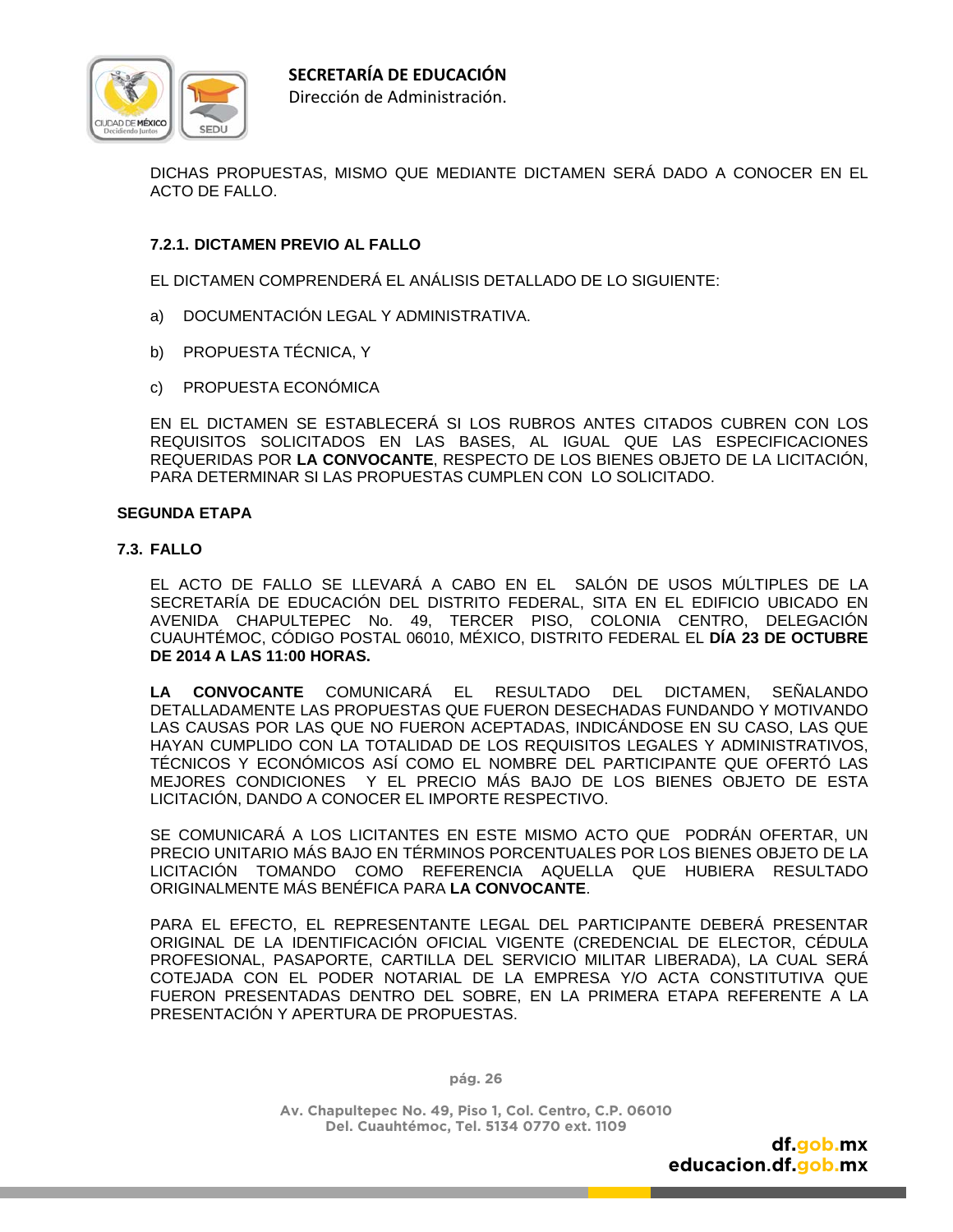

 EN CASO DE QUE EN ESTE ACTO SE ENCUENTRE PRESENTE PERSONA DISTINTA A LA SEÑALADA EN EL PÁRRAFO QUE ANTECEDE, DEBERÁ ACREDITAR SU PERSONALIDAD PARA PARTICIPAR MEDIANTE LA PRESENTACIÓN DEL PODER NOTARIAL CORRESPONDIENTE E IDENTIFICACIÓN OFICIAL VIGENTE (CREDENCIAL DE ELECTOR, CÉDULA PROFESIONAL, PASAPORTE, CARTILLA DEL SERVICIO MILITAR LIBERADA).

## **7.3.1. ETAPA DE MEJORAMIENTO DE PRECIOS.**

 LAS NUEVAS OFERTAS SE PRESENTARÁN EN EL FORMATO IDENTIFICADO EN EL **ANEXO 10**  DE LAS PRESENTES BASES. SE PRECISA QUE EL **ANEXO 10**, NO DEBERÁ SER INCLUIDO DENTRO DEL SOBRE QUE CONTENGA LA PROPUESTA. DICHO FORMATO SERÁ PROPORCIONADO POR **LA CONVOCANTE**, UNA VEZ QUE DÉ INICIO LA ETAPA DE MEJORAMIENTO DE PRECIOS, BAJO EL SIGUIENTE PROCEDIMIENTO:

- a) LOS LICITANTES OFERTARÁN PRECIOS UNITARIOS MÁS BAJOS EN TÉRMINOS PORCENTUALES SIN CONSIDERAR EL IMPUESTO AL VALOR AGREGADO;
- b) LOS PRECIOS UNITARIOS MÁS BAJOS SERÁN OFERTADOS COMO MÍNIMO EN DOS RONDAS Y HASTA QUE NO SEA PRESENTADA UNA MEJOR PROPUESTA POR ALGÚN PARTICIPANTE.
- c) LAS CONDICIONES LEGALES Y TÉCNICAS PRESENTADAS EN SU PROPUESTA INICIAL NO PODRÁN SER ALTERADAS.
- d) AL FINAL DE CADA RONDA EL LICITANTE DEBERÁ ENTREGAR A **LA CONVOCANTE** EL FORMATO, EN EL QUE ANOTARON EL MEJOR PRECIO OFERTADO EN TÉRMINOS PORCENTUALES, **LA CONVOCANTE** DARÁ A CONOCER SIN ESPECIFICAR EL NOMBRE DEL LICITANTE, EL PRECIO MÁS BAJO DE CADA UNA DE LAS RONDAS.

#### **7.3.2. CRITERIOS DE DESEMPATE**

 SI COMO RESULTADO DE LA EVALUACIÓN A LAS PROPUESTAS A QUE SE REFIERE EL PÁRRAFO ANTERIOR, EXISTIERA QUE DOS O MÁS PROPUESTAS OFERTAN EN IGUALDAD DE PRECIO, **LA CONVOCANTE** APLICARÁ EL SIGUIENTE CRITERIO PARA EL DESEMPATE:

SE ADJUDICARÁ PROPORCIONALMENTE EN PARTES IGUALES, A LAS PROPUESTAS QUE REÚNAN LAS MISMAS CONDICIONES Y EN IGUALDAD DE PRECIO.

 UNA VEZ DETERMINADO EL PARTICIPANTE QUE HAYA OFERTADO EL PRECIO MÁS BAJO POR LOS BIENES REQUERIDOS Y COMO CONSECUENCIA HAYA RESULTADO ADJUDICADO SE LEVANTARÁ ACTA ENTREGÁNDOSE COPIA A CADA UNO DE LOS ASISTENTES.

 LA EMISIÓN DEL FALLO PODRÁ DIFERIRSE POR UNA SOLA VEZ POR EL TIEMPO QUE DETERMINE **LA CONVOCANTE** Y BAJO SU RESPONSABILIDAD, SIEMPRE Y CUANDO EXISTAN CIRCUNSTANCIAS DEBIDAMENTE JUSTIFICADAS.

 AQUELLOS LICITANTES QUE HAYAN SIDO DESCALIFICADOS EN LA PRIMERA ETAPA DEL PROCEDIMIENTO LICITATORIO, PODRÁN ASISTIR A LOS ACTOS SUBSECUENTES CON EL CARÁCTER ÚNICO Y EXCLUSIVAMENTE DE OBSERVADORES.

**pág. 27** 

**Av. Chapultepec No. 49, Piso 1, Col. Centro, C.P. 06010 Del. Cuauhtémoc, Tel. 5134 0770 ext. 1109**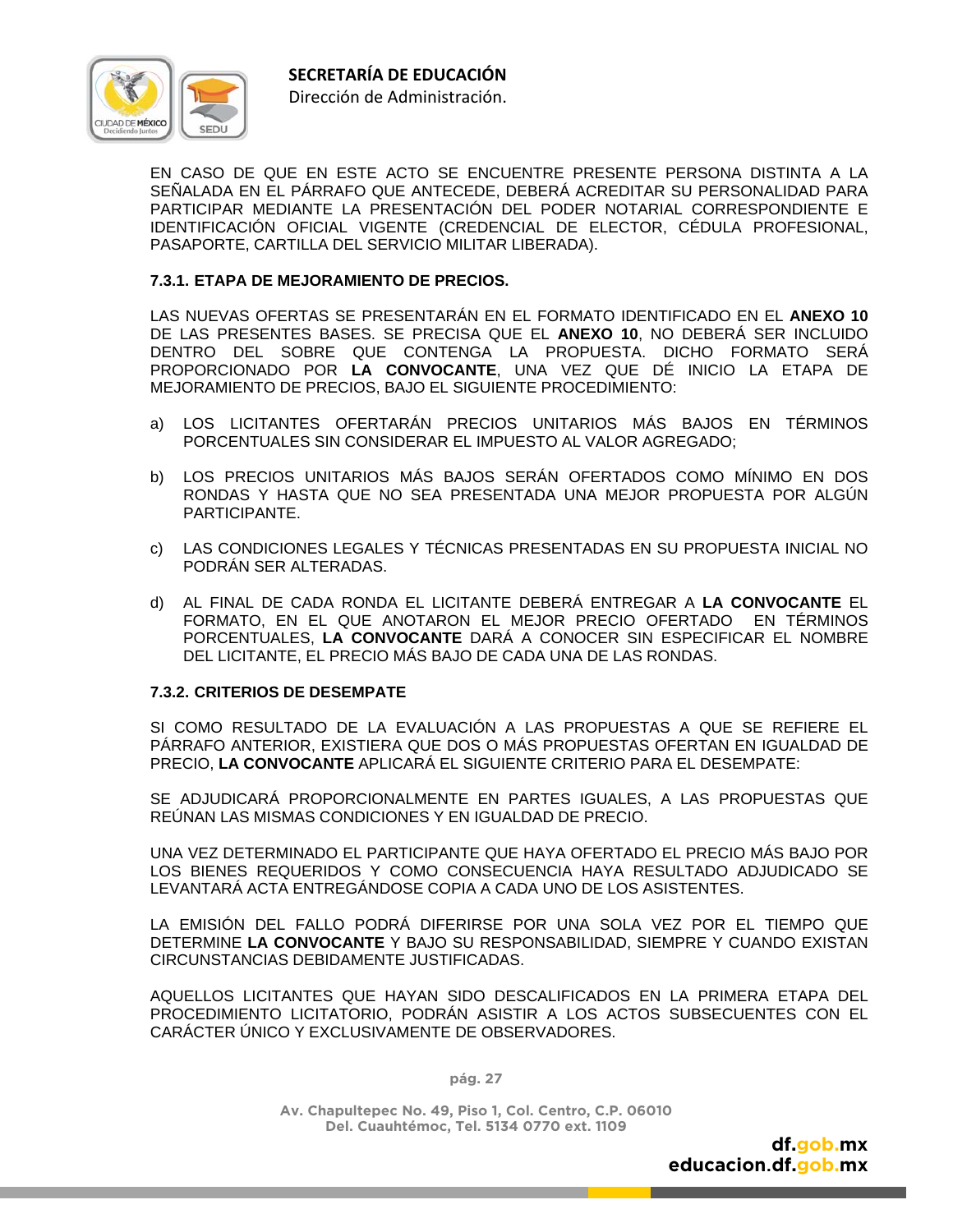

## **7.3.3 DE LAS INCONFORMIDADES.**

 CONTRA LA RESOLUCIÓN QUE CONTENGA EL FALLO, SE ESTARÁ A LO DISPUESTO EN EL ARTICULO 88 DE LA LEY DE ADQUISICIONES PARA EL DISTRITO FEDERAL.

## **7.4. CAUSAS PARA DECLARAR DESIERTA LA LICITACIÓN**

- A. CUANDO NINGUNA PERSONA FÍSICA O MORAL COMPRASE LAS BASES DE LA LICITACIÓN.
- B. CUANDO NINGUNA PERSONA FÍSICA O MORAL PRESENTE PROPUESTAS.
- C. CUANDO NINGUNA PERSONA FÍSICA O MORAL O LAS OFERTAS PRESENTADAS POR ELLAS NO REÚNAN LAS CONDICIONES Y REQUISITOS ESTABLECIDOS EN ESTAS BASES DE LICITACIÓN.
- D. CUANDO LOS PRECIOS Y LAS CONDICIONES OFERTADAS NO FUEREN CONVENIENTES PARA EL GOBIERNO DEL DISTRITO FEDERAL.

## **UNA VEZ QUE SE DECLARE DESIERTA LA LICITACIÓN LA CONVOCANTE PROCEDERÁ CONFORME A LO DISPUESTO EN LA LEY DE ADQUISICIONES PARA EL DISTRITO FEDERAL.**

#### **7.5. CRITERIOS DE EVALUACIÓN QUE SE APLICARAN.**

 SE PROCEDERÁ DE MANERA EQUITATIVA AL ANÁLISIS COMPARATIVO DE LA DOCUMENTACIÓN PRESENTADA POR LOS LICITANTES, TANTO LEGAL COMO PROPUESTA TÉCNICA Y ECONÓMICA

 LAS PROPUESTAS SERÁN EVALUADAS CONFORME AL CRITERIO DE CUMPLIMIENTO O INCUMPLIMIENTO DE LOS REQUISITOS Y ESPECIFICACIONES SOLICITADOS EN ESTAS BASES, NO SE UTILIZARÁN MECANISMOS DE PUNTOS O PORCENTAJES.

#### **7.6. DESCALIFICACIÓN DE LICITANTES.**

 SE DESCALIFICARÁ AL LICITANTE QUE INCURRA EN UNA O VARIAS DE LAS SITUACIONES SIGUIENTES:

- A) NO CUMPLIR CON TODOS LOS REQUISITOS ESTABLECIDOS EN ESTAS BASES, O
- B) SI SE COMPRUEBA QUE HA ACORDADO CON OTRO U OTROS LICITANTES ELEVAR LOS PRECIOS DE LOS BIENES QUE SE LICITAN.
- C) SE ENCUENTRE EN ALGUNO DE LOS SUPUESTOS DE LOS ARTÍCULOS 39 DE LA LEY DE ADQUISICIONES PARA EL DISTRITO FEDERAL, O 47 FRACCIÓN XXIII DE LA LEY FEDERAL DE RESPONSABILIDADES DE LOS SERVIDORES PÚBLICOS.

#### **8. ADJUDICACIÓN DEL CONTRATO.**

 DE ACUERDO CON LO DISPUESTO EN EL ARTICULO 33 FRACCIÓN VII EN CORRELACIÓN CON EL ARTÍCULO 58 DE LA LEY DE ADQUISICIONES PARA EL DISTRITO FEDERAL LA ADJUDICACIÓN QUE

**pág. 28** 

**Av. Chapultepec No. 49, Piso 1, Col. Centro, C.P. 06010 Del. Cuauhtémoc, Tel. 5134 0770 ext. 1109**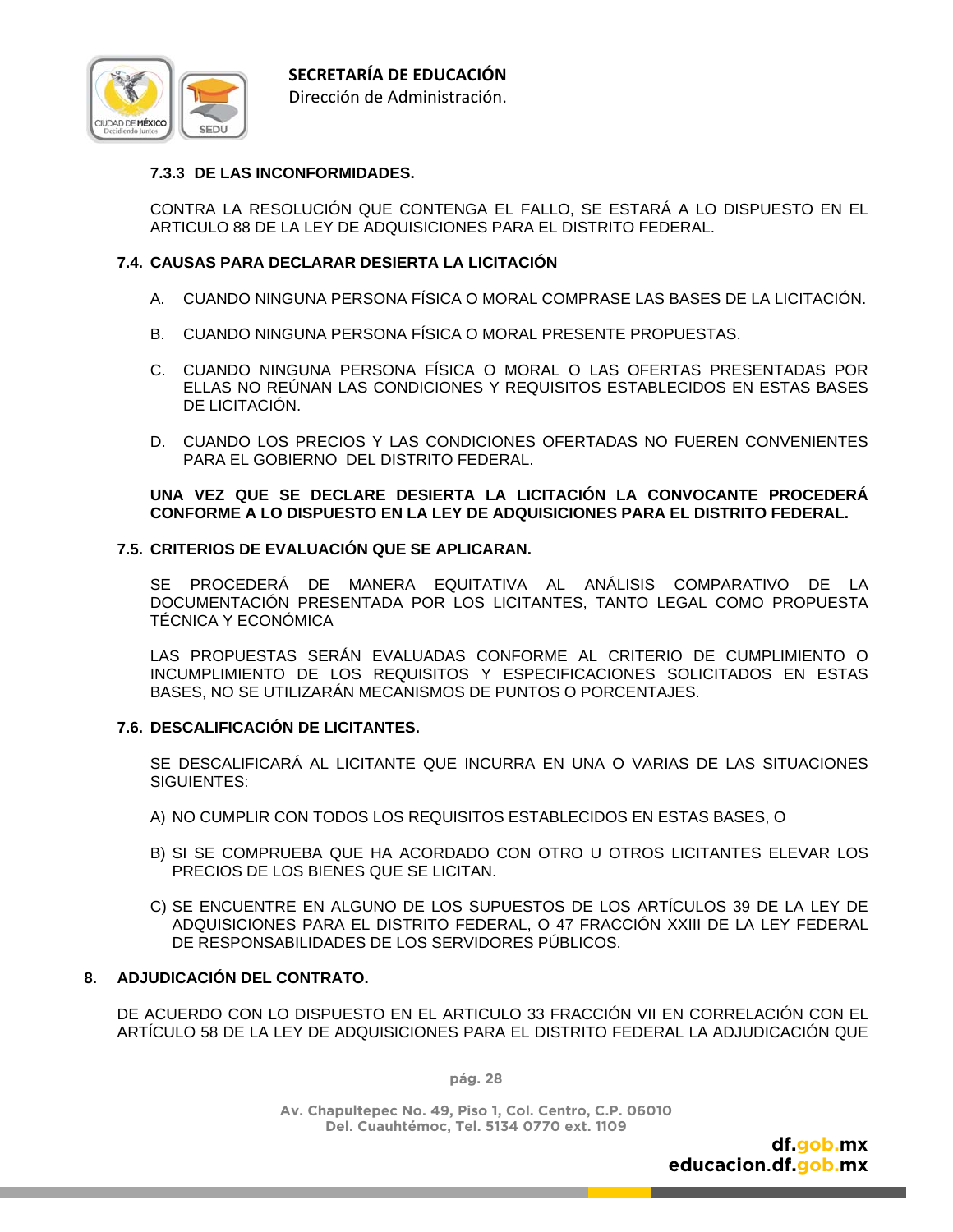

SE DERIVE DEL PRESENTE PROCEDIMIENTO SERÁ A TRAVÉS DE LA FIGURA DE ABASTECIMIENTO SIMULTÁNEO.

 CONFORME A LO DISPUESTO EN EL ARTÍCULO 49 DE LA LEY DE ADQUISICIONES PARA EL DISTRITO FEDERAL, SE VERIFICARÁ QUE LAS PROPUESTAS INCLUYAN TODA LA INFORMACIÓN, DOCUMENTOS Y REQUISITOS SOLICITADOS EN ESTAS Y SE ELABORARÁ UN DICTAMEN QUE SERVIRÁ DE FUNDAMENTO PARA EMITIR EL FALLO EN DONDE SE INDICARÁ LA PROPUESTA QUE HAYA CUMPLIDO CON TODOS LOS REQUISITOS LEGALES Y ADMINISTRATIVOS, TÉCNICOS, EN SU CASO, DE MENOR IMPACTO AMBIENTAL Y ECONÓMICOS REQUERIDOS POR **LA CONVOCANTE**, QUE HAYA REUNIDO LAS MEJORES CONDICIONES PARA LA ADMINISTRACIÓN PÚBLICA DEL DISTRITO FEDERAL, Y QUE HAYA GARANTIZADO SATISFACTORIAMENTE EL CUMPLIMIENTO DE LAS OBLIGACIONES RESPECTIVAS Y HAYA PRESENTADO EL PRECIO MÁS BAJO.

 PREVIO A LA FORMALIZACIÓN DEL CONTRATO O CONTRATOS RESPECTIVOS, **LA CONVOCANTE** VERIFICARÁ QUE EL PROVEEDOR O PROVEEDORES ADJUDICADOS, NO SE ENCUENTREN SANCIONADOS POR LA CONTRALORÍA GENERAL DEL DISTRITO FEDERAL, POR LA SECRETARÍA DE LA FUNCIÓN PÚBLICA O EN INCUMPLIMIENTO CONTRACTUAL CON ALGUNA DEPENDENCIA, ÓRGANO DESCONCENTRADO, DELEGACIÓN Y ENTIDAD, SEGÚN CORRESPONDA.

#### **9. FIRMA DEL CONTRATO.**

 EL REPRESENTANTE DE LA PERSONA MORAL O FÍSICA GANADORA, DEBERÁ PRESENTARSE EN LA UNIDAD DEPARTAMENTAL DE RECURSOS MATERIALES Y SERVICIOS GENERALES DE **LA CONVOCANTE** UBICADA EN AVENIDA CHAPULTEPEC No. 49, PRIMER PISO, COLONIA CENTRO, DELEGACIÓN CUAUHTÉMOC, CÓDIGO POSTAL 06010, MÉXICO, DISTRITO FEDERAL, DENTRO DEL TERMINO QUE MARCA EL ARTÍCULO 59 PRIMER PÁRRAFO DE LA LEY DE ADQUISICIONES PARA EL DISTRITO FEDERAL, PARA FIRMAR EL CONTRATO DE ADQUISICIÓN RESPECTIVO.

- **9.1.** EL PARTICIPANTE A QUIEN SE HUBIERA ADJUDICADO EL CONTRATO COMO RESULTADO DE ESTA LICITACIÓN PERDERÁ EN FAVOR DE **LA CONVOCANTE**, LA GARANTÍA DE FORMALIDAD DE LA PROPUESTA QUE HUBIERE OTORGADO, SI POR CAUSAS IMPUTABLES A ÉL, LA OPERACIÓN NO SE FORMALIZA DENTRO DEL PLAZO ESTABLECIDO EN EL PRIMER PÁRRAFO DEL ARTICULO 59 DE LA LEY DE ADQUISICIONES PARA EL DISTRITO FEDERAL.
	- **9.1.1.** EN ESTOS CASOS **LA CONVOCANTE** PODRÁ ADJUDICAR EL CONTRATO AL PARTICIPANTE QUE HAYA PRESENTADO LA SEGUNDA Y/O DEMÁS PROPUESTAS ECONÓMICAS QUE SIGAN EN ORDEN, DE CONFORMIDAD CON LO ASENTADO EN EL DICTAMEN A QUE SE REFIERE ESTA LEY, HASTA QUE EL REQUERIMIENTO DE ABASTECIMIENTO ESTE SATISFECHO Y CUYOS DIFERENCIALES DE PRECIO NO REBASEN EL 10% DE LA OFERTA QUE HUBIERE RESULTADO GANADORA, SIEMPRE Y CUANDO EL PRECIO NO EXCEDA EL PRECIO PROMEDIO DEL ESTUDIO DE MERCADO REALIZADO CON ANTERIORIDAD A ESTE PROCEDIMIENTO.
	- **9.1.2**. EL ATRASO DE **LA CONVOCANTE** EN LA FORMALIZACIÓN DE LOS CONTRATOS RESPECTIVOS POR RAZONES IMPUTABLES A ELLA, PRORROGARÁ EN IGUAL PLAZO LA FECHA DE CUMPLIMIENTO DE LAS OBLIGACIONES ASUMIDAS POR AMBAS PARTES.

#### **9.2. PLIEGO DE CLAUSULAS NO NEGOCIABLES**

**pág. 29** 

**Av. Chapultepec No. 49, Piso 1, Col. Centro, C.P. 06010 Del. Cuauhtémoc, Tel. 5134 0770 ext. 1109**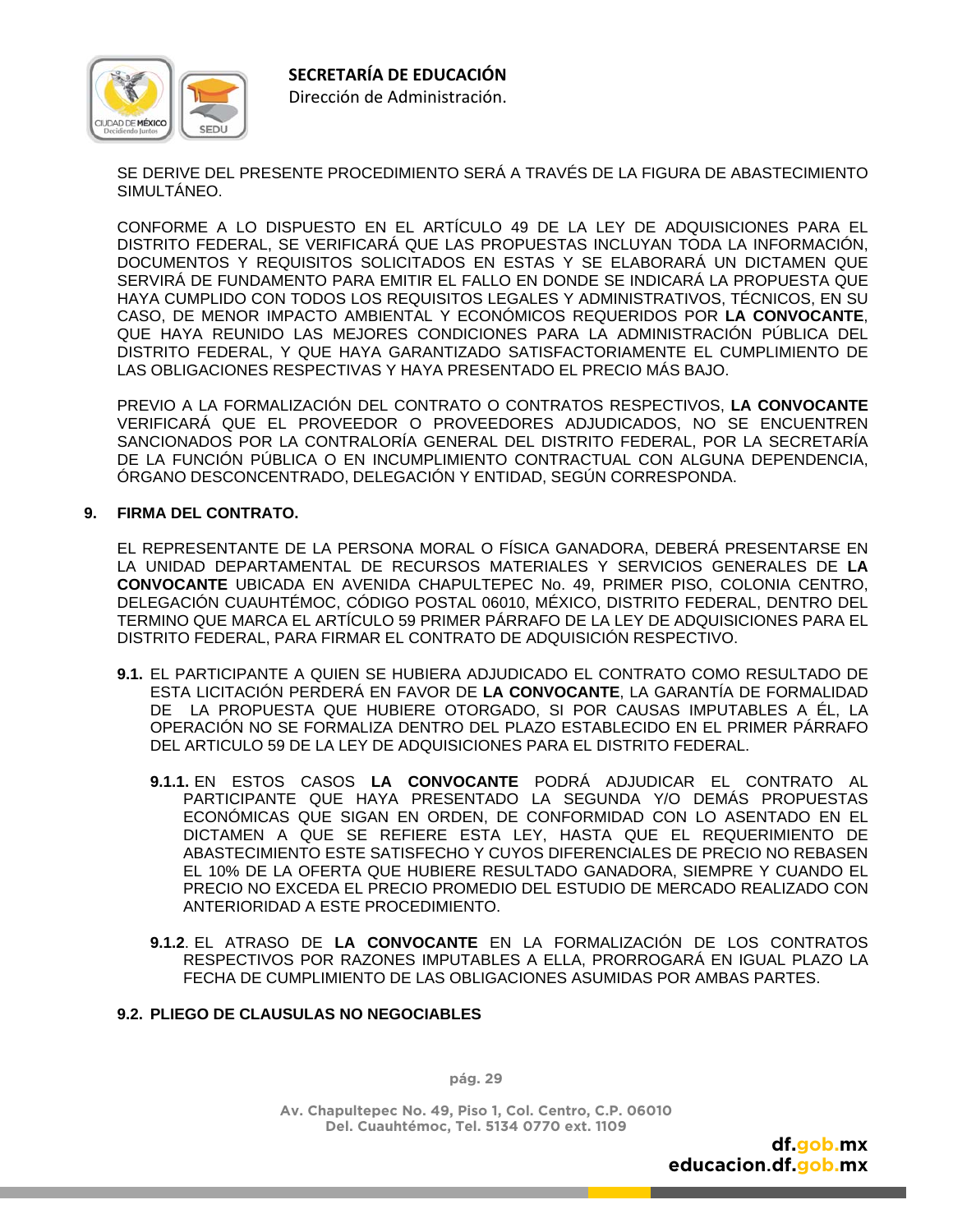

**SECRETARÍA DE EDUCACIÓN** Dirección de Administración.

 LAS CONDICIONES ESTABLECIDAS EN ESTAS BASES ASÍ COMO LAS DERIVADAS EN LA JUNTA DE ACLARACIÓN DE LAS MISMAS, SE DARÁN POR REPETIDAS EN EL CONTRATO QUE SE DERIVE DE LA PRESENTE LICITACIÓN, NO OBSTANTE QUE NO SE ENCUENTREN EXPRESAS EN EL MISMO.

 NINGUNA DE LAS CLAUSULAS CONTENIDAS EN EL CONTRATO DE ADQUISICIÓN PODRÁN SER NEGOCIADAS

## **10. GARANTÍAS**

LAS GARANTÍAS DE SOSTENIMIENTO DE LAS PROPUESTAS Y DEL CUMPLIMIENTO DEL CONTRATO, DEBERÁN SER EXPEDIDAS A NOMBRE DE LA SECRETARIA DE FINANZAS DEL DISTRITO FEDERAL Y NO DEBERÁN SER PRESENTADAS CON PERFORACIONES, MUTILACIONES, ENMENDADURAS O TACHADURAS Y PODRÁN PRESENTARSE MEDIANTE:

- FIANZA (IMPRESA O ELECTRÓNICA)
- CHEQUE DE CAJA (NO NEGOCIABLE)
- CHEQUE CERTIFICADO (NO NEGOCIABLE)
- BILLETE DE DEPOSITO
- CARTA DE CRÉDITO
- DEPÓSITO DE DINERO

 EN EL CASO DE LAS FIANZAS DEBERÁN SER EXPEDIDAS POR INSTITUCIONES NACIONALES LEGALMENTE CONSTITUIDAS Y FACULTADAS PARA TAL EFECTO EN LOS TÉRMINOS DE LA LEY FEDERAL DE INSTITUCIONES DE FIANZAS EN VIGOR.

#### **10.1 DE LA FORMALIDAD DE LAS PROPUESTAS.**

 EL LICITANTE DEBERÁ GARANTIZAR LA FORMALIDAD DE SU PROPUESTA, POR UN IMPORTE DEL 5% (CINCO POR CIENTO) DEL MONTO MÁXIMO DE SU PROPUESTA ECONÓMICA, SIN CONSIDERAR IMPUESTOS. EN CASO DE QUE SE OPTE POR LA PRESENTACIÓN DE LA FIANZA, DEBERÁ RESPETARSE EL TEXTO ESTABLECIDO EN EL FORMATO DEL **ANEXO 11.**

**LA CONVOCANTE** CONSERVARÁ EN CUSTODIA LAS GARANTÍAS DE FORMALIDAD DE LAS PROPUESTAS DE LA PRESENTE LICITACIÓN HASTA LA FECHA DEL FALLO, Y SERÁN DEVUELTAS A LOS LICITANTES A LOS QUINCE DÍAS HÁBILES PREVIA SOLICITUD POR ESCRITO, SALVO LA DE AQUELLAS A QUIEN SE HUBIERE ADJUDICADO EL CONTRATO, LA QUE SE RETENDRÁ HASTA EL MOMENTO EN QUE EL LICITANTE ADJUDICADO CONSTITUYA LA GARANTÍA DE CUMPLIMIENTO DEL CONTRATO CORRESPONDIENTE.

#### **10.2 DEL CUMPLIMIENTO DEL CONTRATO.**

 EL LICITANTE O LICITANTES QUE RESULTEN ADJUDICADOS DEBERÁN GARANTIZAR EL CUMPLIMIENTO DE SU CONTRATO CON UN IMPORTE DEL 15% DEL TOTAL MÁXIMO DEL CONTRATO SIN CONSIDERAR CUALQUIER CONTRIBUCIÓN. EN CASO DE QUE SE OPTE POR LA PRESENTACIÓN DE LA FIANZA, DEBERÁ RESPETARSE EL TEXTO ESTABLECIDO EN EL FORMATO DEL **ANEXO 12.**

**pág. 30** 

**Av. Chapultepec No. 49, Piso 1, Col. Centro, C.P. 06010 Del. Cuauhtémoc, Tel. 5134 0770 ext. 1109**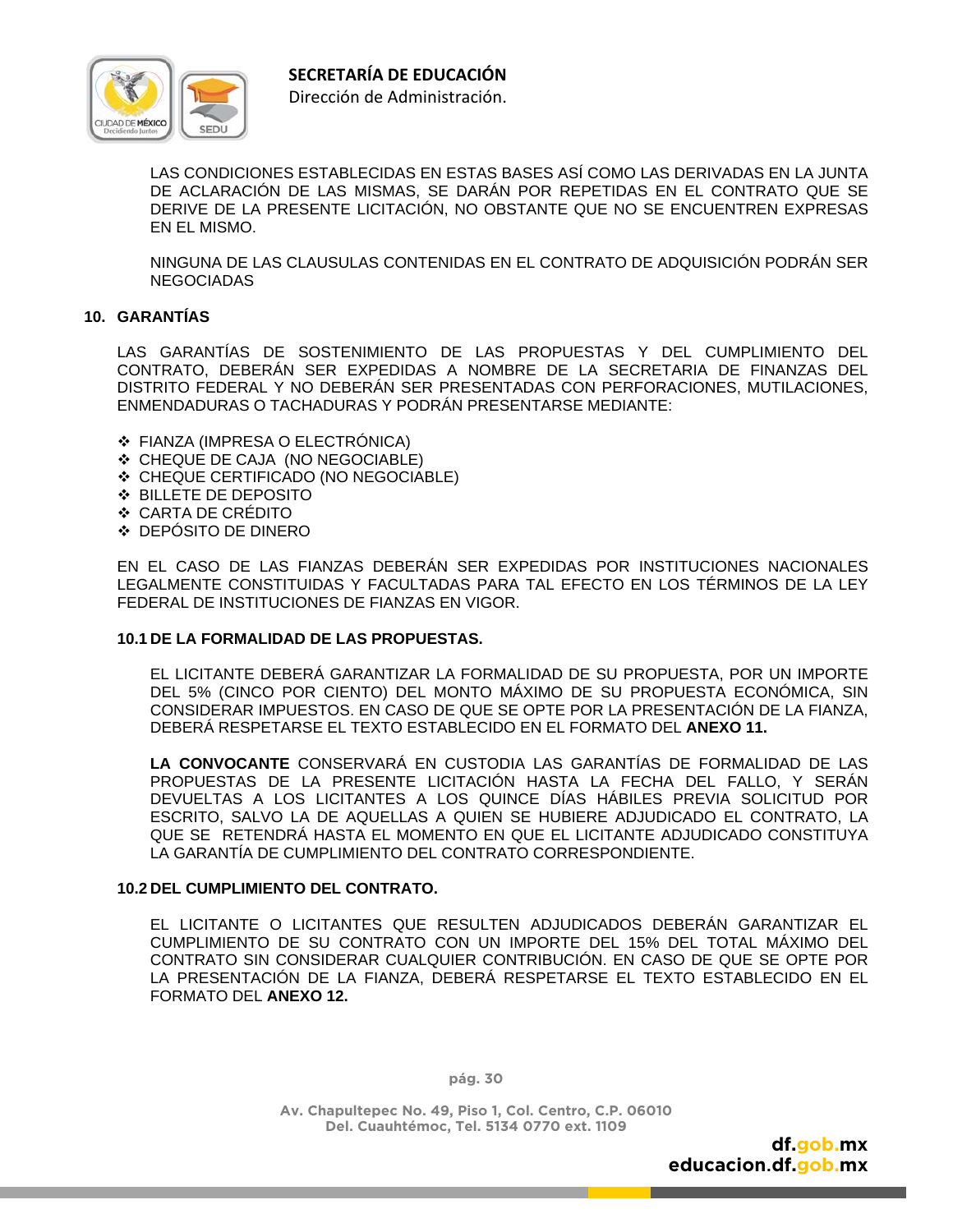

**LA CONVOCANTE** MANTENDRÁ EN SU PODER LAS GARANTÍAS DE CUMPLIMIENTO DEL CONTRATO, LA CUAL SERÁ DEVUELTA PREVIA SOLICITUD POR ESCRITO POR PARTE DEL LICITANTE, UNA VEZ CUMPLIDAS LAS OBLIGACIONES CONTRACTUALES.

## **10.3 DE RESPONSABILIDAD CIVIL.**

 EL LICITANTE ADJUDICADO SE OBLIGA A CUBRIR LOS RIESGOS POR RESPONSABILIDAD CIVIL Y DAÑOS Y PERJUICIOS A TERCEROS Y/O A LA SECRETARÍA DE EDUCACIÓN DEL DISTRITO FEDERAL, EN SUS PERSONAS Y/O BIENES, CON LÍMITE DE RESPONSABILIDAD POR EL 100% (CIEN POR CIENTO), DEL MONTO DEL CONTRATO RESPECTIVO. LA PÓLIZA EMITIDA DEBERÁ PRESENTARSE PREVIO A LA FIRMA DEL CONTRATO CORRESPONDIENTE.

#### **10.4 REVISIÓN DE VALIDEZ DE LAS FIANZAS DE GARANTÍA.**

**LA CONVOCANTE** REVISARÁ LA AUTENTICIDAD DE LAS PÓLIZAS DE GARANTÍA, MEDIANTE EL DISPOSITIVO DE VALIDACIÓN DE FIANZAS DE LA ASOCIACIÓN DE COMPAÑÍAS AFIANZADORAS DE MÉXICO, A.C. EN SU PÁGINA DE INTERNET **www.afianza.com.mx**

#### **11. ASPECTOS ECONÓMICOS.**

#### **11.1. ANTICIPOS.**

 ESTA CONVOCANTE NO OTORGARA ANTICIPO ALGUNO, CON MOTIVO DE LA ADJUDICACIÓN DEL CONTRATO DE ADQUISICIÓN.

#### **11.2**. **PRECIOS Y CONDICIONES DE PAGO DEL CONTRATO.**

- **11.2.1.** LOS PRECIOS DE LOS BIENES OBJETO DE ESTA LICITACIÓN, DEBERÁN SER FIJOS Y FIRMES DURANTE LA VIGENCIA DEL CONTRATO DE ADQUISICIÓN, SIN ESTAR SUJETOS A ESCALACIÓN.
- **11.2.2.** EL PAGO QUE SE GENERE CON MOTIVO DE ESTA LICITACIÓN, SE EFECTUARA EN PESOS MEXICANOS, DENTRO DE LOS 20 DÍAS HÁBILES POSTERIORES A LA FECHA DE LA PRESENTACIÓN Y ACEPTACIÓN DE LAS FACTURAS DEBIDAMENTE REQUISITADAS.
- **11.2.3.** EL LICITANTE ADJUDICADO DEBERÁ PRESENTARSE EN LA JEFATURA DE RECURSOS FINANCIEROS DE **LA CONVOCANTE** SITA EN AVENIDA CHAPULTEPEC No. 49, PRIMER PISO, COLONIA CENTRO, DELEGACIÓN CUAUHTÉMOC, CÓDIGO POSTAL 06010, MÉXICO, DISTRITO FEDERAL PARA REQUISITAR POR ÚNICA VEZ LA CÉDULA DE REGISTRO PARA LA TRANSFERENCIA INTER-BANCARIA, DE ACUERDO AL PROCEDIMIENTO ESTABLECIDO POR LA SECRETARÍA DE FINANZAS DEL GOBIERNO DEL DISTRITO FEDERAL.
- **11.2.4.** LA LIBERACIÓN DE LAS "CÉDULAS DE SUPERVISIÓN DE ENTREGA DE ALIMENTOS" LA REALIZARÁ EL TITULAR DE LA DIRECCIÓN GENERAL DE EDUCACIÓN BÁSICA DE LA SECRETARIA DE EDUCACIÓN DEL DISTRITO FEDERAL A TRAVÉS DE SU FIRMA DE VISTO BUENO EN LA MISMA UNA VEZ QUE LOS BIENES HAYAN SIDO ENTREGADOS Y RECIBIDOS DE ACUERDO CON LAS CONDICIONES SEÑALADAS EN EL **ANEXO 1 Y 2,**  ASÍ COMO LOS NUMERALES 2.4. Y 2.6. DE ESTAS BASES. DICHA "CÉDULA DE

**pág. 31** 

**Av. Chapultepec No. 49, Piso 1, Col. Centro, C.P. 06010 Del. Cuauhtémoc, Tel. 5134 0770 ext. 1109**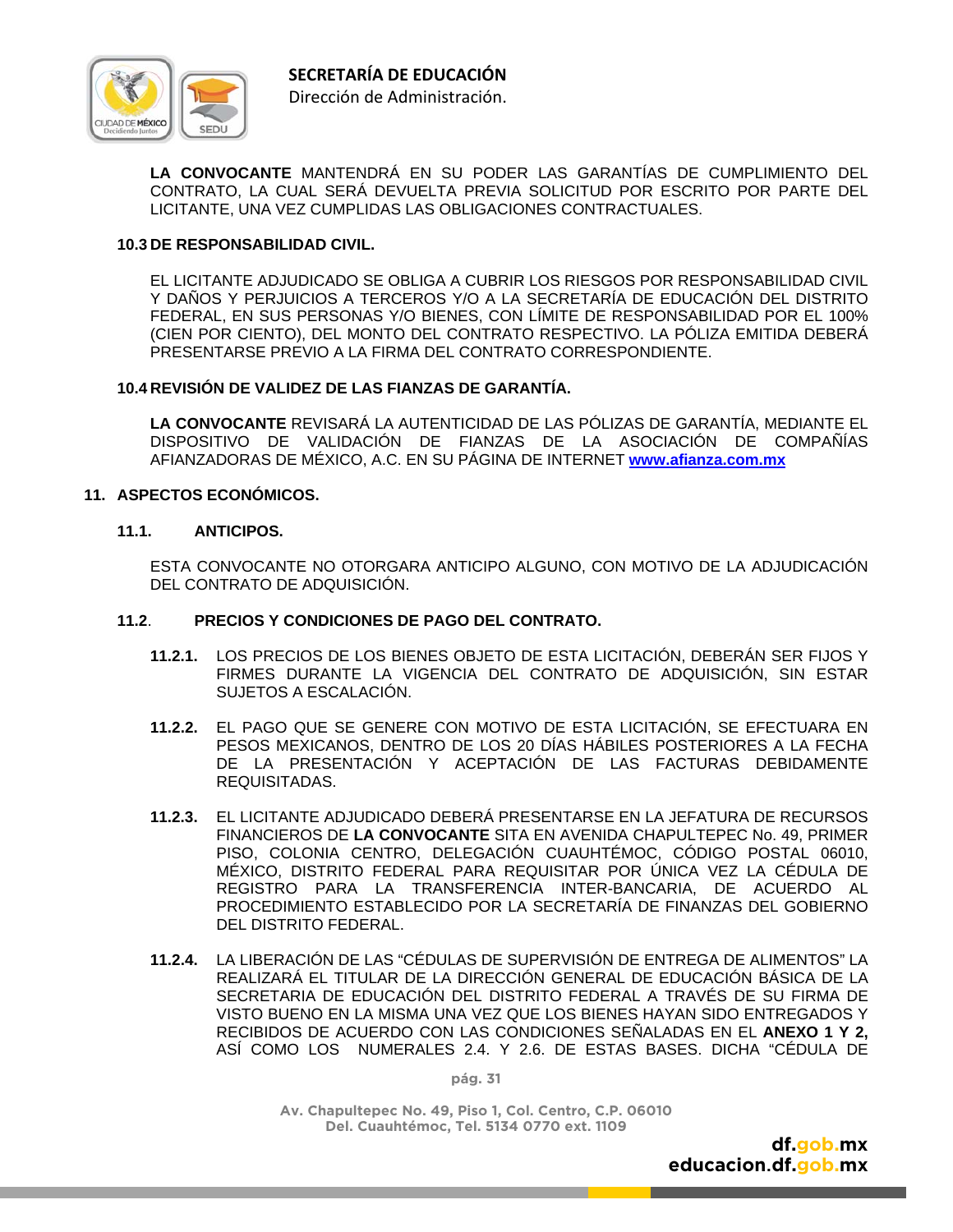**SECRETARÍA DE EDUCACIÓN**



Dirección de Administración.

SUPERVISIÓN DE ENTREGA DE ALIMENTOS", LA QUE TENDRÁ QUE ESTAR DEBIDAMENTE REQUISITADA Y CONTENER EL NOMBRE Y LA FIRMA AUTÓGRAFA DE: 1) EL PERSONAL DESIGNADO POR LA DIRECCIÓN GENERAL DE EDUCACIÓN BÁSICA PARA SUPERVISAR EL SUMINISTRO DE ALIMENTOS, EN SU CARÁCTER DE ELABORADOR DE LA CÉDULA; 2) EL PERSONAL DESIGNADO POR EL PROVEEDOR ADJUDICADO PARA ENTREGAR EL SUMINISTRO DE ALIMENTOS, HACIENDO CONSTAR SU ACEPTACIÓN EN EL CONTENIDO DE LA CÉDULA Y 3) DEL PERSONAL DESIGNADO POR LA DIRECCIÓN GENERAL DE EDUCACIÓN BÁSICA RESPONSABLE DE LA COORDINACIÓN REGIONAL Y 4) POR EL TITULAR DE LA DIRECCIÓN GENERAL DE EDUCACIÓN BÁSICA, DANDO VALIDEZ A LO ASENTADO EN LA CÉDULA. ESTA(S) "CÉDULA(S) DE SUPERVISIÓN DE ENTREGA DE ALIMENTOS" DEBERÁN DE REMITIRSE A LA JEFATURA DE UNIDAD DEPARTAMENTAL DE RECURSOS MATERIALES Y SERVICIOS GENERALES EN LA SECRETARÍA DE EDUCACIÓN DEL DISTRITO FEDERAL, QUIEN VERIFICARÁ Y COMPARARÁ LA INFORMACIÓN CONTENIDA CON LA(S) FACTURA(S) CORRESPONDIENTE(S), QUE LE SERÁN ENTREGADAS POR PARTE DE LAS EMPRESAS, A FIN DE ESTA INSTANCIA DETERMINE EL MONTO DE LA SANCIÓN POR EL INCUMPLIMIENTO CONSIGNADO EN LA "CÉDULA DE SUPERVISIÓN DE ENTREGA DE ALIMENTOS".

**11.2.5.** LAS FACTURAS QUE CORRESPONDAN A LOS BIENES OBJETO DE LA PRESENTE LICITACIÓN DEBERÁN CONSIDERAR LO QUE DETERMINA LA NORMATIVIDAD CORRESPONDIENTE Y SE EMITIRÁN A NOMBRE DE: GOBIERNO DEL DISTRITO FEDERAL (GDF)/ SECRETARIA DE EDUCACIÓN DEL DISTRITO FEDERAL, DOMICILIO PLAZA DE LA CONSTITUCIÓN S/N CENTRO DE LA CIUDAD DE MÉXICO ÁREA 1, DISTRITO FEDERAL, DELEGACIÓN CUAUHTÉMOC, C. P. 06000, R.F.C. GDF-971205-4NA.

## **11.3 PAGOS EN EXCESO.**

 EN CASO DE PAGOS EN EXCESO RECIBIDOS AL PROVEEDOR ADJUDICADO, ÉSTE DEBERÁ REINTEGRARLOS MÁS LOS INTERESES CORRESPONDIENTES, A REQUERIMIENTO DE **LA CONVOCANTE**, LO ANTERIOR DE CONFORMIDAD CON EL ARTÍCULO 64 DE LA LEY DE ADQUISICIONES PARA EL DISTRITO FEDERAL.

 LOS CARGOS SE CALCULARÁN SOBRE LAS CANTIDADES PAGADAS EN EXCESO Y SE COMPUTARÁN POR DÍAS NATURALES DESDE LA FECHA DE PAGO, HASTA LA FECHA EN QUE SE PONGAN EFECTIVAMENTE LAS CANTIDADES A DISPOSICIÓN DE **LA CONVOCANTE**.

## **12. IMPUESTOS Y DERECHOS.**

LOS IMPUESTOS Y DERECHOS QUE PROCEDAN CON MOTIVO DE LA ADQUISICIÓN DE LOS BIENES OBJETO DE ESTA LICITACIÓN, SERÁN CUBIERTOS POR EL LICITANTE QUE RESULTE GANADOR Y SE LE ADJUDIQUE EL CONTRATO DE ADQUISICIÓN DE LA PRESENTE LICITACIÓN. **LA CONVOCANTE** SOLO CUBRIRÁ EL IMPUESTO AL VALOR AGREGADO.

LOS DERECHOS Y OBLIGACIONES QUE DERIVEN DE LOS CONTRATOS QUE SE ADJUDIQUEN COMO RESULTADO DE ESTA LICITACIÓN NO PODRÁN CEDERSE EN FORMA PARCIAL O TOTAL A FAVOR DE CUALESQUIERA OTRA PERSONA FÍSICA O MORAL, CON EXCEPCIÓN DE LOS DERECHOS DE COBRO, EN CUYO CASO, SE DEBERÁ CONTAR CON LA CONFORMIDAD PREVIA Y

**pág. 32**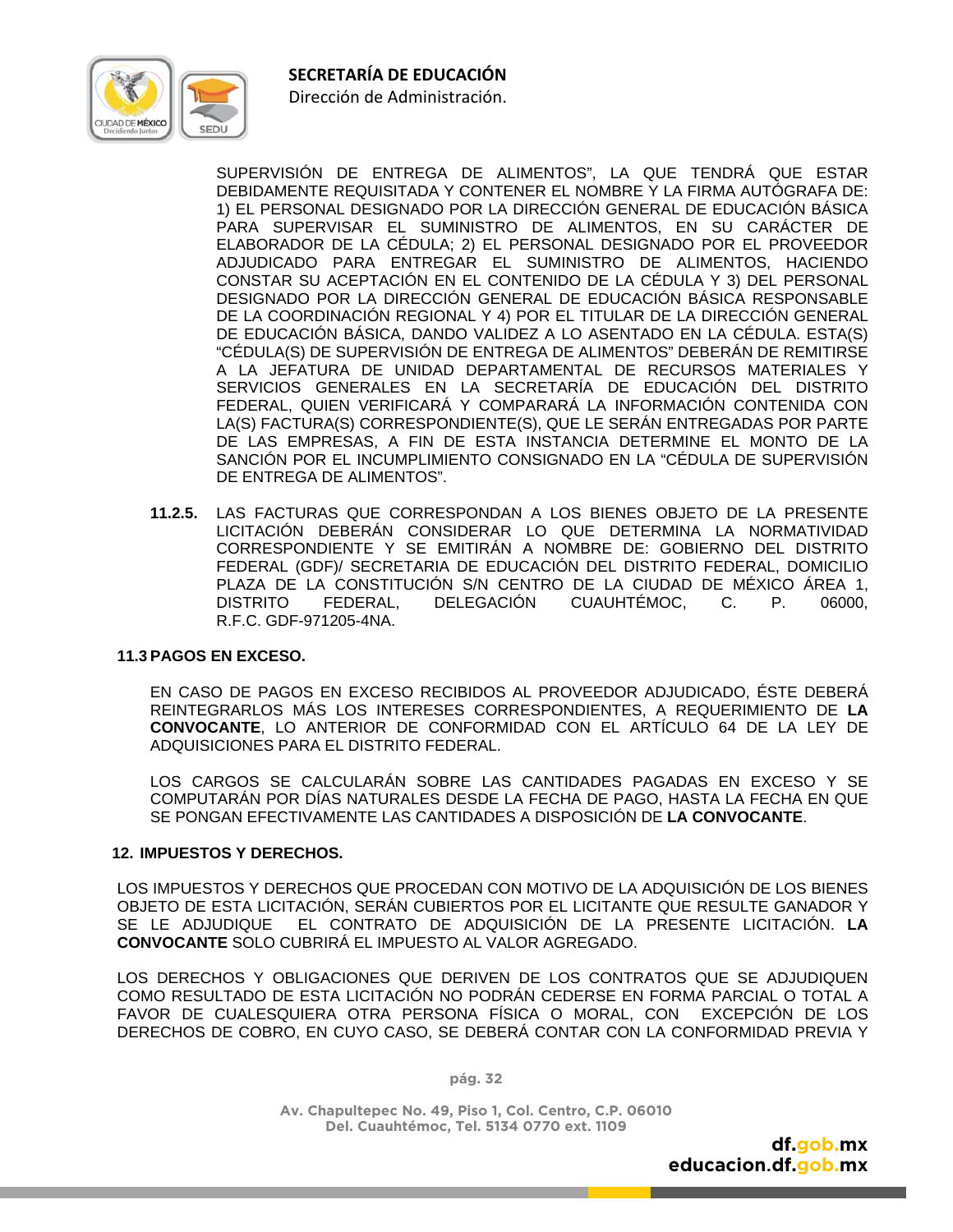

POR ESCRITO DE **LA CONVOCANTE**, LO ANTERIOR DE CONFORMIDAD CON EL ARTICULO 61 DE LA LEY DE ADQUISICIONES PARA EL DISTRITO FEDERAL.

## **13. COMPROBACIÓN DE LAS CARACTERÍSTICAS DE LOS BIENES**

**LA CONVOCANTE** PODRÁ REALIZAR EN CUALQUIER MOMENTO PRUEBAS DE CALIDAD A LOS ALIMENTOS EN UN LABORATORIO ELEGIDO LIBREMENTE POR ELLA, DEBIDAMENTE ACREDITADO POR LA AUTORIDAD COMPETENTE; EL COSTO DE LAS PRUEBAS SERÁ CUBIERTO POR EL LICITANTE ADJUDICADO.

**LA CONVOCANTE,** PODRÁ RESCINDIR EL CONTRATO QUE DERIVE DE ESTA LICITACIÓN CUANDO DEL RESULTADO DE LAS PRUEBAS SE DESPRENDA QUE LOS BIENES NO CUMPLEN CON LAS CARACTERÍSTICAS Y ESPECIFICACIONES TÉCNICAS SOLICITADAS.

#### **14. PATENTES, MARCAS Y DERECHOS DE AUTOR.**

EL LICITANTE A QUIEN SE ADJUDIQUE EL CONTRATO DE ADQUISICIÓN ASUMIRÁ LA RESPONSABILIDAD TOTAL EN CASO DE QUE AL SUMINISTRAR LOS BIENES OBJETO DE ESTA LICITACIÓN INFRINJAN PATENTES, MARCAS O VIOLEN DERECHOS DE AUTOR.

#### **15. MODIFICACIONES QUE SE PODRÁN EFECTUAR.**

SE PODRÁN MODIFICAR LOS ASPECTOS ESTABLECIDOS EN LA CONVOCATORIA Y LAS BASES DE LICITACIÓN, SIEMPRE QUE NO IMPLIQUE LA SUSTITUCIÓN, VARIACIÓN O DISMINUCIÓN DE LOS BIENES REQUERIDOS ORIGINALMENTE, LAS QUE PODRÁN REALIZARSE DESDE LA PUBLICACIÓN DE LA CONVOCATORIA Y HASTA LA JUNTA DE ACLARACIÓN A LAS BASES, SEGÚN EL ARTÍCULO 37 EN CONCORDANCIA CON EL ARTÍCULO 44 AMBOS DE LA LEY DE ADQUISICIONES PARA EL DISTRITO FEDERAL, EN CUYO CASO SE DEBERÁ SEGUIR EL SIGUIENTE PROCEDIMIENTO:

#### **15.1. A LA CONVOCATORIA.**

 TRATÁNDOSE DE MODIFICACIONES A LA CONVOCATORIA, HACERSE DEL CONOCIMIENTO DE LAS PERSONAS QUE HAYAN ADQUIRIDO LAS BASES, MEDIANTE NOTIFICACIÓN.

#### **15.2. A LAS BASES DE LA LICITACIÓN.**

EN CUALQUIER ETAPA DEL PROCEDIMIENTO, ANTES DE LA EMISIÓN DEL FALLO, **LA CONVOCANTE** PODRÁ MODIFICAR HASTA UN 25% EL MONTO O CANTIDAD DEL SUMINISTRO A CONTRATAR, SIEMPRE Y CUANDO, EXISTAN RAZONES DEBIDAMENTE FUNDADAS O CAUSAS DE INTERÉS PÚBLICO, CASO FORTUITO O FUERZA MAYOR, MISMAS QUE DEBERÁN TENERSE ACREDITADAS FEHACIENTEMENTE.

CUANDO LA MODIFICACIÓN SE REALICE EN EL ACTO DE:

A) JUNTA DE ACLARACIÓN DE BASES, LOS PARTICIPANTES AL ELABORAR SUS PROPUESTAS DEBERÁN CONSIDERAR EL NUEVO MONTO O CANTIDAD. NO SERÁ NECESARIA NOTIFICACIÓN PERSONAL, SI LAS MODIFICACIONES DERIVAN DE LA JUNTA DE ACLARACIÓN Y SE ENTREGA COPIA DEL ACTA RESPECTIVA A CADA UNO DE LOS LICITANTES QUE HAYAN ADQUIRIDO LAS BASES DE LA LICITACIÓN.

**pág. 33** 

**Av. Chapultepec No. 49, Piso 1, Col. Centro, C.P. 06010 Del. Cuauhtémoc, Tel. 5134 0770 ext. 1109**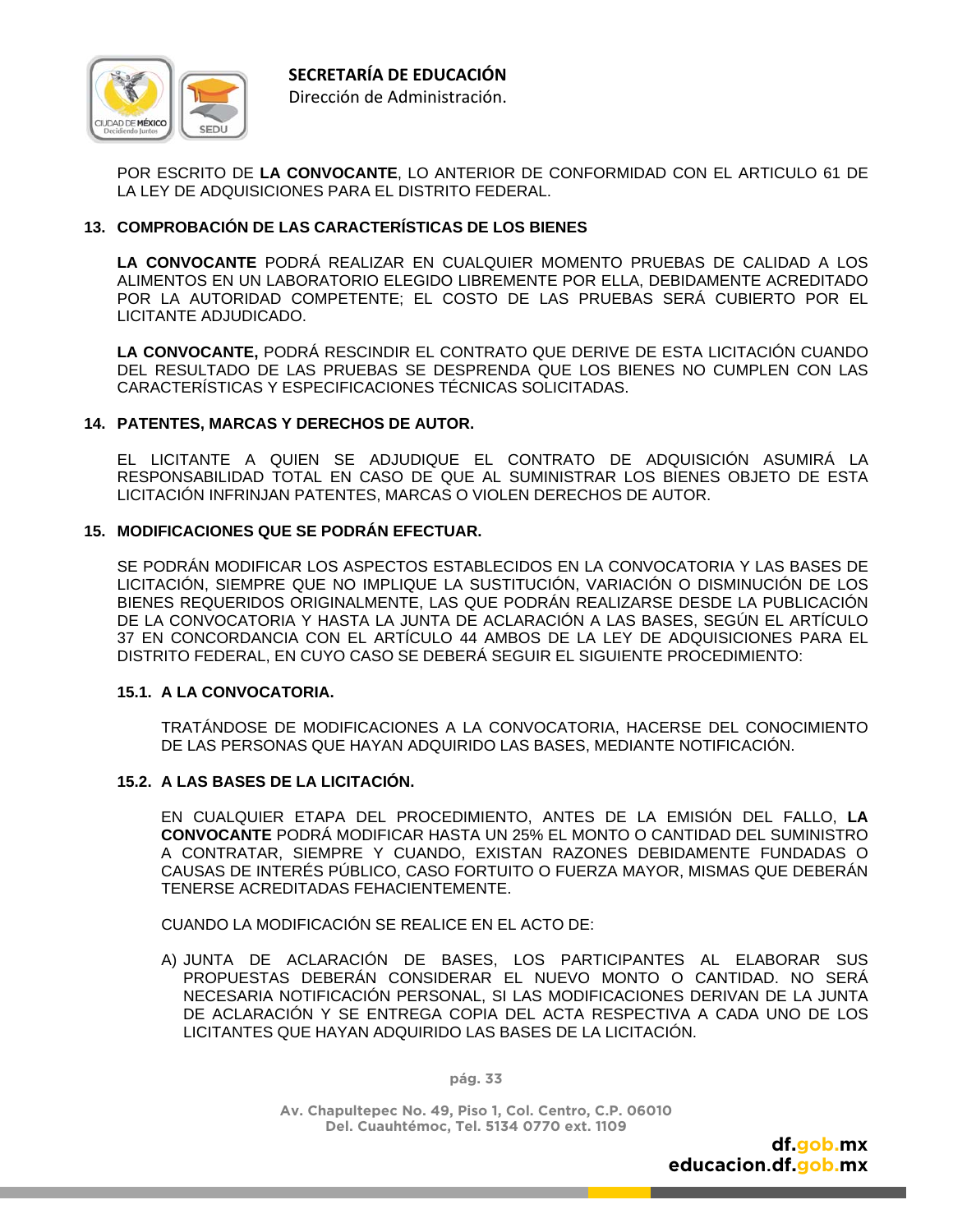

B) PRESENTACIÓN Y APERTURA DE PROPUESTAS, **LA CONVOCANTE** OTORGARÁ A LOS PARTICIPANTES UN PLAZO NO MAYOR A TRES DÍAS HÁBILES, A EFECTO DE QUE REALICEN LOS AJUSTES CORRESPONDIENTES EN LA PARTE ECONÓMICA DE SU PROPUESTA, CONSIDERANDO EL NUEVO MONTO O CANTIDAD DEL SUMINISTRO REQUERIDO CONFORME AL FORMATO ESTABLECIDO PARA TAL EFECTO POR **LA CONVOCANTE**.

 EN ESTE CASO **LA CONVOCANTE** DEBERÁ RECIBIR LAS PROPUESTAS ORIGINALES Y SE ABSTENDRÁ DE REALIZAR LA EVALUACIÓN CUANTITATIVA, HASTA EN TANTO SE PRESENTEN LOS FORMATOS SEÑALADOS EN LA HORA Y FECHA QUE DETERMINE PARA LA CONTINUACIÓN DEL ACTO DE PRESENTACIÓN Y APERTURA DE PROPUESTAS.

 EL FORMATO DEBERÁ REFLEJAR EL MONTO O CANTIDAD DEL SUMINISTRO, PRECIO UNITARIO, MONTO TOTAL CON Y SIN IMPUESTOS ORIGINALMENTE PROPUESTO Y EL NUEVO MONTO.

C) FALLO HASTA ANTES DE SU EMISIÓN, **LA CONVOCANTE** DEBERÁ PROPORCIONAR EL FORMATO Y CONCEDER UN PLAZO NO MAYOR A TRES DÍAS PARA SU PRESENTACIÓN, SÓLO A AQUELLOS PARTICIPANTES QUE HUBIEREN CUMPLIDO CON LOS REQUISITOS LEGALES, TÉCNICOS Y ECONÓMICOS, Y SE ABSTENDRÁ DE REALIZAR EL MEJORAMIENTO DE PRECIOS, DEBIENDO SEÑALAR HORA Y FECHA PARA LA PRESENTACIÓN DEL FORMATO Y CONTINUACIÓN DEL ACTO.

#### **15.3 AL CONTRATO.**

 EL CONTRATO DE ADQUISICIÓN QUE SE DERIVE DE ESTA LICITACIÓN SOLO PODRÁ SER MODIFICADO EN LOS SIGUIENTES CASOS:

 SE PODRÁN ACORDAR INCREMENTOS EN LA CANTIDAD DE LOS BIENES SOLICITADOS, MEDIANTE MODIFICACIONES A SUS CONTRATOS VIGENTES Y QUE EL MONTO TOTAL DE LAS MODIFICACIONES NO REBASE EN SU CONJUNTO EL 25% (VEINTICINCO POR CIENTO) DEL VALOR TOTAL DEL CONTRATO, SIEMPRE Y CUANDO EL PRECIO Y DEMÁS CONDICIONES DE LOS BIENES SEA IGUAL AL INICIALMENTE PACTADO, DEBIÉNDOSE AJUSTAR LA GARANTÍA DE CUMPLIMIENTO DEL CONTRATO.

#### **16. VISITA A LAS INSTALACIONES.**

LA SECRETARIA DE FINANZAS DEL DISTRITO FEDERAL, LA CONTRALORÍA GENERAL DEL DISTRITO FEDERAL Y LA OFICIALÍA MAYOR PODRÁN LLEVAR A CABO LAS VISITAS E INSPECCIONES QUE ESTIMEN PERTINENTES A LAS INSTALACIONES DE LOS LICITANTES A FIN DE QUE APORTEN DATOS, DOCUMENTACIÓN E INFORMES RELACIONADOS CON LOS BIENES QUE SE ADJUDIQUEN EN ESTE PROCEDIMIENTO.

#### **17. PENA CONVENCIONAL.**

DE CONFORMIDAD CON EL ARTICULO 69 DE LA LEY DE ADQUISICIONES PARA EL DISTRITO FEDERAL Y EL NUMERAL 4.13 DE LA CIRCULAR UNO, NORMATIVIDAD EN MATERIA DE ADMINISTRACIÓN DE RECURSOS PARA LAS DEPENDENCIAS, UNIDADES ADMINISTRATIVAS, UNIDADES ADMINISTRATIVAS DE APOYO TÉCNICO OPERATIVO, ÓRGANOS DESCONCENTRADOS

**pág. 34** 

**Av. Chapultepec No. 49, Piso 1, Col. Centro, C.P. 06010 Del. Cuauhtémoc, Tel. 5134 0770 ext. 1109**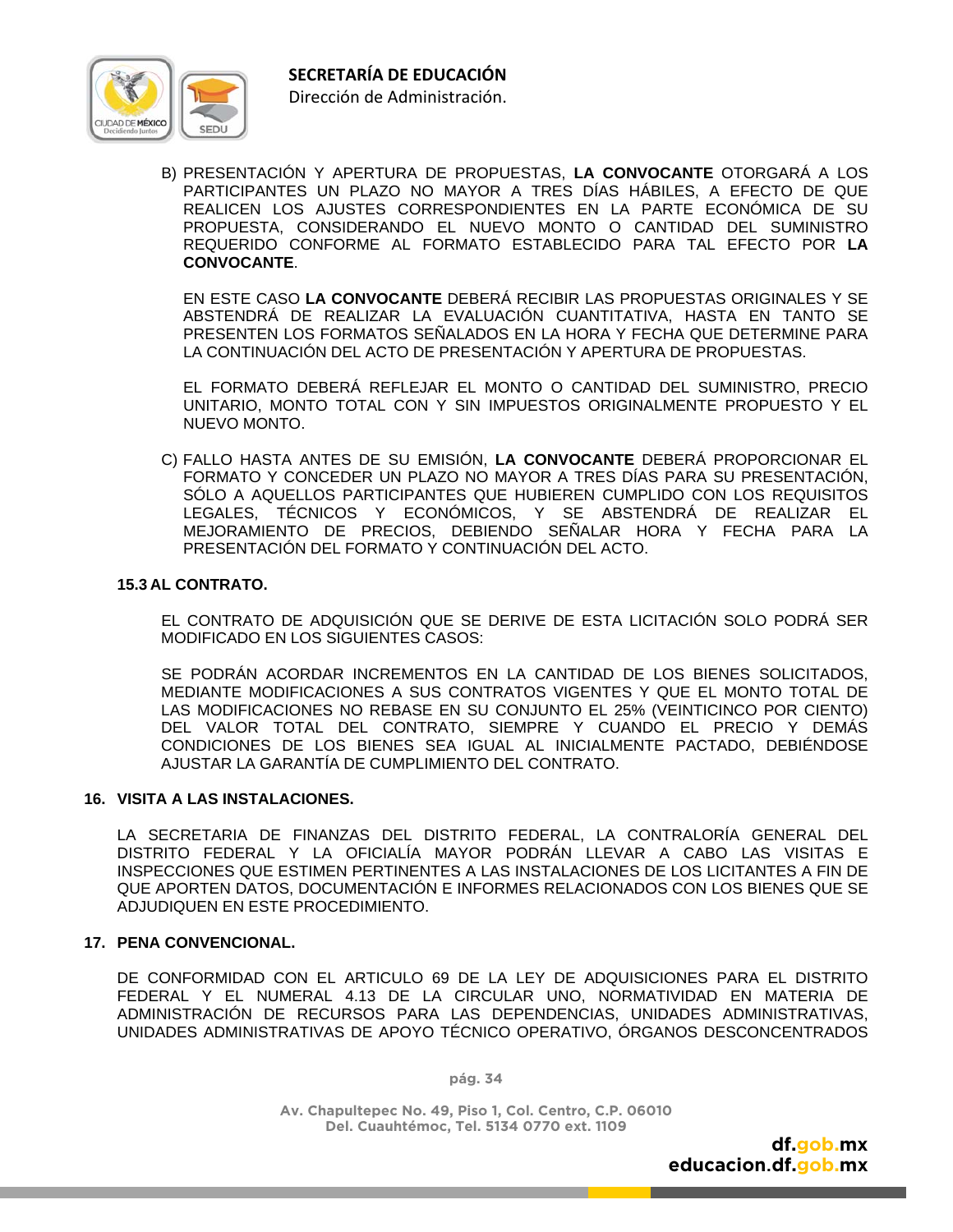

Y ENTIDADES DE LA ADMINISTRACIÓN PÚBLICA DEL DISTRITO FEDERA, SE APLICARÁN LAS SIGUIENTES PENAS CONVENCIONALES:

- SE APLICARÁ UNA PENA CONVENCIONAL DEL 50**%** (CINCUENTA POR CIENTO) SOBRE EL VALOR DE CADA CHAROLA NO ENTREGADA EN EL PERÍODO ESTABLECIDO POR **LA CONVOCANTE**. SI EL RETRASO ES DE 1 A 30 MINUTOS A PARTIR DE LAS 14:31, SE RECIBIRÁN LOS BIENES Y SE APLICARÁ LA SANCIÓN SEÑALADA. SI EL RETRASO ES SUPERIOR A 30 MINUTOS NO SE RECIBIRÁN LAS CHAROLAS, EN CONSECUENCIA NO SE PAGARÁN Y SE APLICARÁ LA SANCIÓN DEL 50% (CINCUENTA POR CIENTO) SOBRE LAS CHAROLAS NO ENTREGADAS Y SE UTILIZARÁ EL STOCK SIN QUE ESTE TENGA UN COSTO PARA LA CONVOCANTE.
- SE APLICARÁ UNA PENA CONVENCIONAL DEL 100% (CIEN POR CIENTO) SOBRE EL VALOR DE LA FACTURA SEMANAL DE LA ESCUELA EN LA QUE SE DEJE DE SURTIR EL STOCK. ESTA PENA SE APLICARÁ A PARTIR DEL SEGUNDO DÍA DE SURTIMIENTO DE ALIMENTOS EN CADA UNA DE LAS ESCUELAS, SEÑALADO EN **NUMERAL 6.3** DE LAS PRESENTES BASES.
- SE APLICARÁ UNA PENA CONVENCIONAL DEL 75% (SETENTA Y CINCO POR CIENTO) SOBRE EL VALOR DE CADA CHAROLA ENTREGADA CON UN MENÚ DIFERENTE AL ESTABLECIDO POR **LA CONVOCANTE**, SALVO QUE **LA CONVOCANTE**, A TRAVÉS DE LA DIRECCIÓN GENERAL DE EDUCACIÓN BÁSICA DE LA SECRETARIA DE EDUCACIÓN DEL DISTRITO FEDERAL AUTORICE A SOLICITUD EXPRESA Y JUSTIFICADA DEL PROVEEDOR LA SUSTITUCIÓN.
- SE APLICARÁ UNA PENA CONVENCIONAL DEL 100% (CIENTO POR CIENTO) SOBRE EL VALOR DE CADA CHAROLA ENTREGADA CONTENIENDO MATERIA EXTRAÑA (PELO, PAPEL, FIBRA, PLÁSTICO, ENTRE OTROS) Y SE RECHAZARÁ.
- SE APLICARÁ UNA PENA CONVENCIONAL DEL 50% (CINCUENTA POR CIENTO) SOBRE EL VALOR DE CADA CHAROLA ENTREGADA QUE SE ENCUENTRE INCOMPLETA EN ALGUNO DE SUS COMPONTES, A SABER: SOPA, GUISADO, GUARNICIÓN, FRUTA, AGUA Y TORTILLAS O GALLETAS O TOSTADAS.
- SE APLICARÁ UNA PENA CONVENCIONAL DEL 10% (DIEZ POR CIENTO) SOBRE EL VALOR DE CADA CHAROLA PUESTA EN LAS MESAS DESPUÉS DE LOS 15 MINUTOS QUE SEÑALA EL NUMERAL 2.4.3 DE LAS BASES Y NUMERAL 7 DEL **ANEXO 2**.
- SE APLICARÁ UNA PENA CONVENCIONAL DEL 5% (CINCO POR CIENTO) SOBRE EL VALOR DE CADA CHAROLA SI SE PRESENTA UN RETRASO DE 1 A 10 MINUTOS EN EL MONTAJE DEL SERVICIO; DEL 15% SI EL RETRASO ES DE 11 A 20 MINUTOS; DEL 25% SI ES DE 21 A 30 MINUTOS Y DEL 40% SI EL SERVICIO (MONTAJE) NO SE PROPORCIONARA.
- SE APLICARÁ UNA PENA CONVENCIONAL DEL 50**%** (CINCUENTA POR CIENTO) SOBRE EL VALOR DE CADA CHAROLA NO TRANSPORTADA Y ENTREGADA A LAS ESCUELAS CON TECNOLOGÍA ISOTÉRMICA QUE PRESERVE LA TEMPERATURA DE LA COMIDA Y CONDICIONES DE HERMETICIDAD, DESDE LA SALIDA DE LA EMPRESA HASTA LA ENTREGA AL COMENSAL.
- **pág. 35**  SE APLICARÁ UNA PENA CONVENCIONAL DEL 10% (DIEZ POR CIENTO) SOBRE EL VALOR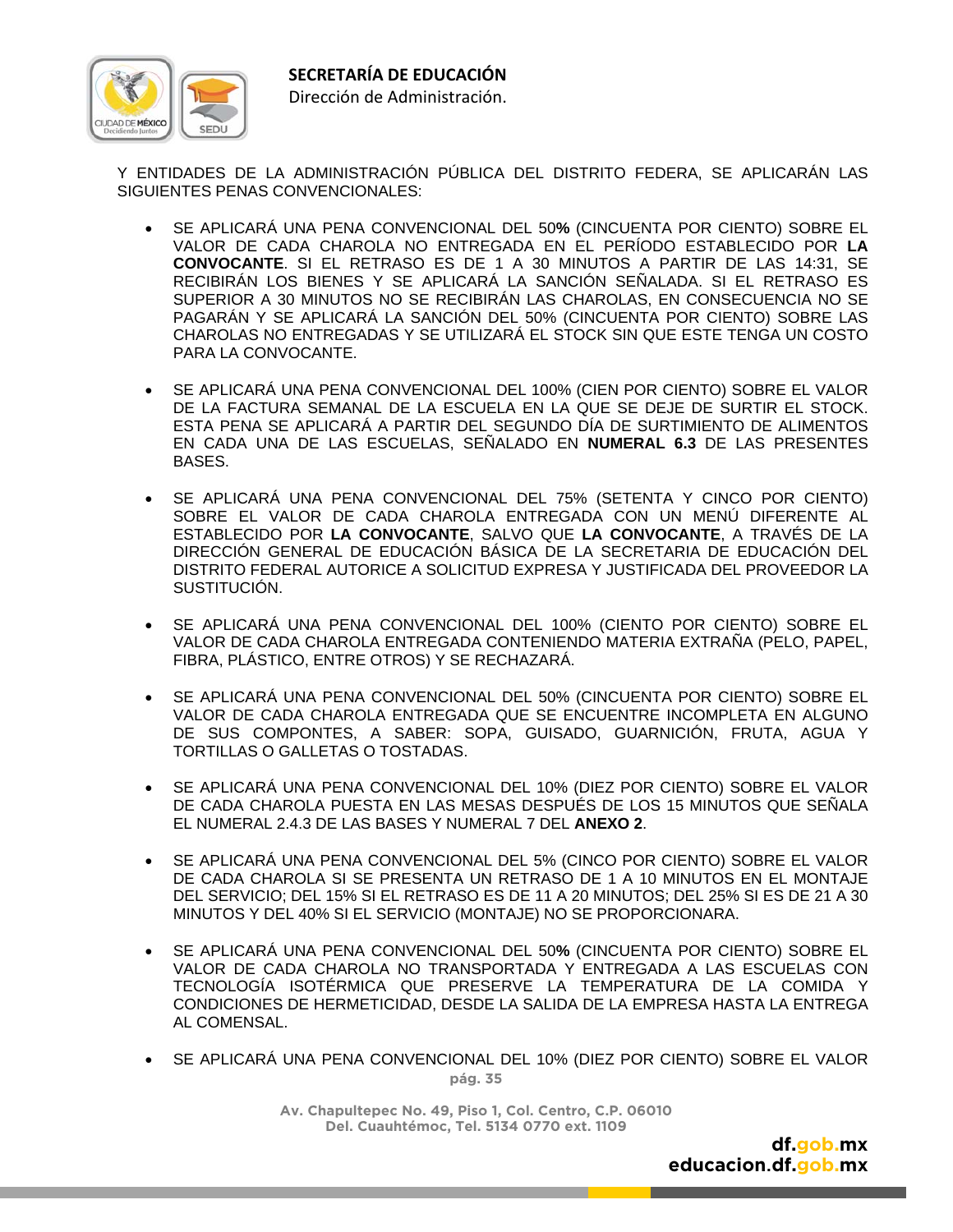

DE CADA CHAROLA ENTEGADA CUANDO EL MONTAJE DE MESAS Y SILLAS NO CORRESPONDA AL NÚMERO DE COMENSALES, EL CUAL SERÁ IGUAL AL NÚMERO DE CHAROLAS REQUERIDAS POR **"LA SECRETARÍA"** PARA EL COMEDOR ESCOLAR QUE SE TRATE.

 SI APLICARÁ UNA PENA CONVENCIONAL DEL 0.5% (CERO PUNTO CINCO POR CIENTO) SOBRE EL VALOR DEL CONTRATO ADJUDICADO AL LICITANTE, CUANDO EL PROVEEDOR ADJUDICADO NO ENTREGUE ANTES DEL 21 DE OCTUBRE DEL 2014, LA DOCUMENTACIÓN Y RELACIONES REFERENTES A LA ASIGNANDO DE ENLACES, RESPONSABLE DE LA OPERACIÓN Y COORDINACIÓN Y PERSONAL EN LAS ESCUELAS, TAL COMO SE ESTABLECE EN EL NUMERAL 6.3 Y ANEXO 2 DE LA PRESENTE LICITACIÓN.

EN EL CASO DE LAS PENAS CONVENCIONALES ESTAS NO DEBERÁN REBASAR EL IMPORTE DE LA GARANTÍA DE CUMPLIMIENTO DEL CONTRATO, UNA VEZ REBASADO SE PROCEDERÁ A LA RESCISIÓN DEL MISMO EN TÉRMINOS DEL ARTICULO 69 SEGUNDO PÁRRAFO DE LA LEY DE ADQUISICIONES PARA EL DISTRITO FEDERAL

## **18. RESCISIÓN DEL CONTRATO.**

**LA CONVOCANTE**, PREVIA APLICACIÓN DE LAS PENAS CONVENCIONALES CORRESPONDIENTES HASTA POR EL MONTO DE LA GARANTÍA DE CUMPLIMIENTO, PODRÁ RESCINDIR ADMINISTRATIVAMENTE EL CONTRATO Y HACER EFECTIVA LA GARANTÍA RESPECTIVA, EN CASO DE INCUMPLIMIENTO DE LAS OBLIGACIONES A CARGO DEL PROVEEDOR ADJUDICADO, MISMA QUE LE SERÁ NOTIFICADA MEDIANTE OFICIO.

EL PROCEDIMIENTO DE RESCISIÓN DEBERÁ INICIARSE DENTRO DE LOS CINCO DÍAS HÁBILES SIGUIENTES, A AQUEL EN QUE SE HUBIERE AGOTADO EL PLAZO PARA HACER EFECTIVAS LAS PENAS CONVENCIONALES, SALVO QUE EXISTAN CAUSAS SUFICIENTES Y JUSTIFICADAS, QUE PUDIERAN ALTERAR LA SEGURIDAD E INTEGRIDAD DE LAS PERSONAS, O PELIGRE EL MEDIO AMBIENTE DEL DISTRITO FEDERAL O SE AFECTE LA PRESTACIÓN DE LOS SERVICIOS PÚBLICOS, SE PROCEDERÁ A LA RESCISIÓN SIN AGOTAR EL PLAZO PARA APLICACIÓN DE LAS PENAS CONVENCIONALES, PREVIA OPINIÓN DE LA CONTRALORÍA GENERAL DEL DISTRITO FEDERAL.

ASÍ MISMO, PODRÁ SUSPENDER DEFINITIVAMENTE EL PROCEDIMIENTO DE LA LICITACIÓN PUBLICA Y NO CELEBRAR CONTRATOS, PREVIA OPINIÓN DE LA CONTRALORÍA GENERAL DEL DISTRITO FEDERAL, CUANDO PARA ELLO CONCURRAN RAZONES DE INTERÉS PÚBLICO O GENERAL, POR CASO FORTUITO O CAUSA DE FUERZA MAYOR DEBIDAMENTE JUSTIFICADA, O EXISTAN CIRCUNSTANCIAS QUE PROVOQUEN LA EXTINCIÓN DE LA NECESIDAD DE LA CONTRATACIÓN, O LA NECESIDAD DE MODIFICAR LAS CARACTERÍSTICAS O ESPECIFICACIONES DE LOS BIENES, PARA OBTENER MEJORES CONDICIONES O PARA CUMPLIR EFICIENTEMENTE CON LA PRESTACIÓN DE LOS SERVICIOS PÚBLICOS ENCOMENDADOS.

TAMBIÉN SERÁN CAUSAS DE RESCISIÓN, PREVIA OPINIÓN DE LA CONTRALORÍA GENERAL DEL DISTRITO FEDERAL, CUANDO:

A) DERIVADO DE LA ENTREGA DE LOS BIENES OBJETO DE LA PRESENTE LICITACIÓN PÚBLICA, RESULTARE QUE LOS BIENES NO CUMPLEN CON LAS ESPECIFICACIONES TÉCNICAS SOLICITADAS POR **LA CONVOCANTE** O EXISTAN DEFICIENCIAS EN LA CALIDAD DE LOS ALIMENTOS**,** CONFORME A LO ASENTADO EN LAS ACTAS QUE INSTRUMENTE EL PERSONAL

**pág. 36** 

**Av. Chapultepec No. 49, Piso 1, Col. Centro, C.P. 06010 Del. Cuauhtémoc, Tel. 5134 0770 ext. 1109**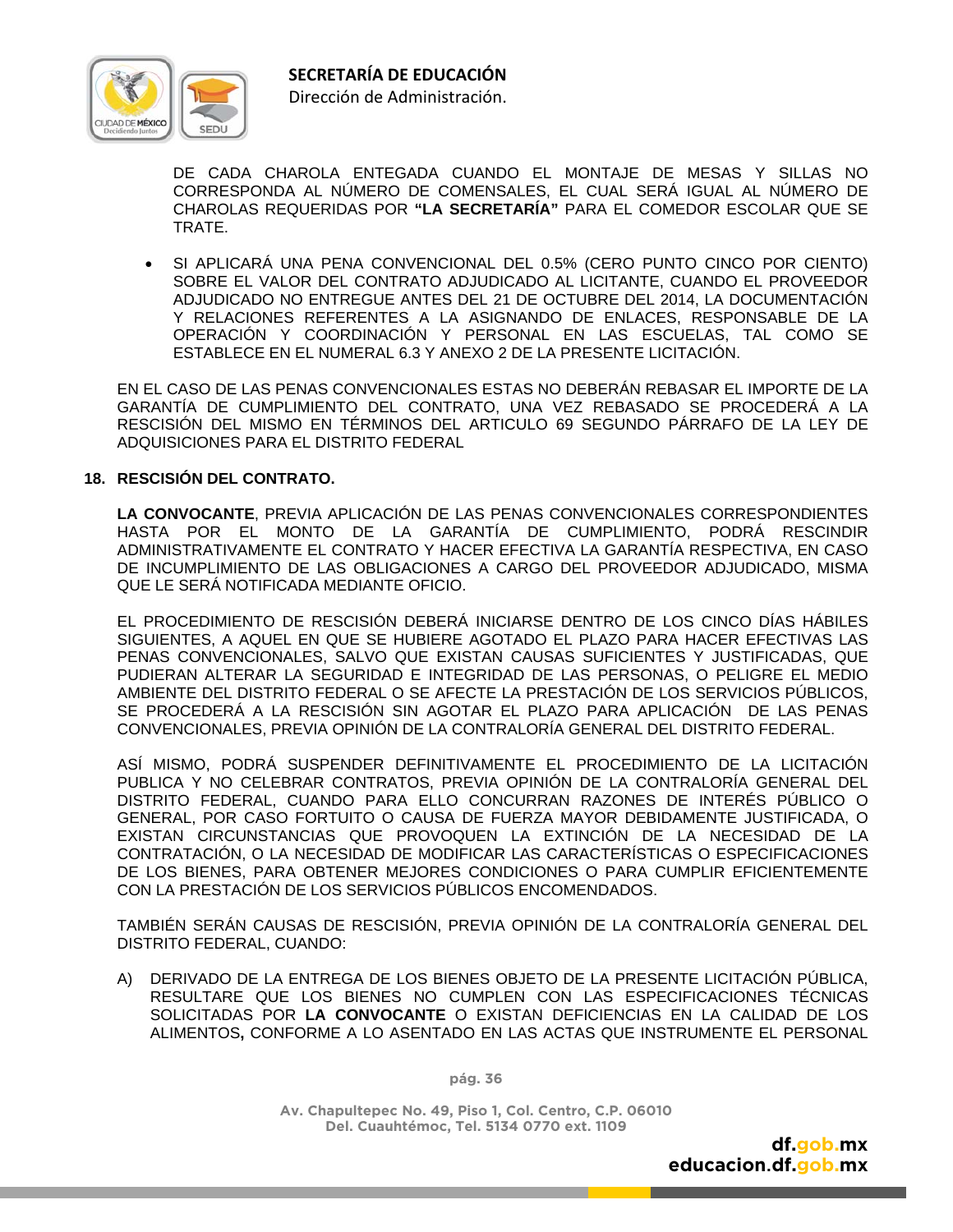

QUE LA DIRECCIÓN GENERAL DE EDUCACIÓN BÁSICA DE LA SECRETARIA DE EDUCACIÓN DEL DISTRITO FEDERAL DESIGNE PARA LA SUPERVISIÓN DEL SERVICIO.

- B) CUANDO EL PROVEEDOR DEL SERVICIO INCUMPLA CON LOS ESTÁNDARES HIGIÉNICO SANITARIOS QUE DERIVAN DE LA NORMATIVIDAD VIGENTE QUE REGULA LAS ACTIVIDADES RELACIONADAS CON EL PROCESAMIENTO, ENVASADO Y TRANSPORTACIÓN DE LOS ALIMENTOS REFERIDOS EN EL NUMERAL 5.3 Y EN EL ANEXO 2 DE LAS PRESENTE BASES DE LICITACIÓN.
- C) CUANDO SE HAYA AGOTADO EL MONTO LÍMITE PARA LA APLICACIÓN DE LAS PENAS CONVENCIONALES, LAS QUE NO EXCEDERÁN DEL MONTO DE LA GARANTÍA DE CUMPLIMIENTO DEL CONTRATO.
- D) CUANDO EL PROVEEDOR DEL SERVICIO MODIFIQUE LAS CARACTERÍSTICAS DE LOS BIENES OBJETO DE LAS PRESENTES BASES Y DEL CONTRATO RESPECTIVO.
- E) CUANDO LAS AUTORIDADES FISCALES DETECTEN EL INCUMPLIMIENTO DE OBLIGACIONES FISCALES A CARGO DEL PROVEEDOR DEL SERVICIO, DE CONFORMIDAD CON LO DISPUESTO EN EL CÓDIGO FISCAL DEL DISTRITO FEDERAL.
- F) QUE EL PROVEEDOR DEL SERVICIO INTENTE POR CUALQUIER MEDIO EL COBRO DE ALGUNA COMISIÓN, CUOTA, CARGO U HONORARIO ADICIONAL Y QUE NO ESTÉ PACTADO EN EL CONTRATO RESPECTIVO.
- G) QUE EL PROVEEDOR DEL SERVICIO SE DECLARE EN QUIEBRA O SUSPENSIÓN DE PAGOS O HAGA CESIÓN EN FORMA TAL QUE PUEDAN AFECTAR LOS INTERESES DE **LA CONVOCANTE**.
- H) QUE EL PROVEEDOR DEL SERVICIO RECABE CONSTANCIA DE HABER ENTREGADO LOS BIENES A SATISFACCIÓN DE **LA CONVOCANTE**, SIN HABERLOS PROPORCIONADO EFECTIVAMENTE, HACIÉNDOLOS DEFICIENTES O INCOMPLETOS, INDEPENDIENTEMENTE DE LA RESPONSABILIDAD EN QUE INCURRAN LOS SERVIDORES PÚBLICOS QUE HAYAN INTERVENIDO.
- I) LAS DEMÁS QUE SEÑALA LA LEY DE ADQUISICIONES PARA EL DISTRITO FEDERAL Y SU REGLAMENTO.

 LOS DERECHOS Y OBLIGACIONES QUE SE DERIVEN DEL CONTRATO NO PODRÁN CEDERSE EN FORMA PARCIAL O TOTAL A FAVOR DE CUALESQUIERA OTRA PERSONA FÍSICA O MORAL, CON EXCEPCIÓN DE LOS DERECHOS DE COBRO, EN CUYO CASO, SE DEBERÁ CONTAR CON LA CONFORMIDAD PREVIA Y POR ESCRITO DE **LA CONVOCANTE**.

### **19. INTERVENCIÓN DE LA CONTRALORÍA EN EL PROCEDIMIENTO**

 LA CONTRALORÍA PODRÁ INTERVENIR EN CUALQUIER ACTO QUE CONTRAVENGA LAS DISPOSICIONES DE LA LEY DE ADQUISICIONES PARA EL DISTRITO FEDERAL, DECLARANDO LA SUSPENSIÓN TEMPORAL O DEFINITIVA DEL PROCEDIMIENTO DE LICITACIÓN PUBLICA.

 EN CASO DE QUE LA CONTRALORÍA EN EL EJERCICIO DE SUS FUNCIONES DETECTE VIOLACIONES A LAS DISPOSICIONES DE ESTA LEY, PODRÁ INSTRUIR A **LA CONVOCANTE** QUE

**pág. 37** 

**Av. Chapultepec No. 49, Piso 1, Col. Centro, C.P. 06010 Del. Cuauhtémoc, Tel. 5134 0770 ext. 1109**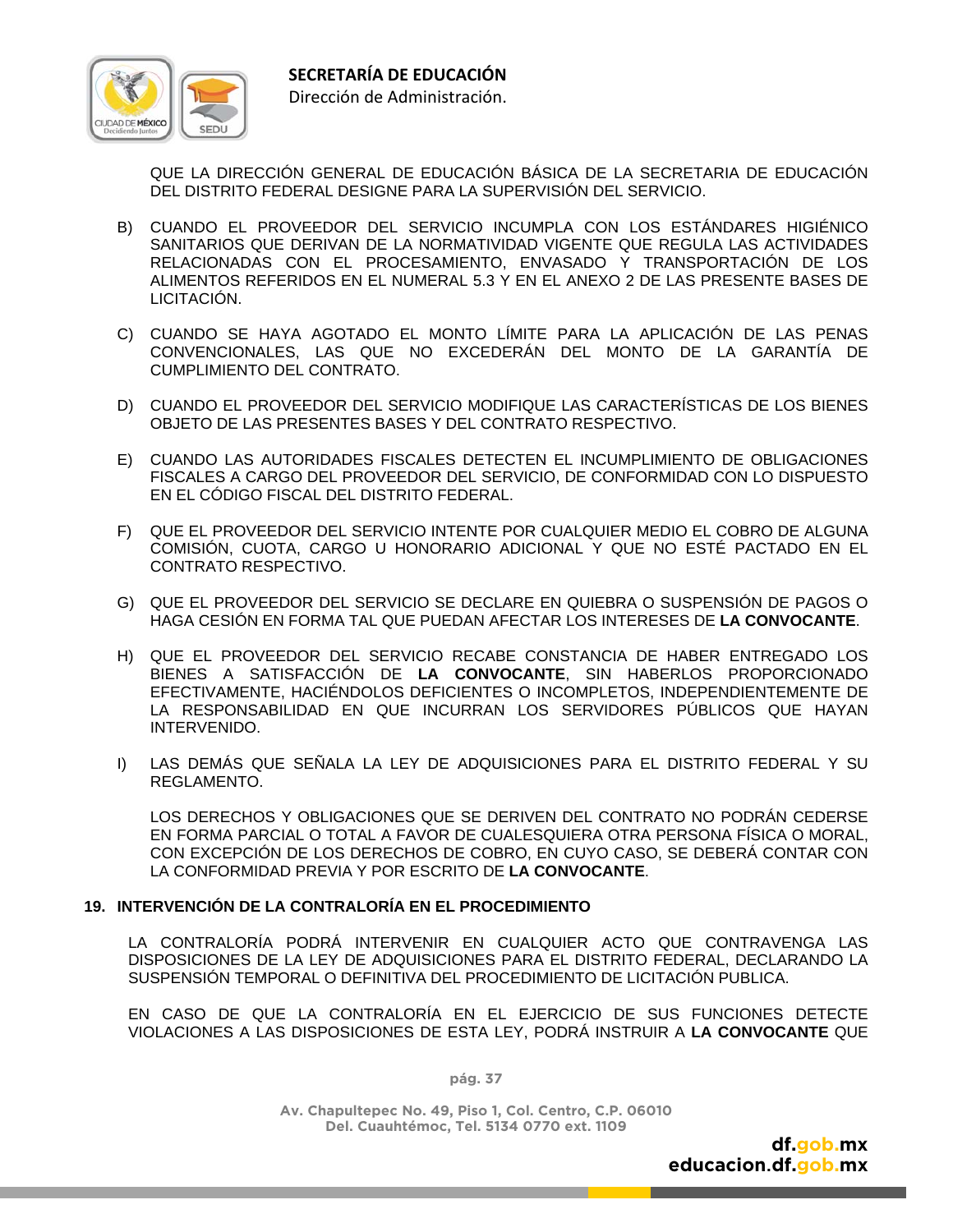

PROCEDA A DECLARAR LA SUSPENSIÓN TEMPORAL O LA TERMINACIÓN ANTICIPADA DE LOS CONTRATOS QUE DERIVEN DE ESTE PROCEDIMIENTO

### **20. INCONFORMIDADES, CONTROVERSIAS Y SANCIONES.**

#### **20.1. INCONFORMIDADES.**

DE CONFORMIDAD CON EL ARTICULO 88 DE LA LEY DE ADQUISICIONES PARA EL DISTRITO FEDERAL, LOS INTERESADOS AFECTADOS POR CUALQUIER ACTO O RESOLUCIÓN EMITIDA POR LA CONVOCANTE EN LA PRESENTE LICITACIÓN, QUE CONTRAVENGA LAS DISPOSICIONES QUE RIGEN LA MATERIA OBJETO DE LA LEY DE ADQUISICIONES PARA EL DISTRITO FEDERAL PODRÁN INTERPONER EL RECURSO DE INCONFORMIDAD ANTE LA CONTRALORÍA GENERAL DEL DISTRITO FEDERAL, DENTRO DEL TÉRMINO DE 5 DÍAS HÁBILES CONTADOS A PARTIR DEL DÍA SIGUIENTE A LA NOTIFICACIÓN DEL ACTO O RESOLUCIÓN QUE SE RECURRA O QUE EL RECURRENTE TENGA CONOCIMIENTO DEL MISMO PARA LO CUAL DEBERÁ CUMPLIR LOS REQUISITOS QUE MARCA LA LEY DE PROCEDIMIENTO ADMINISTRATIVO DEL DISTRITO FEDERAL.

#### **20.2. CONTROVERSIAS.**

 LAS CONTROVERSIAS QUE SE SUSCITEN CON MOTIVO DE LA INTERPRETACIÓN O APLICACIÓN DE LA LEY DE ADQUISICIONES PARA EL DISTRITO FEDERAL O DE LOS CONTRATOS DE ADQUISICIÓN QUE SE DERIVEN DE ESTA LICITACIÓN, SERÁN RESUELTAS POR LOS TRIBUNALES COMPETENTES DEL DISTRITO FEDERAL.

#### **20.3. SANCIONES.**

#### **20.3.1. POR NO SOSTENER LAS PROPUESTAS**

 SE HARÁ EFECTIVA LA GARANTÍA DE FORMALIDAD DE LAS PROPUESTAS CUANDO EL LICITANTE RETIRE SU PROPUESTA UNA VEZ INICIADO EL ACTO DE PRESENTACIÓN Y APERTURA DEL SOBRE QUE CONTENGA LA DOCUMENTACIÓN LEGAL Y ADMINISTRATIVA, PROPUESTA TÉCNICA Y ECONÓMICA.

#### **20.3.2. POR NO FIRMAR EL CONTRATO.**

 SE HARÁ EFECTIVA LA GARANTÍA DE FORMALIDAD DE LAS PROPUESTAS CUANDO ADJUDICADO EL CONTRATO DE ADQUISICIÓN, POR CAUSAS IMPUTABLES A EL LICITANTE ADJUDICADO, NO SE FORMALICE EN EL TERMINO PREVISTO POR EL ARTICULO 59 DE LA LEY DE ADQUISICIONES PARA EL DISTRITO FEDERAL.

#### **21. NO NEGOCIACIÓN DE CONDICIONES**

NINGUNA DE LAS CONDICIONES CONTENIDAS EN ESTAS BASES PODRÁN SER NEGOCIADAS

#### **MÉXICO, DISTRITO FEDERAL A 07 DE OCTUBRE DE 2014.**

### **ING. SOFÍA AMALIA RIVERA HERNÁNDEZ DIRECTORA DE ADMINISTRACIÓN**

**pág. 38** 

**Av. Chapultepec No. 49, Piso 1, Col. Centro, C.P. 06010 Del. Cuauhtémoc, Tel. 5134 0770 ext. 1109**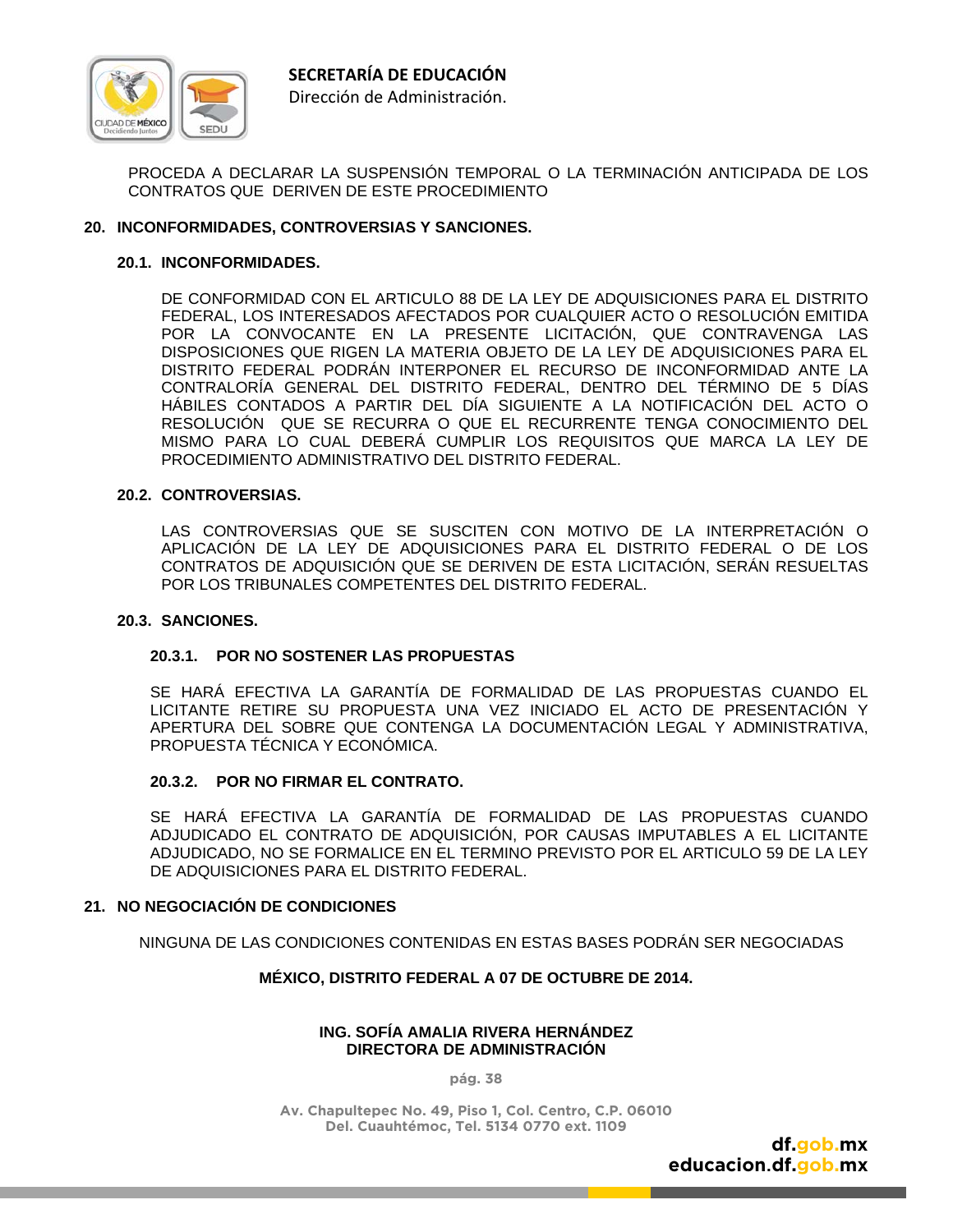

### **ANEXO 1**

| <b>PARTIDA</b> | <b>DESCRIPCIÓN</b>                                                          | <b>UNIDAD DE</b><br><b>MEDIDA</b> | <b>CANTIDAD DE</b><br><b>CHAROLAS</b> |               | <b>FUENTES A ADJUDICAR</b>  |                              |                                 |                                 |
|----------------|-----------------------------------------------------------------------------|-----------------------------------|---------------------------------------|---------------|-----------------------------|------------------------------|---------------------------------|---------------------------------|
|                |                                                                             |                                   | <b>MINIMO</b>                         | <b>MÁXIMO</b> | <b>UNA</b><br><b>FUENTE</b> | <b>DOS</b><br><b>FUENTES</b> | <b>TRES</b><br><b>I FUENTES</b> | <b>CUATRO</b><br><b>FUENTES</b> |
|                | <b>DE</b><br><b>SUMINISTRO</b><br>ALIMENTOS EN 110<br><b>ESCUELAS</b>       | <b>CHAROLA</b>                    | 234.590                               |               |                             | 55%                          | 37.89%                          | 27.25%                          |
| ÚNICA          | <b>DEL</b><br><b>PRIMARIAS</b><br><b>DISTRITO</b><br>EN<br><b>FEDERAL</b>   |                                   |                                       |               |                             | 45%                          | 31.63%                          | 25.25%                          |
|                | <b>CON</b><br><b>CHAROLA</b><br><b>GRADO</b><br><b>ALIMENTICIO</b>          |                                   |                                       | 1,003,749     | 100%                        |                              |                                 | 24.25%                          |
|                | <b>RECICLABLE</b><br><b>CON</b><br>TRES DIVISIONES<br><b>TERMOSELLABLES</b> |                                   |                                       |               |                             | 30.48%                       | 23.25%                          |                                 |

**pág. 39** 

**Av. Chapultepec No. 49, Piso 1, Col. Centro, C.P. 06010 Del. Cuauhtémoc, Tel. 5134 0770 ext. 1109**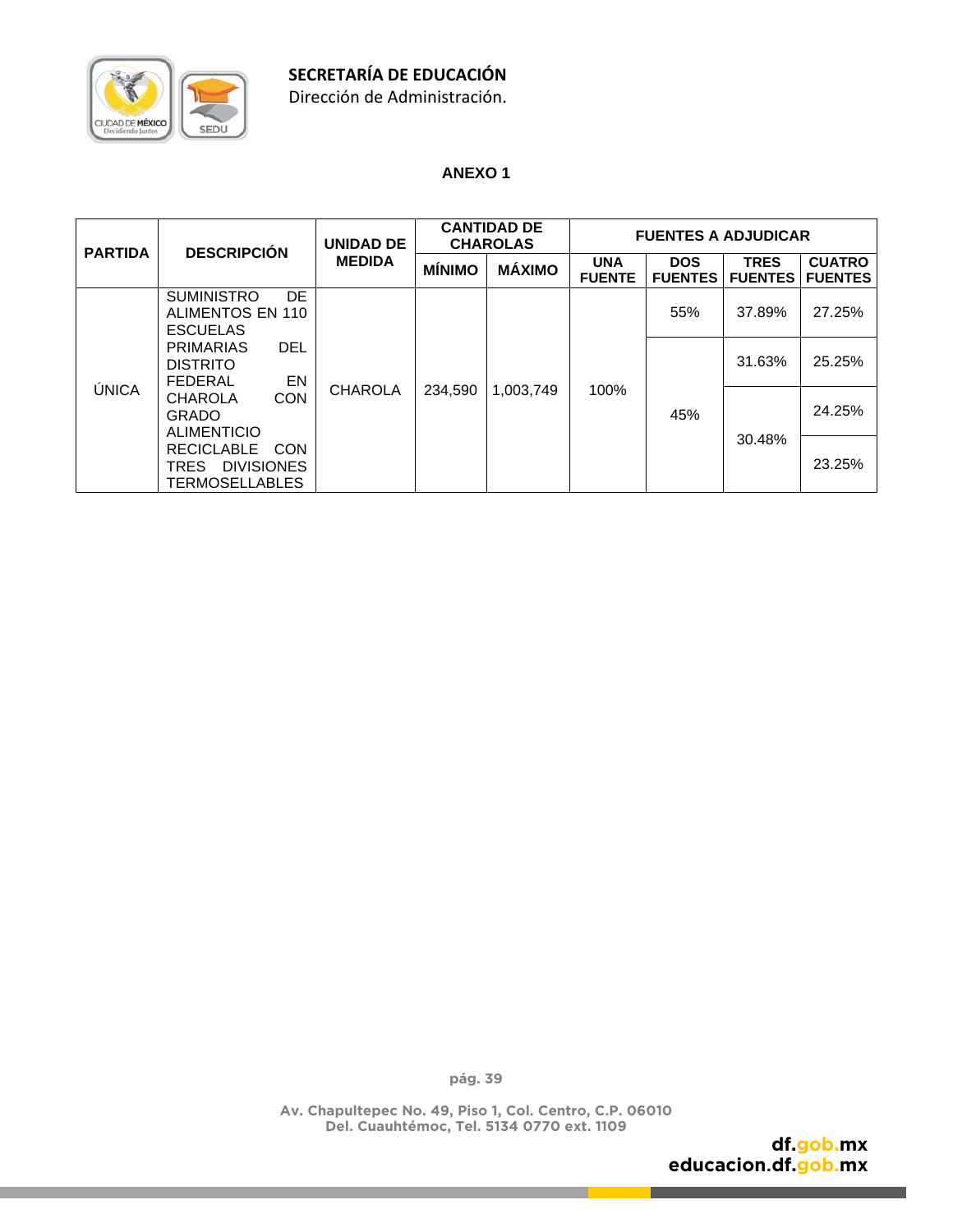

Dirección de Administración.

### **ANEXO 2 ESPECIFICACIONES TÉCNICAS DEL SUMINISTRO**

# **1.-CONSIDERACIONES DEL MENÚ.**

# **1.1.-DEL MENÚ.**

EL LICITANTE ADJUDICADO DEBERÁ DE APEGARSE A LAS SIGUIENTES PRECISIONES EN LA ELABORACIÓN DE LOS MENÚS.

UTILIZAR ACEITES VEGETALES BAJOS EN GRASAS SATURADAS Y MANTEQUILLA SIN SAL, AMBOS LIBRES DE ÁCIDOS GRASOS TRANS (ES DECIR QUE LAS GRASAS SE ENCUENTREN EN SU FORMA NATURAL).

EN EL CASO DE UTILIZAR CONSOMÉ NATURAL ESTE SERÁ DESGRASADO, NO SE PODRÁ RECURRIR A CONSOMÉS EN POLVO.

SE DEBERÁ OMITIR EL USO DE CUALQUIER TIPO DE ALIMENTO ENLATADO.

LA LECHE O CREMA A UTILIZAR SERÁN DESCREMADAS.

SE DEBERÁ PONER ESPECIAL ATENCIÓN EN LOS ALIMENTOS DONDE UNO DE LOS INGREDIENTES SEA CHILE, A FIN DE QUE EL MISMO SOLO DÉ SABOR Y NO SEA PICANTE.

EL PROVEEDOR DEBERÁ PROPORCIONAR PRODUCTOS DE ALTA CALIDAD Y DE MARCAS REGISTRADAS (ABARROTES) Y/O CERTIFICADAS (CÁRNICOS Y FRUTAS Y VERDURAS) Y SIN CONSERVADORES. TODOS LOS PRODUCTOS DEBERÁN SER FRESCOS, NATURALES Y **NO** TRANSGÉNICOS, TAL COMO SE ESTABLECE EN ESTE ANEXO. LO QUE SERÁ SUPERVISADO POR PERSONAL DESIGNADO POR LA DIRECCIÓN GENERAL DE EDUCACIÓN BÁSICA, QUIEN TENDRÁ LA FACULTAD DE RECHAZAR ALIMENTOS CUYAS CONDICIONES ORGANOLÉPTICAS NO SEAN ACEPTABLES.

LA CALIDAD DE LAS MATERIAS PRIMAS, ASÍ COMO DE LAS CANTIDADES DEL PRODUCTO TERMINADO DEBERÁN APEGARSE TANTO A LOS GRAMAJES EN ALIMENTOS YA COCIDOS SEÑALADOS COMO A LAS ESPECIFICACIONES TÉCNICAS DE LOS PRODUCTOS SOLICITADOS EN LOS MENÚS Y RECETAS QUE SON PARTE DEL APARTADO A DE ESTE ANEXO, LO QUE SERÁ SUPERVISADO POR EL PERSONAL DESIGNADO POR LA SECRETARÍA DE EDUCACIÓN DEL DISTRITO FEDERAL A TRAVÉS DE LA DIRECCIÓN GENERAL DE EDUCACIÓN BÁSICA.

EL LICITANTE ADJUDICADO TOMARÁ MUESTRAS DIARIAS DE LOS PLATILLOS A SERVIR, MISMAS QUE SE OBLIGA A MANTENER COMO MÍNIMO TRES DÍAS, ETIQUETADAS Y CONGELADAS PARA SU CONSERVACIÓN. ÉSTAS MISMAS SERÁN UTILIZADAS EN CASO DE QUE OCURRA UNA INCIDENCIA, PUDIÉNDOSE SOLICITAR PARA ANALIZAR Y CONFIRMAR LA CALIDAD E INOCUIDAD DE LAS MISMAS, CUYO PAGO SERÁ A CARGO DE LA LICITANTE ADJUDICADA.

# **1.2.-DEL MENÚ EMERGENTE.**

EL PROVEEDOR ADJUDICADO DEBERÁ SUMINISTRAR EN CADA UNA DE LAS ESCUELAS UN STOCK SIN COSTO ALGUNO PARA LA CONVOCANTE CONFORME AL NÚMERO DE CHAROLAS SOLICITADAS POR LA DIRECCIÓN DE ADMINISTRACIÓN DE ACUERDO A LO REQUERIDO POR LA DIRECCIÓN GENERAL DE

**pág. 40** 

**Av. Chapultepec No. 49, Piso 1, Col. Centro, C.P. 06010 Del. Cuauhtémoc, Tel. 5134 0770 ext. 1109**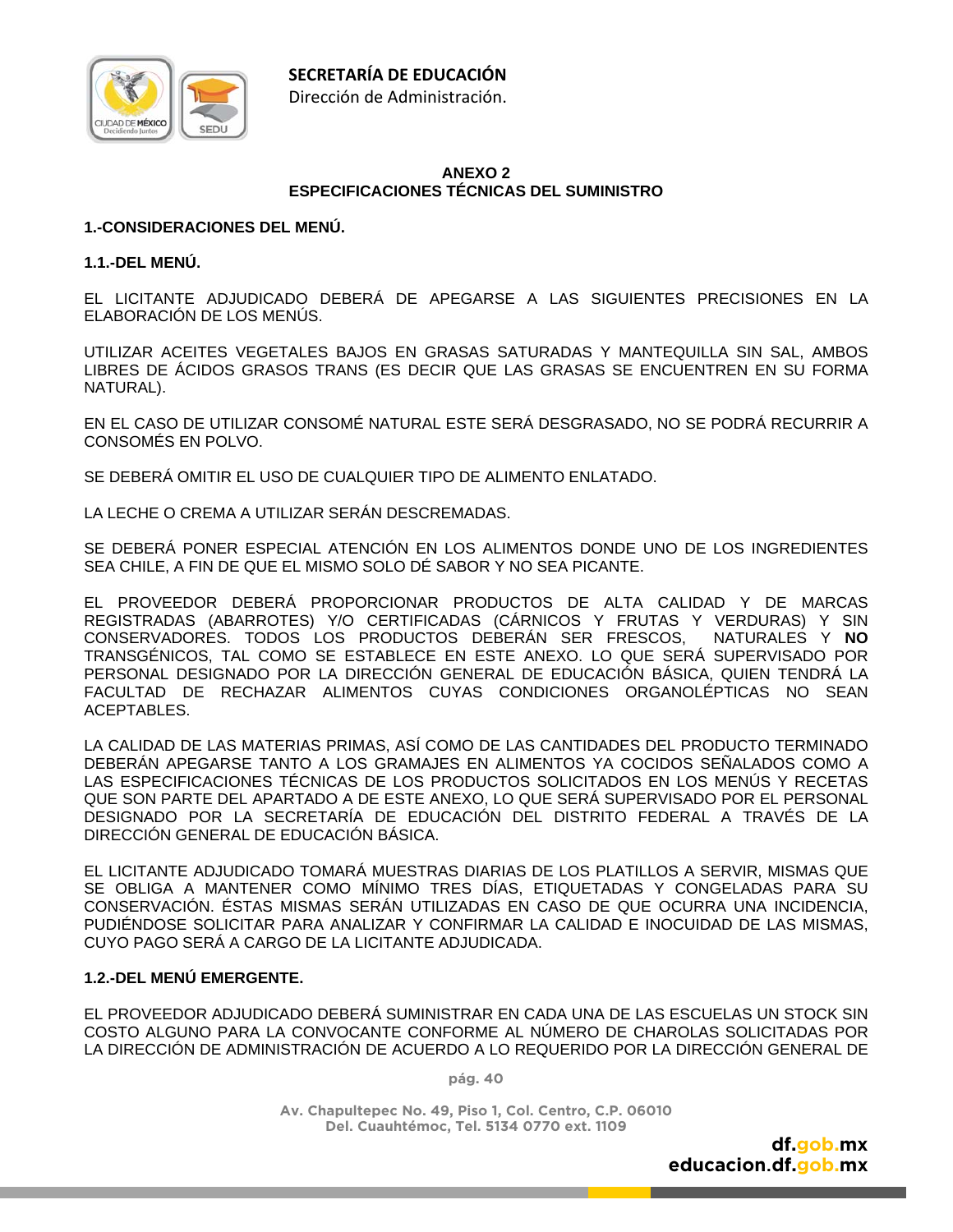**SECRETARÍA DE EDUCACIÓN**



Dirección de Administración.

EDUCACIÓN BÁSICA DE LA SECRETARÍA DE EDUCACIÓN DEL DISTRITO FEDERAL, QUE CONTENGA,: ENSALADA DE ATÚN EMBOLSADA (NO EN LATA) CUYO GRAMAJE TOTAL O INDIVIDUAL SEA DE 170 GR., CON CADUCIDAD MÍNIMA DE ENERO DEL 2015, DOS PAQUETES DE GALLETAS (30 G CADA UNA) CON CADUCIDAD MÍNIMA DE ENERO DEL 2015; BARRA DE CEREAL (50 G) CON CADUCIDAD MÍNIMA DE ENERO DEL 2015; AGUA EMBOTELLADA (DE POR LO MENOS 330 ML Y HASTA 600 ML) CON CADUCIDAD MÍNIMA DE ENERO DEL 2015; SERVILLETA (2 PIEZAS); CUCHARA Y PLATO DESECHABLE. ESTE STOCK DEBERÁ SER ENTREGADO A MAS TARDAR EL 27 DE OCTUBRE DE 2014, COMPLETO Y EN UNA SOLA EXHIBICIÓN, POR NINGÚN MOTIVO SE ACEPTARÁ INCOMPLETO; EL CUAL SERÁ RECIBIDO Y RESGUARDADO EN CADA UNA DE LAS ESCUELAS POR EL PERSONAL DESIGNADO POR LA DIRECCIÓN GENERAL DE EDUCACIÓN BÁSICA DE LA SECRETARIA DE EDUCACIÓN DEL DISTRITO FEDERAL.

EL PROVEEDOR DEBERÁ DE ENTREGAR A LA DIRECCIÓN DE ADMINISTRACIÓN DE LA SECRETARÍA DE EDUCACIÓN DEL DISTRITO FEDERAL, COPIA DE LAS REMISIONES DE ENTREGA HECHA A CADA UNA DE LAS ESCUELAS EN UN PLAZO MÁXIMO DE 24 HORAS POSTERIORES A LA ENTREGA DE DICHO STOCK. EL INCUMPLIMIENTO DE ESTE COMPROMISO FUERA DE LOS TIEMPOS ESTABLECIDOS SERÁ MOTIVO DE PENALIZACIÓN.

ESTE STOCK SERÁ UTILIZADO ÚNICAMENTE EN CASO DE QUE POR ALGUNA RAZÓN EXTRAORDINARIA EL SUMINISTRO CONSIDERADO SUFRA ALGÚN INCONVENIENTE EN EL PROCESO DE ELABORACIÓN, TRANSPORTACIÓN, SI LAS CHAROLAS FUERAN RECHAZADAS, Y/O EL NÚMERO DE NIÑAS Y NIÑOS ASISTENTES AL PROGRAMA REBASE EL NÚMERO DE CHAROLAS SOLICITADAS.

SI POR ALGUNA RAZÓN EXTRAORDINARIA EL SUMINISTRO CONSIDERADO SUFRE ALGÚN INCONVENIENTE EN EL PROCESO DE TRANSPORTACIÓN Y SIEMPRE QUE DIRECCIÓN GENERAL DE EDUCACIÓN BÁSICA DE LA SECRETARÍA DE EDUCACIÓN DEL DISTRITO FEDERAL, TENGA CONSTANCIA POR PARTE DEL SUPERVISOR EN EL ALMACÉN DE LA ELABORACIÓN DEL PRODUCTO Y HAYA SIDO INFORMADA DE LA EVENTUALIDAD, POR MENOS CON 90 MINUTOS DE ANTICIPACIÓN, SE PROCEDERÁ A DISPONER DEL STOCK PARA EL CONSUMO DE ESE DÍA, MISMO QUE SERÁ PAGADO AL PROVEEDOR ADJUDICADO SIN PERJUICIO DE LA PENALIZACIÓN QUE SE HAGA ACREEDOR POR EL CAMBIO DE MENÚ. ESTA EVENTUALIDAD SERÁ INFORMADA A LA DIRECCIÓN DE ADMINISTRACIÓN POR AMBAS PARTES.

EN EL SUPUESTO DE QUE EL CONSUMO DEL STOCK SE DERIVE DEL RECHAZO DE LAS CHAROLAS POR CUALQUIER MOTIVO YA EN EL SITIO, TAMBIÉN SE REALIZARÁ EL PAGO DEL STOCK CONSUMIDO, SIN PREJUICIO DE LA PENALIZACIÓN QUE SE HAGA ACREEDOR POR EL RECHAZO DE LA CHAROLA.

EL STOCK SERÁ DEVUELTO AL PROVEEDOR DE MANERA EXACTA EL 19 DE DICIEMBRE DE 2014, ÚLTIMO DÍA DE CLASES.

EL LICITANTE ADJUDICADO CONTARÁ CON 24 HORAS PARA REPONER EL STOCK QUE HAYA SIDO UTILIZADO EN LAS ESCUELAS, DE NO HACERLO SE APLICARÁ LA PENA CONVENCIONAL CORRESPONDIENTE.

### **2.-DE LA SOLICITUD DEL SUMINISTRO.**

# **2.1.- DE LA CANTIDAD DEL SUMINISTRO.**

LA CONVOCANTE A TRAVÉS DE LA DIRECCIÓN GENERAL DE EDUCACIÓN BÁSICA REQUERIRÁ MEDIANTE ESCRITO A LA DIRECCIÓN DE ADMINISTRACIÓN EL NÚMERO DE CHAROLAS A ENTREGARSE EN CADA ESCUELA LA SEMANA SIGUIENTE. LA DIRECCIÓN DE ADMINISTRACIÓN

**pág. 41** 

**Av. Chapultepec No. 49, Piso 1, Col. Centro, C.P. 06010 Del. Cuauhtémoc, Tel. 5134 0770 ext. 1109**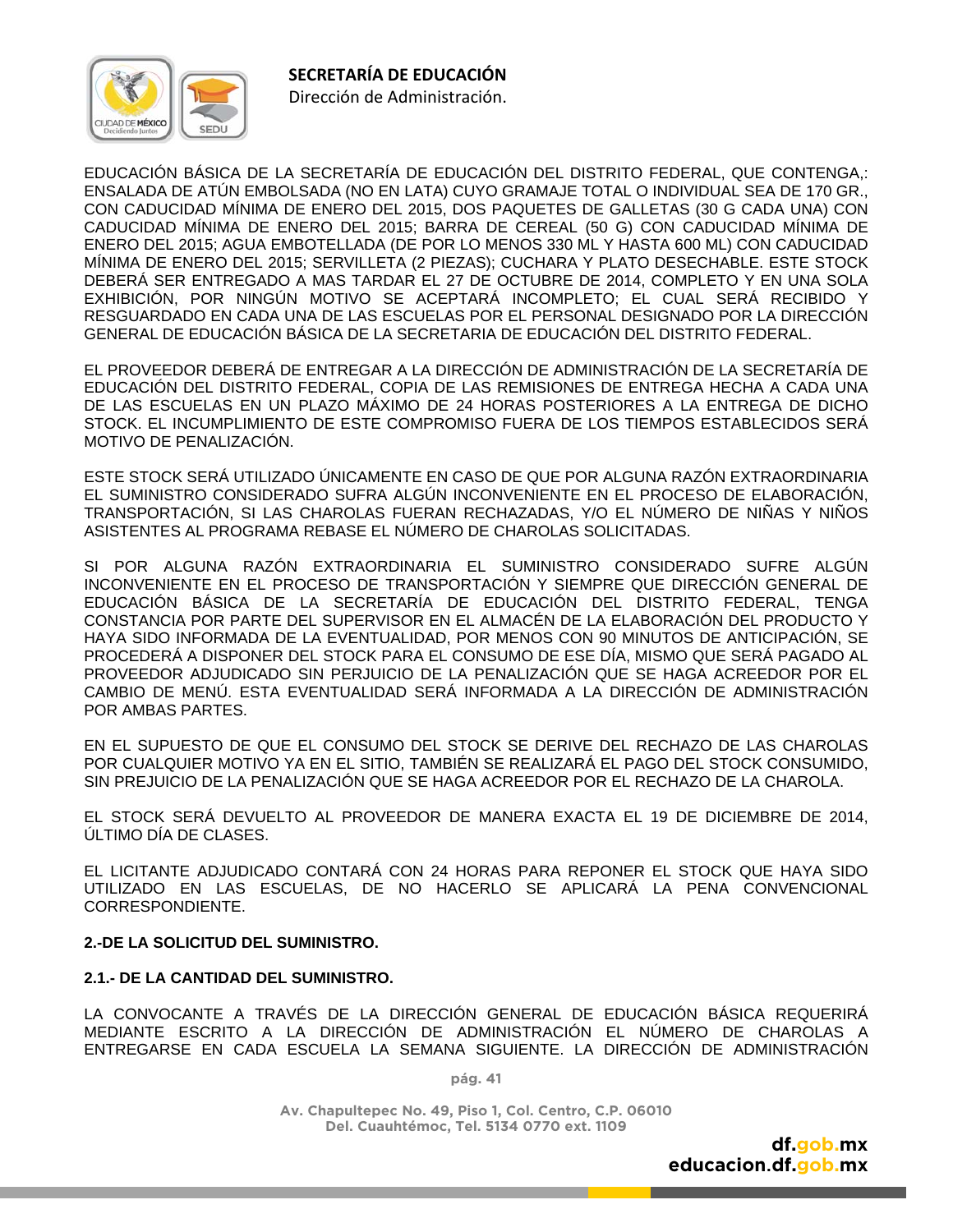

NOTIFICARÁ DICHO REQUERIMIENTO LOS DÍAS MIÉRCOLES DE CADA SEMANA AL PROVEEDOR ADJUDICADO.

# **2.2.-DE LA ENTREGA DEL MENÚ**

LA CONVOCANTE A TRAVÉS DE LA DIRECCIÓN GENERAL DE EDUCACIÓN BÁSICA REQUERIRÁ MEDIANTE ESCRITO A LA DIRECCIÓN DE ADMINISTRACIÓN LOS NÚMEROS DE LOS MENÚS Y RECETAS QUE HABRÁN DE SUMINISTRARSE LAS CUATRO SEMANAS SIGUIENTES, DE ACUERDO A LOS MENÚS PROPORCIONADOS EN EL **APARTADO A DE ESTE ANEXO**. LA DIRECCIÓN DE ADMINISTRACIÓN NOTIFICARA DICHO REQUERIMIENTO EL ÚLTIMO LUNES DE CADA MES AL PROVEEDOR ADJUDICADO.

### **2.2.1.-DE LA SOLICITUD Y AUTORIZACIÓN DE CAMBIO DE MENÚS**

EL PROVEEDOR ADJUDICADO DEBERÁ SOLICITAR POR ESCRITO, A LA DIRECCIÓN GENERAL DE EDUCACIÓN BÁSICA CON COPIA A LA DIRECCIÓN DE ADMINISTRACIÓN DE LA SECRETARÍA DE EDUCACIÓN DEL DISTRITO FEDERAL, EN UN PLAZO MÁXIMO DE 48 HORAS POSTERIORES A LA ENTREGA DE LOS MENÚS Y RECETAS, EL CAMBIO PARCIAL O TOTAL DE ALGÚN O ALGUNOS INGREDIENTES, PLATILLOS (SOPA, GUISADO Y GUARNICIÓN), FRUTA, JUSTIFICANDO AMPLIAMENTE LAS RAZONES QUE LE IMPIDAN O IMPOSIBILITEN SU ELABORACIÓN, EN EL ENTENDIDO QUE **NO** SERÁ ACEPTADO EL CAMBIO DEL MENÚ HASTA EN TANTO LA DIRECCIÓN GENERAL DE EDUCACIÓN BÁSICA LO AUTORICE POR ESCRITO A TRAVÉS DE LA DIRECCIÓN DE ADMINISTRACIÓN.

### **2.2.-DE LA CANCELACIÓN DEL SUMINISTRO.**

EN CASO DE QUE SE REQUIERA MODIFICAR O CANCELAR EL NÚMERO DE CHAROLAS EN LAS ESCUELAS, LA DIRECCIÓN DE ADMINISTRACIÓN NOTIFICARÁ AL LICITANTE ADJUDICADO POR LO MENOS CON 5 HORAS DE ANTICIPACIÓN ANTES DEL PROPORCIONAR EL SUMINISTRO.

#### **2.3.-DEL CONTENIDO DEL SERVICIO.**

EL MENÚ QUE SE OFREZCA, DEBERÁ ESTAR INTEGRADO POR: SOPA AGUADA O SECA, GUISADO, GUARNICIÓN, FRUTA, AGUA NATURAL EMBOTELLADA, CEREAL COMO: PAN, TORTILLA O GALLETAS DEPENDIENDO DE LO SEÑALADO EN EL MENÚ CORRESPONDIENTE. LOS ALIMENTOS PROPORCIONADOS DEBERÁN DE CUMPLIR CON LAS CARACTERÍSTICAS ORGANOLÉPTICAS ADECUADAS PARA SU CONSUMO EN ASPECTO, FORMA, AROMA, TAMAÑO, TEXTURA, COLOR, OLOR Y SABOR AGRADABLE, Y DEBERÁN SER ENTREGADOS CONFORME AL GRAMAJE Y CARACTERÍSTICAS MARCADAS EN EL ANEXO 2 APARTADO A.

### **2.4.- DE LA IMPOSIBILIDAD DE LA LICITANTE PARA EL SUMINISTRO**

CUANDO LA IMPOSIBILIDAD DE SUMINISTRAR LO REQUERIDO SE GENERE EN EL PROCESO DE PRODUCCIÓN Y/O ENVASADO, SE DEBERÁ DE SERVIR DE ALGUNO DE LOS MENÚS ALTERNATIVOS QUE LE SERÁN ENTREGADOS AL PROVEEDOR ADJUDICADO EL DÍA DEL ACTO DEL FALLO, SIEMPRE Y CUANDO LA DIRECCIÓN DE ADMINISTRACIÓN Y LA DIRECCIÓN GENERAL DE EDUCACIÓN BÁSICA DE LA SECRETARÍA DE EDUCACIÓN DEL DISTRITO FEDERAL HAYA SIDO PREVIAMENTE INFORMADA POR LO MENOS CON 5 HORAS DE ANTICIPACIÓN AL SERVICIO DEL SUMINISTRO, A TRAVÉS DEL ENLACE QUE ESTA ÁREA TENGA COMISIONADO EN LA PLANTA, SIN PREJUICIO DEL COMUNICADO FORMAL Y DEBIDAMENTE SOPORTADO QUE DEBERÁ ENTREGARSE AL TITULAR DE LA DIRECCIÓN DE ADMINISTRACIÓN, QUIEN REMITIRÁ A LA DIRECCIÓN GENERAL DE EDUCACIÓN BÁSICA PARA SU VALORACIÓN, Y EN SU CASO ESTABLECER EL INCUMPLIMIENTO AL QUE EL PROVEEDOR SE HIZO

**pág. 42** 

**Av. Chapultepec No. 49, Piso 1, Col. Centro, C.P. 06010 Del. Cuauhtémoc, Tel. 5134 0770 ext. 1109**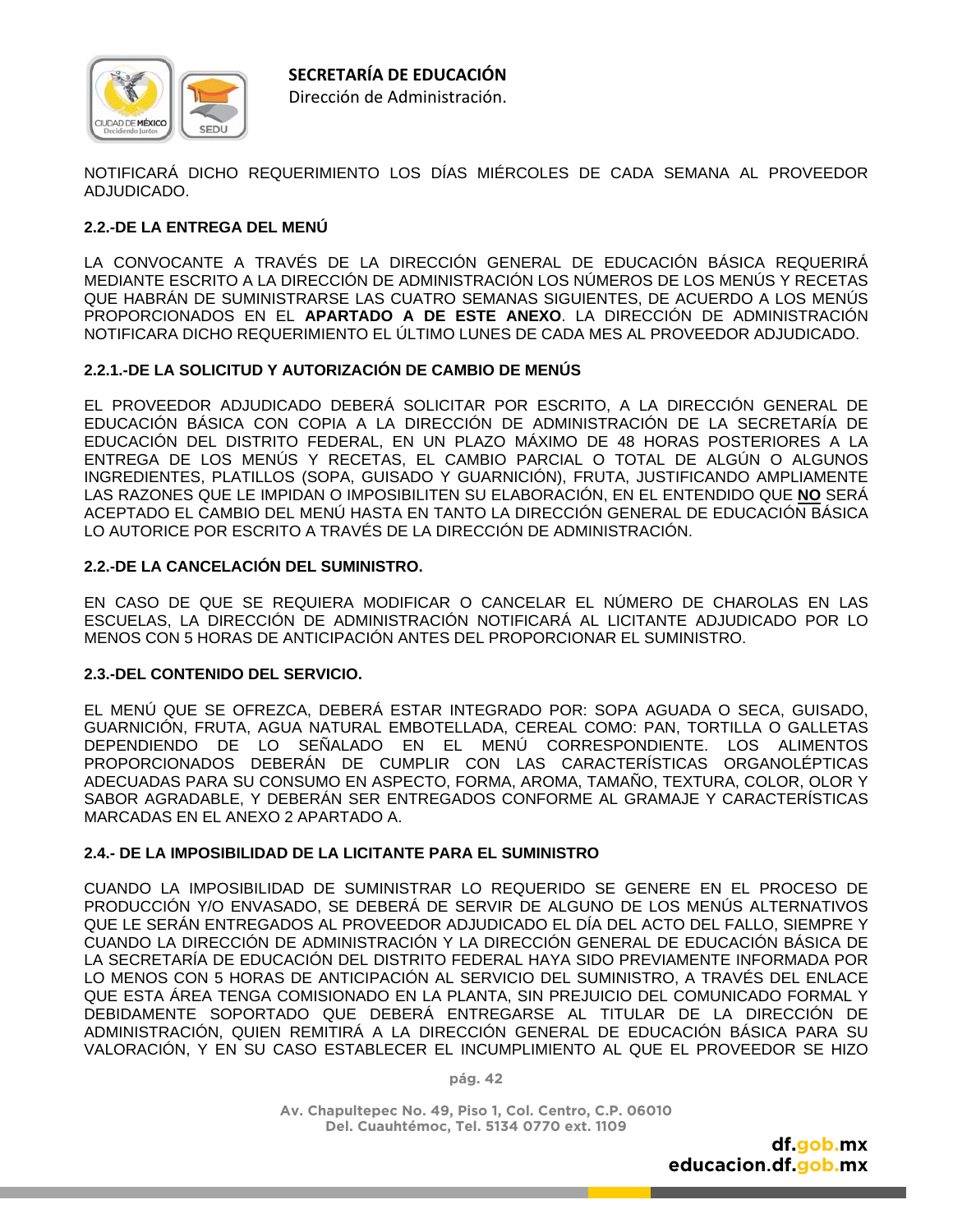

ACREEDOR A TRAVÉS DE LA "CEDULA DE SUPERVISIÓN DE ENTREGA DE ALIMENTOS POR LA EMPRESA" QUE REMITIRÁ A LA DIRECCIÓN DE ADMINISTRACIÓN PARA LA APLICACIÓN DE LA PENA CONVENCIONAL CORRESPONDIENTE.

EN CASO QUE POR ALGUNA RAZÓN EXTRAORDINARIA EL SUMINISTRO DE ALIMENTOS SUFRA ALGÚN INCONVENIENTE EN EL PROCESO DE ELABORACIÓN Y TRANSPORTACIÓN, EL LICITANTE ADJUDICADO DEBERÁ DE ENTREGAR UN INFORME PORMENORIZADO DE LA PROBLEMÁTICA QUE SE SUSCITÓ (CÓMO DÓNDE Y POR QUÉ), MENCIONANDO LAS MEDIDAS CORRECTIVAS QUE REALIZARÁ PARA QUE NO VUELVA A REPETIR DICHA DESVIACIÓN, MISMO QUE ENTREGARÁ A LA DIRECCIÓN DE ADMINISTRACIÓN DE LA SECRETARÍA DE EDUCACIÓN DEL DISTRITO FEDERAL EN UN PLAZO MÁXIMO DE 5 DÍAS NATURALES.

DICHAS MEDIDAS SERÁN DE OBSERVANCIA OBLIGATORIA EN LO SUBSECUENTE POR PARTE DEL PROVEEDOR ADJUDICADO.

# **3.-DE LA ELABORACIÓN DE LOS ALIMENTOS**

EL PROVEEDOR ADJUDICADO DEBERÁ SERVIR LOS MENÚS ESTABLECIDOS POR LA SECRETARÍA DE EDUCACIÓN DEL DISTRITO FEDERAL, CON ESTRICTO APEGO A LAS RECETAS DE ACUERDO A LO ESPECIFICADO EN EL ANEXO 2 APARTADO A. NO SE PODRÁ CONSIDERAR NINGUNA SUSTITUCIÓN NI EXCLUSIÓN, SIN LA NOTIFICACIÓN DE LA AUTORIZACIÓN POR ESCRITO DE PARTE DE LA DIRECCIÓN DE ADMINISTRACIÓN, PREVIO ANÁLISIS, COMENTARIOS Y VISTO BUENO DE LA DIRECCIÓN DE GENERAL DE EDUCACIÓN BÁSICA DE LA SECRETARÍA DE EDUCACIÓN DEL DISTRITO FEDERAL.

### **3.1.-DEL PROCEDIMIENTO DE ELABORACIÓN.**

### **3.1.1.- DE LA METODOLOGÍA.**

EL LICITANTE DEBERÁ PRESENTAR SU METODOLOGÍA DE PROCESO DE ELABORACIÓN DE ALIMENTOS ATENDIENDO EL SIGUIENTE ESQUEMA, PARA QUE LA CONVOCANTE IDENTIFIQUE Y SUPERVISE CADA UNA DE LAS ETAPAS QUE INTERVIENEN EN ESTE PROCESO.



**3.1.2.- DE LA INFORMACIÓN DEL PROCEDIMIENTO.** 

**pág. 43** 

**Av. Chapultepec No. 49, Piso 1, Col. Centro, C.P. 06010 Del. Cuauhtémoc, Tel. 5134 0770 ext. 1109**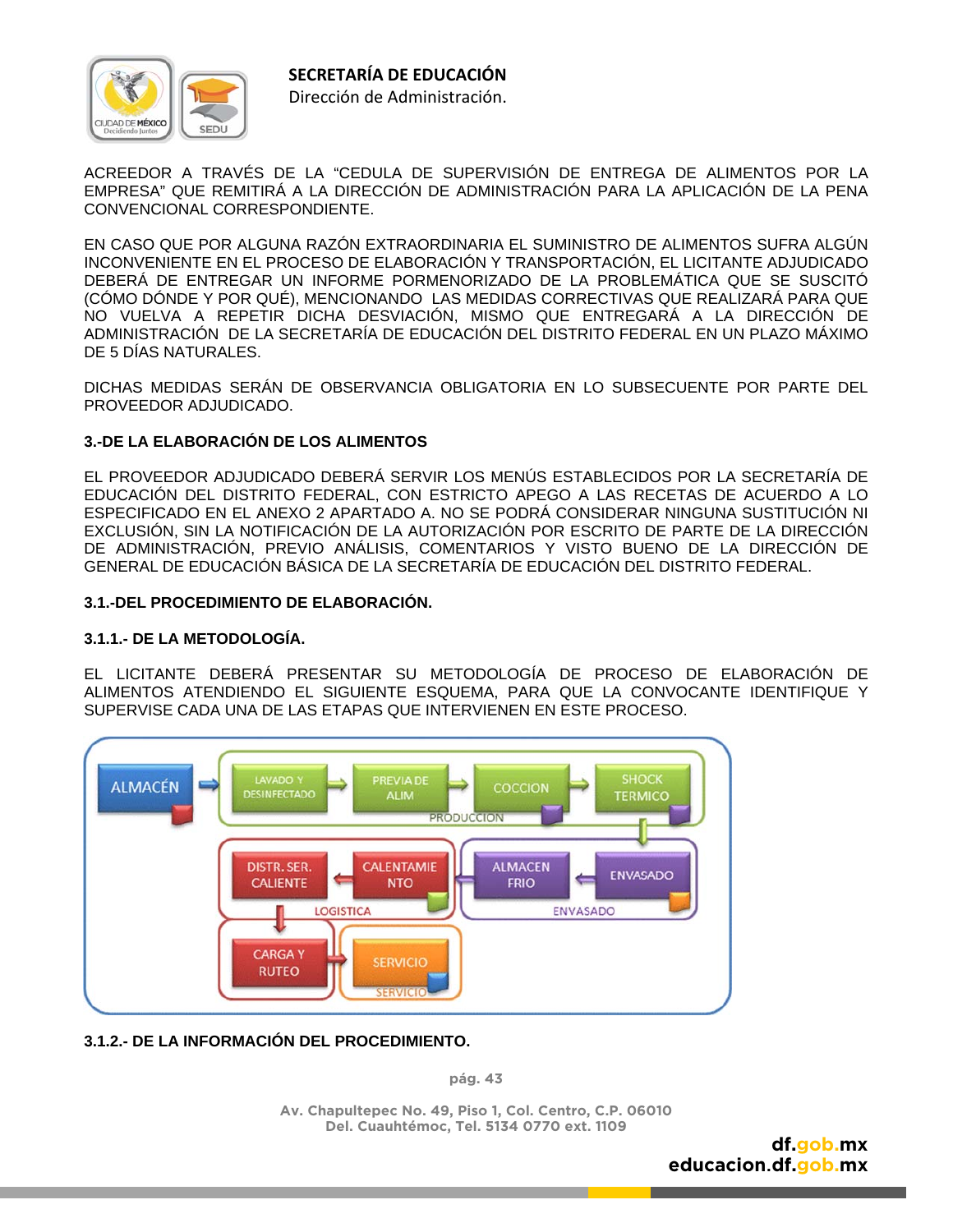

EL LICITANTE ADJUDICADO SE OBLIGA A PRESENTAR A LA DIRECCIÓN GENERAL DE EDUCACIÓN BÁSICA, A LOS QUINCE DÍAS HÁBILES DE INICIADO EL CONTRATO, COPIA DE LAS BITÁCORAS SEÑALADAS EN EL NUMERAL 6.3 DE LA PRESENTE LICITACIÓN, DEBIDAMENTE SIGNADA POR EL RESPONSABLE, PARA SU ANÁLISIS.

EL LICITANTE ADJUDICADO SE OBLIGA A PRESENTAR A LA DIRECCIÓN GENERAL DE EDUCACIÓN BÁSICA SU MANUAL OPERATIVO, DONDE SE ESTABLEZCA CON CLARIDAD TIEMPOS EN LA RECEPCIÓN, ALMACENAMIENTO, ELABORACIÓN, EMPACADO Y DISTRIBUCIÓN DE LOS ALIMENTOS, Y EL NOMBRE Y TELÉFONO DEL RESPONSABLE DE CADA PROCESO.

EL PROVEEDOR PROPORCIONARÁ A LA SECRETARÍA DE EDUCACIÓN DEL DISTRITO FEDERAL LA PROGRAMACIÓN DETALLADA DE LA PRODUCCIÓN DE CADA UNO DE LOS MENÚS, DE ACUERDO AL CALENDARIO DE ENTREGAS EN CADA ESCUELA, CON LA FINALIDAD DE QUE LA SECRETARÍA DE EDUCACIÓN DEL DISTRITO FEDERAL CONOZCA CON ANTERIORIDAD LOS HORARIOS DE CADA FASE DEL PROCESO DE ELABORACIÓN DE LOS ALIMENTOS.

### **3.2.- DEL ALMACENAJE DE LOS ALIMENTOS**

EL LICITANTE DEBERÁ CUMPLIR CON LOS REQUERIMIENTOS NECESARIOS DE INSTALACIONES, OPERACIÓN Y MANIPULACIÓN PARA EL MANEJO DEL ALMACENAMIENTO ADECUADO DE LAS DIFERENTES MATERIAS PRIMAS CONFORME A LO ESTABLECIDO EN LAS NORMAS REGULATORIAS EN MATERIA DE PROCESAMIENTO DE ALIMENTOS.

EL LICITANTE DEBERÁ ASIGNAR LOS ESPACIOS DE ALMACENAJE PARA CADA UNA DE LAS ETAPAS DURANTE EL PROCESO, CONSIDERANDO QUE NO DEBEN COMBINARSE MATERIA PRIMA, SIN PROCESAR, PRODUCTOS EN PROCESO Y PRODUCTOS FINALES, CONFORME A LO ESTABLECIDO EN LAS NORMAS REGULATORIAS EN MATERIA DE PROCESAMIENTO DE ALIMENTOS

#### **3.3.- LAVADO Y DESINFECTADO**

TODA LA MATERIA PRIMA DEBERÁ DE SER LAVADA Y DESINFECTADA ANTES DE SER COCINADOS Y/O ENTREGADOS A LOS COMENSALES; TAL COMO ESPECIFICAN LAS NORMAS REGULATORIAS EN MATERIA DE PROCESAMIENTO DE ALIMENTOS.

### **3.4.-PREVIA DE ELABORACIÓN**

TODA LA MATERIA PRIMA DEBERÁ SER MANIPULADA, CORTADA, Y SELECCIONADA TAL COMO ESPECÍFICAN LAS NORMAS REGULATORIAS EN MATERIA DE PROCESAMIENTO DE ALIMENTOS.

#### **3.5.- COCCIÓN DE LOS ALIMENTOS**

TODA LA MATERIA PRIMA DEBERÁ SER SOMETIDA AL PROCESO DE COCIMIENTO DE ACUERDO A LA ELABORACIÓN DE LAS RECETAS MENCIONADA EN EL ANEXO 2 APARTADO A. CUMPLIENDO CON LOS TIEMPOS Y LAS ESPECIFICACIONES DE COCCIÓN DE ACUERDO AL TIPO DE INGREDIENTE, TAL Y COMO CONFORME A LO ESTABLECIDO EN LAS NORMAS REGULATORIAS EN MATERIA DE PROCESAMIENTO DE ALIMENTOS.

### **3.6.-DEL ABATIMIENTO DE TEMPERATURAS (CHOQUE-TÉRMICO)**

**pág. 44** 

**Av. Chapultepec No. 49, Piso 1, Col. Centro, C.P. 06010 Del. Cuauhtémoc, Tel. 5134 0770 ext. 1109**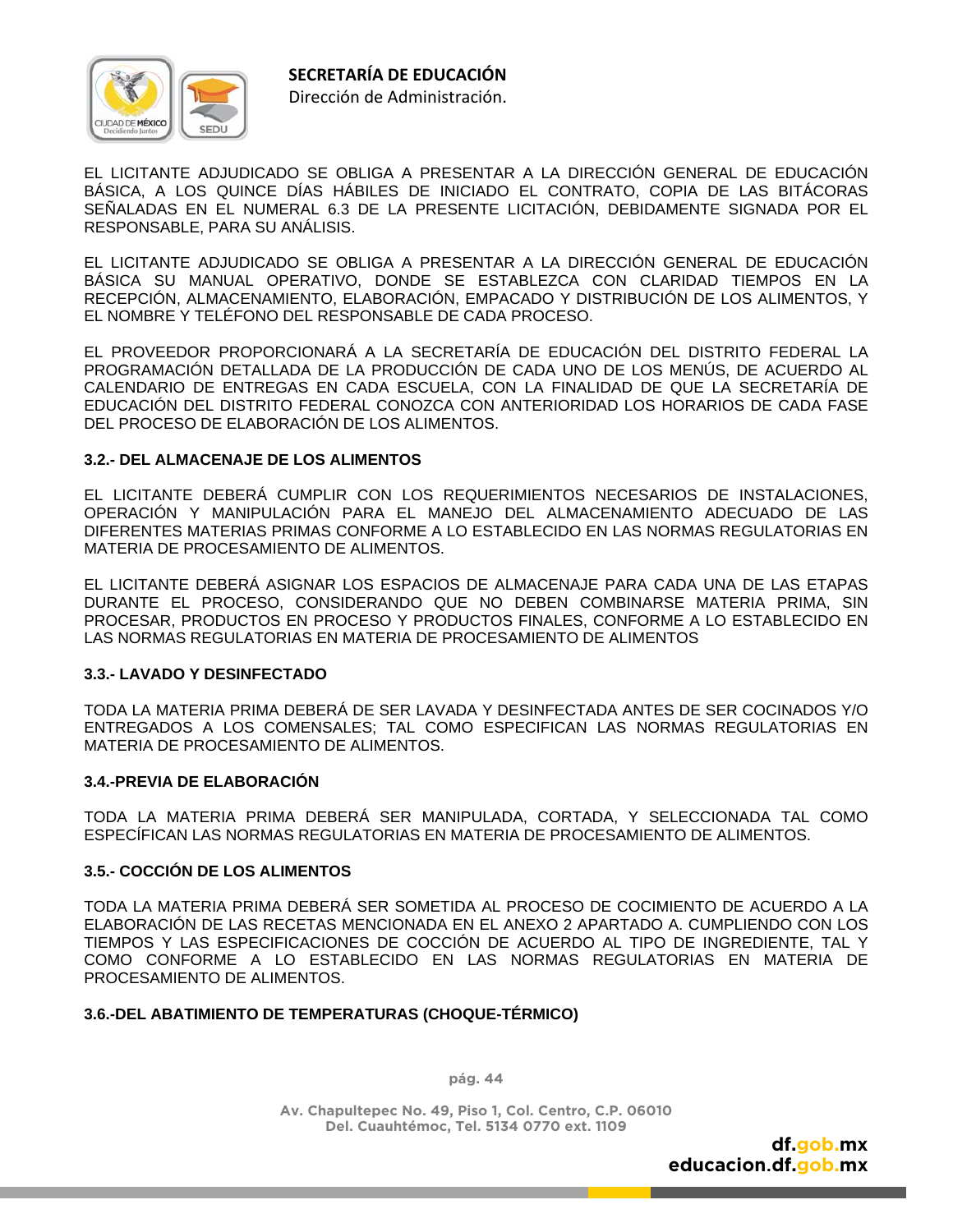

LA MATERIA PRIMA COCINADA DEBERÁ SER COLOCADA EN RECIPIENTES CON CAPACIDAD NO MAYOR A 10 KILOS, PARA SER SOMETIDA AL PROCEDIMIENTO DE CHOQUE TÉRMICO DURANTE EL TIEMPO QUE SEA NECESARIO, HASTA ALCANZAR UNA TEMPERATURA HOMOGÉNEA ENTRE 0 Y 6 GRADOS CENTÍGRADOS.

#### **4.- DEL ENVASADO.**

### **4.1.-DE LA CHAROLA**

LA CHAROLA DEBERÁ TENER LAS SIGUIENTES CARACTERÍSTICAS:

CHAROLA CON CAPACIDAD SUFICIENTE PARA CONTENER EL GRAMAJE DE LOS ALIMENTOS SOLICITADOS EN EL ANEXO 2 APARTADO A.

LAS CARACTERÍSTICAS DE LA CHAROLA DEBERÁN SER, DEL TIPO SANITARIO ELABORADAS CON MATERIALES INOCUOS Y RESISTENTES A DISTINTAS ETAPAS DEL PROCESO, QUE NO REACCIONEN CON EL PRODUCTO O ALTEREN SUS CARACTERÍSTICAS FÍSICAS, QUÍMICAS, SENSORIALES O PRODUZCAN SUSTANCIAS TÓXICAS.

LAS ESPECIFICACIONES TÉCNICAS DE LA CHAROLA DEBERÁN SER SIEMPRE APROBADAS POR LA DIRECCIÓN DE ADMINISTRACIÓN, PREVIO ANÁLISIS DE LA DIRECCIÓN GENERAL DE EDUCACIÓN BÁSICA DE LA SECRETARÍA DE EDUCACIÓN DEL DISTRITO FEDERAL.

EL PROCESO DE ENVASADO, EN CASO DE UTILIZAR ATMOSFERA MODIFICADA, DEBERÁ REALIZARSE CONFORME LO ESTABLECE EL DISTINTIVO H.

#### **4.2.- DEL PORCIONADO (LLENADO)**

EL GRAMAJE DE LOS ALIMENTOS COCIDOS PODRÁ OBSERVAR UNA VARIACIÓN DE MÁS MENOS 5% (CINCO POR CIENTO), TOMANDO COMO BASE EL GRAMAJE QUE SE ESTABLECE EN EL ANEXO 2 APARTADO A.

PARA DETERMINAR LO ANTERIOR SERÁN SELECCIONADAS MUESTRAS DE MANERA ALEATORIA, EN LA EMPRESA, Y EN CASO DE DARSE UNA VARIACIÓN, SERÁ REGISTRADO, POR EL PERSONAL ASIGNADO POR LA DIRECCIÓN GENERAL DE EDUCACIÓN BÁSICA; EN CASO DE SALIR DEL PARÁMETRO DE MEDICIÓN ESTABLECIDO SE RECHAZARÁN, DICHAS CHAROLAS Y NO PODRÁN SER UTILIZADAS PARA EL SUMINISTRO, ADEMÁS DE REPONER LA CANTIDAD DEVUELTA.

#### **4.3.- DEL EMPAQUETADO.**

LA PELÍCULA SUPERIOR DEBERÁ SER GRADO ALIMENTICIO Y OFRECER LA PROTECCIÓN ADECUADA PARA IMPEDIR EL DETERIORO, DERRAME O CONTAMINACIÓN DE LOS ALIMENTOS, A LA VEZ QUE FACILITE SU MANIPULACIÓN, ALMACENAMIENTO, DISTRIBUCIÓN Y FÁCIL DESPRENDIMIENTO.

#### **4.4.- DEL ETIQUETADO.**

TODOS LOS ALIMENTOS ENVASADOS QUE SEAN SUMINISTRADOS DEBERÁN CUMPLIR CON LAS ESPECIFICACIONES SIGUIENTES: NOMBRE DE LA EMPRESA, CARACTERÍSTICAS DE ENVASE PRIMARIO, NÚMERO DE MENÚ, DESCRIPCIÓN DEL MENÚ (COMPONENTES; GRAMAJE Y CALORÍAS), CONTENIDO NUTRICIONAL, LOTE, FECHA Y HORA DE ELABORACIÓN, ENVASADO, CONSUMO

**pág. 45** 

**Av. Chapultepec No. 49, Piso 1, Col. Centro, C.P. 06010 Del. Cuauhtémoc, Tel. 5134 0770 ext. 1109**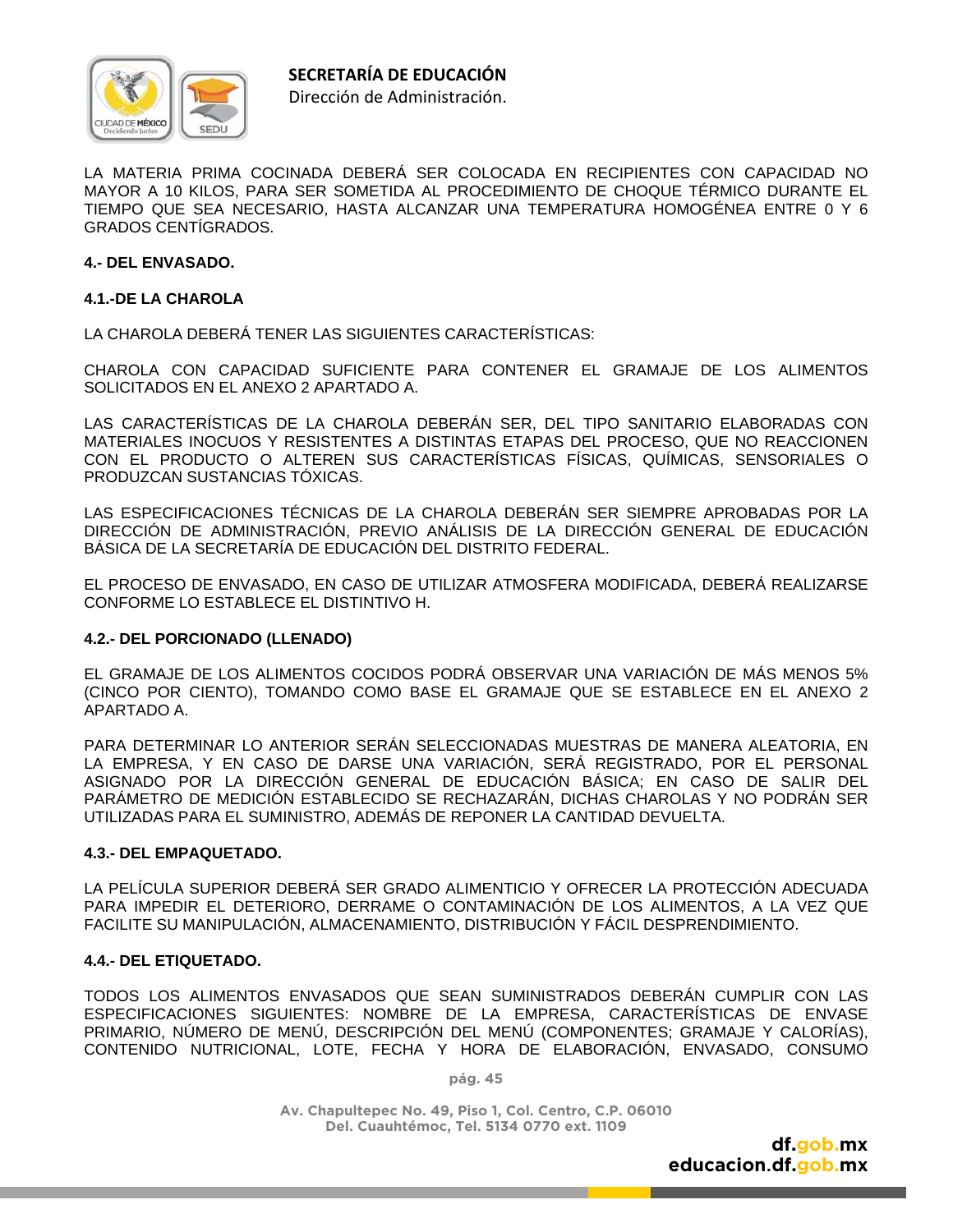

PREFERENTE, FECHA DE CADUCIDAD, LEYENDA DEL MANEJO Y RESTRICCIONES DEL ALIMENTO ENVASADO.

### **5.-DEL CALENTAMIENTO Y DISTRIBUCIÓN**

### **5.1.- DEL CALENTAMIENTO**

DURANTE EL PROCESO DEL CALENTAMIENTO, LAS CHAROLAS DEBERÁN ESTAR LIMPIAS, SIN DEFORMACIONES, CON LA PELÍCULA DE PROTECCIÓN INTEGRAL, SIN PERFORACIONES, NI DERRAME Y SIN MEZCLA DE ALIMENTOS, DE LO CONTRARIO SERÁN RECHAZADAS Y NO PODRÁN SER UTILIZADAS NUEVAMENTE.

CONSERVARSE EN BUEN ESTADO, A FIN DE NO ALTERAR SU ASPECTO Y CONTENIDO, EN CASO DE NO CUMPLIR CON LAS CARACTERÍSTICAS ORIGINALES DE LA CHAROLA SE RECHAZARÁ PARA SU USO.

LA CHAROLA DEBERÁ SER SOMETIDA AL CALENTAMIENTO DURANTE EL TIEMPO QUE SEA NECESARIO, HASTA ALCANZAR UNA TEMPERATURA HOMOGÉNEA POR ARRIBA DE 65 GRADOS CENTÍGRADOS.

**5.2.- DEL EMBARQUE DE LA CHAROLA EN CONTENEDORES ISOTÉRMICOS.** 

### **5.2.1.- DE LOS CONTENEDORES ISOTÉRMICOS.**

EL VEHÍCULO O CONTENEDOR DE TRANSPORTE DE ALIMENTOS, SERÁ CERRADO CON O SIN AISLAMIENTO TÉRMICO, EL MISMO DEBERÁ DE LLEVAR CONSIGO SIEMPRE LA BITÁCORA DE LIMPIEZA.

### **5.2.2.- DE LA TRANSPORTACIÓN Y DISTRIBUCIÓN.**

LA TRANSPORTACIÓN Y ENTREGA DE LAS CHAROLAS SE REALIZARÁ SIEMPRE CON TECNOLOGÍA ISOTÉRMICA QUE PRESERVE LA TEMPERATURA DE LA COMIDA EN CONDICIONES DE HERMETICIDAD, DESDE LA SALIDA DE LA EMPRESA HASTA LA ENTREGA AL COMENSAL.

EL ALIMENTO NO DEBERÁ DE SER TRANSPORTADO JAMÁS EN CONTENEDORES PLÁSTICOS, TERMOS DE UNICEL, CAJAS PLÁSTICAS O DE CARTÓN, EN CASO DE LLEVARLO A CABO EL ALIMENTO NO SE ACEPTARÁ Y SERÁ SANCIONADO CONFORME A LAS PENALIZACIONES CORRESPONDIENTES.

#### **5.3.- DEL TRANSPORTE**

LA ANTIGÜEDAD DEL PARQUE VEHICULAR QUE SE DESTINARÁ PARA EL SUMINISTRO DE ALIMENTO, NO DEBERÁ SER MAYOR A 6 AÑOS Y DEBERÁ ESTAR EN BUENAS CONDICIONES.

QUEDA PROHIBIDO TRANSPORTAR SIMULTÁNEAMENTE LOS ALIMENTOS Y RESIDUOS (BASURA O DESPERDICIOS) EN LOS VEHÍCULOS ASIGNADOS AL SERVICIO PARA LA ALIMENTACIÓN.

TODOS LOS VEHÍCULOS DEBERÁN ESTAR LIMPIOS, LIBRES DE FAUNA NOCIVA, TENER UN PROGRAMA DE FUMIGACIÓN PERIÓDICA, CONTAR CON UN FORMATO MENSUAL DONDE SE ESPECIFIQUE LA HORA Y MATERIALES DE LIMPIEZA UTILIZADOS Y, NOMBRE Y FIRMA DEL RESPONSABLE DE REALIZAR LA LIMPIEZA.

**pág. 46** 

**Av. Chapultepec No. 49, Piso 1, Col. Centro, C.P. 06010 Del. Cuauhtémoc, Tel. 5134 0770 ext. 1109**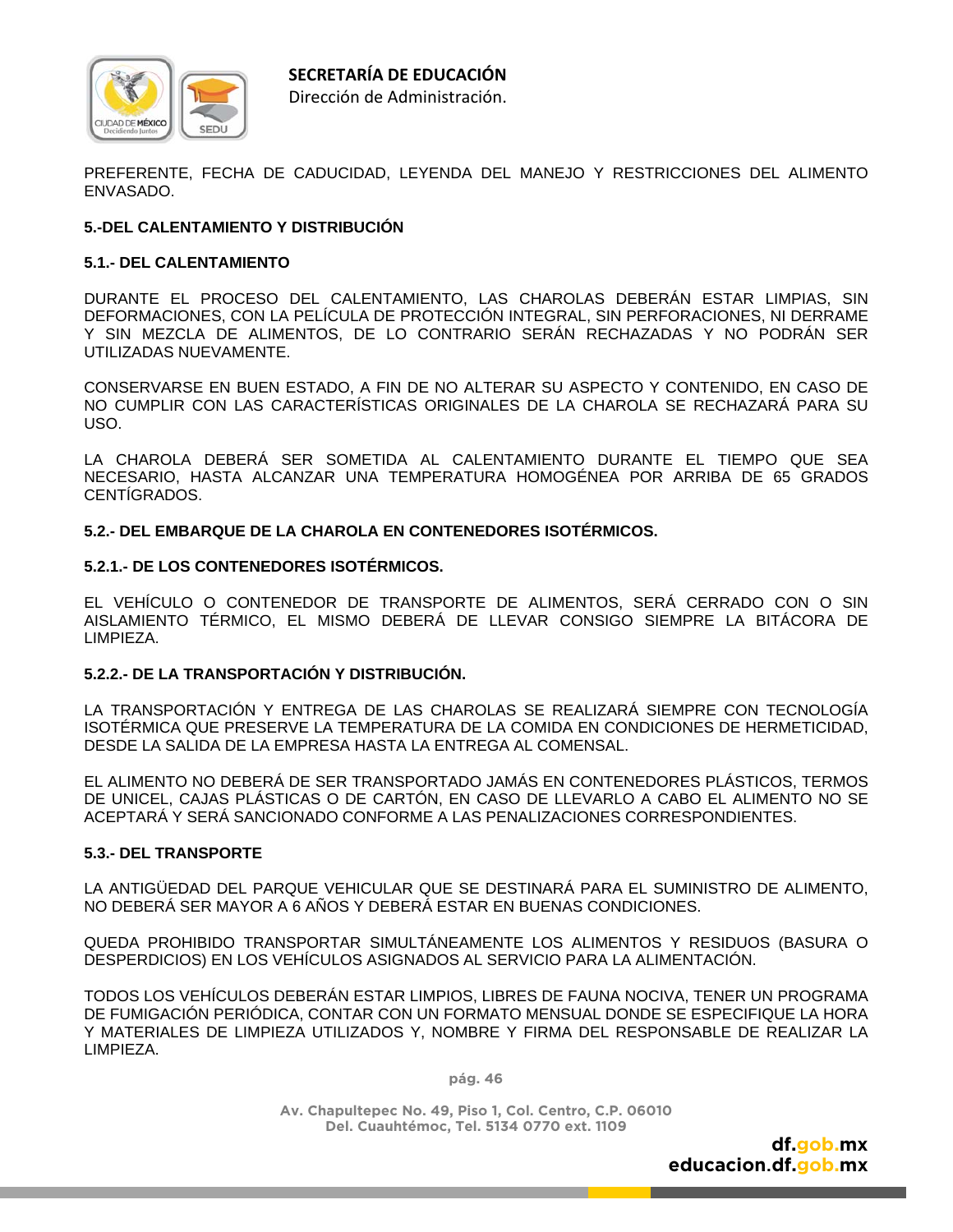

# **6. DEL SERVICIO DE ENTREGA.**

LAS CHAROLAS DEBERÁN DE SER SUMINISTRADAS A CADA UNA DE LAS ESCUELAS A LAS 14:30 HRS, CUALQUIER RETRASO EN LA ENTREGA DE DICHO ALIMENTO SERÁ PENALIZADO CONFORME A LO SEÑALAN EL NUMERAL 17 DE LAS PRESENTES BASES.

POR NINGUNA CIRCUNSTANCIA SE ACEPTARÁ EL SUMINISTRO DE CHAROLAS DESPUÉS DE LAS 15:00 HORAS, DICHO INCUMPLIMIENTO SERÁ SANCIONADO CONFORME A LAS PENALIZACIONES CORRESPONDIENTES Y SE UTILIZARÁ EL STOCK EXISTENTE DEL MENÚ EMERGENTE.

EL LICITANTE ADJUDICADO TENDRÁ 24 HORAS PARA REPONER EL STOCK QUE HAYA SIDO UTILIZADO EN LAS ESCUELAS, DE NO HACERLO EN TIEMPO Y FORMA SE APLICARÁ LA PENA CONVENCIONAL CORRESPONDIENTE.

LAS CHAROLAS QUE FUERON APROBADAS PARA LA ENTREGA DE LOS ALIMENTOS DEBERÁN DÉ SER ENTREGADAS EN LAS ESCUELAS, LIMPIAS, SIN DEFORMACIONES, CON LA PELÍCULA DE PROTECCIÓN INTEGRAL, SIN PERFORACIONES, NI DERRAME Y SIN MEZCLA DE ALIMENTOS.

LOS ALIMENTOS DEBERÁN LLEGAR Y OFRECERSE CALIENTES AL COMENSAL, O EN EL CASO DE SER ALIMENTOS FRÍOS DEBERÁN APEGARSE A LO QUE SEÑALA EL DISTINTIVO H.

LA ENTREGA DE CHAROLAS QUE CONTENGAN ALGUNO DE LOS ALIMENTOS EN CONDICIONES Y CARACTERÍSTICAS ORGANOLÉPTICAS NO ADECUADAS (ASPECTO, FORMA, AROMA, TAMAÑO, TEXTURA, COLOR, OLOR Y SABOR AGRADABLE), O QUE TENGAN SEÑALES DE DERRAME, APERTURA Y POSIBLE CONTAMINACIÓN, SERÁ RECHAZADA.

LAS CHAROLAS ENTREGADAS QUE CONTENGAN MATERIA EXTRAÑA (PELO, PAPEL, FIBRA, PLÁSTICO, ENTRE OTROS) SERÁN RECHAZADAS.

LOS ALIMENTOS SERÁN ENTREGADOS A LOS COORDINADORES EN CADA UNA DE LAS ESCUELAS A MÁS TARDAS A LAS 14:30 HRS, Y OTORGADAS A LOS COMENSALES EN UN PLAZO MÁXIMO DE 15 MINUTOS POSTERIORES AL SUMINISTRO (14:45 HRS). SI EL RETRASO FUERA DE 1 A 29 MINUTOS A PARTIR DE LAS 14:30 HORAS, SE RECIBIRÁN LOS BIENES Y SE APLICARÁ UNA PENA CONVENCIONAL CORRESPONDIENTE.

EL AGUA NATURAL DEBE ABASTECERSE MEDIANTE BOTELLAS DE 330 A 600 MILILITROS MÁXIMO. TODAS LAS CHAROLA DEBERÁ DE IR ACOMPAÑADA DE UNA BOTELLA DE AGUA.

EN EL MOMENTO DE LA INGESTA EL AGUA SERÁ A LIBRE DEMANDA.

NINGUNA CHAROLA DEBERÁ DE SER ENTREGADA INCOMPLETA EN ALGUNOS DE SUS COMPONENTES, A SABER SOPA, GUARNICIÓN, GUISADO, FRUTA, AGUA, Y TORTILLA, GALLETAS, O TOSTADAS, DE SER ASÍ SE SANCIONARÁ DE ACUERDO A LAS PENALIZACIONES CORRESPONDIENTES.

#### **7.-DEL MONTAJE.**

EL PROVEEDOR ADJUDICADO DEBERÁ INSTALAR CON ANTELACIÓN AL SUMINISTRO, MESAS PLEGABLES RECTANGULARES CON SUPERFICIE DE POLIETILENO DE ALTA DENSIDAD (2.00 X .90 CM)

**pág. 47** 

**Av. Chapultepec No. 49, Piso 1, Col. Centro, C.P. 06010 Del. Cuauhtémoc, Tel. 5134 0770 ext. 1109**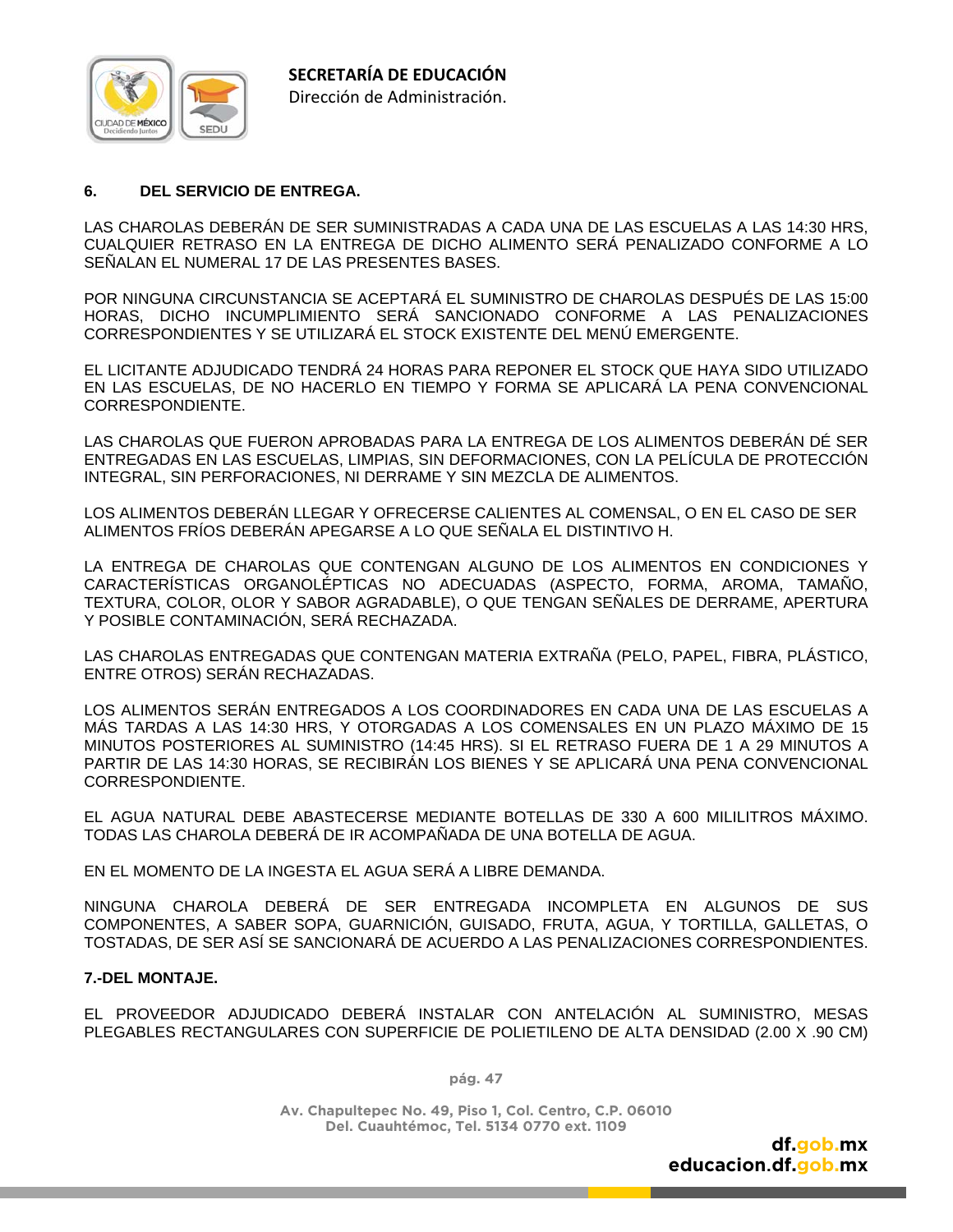

Y SILLAS (10 POR CADA MESA), LAS CUALES NO TENDRÁN COSTO ALGUNO PARA LA SECRETARÍA DE EDUCACIÓN DEL DISTRITO FEDERAL.

LAS MESAS Y SILLAS DEBERÁN ESTAR LIMPIAS Y DESINFECTADAS ANTES Y DESPUÉS DEL SUMINISTRO. EL PROVEEDOR SUMINISTRARÁ LOS ELEMENTOS NECESARIOS PARA LA LIMPIEZA Y DESINFECCIÓN DE DICHOS BIENES MUEBLES.

EL MONTAJE DE LAS SILLAS SE DEBERÁ DE REALIZAR 15 MINUTOS ANTES DE LA ENTREGA DE LAS CHAROLAS A LOS COMENSALES Y CORRESPONDERÁN AL NÚMERO EXACTO DE COMESALES. POR LO QUE LA FALTA DE MOBILIARIO Y MONTAJE SERÁ SANCIONADA COMO ESTABLECE EL APARTADO DE PENAS CONVENCIONALES.

UNA VEZ TERMINADO EL SUMINISTRO DE ALIMENTOS SE DEBERÁN DESMONTAR LAS MESAS Y SILLAS EN 30 MINUTOS MÁXIMO, DEJANDO LIMPIAS LAS ÁREAS UTILIZADAS Y COLOCANDO EL DESPERDICIO EN BOLSAS DE BASURA ORGÁNICA E INORGÁNICA, BIEN CERRADAS, QUE COLOCARÁN EN EL LUGAR QUE INDIQUE LA ESCUELA. EL SUMINISTRO DE MATERIALES DE LIMPIEZA PARA LAS MESAS Y LAS SILLAS CORRERÁ A CARGO DEL LICITANTE ADJUDICADO.

EL PROVEEDOR ADJUDICADO RESGUARDARÁ LAS MESAS Y SILLAS EN EL ESPACIO QUE EN CADA PLANTEL SE LE ASIGNE.

### **8.-DEL PERSONAL DEL LICITANTE**

SE PROHÍBE LA VENTA DE ALIMENTOS Y BEBIDAS EN LAS ESCUELAS Y ALREDEDOR DE LA MISMA POR PARTE DEL PERSONAL DEL LICITANTE ADJUDICADO.

EL PROVEEDOR ADJUDICADO DEBERÁ CONTAR CON EL PERSONAL CAPACITADO POR UN INSTRUCTOR CON EL REGISTRO VIGENTE ANTE LA SECRETARÍA DE TURISMO (SECTUR), EN APEGO A LA NOM-F-605-NORMEX 2004 SOBRE EL MANEJO HIGIÉNICO EN EL SERVICIO DE ALIMENTOS PREPARADOS PARA LA OBTENCIÓN DEL "DISTINTIVO H".

EL PERSONAL QUE PRESTE SUS SERVICIOS EN LA ELABORACIÓN Y PRODUCCIÓN DE ALIMENTOS COMO PARTE DEL PROVEEDOR ADJUDICADO DEBERÁ ESTAR EN PERFECTO ESTADO DE SALUD, ASÍ MISMO TENDRÁ QUE SOMETERSE AL INICIO DE LA CONTRATACIÓN A EXÁMENES CLÍNICOS (COPROCULTIVO, COPROCULTIVO DIFICILE, COPRO PARASITOSCOPICO SERIE DE TRES, COPRO PARASITOSCOPICO: ÁSCARIS, GUARDIA, OXIUROS Y AMIBAS, ADEMÁS DE EXUDADO FARÍNGEO) PARA CONFIRMAR QUE SON PERSONAS LIBRES DE ENFERMEDADES INFECTOCONTAGIOSAS. LOS EXÁMENES CITADOS SERÁN CON CARGO AL PROVEEDOR ADJUDICADO Y LOS RESULTADOS SERÁN ENTREGADOS A LA DIRECCIÓN DE ADMINISTRACIÓN, QUIEN A SU VEZ LOS ENVIARÁ A LA DIRECCIÓN GENERAL DE EDUCACIÓN BÁSICA.

EN CUANTO AL PERSONAL QUE SE INCORPORE POSTERIORMENTE O EN SUSTITUCIÓN, LA EMPRESA SE OBLIGA A ENTREGAR LOS MISMOS EXÁMENES DE MANERA INMEDIATA A LA DIRECCIÓN DE ADMINISTRACIÓN DE LA SECRETARÍA DE EDUCACIÓN DEL DISTRITO FEDERAL.

EL PERSONAL DEBERÁ ESTAR CAPACITADO EN LA RECEPCIÓN, ALMACENAMIENTO, ELABORACIÓN, PRODUCCIÓN, ENVASADO Y RECALENTADO DE ALIMENTOS Y CON ELLO DESEMPEÑAR LAS FUNCIONES QUE SE LE ASIGNEN.

**pág. 48** 

**Av. Chapultepec No. 49, Piso 1, Col. Centro, C.P. 06010 Del. Cuauhtémoc, Tel. 5134 0770 ext. 1109**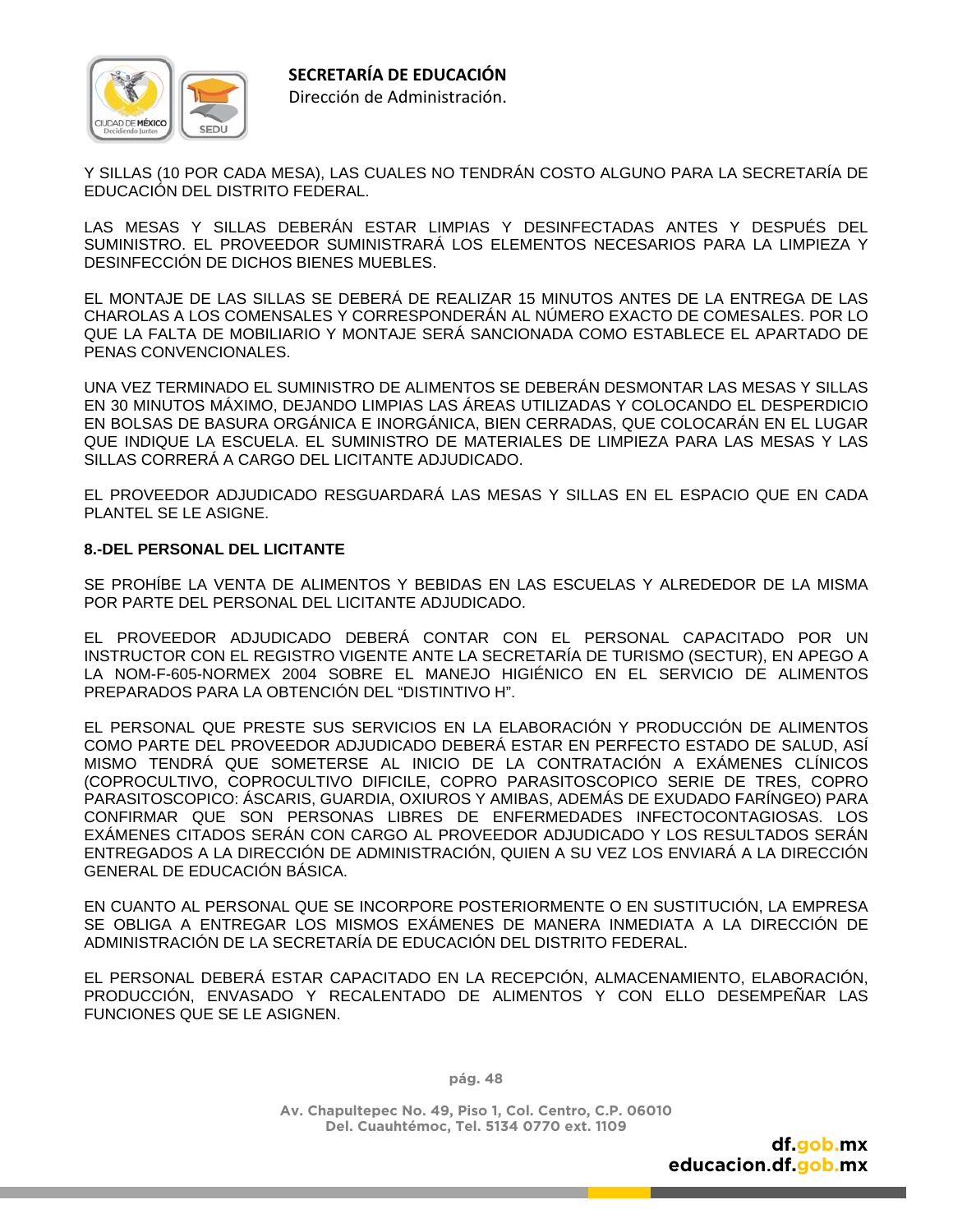

POR NINGÚN MOTIVO, SE DARÁ ACCESO A LA ESCUELA AL PERSONAL QUE NO PORTE UNA IDENTIFICACIÓN CON FOTOGRAFÍA VISIBLE ELABORADA Y SIGNADA POR EL LICITANTE ADJUDICADO Y UNIFORME DE LA EMPRESA.

DURANTE EL SUMINISTRO DE LOS ALIMENTOS QUEDA PROHIBIDO PARA EL PERSONAL DEL LICITANTE ADJUDICADO COMER, BEBER, FUMAR, MASTICAR CHICLE.

EL PROVEEDOR ADJUDICADO DEBERÁ PONER A DISPOSICIÓN DE LA SECRETARÍA DE EDUCACIÓN DEL DISTRITO FEDERAL, LOS RECURSOS HUMANOS SUFICIENTES QUE GARANTICEN QUE LA PUESTA EN MESA DE LAS CHAROLAS SE REALICE EN UN MÁXIMO DE 15 MINUTOS DESPUÉS DE INICIADO EL SERVICIO.

EL PROVEEDOR ADJUDICADO DEBERÁ ASIGNAR UN RESPONSABLE PARA CADA PLANTEL, EL CUAL SE RESPONSABILIZARÁ DE LA OPERACIÓN, SUMINISTRO Y LIMPIEZA DEL ÁREA DESIGNADA PARA EL SERVICIO, CON FACULTADES SUFICIENTES PARA TOMAR DECISIONES Y RESOLVER LOS PROBLEMAS QUE SE PRESENTEN. DICHO RESPONSABLE TENDRÁ UNA RELACIÓN DIRECTA E INMEDIATA CON EL PERSONAL QUE DESIGNE LA DIRECCIÓN GENERAL DE EDUCACIÓN BÁSICA DE LA SECRETARIA DE EDUCACIÓN DEL DISTRITO FEDERAL, DEBIENDO CONTAR CON UN EQUIPO DE COMUNICACIÓN DIRECTO (CELULAR) Y PROPORCIONAR SU NÚMERO TELEFÓNICO. EL LICITANTE ADJUDICADO ENTREGARÁ LA LISTA DE DICHOS ENLACES , ESPECIFICANDO NOMBRE COMPLETO Y TELÉFONO DE LOS MISMOS A LA DIRECCIÓN DE ADMINISTRACIÓN DE LA SECRETARIA DE EDUCACIÓN DEL DISTRITO FEDERAL; ADICIONAL A ESTO EL PERSONAL DEBERÁN DE CONTAR CON UNA IDENTIFICACIÓN CON FOTOGRAFÍA VISIBLE Y SIGNADA POR EL RESPONSABLE LEGAL DE LA LICITANTE ADJUDICADA, EN EL ENTENDIDO QUE SÓLO INGRESARÁN A LA ESCUELA LAS PERSONAS QUE CUMPLAN CON ESTOS DOS REQUISITOS, EN CASO DE NO ENTREGAR ESTE REQUISITO ANTES DEL 20 DE OCTUBRE DE 2014, EL LICITANTE ADJUDICADO SERÁ PENALIZADO, TAL COMO SE ESTABLECE EN EL NUMERAL 17 DE LA PRESENTE LICITACIÓN.

EL PERSONAL DEBERÁ ESTAR CAPACITADO PARA DESEMPEÑAR LAS FUNCIONES QUE SE LE ASIGNEN.

### **9.-DE LAS INSTALACIONES**

LAS INSTALACIONES FÍSICAS DEBERÁN CUMPLIR CON LAS ESPECIFICACIONES QUE EVITEN LA CONTAMINACIÓN DE LAS MATERIAS PRIMAS, ALIMENTOS Y BEBIDAS. ASIMISMO DEBERÁN SER ADECUADOS PARA EL ALMACENAMIENTO, PRODUCCIÓN, ENVASADO Y TRANSPORTACIÓN DE ALIMENTOS PREPARADOS, TAL COMO LO MENCIONAN LAS DIFERENTES NORMAS OFICIALES MEXICANAS SEÑALADAS EN LA LICITACIÓN NUMERAL 6.3 Y COMO LO ESTABLECE EL DISTINTIVO H

LA LICITANTE DEBERÁ DE CONTAR CON INSTALACIONES INDUSTRIALES DE ALTA PRODUCCIÓN DEBIDAMENTE EQUIPADAS E IDENTIFICADAS

RESPECTO AL USO DE DESINFECTANTES EL PROVEEDOR ADJUDICADO DEBERÁ CUMPLIR CON LO ESTABLECIDO POR LA COMISIÓN FEDERAL PARA LA PROTECCIÓN CONTRA RIESGOS SANITARIOS DE LA SECRETARÍA DE SALUD (COFEPRIS), PARA LO CUAL ENTREGARÁ CARTA EXPEDIDA POR LA EMPRESA QUE REALICE EL SERVICIO, CON FECHA NO MAYOR A TRES MESES.

### **9.1 DEL EQUIPAMIENTO**

**pág. 49** 

**Av. Chapultepec No. 49, Piso 1, Col. Centro, C.P. 06010 Del. Cuauhtémoc, Tel. 5134 0770 ext. 1109**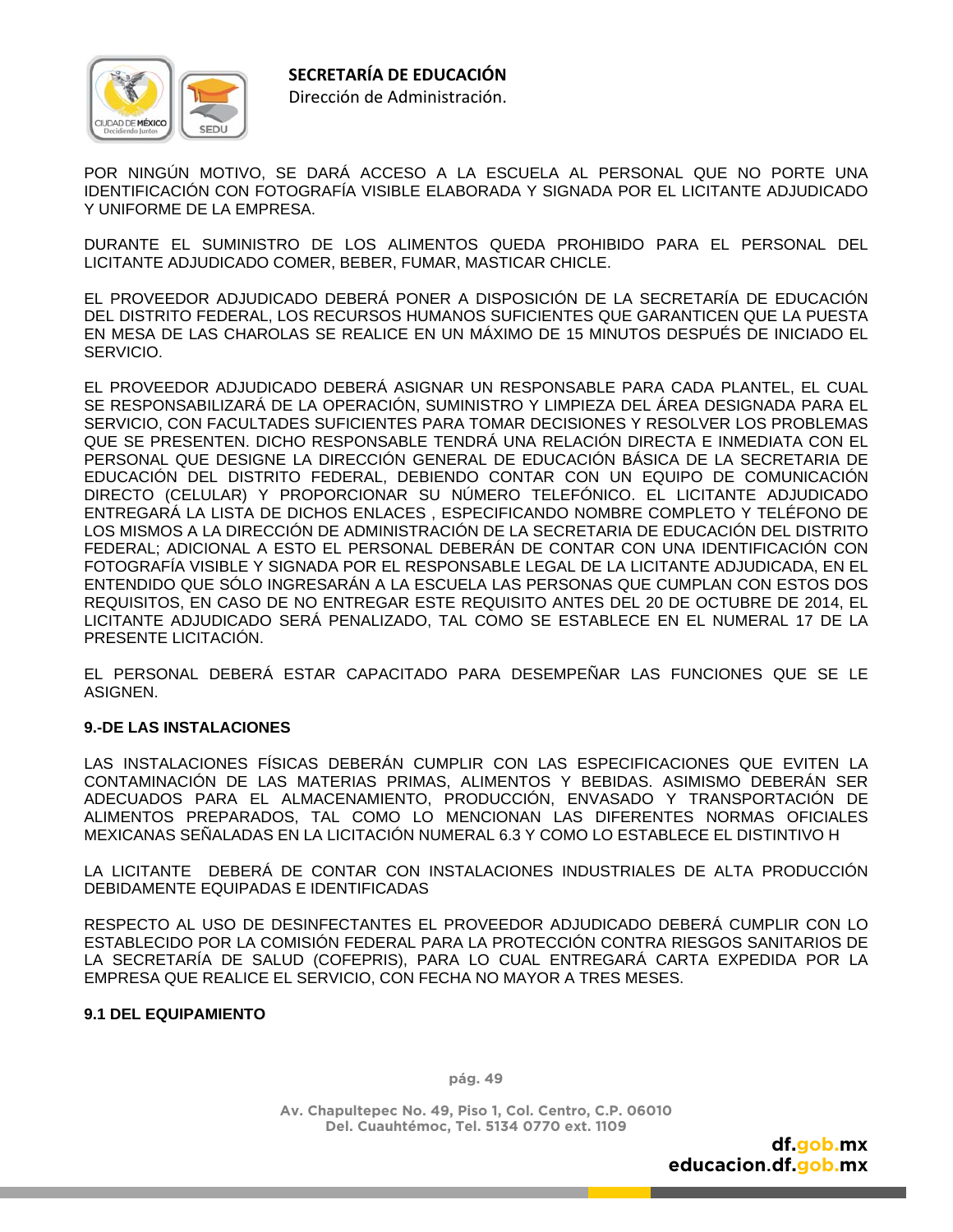

LA LICITANTE DEBERÁ CONTAR CON LAS AÉREAS Y EQUIPOS ADECUADOS PARA PODER PROCESAR, ENVASAR Y TRANSPORTAR AL MENOS 5 TONELADAS DIARIAS DE ALIMENTO EN COMBINACIONES DIVERSAS, LA CUAL PRESENTARA EN SU METODOLOGÍA Y MANUAL DE PROCEDIMIENTOS PARA SU EVALUACIÓN.

EL LICITANTE TENDRÁ QUE PRESENTAR EN SU METODOLOGÍA Y MANUAL DE PROCEDIMIENTOS LOS PLANOS DE IDENTIFICACIÓN DE ÁREAS DE ELABORACIÓN CON LA UBICACIÓN DE EQUIPOS E INSTRUMENTOS NECESARIOS PARA EL DESARROLLO DE LA MISMA.

LA LICITANTE DEBERÁ CONTAR CON EQUIPAMIENTO PARA EL LAVADO Y DESINFECCIÓN DE LAS MATERIAS PRIMAS A UTILIZAR EN EL PROCEDIMIENTO, TALES COMO TARJAS DE TRES VANOS, TARJAS DE DOBLE VANO, MESAS DE TRABAJO CON CAPACIDAD DE POR LO MENOS 200 LITROS CADA UNA.

LA LICITANTE DEBERÁ CONTAR CON EQUIPOS DE PROCESAMIENTO DE VERDURAS DE ALTO DESEMPEÑO CON CAPACIDAD DE POR LO MENOS 300 KILOS DE PROCESAMIENTO POR HORA TALES COMO ROBOT COUPE ANLIKER BRUNNER O SIMILARES

LA LICITANTE DEBERÁ CONTAR CON INSTRUMENTOS DE PREPARACIÓN DE ALIMENTOS DE TIPO INDUSTRIAL DE GRADO DE ALIMENTICIO TALES COMO CUCHARAS, CUCHARAS PERFORADAS, CUCHILLOS, VOLTEADORES, TABLAS DE PICAR DEBIDAMENTE IDENTIFICADAS PARA CÁRNICOS, PECES, VERDURAS, FRUTAS, OLLAS Y BUDINERAS INDUSTRIALES DE POR LO MENOS 50 LITROS DE CAPACIDAD, CARROS PORTA OLLAS INDUSTRIALES, PARA EL CORRECTO PROCESO DE ELABORACIÓN.

LA LICITANTE DEBERÁ CONTAR CON EQUIPOS DE COCCIÓN DE ALIMENTOS DE NIVEL INDUSTRIAL CON CAPACIDADES DE POR LO MENOS 120 LT TALES COMO SARTÉN DE VOLTEO DE 120 LITROS DE CAPACIDAD AL MENOS, MARMITAS DE VOLTEO DE 300 LITROS DE CAPACIDAD AL MENOS, ESTUFONES TRIPLES, MARMITAS EXPRESS DE 300 LITROS DE CAPACIDAD, COCEDORES DE ALIMENTOS 200 LITROS, HORNOS COMBINADOS DE 10 INSERTOS DE 10 LITROS DE CAPACIDAD, O SIMILARES.

LA LICITANTE CONTARÁ CON EQUIPOS Y/O ÁREAS PARA LA ETAPA DEL ABATIMIENTO DE TEMPERATURA TALES COMO CÁMARAS DE ULTRA CONGELACIÓN DE AL MENOS 6 METROS CUADRADOS, ABATIDORES DE TEMPERATURA O SIMILARES, CON CAPACIDADES SOLOS O EN CONJUNTO ABATAN POR LO MENOS 4 TONELADAS DE ALIMENTO DE FORMA HOMOGÉNEA EN 6 **HORAS** 

LA LICITANTE DEBERÁ CONTAR CON EQUIPOS INDUSTRIALES PARA EL CALENTAMIENTO DE LAS CHAROLAS, TALES COMO HORNOS DE CONVECCIÓN, HORNOS RATIONAL O SIMILARES QUE SEAN CAPACES DE CALENTAR EN CONJUNTO POR LO MENOS 2500 CHAROLAS POR HORA.

LA LICITANTE DEBERÁ CONTAR CON MAQUINARIA DE ENVASADO QUE TENGA LA CAPACIDAD DE TERMOFORMAR Y/O TERMOSELLAR LAS CHAROLAS A UTILIZAR CON UNA CAPACIDAD DE AL MENOS 600 CHAROLAS POR HORA TALES COMO ULMA, REEPACK, MULTIVAC O SIMILAR.

LA LICITANTE DEBERÁ PRESENTAR DENTRO DEL MANUAL DE OPERACIÓN Y PROCEDIMIENTOS EN UN ANEXO EL LISTADO DE EQUIPAMIENTO POR ÁREA Y CANTIDAD, ADEMÁS DE SUS FICHAS TÉCNICAS PARA SU ANÁLISIS CON RESPECTO A LOS APARTADOS ANTERIORES

**pág. 50** 

**Av. Chapultepec No. 49, Piso 1, Col. Centro, C.P. 06010 Del. Cuauhtémoc, Tel. 5134 0770 ext. 1109**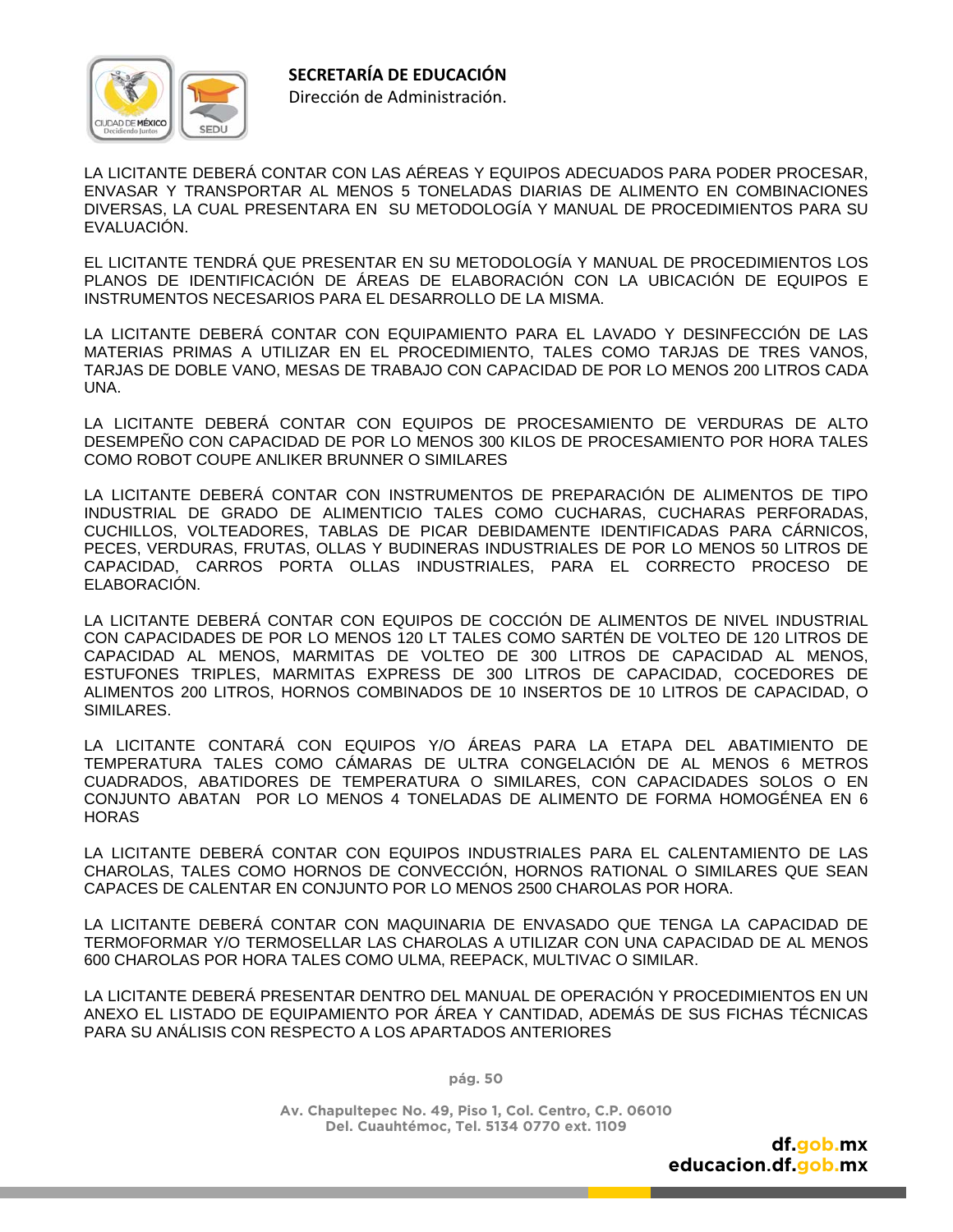

### **10.-DE LA SUPERVISIÓN**

EL PERSONAL DESIGNADO POR LA DIRECCIÓN GENERAL DE EDUCACIÓN BÁSICA DE LA SECRETARIA DE EDUCACIÓN DEL DISTRITO FEDERAL SUPERVISARÁ TODO EL PROCESO SEÑALADO CONFORME A SUS COMPETENCIAS, Y EN CUALQUIER MOMENTO TENDRÁ LA FACULTAD DE RECHAZAR ALIMENTOS CUYAS CONDICIONES ORGANOLÉPTICAS NO CUMPLAN CON LAS ESPECIFICACIONES QUE SE DESCRIBEN EN ESTE ANEXO Y EN LAS NORMAS OFICIALES MEXICANAS QUE SE ESTABLECEN EN LAS PRESENTES BASES.

EL PERSONAL DESIGNADO POR LA SECRETARIA DE EDUCACIÓN DEL DISTRITO FEDERAL PODRÁ INTERVENIR PARA SUPERVISIÓN EN CUALQUIER ETAPA DEL PROCESO DE ELABORACIÓN, TRANSPORTACIÓN Y ENTREGA DE LOS ALIMENTOS, INCLUYENDO LO SIGUIENTE:

- a) EN EL MOMENTO DEL PROCESO DE ELABORACIÓN DE LOS ALIMENTOS (RECEPCIÓN DE INSUMOS, ALMACENAMIENTO DE INSUMOS, LIMPIEZA DE LA MATERIA PRIMA, PREPARACIÓN DE PREVIAS, COCCIÓN DE LOS ALIMENTOS, ENFRIAMIENTO, ENVASADO, ÁREA DE PREPARACIÓN DE ALIMENTOS, ENTRE OTROS);
- b) EN EL MOMENTO DEL CALENTAMIENTO DE LOS ALIMENTOS Y EN LA RECEPCIÓN Y ENTREGA DE LOS ALIMENTOS EN LAS ESCUELAS.

LA DISTRIBUCIÓN DE LOS ALIMENTOS SERÁ SUPERVISADA POR EL PERSONAL DESIGNADO POR LA DIRECCIÓN GENERAL DE EDUCACIÓN BÁSICA DE LA SECRETARÍA DE EDUCACIÓN DEL DISTRITO FEDERAL.

EL PERSONAL DESIGNADO ESTARÁ FACULTADO PARA VERIFICAR, EN CUALQUIER MOMENTO, LA CORRECTA APLICACIÓN, PROCEDIMIENTOS, NORMAS Y DEMÁS ELEMENTOS CONTEMPLADOS EN LAS NORMAS OFICIALES MEXICANAS ENUNCIADAS EN EL CUERPO DE ESTE DOCUMENTO Y LAS CONSIDERACIONES SEÑALADAS EN EL DISTINTIVO H. SIN NINGUNA RESTRICCIÓN.

EL PERSONAL DESIGNADO DETERMINARÁ SI DE ACUERDO A LAS NORMAS DE CALIDAD Y CARACTERÍSTICAS ORGANOLÉPTICAS (FORMA, AROMA, TAMAÑO, ASPECTO, TEXTURA, COLOR, SABOR AGRADABLE Y GRAMAJE), LOS ALIMENTOS SON O NO SUSCEPTIBLES DE SER TRANSPORTADOS Y SUMINISTRADOS EN LAS ESCUELAS.

ASÍ MISMO, EL PERSONAL NOMBRADO PODRÁ TOMAR LAS MUESTRAS ALEATORIAS DE LOS INSUMOS Y ALIMENTOS CRUDOS O COCIDOS QUE SE UTILICEN PARA LA ELABORACIÓN DE LOS ALIMENTOS, PARA SU ANÁLISIS.

LAS EMPRESAS ADJUDICADAS DEBERÁN ASIGNAR UN RESPONSABLE DENTRO DE LA PLANTA QUE POSEA LAS FACULTADES PARA PRESTAR TODAS LAS FACILIDADES A FIN DE PROPORCIONAR LAS BITÁCORAS, INFORMES, INFORMACIÓN, INSTRUMENTOS, PLANES, PROGRAMAS, MANUALES, INSTRUMENTOS DE MEDICIÓN, Y LOS DOCUMENTOS QUE SEAN SOLICITADOS POR LA LICITANTE QUE TENGAN QUE VER CON TODO EL PROCESO DESDE LA RECEPCIÓN DE LOS INSUMOS, ALMACENAMIENTO, PROCESAMIENTO Y ELABORACIÓN DE LOS ALIMENTOS, ENVASADO, EMPACADO Y ETIQUETADO, TRANSPORTACIÓN, ENTREGA, DISTRIBUCIÓN Y LIMPIEZA, ADEMÁS DEBERÁ DE PROPORCIONAR EL EQUIPO Y VESTUARIO NECESARIO PARA GARANTIZAR LA INOCUIDAD DEL PROCESO DE ALIMENTACIÓN, CALIDAD DE LAS MATERIAS PRIMAS, Y CARACTERÍSTICAS ORGANOLÉPTICAS, SIEMPRE QUE SE LE REQUIERA.

**pág. 51** 

**Av. Chapultepec No. 49, Piso 1, Col. Centro, C.P. 06010 Del. Cuauhtémoc, Tel. 5134 0770 ext. 1109**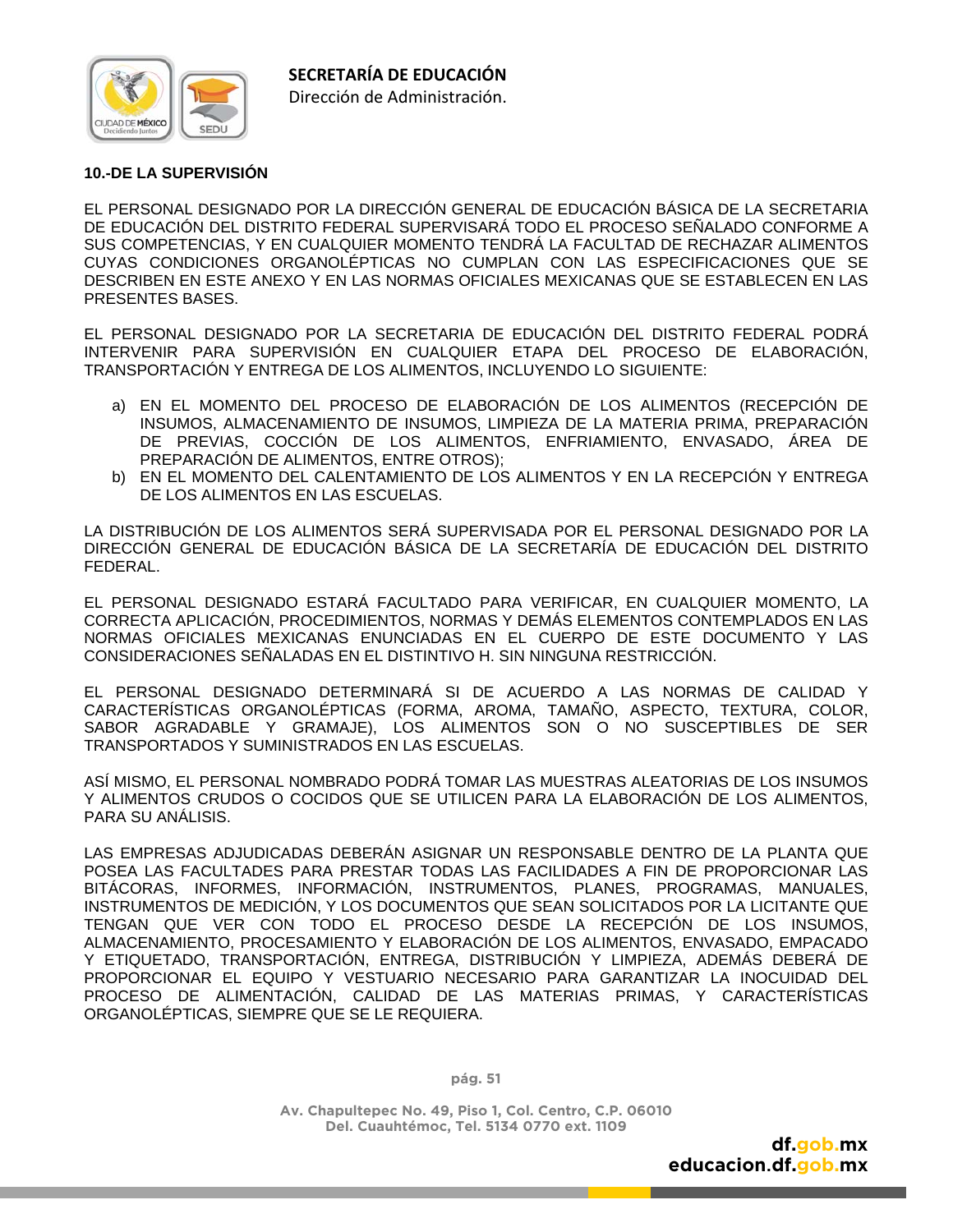

LA SUPERVISIÓN QUE REALICE EL PERSONAL DESIGNADO POR LA DIRECCIÓN DE ADMINISTRACIÓN Y LA DIRECCIÓN GENERAL DE EDUCACIÓN BÁSICA, A CADA UNA DE LAS ETAPAS QUE INTEGRAN EL SUMINISTRO DE ALIMENTOS, LA PODRÁ REALIZAR EN COORDINACIÓN CON LA AGENCIA DE PROTECCIÓN SANITARIA DE LA SECRETARÍA DE SALUD DEL DISTRITO FEDERAL.

### **11.-DE LAS GARANTÍAS**

EL PROVEEDOR ADJUDICADO RESPONDERÁ DE LOS DAÑOS Y PERJUICIOS QUE PUDIERAN ORIGINARSE CON MOTIVO DE CUALQUIER SINIESTRO, OCASIONADO POR EL PERSONAL A SU SERVICIO, SEA POR NEGLIGENCIA O POR LA INADECUADA OPERACIÓN DEL EQUIPO QUE SE ENCUENTRE INSTALADO EN LAS ÁREAS DE LA ESCUELA.

EL LICITANTE ADJUDICADO ENTREGARÁ ANÁLISIS DE SUS PUNTOS DE RIESGO, ASÍ COMO LAS MEDIDAS A APLICAR EN CASO DE QUE EL MISMO SE SUSCITE A LA DIRECCIÓN DE ADMINISTRACIÓN CADA QUE ESTA SE LO SOLICITE.

LA EMPRESA ADJUDICADA ASUME ANTE LAS AUTORIDADES LA RESPONSABILIDAD DEL BUEN MANEJO HIGIÉNICO DE LOS ALIMENTOS, ASÍ COMO DE LAS EVENTUALIDADES QUE SE SUSCITEN EN LA PREPARACIÓN DE ALIMENTOS Y SUMINISTRO QUE AFECTEN LA SALUD O LA SEGURIDAD DE LOS COMENSALES O DE LAS INSTALACIONES, IGUALMENTE POR DAÑOS, PERJUICIOS, PAGOS Y GASTOS QUE PUDIERAN ORIGINARSE CON MOTIVO DE CUALQUIER SINIESTRO, OCASIONADO POR LOS ALIMENTOS Y EL PERSONAL DE LA EMPRESA QUE BRINDA EL SERVICIO.

LA EMPRESA ADJUDICADA SERÁ, ANTE LAS AUTORIDADES, LA ÚNICA RESPONSABLE DEL BUEN MANEJO DE LA CALIDAD E HIGIENE DE LOS ALIMENTOS, DE LOS PRODUCTOS QUE SE UTILICEN PARA SU DESINFECCIÓN, ASÍ COMO DE LA LIMPIEZA Y PRODUCTOS PARA FUMIGAR QUE AFECTEN LA SALUD O SEGURIDAD DE LOS COMENSALES. Y EN CASO DE ALGÚN ACCIDENTE O PERCANCE AL RESPECTO.



**pág. 52** 

**Av. Chapultepec No. 49, Piso 1, Col. Centro, C.P. 06010 Del. Cuauhtémoc, Tel. 5134 0770 ext. 1109**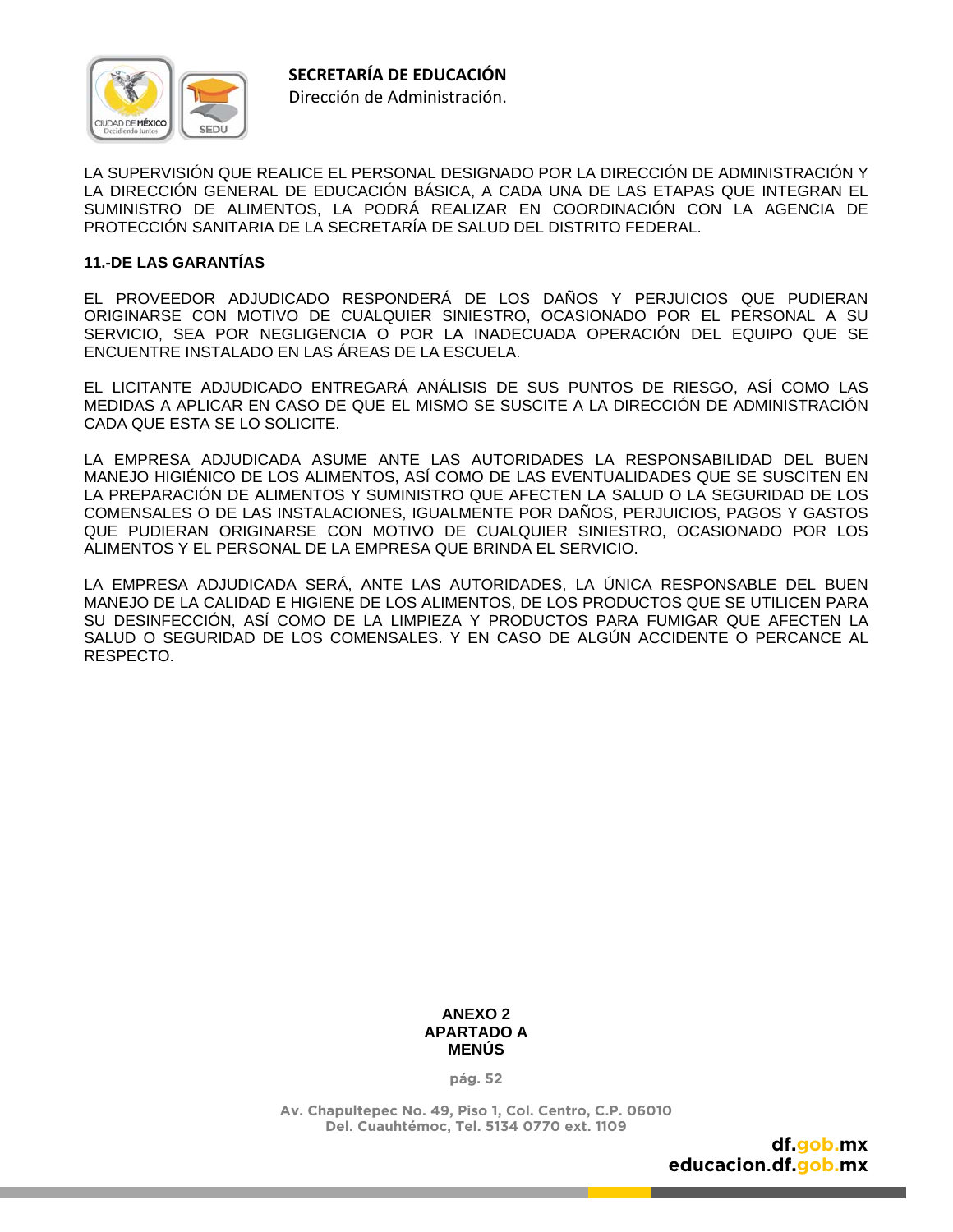

| <b>MENÚS</b>        |                                     |                               |                          |                                 |
|---------------------|-------------------------------------|-------------------------------|--------------------------|---------------------------------|
| <b>MENÚ 1</b>       | MENÚ <sub>2</sub>                   | MENÚ <sub>3</sub>             | <b>MENÚ 4</b>            | MENÚ <sub>5</sub>               |
| Arroz con chícharos | Sopa de lentejas                    | Sopa de letras con<br>Chayote | Arroz con zanahoria      | Sopa de verduras<br>con alubias |
| Picadillo           | Pollo en salsa<br>verde con nopales | Bistec a la mexicana          | Calabacitas con<br>queso | Tortitas de atún                |
| Frijoles de la olla | Zanahoria con<br>cebolla            | Frijoles fritos               | Frijoles de la olla      | Brócoli con cebolla             |
| Tortilla            | Tortilla                            | Tortilla                      | Tortilla                 | Tortilla                        |
| Guayaba             | Plátano                             | Durazno                       | Manzana                  | Naranja (2 piezas)              |
| Agua natural        | Agua natural                        | Agua natural                  | Agua natural             | Agua natural                    |

| мı<br>⊏ | Νl |  |
|---------|----|--|

| Arroz con chícharos |
|---------------------|
| Picadillo           |
| Frijoles de la olla |
| Tortilla            |
| Guayaba             |
| Agua natural        |
|                     |

| <b>APORTE NUTRIMENTAL</b> |       |      |  |
|---------------------------|-------|------|--|
| Energía                   | 771.3 | kcal |  |
| Hidratos de               | 102   |      |  |
| carbono                   |       | g    |  |
| Proteína                  | 30.6  | g    |  |
| <b>Grasas totales</b>     | 27.1  | g    |  |
| Colesterol                | 66,6  | ma   |  |
| Fibra                     | 12.8  |      |  |

| <b>ARROZ CON CHICHAROS</b> |                             |  |  |
|----------------------------|-----------------------------|--|--|
| <b>INGREDIENTES</b>        | <b>CANTIDAD POR PERSONA</b> |  |  |
|                            | PESO EN COCIDO              |  |  |
| Arroz                      | 45 <sub>g</sub>             |  |  |
| Chícharo                   | 15 <sub>g</sub>             |  |  |
| Cebolla                    | 2g                          |  |  |
| Aceite                     | 5 <sub>m</sub>              |  |  |
| Ajo                        | 250 mg                      |  |  |
| Sal                        | $100 \text{ mg}$            |  |  |
| <b>PESO ESPERADO</b>       | 67.350 g                    |  |  |

### **Preparación:**

1. Lavar y desinfectar las verduras.

**Av. Chapultepec No. 49, Piso 1, Col. Centro, C.P. 06010 Del. Cuauhtémoc, Tel. 5134 0770 ext. 1109**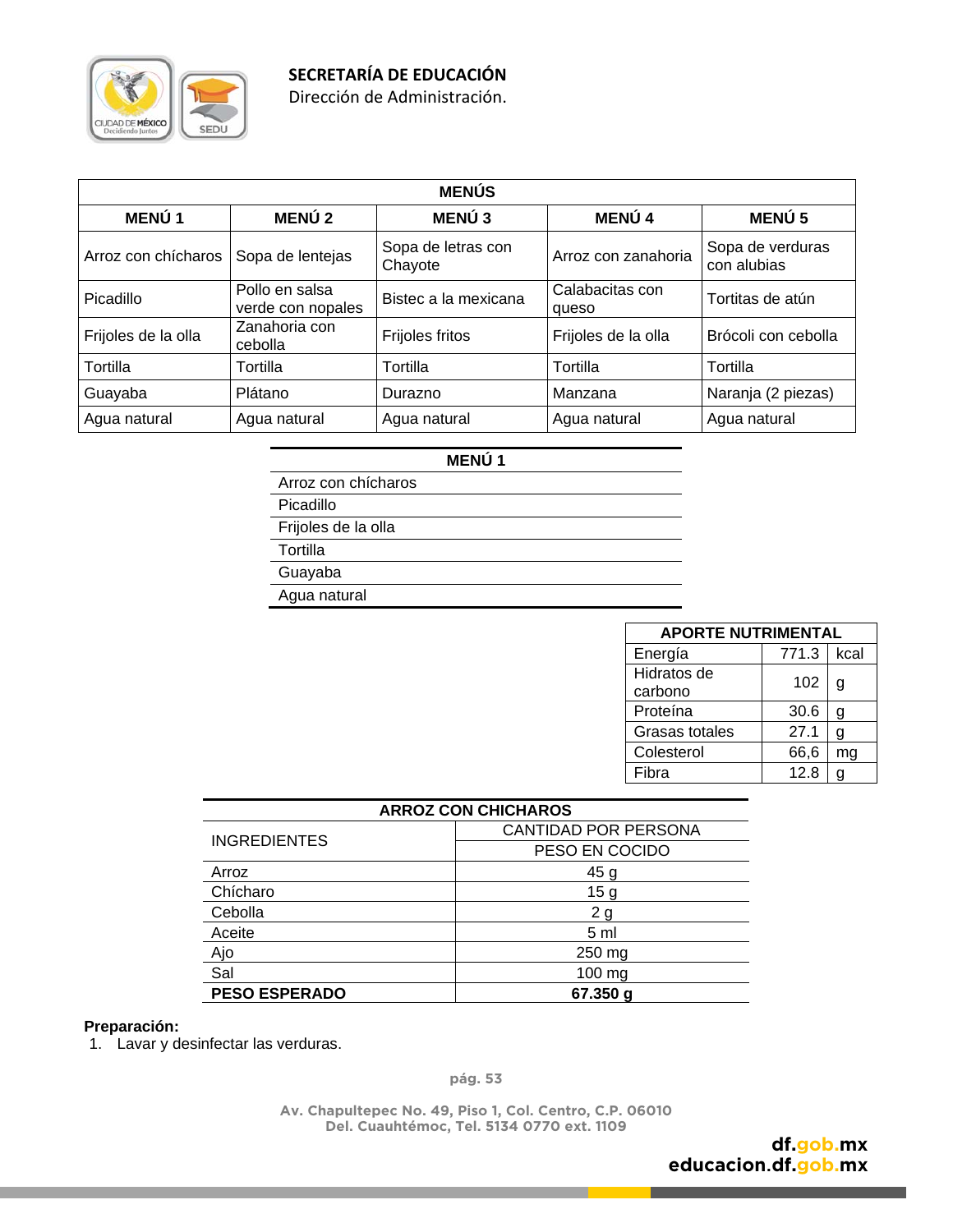

**SECRETARÍA DE EDUCACIÓN**

Dirección de Administración.

- 2. Hervir los chicharos.
- 3. Licuar la cebolla y el ajo con poco agua.
- 4. Freír el arroz sin dejarlo dorar.
- 5. Añadir la cebolla y el ajo licuados, los chícharos y un poco de agua. Tapar y cocinar hasta que el agua se consuma y el arroz se cueza.

| <b>PICADILLO</b>     |                             |  |
|----------------------|-----------------------------|--|
| <b>INGREDIENTES</b>  | <b>CANTIDAD POR PERSONA</b> |  |
|                      | PESO EN COCIDO              |  |
| Carne molida de res  | 52 <sub>g</sub>             |  |
| <b>Jitomate</b>      | 47 g                        |  |
| Papa                 | 27 <sub>g</sub>             |  |
| Zanahoria            | 32 <sub>g</sub>             |  |
| Cebolla              | 9 g                         |  |
| Ajo                  | 250 mg                      |  |
| Pimienta             | $100$ mg                    |  |
| Sal                  | $200$ mg                    |  |
| <b>PESO ESPERADO</b> | 167.550 g                   |  |

#### **Preparación:**

- 1. Lavar y desinfectar las verduras y la papa.
- 2. Quitar la cáscara y cortar en cubos la papa y la zanahoria.
- 3. Picar la cebolla.
- 4. Licuar el jitomate con trozo de cebolla y ajo.
- 5. En una cacerola caliente, incorporar la carne. Cuando esté semicocida agregar la papa, la zanahoria, la pimienta y la sal. Cocinar hasta que la carne se cueza.
- 6. Añadir el jitomate y cocinar hasta que se reseque. Agregar agua y dejar hervir a fuego bajo hasta que el agua reduzca a la mitad

| <b>FRIJOLES DE LA OLLA</b> |                             |  |
|----------------------------|-----------------------------|--|
| <b>INGREDIENTES</b>        | <b>CANTIDAD POR PERSONA</b> |  |
|                            | PESO EN COCIDO              |  |
| Frijol                     | 107 <sub>q</sub>            |  |
| Cebolla                    | 2g                          |  |
| Hoja de aguacate           | $100$ mg                    |  |
| Sal                        | 200 mg                      |  |
| <b>PESO ESPERADO</b>       | 109.300 g                   |  |

#### **Preparación:**

- 1. Lavar y remojar los frijoles desde la noche anterior. Escurrirlos.
- 2. Lavar y desinfectar las verduras.
- 3. Cocer los frijoles en suficiente agua con cebolla, la hoja de aguacate y la sal

#### **TORTILLA**

#### **pág. 54**

**Av. Chapultepec No. 49, Piso 1, Col. Centro, C.P. 06010 Del. Cuauhtémoc, Tel. 5134 0770 ext. 1109**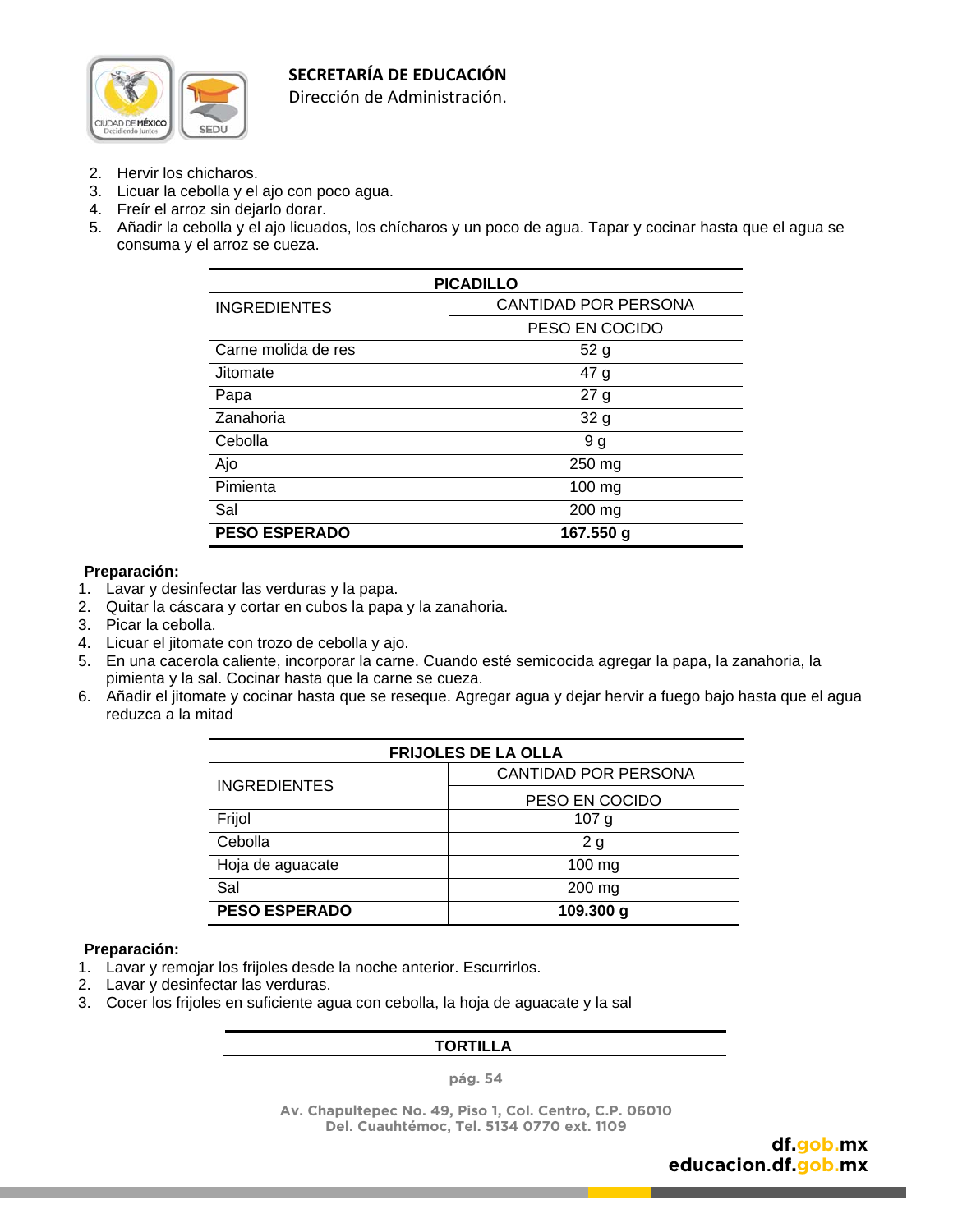

**SECRETARÍA DE EDUCACIÓN**

Dirección de Administración.

| <b>INGREDIENTES</b> | CANTIDAD POR PERSONA |
|---------------------|----------------------|
|                     | <b>PESO</b>          |
| Tortilla            | 90 a                 |
|                     |                      |

| <b>FRUTA</b>        |                      |  |
|---------------------|----------------------|--|
| <b>INGREDIENTES</b> | CANTIDAD POR PERSONA |  |
|                     | <b>PFSO</b>          |  |
| Guayaba             | 122 g                |  |
|                     |                      |  |

### **Preparación:**

1. Lavar y desinfectar la guayaba.

#### **MENÚ 2**

Sopa de lentejas

Pollo en salsa verde con nopales

Zanahoria con cebolla

**Tortilla** 

Plátano

Agua natural

| <b>APORTE NUTRICIONAL</b> |     |      |  |
|---------------------------|-----|------|--|
| Energía                   | 762 | Kcal |  |
| Hidratos de carbono       | 91  |      |  |
| Proteína                  | 30  |      |  |
| Grasas totales            | 30  |      |  |
| Colesterol                | 60  | ma   |  |
| Fibra                     | 14  |      |  |

| <b>SOPA DE LENTEJAS</b> |                     |  |
|-------------------------|---------------------|--|
|                         | <b>CANTIDAD POR</b> |  |
| <b>INGREDIENTES</b>     | <b>PERSONA</b>      |  |
|                         | PESO EN COCIDO      |  |
| Lentejas                | 60 g                |  |
| <b>Jitomates</b>        | 28 g                |  |
| Cebollas                | 2g                  |  |
| Aceite                  | 5 <sub>m</sub>      |  |
| Ajo                     | 250 mg              |  |
| Sal                     | 200 mg              |  |
| <b>PESO ESPERADO</b>    | $95.450$ g          |  |

#### **Preparación:**

**pág. 55** 

**Av. Chapultepec No. 49, Piso 1, Col. Centro, C.P. 06010 Del. Cuauhtémoc, Tel. 5134 0770 ext. 1109**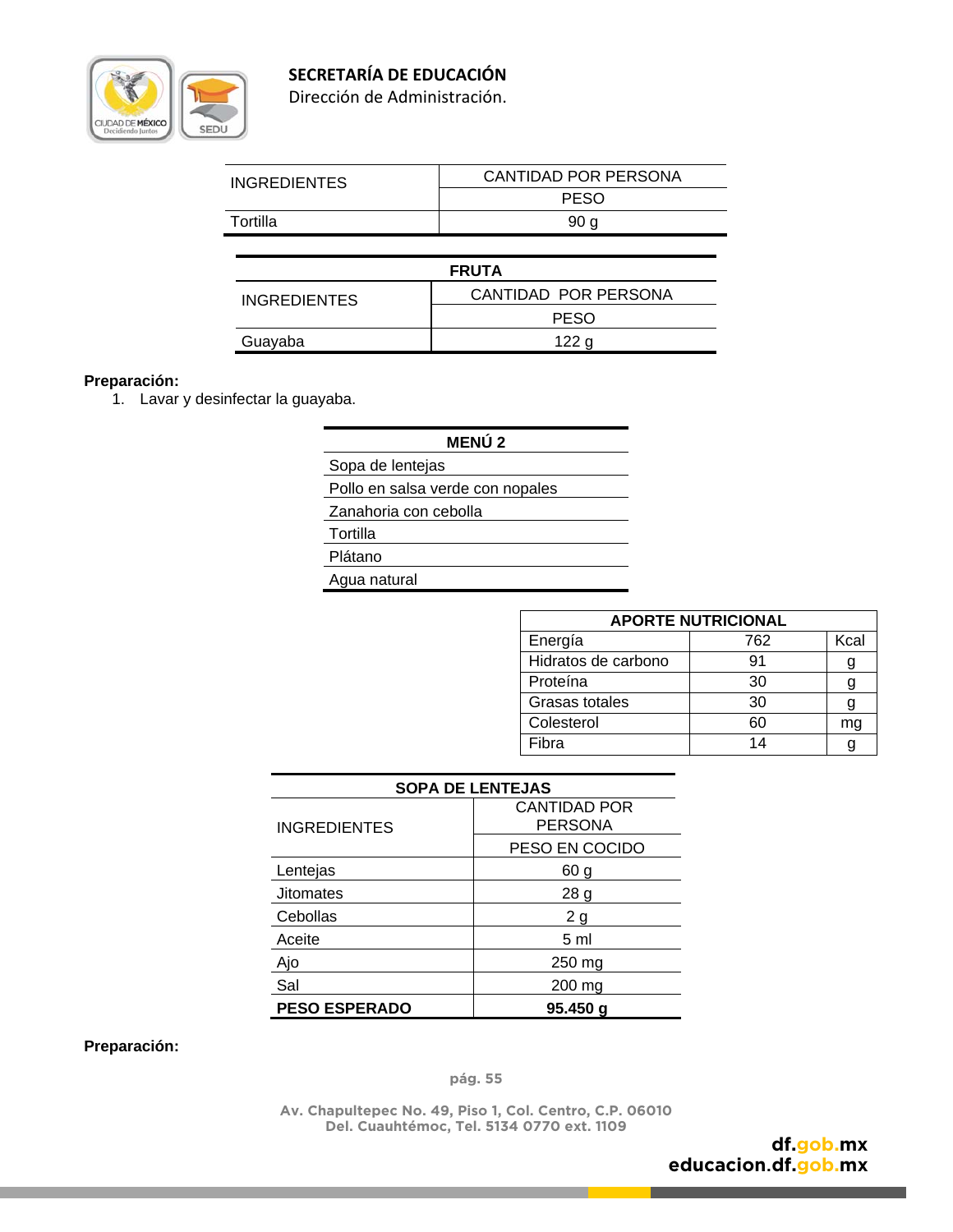



Dirección de Administración.

- 2. Enjuagar y remojar las lentejas. Poner a escurrir.
- 3. Lavar y desinfectar las verduras.
- 4. Cocer las lentejas en suficiente agua con la cebolla y la sal.
- 5. Licuar el jitomate, la cebolla y el ajo
- 6. Freír el jitomate, incorporarlo a las lentejas y dejar hervir. Si es necesario, agregar agua.

| POLLO EN SALSA VERDE CON NOPALES |                      |
|----------------------------------|----------------------|
| <b>INGREDIENTES</b>              | CANTIDAD POR PERSONA |
|                                  | PESO EN COCIDO       |
| Pechuga de pollo                 | 57 g                 |
| Nopal                            | 60 g                 |
| Tomate                           | 47 g                 |
| Chile serrano                    | 1 <sub>g</sub>       |
| Cebolla                          | 5 <sub>g</sub>       |
| Aceite                           | $10 \text{ mL}$      |
| Ajo                              | 250 mg               |
| Sal                              | 200 mg               |
| Caldo de pollo o agua            | 60 mL                |
| <b>PESO ESPERADO</b>             | 240.450 g            |

#### **Preparación:**

- 1. Lavar y desinfectar las verduras.
- 2. Lavar y cocer la pechuga en suficiente agua con cebolla y sal. Deshebrarla
- 3. Cortar en cubos finos el nopal y poner a cocer.
- 4. Hervir el tomate y el chile. Licuarlos con la cebolla y el ajo.
- 5. Freír la salsa. Añadir caldo y la sal. Dejar hervir.
- 6. Incorporar la pechuga y el nopal. Hervir unos minutos.

| <b>ZANAHORIA CON CEBOLLA</b> |                      |
|------------------------------|----------------------|
| <b>INGREDIENTES</b>          | CANTIDAD POR PERSONA |
|                              | PESO EN COCIDO       |
| Zanahoria                    | 79g                  |
| Cebolla                      | 9 g                  |
| Aceite                       | 5mL                  |
| Sal                          | 200 mg               |
| <b>TOTAL ESPERADO</b>        | $93.200$ g           |

#### **Preparación:**

1. Lavar y desinfectar las verduras.

**pág. 56** 

**Av. Chapultepec No. 49, Piso 1, Col. Centro, C.P. 06010 Del. Cuauhtémoc, Tel. 5134 0770 ext. 1109**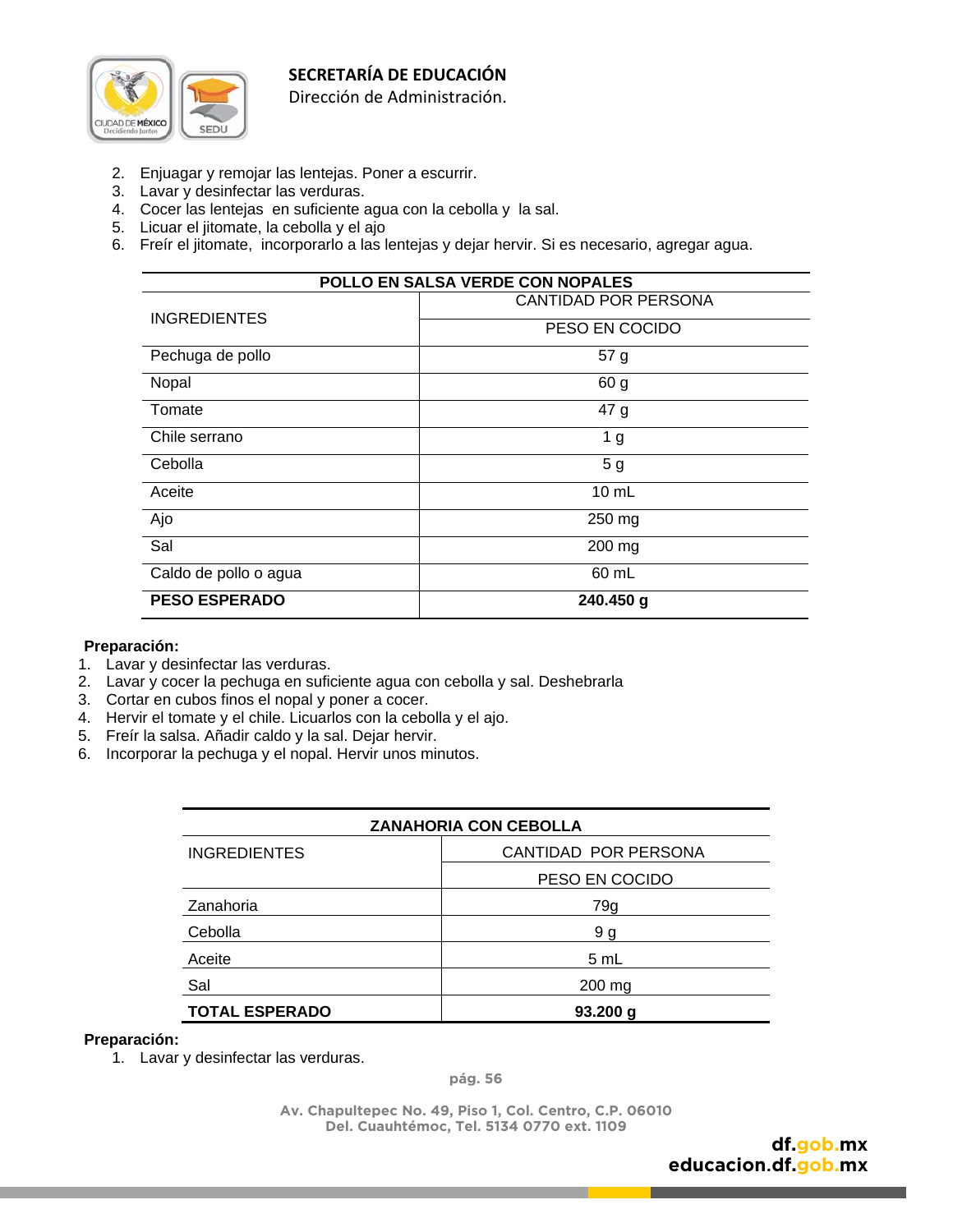

**SECRETARÍA DE EDUCACIÓN**

Dirección de Administración.

- 2. Quitar la cáscara y cortar en rodajas finas la zanahoria y poner a cocer.
- 3. Escurrir cuando este cocida.
- 4. Rebanar la cebolla.
- 5. Freír la zanahoria junto con la cebolla. Agregar la sal.

| <b>TORTILLA</b>     |                      |
|---------------------|----------------------|
| <b>INGREDIENTES</b> | CANTIDAD POR PERSONA |
|                     | <b>PESO</b>          |
| Tortilla            | 90 a                 |

| <b>FRUTA</b>        |                      |
|---------------------|----------------------|
| <b>INGREDIENTES</b> | CANTIDAD POR PERSONA |
|                     | <b>PESO</b>          |
|                     | <b>BRUTO</b>         |
|                     |                      |
| Plátano             | 147 a                |

### **Preparación:**

1. Lavar y desinfectar el plátano.

| <b>MENÚ3</b>               |  |
|----------------------------|--|
| Sopa de letras con chayote |  |
| Bistec a la mexicana       |  |
| Frijoles fritos            |  |
| Tortilla                   |  |
| Durazno                    |  |
| Agua natural               |  |

| <b>APORTE NUTRICIONAL</b> |      |      |
|---------------------------|------|------|
| Energía                   | 773  | Kcal |
| Hidratos de<br>carbono    | 99.5 | g    |
| Proteína                  | 34   | g    |
| Grasas totales            | 27   | g    |
| Colesterol                | 46.8 | mg   |
| Fibra                     |      | q    |

### **SOPA DE LETRAS CON CHAYOTE**

**pág. 57** 

**Av. Chapultepec No. 49, Piso 1, Col. Centro, C.P. 06010 Del. Cuauhtémoc, Tel. 5134 0770 ext. 1109**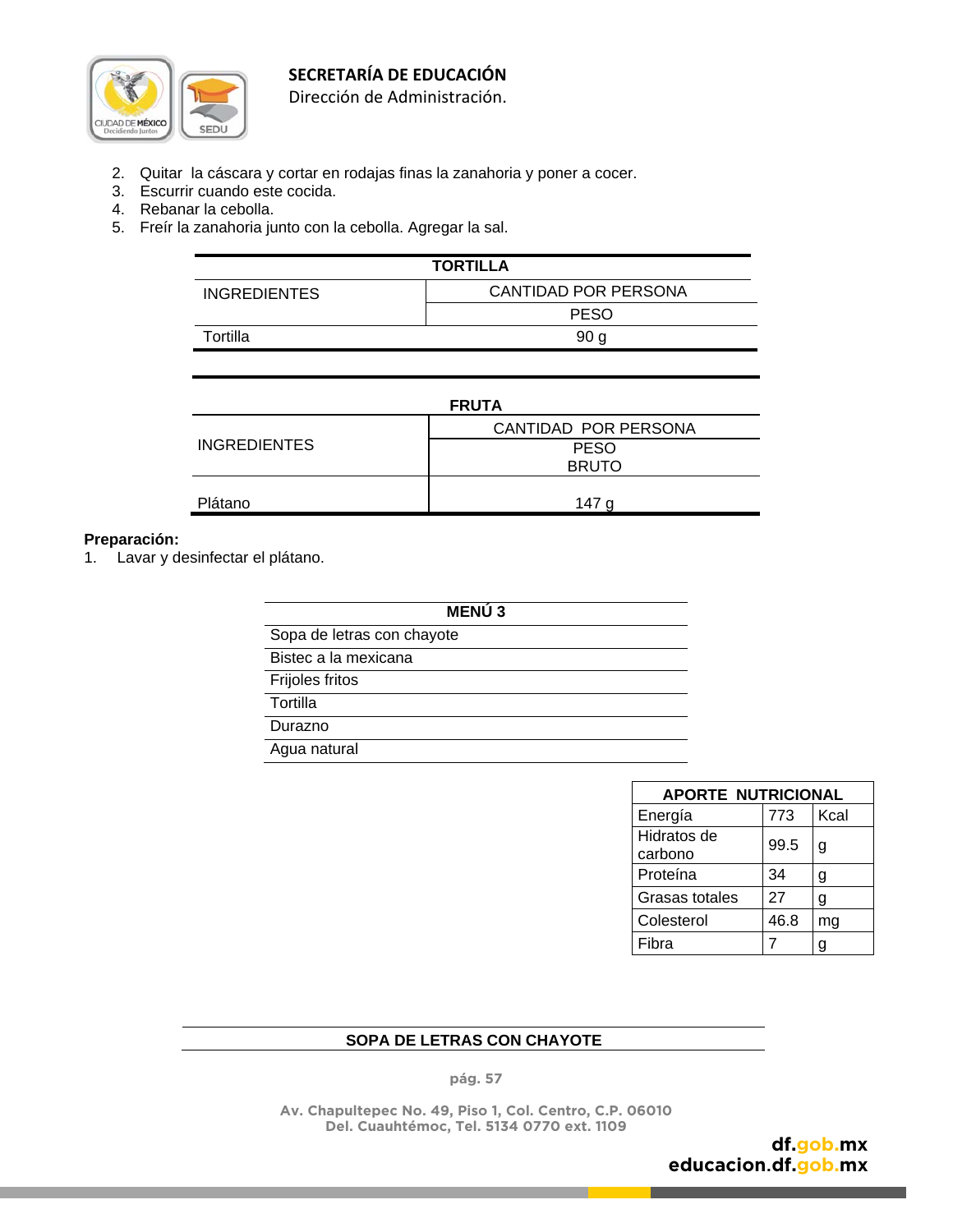

| <b>INGREDIENTES</b>  | <b>CANTIDAD POR PERSONA</b> |
|----------------------|-----------------------------|
|                      | PESO EN COCIDO              |
| Pasta (letras)       | 68g                         |
| <b>Jitomate</b>      | 28 <sub>g</sub>             |
| Chayote              | 16 <sub>g</sub>             |
| Cebolla              | 2g                          |
| Aceite               | 5 mL                        |
| Ajo                  | 250 mg                      |
| Sal                  | 200 mg                      |
| <b>PESO ESPERADO</b> | 119.450 g                   |

#### **Preparación:**

- 1. Lavar y desinfectar las verduras.
- 2. Quitar la cáscara y cortar en cubitos el chayote.
- 3. Licuar el jitomate, la cebolla y el ajo
- 4. Dorar la pasta.
- 5. Añadir el jitomate, el chayote y la sal. Cocinar hasta que reseque.
- 6. Añadir agua y dejar hervir hasta que la pasta se cueza.

| <b>BISTEC A LA MEXICANA</b> |                      |  |
|-----------------------------|----------------------|--|
| <b>INGREDIENTES</b>         | CANTIDAD POR PERSONA |  |
|                             | PESO NETO            |  |
| Filete de res               | 52 g                 |  |
| Pimiento morrón             | 53 <sub>g</sub>      |  |
| Papa                        | 26 <sub>g</sub>      |  |
| <b>Jitomate</b>             | 47 g                 |  |
| Cebolla                     | 9 <sub>g</sub>       |  |
| Aceite                      | 5 mL                 |  |
| Sal                         | 200 mg               |  |
| <b>PESO ESPERADO</b>        | 192.200 g            |  |

#### **Preparación:**

- 1. Lavar y escurrir el bistec.
- 2. Lavar y desinfectar las verduras.
- 3. Cortar en tiras el pimiento.
- 4. Cortar en cubos el jitomate
- 5. Picar la cebolla.
- 6. Freír la carne y agregar sal. Incorporar las verduras y cocinar hasta que todo se cueza

**pág. 58** 

**Av. Chapultepec No. 49, Piso 1, Col. Centro, C.P. 06010 Del. Cuauhtémoc, Tel. 5134 0770 ext. 1109**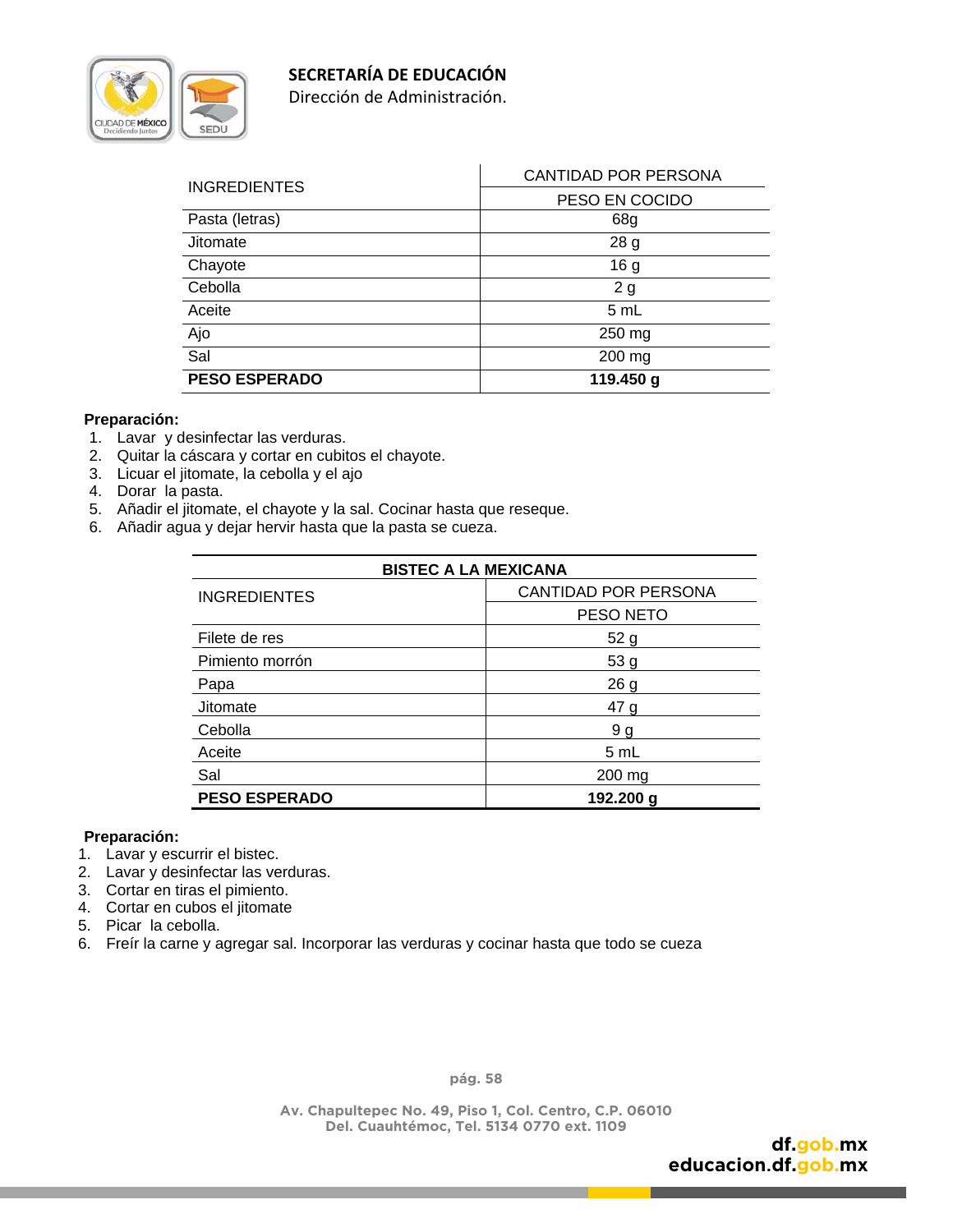



Dirección de Administración.

| <b>FRIJOLES FRITOS</b> |                             |
|------------------------|-----------------------------|
| <b>INGREDIENTES</b>    | <b>CANTIDAD POR PERSONA</b> |
|                        | PESO EN COCIDO              |
| Frijoles               | 150 <sub>g</sub>            |
| Cebolla                | 5 <sub>g</sub>              |
| Aceite                 | 5 mL                        |
| Sal<br>200 mg          |                             |
| <b>PESO ESPERADO</b>   | 160.200 g                   |

### **Preparación:**

- 1. Lavar y remojar los frijoles desde la noche anterior. Escurrir.
- 2. Lavar y desinfectar la cebolla. Picar la mitad.<br>3. Cocer los frijoles en suficiente agua con un tro
- 3. Cocer los frijoles en suficiente agua con un trozo de cebolla y sal.
- 4. Freír la cebolla. Incorporar los frijoles y machacarlos.

| <b>TORTILLA</b>     |                      |
|---------------------|----------------------|
| <b>INGREDIENTES</b> | CANTIDAD POR PERSONA |
|                     | <b>PESO</b>          |
| Tortilla            | 90 g (3 piezas)      |

| <b>FRUTA</b>        |                      |
|---------------------|----------------------|
| <b>INGREDIENTES</b> | CANTIDAD POR PERSONA |
|                     | <b>PESO</b>          |
| <b>DURAZNO</b>      | 114 a                |

### **Preparación:**

1.-Lavar y desinfectar el durazno.

|                       | <b>MENÚ4</b> |
|-----------------------|--------------|
| Arroz con zanahoria   |              |
| Calabacitas con queso |              |
| Frijoles fritos       |              |
| Tortilla              |              |
| Manzana               |              |
| Agua natural          |              |
|                       |              |

**APORTE NUTRICIONAL** 

**pág. 59** 

**Av. Chapultepec No. 49, Piso 1, Col. Centro, C.P. 06010 Del. Cuauhtémoc, Tel. 5134 0770 ext. 1109**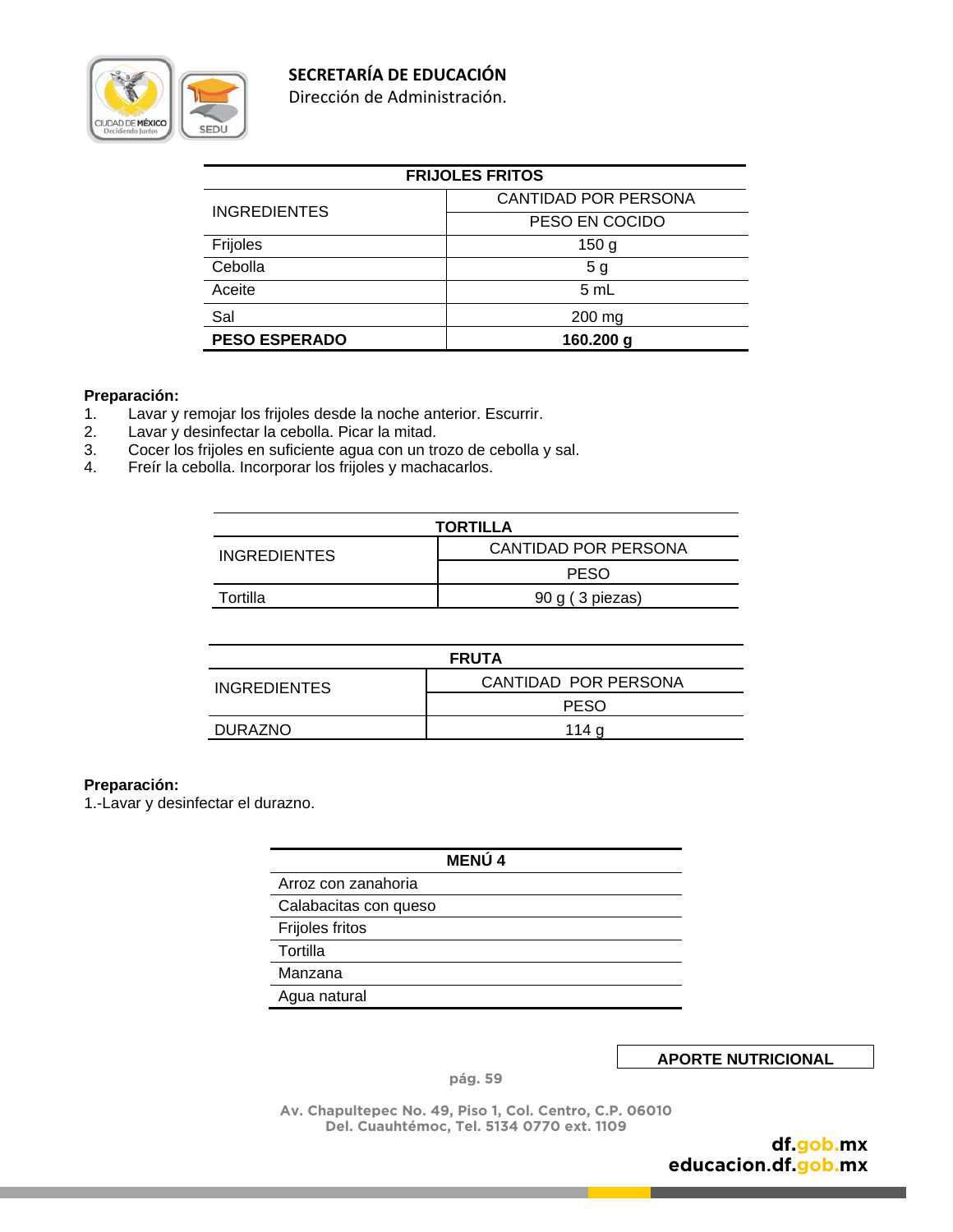

| Energía        | 760 | kcl |
|----------------|-----|-----|
| Hidratos de    |     |     |
| carbono        | 112 | q   |
| Proteína       | 27  | g   |
| Grasas totales | 23  | a   |
| Colesterol     | 0   |     |
| Fibra          |     |     |

### **ARROZ CON ZANAHORIA**

| <b>INGREDIENTES</b>  | <b>CANTIDAD POR PERSONA</b> |
|----------------------|-----------------------------|
|                      | PESO EN COCIDO              |
| Arroz                | 67 g                        |
| Zanahoria            | 15 <sub>g</sub>             |
| Cebolla              | 2g                          |
| Aceite               | 5 mL                        |
| Ajo                  | 250 mg                      |
| Sal                  | 200 mg                      |
| <b>PESO ESPERADO</b> | 89.450 g                    |

#### **Preparación:**

- 1. Lavar y desinfectar las verduras.
- 2. Quitar la cáscara a la zanahoria y cortar en cubitos. Hervir en poca agua.
- 3. Picar el ajo.
- 4. Freír el arroz junto con el ajo, sin dejar dorar.
- 5. Añadir el agua, la zanahoria y la sal.
- 6. Tapar y cocinar hasta que el agua se consuma y el arroz se cueza

| <b>CALABACITAS CON QUESO</b> |                             |
|------------------------------|-----------------------------|
| <b>INGREDIENTES</b>          | <b>CANTIDAD POR PERSONA</b> |
|                              | PESO EN COCIDO              |
| Calabacita                   | 105 <sub>g</sub>            |
| Queso fresco                 | 80 g                        |
| Jitomate                     | 47 g                        |
| Cebolla                      | 9 g                         |
| Aceite                       | $10 \text{ mL}$             |
| Sal                          | $100 \text{ mg}$            |
| <b>PESO ESPERADO</b>         | 251.100 g                   |

### **Preparación:**

**Av. Chapultepec No. 49, Piso 1, Col. Centro, C.P. 06010 Del. Cuauhtémoc, Tel. 5134 0770 ext. 1109**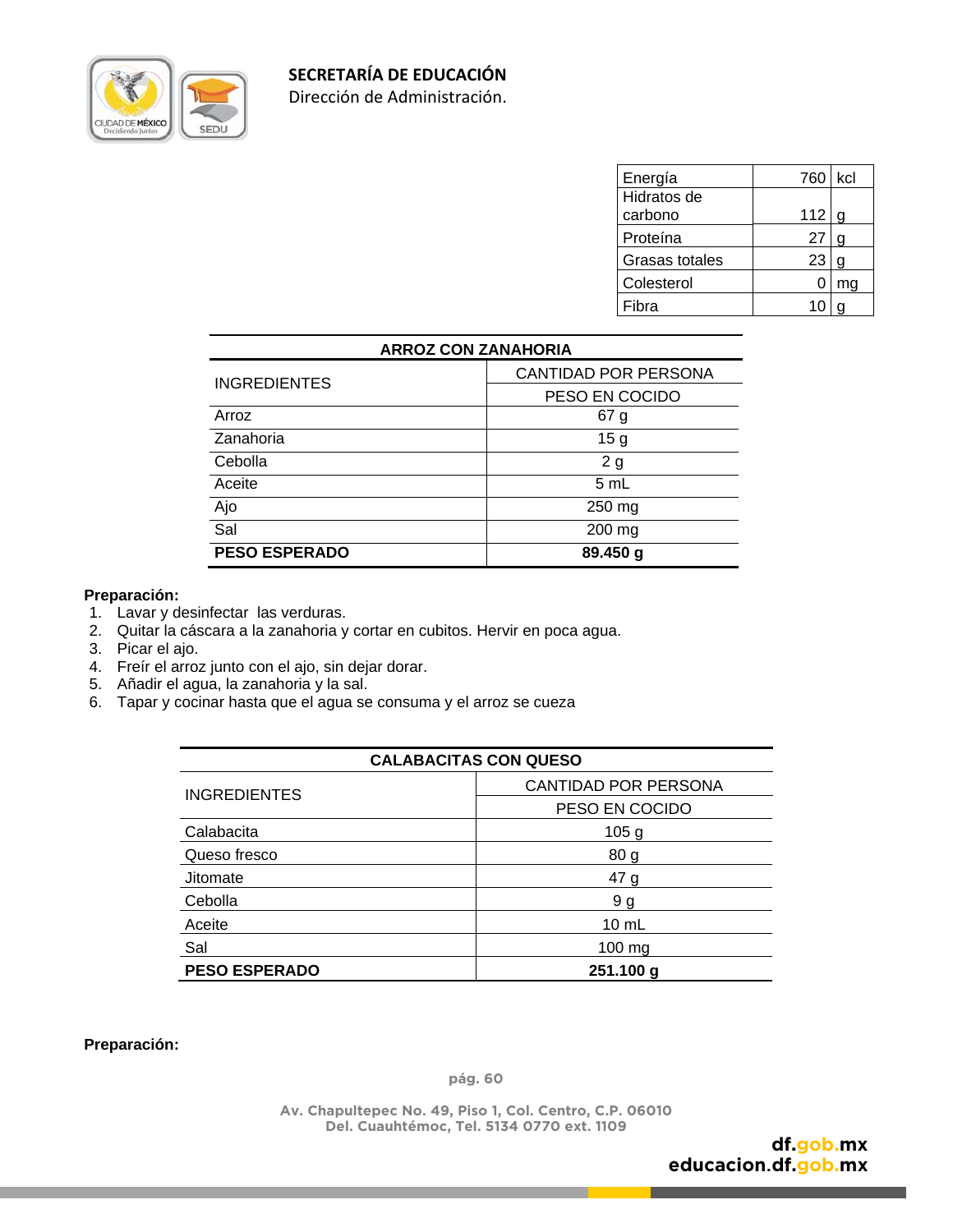

**SECRETARÍA DE EDUCACIÓN**

Dirección de Administración.

- 1. Lavar y desinfectar las verduras.
- 2. Cortar en cubos las calabacitas y el jitomate.
- 3. Picar la cebolla.
- 4. Cortar en cubos el queso.
- 5. Freír las verduras, agregar sal y cocinar hasta que se cuezan.
- 6. Añadir el queso y continuar la cocción durante dos minutos.

| <b>FRIJOLES DE LA OLLA</b> |                             |
|----------------------------|-----------------------------|
| <b>INGREDIENTES</b>        | <b>CANTIDAD POR PERSONA</b> |
|                            | PESO EN COCIDO              |
| Frijol                     | 107 <sub>g</sub>            |
| Cebolla                    | 2 <sub>g</sub>              |
| Hoja de aguacate           | $100$ mg                    |
| Sal                        | 200 mg                      |
| <b>PESO ESPERADO</b>       | 109.300 g                   |

#### **Preparación:**

- 1. Lavar y remojar los frijoles desde la noche anterior. Escurrir.
- 2. Lavar y desinfectar las verduras.
- 3. Cocer los frijoles en suficiente agua con cebolla, la hoja de aguacate y la sal

| <b>TORTILLA</b>     |                      |
|---------------------|----------------------|
| <b>INGREDIENTES</b> | CANTIDAD POR PERSONA |
|                     | <b>PESO</b>          |
| Tortilla            | 90 a                 |
|                     |                      |

| <b>FRUTA</b>        |                      |
|---------------------|----------------------|
| <b>INGREDIENTES</b> | CANTIDAD POR PERSONA |
|                     | PESO BRUTO           |
| Manzana             | 149 a                |

#### **Preparación:**

1.-Lavar y desinfectar la manzana.

| <b>MENU<sub>5</sub></b>      |  |
|------------------------------|--|
| Sopa de verduras con alubias |  |
| Tortita de atún              |  |
| Brócoli con cebolla          |  |
| Tortilla                     |  |
| Naranja (2 piezas)           |  |
| Agua natural                 |  |

**pág. 61** 

**Av. Chapultepec No. 49, Piso 1, Col. Centro, C.P. 06010 Del. Cuauhtémoc, Tel. 5134 0770 ext. 1109**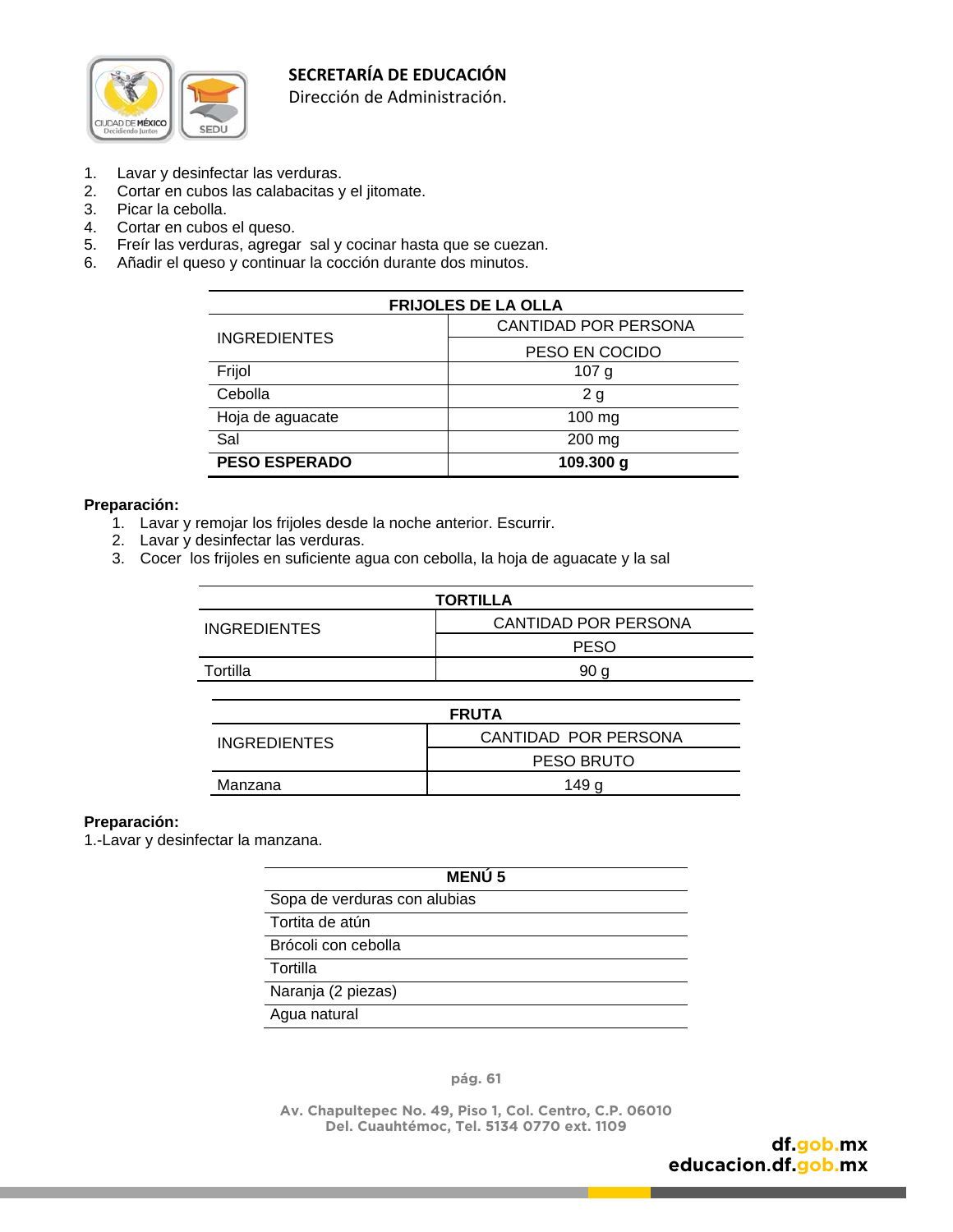

> **APORTE NUTRICIONAL**  Energía | 773 Kcal Hidratos de rilui alus de  $\begin{bmatrix} 98 & 9 \end{bmatrix}$ Proteína | 34 g Grasas totales  $\begin{vmatrix} 29 & 9 \end{vmatrix}$ Colesterol | 83 | mg Fibra  $\begin{array}{|c|c|c|c|c|} \hline \text{10} & \text{g} \end{array}$

| <b>SOPA DE VERDURAS CON ALUBIAS</b> |                             |
|-------------------------------------|-----------------------------|
| <b>INGREDIENTES</b>                 | <b>CANTIDAD POR PERSONA</b> |
|                                     | PESO EN COCIDO              |
| Alubias                             | 64 g                        |
| Zanahoria                           | 32 <sub>g</sub>             |
| Chícharo                            | 15 <sub>g</sub>             |
| Col blanca                          | 18 <sub>g</sub>             |
| Jitomate                            | 28 <sub>g</sub>             |
| Cebolla                             | 5 g                         |
| Aceite                              | 5 <sub>m</sub>              |
| Sal                                 | 200 mg                      |
| Ajo                                 | 250 mg                      |
| <b>PESO ESPERADO</b>                | 167.450 g                   |

#### **Preparación:**

- 1. Lavar y remojar las alubias la noche anterior. Escurrir.
- 2. Lavar y desinfectar las verduras.
- 3. Cocer las alubias en suficiente agua con un trozo de cebolla
- 4. Quitar la cáscara a la zanahoria y cortar en cubos.
- 5. Rebanar la col.
- 6. Licuar le jitomate, la cebolla restante y el ajo.
- 7. Freír el jitomate. Agregar la zanahoria, la col, la sal y el agua.
- 8. Tapar y cocinar 10 minutos. Incorporar las alubias y dejar hervir hasta que la verdura se termine de cocer.

**pág. 62** 

**Av. Chapultepec No. 49, Piso 1, Col. Centro, C.P. 06010 Del. Cuauhtémoc, Tel. 5134 0770 ext. 1109**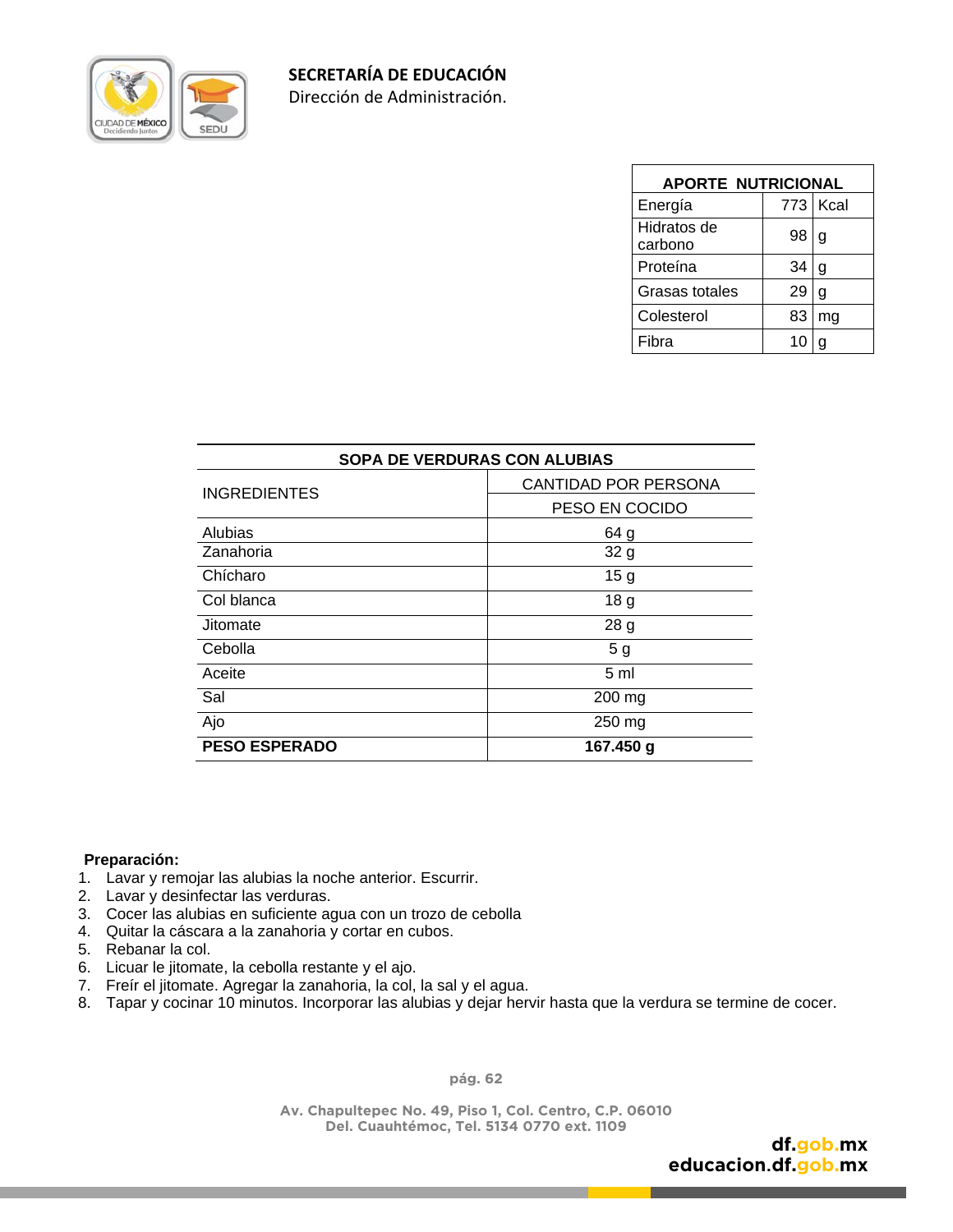



Dirección de Administración.

| <b>TORTITAS DE ATÚN</b> |                             |
|-------------------------|-----------------------------|
| <b>INGREDIENTES</b>     | <b>CANTIDAD POR PERSONA</b> |
|                         | PESO EN COCIDO              |
| Atún                    | 60 g                        |
| Papa                    | 102 <sub>g</sub>            |
| Huevo                   | 11 <sub>g</sub>             |
| Maicena                 | 2g                          |
| Aceite                  | $10 \mathrm{m}$             |
| Sal                     | 200 mg                      |
| <b>PESO ESPERADO</b>    | 185.2 g                     |

#### **Preparación:**

- 1. Lavar y desinfectar la papa.
- 2. Cocer la papa, quitar la cáscara y machacar.
- 3. Desmenuzar el atún.
- 4. Lavar y batir el huevo.
- 5. Mezclar la papa con el atún, el huevo, la maicena y la sal.
- 6. Formar las tortitas y freír por ambos lados.

| <b>BRÓCOLI CON CEBOLLA</b> |                      |
|----------------------------|----------------------|
| <b>INGREDIENTES</b>        | CANTIDAD POR PERSONA |
|                            | PESO EN COCIDO       |
| <b>Brócoli</b>             | 90 <sub>g</sub>      |
| Cebolla                    | 5 <sub>g</sub>       |
| Aceite                     | 5mll                 |
| Sal                        | $200$ mg             |
| <b>PESO ESPERADO</b>       | 100.200g             |

### **Preparación:**

- 1.- Lavar y desinfectar las verduras
- 2.- Cortar en ramilletes el brócoli. Cocerlo al vapor.
- 3.- Rebanar la cebolla.
- 4.- Freír la cebolla, agregar el brócoli y la sal. Mezclar y retirar del fuego

| <b>TORTILLA</b>     |                      |
|---------------------|----------------------|
|                     | CANTIDAD POR PERSONA |
| <b>INGREDIENTES</b> |                      |
|                     | <b>PESO</b>          |
| Tortilla            | 90 a                 |

**pág. 63** 

**Av. Chapultepec No. 49, Piso 1, Col. Centro, C.P. 06010 Del. Cuauhtémoc, Tel. 5134 0770 ext. 1109**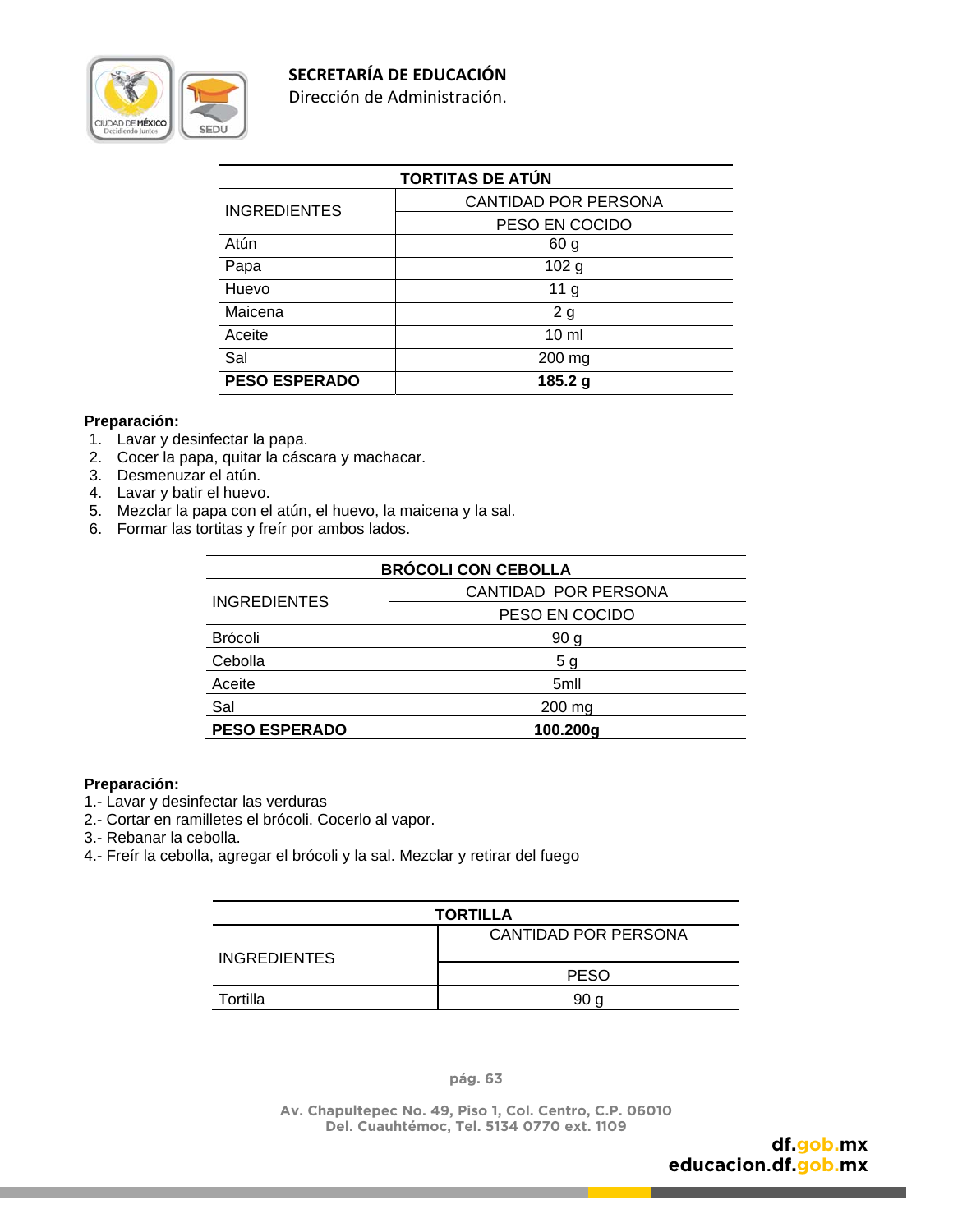

| <b>FRUTA</b>        |                      |
|---------------------|----------------------|
| <b>INGREDIENTES</b> | CANTIDAD POR PERSONA |
|                     | PESO BRUTO           |
| Naranjas            | 159 a                |

### **Preparación:**

1.-Lavar y desinfectar las naranjas. Partir en 4 partes.

| <b>MENUS</b>            |                     |                       |                             |                                  |
|-------------------------|---------------------|-----------------------|-----------------------------|----------------------------------|
| <b>MENÚ 6</b>           | <b>MENU7</b>        | <b>MENU 9</b>         | MENÚ <sub>9</sub>           | MENÚ 10                          |
| Sopa de lentejas        | Sopa de fideo       | Consomé de<br>verdura | Sopa de ejotes con<br>pasta | Arroz a la mexicana              |
| Tortitas de<br>amaranto | Pastel de carne     | Pollo frito           | Tinga de res                | Queso en caldillo de<br>iitomate |
| Ensalada de<br>brócoli  | Frijoles de la olla | Frijoles fritos       | Papas crocantes             | Frijoles fritos                  |
| Tortilla                | Tortilla            | Tortilla              | Tortilla                    | Tortilla                         |
| Guayaba                 | Naranja             | Plátano               | Manzana                     | Durazno                          |
| Agua natural            | Agua natural        | Agua natural          | Agua natural                | Agua natural                     |

| MENÚ <sub>6</sub>    |
|----------------------|
| Sopa de lentejas     |
| Tortitas de amaranto |
| Ensalada de brócoli  |
| Tortilla             |
| Guayaba              |
| Agua natural         |

| <b>APORTE NUTRIMENTAL</b> |       |      |
|---------------------------|-------|------|
| Energía                   | 789.3 | kcal |
| Hidratos de<br>carbono    | 100.8 | g    |
| Proteína                  | 30.9  | g    |
| Grasas totales            | 31    | g    |
| Colesterol                | 168   | mg   |
| Fibra                     | 14.9  |      |

**pág. 64** 

**Av. Chapultepec No. 49, Piso 1, Col. Centro, C.P. 06010 Del. Cuauhtémoc, Tel. 5134 0770 ext. 1109**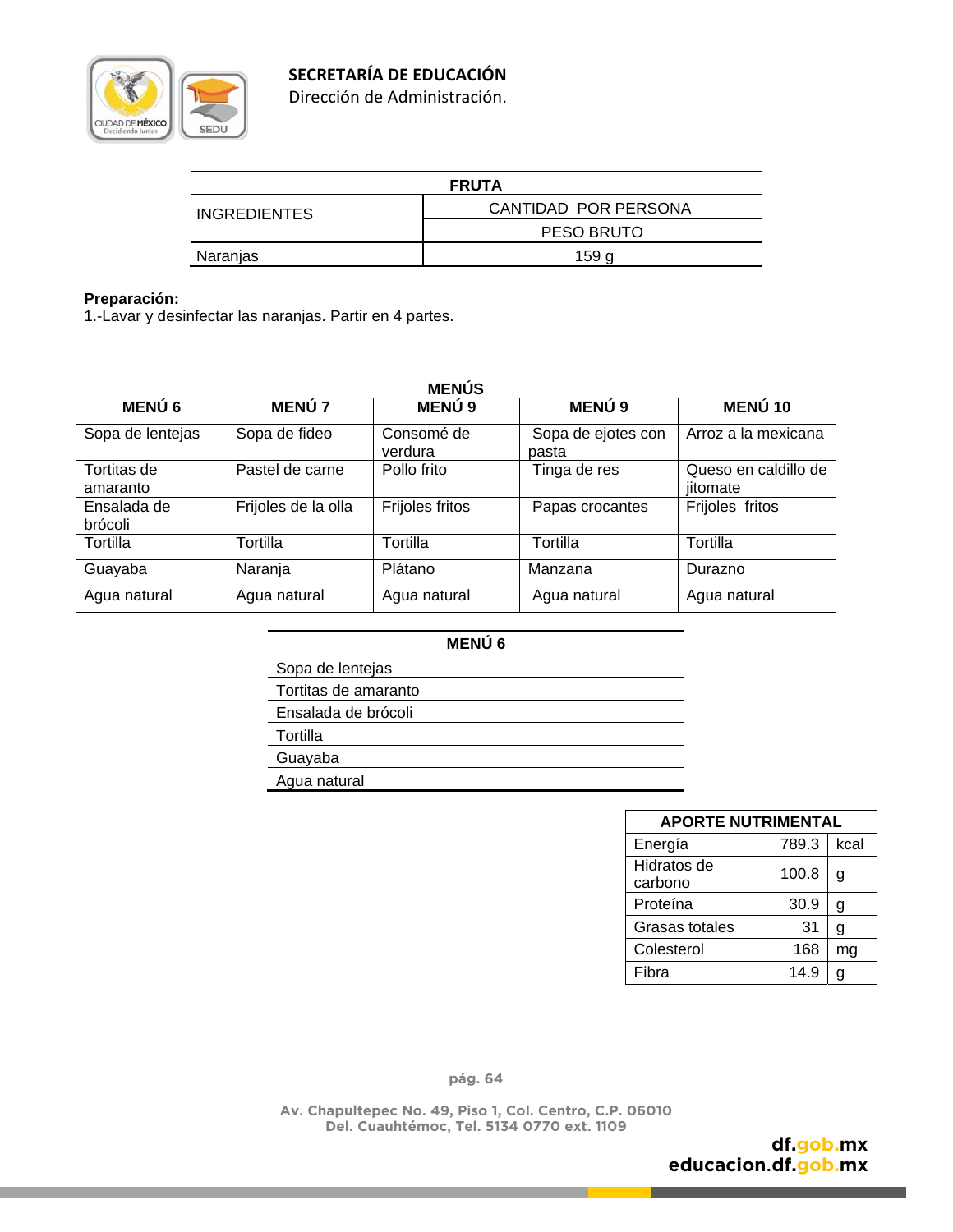

| <b>SOPA DE LENTEJAS</b> |                     |  |
|-------------------------|---------------------|--|
|                         | <b>CANTIDAD POR</b> |  |
| <b>INGREDIENTES</b>     | <b>PERSONA</b>      |  |
|                         | PESO EN COCIDO      |  |
| Lentejas                | 60 g                |  |
| <b>Jitomates</b>        | 28 <sub>g</sub>     |  |
| Cebollas                | 2g                  |  |
| Aceite                  | 5 <sub>m</sub>      |  |
| Ajo                     | 250 mg              |  |
| Sal                     | 200 mg              |  |
| <b>PESO ESPERADO</b>    | $95.450$ g          |  |

#### **Preparación:**

- 7. Enjuagar y remojar las lentejas. Poner a escurrir.
- 8. Lavar y desinfectar las verduras.
- 9. Cocer las lentejas en suficiente agua con la cebolla y la sal.
- 10. Licuar el jitomate, la cebolla y el ajo
- 11. Freír el jitomate, incorporarlo a las lentejas y dejar hervir. Si es necesario, agregar agua.

| <b>TORTITAS DE AMARANTO</b> |                      |  |
|-----------------------------|----------------------|--|
| <b>INGREDIENTES</b>         | CANTIDAD POR PERSONA |  |
|                             | PESO EN COCIDO       |  |
| Amaranto                    | 34 g                 |  |
| Pechuga de pollo            | 38 <sub>g</sub>      |  |
| Leche                       | 30 mL                |  |
| Huevo                       | 21 <sub>g</sub>      |  |
| Tomate                      | 41 g                 |  |
| Chile pasilla               | 3 <sub>g</sub>       |  |
| Cebolla                     | 4 <sub>g</sub>       |  |
| Aceite                      | $10 \text{ mL}$      |  |
| Ajo                         | 250 mg               |  |
| Sal                         | 200 mg               |  |
| <b>PESO ESPERADO</b>        | 181.450 g            |  |

#### **Preparación:**

- 1. Lave y desinfecte las verduras.
- 2. Lave y cueza la pechuga en suficiente agua con cebolla y sal. Deshébrela.
- 3. Desvene y corte en trozos el chile.
- 4. Ase el tomate, el chile, la cebolla y el ajo. Lícuelos.
- 5. Fría la salsa. Añada el agua y deje hervir.
- 6. Lave el huevo.

#### **pág. 65**

**Av. Chapultepec No. 49, Piso 1, Col. Centro, C.P. 06010 Del. Cuauhtémoc, Tel. 5134 0770 ext. 1109**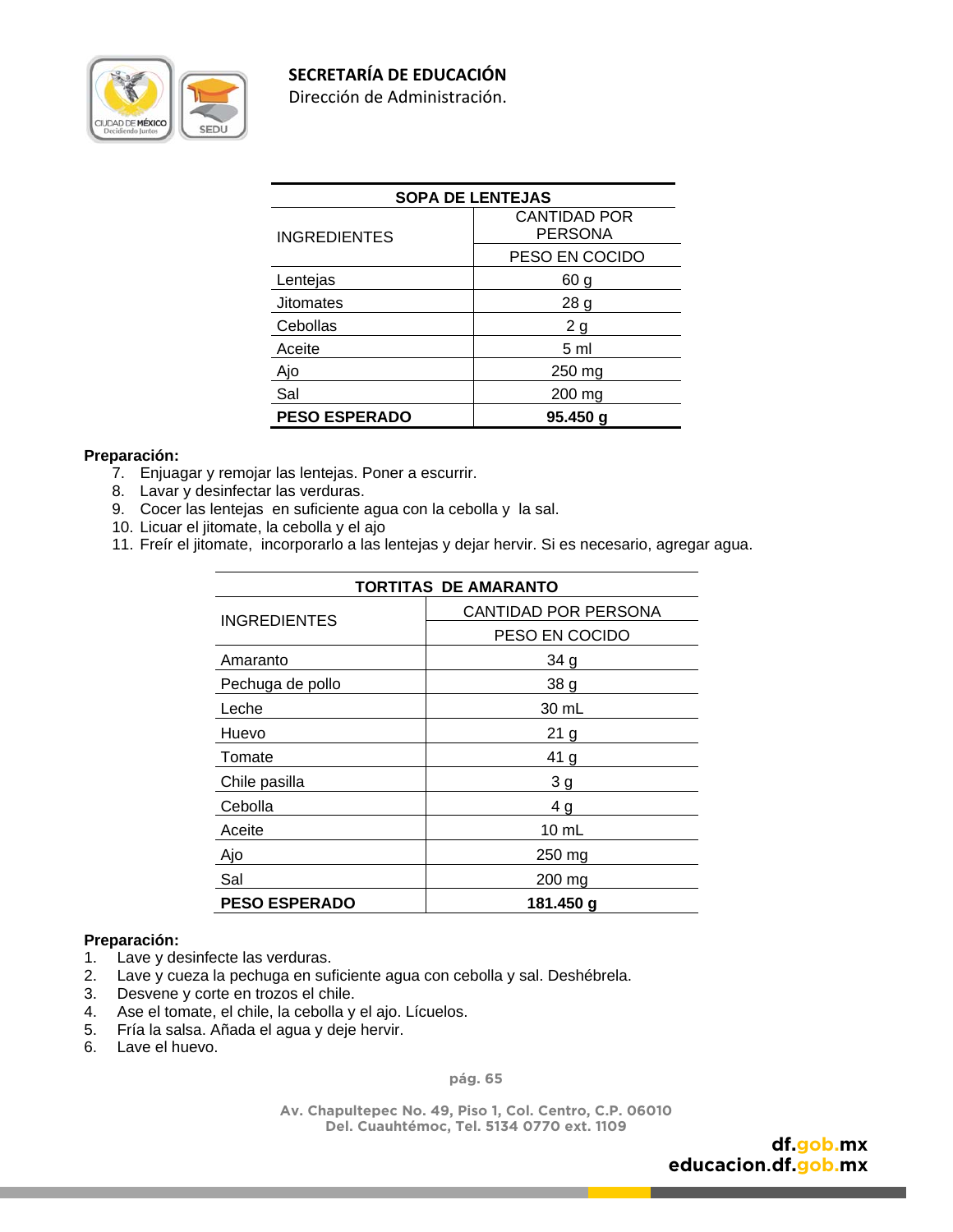

**SECRETARÍA DE EDUCACIÓN**

Dirección de Administración.

- 7. Bata la clara a punto de turrón. Incorpore la yema y mezcle en forma envolvente.
- 8. Añada a la mezcla anterior el amaranto, la pechuga y la leche. Mezcle.
- 9. Forme las tortitas con una cuchara y fríalas por ambos lados.
- 10. Sirva las tortitas y báñelas con sal

| <b>ENSALADA DE BRÓCOLI</b> |                      |  |
|----------------------------|----------------------|--|
| <b>INGREDIENTES</b>        | CANTIDAD POR PERSONA |  |
|                            | PESO EN COCIDO       |  |
| <b>Brócoli</b>             | 80 <sub>g</sub>      |  |
| Cebolla                    | 5 g                  |  |
| Aceite                     | 5 <sub>m</sub>       |  |
| Sal                        | $200 \text{ mg}$     |  |
| <b>PESO ESPERADO</b>       | $90.200$ g           |  |

#### **Preparación:**

- 1.- Lave y desinfecte las verduras
- 2.- Corte en ramilletes el brócoli. Cuézalas al vapor.
- 3.- Rebane la cebolla.
- 4.- Fría la cebolla, agregue el brócoli y la sal. Mezcle y retire del fuego

| <b>TORTILLA</b>                                    |                     |  |
|----------------------------------------------------|---------------------|--|
| <b>CANTIDAD POR PERSONA</b><br><b>INGREDIENTES</b> |                     |  |
|                                                    | <b>PESO</b>         |  |
| Tortilla                                           | 120 g ( $4$ piezas) |  |
|                                                    |                     |  |

| <b>FRUTA</b>        |                             |  |
|---------------------|-----------------------------|--|
| <b>INGREDIENTES</b> | <b>CANTIDAD POR PERSONA</b> |  |
|                     | <b>PESO</b>                 |  |
| Guayaba             | 122 a                       |  |

#### **Preparación:**

1. Lave y desinfecte la guayaba.

| <b>MENU7</b>        |
|---------------------|
| Sopa de fideos      |
| Pastel de carne     |
| Frijoles de la olla |
| Tortilla            |
| Naranja             |
| Agua natural        |

**pág. 66** 

**Av. Chapultepec No. 49, Piso 1, Col. Centro, C.P. 06010 Del. Cuauhtémoc, Tel. 5134 0770 ext. 1109**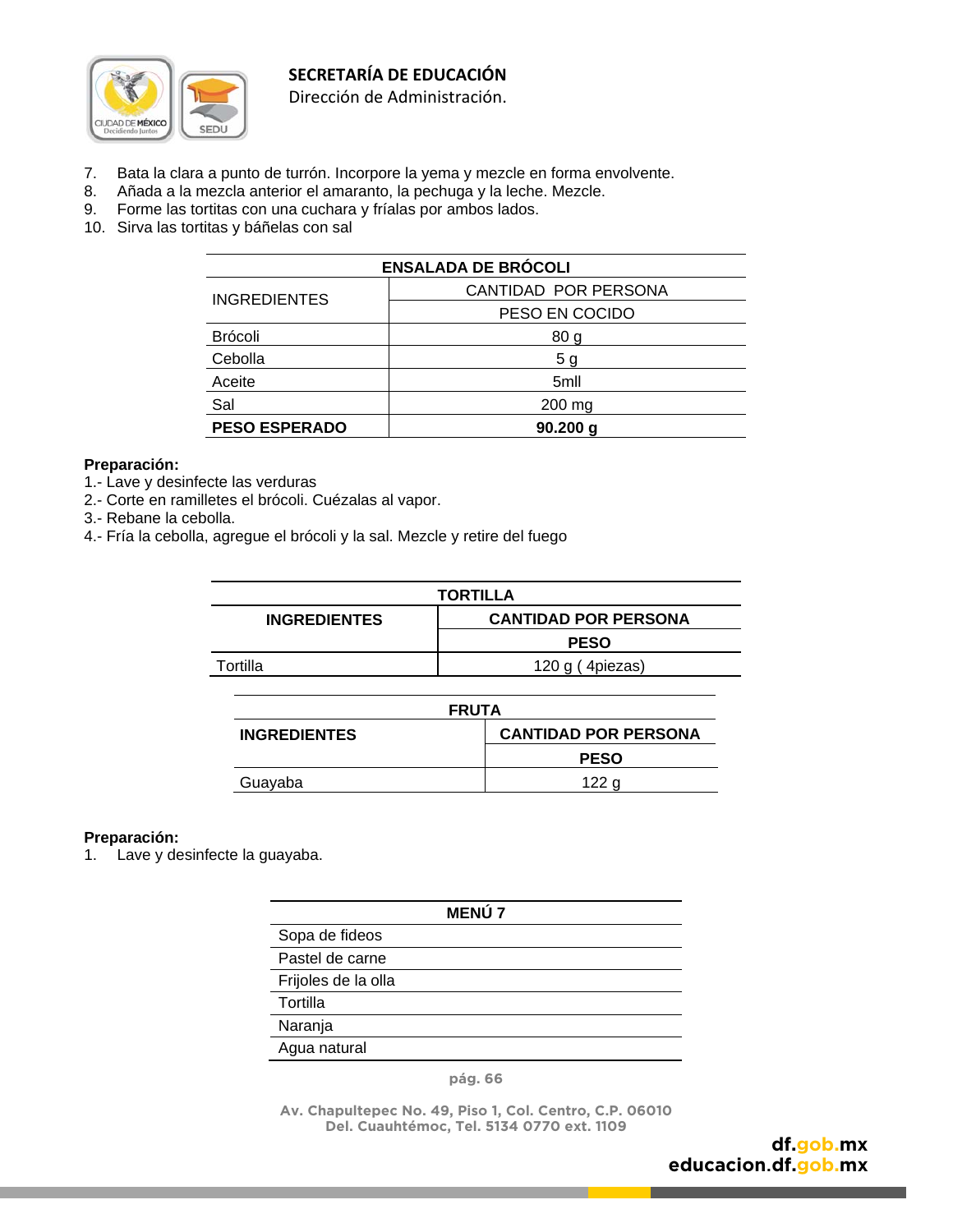

Dirección de Administración.

| <b>APORTE NUTRIMENTAL</b> |        |      |
|---------------------------|--------|------|
| Energía                   | 798.5  | kcal |
| Hidratos de<br>carbono    | 105.50 | g    |
| Proteína                  | 30.2   | g    |
| Grasas totales            | 28.99  | g    |
| Colesterol                | 183.8  | mg   |
| Fibra                     | 8.31   |      |
|                           |        |      |

| <b>SOPA DE FIDEO</b> |                             |  |  |
|----------------------|-----------------------------|--|--|
| <b>INGREDIENTES</b>  | <b>CANTIDAD POR PERSONA</b> |  |  |
|                      | PESO EN COCIDO              |  |  |
| Pasta                | 68 g                        |  |  |
| Jitomate             | 28 <sub>g</sub>             |  |  |
| Cebollas             | 2g                          |  |  |
| Aceite               | 5 mL                        |  |  |
| Ajo                  | 250 mg                      |  |  |
| Sal                  | 200 mg                      |  |  |
| <b>PESO ESPERADO</b> | 103.250 g                   |  |  |

#### **Preparación:**

- 1. Lave y desinfecte las verduras.
- 2. Licue el jitomate con la cebolla y el ajo.
- 3. Dore la pasta.
- 4. Incorpore el jitomate y las. Cocine hasta que reseque.
- 5. Añada agua y deje hervir hasta que la pasta se cueza.

| <b>PASTEL DE CARNE</b> |                             |  |
|------------------------|-----------------------------|--|
| <b>INGREDIENTES</b>    | <b>CANTIDAD POR PERSONA</b> |  |
|                        | PESO EN COCIDO              |  |
| Carne molida de res    | 35 <sub>q</sub>             |  |
| Zanahoria              | 19 g                        |  |
| Pimiento               | 13 <sub>g</sub>             |  |
| Avena                  | a                           |  |
| Leche                  | 30 ml                       |  |
| Huevo                  | 24 g                        |  |
| Cebolla                | 9 <sub>q</sub>              |  |
| Aceite                 | 5 <sub>m</sub>              |  |
| Ajo                    | $250 \text{ mg}$            |  |
| Pimienta               | $100 \text{ mg}$            |  |
| <b>PESO ESPERADO</b>   | 142.350 g                   |  |

**pág. 67** 

**Av. Chapultepec No. 49, Piso 1, Col. Centro, C.P. 06010 Del. Cuauhtémoc, Tel. 5134 0770 ext. 1109**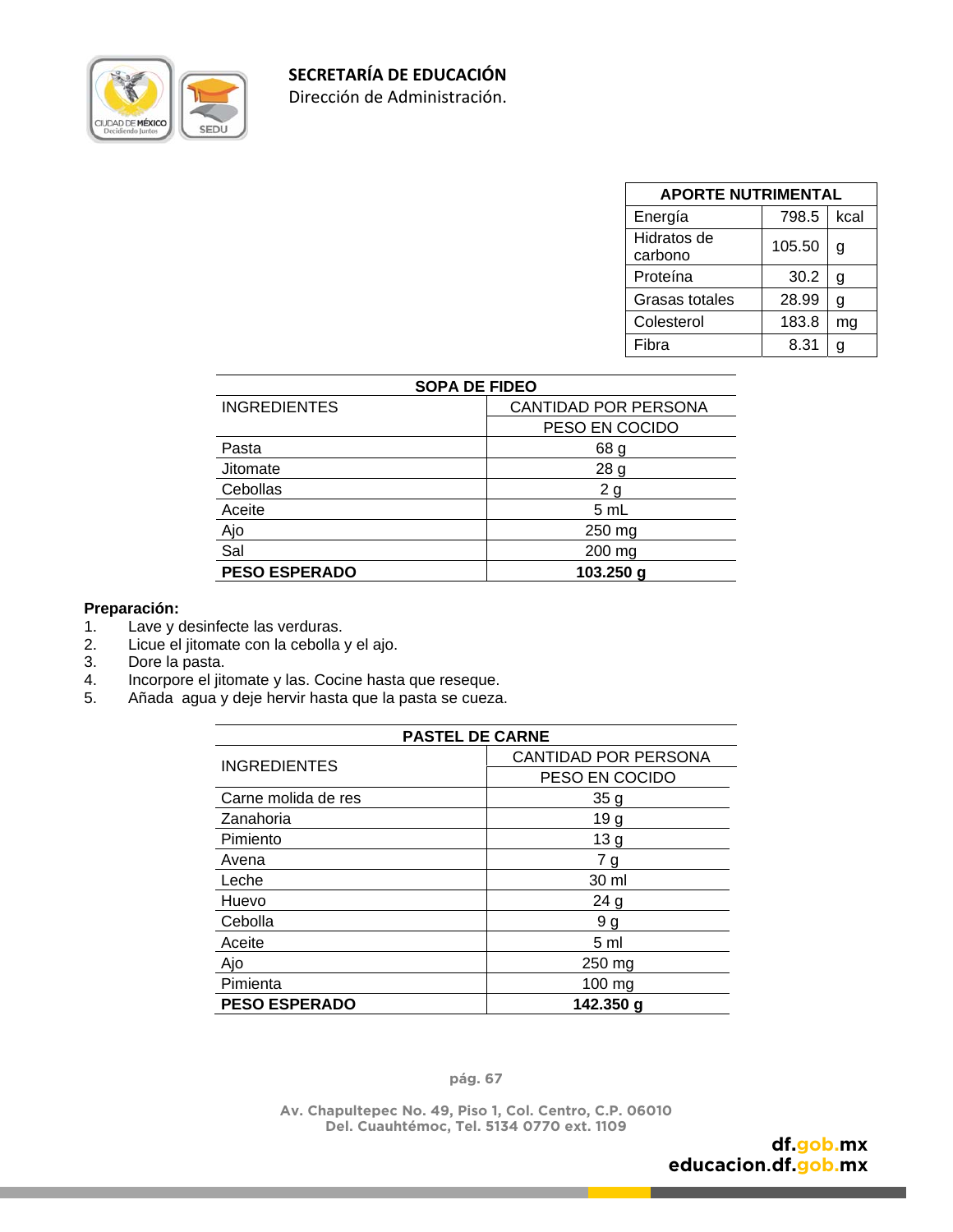

**UDAD DE MÉXICO SEDL** 

Dirección de Administración.

### **Preparación:**

- 1. Lave y desinfecte las verduras.
- 2. Quite la cascara y corte en cubos la zanahoria. Cuézala.
- 3. Corte en cubos el pimiento.
- 4. Pique la cebolla y ajo.
- 5. Fría la cebolla y el ajo. Incorpore la carne y cocine unos minutos.
- 6. Lave y bata el huevo.
- 7. Mezcle la carne, las verduras, el huevo, la avena y la leche. Agregue pimienta y sal.
- 8. Engrase un molde. Vacíe la mezcla y compáctela.
- 9. Cubra el molde con papel aluminio y hornee a 180ºC, durante 40 minutos aproximadamente.

| <b>FRIJOLES DE LA OLLA</b> |                             |
|----------------------------|-----------------------------|
| <b>INGREDIENTES</b>        | <b>CANTIDAD POR PERSONA</b> |
|                            | PESO EN COCIDO              |
| Frijol                     | 107 <sub>g</sub>            |
| Cebolla                    | 2g                          |
| Hoja de aguacate           | $100$ mg                    |
| Sal                        | 200 mg                      |
| <b>PESO ESPERADO</b>       | 109.300 g                   |

### **Preparación:**

- 4. Lave y remoje los frijoles desde la noche anterior. Escúrralos.
- 5. Lave y desinfecte las verduras.
- 6. Cueza los frijoles en suficiente agua con cebolla, la hoja de aguacate y la sal

| <b>TORTILLA</b>     |                      |  |
|---------------------|----------------------|--|
| <b>INGREDIENTES</b> | CANTIDAD POR PERSONA |  |
|                     | <b>PESO</b>          |  |
| Tortilla            | 90 a                 |  |

| <b>FRUTA</b>        |                      |  |
|---------------------|----------------------|--|
| <b>INGREDIENTES</b> | CANTIDAD POR PERSONA |  |
|                     | <b>PFSO</b>          |  |
| Naranjas (2 piezas) | 157 a                |  |

### **Preparación:**

1. Lave y desinfecte las naranjas.

**Av. Chapultepec No. 49, Piso 1, Col. Centro, C.P. 06010 Del. Cuauhtémoc, Tel. 5134 0770 ext. 1109**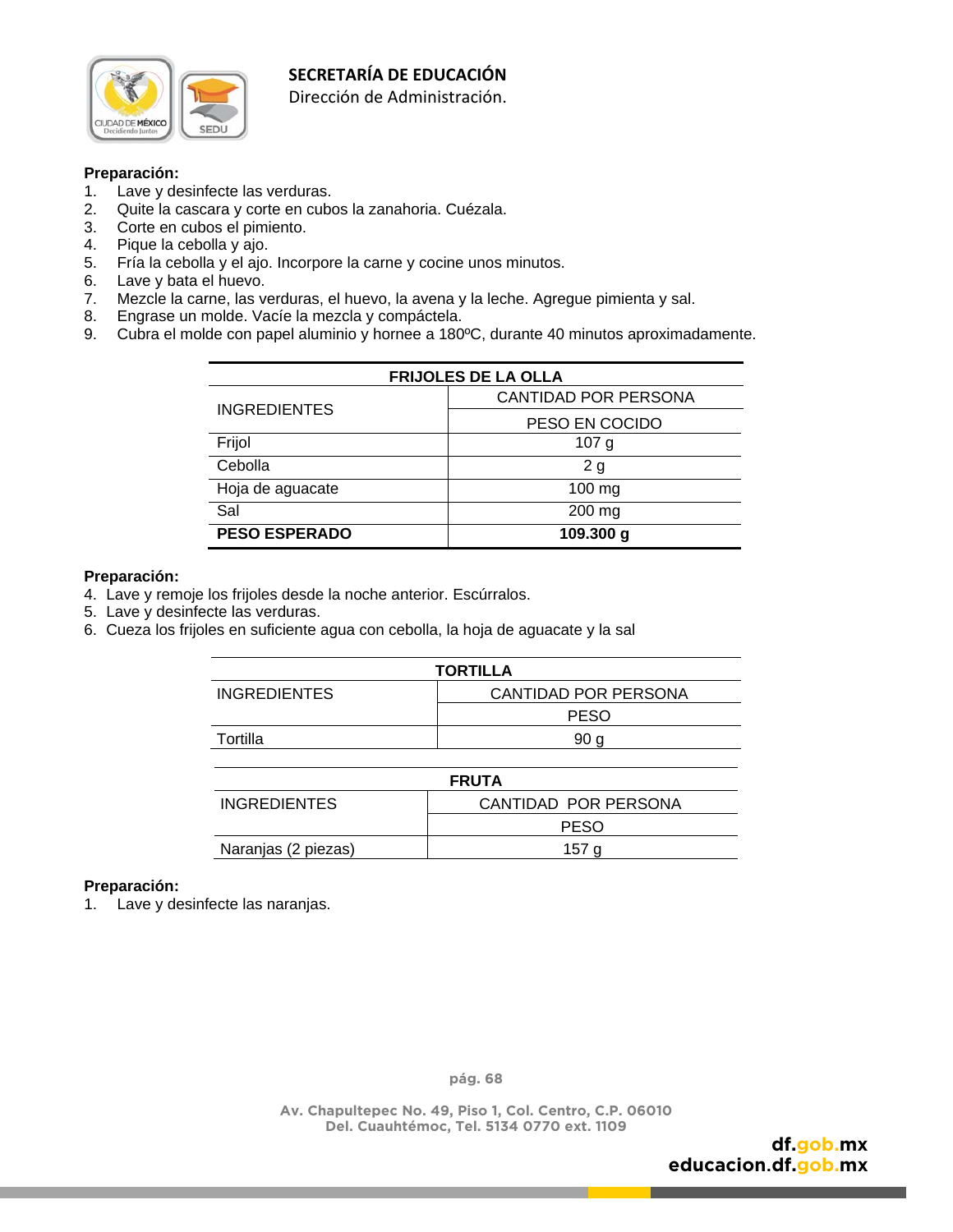

# **SECRETARÍA DE EDUCACIÓN**

Dirección de Administración.

| <b>MENÚ8</b>                  |
|-------------------------------|
| Consomé de verduras con arroz |
| Pollo frito                   |
| Frijoles fritos               |
| Tortilla                      |
| Plátano                       |
| Agua natural                  |

| <b>APORTE NUTRIMENTAL</b> |       |      |
|---------------------------|-------|------|
| Energía                   | 801.5 | kcal |
| Hidratos de<br>carbono    | 104.8 | g    |
| Proteina                  | 30.74 | g    |
| Grasas totales            | 30.19 | g    |
| Colesterol                | 77.76 | mg   |
| Fibra                     | 7.13  | q    |

| <b>CONSOMÉ DE VERDURAS CON ARROZ</b> |                             |  |
|--------------------------------------|-----------------------------|--|
| <b>INGREDIENTES</b>                  | <b>CANTIDAD POR PERSONA</b> |  |
|                                      | PESO EN COCIDO              |  |
| Arroz                                | 45 <sub>g</sub>             |  |
| Calabacita                           | 26 <sub>g</sub>             |  |
| Chayote                              | 30 <sub>g</sub>             |  |
| Ejote                                | 31 <sub>g</sub>             |  |
| Cebolla                              | 2g                          |  |
| Caldo de pollo                       | 120 ml                      |  |
| Cilantro                             | 200 mg                      |  |
| Sal                                  | $100 \text{ mg}$            |  |
| <b>PESO ESPERADO</b>                 | 254.300 g                   |  |

### **Preparación:**

- 1. Lave el arroz.
- 2. Lave y desinfecte las verduras.
- 3. Quite la cáscara al chayote.
- 4. Corte en cubos el chayote y la calabacita.
- 5. Corte en diagonal los ejotes.
- 6. Cueza las verduras en el caldo de pollo
- 7. Incorpore el arroz, el cilantro y la sal. Deje hervir hasta que todo se cueza.

**pág. 69** 

**Av. Chapultepec No. 49, Piso 1, Col. Centro, C.P. 06010 Del. Cuauhtémoc, Tel. 5134 0770 ext. 1109**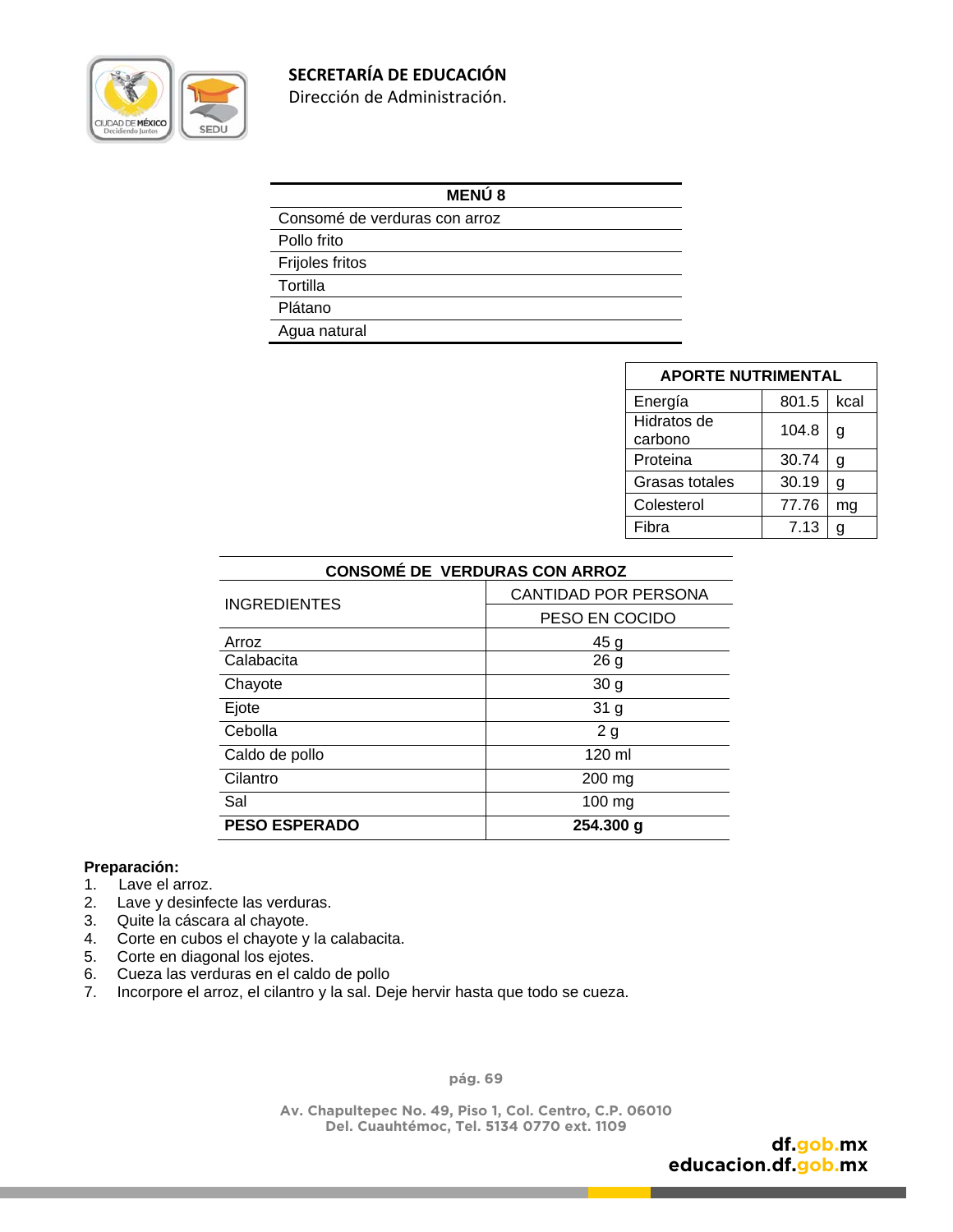

| <b>POLLO FRITO</b>        |                      |  |
|---------------------------|----------------------|--|
| <b>INGREDIENTES</b>       | CANTIDAD POR PERSONA |  |
|                           | PESO EN COCIDO       |  |
| Pierna o muslo (sin piel) | 69 g                 |  |
| Cebolla                   | 5 <sub>q</sub>       |  |
| Aceite                    | 5 <sub>m</sub>       |  |
| Ajo                       | 250 mg               |  |
| Sal                       | 200 mg               |  |
| <b>PESO ESPERADO</b>      | 79.450 g             |  |

### **Preparación:**

- 1. Lave el pollo.
- 2. Lave y desinfecte las verduras.
- 3. Cueza el pollo en suficiente agua con la cebolla, el ajo y la sal. Escúrralos
- Dore el pollo. Déjelo escurrir sobre papel absorbente.

| <b>RIJOLES FRITOS</b> |                             |  |
|-----------------------|-----------------------------|--|
| <b>INGREDIENTES</b>   | <b>CANTIDAD POR PERSONA</b> |  |
|                       | PESO EN COCIDO              |  |
| Frijoles              | 150 <sub>g</sub>            |  |
| Cebolla               | 5 <sub>g</sub>              |  |
| Aceite                | 5 mL                        |  |
| Sal                   | $200$ mg                    |  |
| <b>PESO ESPERADO</b>  | 160.200 g                   |  |

#### **Preparación:**

- 1. Lave y remoje los frijoles desde la noche anterior. Escúrralos.
- 2. Lave y desinfecte la cebolla. Pique la mitad
- 3. Cueza los frijoles en suficiente agua con un trozo de cebolla y la sal.
- 4. Fría la cebolla. Incorpore los frijoles y macháquelos

| <b>TORTILLA</b>     |                             |  |
|---------------------|-----------------------------|--|
| <b>INGREDIENTES</b> | <b>CANTIDAD POR PERSONA</b> |  |
|                     | PESO BRUTO                  |  |
| Tortilla            | 90 <sub>g</sub>             |  |
|                     |                             |  |
| <b>FRUTA</b>        |                             |  |
| <b>INGREDIENTES</b> | CANTIDAD POR PERSONA        |  |
|                     | <b>PESO BRUTO</b>           |  |
| Plátano             | 147 a                       |  |
|                     |                             |  |

#### **pág. 70**

**Av. Chapultepec No. 49, Piso 1, Col. Centro, C.P. 06010 Del. Cuauhtémoc, Tel. 5134 0770 ext. 1109**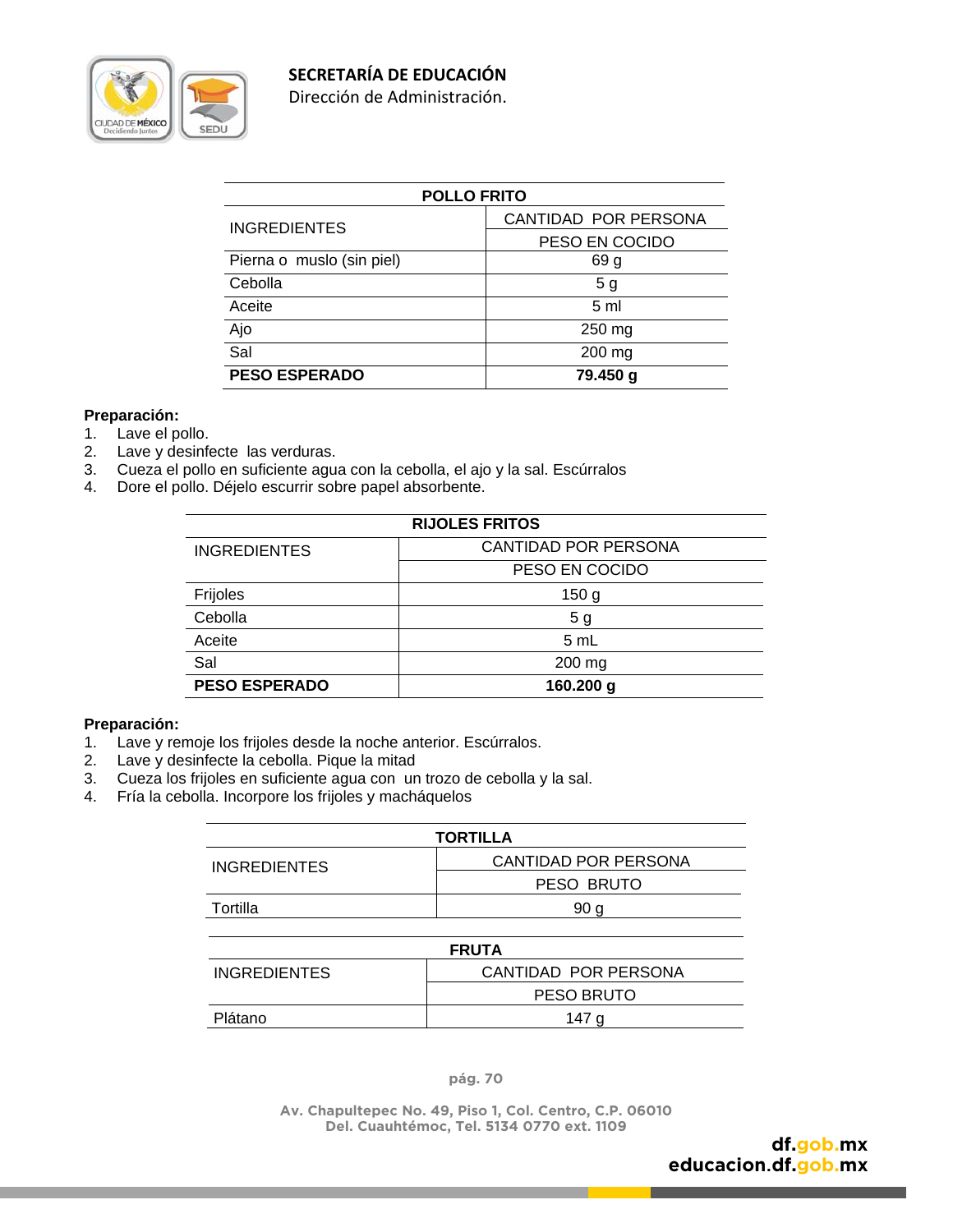

#### **Preparación:**

1.-Lave y desinfecte el plátano.

| MENÚ <sub>9</sub>       |  |
|-------------------------|--|
| Sopa de ejote con pasta |  |
| Tinga de res            |  |
| Papas crocantes         |  |
| Tortilla                |  |
| Manzana                 |  |
| Agua natural            |  |

| <b>APORTE NUTRIMENTAL</b> |        |      |
|---------------------------|--------|------|
| Energía                   | 728.41 | kcal |
| Hidratos de<br>carbono    | 98.97  | g    |
| Proteína                  | 31     | g    |
| Grasas totales            | 24.22  | g    |
| Colesterol                | 42.30  | mg   |
| Fibra                     | 7.45   |      |

| SOPA DE EJOTES CON PASTA |                             |  |
|--------------------------|-----------------------------|--|
| <b>INGREDIENTES</b>      | <b>CANTIDAD POR PERSONA</b> |  |
|                          | PESO EN COCIDO              |  |
| Ejotes                   | 84 g                        |  |
| Pasta                    | 68 g                        |  |
| <b>Jitomate</b>          | 28 g                        |  |
| Cebollas                 | 2g                          |  |
| Aceite                   | 5 mL                        |  |
| Ajo                      | 250 mg                      |  |
| Sal                      | $200$ mg                    |  |
| <b>PESO ESPERADO</b>     | 187.450 g                   |  |

**pág. 71** 

**Av. Chapultepec No. 49, Piso 1, Col. Centro, C.P. 06010 Del. Cuauhtémoc, Tel. 5134 0770 ext. 1109**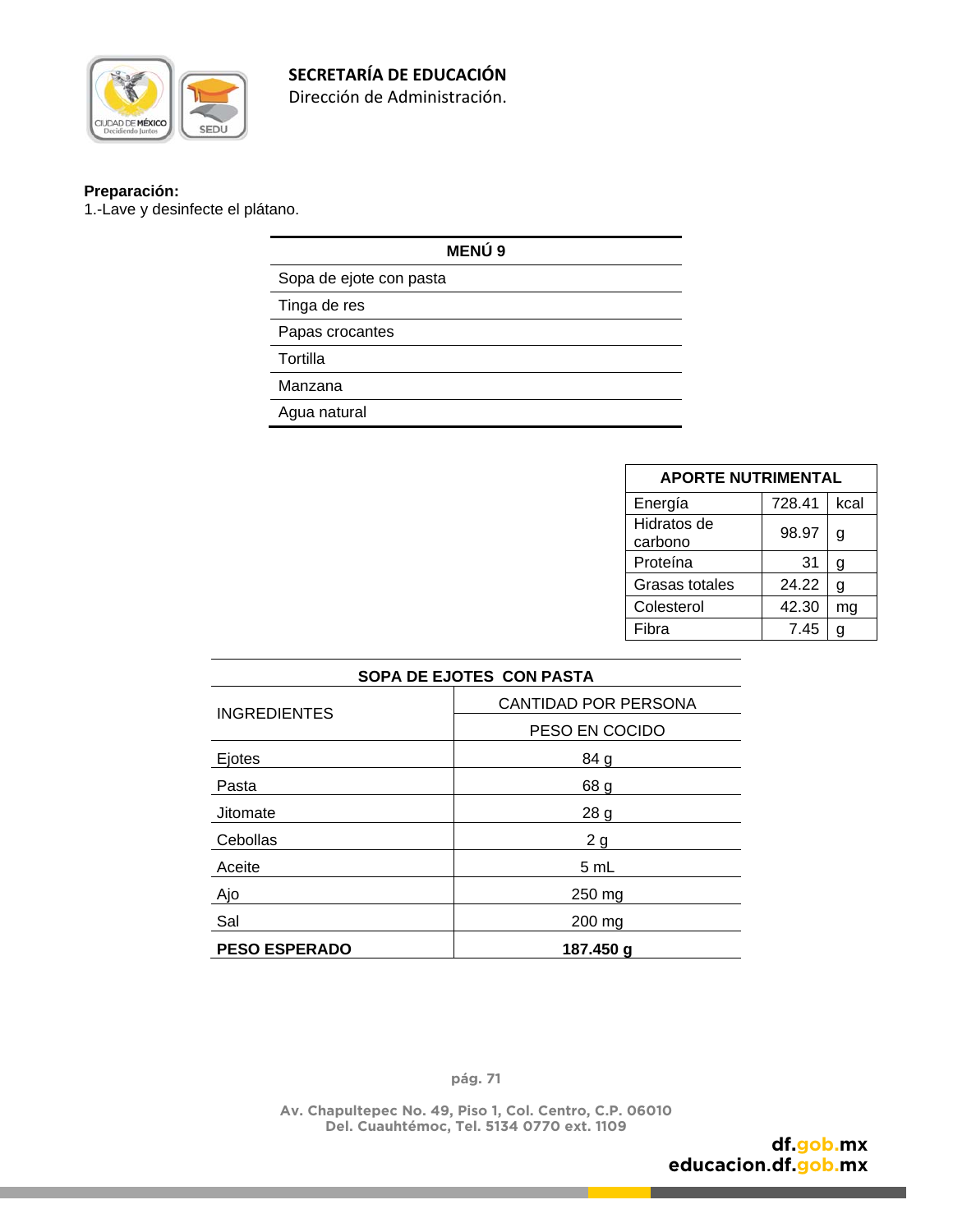

Dirección de Administración.

### **Preparación:**

- 1. Lave y desinfecte las verduras.
- 2. Pique los ejotes.
- 3. Licue el jitomate, la cebolla y el ajo.
- 4. Incorpore el jitomate y la sal. Cocine hasta que reseque.
- 5. Añada agua y los ejotes. Deje hervir hasta que se cuezan.

| <b>TINGA DE RES</b>  |                             |
|----------------------|-----------------------------|
| <b>INGREDIENTES</b>  | <b>CANTIDAD POR PERSONA</b> |
|                      | PESO EN COCIDO              |
| Falda de res         | 52 g                        |
| <b>Jitomate</b>      | 47 <sub>g</sub>             |
| Chile chipotle       | 1 g                         |
| Cebolla              | 23 <sub>g</sub>             |
| Aceite               | $10 \mathrm{m}$             |
| Caldo o agua         | 40 ml                       |
| Ajo                  | 250 mg                      |
| Sal                  | 200 mg                      |
| <b>PESO ESPERADO</b> | 173.450 g                   |

#### **Preparación:**

- 1. Lave y desinfecte las verduras.
- 2. Lave y cueza la carne en suficiente agua con cebolla y sal. Deshébrela.
- 3. Rebane la cebolla.
- 4. Licue el jitomate con un trozo de cebolla, el chile y el ajo.
- 5. Fría la cebolla restante, incorpore la salsa y cocine hasta que reseque
- 6. Añada el caldo y la carne. Deje hervir unos minutos.

| <b>PAPAS CROCANTES</b> |                  |
|------------------------|------------------|
| <b>INGREDIENTES</b>    | <b>CANTIDAD</b>  |
|                        | PESO EN COCIDO   |
| Papa                   | 48 g             |
| Hojuelas de maíz       | 2g               |
| Aceite                 | 5 <sub>g</sub>   |
| Pimienta molida        | $100 \text{ mg}$ |
| Sal                    | 200 mg           |
| <b>PESO ESPERADO</b>   | 55.300 mg        |

#### **Preparación:**

- 1. Lave y desinfecte la papa.
- 2. Corte con piel la papa en cubitos.
- 3. Triture la hojuela de maíz y coloque en un tazón. Agregar la pimienta molida y revuelva.
- 4. Agregue al tazón las papas y mezcle con movimientos envolventes.

**pág. 72** 

**Av. Chapultepec No. 49, Piso 1, Col. Centro, C.P. 06010 Del. Cuauhtémoc, Tel. 5134 0770 ext. 1109**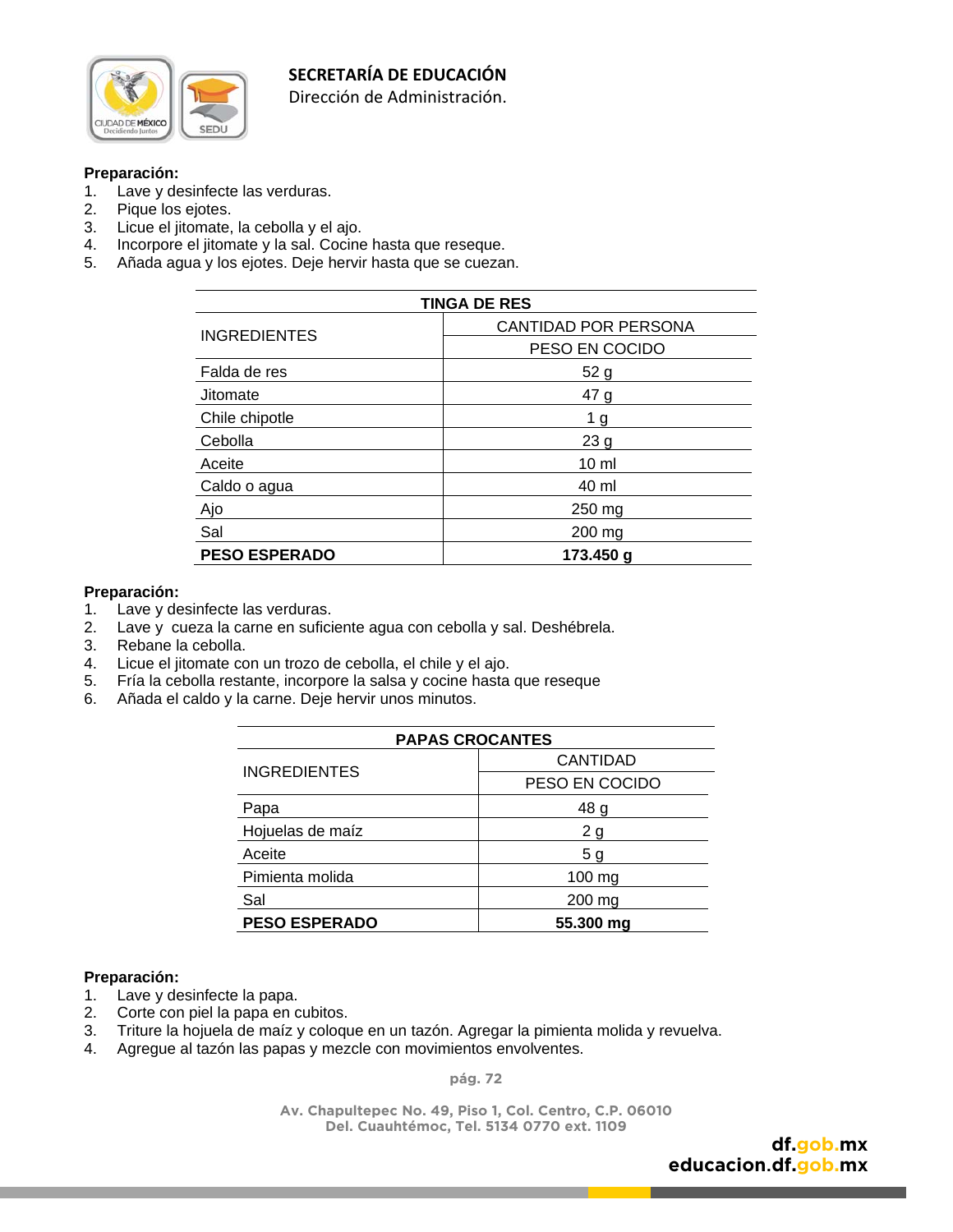

Dirección de Administración.

Manzana 149 g

- 5. Precaliente el horno a 250 ºC
- 6. En una charola para hornear agregar un poco del aceite, colocar las papas y bañarlas con el aceite sobrante.
- 7. Meter al horno hasta que doren.

| <b>TORTILLA</b>     |                      |  |
|---------------------|----------------------|--|
| <b>INGREDIENTES</b> | CANTIDAD POR PERSONA |  |
|                     | <b>PESO</b>          |  |
| Tortilla            | 90 <sub>g</sub>      |  |
|                     |                      |  |
| <b>FRUTA</b>        |                      |  |
| <b>INGREDIENTES</b> | CANTIDAD POR PERSONA |  |
|                     | <b>PESO</b>          |  |

#### **Preparación:**

1.-Lave y desinfecte la manzana.

**MENÚ 10** 

| Arroz a la mexicana           |
|-------------------------------|
| Queso en caldillo de jitomate |
| Frijoles fritos               |
| Tortilla                      |
| Durazno                       |
| Agua natural                  |

| <b>APORTE NUTRIMENTAL</b> |        |      |
|---------------------------|--------|------|
| Energía                   | 807.96 | kcal |
| Hidratos de<br>carbono    | 112    | g    |
| Proteína                  | 29.4   | g    |
| Grasas totales            | 29.39  | g    |
| Colesterol                | 0      | ma   |
| Fibra                     | 8.5    |      |

**pág. 73** 

**Av. Chapultepec No. 49, Piso 1, Col. Centro, C.P. 06010 Del. Cuauhtémoc, Tel. 5134 0770 ext. 1109**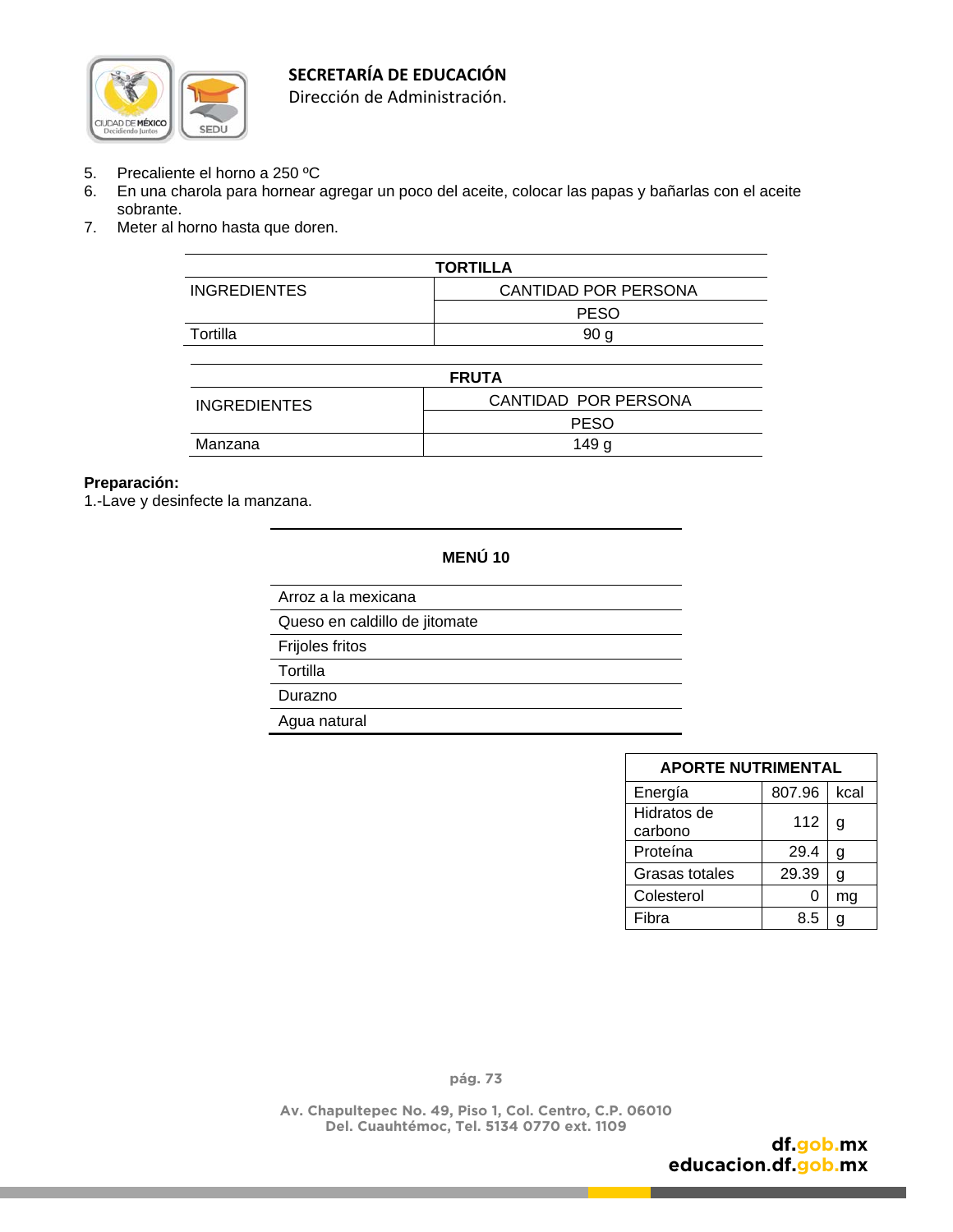

| <b>ARROZ A LA MEXICANA</b> |                    |  |
|----------------------------|--------------------|--|
| <b>INGREDIENTES</b>        | CANTIDAD EN COCIDO |  |
|                            | PESO NETO          |  |
| Arroz                      | 67 g               |  |
| Chícharo                   | 15 <sub>g</sub>    |  |
| Aceite                     | 5 mL               |  |
| Cebolla                    | 2g                 |  |
| Jitomate                   | 28 <sub>g</sub>    |  |
| Ajo                        | 250 mg             |  |
| Sal                        | 100 mg             |  |
| <b>PESO ESPERADO</b>       | 112.350 g          |  |

## **Preparación**:

- 1. Lave y desinfecte las verduras.
- 2. Hierva los chícharos en poca agua.
- 3. Lave, remoje y escurra el arroz.
- 4. Licue el jitomate, la cebolla y el ajo.
- 5. Fría el arroz. Agregue el jitomate y la sal. Cocine hasta que reseque.
- 6. Añada agua y los chícharos. Tape y cocine hasta que el agua se consuma y el arroz se cueza.

| <b>QUESO EN CALDILLO DE JITOMATE</b> |                             |  |
|--------------------------------------|-----------------------------|--|
| <b>INGREDIENTES</b>                  | <b>CANTIDAD POR PERSONA</b> |  |
|                                      | PESO EN COCIDO              |  |
| Queso fresco                         | 80 <sub>g</sub>             |  |
| Chile poblano                        | 18 <sub>g</sub>             |  |
| Calabacita                           | 90 g                        |  |
| <b>Jitomate</b>                      | 47 g                        |  |
| Cebolla                              | 4 g                         |  |
| Aceite                               | 10 MI                       |  |
| Ajo                                  | 250 mg                      |  |
| Sal                                  | $100 \text{ mg}$            |  |
| <b>PESO ESPERADO</b>                 | 249.350 g                   |  |

## **Preparación:**

- 1. Lave y desinfecte las verduras.
- 2. Ase, quita la piel, desvene y corte en rajas el chile.
- 3. Corte en cubos la calabacita.
- 4. Licue el jitomate, la cebolla y el ajo.
- 5. Corte en cubos el queso.
- 6. Fría el jitomate y deje resecar.
- 7. Añada el chile, la calabacita, la sal y el agua. Deje hervir a fuego bajo hasta que las verduras se cuezan.
- 8. Añada el queso y cocine un minuto más.

#### **pág. 74**

**Av. Chapultepec No. 49, Piso 1, Col. Centro, C.P. 06010 Del. Cuauhtémoc, Tel. 5134 0770 ext. 1109**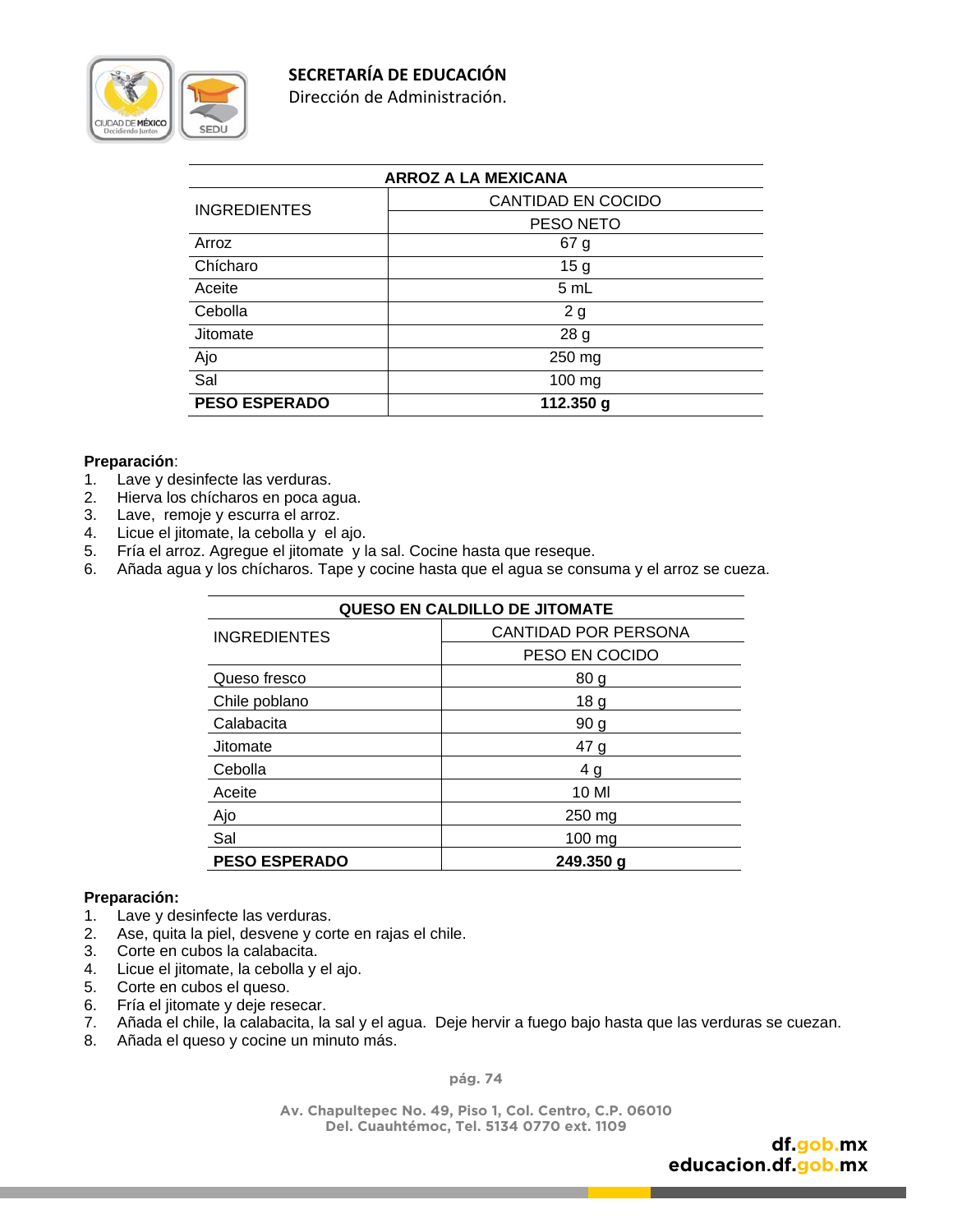

| <b>FRIJOLES FRITOS</b> |                             |  |
|------------------------|-----------------------------|--|
| <b>INGREDIENTES</b>    | <b>CANTIDAD POR PERSONA</b> |  |
|                        | PESO NETO                   |  |
| Frijoles               | 150 <sub>g</sub>            |  |
| Cebolla                | 5 <sub>g</sub>              |  |
| Aceite                 | 5 MI                        |  |
| Hoja de aguacate       | 1/ <sub>2</sub> HOJA        |  |
| Sal                    | 200 <sub>g</sub>            |  |
| <b>PESO ESPERADO</b>   | 160.200 g                   |  |

# **Preparación**:

- 1. Lave y remoje los frijoles desde la noche anterior. Escúrralos.
- 2. Lave y desinfecte la cebolla. Pique la mitad.
- 3. Cueza los frijoles en suficiente agua con un trozo de cebolla y sal.<br>4. Fría la cebolla. Incorpore los frijoles y macháquelos.
- 4. Fría la cebolla. Incorpore los frijoles y macháquelos.

| <b>TORTILLA</b>     |                      |  |
|---------------------|----------------------|--|
| <b>INGREDIENTES</b> | CANTIDAD POR PERSONA |  |
|                     | PESO NETO            |  |
| Tortilla            | 90 g                 |  |
|                     |                      |  |

| <b>FRUTA</b>        |                      |  |
|---------------------|----------------------|--|
| <b>INGREDIENTES</b> | CANTIDAD POR PERSONA |  |
|                     | <b>PESO</b>          |  |
| Durazno             | 113 g                |  |

# **Preparación:**

1. Lave y desinfecte el durazno.

**pág. 75** 

**Av. Chapultepec No. 49, Piso 1, Col. Centro, C.P. 06010 Del. Cuauhtémoc, Tel. 5134 0770 ext. 1109**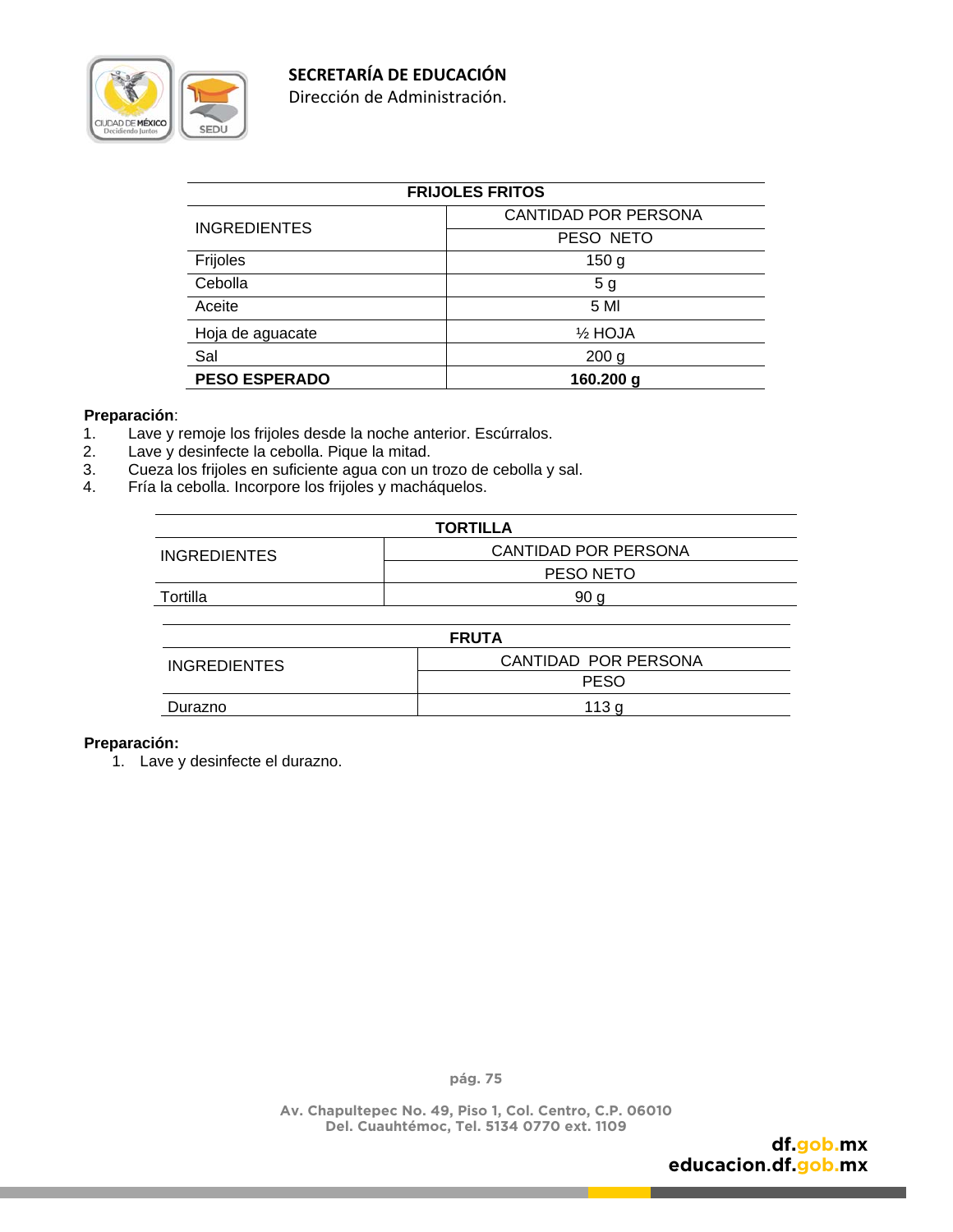

| <b>MENÚS</b>                        |                              |                                           |                              |                              |
|-------------------------------------|------------------------------|-------------------------------------------|------------------------------|------------------------------|
| MENÚ 11                             | <b>MENÚ 12</b>               | MENÚ 13                                   | <b>MENÚ 14</b>               | MENÚ 15                      |
| Espagueti rojo                      | Sopa de elote y<br>pasta     | Crema de garbanzo                         | <sup>5</sup> Arroz blanco    | Sopa de verduras             |
| <sup>1</sup> Pescado con<br>habitas | <sup>2</sup> Tiras de pollo  | Bistec con papas                          | Pollo con ejotes en<br>salsa | Croquetas de queso<br>fresco |
| Verduras a la<br>mantequilla        | <sup>3</sup> Frijoles fritos | <sup>4</sup> Calabacitas a la<br>mexicana | Frijoles fritos              | Ensalada de frijoles         |
| <b>Tortillas</b>                    | <b>Tortillas</b>             | Tortilla                                  | Tortilla                     | <b>Tortillas</b>             |
| Pera                                | Manzana                      | Guayaba                                   | Naranja                      | Durazno                      |
| Agua natural                        | Agua natural                 | Agua natural                              | Agua natural                 | Agua natural                 |

| <b>MENÚ 11</b>            |  |  |
|---------------------------|--|--|
| Espagueti rojo            |  |  |
| Pescado con habitas       |  |  |
| Verduras a la mantequilla |  |  |
| Tortilla                  |  |  |
| Pera                      |  |  |
| Agua natural              |  |  |
|                           |  |  |

| <b>APORTE NUTRIMENTAL</b> |          |      |
|---------------------------|----------|------|
| Energía                   | 732.3    | kcal |
| Hidratos de<br>carbono    | 105.8    | g    |
| Proteína                  | 28.2     | g    |
| Grasas totales            | 20.9     | g    |
| Colesterol                | $39 - 2$ | mg   |
| Fibra                     | 15.78    |      |

| <b>ESPAGUETI ROJO</b> |                      |  |
|-----------------------|----------------------|--|
| <b>INGREDIENTES</b>   | CANTIDAD POR PERSONA |  |
|                       | PESO EN COCIDO       |  |
| Pasta                 | 68 g                 |  |
| Jitomate              | 26 <sub>g</sub>      |  |
| Cebolla               | 2 <sub>g</sub>       |  |
| Aceite                | 5 mL                 |  |
| Ajo                   | 250 mg               |  |
| <b>PESO ESPERADO</b>  | 101.250 g            |  |

**pág. 76** 

**Av. Chapultepec No. 49, Piso 1, Col. Centro, C.P. 06010 Del. Cuauhtémoc, Tel. 5134 0770 ext. 1109**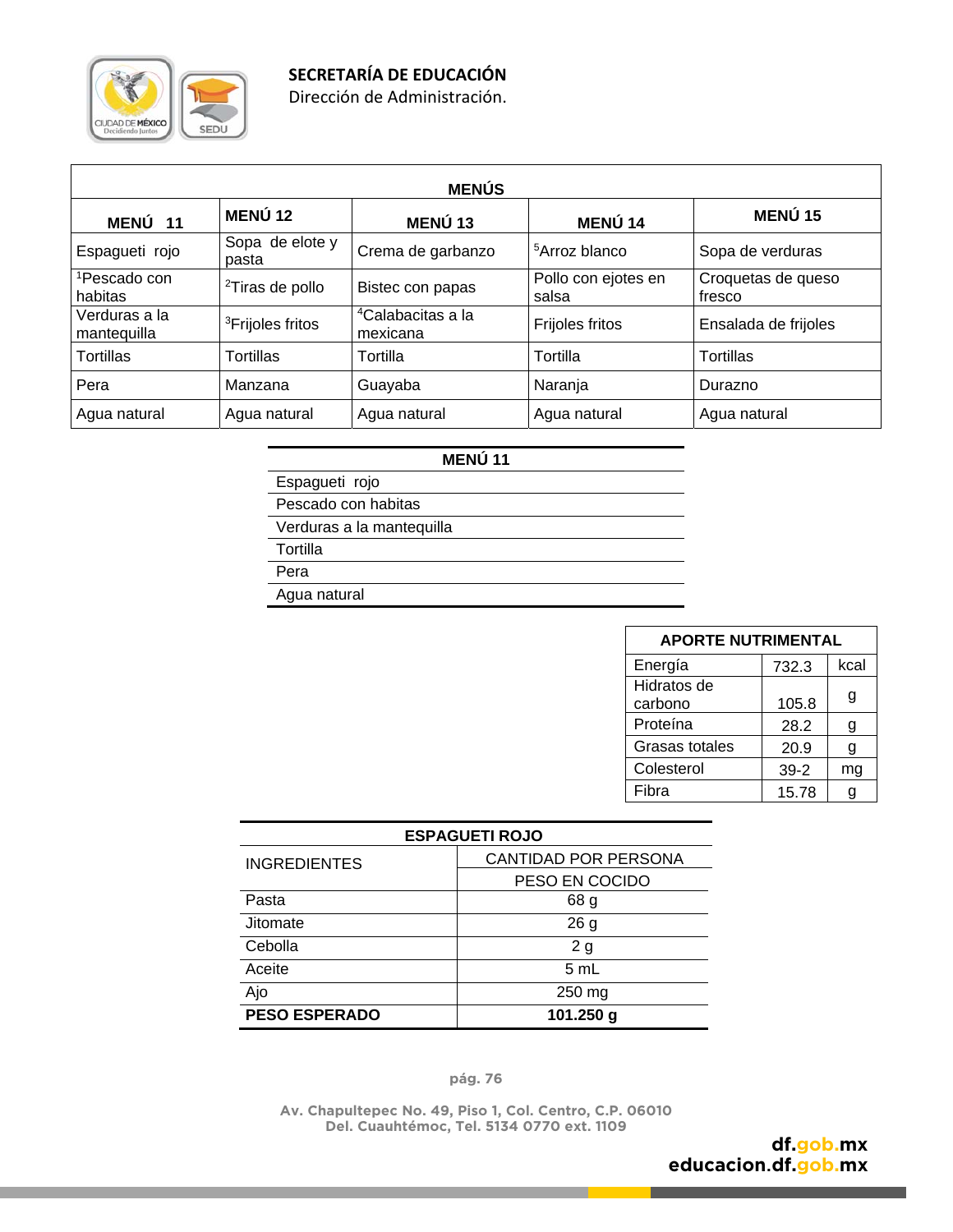

**SECRETARÍA DE EDUCACIÓN** Dirección de Administración.

# **Preparación:**

- 1. Lave y desinfecte las verduras.
- 2. Cueza el espagueti en suficiente agua con poco aceite y la menor cantidad de sal posible. Refrésquelo y escúrralo.
- 3. Licue el jitomate con la cebolla y el ajo.
- 4. Fría el jitomate y sazone con la menor cantidad de sal posible.
- 5. Añada el espagueti y cocine unos minutos más.

| <b>PESCADO CON HABITAS</b> |                             |  |
|----------------------------|-----------------------------|--|
| <b>INGREDIENTES</b>        | <b>CANTIDAD POR PERSONA</b> |  |
|                            | PESO EN COCIDO              |  |
| Filete de pescado          | 57 g                        |  |
| Haba verde fresca          | 32g                         |  |
| Cebolla blanca             | 2g                          |  |
| Dientes de ajo             | 250 mg                      |  |
| Tomate verde               | 40 g                        |  |
| Nopal tiernito             | 83 <sub>g</sub>             |  |
| Aceite                     | 5 mL                        |  |
| Papa cambray               | 26 <sub>g</sub>             |  |
| <b>PESO ESPERADO</b>       | $245.250$ g                 |  |

## **Preparación:**

- 1. Lave y desinfecte las verduras
- 2. Corte los nopalitos en palitos de ½cm por 5cm blanquear en agua hirviendo con sal y poner bajo el chorro de agua fría hasta que retirar toda la babita.
- 3. Blanquear las habas en agua hirviendo con sal y reservar.
- 4. Cocinar las papas con sal hasta que estén cocidas.
- 5. Tatemar la cebolla, los dientes de ajo y el tomate verde. Licuar con el agua y freír la salsa con un poco de aceite. Cocinar a fuego bajo, sazonar con sal y pimienta.
- 6. Por último agrega los nopales, las papas, y habas y cocinar por 10 minutos más. Servir.

**pág. 77** 

**Av. Chapultepec No. 49, Piso 1, Col. Centro, C.P. 06010 Del. Cuauhtémoc, Tel. 5134 0770 ext. 1109**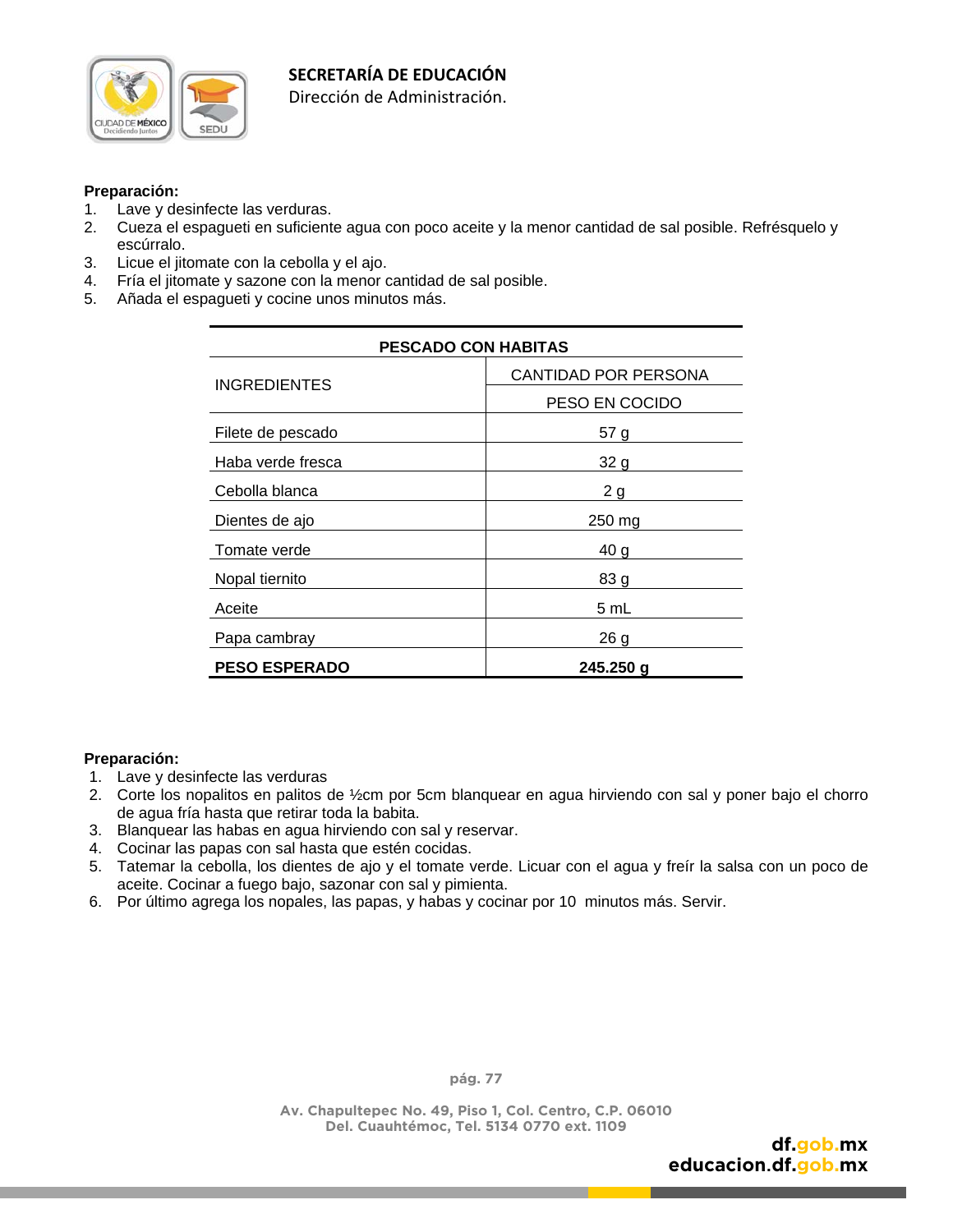

Dirección de Administración.

| <b>VERDURAS A LA MANTEQUILLA</b> |                 |  |
|----------------------------------|-----------------|--|
| <b>INGREDIENTES</b>              | <b>CANTIDAD</b> |  |
|                                  | POR PERSONA     |  |
|                                  | PESO EN COCIDO  |  |
| Zanahoria                        | 25 <sub>g</sub> |  |
| Papa cambray                     | 48 g            |  |
| Calabaza                         | 22 <sub>g</sub> |  |
| Ejotes                           | 26 <sub>g</sub> |  |
| Mantequilla                      | 5 mL            |  |
| Sal                              | $100$ mg        |  |
| <b>PESO ESPERADO</b>             | 126.100 g       |  |

# **Preparación:**

- 1. Lavar y desinfectar verduras.
- 2. Pelar la zanahoria, papa cambray y quitar extremidades de zanahoria, calabaza y ejotes.
- 3. Precocer en suficiente agua hirviendo las verduras por separado.
- 4. Chocar la verdura con hielo para cortar la cocción. Escurrir.
- 5. Freír en mantequilla la verdura, agregar sal y dejar cocinar.
- 6. Colocar en una cacerola con mantequilla, sazonar con sal, dejar cocinar

| <b>TORTILLA</b>     |                             |  |
|---------------------|-----------------------------|--|
| <b>INGREDIENTES</b> | <b>CANTIDAD POR PERSONA</b> |  |
|                     | <b>PESO</b>                 |  |
| Tortilla            | 90 <sub>g</sub>             |  |
|                     |                             |  |
| <b>FRUTA</b>        |                             |  |
| <b>INGREDIENTES</b> | <b>CANTIDAD POR PERSONA</b> |  |
|                     | <b>PESO</b>                 |  |
| Pera                | 123 a                       |  |

## **Preparación:**

1.- Lave y desinfecte la pera.

| MENÚ 12               |  |
|-----------------------|--|
| Sopa de elote y pasta |  |
| Tiras de pollo        |  |
| Frijoles fritos       |  |
| Tortilla              |  |
| Manzana               |  |
| Agua natural          |  |

**pág. 78** 

**Av. Chapultepec No. 49, Piso 1, Col. Centro, C.P. 06010 Del. Cuauhtémoc, Tel. 5134 0770 ext. 1109**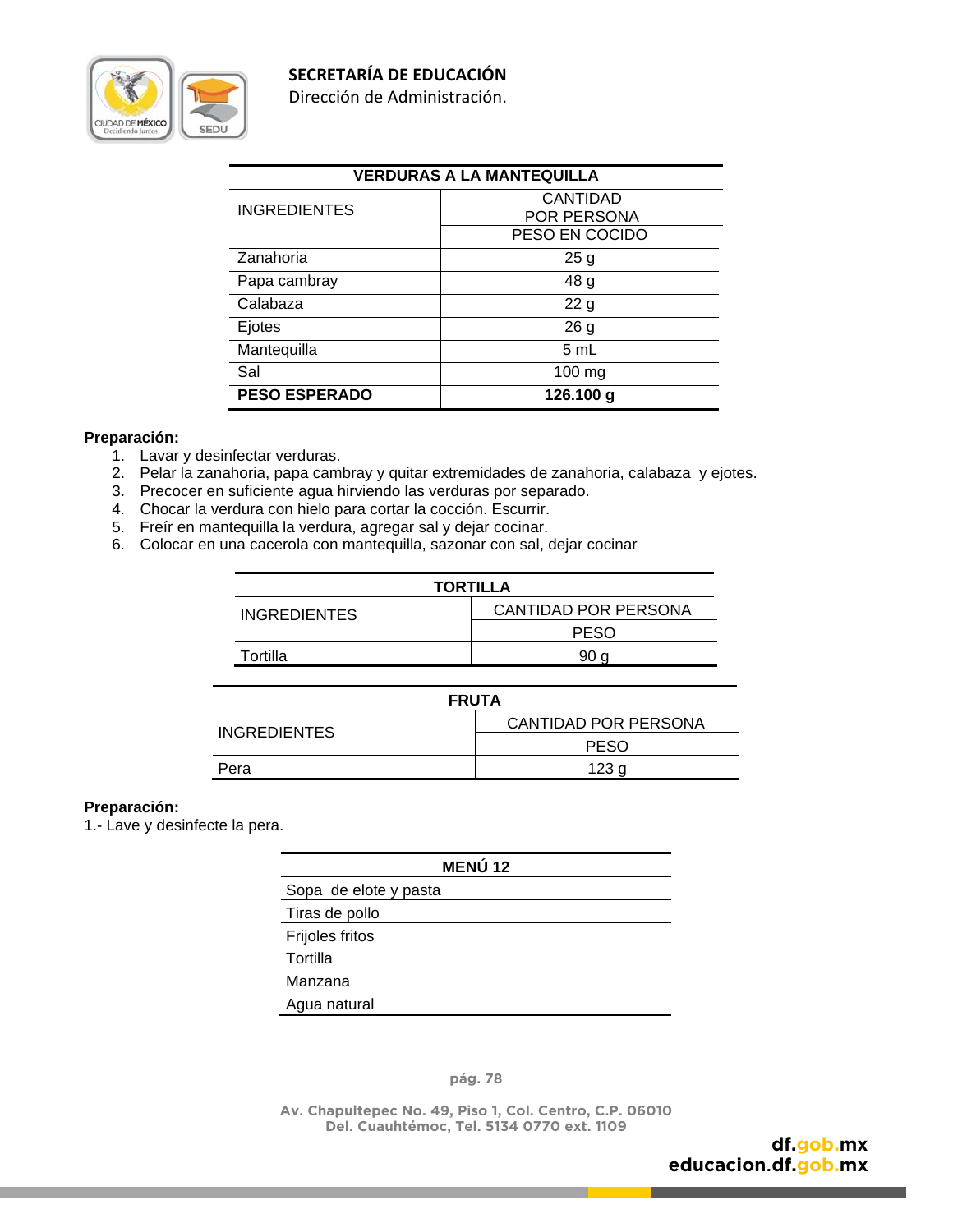

Dirección de Administración.

| <b>APORTE NUTRIMENTAL</b> |            |      |
|---------------------------|------------|------|
| Energía                   | 744.4      | Kcal |
| Hidratos de               |            |      |
| carbono                   | 94.3       |      |
| Proteína                  | 33.1       |      |
| Grasas totales            | 27.7       |      |
| Colesterol                | 60.3<br>mg |      |
| Fibra                     | 7.3        |      |

| <b>SOPA DE ELOTE Y PASTA</b> |                             |  |
|------------------------------|-----------------------------|--|
| <b>INGREDIENTES</b>          | <b>CANTIDAD POR PERSONA</b> |  |
|                              | PESO EN COCIDO              |  |
| Grano de elote               | 45 <sub>g</sub>             |  |
| Pasta                        | 21 <sub>g</sub>             |  |
| Cebolla                      | 2 <sub>g</sub>              |  |
| Aceite                       | 5 mL                        |  |
| Ajo                          | 250 mg                      |  |
| <b>PESO ESPERADO</b>         | 73.250 g                    |  |

## **Preparación:**

- 1. Lave y desinfecte las verduras.
- 2. Cueza la pasta en suficiente agua con poco aceite y la menor cantidad de sal posible. Refrésquela.
- 3. Cueza los granos de elote con la menor cantidad de sal posible. Licue con cebolla y ajo.
- 4. Fría el puré de elote en el aceite. Añada el agua y deje hervir.
- 5. Incorpore la pasta y deje hervir.

| <b>TIRAS DE POLLO</b>       |                             |  |
|-----------------------------|-----------------------------|--|
| <b>INGREDIENTES</b>         | <b>CANTIDAD POR PERSONA</b> |  |
|                             | PESO EN COCIDO              |  |
| Pechuga de pollo deshuesada | 56 <sub>g</sub>             |  |
| Espinaca                    | 30 <sub>g</sub>             |  |
| Cebolla blanca              | 2g                          |  |
| Ajo                         | 250 <sub>g</sub>            |  |
| Margarina                   | 6 g                         |  |
| <b>PESO ESPERADO</b>        | $94.250$ g                  |  |

#### **Preparación**:

- 1. Lavar y desinfectar las verduras.
- 2. Retirar los tallos de las espinacas.
- 3. Picar la cebolla blanca en cubitos pequeños.
- 4. Sofreír la cebolla con mantequilla y agregar los dientes de ajo enteros.
- 5. Incorporar las espinacas, cocinar por 5 minutos máximo

#### **pág. 79**

**Av. Chapultepec No. 49, Piso 1, Col. Centro, C.P. 06010 Del. Cuauhtémoc, Tel. 5134 0770 ext. 1109**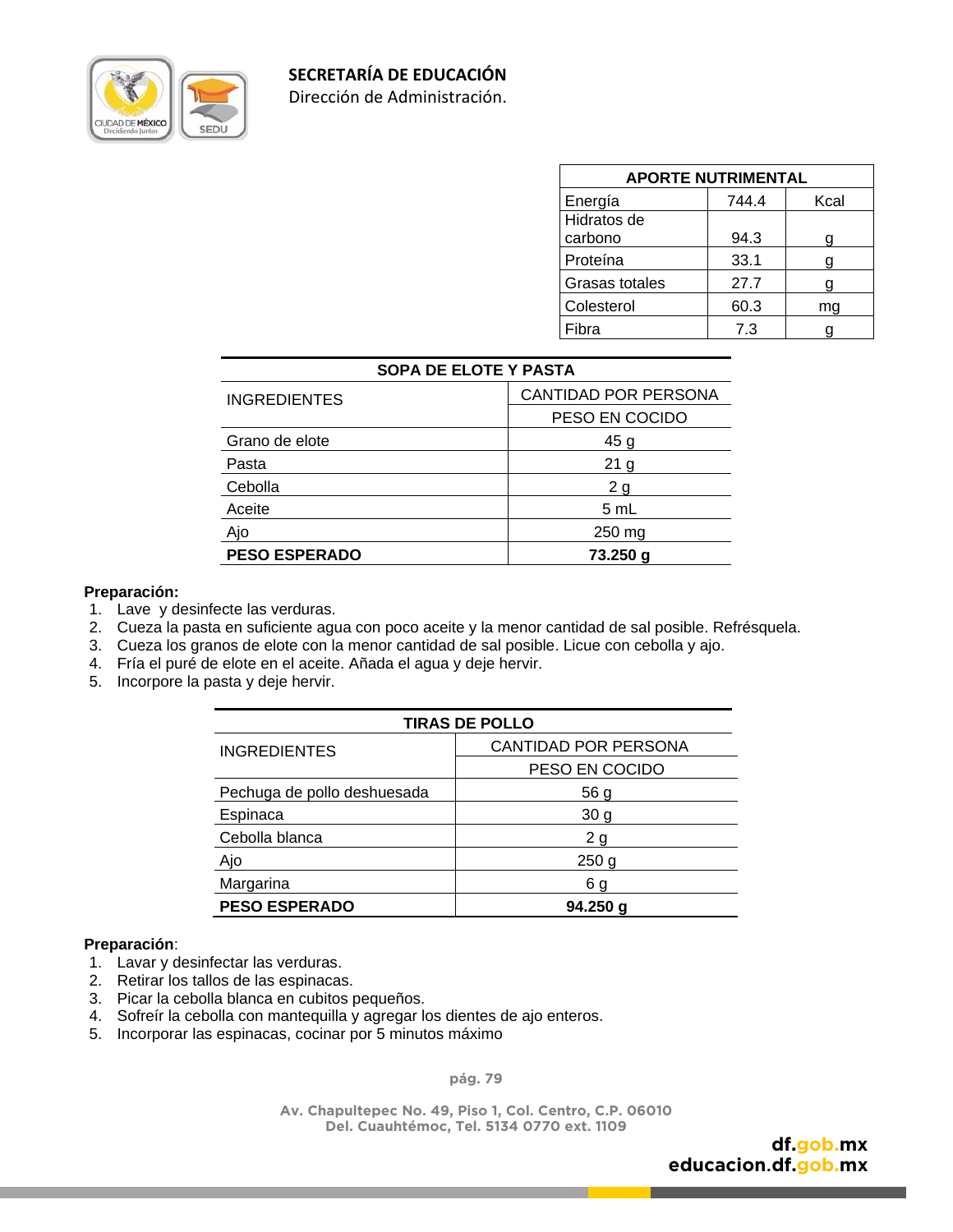

| <b>FRIJOLES FRITOS</b> |                             |  |
|------------------------|-----------------------------|--|
| <b>INGREDIENTES</b>    | <b>CANTIDAD POR PERSONA</b> |  |
|                        | PESO EN COCIDO              |  |
| Frijoles               | 150 <sub>g</sub>            |  |
| Cebolla                | 5 <sub>q</sub>              |  |
| Aceite                 | 5 <sub>m</sub>              |  |
| Hoja de aguacate       | $\frac{1}{2}$ hoja          |  |
| <b>PESO ESPERADO</b>   | 160 <sub>g</sub>            |  |

#### **Preparación:**

- 1. Lave y remoje los frijoles desde la noche anterior. Escúrralos.
- 2. Lave y desinfecte la cebolla.
- 3. Tostar la hoja de aguacate y reservar
- 4. Cueza los frijoles en suficiente agua con cebolla, agregar las hojas de aguacate y la menor cantidad de sal posible.
- 5. Pique la cebolla restante.
- 6. Acitrone la cebolla.
- 7. Incorpore los frijoles, fríalos y macháquelos.

| <b>TORTILLA</b>     |                      |  |
|---------------------|----------------------|--|
| <b>INGREDIENTES</b> | CANTIDAD POR PERSONA |  |
|                     | <b>PFSO</b>          |  |
| Tortilla            |                      |  |

| <b>FRUTA</b>         |  |  |
|----------------------|--|--|
| CANTIDAD POR PERSONA |  |  |
| <b>PESO</b>          |  |  |
| 149 a                |  |  |
|                      |  |  |

#### **Preparación:**

1.-Lave y desinfecte la manzana.

| MENÚ 13                   |
|---------------------------|
| Crema de garbanzo         |
| Bistec con papas          |
| Calabacitas a la mexicana |
| Tortilla                  |
| Guayaba                   |
| Agua natural              |

**APORTE NUTRIMENTAL** 

**pág. 80** 

**Av. Chapultepec No. 49, Piso 1, Col. Centro, C.P. 06010 Del. Cuauhtémoc, Tel. 5134 0770 ext. 1109**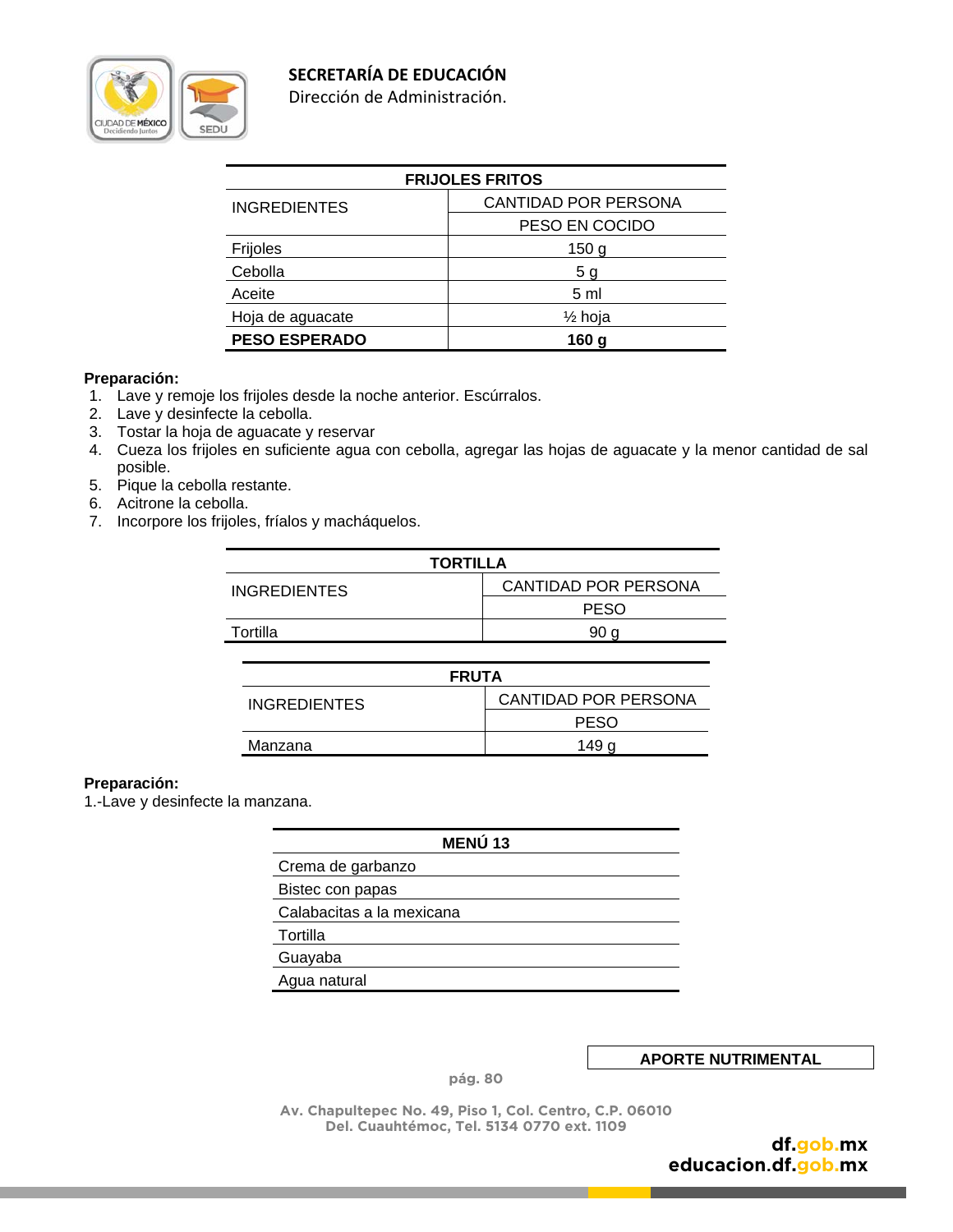

Dirección de Administración.

| Energía             | 794.6 | kcal |
|---------------------|-------|------|
| Hidratos de carbono | 100.6 |      |
| Proteína            | 33.8  |      |
| Grasas totales      | 30.3  |      |
| Colesterol          | 55.8  | mg   |
| Fibra               | 12.7  |      |

| <b>CREMA DE GARBANZO</b> |                             |
|--------------------------|-----------------------------|
| <b>INGREDIENTES</b>      | <b>CANTIDAD POR PERSONA</b> |
|                          | PESO EN COCIDO              |
| Garbanzos                | 100 a                       |
| Jitomate                 | 28 <sub>g</sub>             |
| Cebolla                  | 2 <sub>g</sub>              |
| Aceite                   | 5 <sub>ml</sub>             |
| Sal                      | 200 mg                      |
| <b>PESO ESPERADO</b>     | 135.200 g                   |

# **Preparación:**

Lave y remoje los garbanzos la noche anterior. Escúrralos.

Cueza los garbanzos en suficiente agua con cebolla y sal. Licúelos

Lave y desinfecte las verduras

Licue el jitomate con la cebolla y el ajo.

Fría el jitomate y sazone sal.

Incorpore los garbanzos, agregue más agua y deje hervir.

| <b>BISTEC CON PAPAS</b> |                      |
|-------------------------|----------------------|
| <b>INGREDIENTE</b>      | CANTIDAD POR PERSONA |
|                         | PESO EN COCIDO       |
| Bistec de res           | 52 <sub>g</sub>      |
| Papa                    | 102 <sub>g</sub>     |
| <b>Jitomate</b>         | 47 <sub>g</sub>      |
| Cebolla                 | 4 g                  |
| Aceite                  | $10 \mathrm{m}$      |
| Sal                     | 200 mg               |
| <b>PESO ESPERADO</b>    | $215.200$ g          |

# **Preparación:**

- 1. Lave y escurra el bistec.
- 2. Lave y desinfecte las verduras y la papa.
- 3. Quite la cáscara a las papas y rebánelas
- 4. Rebane el jitomate y la cebolla.
- 5. Fría ligeramente por separado la papa y el bistec
- 6. En una cacerola acomode la papa, luego el bistec y finalmente las verduras. Sazone sal.

**pág. 81** 

**Av. Chapultepec No. 49, Piso 1, Col. Centro, C.P. 06010 Del. Cuauhtémoc, Tel. 5134 0770 ext. 1109**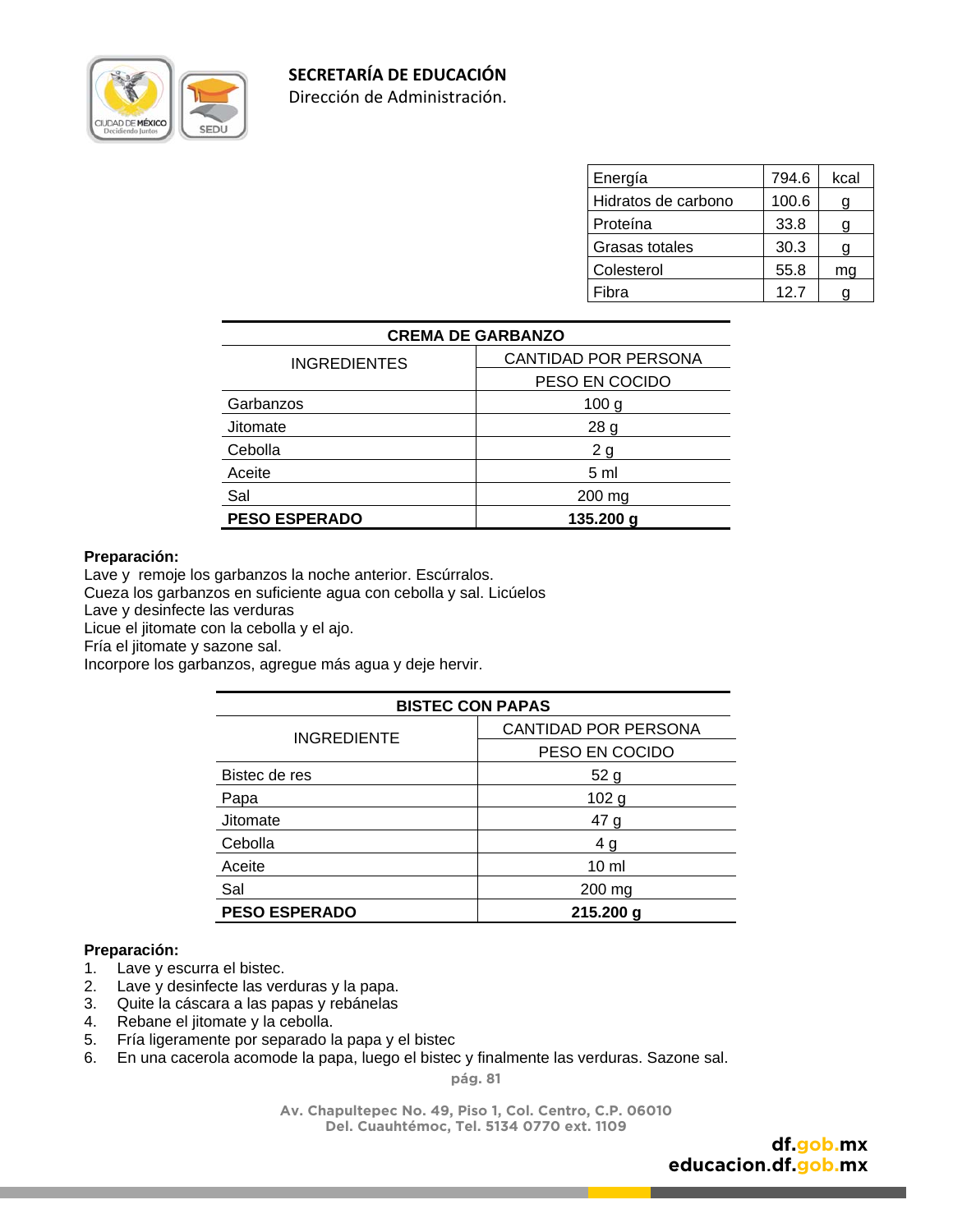

7. Tape y cocine hasta que las papas estén apenas suaves.

| <b>CALABACITAS A LA MEXICANA</b> |                             |
|----------------------------------|-----------------------------|
| <b>INGREDIENTES</b>              | <b>CANTIDAD POR PERSONA</b> |
|                                  | <b>PESO EN COCIDO</b>       |
| Calabacita                       | 53 <sub>g</sub>             |
| Granos de elote                  | 11 $g$                      |
| Jitomate guaje                   | 28 <sub>g</sub>             |
| Cebolla blanca                   | 5 g                         |
| Aceite                           | 5 <sub>m</sub>              |
| Sal                              | $100$ mg                    |
| Hoja de laurel                   | 1 g                         |
| Tomillo                          | 1 g                         |
| PESO ESPERADO                    | 104.100 g                   |

# **Preparación:**

- 1. Lave y desinfecte las verduras.
- 2. Pique la cebolla finamente y corte las calabacitas en cubos de 1 cm aprox.
- 3. Sofreír la cebolla blanca, licuar el jitomate guaje y agregar a la cebolla.
- 4. Agregar los granos de elote, la hoja de laurel, tomillo y calabacitas a fuego medio hasta que estén cocidas.

| <b>TORTILLA</b>     |                             |
|---------------------|-----------------------------|
| <b>INGREDIENTES</b> | <b>CANTIDAD POR PERSONA</b> |
|                     | <b>PESO</b>                 |
| Tortilla            | 90 a                        |
|                     |                             |

| <b>FRUTA</b>        |                             |
|---------------------|-----------------------------|
| <b>INGREDIENTES</b> | <b>CANTIDAD POR PERSONA</b> |
|                     | <b>PESO</b>                 |
| Guayaba             | 122 g                       |

## **Preparación**

1.- Lave y desinfecte la guayaba.

| MENÚ 14                   |  |
|---------------------------|--|
| Arroz blanco              |  |
| pollo con ejotes en salsa |  |
| Frijoles fritos           |  |
| Tortilla                  |  |
| Naranja                   |  |
| Agua natural              |  |

**APORTE NUTRIMENTAL** 

**pág. 82** 

**Av. Chapultepec No. 49, Piso 1, Col. Centro, C.P. 06010 Del. Cuauhtémoc, Tel. 5134 0770 ext. 1109**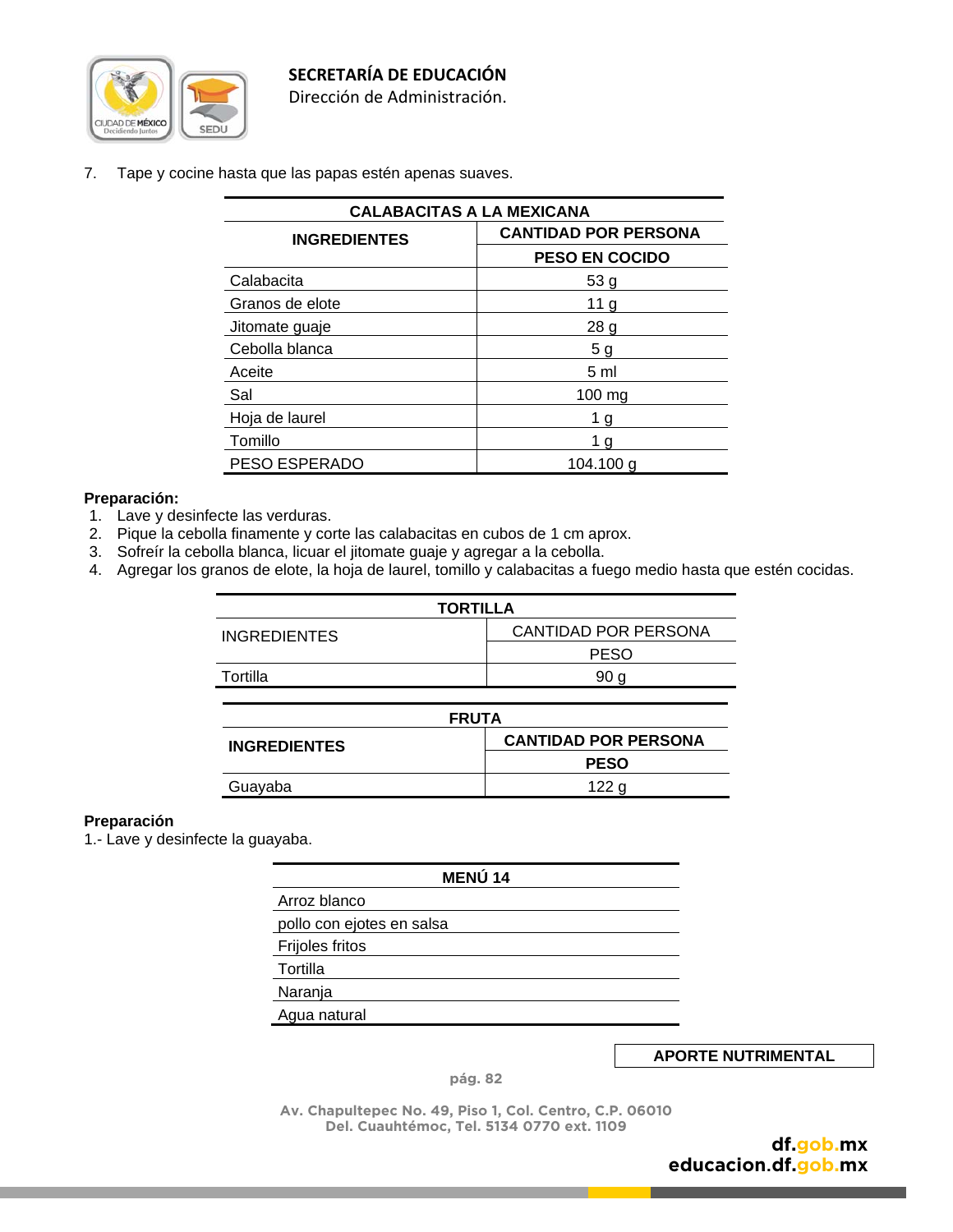

Dirección de Administración.

| Energía             | 791.2 | Kcal |
|---------------------|-------|------|
| Hidratos de carbono | 94.8  | g    |
| Proteína            | 30.9  | g    |
| Grasas totales      | 32.6  | g    |
| Colesterol          | 60.3  | ma   |
| Fibra               | 8.3   |      |

| <b>ARROZ BLANCO</b>  |                             |
|----------------------|-----------------------------|
| <b>INGREDIENTES</b>  | <b>CANTIDAD POR PERSONA</b> |
|                      | PESO EN COCIDO              |
| Arroz                | 67 g                        |
| Ajo                  | 250 mg                      |
| Cebolla              | 2 <sub>g</sub>              |
| Aceite               | 5 <sub>m</sub>              |
| Sal                  | 200 ml                      |
| <b>PESO ESPERADO</b> | 74.450 g                    |

# **Preparación:**

- 1. Enjuagar el arroz bajo el chorro de agua fría hasta que ésta salga clara. Dejar escurriendo por ½ hora.
- 2. Licuar la cebolla y el ajo con agua.
- 3. Freír el arroz con el aceite, escurrir y verter la mezcla anterior con la menor cantidad de sal posible.
- 4. Dejar hervir y tapar. Cocinar por 15 min a fuego bajo.

| <b>POLLO CON EJOTES EN SALSA</b> |                             |
|----------------------------------|-----------------------------|
| <b>INGREDIENTE</b>               | <b>CANTIDAD POR PERSONA</b> |
|                                  | PESO EN COCIDO              |
| Pechuga de pollo                 | 57 a                        |
| Ejotes                           | 66 g                        |
| Tomates                          | 47 <sub>g</sub>             |
| Chile serrano                    | 1 g                         |
| Cebolla                          | 5 <sub>g</sub>              |
| Aceite                           | $10 \text{ mL}$             |
| Ajo                              | 250 mg                      |
| Sal                              | 200 mg                      |
| <b>PESO ESPERADO</b>             | 186.450 g                   |

## **Preparación:**

- 1. Lavar y escurrir la pechuga.
- 2. Lavar y desinfectar las verduras.
- 3. Picar los ejotes. Cuézalos en poca agua.
- 4. Hierva los tomates y el chile. Licúelos con la cebolla y el ajo.
- 5. Fría la salsa y añada sal y agua.

**pág. 83** 

**Av. Chapultepec No. 49, Piso 1, Col. Centro, C.P. 06010 Del. Cuauhtémoc, Tel. 5134 0770 ext. 1109**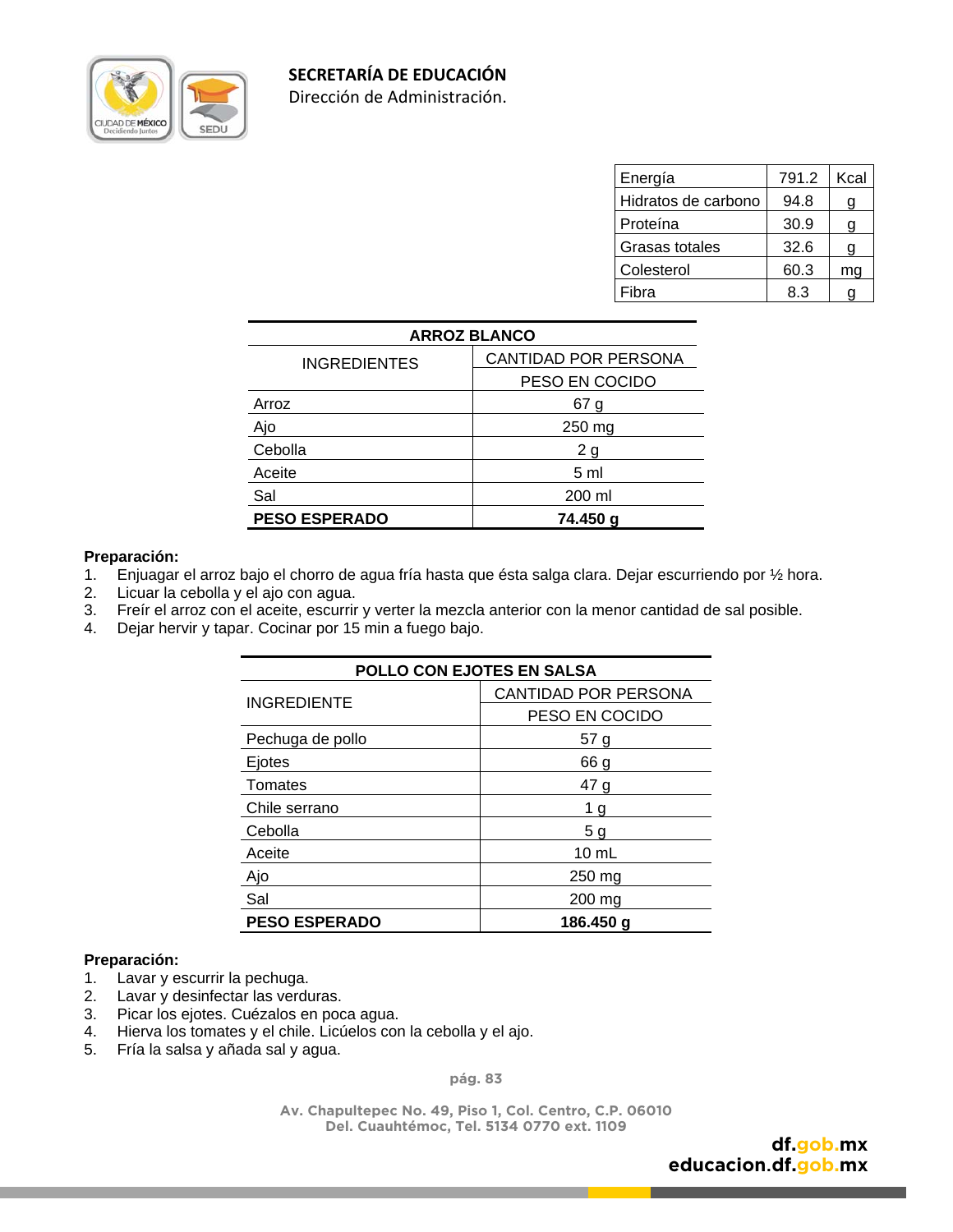

# 6. Agregue el pollo y los ejotes. Deje hervir

| <b>FRIJOLES FRITOS</b> |                             |
|------------------------|-----------------------------|
| <b>INGREDIENTES</b>    | <b>CANTIDAD POR PERSONA</b> |
|                        | PESO EN COCIDO              |
| Frijol                 | 150 <sub>g</sub>            |
| Cebolla                | 5 g                         |
| Aceite                 | 5 g                         |
| Sal                    | $200$ mg                    |
| PESO ESPERADO          | 160.200 $q$                 |

## **Preparación**

- 1. Lave y remoje los frijoles desde la noche anterior. Escúrralos.
- 2. Lave y desinfecte la cebolla. Pique la mitad
- 3. Cueza los frijoles en suficiente agua con un trozo de cebolla y la sal.
- 4. Fría la cebolla. Incorpore los frijoles y macháquelos.

| <b>TORTILLA</b>     |                      |
|---------------------|----------------------|
| <b>INGREDIENTES</b> | CANTIDAD POR PERSONA |
|                     | PESO NETO            |
| Tortilla            | 90 o                 |
|                     |                      |

| <b>FRUTA</b>   |  |
|----------------|--|
| CANTIDAD POR   |  |
| <b>PERSONA</b> |  |
| PESO BRUTO     |  |
| 159            |  |
|                |  |

# **Preparación**

1. Lavar, desinfectar y cortar en cuatro partes la naranja.

j.

| <b>MENU<sub>15</sub></b>  |
|---------------------------|
| Sopa de verduras          |
| Croquetas de queso fresco |
| Ensalada de frijoles      |
| <b>Tortillas</b>          |
| Durazno                   |
| Agua natural              |

**APORTE NUTRIMENTAL** 

**pág. 84** 

**Av. Chapultepec No. 49, Piso 1, Col. Centro, C.P. 06010 Del. Cuauhtémoc, Tel. 5134 0770 ext. 1109**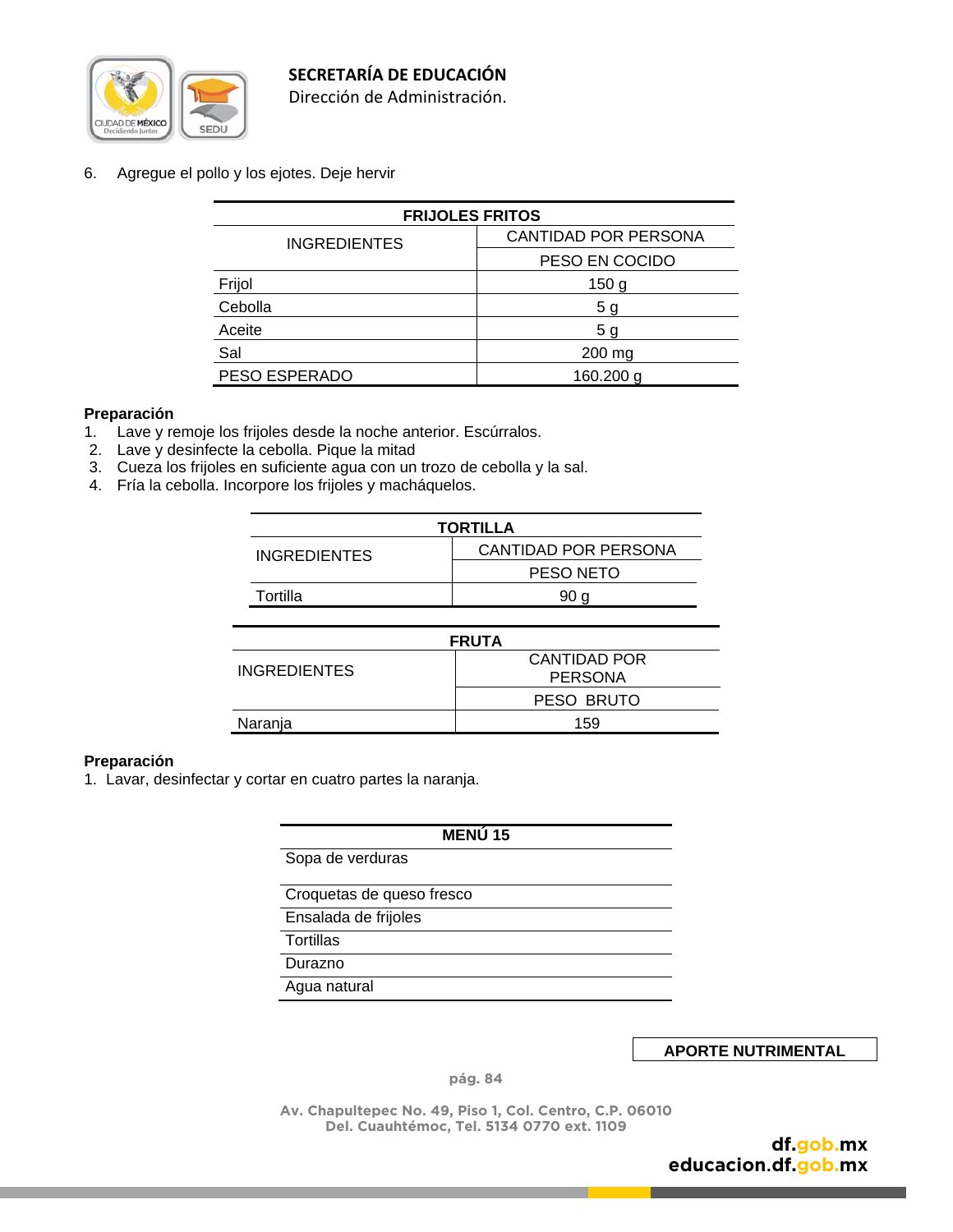

Dirección de Administración.

| Energía        | 754 | Kcal |
|----------------|-----|------|
| Hidratos de    |     |      |
| carbono        | 106 | g    |
| Proteína       | 29  |      |
| Grasas totales | 25  |      |
| Colesterol     | 55  |      |
| Fibra          | 10  |      |

| <b>SOPA DE VERDURAS</b> |                                       |  |
|-------------------------|---------------------------------------|--|
| <b>INGREDIENTES</b>     | <b>CANTIDAD POR</b><br><b>PERSONA</b> |  |
|                         | PESO EN COCIDO                        |  |
| Calabacita              | 26 <sub>g</sub>                       |  |
| Chícharos               | 29 <sub>g</sub>                       |  |
| Col                     | 27 <sub>g</sub>                       |  |
| <b>Jitomate</b>         | 28 g                                  |  |
| Cebolla                 | 2g                                    |  |
| Aceite                  | 5 <sub>m</sub>                        |  |
| Ajo                     | 250 mg                                |  |
| Sal                     | 200 mg                                |  |
| <b>PESO ESPERADO</b>    | 118.450 g                             |  |

# **Preparación:**

- 1. Lavar y desinfectar las verduras.
- 2. Picar en cubos pequeños la zanahoria.
- 3. Pelar los chícharos.
- 4. Rebanar la col.
- 5. Licuar el jitomate, cebolla, y ajo.
- 6. Freír la mezcla anterior y sazonar con sal (100mg).
- 7. Agregar las verduras, con agua y la sal restante (100mg).
- 8. Cocinar hasta que las verduras estén apenas suaves.

| <b>CROQUETAS DE</b><br><b>QUESO FRESCO</b> |              |  |
|--------------------------------------------|--------------|--|
| <b>INGREDIENTES</b>                        | CANTIDAD POR |  |
|                                            | pág. 85      |  |

**Av. Chapultepec No. 49, Piso 1, Col. Centro, C.P. 06010 Del. Cuauhtémoc, Tel. 5134 0770 ext. 1109**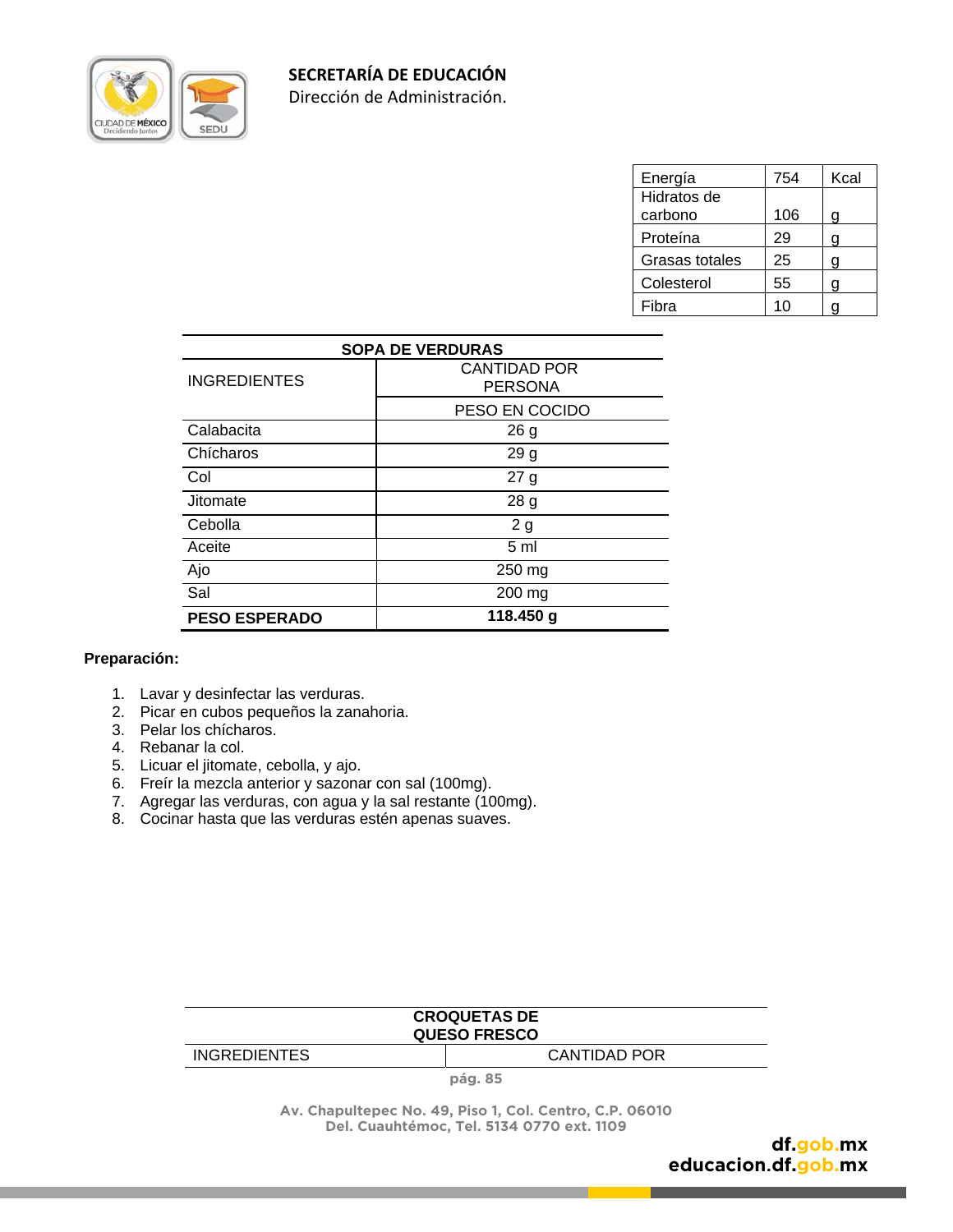

Dirección de Administración.

|                      | <b>PERSONA</b>   |
|----------------------|------------------|
|                      | PESO EN COCIDO   |
| Queso fresco         | 110 <sub>g</sub> |
| Perejil              | 1 g              |
| Cebollín             | 1 <sub>g</sub>   |
| Cebolla              | 1 <sub>g</sub>   |
| <b>Huevos</b>        | 12.5 g           |
| Harina               | 5 <sub>g</sub>   |
| Pan molido o tostado | 7 g              |
| Pimienta             | 200 mg           |
| Aceite               | 5 <sub>ml</sub>  |
| <b>PESO ESPERADO</b> | 142.200 g        |

#### **Preparación:**

- 1. Lave y desinfecte las verduras y hierbas.
- 2. Pique muy finamente la cebolla y las hierbas
- 3. Mezcle con el queso las hierbas y forma croquetas.
- 4. Coloque en un recipiente, tape y refrigere 30 minutos.
- 5. Bata los huevos en un recipiente
- 6. Saque las coquetas del refrigerador, empanizarlas, pasándolas primero por la harina, después por los huevos batidos y, finalmente, por el pan molido.
- 7. Repita el proceso anterior y refrigerar 30 minutos.
- 8. Caliente en un sartén el aceite y asar volteando por ambos lados.
- 9. Coloque en un recipiente y hornear a 180°C por 15 minutos para que se cuezan por dentro.
- 10. Retire del horno, enfrié un poco y sirva calientes.

| <b>ENSALADA DE FRIJOLES</b> |                                       |  |
|-----------------------------|---------------------------------------|--|
| <b>INGREDIENTES</b>         | <b>CANTIDAD POR</b><br><b>PERSONA</b> |  |
|                             | PESO EN COCIDO                        |  |
| Frijoles                    | 64 g                                  |  |
| Caldo de pollo desgrasado   | 120 MI                                |  |
| Cebolla                     | 2g                                    |  |
| Pimiento rojo               | 8 g                                   |  |
| Chile serrano               | 200 mg                                |  |
| Cilantro                    | 250 mg                                |  |
| Aceite                      | 5 MI                                  |  |
| Vinagre                     | 3 MI                                  |  |
| Orégano                     | 200 mg                                |  |
| <b>PESO ESPERADO</b>        | 142.650 g                             |  |

#### **Preparación:**

- 1. Lave y desinfecte las verduras y hierbas.
- 2. Corte la cebolla, el pimiento y el chile serrano en trozos pequeños.

**pág. 86** 

**Av. Chapultepec No. 49, Piso 1, Col. Centro, C.P. 06010 Del. Cuauhtémoc, Tel. 5134 0770 ext. 1109**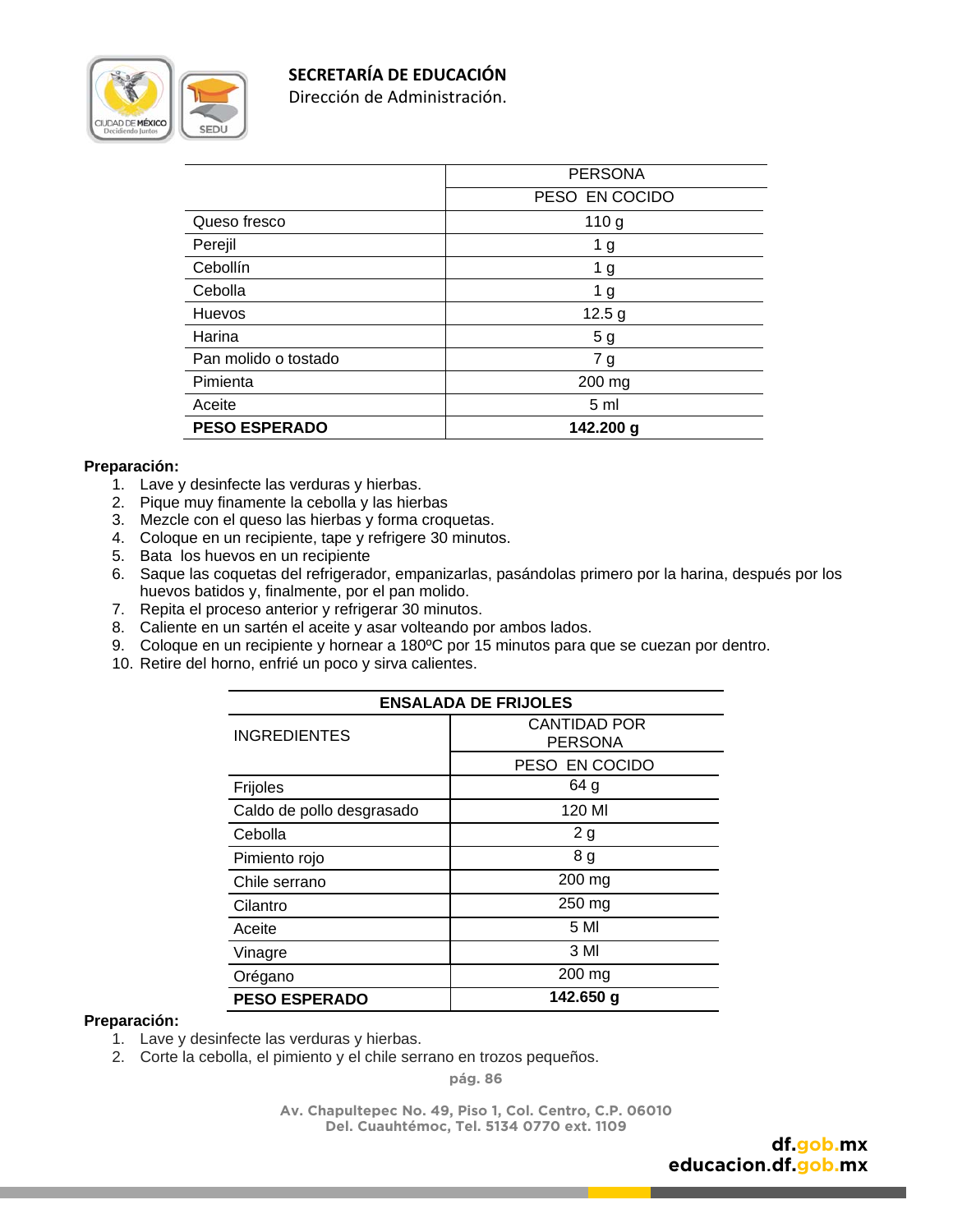

Dirección de Administración.

- 3. Pique finamente el cilantro.
- 4. Ponga a remojar los frijoles en abundante agua por unas horas.
- 5. Agregue los frijoles en una olla, con el caldo de pollo desgrasado y añada la cebolla, tapar y hervir.
- 6. Cuando los frijoles estén cocidos, retire del fuego y deje enfriar.
- 7. Coloque los frijoles en recipiente y mezcle con el pimiento, la cebolla, el chile serrano y el cilantro.
- 8. Añada el aceite con el vinagre y sazonar con orégano.
- 9. Realice movimientos envolventes para ir incorporándolo.
- 10. Sirva.

| <b>TORTILLA</b>     |                                       |  |
|---------------------|---------------------------------------|--|
| <b>INGREDIENTES</b> | <b>CANTIDAD POR</b><br><b>PERSONA</b> |  |
|                     | <b>PESO</b>                           |  |
| Tortilla            | 120 <sub>g</sub>                      |  |
|                     |                                       |  |
| <b>FRUTA</b>        |                                       |  |
|                     | CANTIDAD POR<br><b>PERSONA</b>        |  |
| <b>INGREDIENTES</b> | <b>PESO</b><br><b>BRUTO</b>           |  |
| Durazno             | 114g                                  |  |

## **Preparación:**

1. Lave y desinfecte el Durazno.

| <b>MENÚS</b>                     |                    |                  |                           |                                |
|----------------------------------|--------------------|------------------|---------------------------|--------------------------------|
| MENÚ 16                          | <b>MENÚ 17</b>     | MENÚ 18          | MENÚ 19                   | <b>MENU 20</b>                 |
| Sopa de verduras con<br>albahaca | Pasta con pimiento | Arroz blanco     | Sopa de alverjón          | Sopa de pasta con<br>acelgas   |
| Tortitas de acelgas con<br>queso | Croquetas de atún  | Pollo a la milpa | Bistec entomatado         | Alambre de pollo y<br>verduras |
| Frijoles de la olla              | Frijoles fritos    | Alubias guisadas | Zanahorias con<br>cebolla | Frijoles<br>fritos             |
| Tortilla                         | Tortilla           | Tortilla         | Tortilla                  | Tortilla                       |
| Manzana                          | Durazno            | Pera             | Plátano                   | Guayaba                        |
| Agua natural                     | Agua natural       | Agua natural     | Agua natural              | Agua natural                   |

| MENÚ 16                       |
|-------------------------------|
| Sopa de verduras con albahaca |

**pág. 87** 

**Av. Chapultepec No. 49, Piso 1, Col. Centro, C.P. 06010 Del. Cuauhtémoc, Tel. 5134 0770 ext. 1109**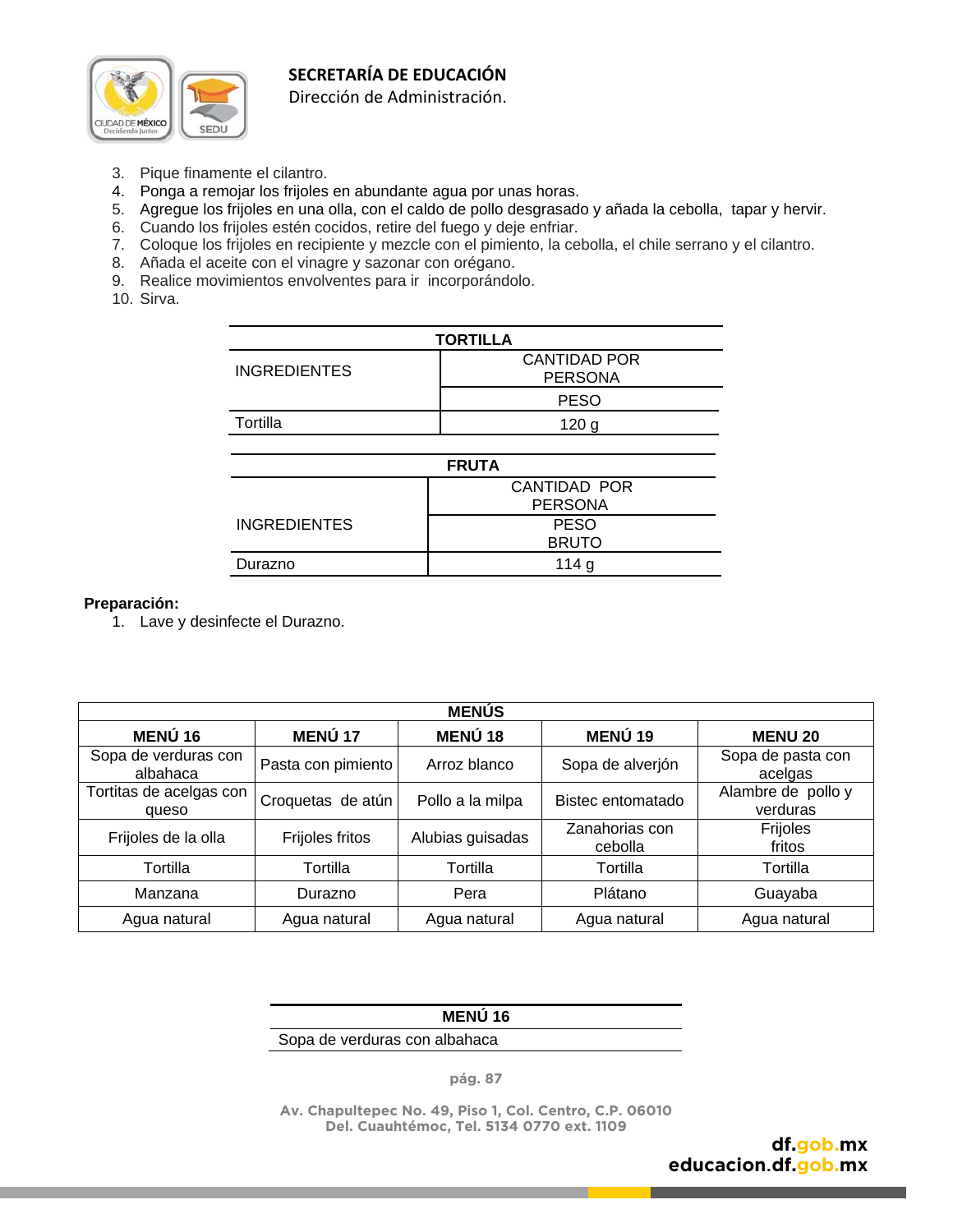

Dirección de Administración.

| Tortitas de acelgas con queso |
|-------------------------------|
| Frijoles de la olla           |
| Tortilla                      |
| Manzana                       |
| Agua natural                  |

| <b>APORTE NUTRIMENTAL</b> |     |      |
|---------------------------|-----|------|
| Energía                   | 759 | kcal |
| Hidratos de<br>carbono    | 105 | g    |
| Proteína                  | 31  | g    |
| Grasas totales            | 26  | g    |
| Colesterol                | 121 | mg   |
| Fibra                     | 10  |      |

| SOPA DE VERDURAS CON ALBAHACA |                      |  |
|-------------------------------|----------------------|--|
| <b>INGREDIENTES</b>           | CANTIDAD POR PERSONA |  |
|                               | PESO EN COCIDO       |  |
| Cebolla                       | 2g                   |  |
| Ajo                           | 250 mg               |  |
| <b>Jitomate</b>               | 28 <sub>g</sub>      |  |
| Papa                          | 24 <sub>g</sub>      |  |
| Poro                          | 9 g                  |  |
| Ejotes                        | 26 <sub>g</sub>      |  |
| Calabacitas                   | 22 <sub>g</sub>      |  |
| Aceite                        | 5 <sub>ml</sub>      |  |
| Albahaca                      | .1 ramita            |  |
| Sal                           | 200 mg               |  |
| PESO ESPERADO                 | 116.450 g            |  |

## **Preparación:**

- 1. Lave y desinfecte las verduras y la papa.<br>2. Quite la cáscara a la papa.
- Quite la cáscara a la papa.
- 3. Corte en cubos la papa, la calabacita y el jitomate.
- 4. Pique los ejotes, el poro, la cebolla y el ajo.
- 5. Fría la cebolla y el ajo. Incorpore la papa, la calabacita, los ejotes, el poro, el jitomate y el albahaca.
- 6. Deje hervir hasta que todo esté cocido.

| <b>TORTITAS DE ACELGAS CON QUESO</b> |                      |
|--------------------------------------|----------------------|
| INGREDIENTES                         | CANTIDAD POR PERSONA |

**pág. 88** 

**Av. Chapultepec No. 49, Piso 1, Col. Centro, C.P. 06010 Del. Cuauhtémoc, Tel. 5134 0770 ext. 1109**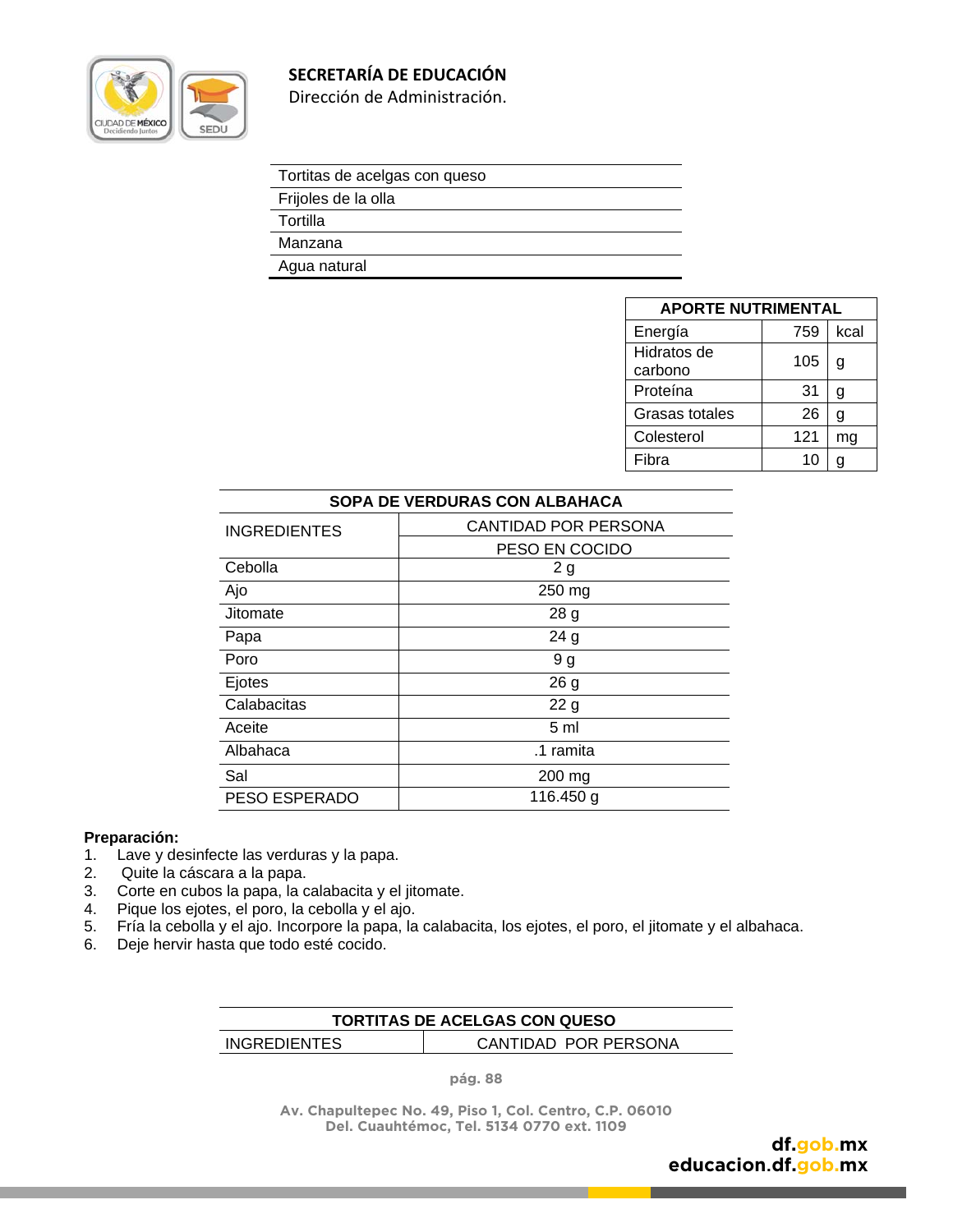

**JDAD DE MÉXICO SEDL** 

|                      | PESO EN COCIDO  |
|----------------------|-----------------|
| Acelgas              | 20 <sub>g</sub> |
| Queso fresco         | 80 g            |
| Huevo                | 21 <sub>g</sub> |
| <b>Jitomate</b>      | 47 g            |
| Harina de trigo      | 10 <sub>g</sub> |
| Cebolla              | 5 <sub>g</sub>  |
| Aceite               | $10 \mathrm{m}$ |
| Ajo                  | 250 mg          |
| Sal                  | 200 mg          |
| <b>PESO ESPERADO</b> | 193.450 g       |

#### **Preparación:**

- 1. Lave y desinfecte las verduras.
- 2. Corte en trozos las acelgas y cuézalas al vapor. Escúrralas.
- 3. Licue el jitomate, la cebolla y el ajo. Fríalo, agréguele la sal y el agua. Deje hervir.
- 4. Desmorone el queso.
- 5. Lave el huevo.
- 6. Bata la clara a punto de turrón, incorpore la yema y mezcle.
- 7. Añada las acelgas, el queso y la harina. Revuelva la mezcla en forma envolvente.
- 8. Forme las tortitas con una cuchara y fríalas por ambos lados.
- 9. Agregue las tortitas en la salsa y deje hervir unos minutos.

| <b>FRIJOLES DE LA OLLA</b> |                             |  |
|----------------------------|-----------------------------|--|
| <b>INGREDIENTES</b>        | <b>CANTIDAD POR PERSONA</b> |  |
|                            | PESO EN COCIDO              |  |
| Frijoles                   | 107 <sub>g</sub>            |  |
| Cebolla                    | 2g                          |  |
| Hola de aguacate           | $100 \text{ mg}$            |  |
| Sal                        | $200$ mg                    |  |
| <b>PESO ESPERADO</b>       | 119.300 g                   |  |
|                            |                             |  |

## **Preparación:**

- 1. Lave y remoje los frijoles desde la noche anterior. Escúrralos.
- 2. Lave y desinfecte las verduras.
- 3. Cueza los frijoles en suficiente agua con cebolla, la hoja de aguacate y la sal.

| <b>TORTILLA</b>     |                      |
|---------------------|----------------------|
| <b>INGREDIENTES</b> | CANTIDAD POR PERSONA |

**pág. 89** 

**Av. Chapultepec No. 49, Piso 1, Col. Centro, C.P. 06010 Del. Cuauhtémoc, Tel. 5134 0770 ext. 1109**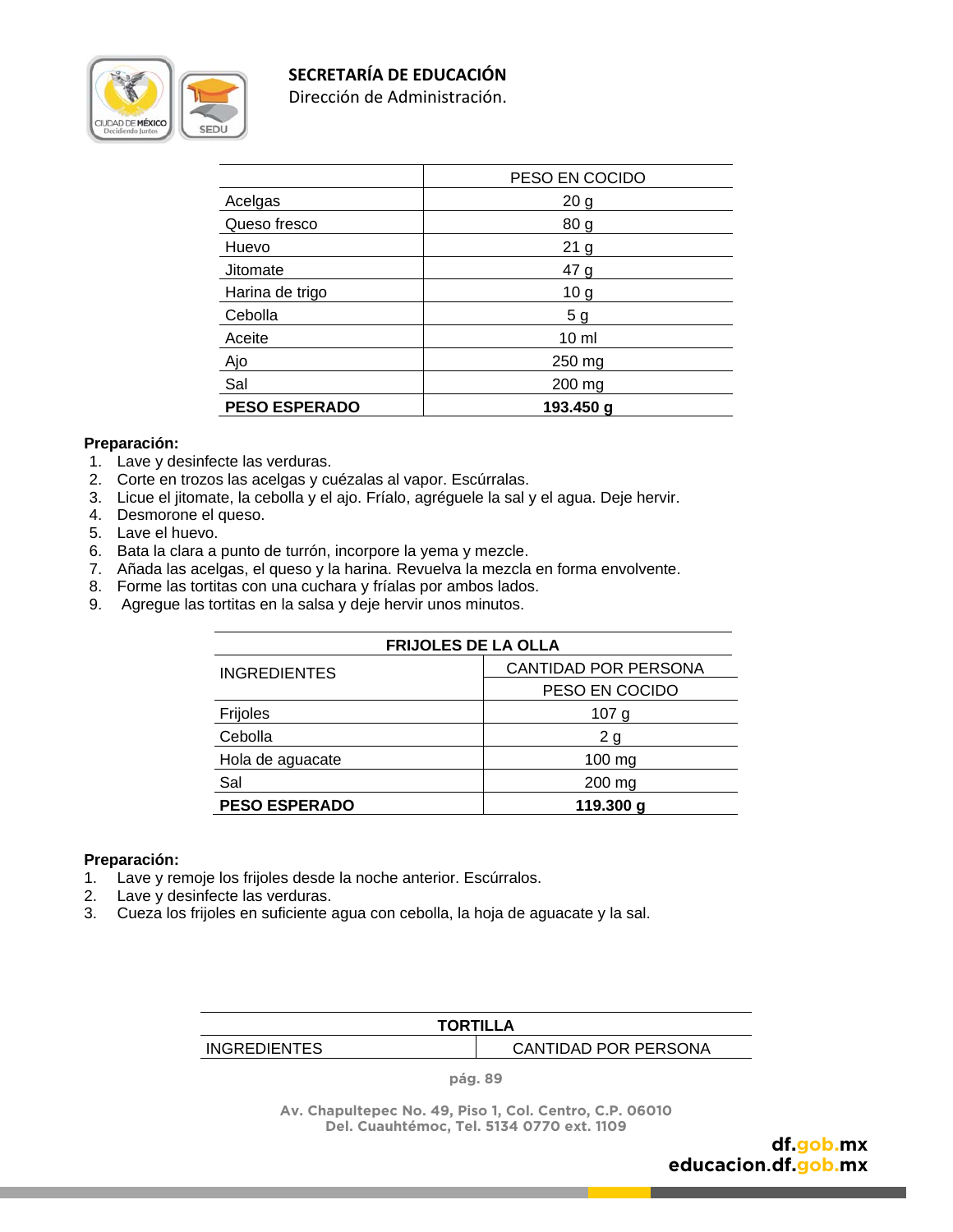

Dirección de Administración.

|                     | <b>PESO</b>             |  |
|---------------------|-------------------------|--|
| Tortilla            | 90 a                    |  |
|                     |                         |  |
| <b>FRUTA</b>        |                         |  |
| <b>INGREDIENTES</b> | <b>CANTIDAD PERSONA</b> |  |
|                     |                         |  |

|         | nroo       |
|---------|------------|
| Manzana | 140n<br>᠇◡ |

# **Preparación:**

1. Lave y desinfecte la manzana.

| <b>MENÚ 17</b>     |  |
|--------------------|--|
| Pasta con pimiento |  |
| Croquetas de atún  |  |
| Frijoles fritos    |  |
| Tortilla           |  |
| Durazno            |  |
| Agua natural       |  |

| <b>APORTE NUTRIMENTAL</b> |        |      |
|---------------------------|--------|------|
| Energía                   | 738.47 | kcal |
| Hidratos de<br>carbono    | 109    | g    |
| Proteína                  | 33.6   | g    |
| Grasas totales            | 18.9   | g    |
| Colesterol                | 79.5   | mg   |
| Fibra                     | 5.9    |      |

| <b>PASTA CON PIMIENTO</b> |                             |  |
|---------------------------|-----------------------------|--|
| <b>INGREDIENTES</b>       | <b>CANTIDAD POR PERSONA</b> |  |
|                           | PESO EN COCIDO              |  |
| Pasta (pluma)             | 68 g                        |  |
| Pimiento amarillo         | 13 <sub>g</sub>             |  |
| <b>Jitomate</b>           | 28 <sub>g</sub>             |  |
| Cebolla                   | 2g                          |  |
| Ajo                       | 250 mg                      |  |
| Aceite                    | 5 mL                        |  |
| Sal                       | $200$ mg                    |  |
| <b>PESO ESPERADO</b>      | 116.450 g                   |  |

# **Preparación:**

1 Lave y desinfecte las verduras

**pág. 90** 

**Av. Chapultepec No. 49, Piso 1, Col. Centro, C.P. 06010 Del. Cuauhtémoc, Tel. 5134 0770 ext. 1109**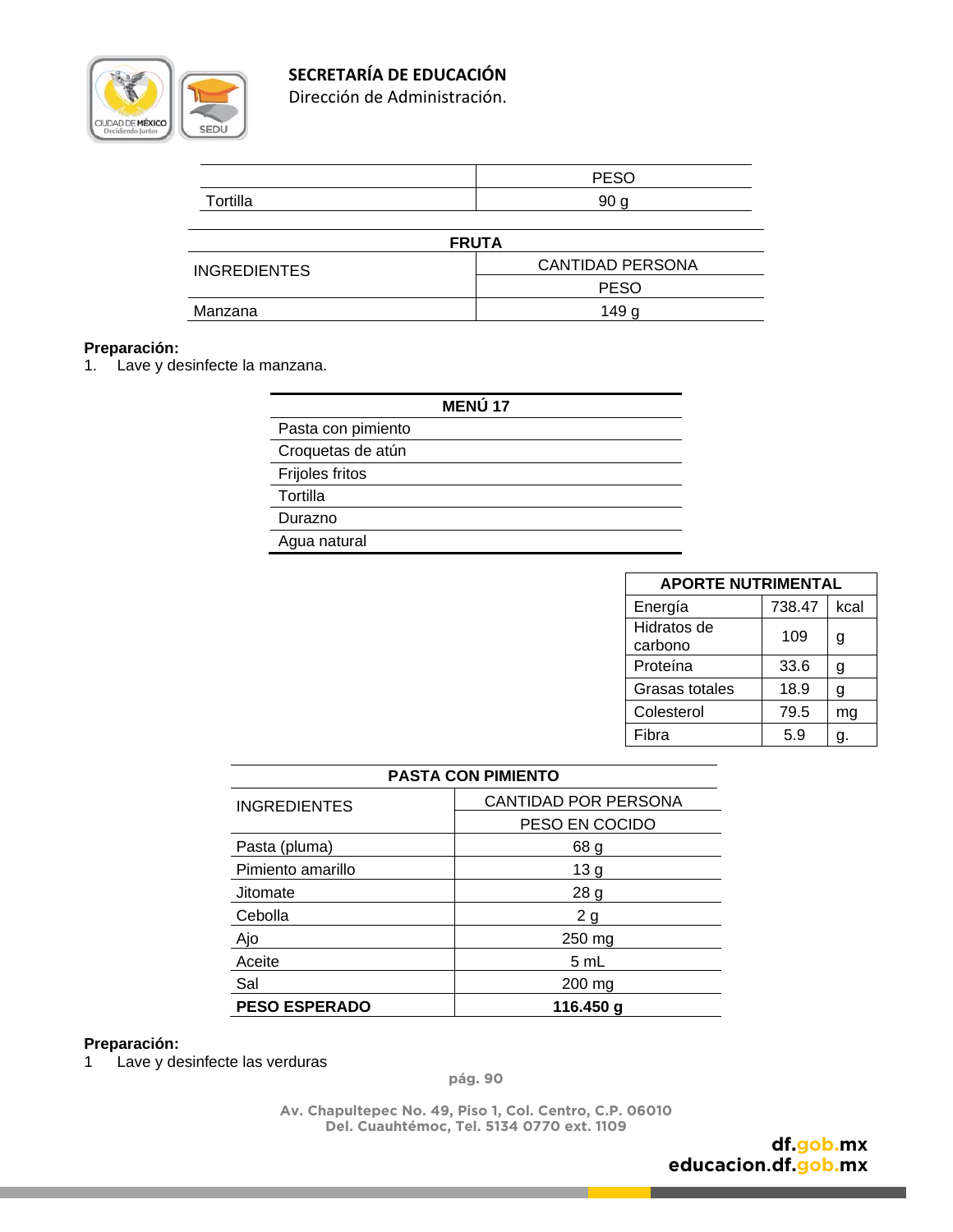

Dirección de Administración.

- 2. Pique el pimiento en cuadritos pequeños
- 3. Licue el jitomate, la cebolla y el ajo
- 4. Dore la pasta. Agregue el jitomate, el pimiento y la sal. Cocine hasta que reseque.
- 5. Añada agua y cocine hasta que la pasta se cueza.

| <b>TORTITAS DE ATÚN</b> |                             |  |
|-------------------------|-----------------------------|--|
| <b>INGREDIENTES</b>     | <b>CANTIDAD POR PERSONA</b> |  |
|                         | PESO EN COCIDO              |  |
| Atún drenado            | 60 g                        |  |
| Papa                    | 102 <sub>g</sub>            |  |
| Huevo                   | 10 <sub>g</sub>             |  |
| Maicena                 | 2g                          |  |
| Aceite                  | $10 \mathrm{m}$             |  |
| Sal                     | 200 mg                      |  |
| <b>PESO ESPERADO</b>    | 184.200 g                   |  |

## **Preparación:**

- 7. Lave y desinfecte la papa.
- 8. Cueza la papa, quítele la cáscara y macháquela.
- 9. Desmenuce el atún.
- 10. Lave y bata el huevo.
- 11. Mezcle la papa con el atún, el huevo, la maicena y la sal.
- 12. Forme las tortitas y fríalas por ambos lados.

| <b>FRIJOLES FRITOS</b> |                             |  |
|------------------------|-----------------------------|--|
| <b>INGREDIENTES</b>    | <b>CANTIDAD POR PERSONA</b> |  |
|                        | PESO EN COCIDO              |  |
| Frijoles               | 150 <sub>g</sub>            |  |
| Cebolla                | 5 <sub>g</sub>              |  |
| Aceite                 | 5 <sub>m</sub>              |  |
| Sal                    | 200 mg                      |  |
| <b>PESO ESPERADO</b>   | 160.200 $q$                 |  |

## **Preparación:**

- 5. Lave y remoje los frijoles desde la noche anterior. Escúrralos.
- 6. Lave, desinfecte la cebolla. Pique la mitad.
- 7. Cueza los frijoles en suficiente agua con un trozo de cebolla y la sal.
- 8. Fría la cebolla. Incorpore los frijoles y macháquelos.

# **TORTILLA**

#### **pág. 91**

**Av. Chapultepec No. 49, Piso 1, Col. Centro, C.P. 06010 Del. Cuauhtémoc, Tel. 5134 0770 ext. 1109**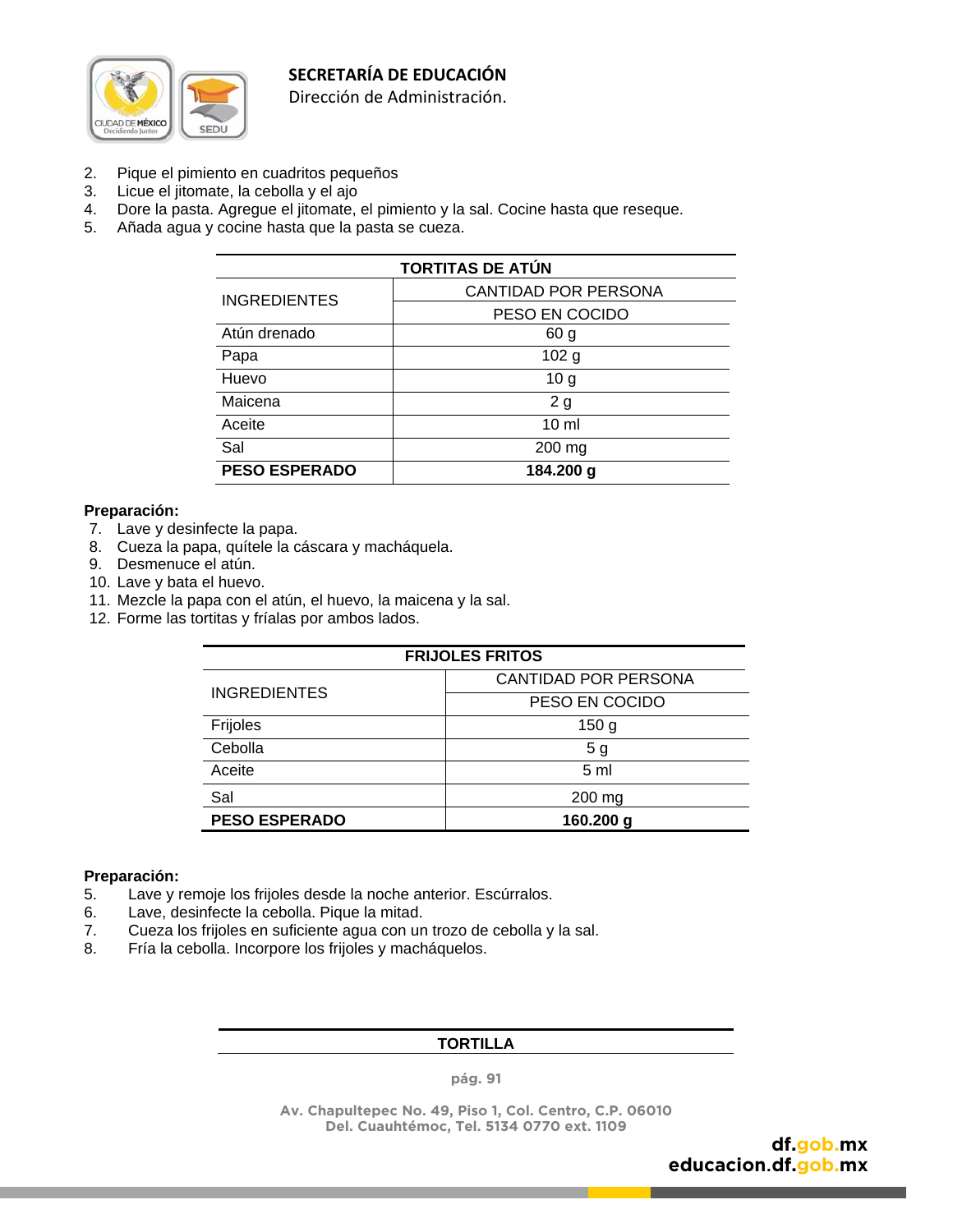

| <b>INGREDIENTES</b> | CANTIDAD POR PERSONA |
|---------------------|----------------------|
|                     | <b>PFSO</b>          |
| Tortilla            | 90 a                 |

| <b>FRUTA</b>        |                      |  |
|---------------------|----------------------|--|
| <b>INGREDIENTES</b> | CANTIDAD POR PERSONA |  |
|                     | <b>PFSO</b>          |  |
| Durazno             | 181 a                |  |

#### **Preparación:**

1.- Lave y desinfecte el durazno.

| <b>MENÚ 18</b>   |  |
|------------------|--|
| Arroz Blanco     |  |
| Pollo a la milpa |  |
| Alubias guisadas |  |
| Tortilla         |  |
| Pera             |  |
| Agua natural     |  |
|                  |  |

| <b>APORTE NUTRIMENTAL</b> |       |      |
|---------------------------|-------|------|
| Energía                   | 792.3 | kcal |
| Hidratos de<br>carbono    | 103.4 | g    |
| Proteína                  | 29.5  | g    |
| Grasas totales            | 31.1  | g    |
| Colesterol                | 77.8  | ma   |
| Fibra                     | 10.4  | a.   |

| <b>ARROZ BLANCO</b>  |                             |  |
|----------------------|-----------------------------|--|
| <b>INGREDIENTES</b>  | <b>CANTIDAD POR PERSONA</b> |  |
|                      | PESO EN COCIDO              |  |
| Arroz                | 44 g                        |  |
| Zanahoria            | 18 <sub>g</sub>             |  |
| Aceite               | 5 MI                        |  |
| Ajo                  | 250 mg                      |  |
| Sal                  | 200 mg                      |  |
| <b>PESO ESPERADO</b> | 67.450 g                    |  |

# **Preparación:**

1. Lave y desinfecte las verduras.

**Av. Chapultepec No. 49, Piso 1, Col. Centro, C.P. 06010 Del. Cuauhtémoc, Tel. 5134 0770 ext. 1109**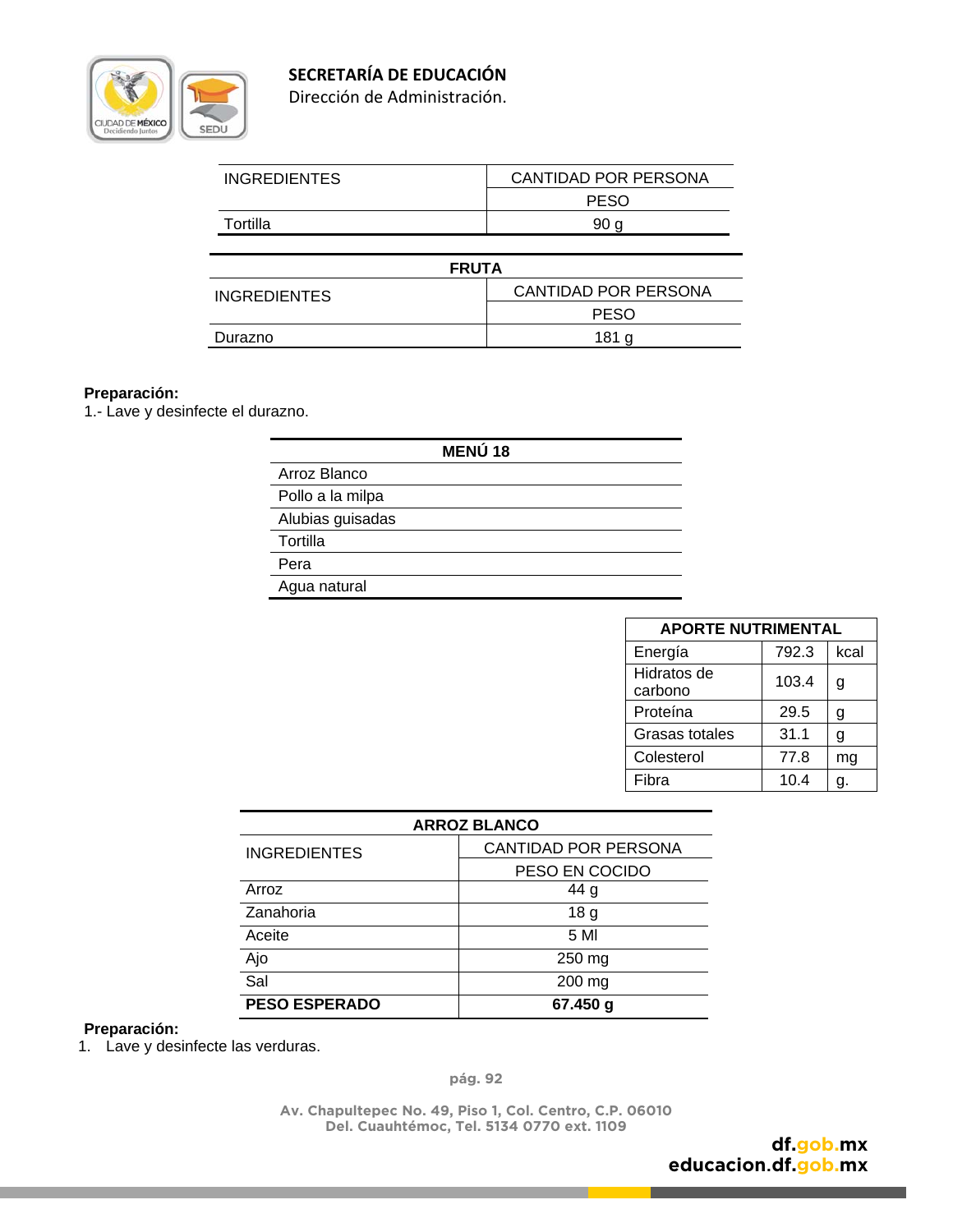

Dirección de Administración.

- 2. Lave, remoje y enjuagar el arroz bajo el chorro de agua fría hasta que esta salga clara, dejar escurrir
- 3. Quite la cascara de la zanahoria y córtela en cubitos. Hiérvalas con un poco agua
- 4. Pique el ajo
- 5. Fría el arroz junto con el ajo, sin dejarlos dorar
- 6. Añada el agua, la zanahoria y la sal.
- 7. Tape y cocine hasta que el agua se consuma y el arroz se cueza.

| POLLO A LA MILPA        |                             |  |
|-------------------------|-----------------------------|--|
| <b>INGREDIENTES</b>     | <b>CANTIDAD POR PERSONA</b> |  |
|                         | PESO EN COCIDO              |  |
| Pierna o muslo sin piel | 69 g                        |  |
| Calabacita              | 26 <sub>g</sub>             |  |
| Ejote                   | 34 <sub>g</sub>             |  |
| Granos de elote         | 32 <sub>g</sub>             |  |
| Jitomate                | 31 <sub>g</sub>             |  |
| Cebolla                 | 9 <sub>g</sub>              |  |
| Ajo                     | 250 gm                      |  |
| Pimienta                | 200 mg                      |  |
| Sal                     | 200 mg                      |  |
| <b>PESO ESPERADO</b>    | 201.650 g                   |  |

## **Preparación:**

- 1. Lave y escurra el pollo.
- 2. Lave y desinfecte las verduras.
- 3. Cueza el pollo en suficiente agua, un trozo de cebolla, ajo y sal.
- 4. Pique los ejotes y la cebolla.
- 5. Corte en cubos la calabacita y el jitomate.
- 6. Fría la cebolla y los granos de elote.
- 7. Incorpore los ejotes y un poco de caldo. Deje hervir.
- 8. Unos minutos antes de terminar la cocción, agregue la calabacita, el jitomate y el caldo. Deje hervir hasta que todo se cueza.
- 9. Sirva las verduras con el pollo.

| <b>ALUBIAS GUISADAS</b> |                      |  |
|-------------------------|----------------------|--|
| <b>INGREDIENTES</b>     | CANTIDAD POR PERSONA |  |
|                         | PESO NETO            |  |
| Alubias                 | 71 g                 |  |
| <b>Jitomate</b>         | 28 <sub>g</sub>      |  |
| Cebolla                 | 5 g                  |  |
| Ajo                     | 250 mg               |  |
| Aceite                  | 5 mL                 |  |
| Sal                     | 200 mg               |  |
| <b>PESO ESPERADO</b>    | 109.450 g            |  |

## **Preparación:**

1. Lave y remoje las alubias desde la noche anterior. Escúrralas.

**pág. 93** 

**Av. Chapultepec No. 49, Piso 1, Col. Centro, C.P. 06010 Del. Cuauhtémoc, Tel. 5134 0770 ext. 1109**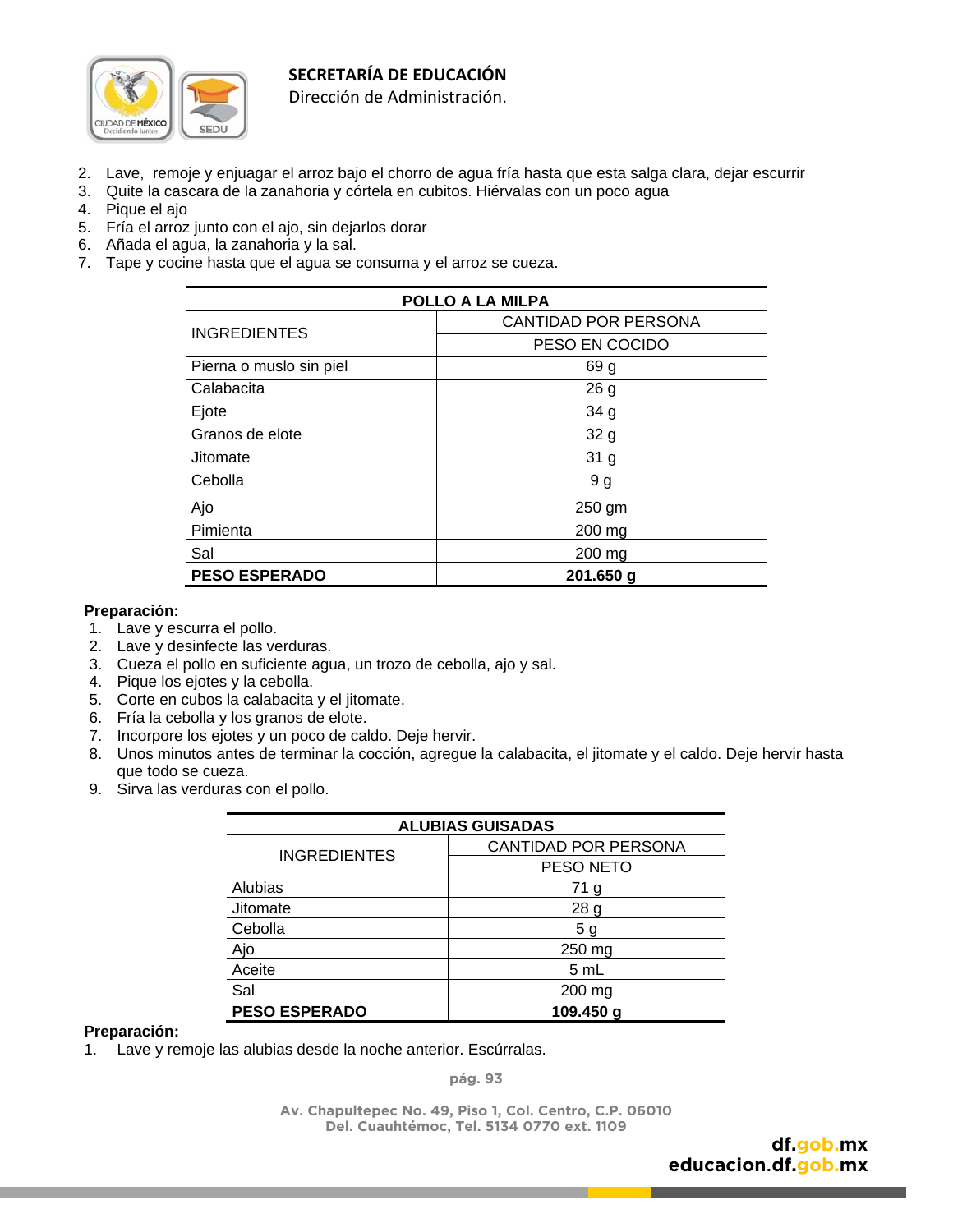

Dirección de Administración.

- 2. Lave y desinfecte las verduras.
- 3. Cueza las alubias en suficiente agua con un trozo de cebolla, ajo sal.
- 4. Corte en cubos el jitomate.
- 5. Pique el jitomate.
- 6. Fría la cebolla y el jitomate. Añádalo a las alubias. Deje hervir unos minutos.

| <b>TORTILLA</b>     |                      |  |
|---------------------|----------------------|--|
| <b>INGREDIENTES</b> | CANTIDAD POR PERSONA |  |
|                     | <b>PESO</b>          |  |
| Tortilla            | 90 a                 |  |
|                     |                      |  |

| <b>FRUTA</b>        |                      |  |
|---------------------|----------------------|--|
| <b>INGREDIENTES</b> | CANTIDAD POR PERSONA |  |
|                     | PESO BRUTO           |  |
| Pera                | 122g                 |  |

# **Preparación:**

1. Lave y desinfecte la pera

| MENÚ 19                |  |
|------------------------|--|
| Sopa de alverjón       |  |
| Bistec entomatado      |  |
| Zanahorias con cebolla |  |
| Tortilla               |  |
| Plátano                |  |
| Agua natural           |  |

| <b>APORTE NUTRIMENTAL</b> |       |      |
|---------------------------|-------|------|
| Energía                   | 787.8 | kcal |
| Hidratos de<br>carbono    | 103.2 | g    |
| Proteína                  | 32.7  | g    |
| Grasas totales            | 28.7  | g    |
| Colesterol                | 55.8  | mg   |
| Fibra                     | 10.1  |      |

# **SOPA DE ALVERJÓN**

**pág. 94** 

**Av. Chapultepec No. 49, Piso 1, Col. Centro, C.P. 06010 Del. Cuauhtémoc, Tel. 5134 0770 ext. 1109**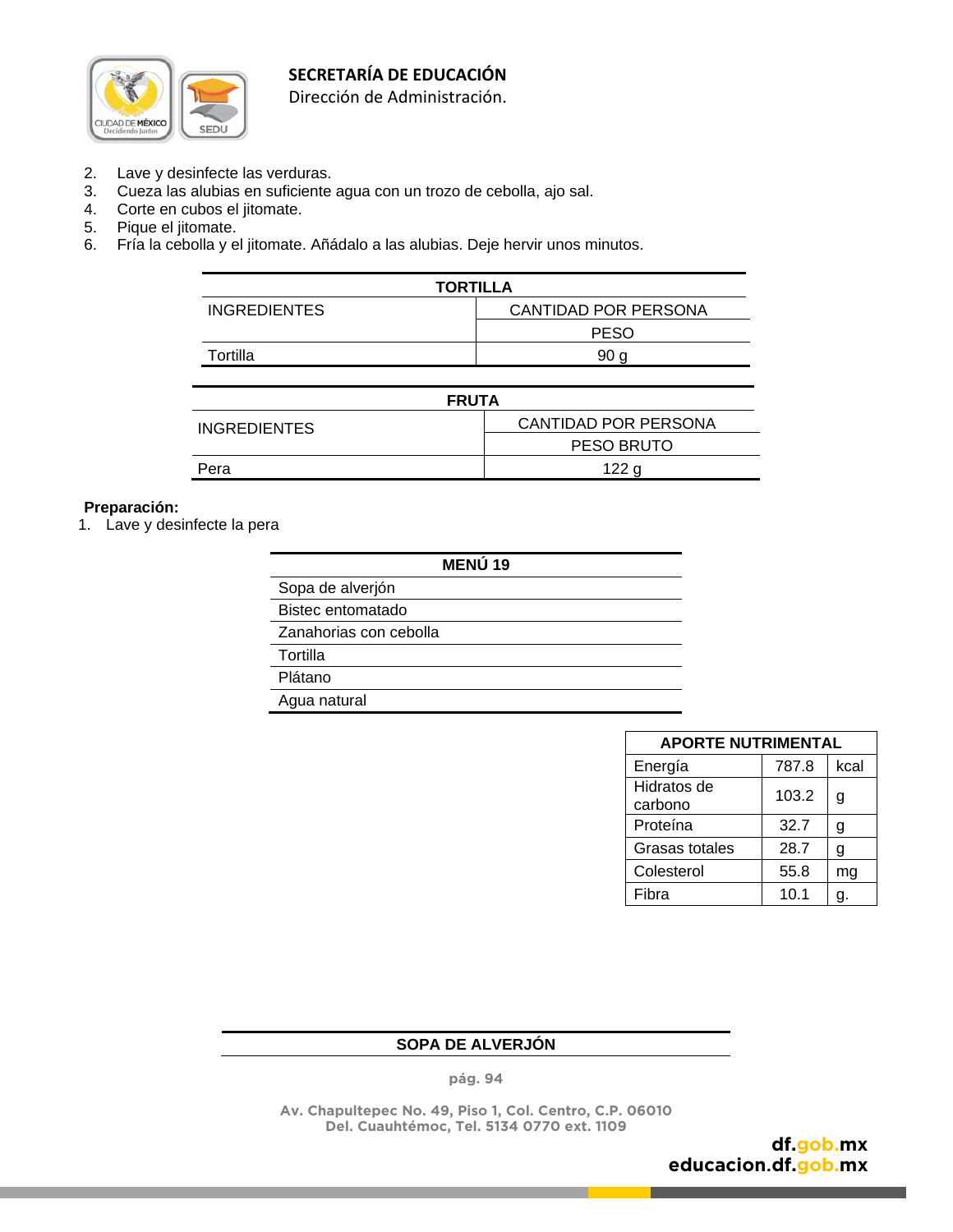

| <b>INGREDIENTES</b>  | <b>CANTIDAD POR PERSONA</b> |
|----------------------|-----------------------------|
|                      | PESO NETO                   |
| Alverjón             | 107 <sub>g</sub>            |
| Papa                 | 98 g                        |
| <b>Jitomate</b>      | 28 g                        |
| Cebolla              | 5 <sub>g</sub>              |
| Ajo                  | 250 mg                      |
| Aceite               | 5 mL                        |
| <b>PESO ESPERADO</b> | 243.250 g                   |

## **Preparación:**

- 1. Lave los alverjones
- 2. Lave y desinfecte las verduras
- 3. Cueza los alverjónes en suficiente agua con un trozo de cebolla y sal.
- 4. Licúe el jitomate, la cebolla y el ajo.
- 5. Fría el jitomate y agregue sal.
- 6. Incorpórelo a los alverjones y deje hervir. Si es necesario, agregue agua.

| <b>BISTEC ENTOMATADO</b> |                             |  |
|--------------------------|-----------------------------|--|
| <b>INGREDIENTES</b>      | <b>CANTIDAD POR PERSONA</b> |  |
|                          | PESO EN COCIDO              |  |
| Filete de res            | 52 <sub>g</sub>             |  |
| Tomate                   | 48 <sub>g</sub>             |  |
| Chile chipotle en adobo  | 1 g                         |  |
| Papa                     | 102 <sub>g</sub>            |  |
| Cebolla                  | 10 <sub>g</sub>             |  |
| Ajo                      | 250 mg                      |  |
| Pimienta                 | 200 mg                      |  |
| Aceite                   | 10 mL                       |  |
| Sal                      | $200$ mg                    |  |
| <b>PESO ESPERADO</b>     | 223.650 g                   |  |

## **Procedimiento**:

- 1. Lave la carne y déjela escurrir. Añádale pimienta y sal.
- 2. Lave y desinfecte las verduras y la papa.
- 3. Corte la papa en tiras delgadas.
- 4. Corte en cubos los tomates.
- 5. Pique el chile, la cebolla y el ajo.
- 6. Fría el ajo y la cebolla. Incorpore los tomates, el chile y la sal. Cocine cinco minutos.
- 7. Agregue las papas y continúe cocinando hasta que éstas se cuezan.
- 8. Ase el bistec e incorpórelo al entomatado y deje cocinar unos minutos

# **ZANAHORIA CON CEBOLLA**

**pág. 95** 

**Av. Chapultepec No. 49, Piso 1, Col. Centro, C.P. 06010 Del. Cuauhtémoc, Tel. 5134 0770 ext. 1109**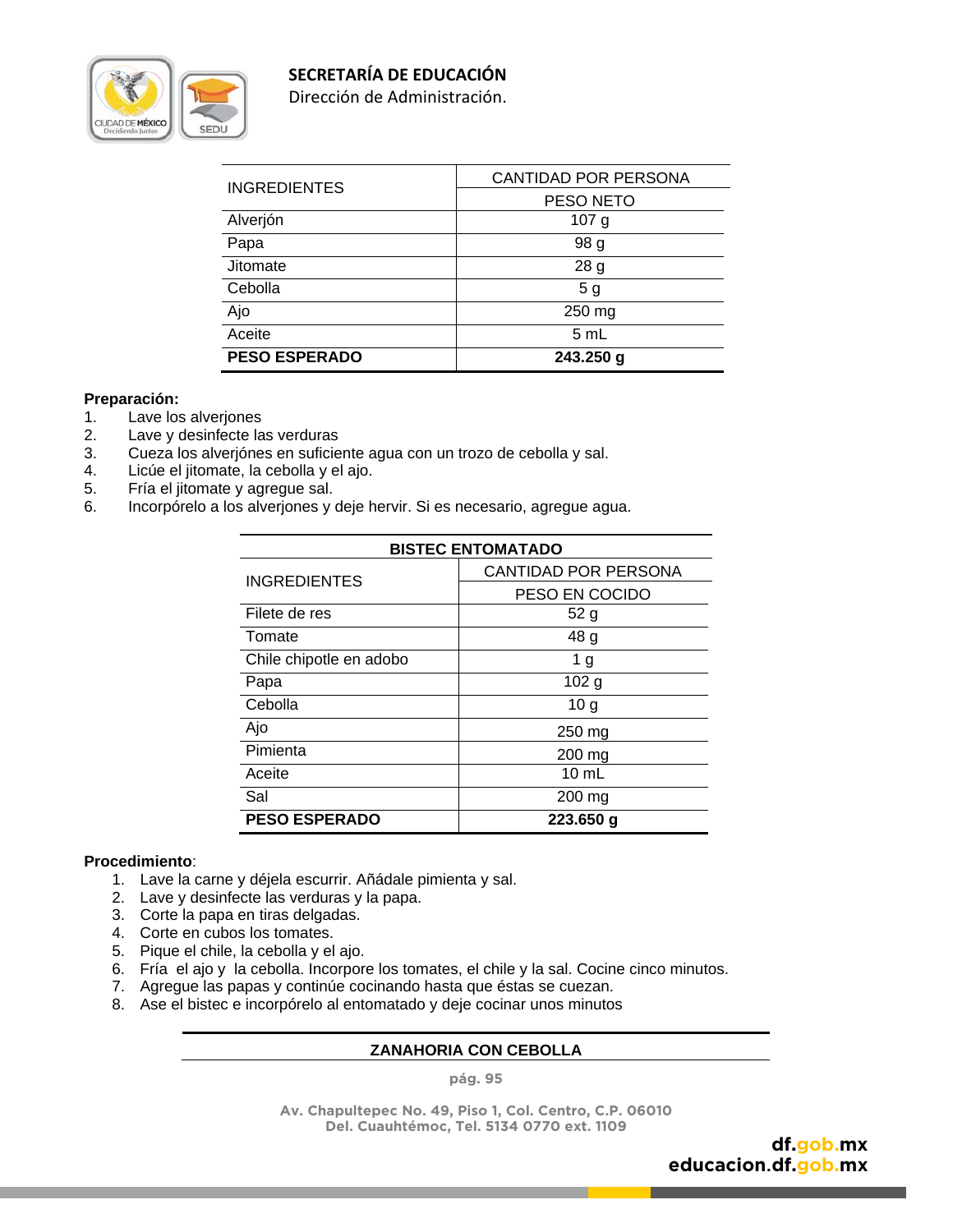

| <b>INGREDIENTES</b>   | CANTIDAD POR PERSONA |  |
|-----------------------|----------------------|--|
|                       | PESO EN COCIDO       |  |
| Zanahoria             | 79g                  |  |
| Cebolla               | 9 g                  |  |
| Aceite                | 5 mL                 |  |
| Sal                   | 200 mg               |  |
| <b>TOTAL ESPERADO</b> | 93.200 g             |  |

## **Preparación:**

- 1. Lave y desinfecte las verduras
- 2. Quite la cascara y corte en rodajas finas la zanahoria. Cuézala.
- 3. Rebane la cebolla.
- 4. Fría la zanahoria junto con la cebolla. Agregue sal..

| <b>TORTILLA</b>                             |             |  |  |
|---------------------------------------------|-------------|--|--|
| CANTIDAD POR PERSONA<br><b>INGREDIENTES</b> |             |  |  |
|                                             | <b>PESO</b> |  |  |
| Tortilla                                    | 90 a        |  |  |
|                                             |             |  |  |

| <b>FRUTA</b>        |                      |  |  |
|---------------------|----------------------|--|--|
| <b>INGREDIENTES</b> | CANTIDAD POR PERSONA |  |  |
|                     | <b>PESO</b>          |  |  |
| Plátano             | 147 a                |  |  |

## **Preparación:**

1.- Lave y desinfecte el plátano

| MENÚ 20                      |
|------------------------------|
| Sopa de de pasta con acelgas |
| Alambre de pollo y verdura   |
| Frijoles fritos              |
| Tortilla                     |
| Guayaba                      |
| Agua natural                 |

| <b>APORTE NUTRIMENTAL</b> |       |  |  |  |  |
|---------------------------|-------|--|--|--|--|
| Energía<br>748.8<br>kcal  |       |  |  |  |  |
| Hidratos de               | 108.2 |  |  |  |  |

**Av. Chapultepec No. 49, Piso 1, Col. Centro, C.P. 06010 Del. Cuauhtémoc, Tel. 5134 0770 ext. 1109**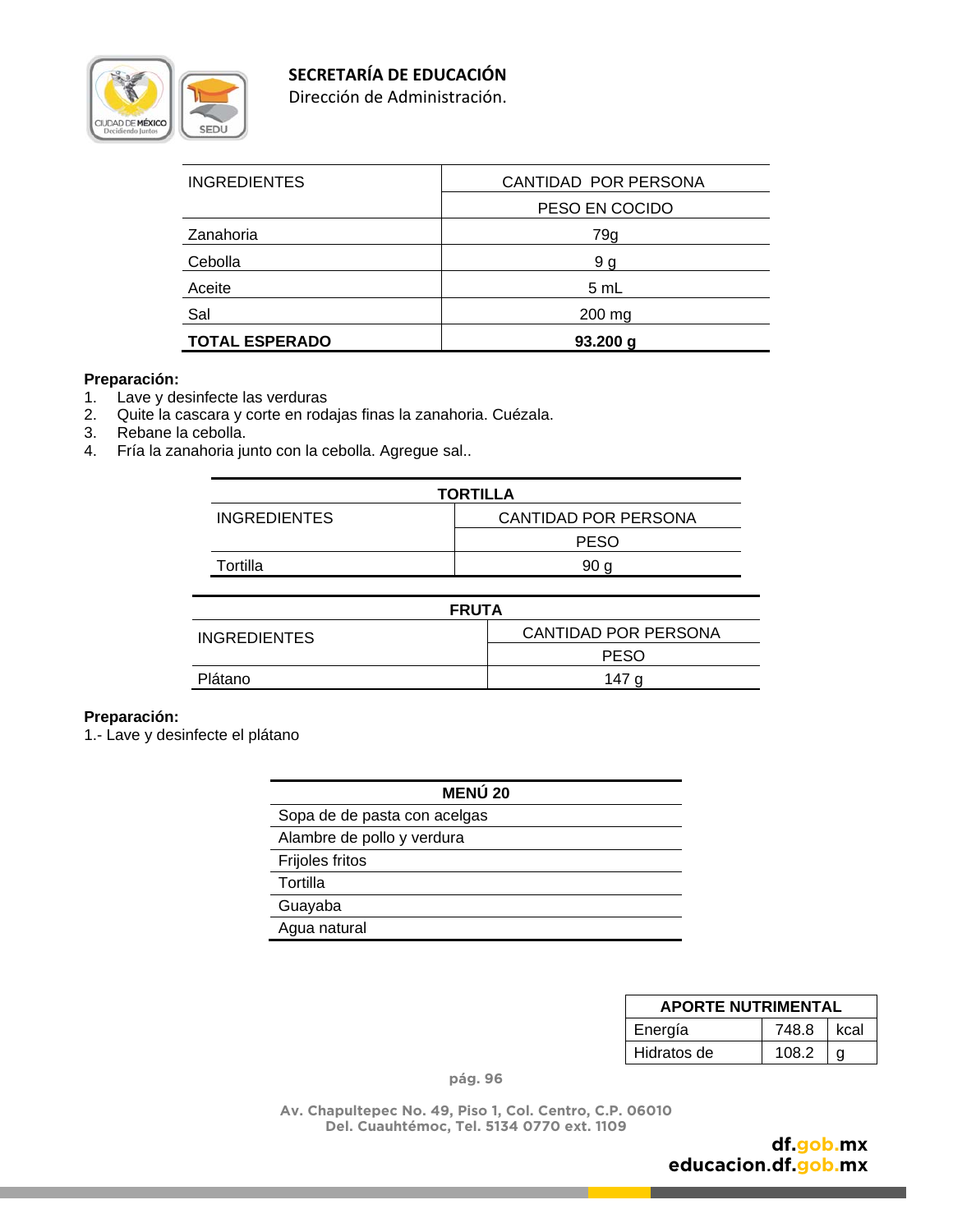

Dirección de Administración.

| carbono        |      |    |
|----------------|------|----|
| Proteína       | 32   | g  |
| Grasas totales | 22.9 | g  |
| Colesterol     | 60.3 | mg |
| Fibra          | 10.2 |    |

| SOPA DE PASTA CON ACELGAS |                             |  |  |
|---------------------------|-----------------------------|--|--|
| <b>INGREDIENTES</b>       | <b>CANTIDAD POR PERSONA</b> |  |  |
|                           | PESO EN COCIDO              |  |  |
| Acelgas                   | 20 <sub>g</sub>             |  |  |
| Pasta                     | 68 g                        |  |  |
| Jitomate                  | 28 <sub>g</sub>             |  |  |
| Cebollas                  | 2 <sub>g</sub>              |  |  |
| Aceite                    | 5 <sub>m</sub>              |  |  |
| Ajo                       | 250 mg                      |  |  |
| Sal                       | $200$ mg                    |  |  |
| <b>PESO ESPERADO</b>      | 123.450 g                   |  |  |

# **Preparación:**

- 1.- Lave y desinfecte las verduras.
- 2.-Pique las acelgas.
- 3.- Licue el jitomate, la cebolla y el ajo.
- 4.- Dore la pasta.
- 5.- Incorpore el jitomate y la sal posible. Cocine hasta que reseque.
- 6.- Añada las acelgas y el agua. Deje hervir hasta que la pasta se cueza.

| <b>ALAMBRE DE POLLO CON VERDURAS</b> |                           |  |  |
|--------------------------------------|---------------------------|--|--|
| <b>INGREDIENTES</b>                  | <b>CANTIDAD EN COCIDO</b> |  |  |
|                                      | PESO BRUTO                |  |  |
| Pechuga de pollo en cubos            | 57 a                      |  |  |
| Jitomate                             | 47 g                      |  |  |
| Chile pimiento verde                 | 42 g                      |  |  |
| Zanahorias                           | 31 <sub>g</sub>           |  |  |
| Cebolla                              | 18 <sub>g</sub>           |  |  |
| Ajo                                  | 250 mg                    |  |  |
| Salsa de soya                        | 5 <sub>m</sub>            |  |  |
| Aceite                               | 5 <sub>m</sub>            |  |  |
| Sal                                  | $100 \text{ mg}$          |  |  |
| <b>PESO ESPERADO</b><br>$205.350$ g  |                           |  |  |

# **Preparación:**

**Av. Chapultepec No. 49, Piso 1, Col. Centro, C.P. 06010 Del. Cuauhtémoc, Tel. 5134 0770 ext. 1109**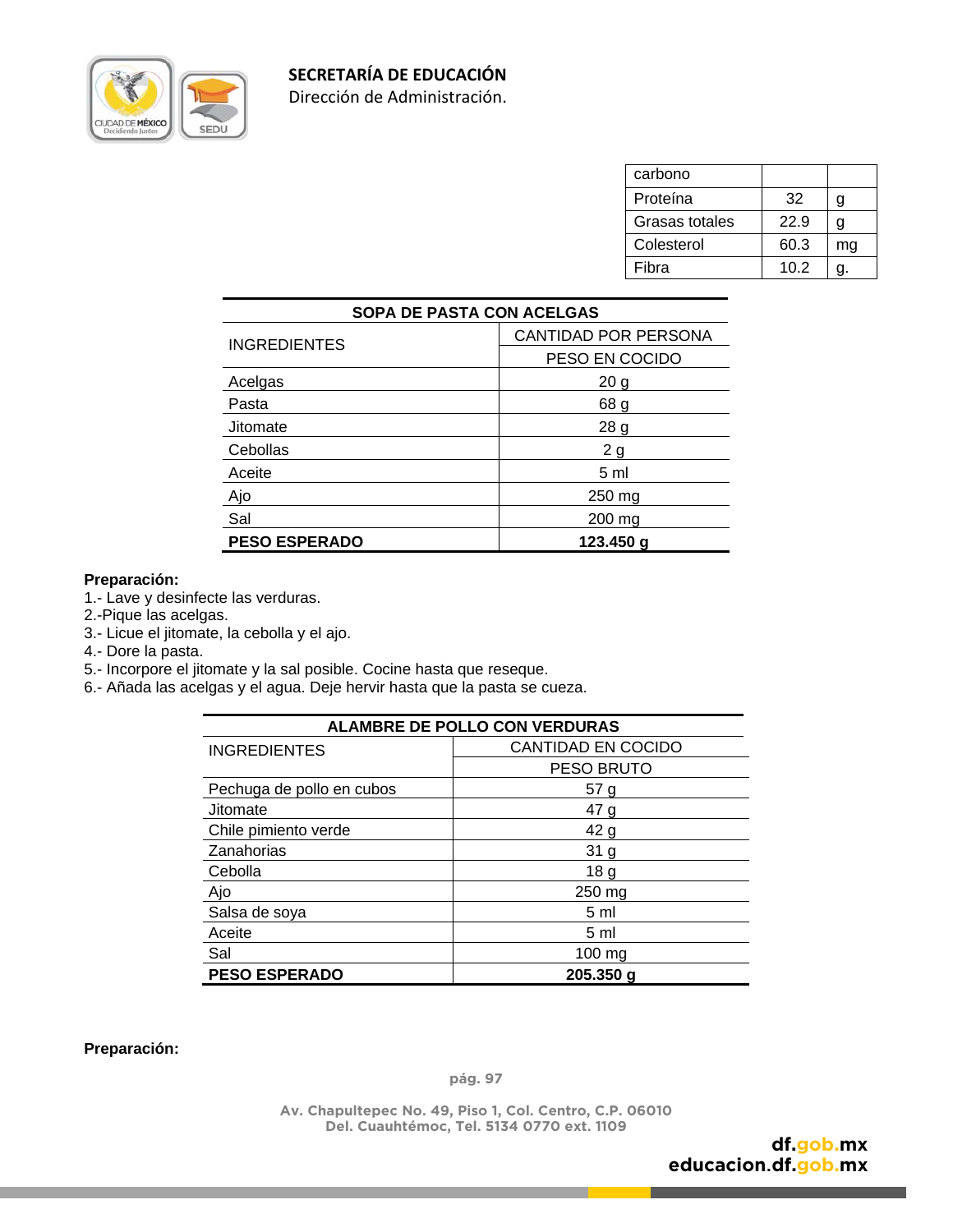

Dirección de Administración.

- 1. Lave y escurra el pollo. Añádale sal.
- 2. Lave y desinfecte las verduras
- 3. Corte en cubos grandes el jitomate, el pimiento y la cebolla..
- 4. Corte en tiras delgadas la zanahoria..
- 5. Fría el pollo. Retírelo del fuego.
- 6. En la misma cacerola fría el pimiento, la zanahoria y la cebolla. Cocine unos minutos.
- 7. .Incorpore el jitomate y la salsa de soya. Cocine hasta que todo se cueza.
- 8. Agregar el pollo y cocine unos minutos.

| <b>FRIJOLES FRITOS</b>            |                             |  |  |
|-----------------------------------|-----------------------------|--|--|
| <b>INGREDIENTES</b>               | <b>CANTIDAD POR PERSONA</b> |  |  |
|                                   | PESO EN COCIDO              |  |  |
| Frijoles                          | 150 <sub>g</sub>            |  |  |
| Cebolla                           | 5 <sub>g</sub>              |  |  |
| Aceite                            | 5 <sub>m</sub> L            |  |  |
| Sal                               | 200 mg                      |  |  |
| <b>PESO ESPERADO</b><br>160.200 g |                             |  |  |

# **Preparación:**

- 1. Lave y remoje los frijoles desde la noche anterior. Escúrralos.
- 2. Lave, desinfecte la cebolla. Pique la mitad
- 3. Cueza los frijoles en suficiente agua con un trozo cebolla y sal.
- 4. Fría la cebolla. Incorpore los frijoles y macháquelos.

| <b>TORTILLA</b>     |                      |  |  |
|---------------------|----------------------|--|--|
| <b>INGREDIENTES</b> | CANTIDAD POR PERSONA |  |  |
|                     | <b>PESO</b>          |  |  |
| Tortilla            | 90 a                 |  |  |

| <b>FRUTA</b>        |                      |  |  |
|---------------------|----------------------|--|--|
| <b>INGREDIENTES</b> | CANTIDAD POR PERSONA |  |  |
|                     | <b>PESO</b>          |  |  |
| <b>GUAYABA</b>      | 122 a                |  |  |

## **Preparación:**

1. Lave y desinfecte las guayabas

# **MENÚS**

**pág. 98** 

**Av. Chapultepec No. 49, Piso 1, Col. Centro, C.P. 06010 Del. Cuauhtémoc, Tel. 5134 0770 ext. 1109**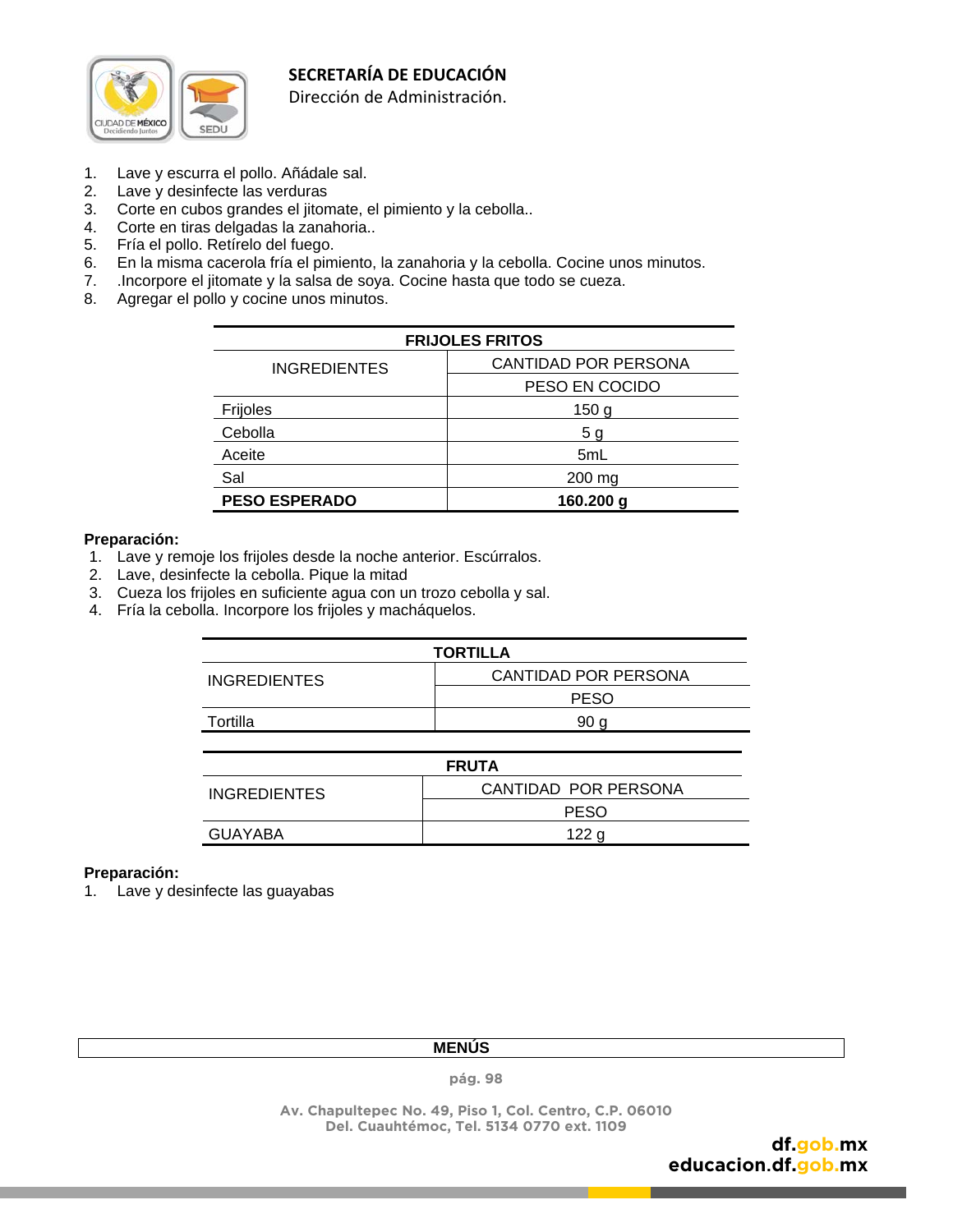

**SECRETARÍA DE EDUCACIÓN** Dirección de Administración.

| MENÚ 21           | MENÚ 22                                   | MENÚ 23                                      | MENÚ 24                       | <b>MENU 25</b>                           |
|-------------------|-------------------------------------------|----------------------------------------------|-------------------------------|------------------------------------------|
| Arroz blanco      | <sup>1</sup> Sopa de alverjón con<br>papa | <sup>3</sup> Fideos secos                    | Crema de calabaza             | Sopa florentina                          |
| Ropa vieja        | <sup>2</sup> Pollo en salsa de<br>poblano | <sup>4</sup> Bistec con papas<br>calabacitas | Tortitas de papa con<br>iamón | Albondiguitas de<br>pescado <sup>5</sup> |
| Frijoles refritos | Ensalada de betabel<br>con zanahoria      | Zanahorias con<br>cebolla                    | Alubias                       | Frijoles fritos                          |
| Tortilla          | Tortilla                                  | Tortilla                                     | Tortilla                      | Tortilla                                 |
| Naranja           | Manzana                                   | Plátano                                      | Pera                          | Ciruela                                  |
| Agua natural      | Agua natural                              | Agua natural                                 | Agua natural                  | Agua natural                             |

|                   | MENÚ 21 |
|-------------------|---------|
| Arroz blanco      |         |
| Ropa vieja        |         |
| Frijoles refritos |         |
| Tortillas         |         |
| Naranja           |         |
| Agua natural      |         |

| <b>APORTE NUTRIMENTAL</b> |       |      |
|---------------------------|-------|------|
| Energía                   | 738.8 | kcal |
| Hidratos de               |       |      |
| carbono                   | 99.7  | g    |
| Proteína                  | 31.9  | g    |
| Grasas totales            | 23.9  | g    |
| Colesterol                | 42.3  | mg   |
| Fibra                     | 9.1   |      |

| <b>ARROZ BLANCO</b>  |                      |  |
|----------------------|----------------------|--|
| <b>INGREDIENTES</b>  | CANTIDAD POR PERSONA |  |
|                      | PESO EN COCIDO       |  |
| Arroz                | 66 g                 |  |
| Zanahoria            | 16 <sub>g</sub>      |  |
| Ajo                  | 250 mg               |  |
| Cebolla              | 2 g                  |  |
| Aceite               | 5 mL                 |  |
| Sal                  | 200 mg               |  |
| <b>PESO ESPERADO</b> | 89.450 g             |  |

**Preparación:** 

**pág. 99** 

**Av. Chapultepec No. 49, Piso 1, Col. Centro, C.P. 06010 Del. Cuauhtémoc, Tel. 5134 0770 ext. 1109**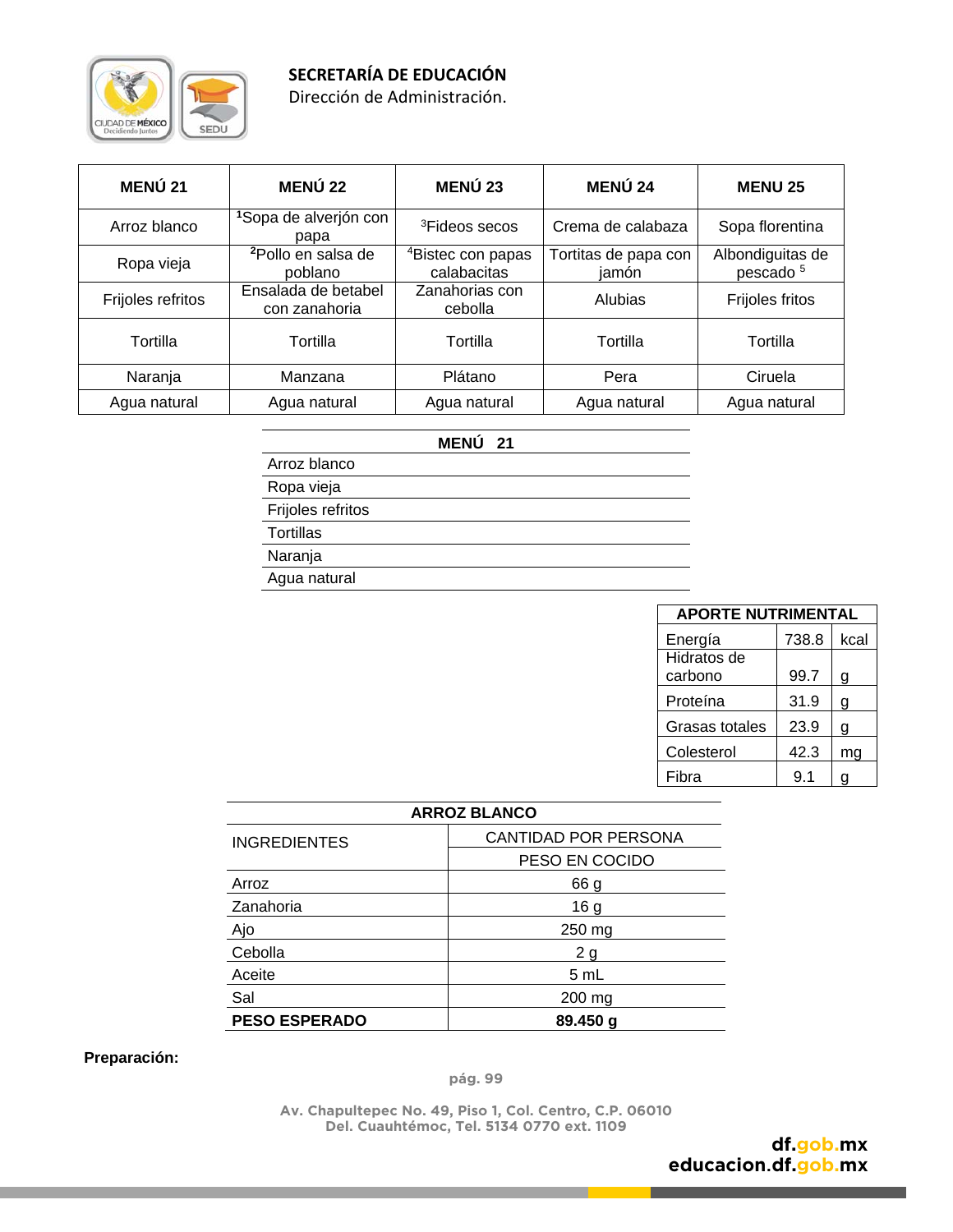

Dirección de Administración.

- 1. Enjuagar el arroz bajo el chorro de agua fría hasta que ésta salga clara. Dejar escurriendo por ½ hora.
- 2. Licuar la cebolla y el ajo con agua.
- 3. Freír el arroz con el aceite, escurrir y verter la mezcla anterior con la menor cantidad de sal posible.
- 4. Dejar hervir y tapar. Cocinar por 15 min a fuego bajo.

| <b>ROPA VIEJA</b>    |                             |
|----------------------|-----------------------------|
| <b>INGREDIENTES</b>  | <b>CANTIDAD POR PERSONA</b> |
|                      | PESO EN COCIDO              |
| Falda de res         | 52 g                        |
| Zanahoria            | 32 <sub>g</sub>             |
| Papa                 | 26 <sub>g</sub>             |
| Ajo                  | 250 mg                      |
| Cebolla              | 5 <sub>g</sub>              |
| Jitomate             | 28 <sub>g</sub>             |
| Pimienta molida      | 200 mg                      |
| Aceite               | 5 ml                        |
| Sal                  | 200 mg                      |
| <b>PESO ESPERADO</b> | 148.650 g                   |

## **Preparación:**

- 10. Lave la falda de res y ponerla a cocer con cebolla y la menor cantidad de sal posible.
- 11. Deshebrar la carne y reservar.
- 12. Lavar y desinfectar las verduras.
- 13. Pelar y picar en cubos pequeños, la zanahoria y la papa.
- 14. Asar el jitomate y licuarlo con el ajo.
- 15. Freír el jitomate y agregar la zanahoria, papa y carne.
- 16. Incorporar la pimienta molida

| <b>FRIJOLES FRITOS</b> |                             |
|------------------------|-----------------------------|
| <b>INGREDIENTES</b>    | <b>CANTIDAD POR PERSONA</b> |
|                        | PESO EN COCIDO              |
| Frijoles               | 150 <sub>g</sub>            |
| Cebolla                | 5 <sub>g</sub>              |
| Aceite                 | 5 <sub>m</sub>              |
| Sal                    | 200 mg                      |
| <b>PESO ESPERADO</b>   | 160.200 mg                  |

## **Preparación:**

#### **pág. 100**

**Av. Chapultepec No. 49, Piso 1, Col. Centro, C.P. 06010 Del. Cuauhtémoc, Tel. 5134 0770 ext. 1109**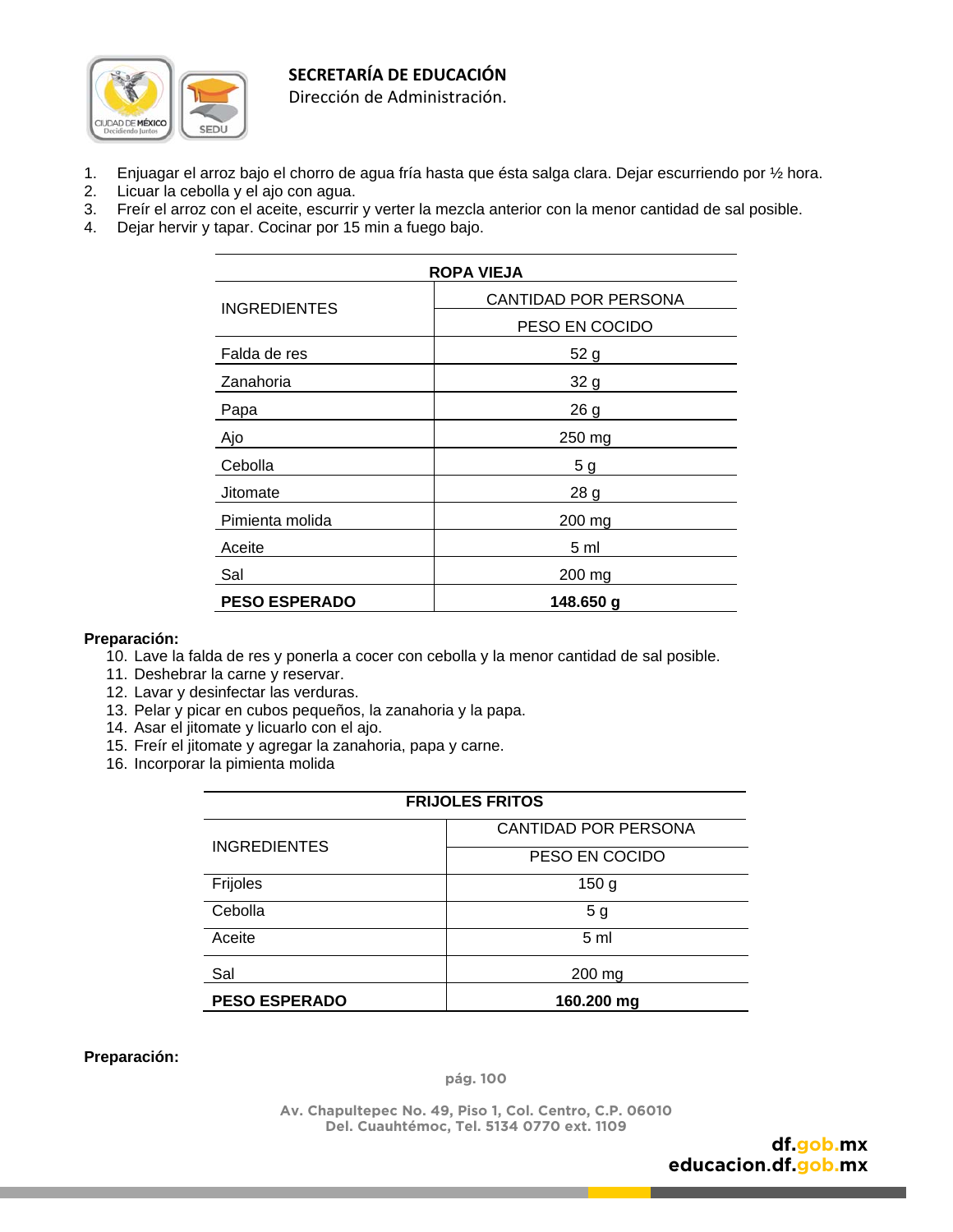

Dirección de Administración.

- 9. Lave y remoje los frijoles desde la noche anterior. Escúrralos.
- 10. Lave, desinfecte la cebolla. Pique la mitad.
- 11. Cueza los frijoles en suficiente agua con un trozo de cebolla y la sal.
- 12. Fría la cebolla. Incorpore los frijoles y macháquelos.

| <b>INGREDIENTES</b> | <b>CANTIDAD POR PERSONA</b> |  |
|---------------------|-----------------------------|--|
|                     | <b>PESO</b>                 |  |
| Tortilla            | 90 g                        |  |
|                     |                             |  |
| <b>FRUTA</b>        |                             |  |
| <b>INGREDIENTES</b> | CANTIDAD POR PERSONA        |  |
|                     | <b>PESO</b>                 |  |
| Naranja             | 159 <sub>g</sub>            |  |
|                     |                             |  |

**TORTILLA** 

## **Preparación:**

1.- Lave y desinfecte la naranja

| MENÚ 22                           |  |
|-----------------------------------|--|
| Sopa de lenteja                   |  |
| Pollo en salsa de poblano         |  |
| Ensalada de betabel con zanahoria |  |
| Tortillas                         |  |
| Manzana                           |  |
| Agua natural                      |  |

| <b>APORTE NUTRIMENTAL</b> |        |      |
|---------------------------|--------|------|
| Energía                   | 763.71 | kcal |
| <b>Hidratos</b>           |        |      |
| de                        |        |      |
| carbono                   | 102.49 | g    |
| Proteína                  | 30.76  | g    |
| Grasas                    |        |      |
| totales                   | 27.42  | g    |
| Colesterol                | 76.74  | mg   |
| Fibra                     | 8.63   |      |

## **SOPA DE LENTEJAS**

INGREDIENTES CANTIDAD POR PERSONA

**pág. 101** 

**Av. Chapultepec No. 49, Piso 1, Col. Centro, C.P. 06010 Del. Cuauhtémoc, Tel. 5134 0770 ext. 1109**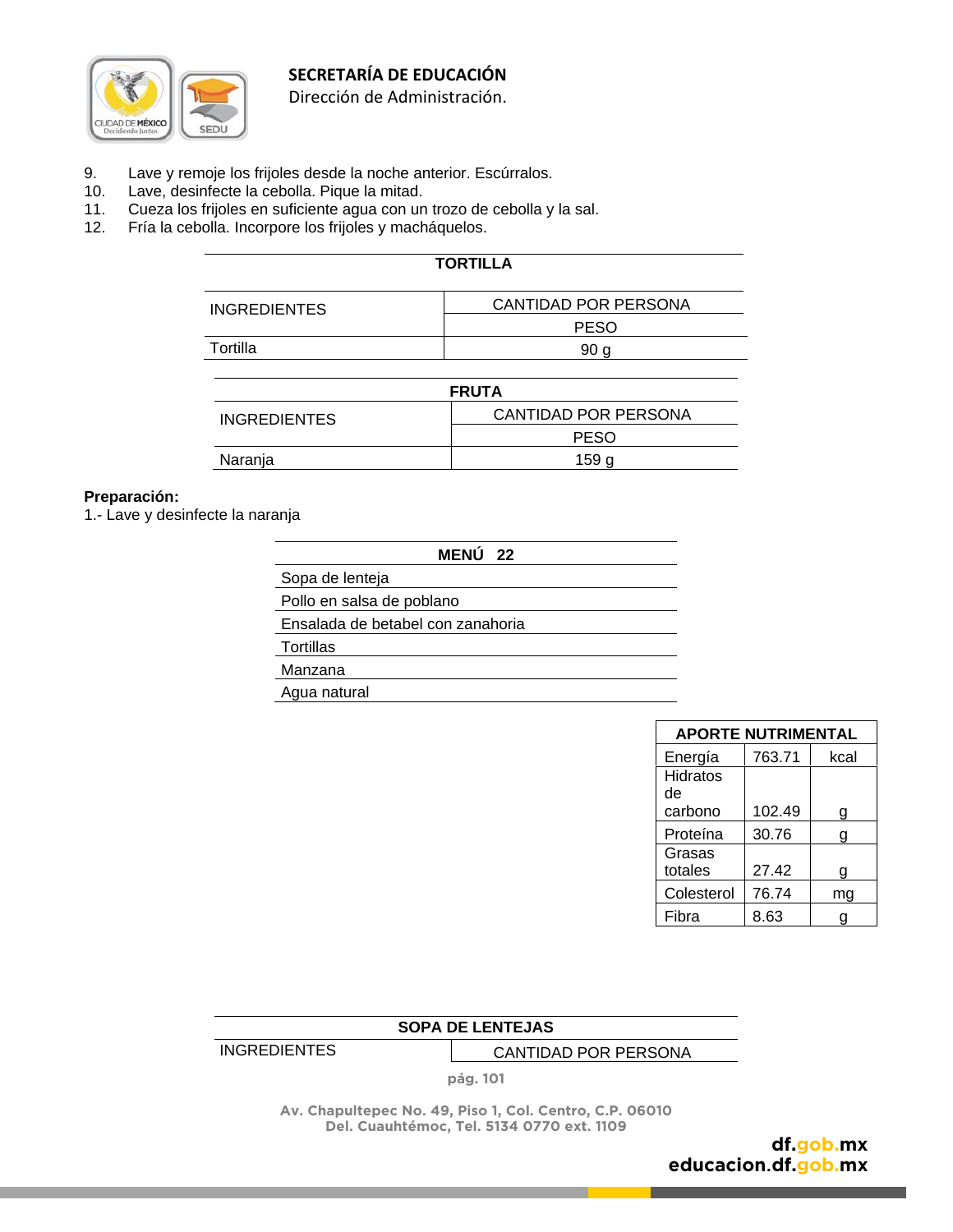

|                    | PESO EN COCIDO   |
|--------------------|------------------|
| Lentejas           | 100 <sub>g</sub> |
| Jitomate           | 47 g             |
| Cebolla            | 14 <sub>g</sub>  |
| Ajo                | 250 mg           |
| Apio               | 7 g              |
| Zanahoria          | 15 <sub>g</sub>  |
| Sal                | 200 mg           |
| <b>PESO ESPERA</b> | 183.450 g        |

# **Preparación:**

- 1.- Lavar y poner a remojar las lentejas desde una noche anterior. Escurrir.
- 2.- Lavar y desinfectar las verduras
- 3.- Picar la cebolla a la mitad
- 4.- Pelar y picar finamente la zanahoria y apio
- 5.- Cortar el jitomate en cubos
- 6.- freír la cebolla, agregar la verdura sin que tome color, enseguida incorpore el jitomate
- 7.- Incorporar la lenteja, dejar 5 minutos
- 8.- Cocer en suficiente agua, hasta estar cocidas las lentejas

| PECHUGA EN SALSA POBLANA |                      |  |
|--------------------------|----------------------|--|
| <b>INGREDIENTES</b>      | CANTIDAD POR PERSONA |  |
|                          | PESO EN COCIDO       |  |
| Pechuga                  | 57 g                 |  |
| Chile poblano            | 36 <sub>g</sub>      |  |
| Cebolla                  | 5 <sub>g</sub>       |  |
| Ajo                      | 250 mg               |  |
| Aceite                   | 5 <sub>m</sub>       |  |
| Crema                    | $12 \mathrm{ml}$     |  |
| Caldo de pollo           | $100 \mathrm{m}$     |  |
| <b>PESO ESPERADO</b>     | $215.350$ g          |  |

## **Preparación:**

- 1. Lavar y desinfectar las verduras.
- 2. Lavar y poner a hervir la pechuga con un poco ajo, un poco de cebolla y la menor cantidad de sal posible.
- 3. Una vez cocida la pechuga, deshebrarla y reservar el caldo.
- 4. Escalfar el chile poblano y limpiarlo retirando la piel, las venas y semillas.
- 5. Cortar el chile poblano en julianas y reservar.
- 6. En una olla poner a freír el resto del ajo y cebolla, agregar el chile poblano y cortado y sofreír por dos minutos más.
- 7. Agregar la crema y un poco de caldo de pollo
- 8. Cuando suelte el hervor, agregar la pieza de pollo y dejar a fuego lento por 5 minutos.

**pág. 102** 

**Av. Chapultepec No. 49, Piso 1, Col. Centro, C.P. 06010 Del. Cuauhtémoc, Tel. 5134 0770 ext. 1109**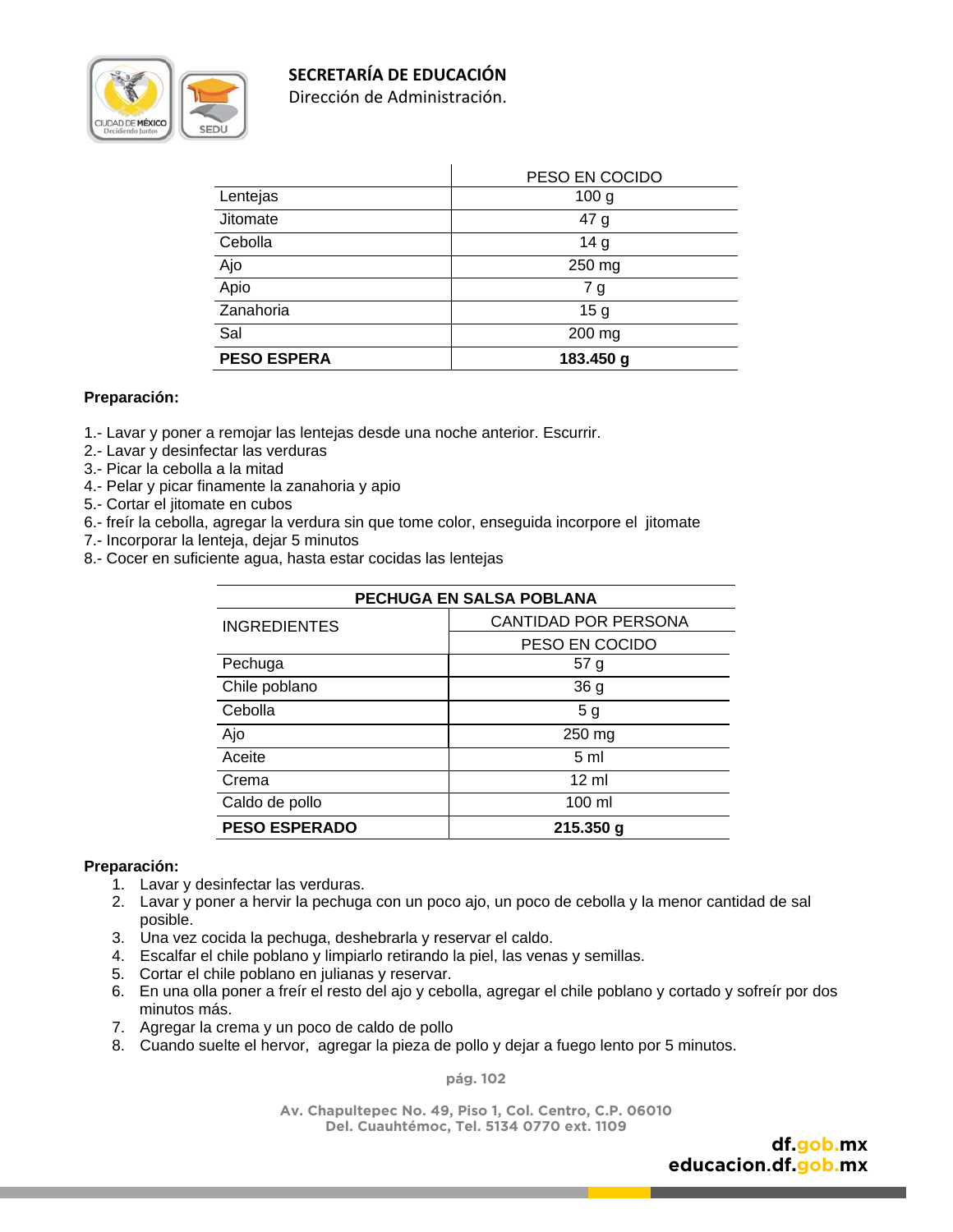

Dirección de Administración.

| <b>ENSALADA DE BETABEL CON ZANAHORIA</b> |                     |
|------------------------------------------|---------------------|
| <b>INGREDIENTES</b>                      | CANTIDAD POR PERONA |
|                                          | PESO EN COCIDO      |
| <b>Betabel</b>                           | 42 g                |
| Jícama                                   | 32 <sub>g</sub>     |
| PESO ESPERADO                            | 74 a                |

# **Preparación**:

- 1.- Lave y desinfecte el betabel y la jícama
- 2.- Quite la cascara de la jícama.
- 3.- Ralle el betabel y jícama. Cuézalos y escurra.

| <b>TORTILLA</b>     |                      |
|---------------------|----------------------|
| <b>INGREDIENTES</b> | CANTIDAD POR PERSONA |
|                     | <b>PESO</b>          |
| Tortilla            | 90 a                 |
|                     |                      |

| <b>FRUTA</b>        |                      |  |
|---------------------|----------------------|--|
| <b>INGREDIENTES</b> | CANTIDAD POR PERSONA |  |
|                     | <b>PESO</b>          |  |
| Manzana             | 149 a                |  |
|                     |                      |  |

# **Preparación:**

1.- Lave y desinfecte la manzana.

| <b>MENU 23</b>               |
|------------------------------|
| Fideos secos                 |
| Bistec con papas calabacitas |
| Zanahorias con cebolla       |
| Tortillas                    |
| Plátano                      |
| Agua natural                 |

| <b>APORTE NUTRIMENTAL</b> |        |      |
|---------------------------|--------|------|
| Energía                   | 727.3  | Kcal |
| Hidratos de<br>carbono    | 104.35 | g    |
| Proteína                  | 29.4   | g    |
| Grasas<br>totales         | 23.3   | g    |
| Colesterol                | 35.25  | g    |
| Fibra                     | 11.61  |      |
|                           |        |      |

# **FIDEOS SECOS**

INGREDIENTES | CANTIDAD POR PERSONA

**pág. 103** 

**Av. Chapultepec No. 49, Piso 1, Col. Centro, C.P. 06010 Del. Cuauhtémoc, Tel. 5134 0770 ext. 1109**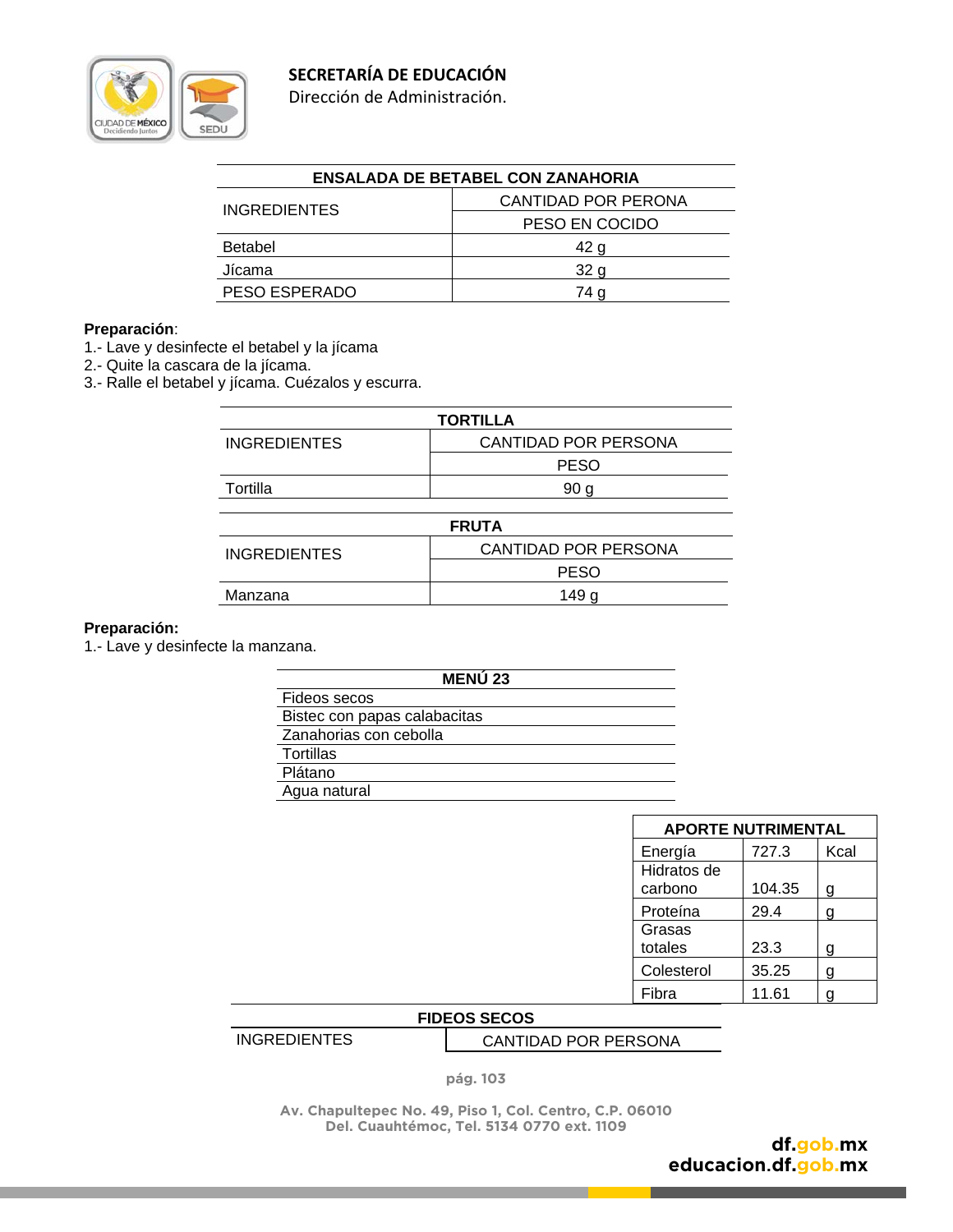

Dirección de Administración.

|                      | PESO EN COCIDO  |
|----------------------|-----------------|
| Fideos medianos      | 45 <sub>g</sub> |
| Chile pimiento       | 29 <sub>g</sub> |
| <b>Jitomate</b>      | 12 <sub>g</sub> |
| Ajo                  | 250 mg          |
| Aceite               | 5 <sub>m</sub>  |
| Sal                  | 200 mg          |
| <b>PESO ESPERADO</b> | $91.450$ g      |

#### **Preparación:**

- 1. Lave y desinfecte las verduras.
- 2. Moler el jitomate y reservar.
- 3. Dore los fideos hasta obtener un color dorado.
- 4. Escalfar el pimiento, pelar y limpiar, cortar en julianas y reservar.
- 5. Picar finamente el ajo.
- 6. Sofreír el ajo hasta obtener un color dorado, agregar los pimientos y posteriormente los fideos ya dorados por tres minutos y agregamos el jitomate y agua.
- 7. Agregar la menor cantidad de sal posible. Dejar cocer por un tiempo de 15 min.

| <b>BISTEC CON PAPAS Y CALABACITAS</b> |                             |  |
|---------------------------------------|-----------------------------|--|
| <b>INGREDIENTES</b>                   | <b>CANTIDAD POR PERSONA</b> |  |
|                                       | PESO EN COCIDO              |  |
| Filete de res                         | 52 <sub>g</sub>             |  |
| Jitomate                              | 47 g                        |  |
| Cebolla                               | 9 <sub>q</sub>              |  |
| Calabacitas                           | 61 g                        |  |
| Papa                                  | 97 g                        |  |
| Aceite                                | $10 \mathrm{m}$             |  |
| Pimienta molida                       | 200 mg                      |  |
| Sal                                   | $200$ mg                    |  |
| <b>PESO ESPERADO</b>                  | 276.400 q                   |  |

## **Preparación:**

- 1. Lave el filete y deje escurrir
- 2. Lave y desinfecte las verduras
- 3. Ponga a cocer las papas
- 4. Coloque el filete en un recipiente y agréguele la menor cantidad de sal posible y la pimienta, deje reposar.
- 5. Pele y pique el jitomate.
- 6. Pique la cebolla y la calabacita.
- 7. Picar la papa en sextos.
- 8. Poner a calentar un sartén con aceite, cuando este muy caliente se agregan el filete de res para sellarlo. Cuando esté cocido añadir el jitomate, la papa y la calabacita.
- 9. Agregar una taza de agua. Se tapa y se deja que hierva todo hasta que la carne esté suave.

**pág. 104** 

**Av. Chapultepec No. 49, Piso 1, Col. Centro, C.P. 06010 Del. Cuauhtémoc, Tel. 5134 0770 ext. 1109**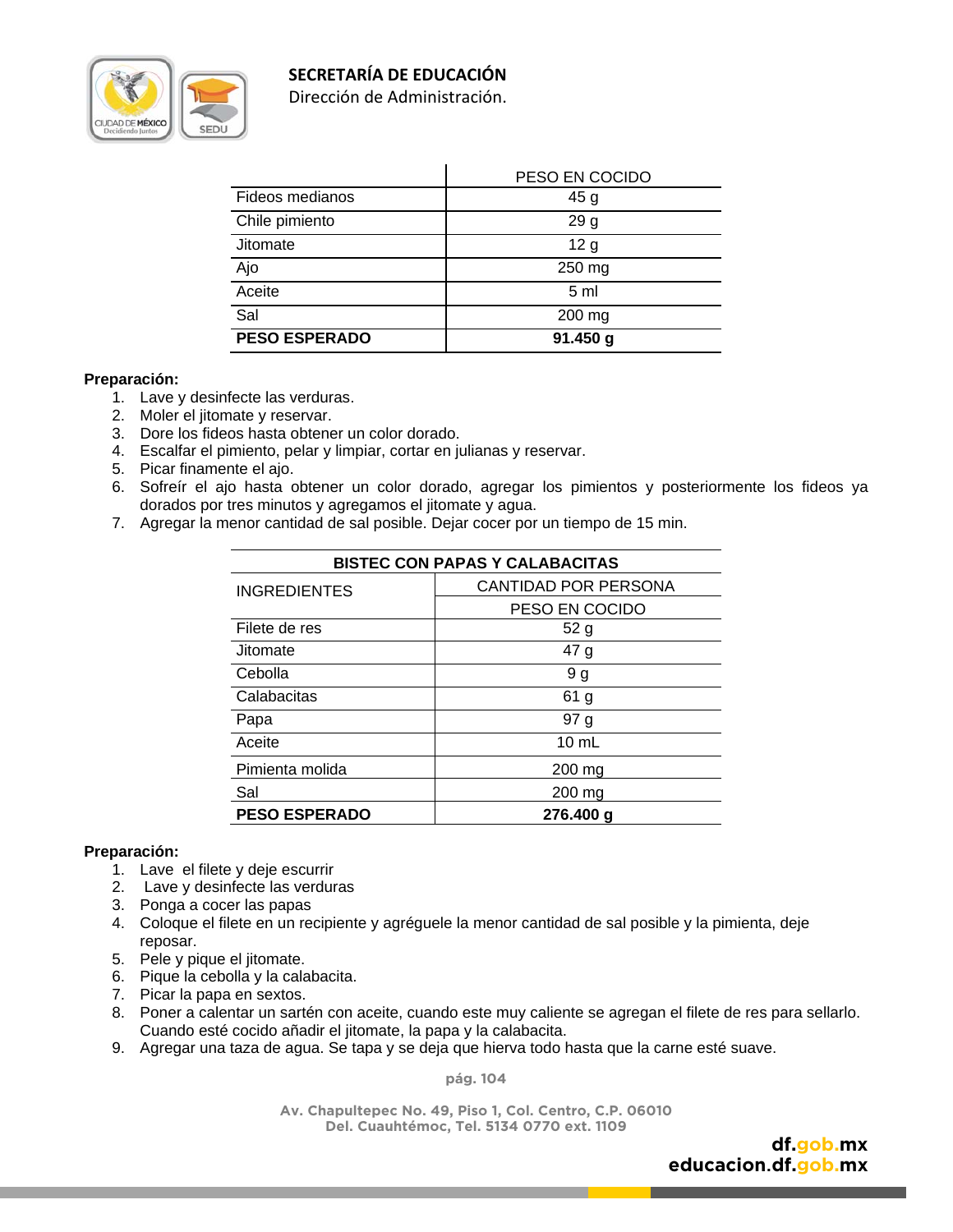

| <b>ZANAHORIA CON CEBOLLA</b> |                             |  |
|------------------------------|-----------------------------|--|
| <b>INGREDIENTES</b>          | <b>CANTIDAD POR PERSONA</b> |  |
|                              | PESO NETO                   |  |
| Zanahoria                    | 79 g                        |  |
| Cebolla                      | 9 g                         |  |
| Aceite                       | 5 <sub>m</sub>              |  |
| <b>PESO ESPERADO</b>         | $100 \text{ mg}$            |  |

## **Preparación:**

- 1.- Lave y desinfecte las verduras
- 2.- Quite la cascara y corte en rodajas finas la zanahoria. Cuézala.
- 3.- Rebane la cebolla.
- 4.- Fría la zanahoria junto con la cebolla. Sazone con la menor cantidad de sal posible.

| <b>TORTILLA</b>     |                             |  |
|---------------------|-----------------------------|--|
| <b>INGREDIENTES</b> | CANTIDAD POR PERSONA        |  |
|                     | <b>PESO</b>                 |  |
| Tortilla<br>90 a    |                             |  |
|                     |                             |  |
| <b>FRUTA</b>        |                             |  |
| <b>INGREDIENTES</b> | <b>CANTIDAD POR PERSONA</b> |  |
|                     | <b>PESO</b>                 |  |
| Plátano             | 147 a                       |  |
|                     |                             |  |

## **Preparación:**

1.- Lave y desinfecte el plátano.

| MENÚ 24                    |
|----------------------------|
| Crema de elote             |
| Tortitas de papa con jamón |
| Alubias                    |
| Tortilla                   |
| Pera                       |
| Agua natural               |

| <b>APORTE NUTRIMENTAL</b> |       |      |
|---------------------------|-------|------|
| Energía                   | 787 1 | Kcal |

**pág. 105** 

**Av. Chapultepec No. 49, Piso 1, Col. Centro, C.P. 06010 Del. Cuauhtémoc, Tel. 5134 0770 ext. 1109**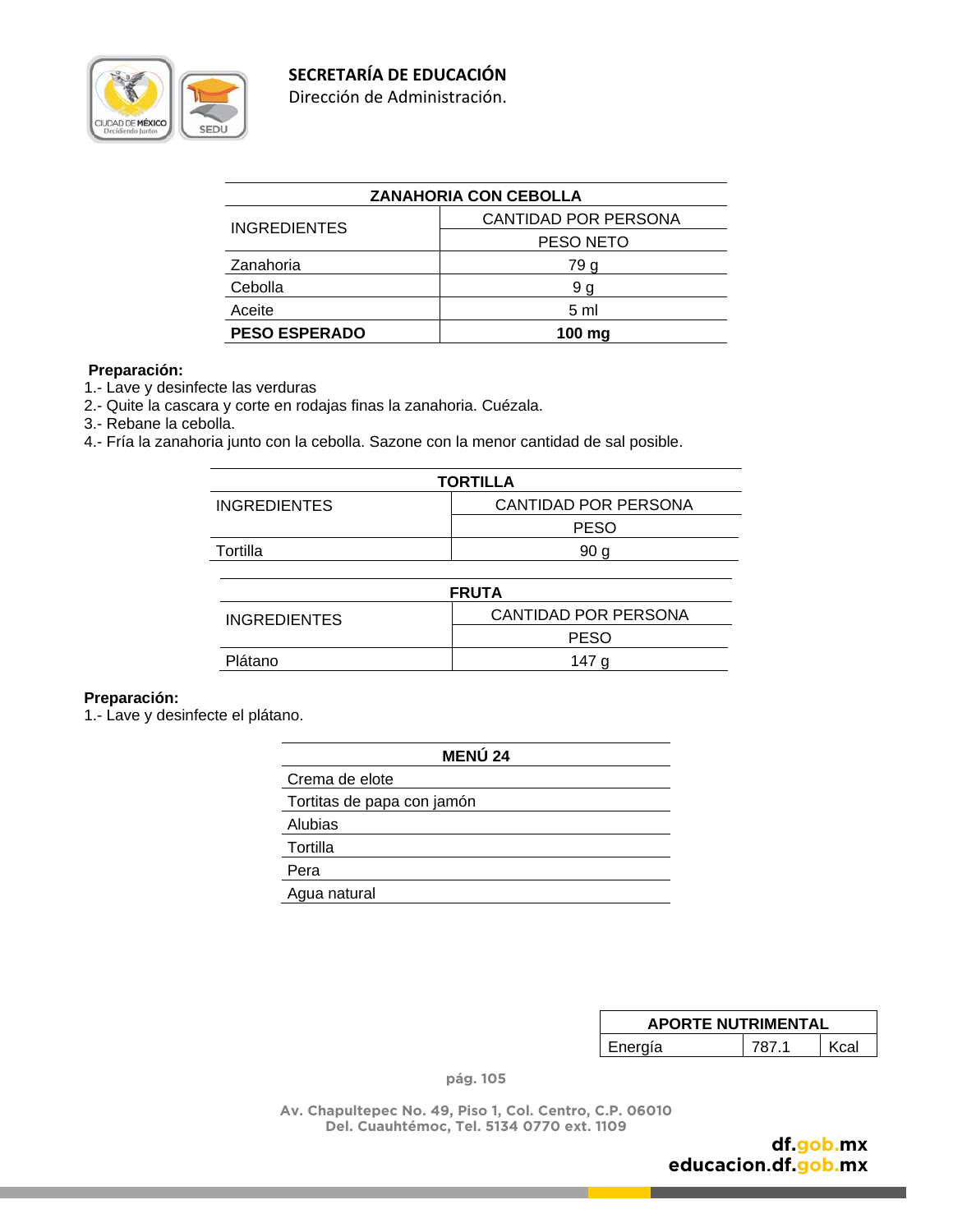

Dirección de Administración.

| Hidratos de<br>carbono | 106.3 |    |
|------------------------|-------|----|
| Proteína               | 27    |    |
| Grasas totales         | 31    |    |
| Colesterol             | 34.2  | ma |
| Fibra                  | հ 5   |    |

| <b>CREMA DE ELOTE</b> |                             |  |
|-----------------------|-----------------------------|--|
| <b>INGREDIENTES</b>   | <b>CANTIDAD POR PERSONA</b> |  |
|                       | PESO EN COCIDO              |  |
| Grano de elote        | 42 <sub>g</sub>             |  |
| Cebolla               | 8 g                         |  |
| Crema                 | 5 <sub>g</sub>              |  |
| Aceite                | 5 <sub>g</sub>              |  |
| <b>PESO ESPERADO</b>  | 60                          |  |

# **Procedimiento**:

- 1. Lave y desinfecte las verduras.
- 2. Desgrane el elote
- 3. Pique la cebolla
- 4. Sofría la cebolla con la menor cantidad de sal
- 5. Agregue los granitos de elote. Tapar por 5 minutos.
- 6. Agregue el caldo de pollo y la crema. Deje cocinar por media hora a fuego bajo
- 7. Licuar muy bien y pasar por un colador mediano. Listo.

| <b>TORTITAS DE PAPA CON JAMÓN</b> |                             |  |
|-----------------------------------|-----------------------------|--|
| <b>INGREDIENTES</b>               | <b>CANTIDAD POR PERSONA</b> |  |
|                                   | <b>PESO EN COCIDO</b>       |  |
| Papa                              | 97 g                        |  |
| Jamón                             | 20 <sub>g</sub>             |  |
| Clara de huevo                    | 33 <sub>g</sub>             |  |
| Queso fresco                      | 20 <sub>g</sub>             |  |
| Aceite                            | 5 mL                        |  |
| Pimienta molida                   | $200 \text{ mg}$            |  |
| PESO ESPERADO                     | 175.200 g                   |  |

## **Procedimiento**:

1. Lavar y desinfectar las papas. Ponerlas a cocer con suficiente agua y sal.

**pág. 106** 

**Av. Chapultepec No. 49, Piso 1, Col. Centro, C.P. 06010 Del. Cuauhtémoc, Tel. 5134 0770 ext. 1109**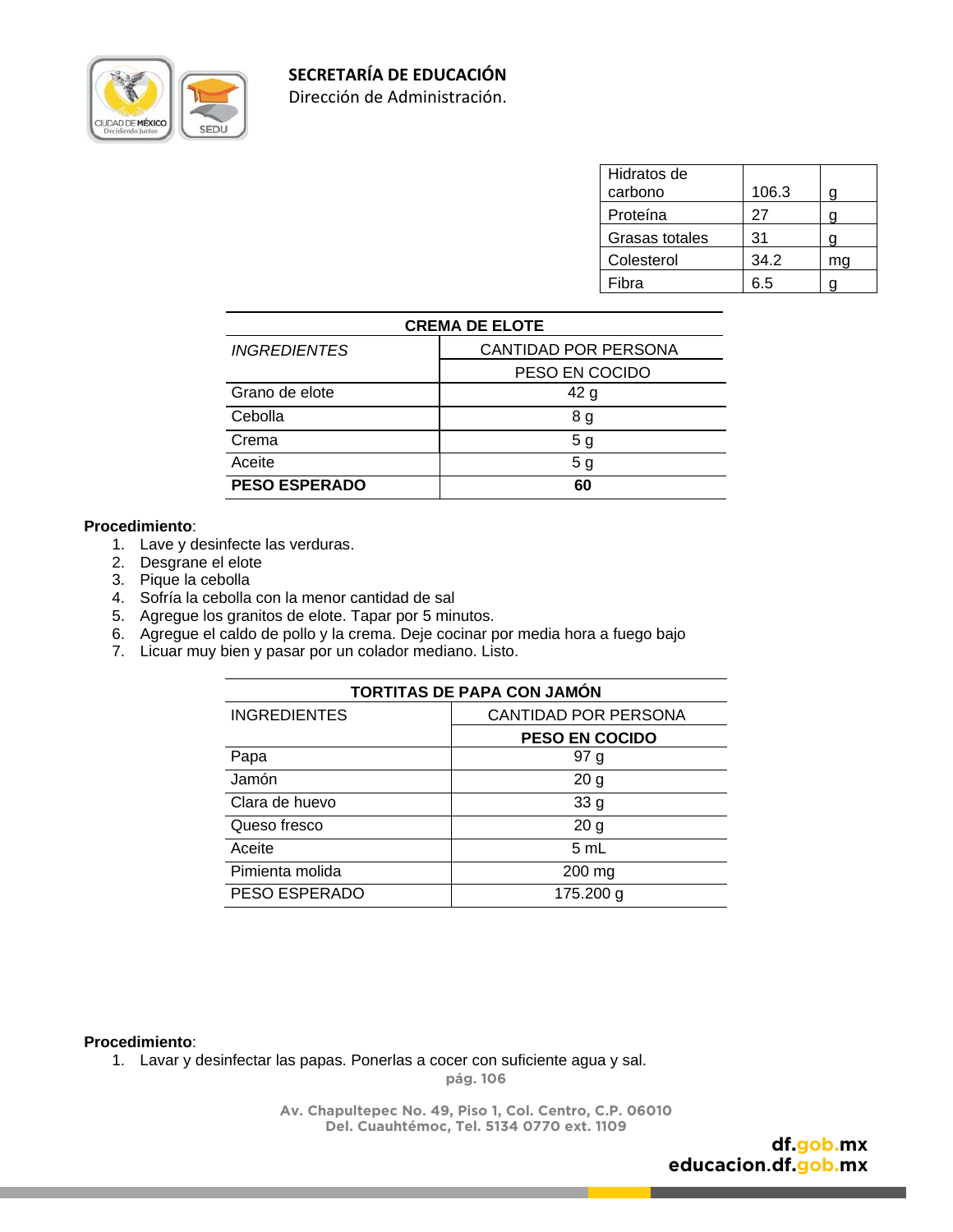

Dirección de Administración.

- 2. Posteriormente cortamos el jamón en cubos y resérvelo.
- 3. Ralle el queso finamente. resérvelo
- 4. Una vez cocida la papa, hacemos un puré y mezclamos con la clara de huevo, la pimienta el queso y el jamón.
- 5. Forme las tortitas y fría en una sartén con el aceite por 10 minutos.

| <b>ALUBIAS GUISADAS</b> |                             |  |
|-------------------------|-----------------------------|--|
| <b>INGREDIENTES</b>     | <b>CANTIDAD POR PERSONA</b> |  |
|                         | PESO EN COCIDO              |  |
| Alubias                 | 107 <sub>g</sub>            |  |
| <b>Jitomate</b>         | 28 <sub>g</sub>             |  |
| Queso fresco            | 20 <sub>g</sub>             |  |
| Cebolla                 | 5 g                         |  |
| Ajo                     | 250 mg                      |  |
| Aceite                  | 5 MI                        |  |
| Sal                     | 200 mg                      |  |
| <b>PESO ESPERADO</b>    | 165.450 g                   |  |

## **Preparación:**

- 7. Lave y remoje las alubias desde la noche anterior. Escúrralas.
- 8. Lave y desinfecte las verduras.
- 9. Cueza las alubias en suficiente agua con un trozo de cebolla, ajo sal.
- 10. Corte en cubos el jitomate y el queso.
- 11. Fría la cebolla y el jitomate. Añádalo a las alubias. Deje hervir unos minutos.
- 12. Agregue el queso y deje hervir por 5 minutos más.

# **TORTILLA**

| <b>INGREDIENTES</b> | CANTIDAD POR PERSONA<br>(PRIMARIA ALTA) |
|---------------------|-----------------------------------------|
|                     | PESO NETO                               |
| Tortilla            | 90 a                                    |
|                     |                                         |

| <b>FRUTA</b>        |                      |  |
|---------------------|----------------------|--|
| <b>INGREDIENTES</b> | CANTIDAD POR PERSONA |  |
|                     | <b>PESO</b>          |  |
| Pera                | 122 a                |  |

#### **Preparación:**

1.- Lave y desinfecte la pera.

**Menú 25** 

Sopa florentina

**pág. 107** 

**Av. Chapultepec No. 49, Piso 1, Col. Centro, C.P. 06010 Del. Cuauhtémoc, Tel. 5134 0770 ext. 1109**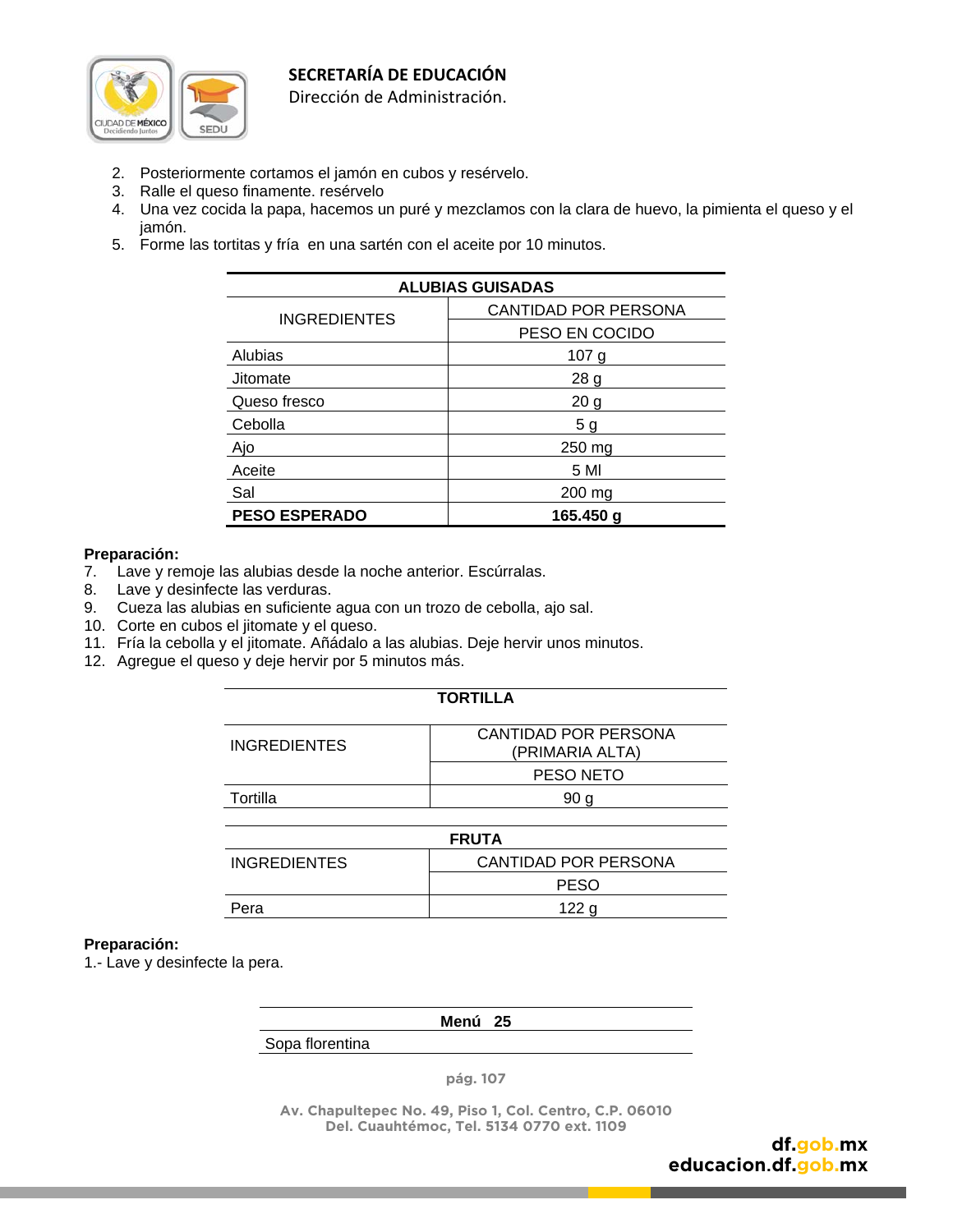

Dirección de Administración.

| Pescado a las hierbas |
|-----------------------|
| Frijoles fritos       |
| Tortillas             |
| Ciruela               |
| Agua natural          |
|                       |

| <b>APORTE NUTRIMENTAL</b> |       |      |
|---------------------------|-------|------|
| Energía                   | 778.4 | Kcal |
| Hidratos de               |       |      |
| carbono                   | 100.2 | q    |
| Proteína                  | 32.1  |      |
| Grasas totales            | 26.5  | g    |
| Colesterol                | 44.1  | g    |
| Fibra                     | 11.0  |      |

| <b>SOPA FLORENTINA</b> |                       |  |
|------------------------|-----------------------|--|
| <b>INGREDIENTES</b>    | CANTIDAD POR PERSONA  |  |
|                        | <b>PESO EN COCIDO</b> |  |
| Pasta (coditos)        | 68 g                  |  |
| Espinacas              | 25 <sub>g</sub>       |  |
| <b>Jitomates</b>       | 28 <sub>g</sub>       |  |
| Cebolla                | 2g                    |  |
| Ajo                    | 250 mg                |  |
| Aceite                 | 5 <sub>g</sub>        |  |
| Hierbas de olor        | 500 mg                |  |
| Caldo de pollo o agua  | 80 mL                 |  |
| <b>PESO ESPERADO</b>   | 208.750 g             |  |

## **Preparación:**

- 1. Lavar y desinfectar las espinacas
- 2. Picarlas tipo juliana y reservar.
- 3. Ponga a hervir agua con ajo, un poco cebolla, pimienta, la menor cantidad de sal y hiervas de olor. Cuando suelte el hervor, agregar la pasta y dejar cocinar hasta que esté suave la pasta.
- 4. Escurrir la pasta.
- 5. Licuar el jitomate, con el resto de la cebolla y el caldo de pollo.
- 6. Calentar el aceite y sazonar el caldillo de jitomate.
- 7. Al primer hervor, agregar las espinacas y dejar cocinar por 5 minutos. Agregar la pasta y dejar hervir por 5 minutos más.

# **ALBONDIGUITAS DE PESCADO**

INGREDIENTES CANTIDAD POR

**pág. 108** 

**Av. Chapultepec No. 49, Piso 1, Col. Centro, C.P. 06010 Del. Cuauhtémoc, Tel. 5134 0770 ext. 1109**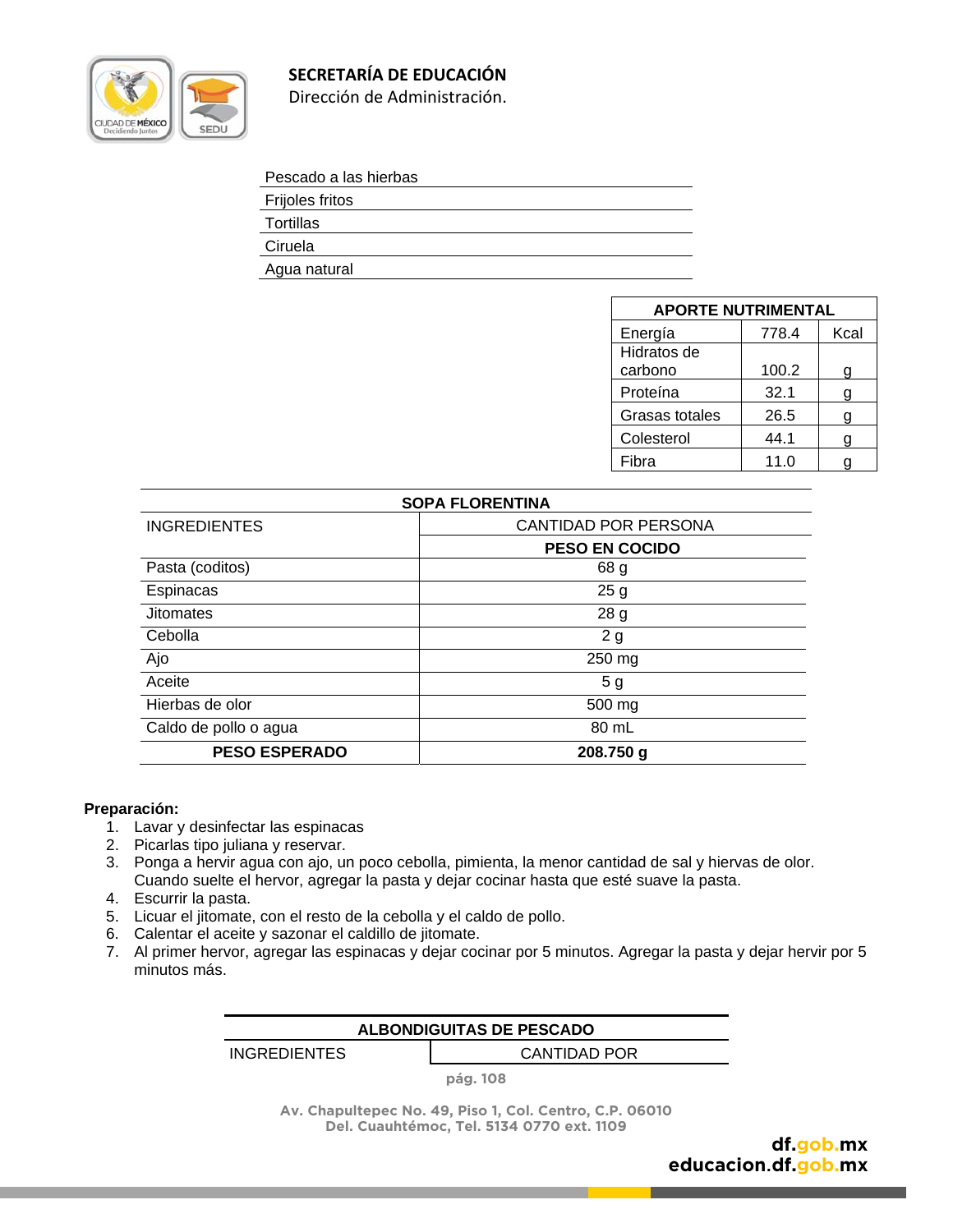

Dirección de Administración.

|                      | <b>PERSONA</b>  |  |
|----------------------|-----------------|--|
|                      | PESO EN COCIDO  |  |
| Atún drenado         | 60 g            |  |
| Huevo                | 10 <sub>g</sub> |  |
| Jitomate             | 32 g            |  |
| Zanahoria            | 20 g            |  |
| Pan molido           | 10 <sub>g</sub> |  |
| Apio                 | 5 <sub>g</sub>  |  |
| Amaranto             | 5 <sub>g</sub>  |  |
| Aceite               | 5 <sub>m</sub>  |  |
| Cebolla              | 2g              |  |
| Perejil              | 2g              |  |
| Orégano              | 200 mg          |  |
| Sal                  | 100 mg          |  |
| <b>PESO ESPERADO</b> | 151.300 g       |  |

### **Preparación:**

- 1. Lavar y desinfectar las verduras.
- 2. Desmenuzar el atún.
- 3. Picar finamente la cebolla y perejil.
- 4. Picar en cubos pequeños el apio y la zanahoria.
- 5. Mezclar el atún desmenuzado, el huevo, la cebolla, el pan molido, amaranto, perejil y orégano. Integrar los ingredientes y formar las albondiguitas.
- 6. Cocer los jitomates con la zanahoria y el apio. Licuar con sal (100 mg) y colar, a que quede un caldillo ligero.
- 7. Freír en el aceite las albondiguitas
- 8. Calentar el caldillo de jitomate y añadir las albondiguitas.

| <b>FRIJOLES FRITOS</b> |                     |  |
|------------------------|---------------------|--|
| <b>INGREDIENTES</b>    | <b>CANTIDAD POR</b> |  |
|                        | <b>PERSONA</b>      |  |
|                        | PESO EN COCIDO      |  |
| Frijoles               | 150 <sub>g</sub>    |  |
| Cebolla                | 5 <sub>g</sub>      |  |
| Aceite                 | 5 mL                |  |
| Hoja de aguacate       | $\frac{1}{2}$ hoja  |  |
| Sal                    | 100                 |  |
| <b>PESO ESPERADO</b>   | 160.100 g           |  |

#### **Preparación:**

1.- Lave y remoje los frijoles desde la noche anterior. Escúrralos.

**pág. 109** 

**Av. Chapultepec No. 49, Piso 1, Col. Centro, C.P. 06010 Del. Cuauhtémoc, Tel. 5134 0770 ext. 1109**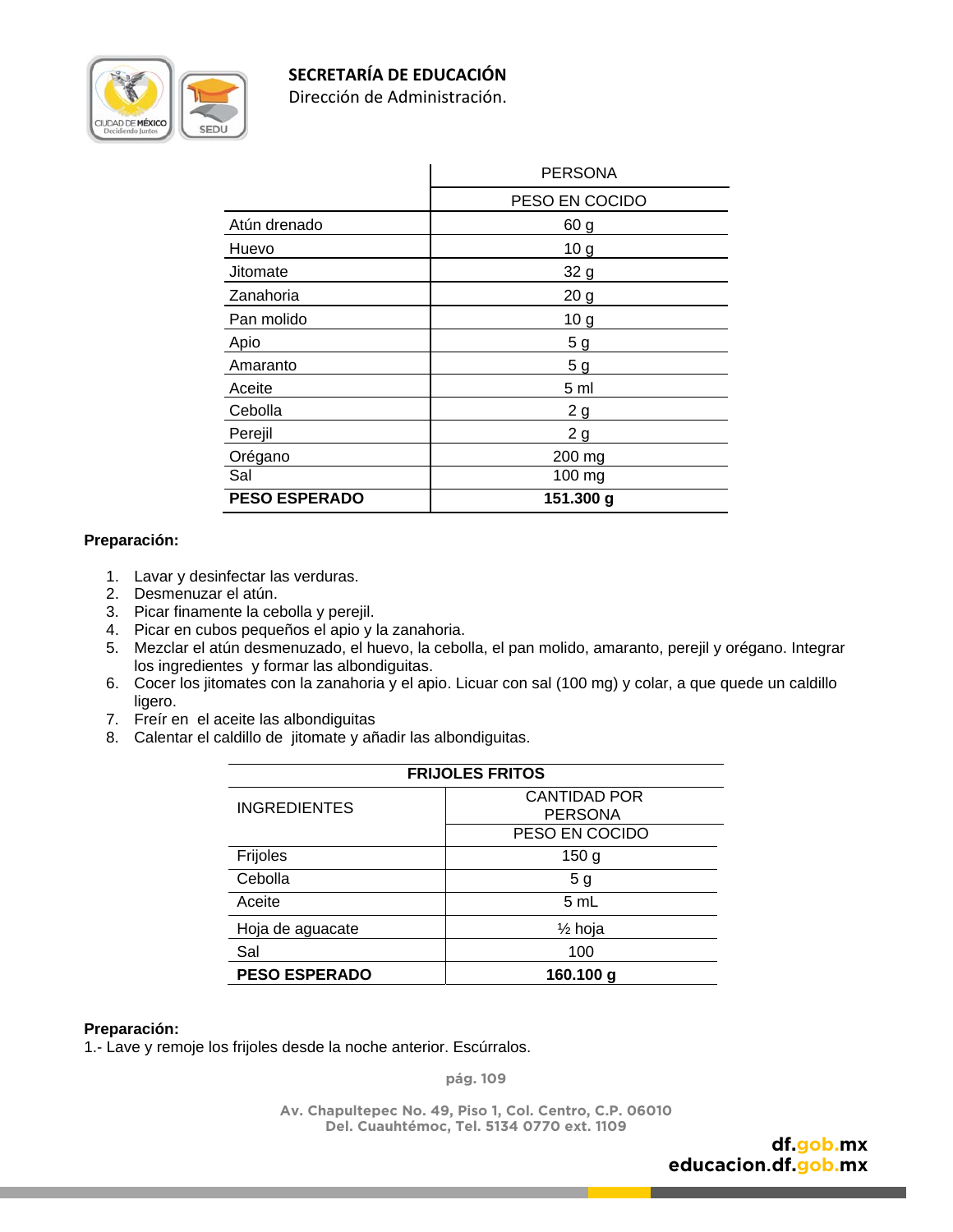

Dirección de Administración.

- 2.- Lave y desinfecte la cebolla
- 3.-Tostar la hoja de aguacate y reservar
- 4. Cueza los frijoles en suficiente agua con cebolla agregar las hojas de aguacate y la sal.
- 5.- Pique la cebolla restante
- 6.- Acitrone la cebolla.
- 7.- Incorpore los frijoles, fríalos y macháquelos.

| TORTILLA            |                             |  |
|---------------------|-----------------------------|--|
| <b>INGREDIENTES</b> | <b>CANTIDAD POR PERSONA</b> |  |
|                     | PESO NETO                   |  |
| Tortilla            | 90 a                        |  |
|                     |                             |  |
| <b>FRUTA</b>        |                             |  |
| <b>INGREDIENTES</b> | CANTIDAD POR PERSONA        |  |
|                     | PESO EN COCIDO              |  |
| Ciruela (2 piezas)  | 125 a                       |  |

### **Preparación:**

1.-Lave y desinfecte las ciruelas.

| <b>MENÚS</b>                  |                              |                  |                                                   |                                          |
|-------------------------------|------------------------------|------------------|---------------------------------------------------|------------------------------------------|
| <b>MENÚ 26</b>                | MENÚ 27                      | <b>MENÚ 28</b>   | MENÚ 29                                           | MENÚ 30                                  |
| Lentejas con plátano<br>macho | Sopa de moñito               | Sopa de milpa    | Tallarín con<br>Espinaca                          | Arroz a la mexicana                      |
| Pollo a la cacerola           | Res con coliflor             | Alambre de pollo | Carne molida con<br>papas en salsa de<br>jitomate | Bastones fritos de<br>queso con ajonjolí |
| Colache de calabaza           | Verduras a la<br>mantequilla | Arroz blanco     | Verduras al vapor                                 | Frijoles con calabaza                    |
| Tortilla                      | Tortilla                     | Tortilla         | Tortilla                                          | Tortilla                                 |
| Guayaba                       | Naranja                      | Plátano          | Manzana                                           | Mandarina                                |
| Agua natural                  | Agua natural                 | Agua natural     | Agua natural                                      | Agua natural                             |

| 7 | ┍ | н<br>v | ı |  |
|---|---|--------|---|--|

| Lentejas con plátano macho |
|----------------------------|
| Pollo a la cacerola        |
| Colache de calabaza        |
| Tortilla                   |
| Guayaba                    |
| Agua natural               |

**pág. 110** 

**Av. Chapultepec No. 49, Piso 1, Col. Centro, C.P. 06010 Del. Cuauhtémoc, Tel. 5134 0770 ext. 1109**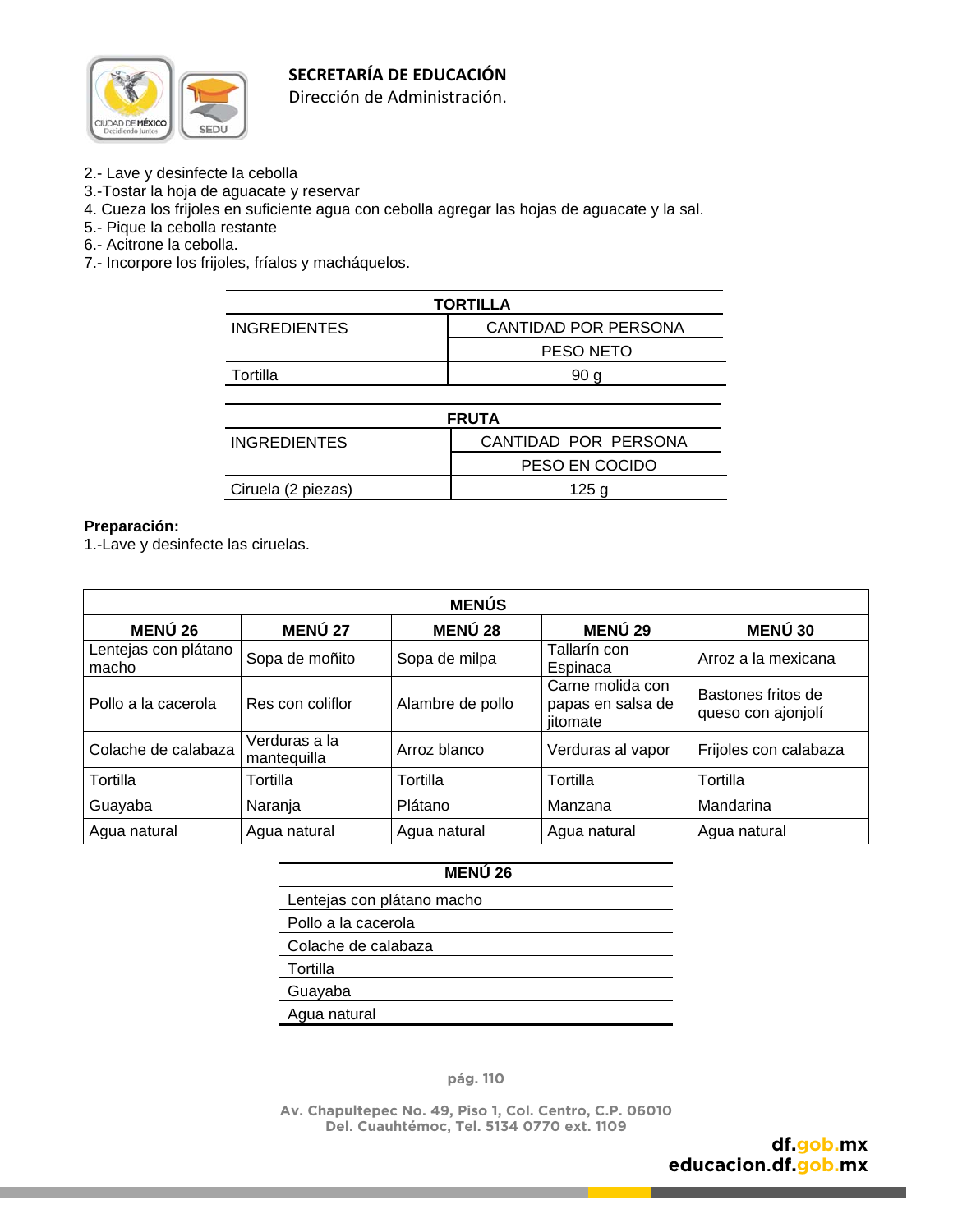

**SECRETARÍA DE EDUCACIÓN** Dirección de Administración.

> **APORTE NUTRIMENTAL**  Energía | 803 kcal Hidratos de carbono | 105 | g Proteína | 33 | g Grasas totales  $\begin{vmatrix} 27 & 9 \end{vmatrix}$ Colesterol 60 mg Fibra | 16 | g

| <b>LENTEJAS CON PLÁTANO MACHO</b> |                         |  |
|-----------------------------------|-------------------------|--|
| <b>INGREDIENTES</b>               | CANTIDAD<br>POR PERSONA |  |
|                                   | PESO EN COCIDO          |  |
| Lentejas                          | 57 g                    |  |
| Zanahoria                         | 40 g                    |  |
| Plátano macho                     | 39 g                    |  |
| Champiñones                       | 15 <sub>g</sub>         |  |
| Cebolla                           | 5 g                     |  |
| <b>Jitomate</b>                   | 19 g                    |  |
| Ajo                               | 200 mg                  |  |
| Hojas de laurel                   | 100 mg                  |  |
| Aceite                            | 3 mL                    |  |
| Sal                               | 200 mg                  |  |
| <b>PESO ESPERADO</b>              | 178.500 g               |  |

#### **Preparación:**

- 1. Lavar y poner a cocer las lentejas con sal, cebolla y las hojas de laurel
- 2. Lavar y desinfectar las verduras.
- 3. Cortar la la zanahoria y el plátano macho en cuadros pequeños.
- 4. Rebanar los champiñones. Sumergirlos en agua tibia.
- 5. Picar la cebolla, el jitomate y el ajo.
- 6. Freír la cebolla. Agregar el jitomate, ajo y las verduras a la cebolla. Dejarlos cocinar a fuego lento. Incorporar a las lentejas.
- 7. Dejar hervir por 5 minutos.

### **POLLO A LA CACEROLA**

INGREDIENTE CANTIDAD

**pág. 111** 

**Av. Chapultepec No. 49, Piso 1, Col. Centro, C.P. 06010 Del. Cuauhtémoc, Tel. 5134 0770 ext. 1109**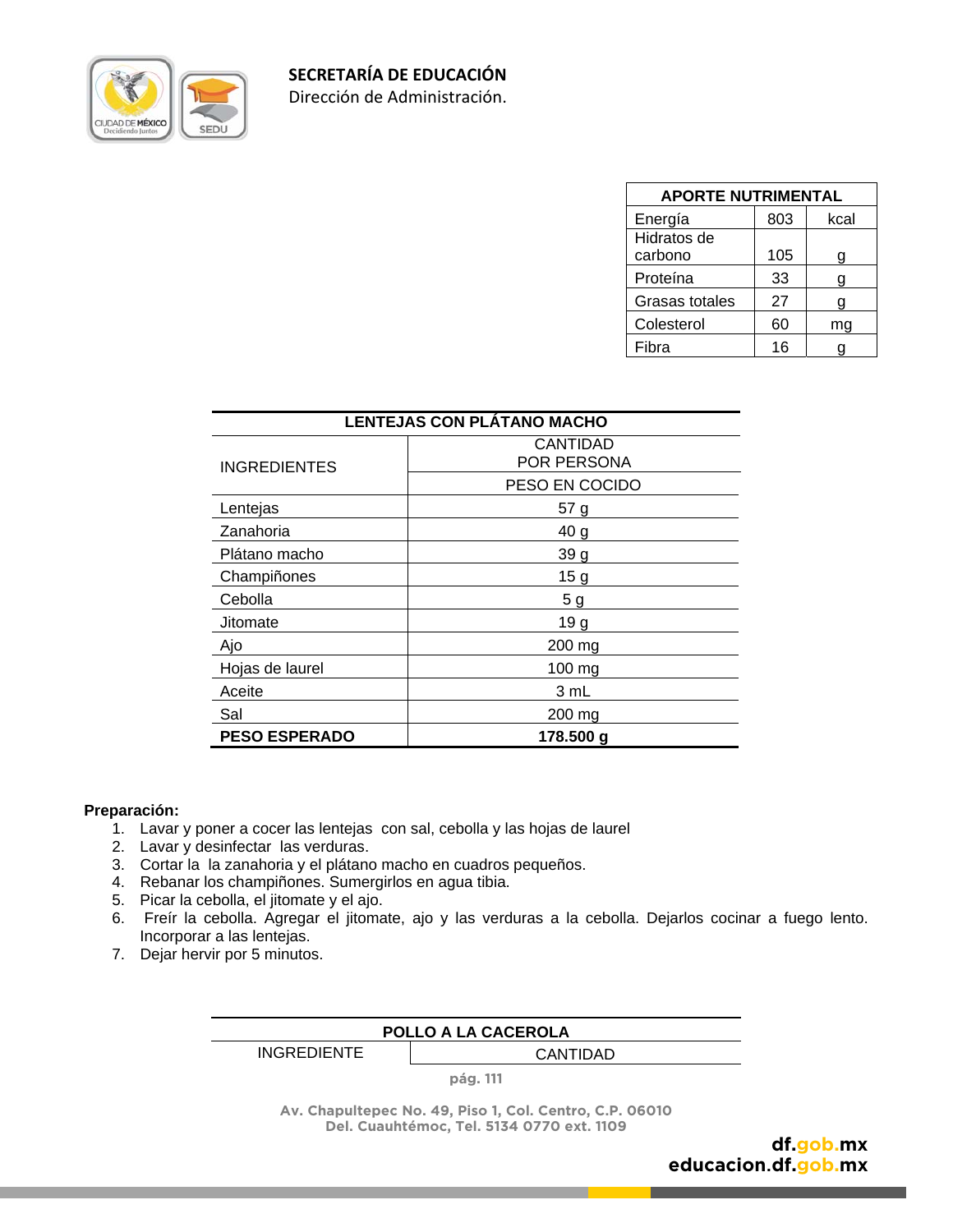

Dirección de Administración.

|                  | POR PERSONA    |  |
|------------------|----------------|--|
|                  | PESO EN COCIDO |  |
| Pechuga de pollo | 57 g           |  |
| Elote            | 31 g           |  |
| Papa             | 48 g           |  |
| Jitomate         | 28 g           |  |
| Ejote            | 21 g           |  |
| Aceite           | 5 <sub>m</sub> |  |
| Cilantro         | 1 <sub>g</sub> |  |
| Cebolla          | 2g             |  |
| Ajo              | 250 mg         |  |
| Sal              | 200 mg         |  |
| PESO ESPERADO    | 193.450        |  |

#### **Preparación:**

- 1. Lavar y cocer el pollo en suficiente agua con ajo, cebolla y sal (100 mg).
- 2. Desmenuzar el pollo. Reservar el caldo.
- 3. Lavar y desinfectar las verduras.
- 4. Picar en cubos la papa y ejotes.
- 5. Asar los jitomates.
- 6. Licuar los jitomates asados con cebolla y el resto de la sal. Freír y agregue el caldo de pollo.
- 7. Al hervir, agregar las papas, ejotes y elote, hasta que se cuezan.<br>8. Agregar el pollo desmenuzado e incorporar el resto del caldo de r
- 8. Agregar el pollo desmenuzado e incorporar el resto del caldo de pollo.<br>9. lo norporar unas ramitas de cilantro hasta que esté cocido.
- 9. Incorporar unas ramitas de cilantro hasta que esté cocido.

| <b>COLACHE DE CALABAZA</b> |                                |  |
|----------------------------|--------------------------------|--|
| <b>INGREDIENTES</b>        | <b>CANTIDAD</b><br>POR PERSONA |  |
|                            | PESO EN COCIDO                 |  |
| Calabacita                 | 88 g                           |  |
| Cebolla blanca             | 18 <sub>g</sub>                |  |
| Aceite                     | 5 <sub>m</sub>                 |  |
| Pimienta molida            | $100 \text{ mg}$               |  |
| <b>PESO ESPERADO</b>       | 111.100 g                      |  |

#### **Preparación:**

- 1. Lave y desinfecte la verdura.
- 2. Picar finamente la calabacita.
- 3. Freír en el aceite la cebolla picada. Incorporar la calabaza y salpimentar.
- 4. Retirar del fuego hasta su cocción.

#### **TORTILLA**

### INGREDIENTES CANTIDAD

**pág. 112** 

**Av. Chapultepec No. 49, Piso 1, Col. Centro, C.P. 06010 Del. Cuauhtémoc, Tel. 5134 0770 ext. 1109**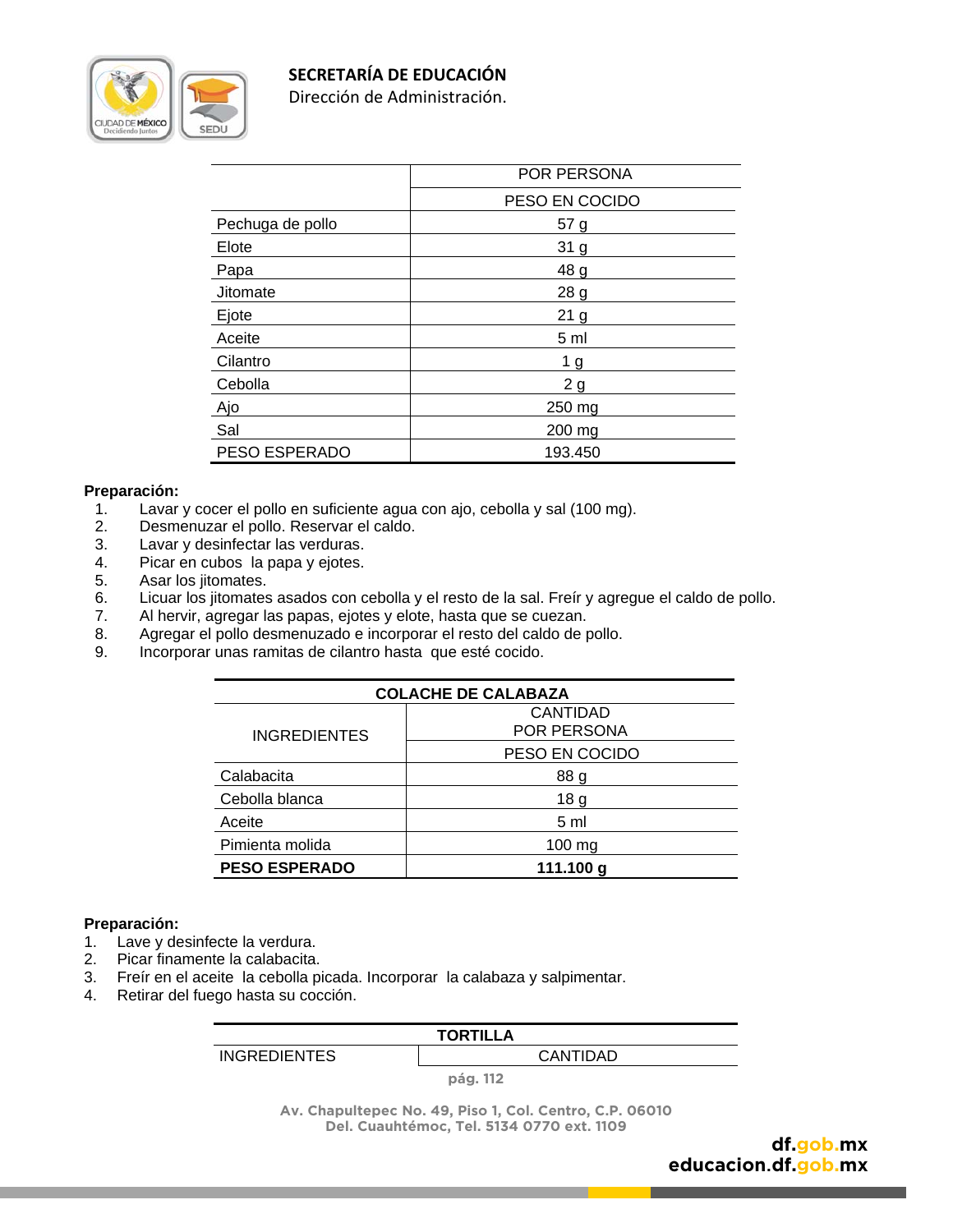

**SECRETARÍA DE EDUCACIÓN** Dirección de Administración.

 POR PERSONA PESO Tortilla 190 g **FRUTA**  INGREDIENTES CANTIDAD POR PERSONA **PESO** Guayaba **122 g** 

### **Preparación:**

1.- Lave y desinfecte la guayaba.

| MENÚ 27                   |  |  |
|---------------------------|--|--|
| Sopa de moñito            |  |  |
| Res con coliflor          |  |  |
| Verduras a la mantequilla |  |  |
| Tortilla                  |  |  |
| Naranja                   |  |  |
| Agua natural              |  |  |
|                           |  |  |

| <b>APORTE NUTRIMENTAL</b> |       |      |
|---------------------------|-------|------|
| Energía                   | 754   | kcal |
| Hidratos de               |       |      |
| carbono                   | 101.5 | g    |
| Proteína                  | 32.8  | g    |
| Grasas                    |       |      |
| totales                   | 26.3  | g    |
| Colesterol                | 52.5  | g    |
| Fibra                     | 11.86 |      |

| <b>SOPA DE MOÑITO</b> |                             |  |
|-----------------------|-----------------------------|--|
| <b>INGREDIENTES</b>   | <b>CANTIDAD POR PERSONA</b> |  |
|                       | PESO EN COCIDO              |  |
| Pasta                 | 68 g                        |  |
| <b>Jitomate</b>       | 28 <sub>g</sub>             |  |
| Aceite                | 5 <sub>m</sub>              |  |
| Cebolla               | 2g                          |  |
| Ajo                   | 250 mg                      |  |
| Sal                   | $100$ mg                    |  |
| <b>PESO ESPERADO</b>  | 103.350 g                   |  |

**Preparación:** 

**Av. Chapultepec No. 49, Piso 1, Col. Centro, C.P. 06010 Del. Cuauhtémoc, Tel. 5134 0770 ext. 1109**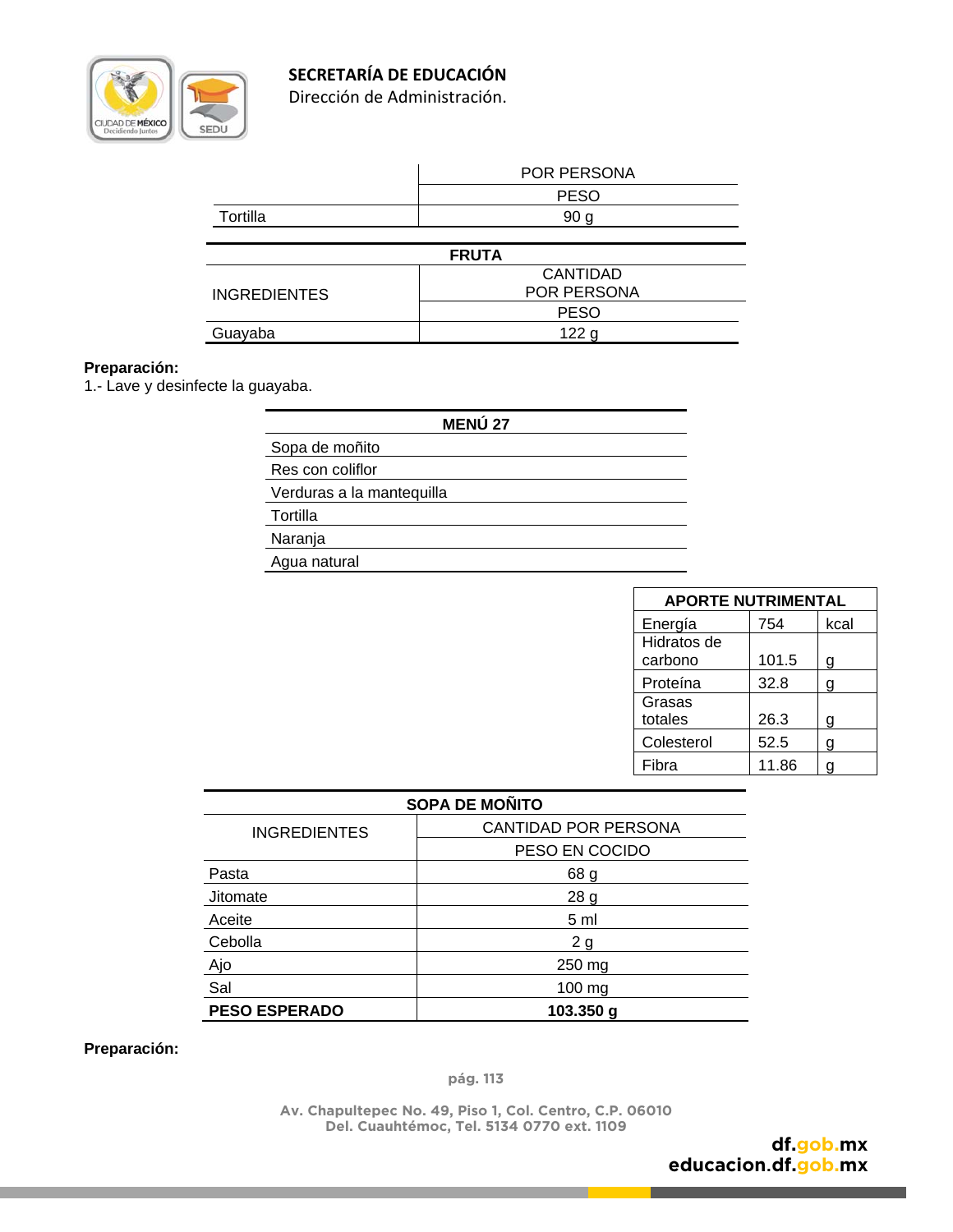

Dirección de Administración.

- 1. Lavar y desinfectar las verduras.
- 2. Licuar el jitomate, con cebolla ajo y sal. Reservar
- 3. Freír en el aceite los fideos hasta obtener un color dorado Retirar el excedente de aceite a la sopa.
- 4. Incorpore la mezcla anterior.
- 5. Dejar cocinando hasta que hasta que se cueza la pasta

| <b>RES CON COLIFLOR</b> |                             |  |
|-------------------------|-----------------------------|--|
| <b>INGREDIENTE</b>      | <b>CANTIDAD POR PERSONA</b> |  |
|                         | PESO NETO                   |  |
| Aguayón                 | 90 <sub>g</sub>             |  |
| Coliflor                | 100 <sub>g</sub>            |  |
| <b>Jitomate</b>         | 50 <sub>g</sub>             |  |
| Aceite                  | 10mL                        |  |
| Cebolla                 | 2 <sub>g</sub>              |  |
| Ajo                     | 250 mg                      |  |
| Pimienta                | $100$ mg                    |  |
| Sal                     | 200 mg                      |  |

#### **Preparación:**

- 1. Lavar el aguayón.
- 2. Lavar y desinfectar las verduras.
- 3. Picar la coloflor.
- 4. Freír el aguayón, cuando cambie de color, incorporar la coliflor.
- 5. Licuar el jitomate, cebolla, ajo y sal (100 mg).
- 6. Incorporar el caldillo de jitomate a la carne y coliflor
- 7. Sazonar con sal (100 mg) y pimienta y dejar hervir hasta que la carne esté cocida.

| <b>VERDURAS A LA MANTEQUILLA</b> |                             |  |
|----------------------------------|-----------------------------|--|
| <b>INGREDIENTES</b>              | <b>CANTIDAD POR PERSONA</b> |  |
|                                  | PESO EN COCIDO              |  |
| Chayote                          | 40 a                        |  |
| Calabaza                         | 35 <sub>g</sub>             |  |
| Zanahoria                        | 40 <sub>g</sub>             |  |
| Mantequilla                      | 5 <sub>q</sub>              |  |
| <b>PESO ESPERADO</b>             | 120 <sub>g</sub>            |  |

#### **Preparación:**

- 1. Lavar y desinfectar la verdura.
- 2. Picar el chayote, la zanahoria y la calabaza en cubos pequeños.
- 3. Calentar el horno a 200 ºC.
- 4. Meter a cocción por 30 minutos la verdura junto con la mantequilla.

| <b>TORTILLA</b>     |                             |
|---------------------|-----------------------------|
| <b>INGREDIENTES</b> | <b>CANTIDAD POR PERSONA</b> |
|                     |                             |

**pág. 114** 

**Av. Chapultepec No. 49, Piso 1, Col. Centro, C.P. 06010 Del. Cuauhtémoc, Tel. 5134 0770 ext. 1109**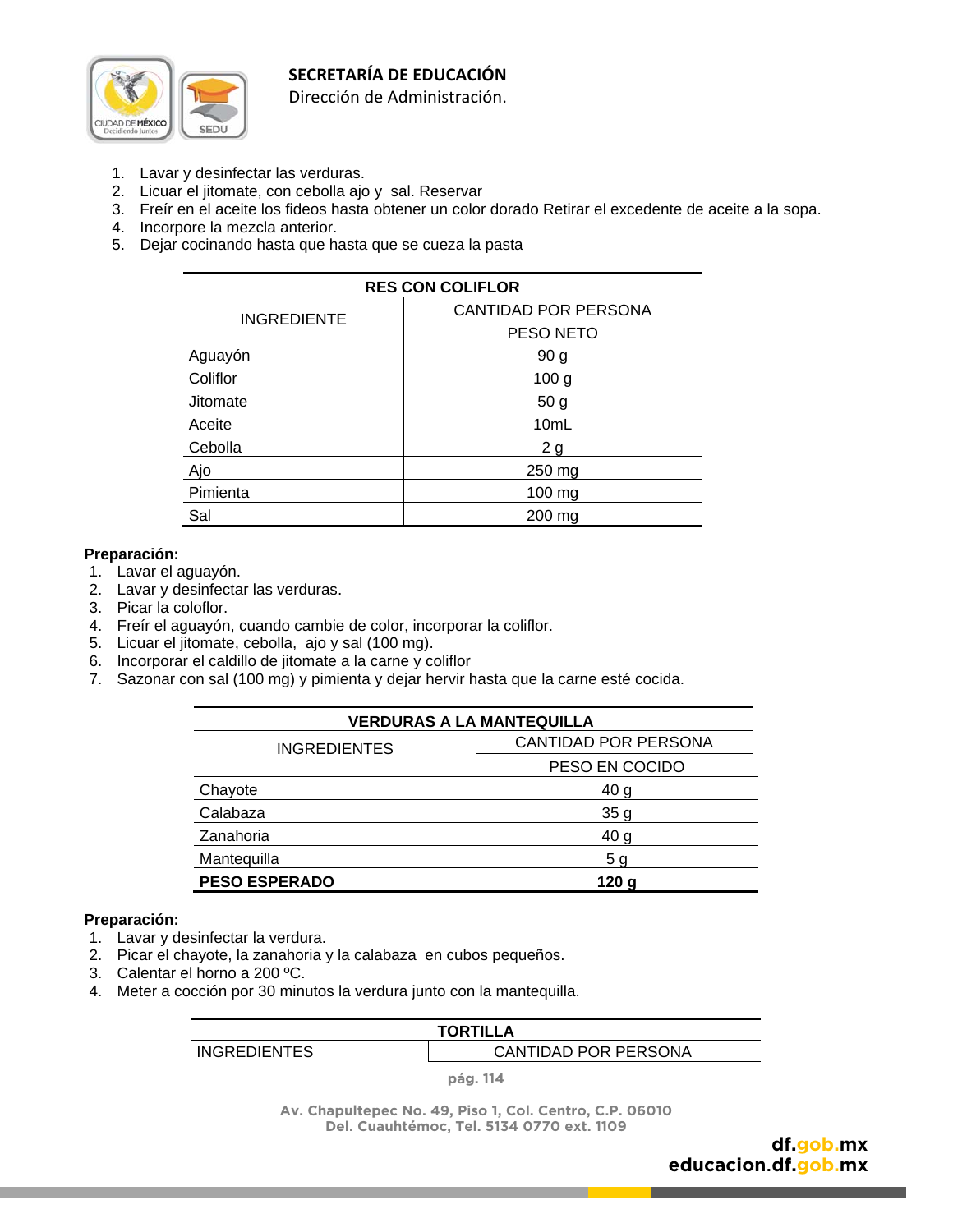

**SECRETARÍA DE EDUCACIÓN** Dirección de Administración.

|                     | <b>PESO</b>                 |  |  |
|---------------------|-----------------------------|--|--|
| Tortilla            | 90 a                        |  |  |
|                     |                             |  |  |
| <b>FRUTA</b>        |                             |  |  |
| <b>INGREDIENTES</b> | <b>CANTIDAD POR PERSONA</b> |  |  |
| <b>PESO BRUTO</b>   |                             |  |  |
| Naranja             | 159 a                       |  |  |

#### **Preparación:**

1.- Lavar, desinfectar y cortar en cuartos la naranja.

| MENÚ 28                    |  |
|----------------------------|--|
| Sopas de milpa             |  |
| Alambre de pollo           |  |
| Arroz blanco con chícharos |  |
| Plátano                    |  |
| Tortilla                   |  |
| Agua natural               |  |

| <b>APORTE NUTRIMENTAL</b> |     |      |
|---------------------------|-----|------|
| Energía                   | 783 | Kcal |
| Hidratos de<br>carbono    | 103 | g    |
| Proteína                  | 32  | g    |
| Grasas<br>totales         | 28  | g    |
| Colesterol                | 67  | g    |
| Fibra                     | g   | O    |

| <b>SOPA DE MILPA</b> |                 |  |
|----------------------|-----------------|--|
|                      | <b>CANTIDAD</b> |  |
| <b>INGREDIENTES</b>  | POR PERSONA     |  |
|                      | PESO EN COCIDO  |  |
| Elote                | 10 <sub>g</sub> |  |
| Acelga               | 7 g             |  |
| Calabaza             | 9 g             |  |
| Chayote              | 10 <sub>q</sub> |  |
| Zanahoria            | 10 <sub>g</sub> |  |
| Cebolla              | 2 <sub>g</sub>  |  |
| Epazote              | 1 g             |  |
| Ajo                  | 250 mg          |  |
| Sal                  | 200 mg          |  |
| PESO ESPERADO        | 49.450 g        |  |

## **Preparación:**

1. Lavar y desinfectar las verduras.

**Av. Chapultepec No. 49, Piso 1, Col. Centro, C.P. 06010 Del. Cuauhtémoc, Tel. 5134 0770 ext. 1109**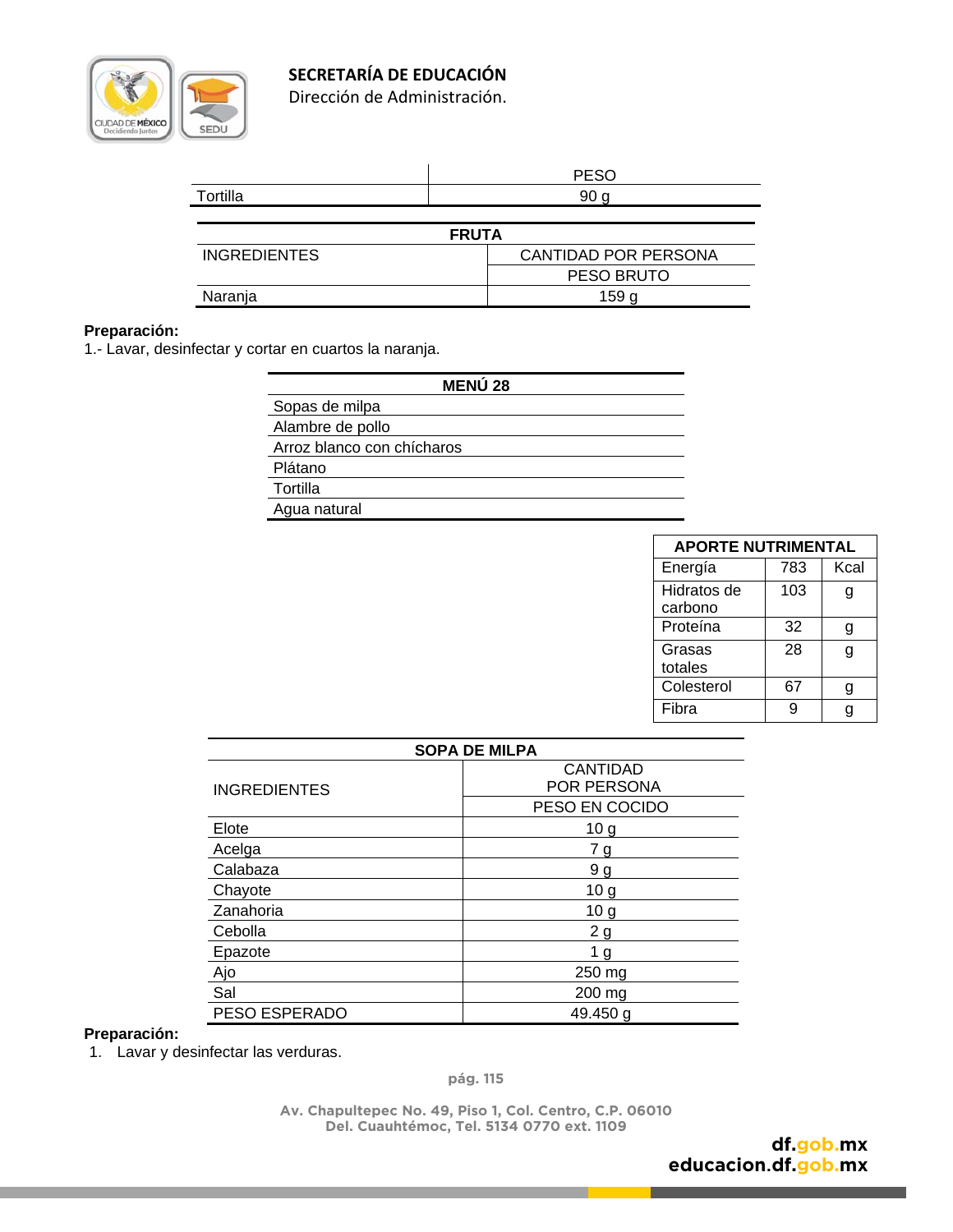

Dirección de Administración.

- 2. Pelar y picar en cubos pequeños el chayote.
- 3. Picar en cubos pequeños la calaza y zanahoria.
- 4. Picar la acelga.
- 5. Picar finamente el epazote.
- 6. Cocer en suficiente agua la cebolla, ajo y sal. Cuando suelte el primer hervor agregar acelga, calabaza, chayote, zanahoria y epazote.
- 7. Dejar hervir hasta que la verdura este apenas suave.

| <b>ALAMBRE DE POLLO</b>         |                  |  |
|---------------------------------|------------------|--|
|                                 | <b>CANTIDAD</b>  |  |
| <b>INGREDIENTE</b>              | POR PERSONA      |  |
|                                 | PESO EN COCIDO   |  |
| Pechugas de pollo               | 57 <sub>q</sub>  |  |
| Pimiento rojo, amarillo y verde | 83 <sub>g</sub>  |  |
| Cebolla                         | 18 <sub>g</sub>  |  |
| Aceite                          | 5 mL             |  |
| <b>PESO ESPERADO</b>            | 163 <sub>g</sub> |  |

#### **Preparación:**

- 1. Lavar y desinfectar las verduras.
- 2. Escalfar el pimiento y picar tipo julianas.
- 3. Cortar en rodajas la cebolla.
- 4. Picar en fajitas la pechuga.
- 5. Freír la pechuga. Agregar la cebolla y pimientos.

| <b>ARROZ BLANCO CON CHÍCHAROS</b> |                 |  |
|-----------------------------------|-----------------|--|
|                                   | <b>CANTIDAD</b> |  |
| <b>INGREDIENTES</b>               | POR PERSONA     |  |
|                                   | PESO EN COCIDO  |  |
| Arroz                             | 30 <sub>g</sub> |  |
| Chícharo                          | 10 <sub>g</sub> |  |
| Aceite                            | 5 <sub>m</sub>  |  |
| Cebolla                           | 2g              |  |
| Ajo                               | 250 mg          |  |
| Sal                               | 200 mg          |  |
| <b>PESO ESPERADO</b>              | 47.450 g        |  |

#### **Preparación:**

- 1. Lavar y desinfectar las verduras.
- 2. Remojar en agua caliente el arroz, posterior enjuagar hasta que salga clara el agua. Escurrir.
- 3. Licuar la cebolla, ajo y sal.
- 4. Pelar los chícharos.
- 5. Poner a calentar el aceite. Freír el arroz hasta que tenga una apariencia aperlada.
- 6. Quitar el excedente de aceite del arroz y verter la mezcla anterior con los chicharos.
- 7. Dejar cocinando hasta que el agua se consuma.

**pág. 116** 

**Av. Chapultepec No. 49, Piso 1, Col. Centro, C.P. 06010 Del. Cuauhtémoc, Tel. 5134 0770 ext. 1109**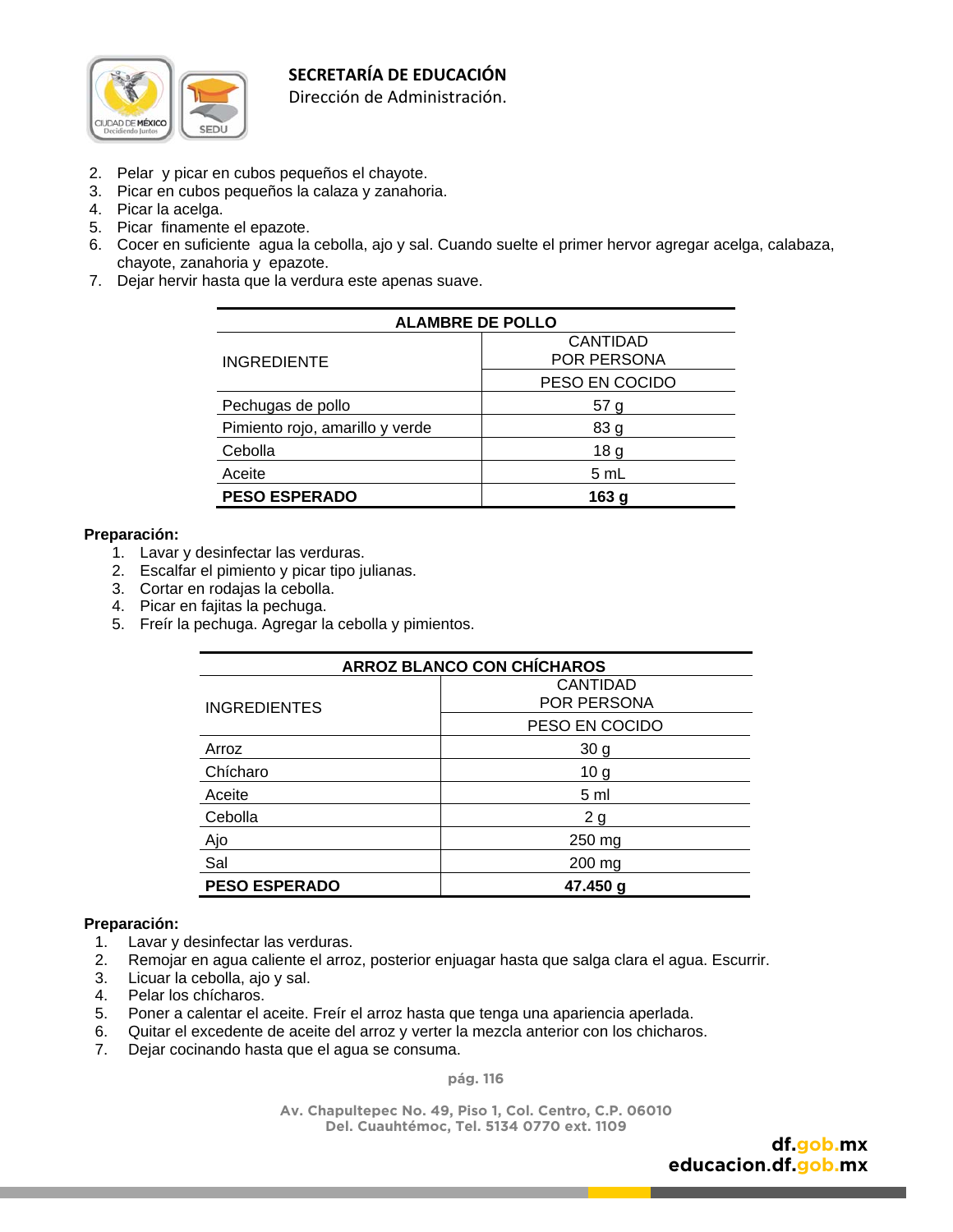

| <b>TORTILLA</b>     |                             |  |
|---------------------|-----------------------------|--|
| <b>INGREDIENTES</b> | <b>CANTIDAD POR PERSONA</b> |  |
|                     | PESO NETO                   |  |
| Tortilla            | 90 a                        |  |
|                     |                             |  |
| <b>FRUTA</b>        |                             |  |
| <b>INGREDIENTES</b> | <b>CANTIDAD POR PERSONA</b> |  |
|                     | <b>PESO BRUTO</b>           |  |
| Plátano             | 147 <sub>g</sub>            |  |

#### **Preparación:**

1.- Lavar, desinfectar el plátano.

| MENÚ 29                |  |
|------------------------|--|
| Tallarín con espinaca  |  |
| Carne molida con papas |  |
| Verduras al vapor      |  |
| Manzana                |  |
| Tortilla               |  |
| Agua natural           |  |

| <b>Aporte nutrimental</b> |     |      |
|---------------------------|-----|------|
| Energía                   | 738 | Kcal |
| Hidratos de<br>carbono    | 100 | g    |
| Proteína                  | 28  | g    |
| Grasas totales            | 27  | g    |
| Colesterol                | 67  | g    |
| Fibra                     | 8   |      |

| <b>TALLARÍN CON ESPINACA</b> |                                 |
|------------------------------|---------------------------------|
| <b>INGREDIENTES</b>          | <b>CANTIDAD P</b><br>OR PERSONA |
|                              | PESO EN COCIDO                  |
| Tallarín                     | 45 <sub>g</sub>                 |
| Espinaca                     | 15 <sub>g</sub>                 |
| Cebolla                      | 2 <sub>q</sub>                  |
| Ajo                          | 250 mg                          |
| Pimienta                     | $100 \text{ mg}$                |

**pág. 117** 

**Av. Chapultepec No. 49, Piso 1, Col. Centro, C.P. 06010 Del. Cuauhtémoc, Tel. 5134 0770 ext. 1109**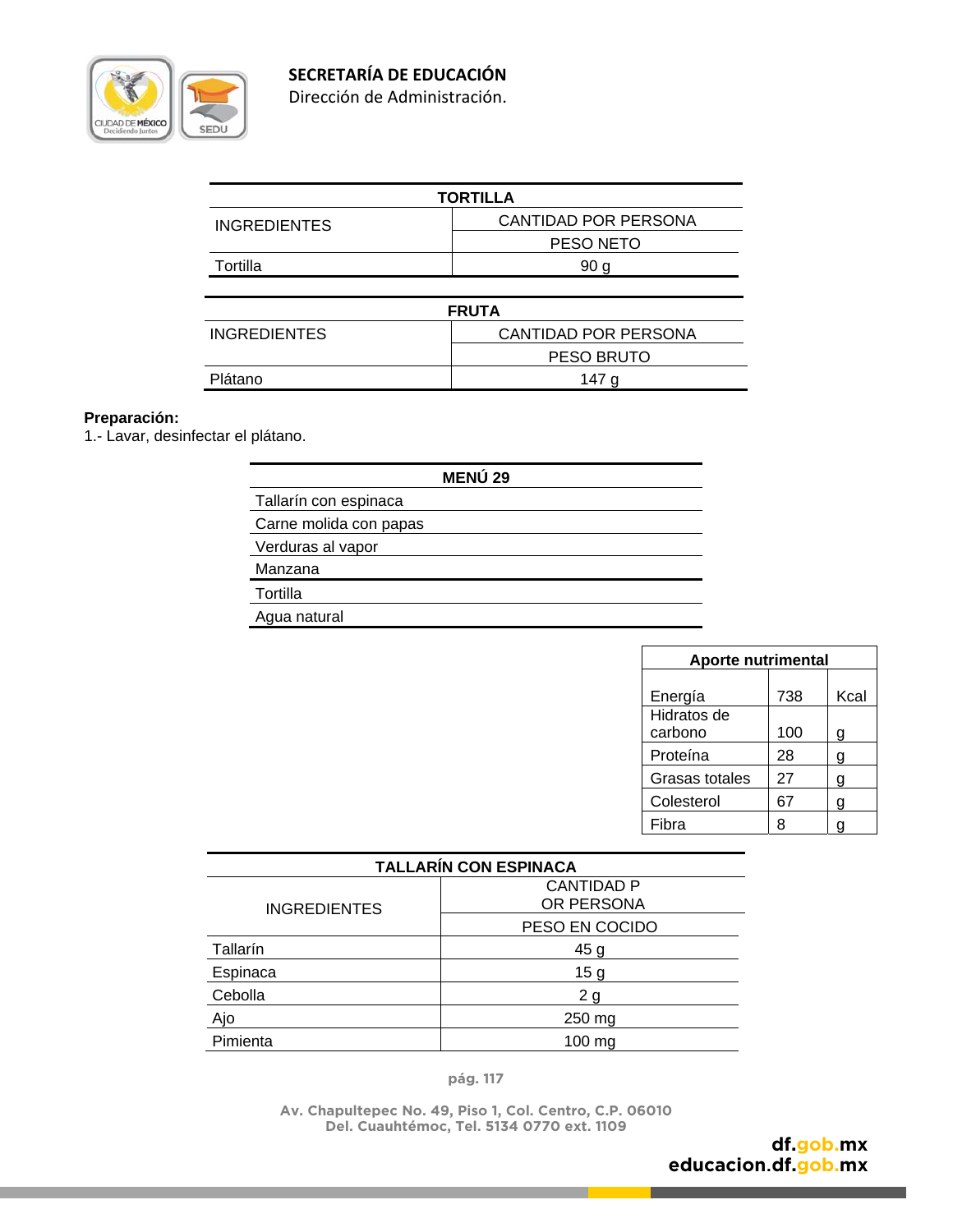

Dirección de Administración.

| <b>PESO ESPERADO</b> | $62.550$ g |
|----------------------|------------|

### **Preparación:**

- 1. Lavar y desinfectar las verduras.
- 2. Cocer el tallarín con ajo, cebolla, pimienta y sal (100 mg).
- 3. Picar y cocer las espinacas.
- 4. Escurrir el tallarín e incorporar las espinacas mezclando los ingredientes.

|                      | <b>CANTIDAD POR</b> |  |
|----------------------|---------------------|--|
| <b>INGREDIENTE</b>   | <b>PERSONA</b>      |  |
|                      |                     |  |
|                      | PESO EN COCIDO      |  |
| Carne molida         | 52 g                |  |
| Papas                | 97 g                |  |
| Cebolla              | 18 <sub>g</sub>     |  |
| Jitomate             | 47 g                |  |
| Aceite               | 5 <sub>m</sub>      |  |
| Comino               | 1 mg                |  |
| Ajo                  | 250 mg              |  |
| Sal                  | 200 mg              |  |
| <b>PESO ESPERADO</b> | 220.450 g           |  |

### **Preparación**

- 1. Lavar y desinfectar las verduras.
- 2. Cocer las papas, pelar y picar en cubos pequeños.
- 3. Asar el jitomate y licuar con cebolla, comino, ajo y sal.
- 4. Freír la carne molida. Cuando cambie de color, incorporar las papas y el caldillo de jitomate.
- 5. Dejar consumir el caldillo y agregar agua. Esperar a que se consuma.

| <b>BRÓCOLI Y EJOTES AL VAPOR</b> |                                |
|----------------------------------|--------------------------------|
| <b>INGREDIENTES</b>              | <b>CANTIDAD</b><br>POR PERSONA |
|                                  | PESO NETO                      |
| Brócoli                          | 45 <sub>g</sub>                |
| Ejotes                           | 42 g                           |
| Cebolla                          | 2 <sub>g</sub>                 |
| Ajo                              | 250 mg                         |
| Sal                              | $100 \text{ mg}$               |
| <b>PESO ESPERADO</b>             | 89.350 g                       |

#### **Preparación:**

1. Lavar y desinfectar las verduras.

L.

**Av. Chapultepec No. 49, Piso 1, Col. Centro, C.P. 06010 Del. Cuauhtémoc, Tel. 5134 0770 ext. 1109**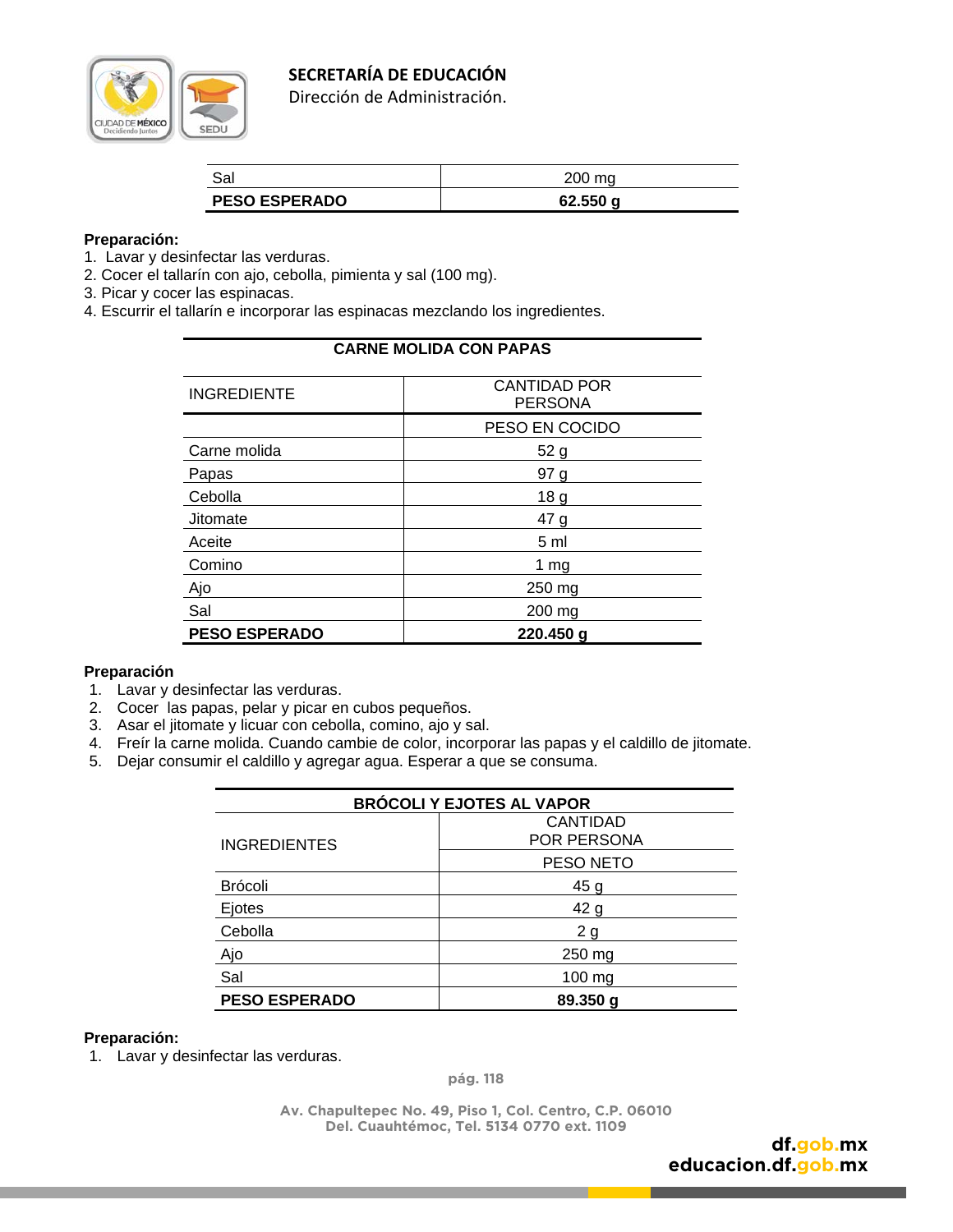

Dirección de Administración.

- 2. Quitar las puntas de los ejotes.
- 3. Picar la verdura en cubos pequeños.
- 4. Poner a hervir agua con ajo, cebolla y sal.
- 5. Al primer hervor soltar las verduras.

| <b>TORTILLA</b>     |                      |
|---------------------|----------------------|
| <b>INGREDIENTES</b> | CANTIDAD POR PERSONA |
|                     | PESO NETO            |
| Tortilla            | 90 a                 |

| <b>FRUTA</b>        |             |
|---------------------|-------------|
| <b>INGREDIENTES</b> | CANTIDAD    |
|                     | POR PERSONA |
|                     | PESO NETO   |
| Manzana             | 150 a       |
|                     |             |

### **Preparación:**

1.- Lavar y desinfectar la manzana.

| <b>MENÚ 30</b>                                   |  |
|--------------------------------------------------|--|
| Arroz a la mexicana                              |  |
| Bastones fritos de queso con ajonjolí y amaranto |  |
| Frijoles amarillos con calabaza                  |  |
| Mandarina                                        |  |
| Tortilla                                         |  |
| Agua natural                                     |  |

| <b>APORTE NUTRIMENTAL</b> |     |      |
|---------------------------|-----|------|
| Energía                   | 739 | Kcal |
| Hidratos de               |     |      |
| carbono                   | 104 | g    |
| Proteína                  | 27  | g    |
| Grasas                    |     |      |
| totales                   | 25  | g    |
| Colesterol                | 54  | g    |
| Fibra                     | 8   |      |

### **ARROZ A LA MEXICANA**

**pág. 119** 

**Av. Chapultepec No. 49, Piso 1, Col. Centro, C.P. 06010 Del. Cuauhtémoc, Tel. 5134 0770 ext. 1109**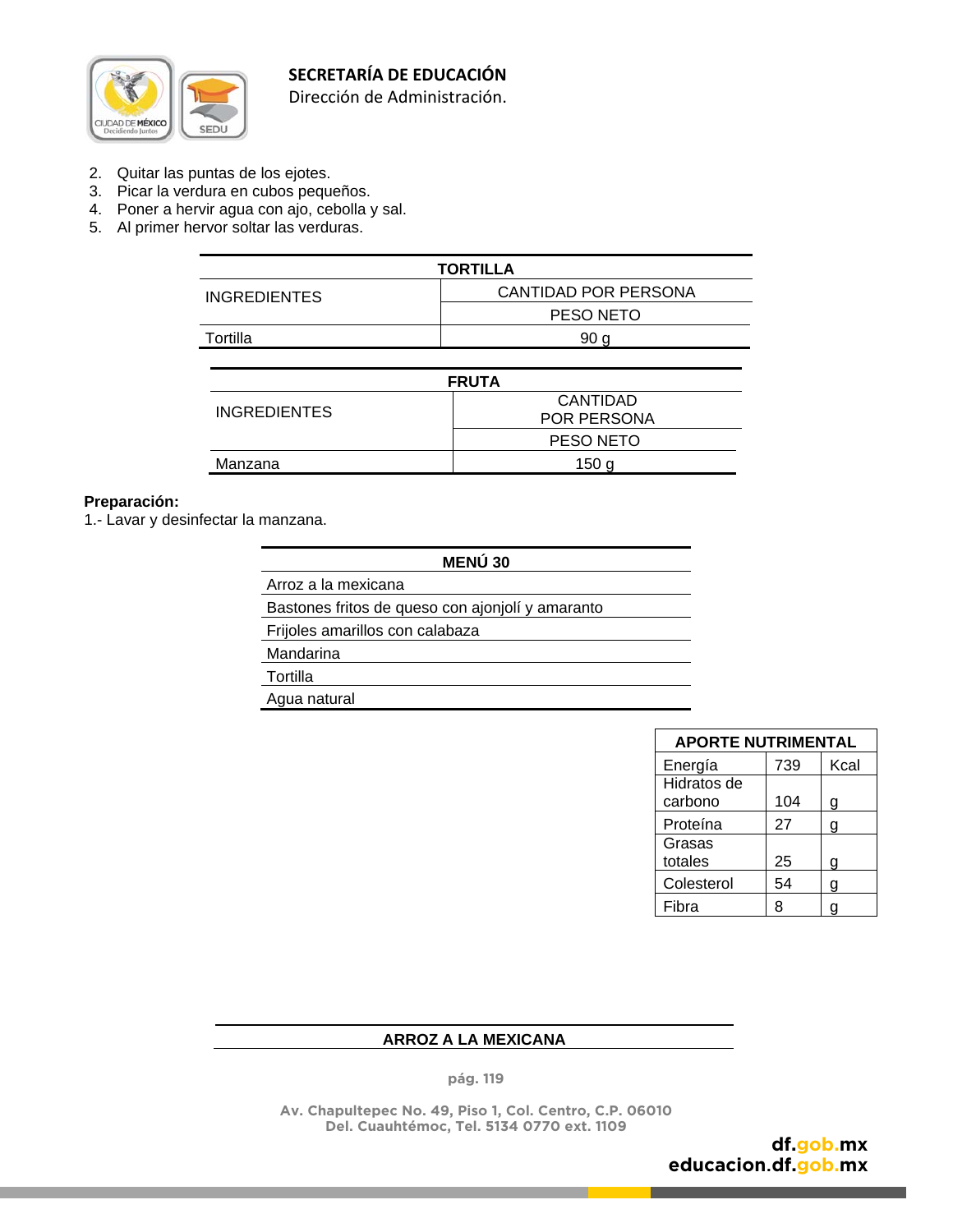

Dirección de Administración.

| <b>INGREDIENTES</b>  | <b>CANTIDAD</b><br>POR PERSONA |
|----------------------|--------------------------------|
|                      | PESO EN COCIDO                 |
| Arroz                | 44 g                           |
| Zanahoria            | 16 g                           |
| Chícharo             | 15 <sub>g</sub>                |
| <b>Jitomate</b>      | 30 <sub>g</sub>                |
| Aceite               | 5 <sub>ml</sub>                |
| Cebolla              | 2g                             |
| Perejil              | 1 g                            |
| Ajo                  | 250 mg                         |
| Sal                  | 200 mg                         |
| <b>PESO ESPERADO</b> | 113.450 g                      |

### **Preparación:**

- 1. Lavar y desinfectar las verduras.
- 2. Remojar en agua caliente el arroz, posterior enjuagar hasta que salga clara el agua. Escurrir.
- 3. Licuar la cebolla, jitomate, ajo y sal.
- 4. Pelar los chicharos.
- 5. Pelar y picar en cubos pequeños la zanahoria.
- 6. Picar finamente el perejil.
- 7. Poner a calentar el aceite. Freír el arroz hasta que tenga una apariencia dorado.
- 8. Quitar el excedente de aceite del arroz y verter la mezcla anterior con la zanahoria, los chicharos y el perejil.
- 9. Dejar cocinando hasta que el agua se consuma.

| <b>BASTONES DE QUESO CON AJONJOLI Y AMARANTO</b> |                      |
|--------------------------------------------------|----------------------|
| <b>INGREDIENTE</b>                               | CANTIDAD POR PERSONA |
|                                                  | PESO EN COCIDO       |
| Queso fresco                                     | 80 <sub>g</sub>      |
| Huevo                                            | 10 <sub>g</sub>      |
| Aceite                                           | $10 \mathrm{m}$      |
| Amaranto                                         | 5 <sub>q</sub>       |
| Ajonjolí                                         | $100$ mg             |
| <b>PESO ESPERADO</b>                             | 105.100 g            |

#### **Preparación**:

- 1. Cortar el queso en tiras.
- 2. Lavar los huevos. Batir el huevo.
- 3. Moler el ajonjolí y el amaranto y colocarlos. Reservar
- 4. Sumergir el queso en el huevo y empanizarlo con el ajonjolí y el amaranto.
- 5. Freír el queso empanizado por unos minutos y escurrir.

### **FRIJOLES AMARILLOS CON CALABAZA**

**pág. 120** 

**Av. Chapultepec No. 49, Piso 1, Col. Centro, C.P. 06010 Del. Cuauhtémoc, Tel. 5134 0770 ext. 1109**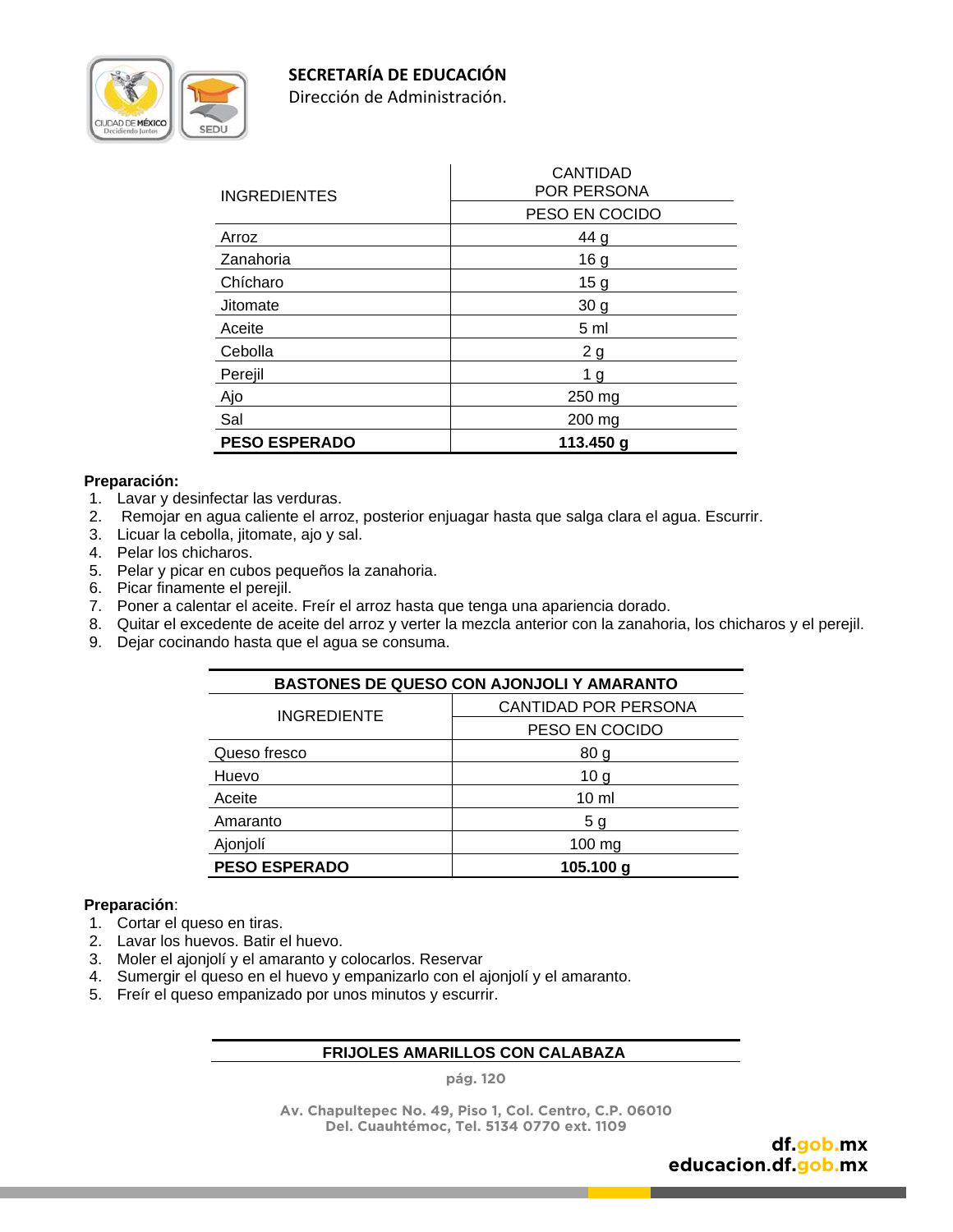

**CIUDAD DE MÉXICO SEDU** 

Dirección de Administración.

| <b>INGREDIENTES</b> | <b>CANTIDAD</b>  |
|---------------------|------------------|
|                     | POR PERSONA      |
|                     | PESO EN COCIDO   |
| Frijoles amarillos  | 107 <sub>g</sub> |
| Calabazas           | 18 <sub>g</sub>  |
| Cebolla             | 2g               |
| Ajo                 | 250 mg           |
| Sal                 | 100 mg           |
| PESO ESPERADO       | 127.350 g        |

### **Preparación:**

- 1. Remojar los frijoles desde la noche anterior.
- 2. Retirar el agua de los frijoles y lavarlos.
- 3. Poner a cocer los frijoles con cebolla, ajo y sal.
- 4. Lavar y desinfectar las calabazas. Picarlas en cubitos pequeños.
- 5 Cuando estén los frijoles blandos , agregar las calabazas. Dejar hervir hasta que la verdura este apenas cocida.

| <b>TORTILLA</b>     |                             |  |
|---------------------|-----------------------------|--|
| <b>INGREDIENTES</b> | <b>CANTIDAD POR PERSONA</b> |  |
|                     | <b>PESO</b>                 |  |
| Tortilla            | 90 a                        |  |
|                     |                             |  |

| <b>FRUTA</b>         |  |  |
|----------------------|--|--|
| CANTIDAD POR PERSONA |  |  |
| PESO NETO            |  |  |
| 149 a                |  |  |
|                      |  |  |

### **Preparación:**

1.- Lave y desinfecte la mandarina.

| <b>MENUS</b>                           |                                                  |                                              |                                              |                                          |
|----------------------------------------|--------------------------------------------------|----------------------------------------------|----------------------------------------------|------------------------------------------|
| MENÚ 31                                | MENÚ 32                                          | MENÚ 33                                      | <b>MENÚ 34</b>                               | MENÚ 35                                  |
| Espagueti rojo                         | Sopa poblana                                     | <sup>3</sup> Sopa de letras con<br>zanahoria | Arroz blanco con<br>zanahoria                | Sopa de lentejas con<br>iitomate         |
| <sup>1</sup> Hamburguesa de<br>pescado | Pollo a la naranja                               | Puntas de res con<br>verdolagas              | <sup>4</sup> Tortitas de papa<br>con pechuga | <sup>4</sup> Tortitas de carne<br>molida |
| Frijoles fritos                        | <sup>2</sup> Ensalada de nopales<br>en escabeche | Frijoles de la olla                          | Ejotes con claras<br>de huevo                | Verdura<br>al vapor                      |
| Tortilla                               | Tortillas                                        | Tortillas                                    | Tortilla                                     | Tortilla                                 |
| Plátano                                | Mandarina                                        | Guayaba                                      | Manzana                                      | Plátano dominico                         |
| Agua natural                           | Agua natural                                     | Agua natural                                 | Agua natural                                 | Agua natural                             |

### **MENÚ 31**

**pág. 121** 

**Av. Chapultepec No. 49, Piso 1, Col. Centro, C.P. 06010 Del. Cuauhtémoc, Tel. 5134 0770 ext. 1109**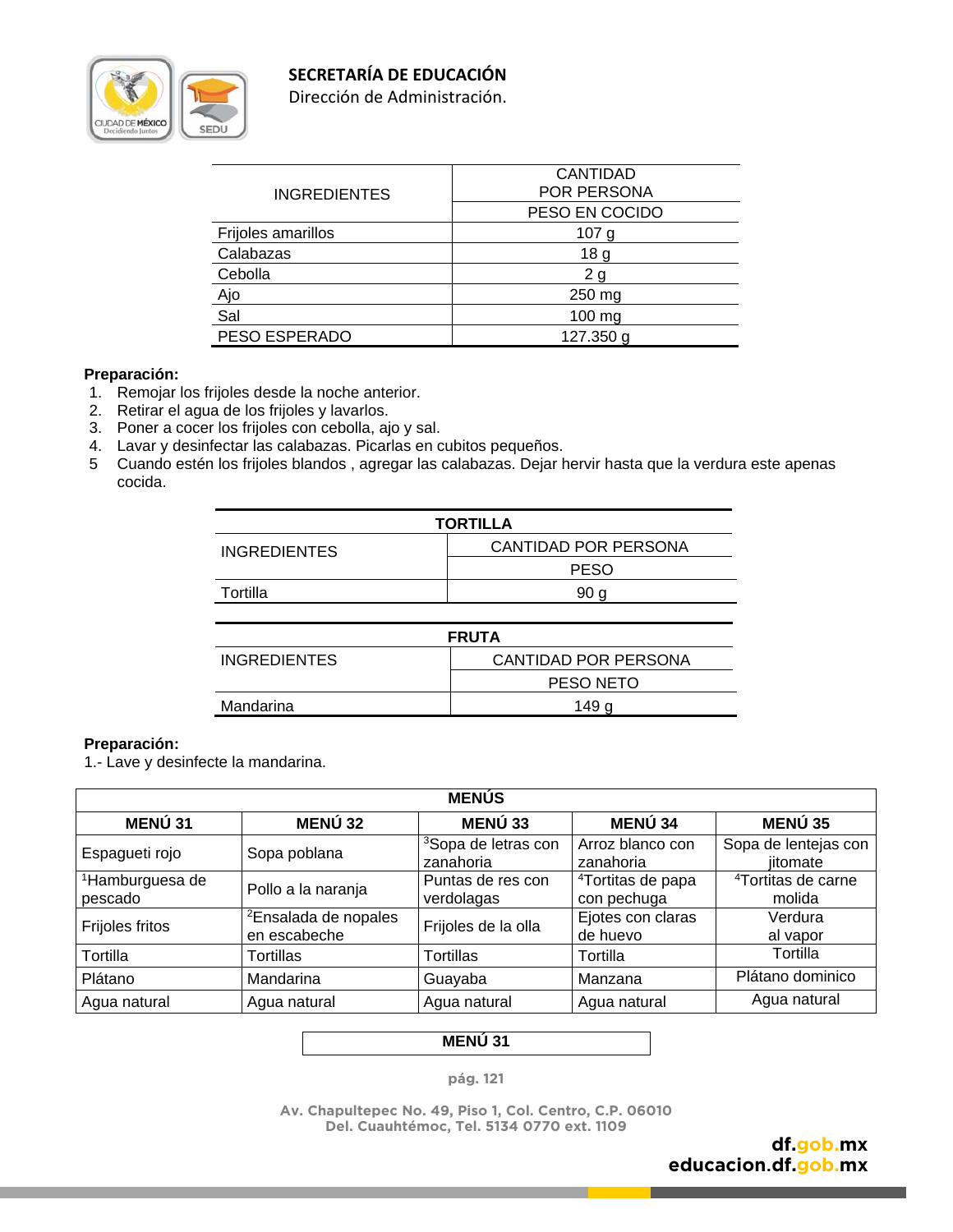Dirección de Administración.

| CIUDAD DE MÉXICO<br>Decidiendo Juntos | SEDU |
|---------------------------------------|------|

| Espagueti rojo         |
|------------------------|
| Hamburguesa de pescado |
| Frijoles fritos        |
| Tortilla               |
| <b>Plátano</b>         |
| Agua natural           |

| <b>APORTE NUTRIMENTAL</b> |     |      |  |
|---------------------------|-----|------|--|
| Energía                   | 771 | Kcal |  |
| Hidratos de               |     |      |  |
| carbono                   | 108 | g    |  |
| l Proteína                | 33  | g    |  |
| <b>Grasas totales</b>     | 24  | g    |  |
| Colesterol                | 78  | mg   |  |
| fibra                     |     |      |  |

| <b>ESPAGUETI ROJO</b> |                 |  |
|-----------------------|-----------------|--|
| <b>INGREDIENTES</b>   | <b>CANTIDAD</b> |  |
|                       | POR PERSONA     |  |
|                       | PESO EN COCIDO  |  |
| Pasta                 | 45 <sub>g</sub> |  |
| Jitomate              | 28 <sub>g</sub> |  |
| Aceite                | 5 mL            |  |
| Cebolla               | 2 <sub>g</sub>  |  |
| Ajo                   | 250 mg          |  |
| Sal                   | 200 mg          |  |
| <b>PESO ESPERADO</b>  | 80 g            |  |

### **Preparación:**

- 1. Lavar y desinfectar las verduras.
- 2. Cocer el espagueti en suficiente agua con poco aceite y sal (100mg). Refrescar y escurrir.
- 3. Licuar el jitomate con la cebolla, ajo y sal (100mg).
- 4. Freír el jitomate y sal. Agregar agua y deje hervir.
- 5. Incorporar el espagueti y cocinar unos minutos.

| <b>HAMBURGUESA DE PESCADO</b> |                                |  |
|-------------------------------|--------------------------------|--|
| <b>INGREDIENTES</b>           | <b>CANTIDAD</b><br>POR PERSONA |  |
|                               | PESO EN COCIDO                 |  |
| Atún drenado                  | 60 <sub>g</sub>                |  |
| Huevo                         | 10 <sub>g</sub>                |  |
| Amaranto                      | 5 a                            |  |

**pág. 122** 

**Av. Chapultepec No. 49, Piso 1, Col. Centro, C.P. 06010 Del. Cuauhtémoc, Tel. 5134 0770 ext. 1109**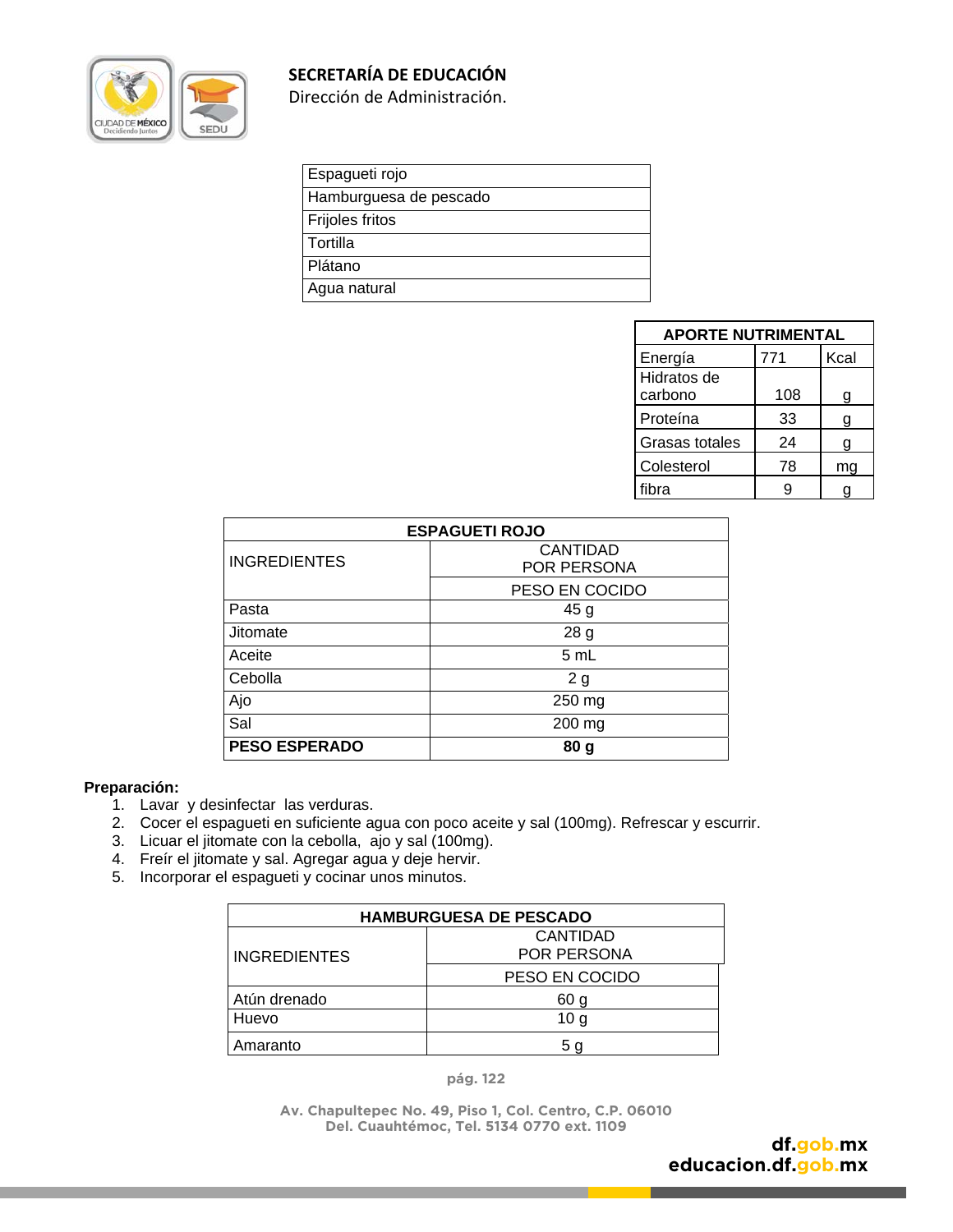

Dirección de Administración.

| Aceite vegetal<br>Pan molido | 5 <sub>m</sub><br>2 g |
|------------------------------|-----------------------|
| Perejil                      | 2 g                   |
| Orégano en polvo             | 2 a                   |
| Sal                          | 200 mg                |
| <b>PESO ESPERADO</b>         | 86.200 g              |

### **Preparación:**

- 1. Lavar y desinfectar las verduras.
- 2. Desmenuzar el atún.
- 3. Picar finamente la cebolla y perejil.
- 4. Picar en cubos pequeños el apio y la zanahoria.
- 5. Mezclar el atún desmenuzado, el huevo, la cebolla, el pan molido, amaranto, perejil y orégano. Integrar los ingredientes y formar las hamburguesas.
- 6. Freír en el aceite las hamburguesas.

| <b>FRIJOLES FRITOS</b> |                  |  |
|------------------------|------------------|--|
| <b>INGREDIENTES</b>    | <b>CANTIDAD</b>  |  |
|                        | POR PERSONA      |  |
|                        | PESO EN COCIDO   |  |
| Frijoles               | 150 <sub>g</sub> |  |
| Cebolla                | 5 <sub>g</sub>   |  |
| Aceite                 | 5 <sub>m</sub>   |  |
| Hoja de aguacate       | 100 mg           |  |
| Sal                    | 100 mg           |  |
| <b>PESO ESPERADO</b>   | 160.200 g        |  |

#### **Preparación:**

- 1. Lavar y poner remojar los frijoles desde la noche anterior. Escurrir.
- 2. Lavar y desinfectar la verdura y hojas de aguacate.
- 3. Tostar la hoja de aguacate y reservar.
- 4. Picar la cebolla a la mitad.
- 5. Cocer los frijoles en suficiente agua con un trozo de cebolla, la hoja de aguacate y sal.
- 6. Picar finamente la cebolla restante.
- 7. Freír la cebolla. Incorporar los frijoles y machacarlos.

| <b>TORTILLA</b>     |                      |  |
|---------------------|----------------------|--|
| <b>INGREDIENTES</b> | CANTIDAD POR PERSONA |  |
|                     | <b>PESO</b>          |  |
| Tortilla            | 90 a                 |  |

#### **FRUTA**

**pág. 123** 

**Av. Chapultepec No. 49, Piso 1, Col. Centro, C.P. 06010 Del. Cuauhtémoc, Tel. 5134 0770 ext. 1109**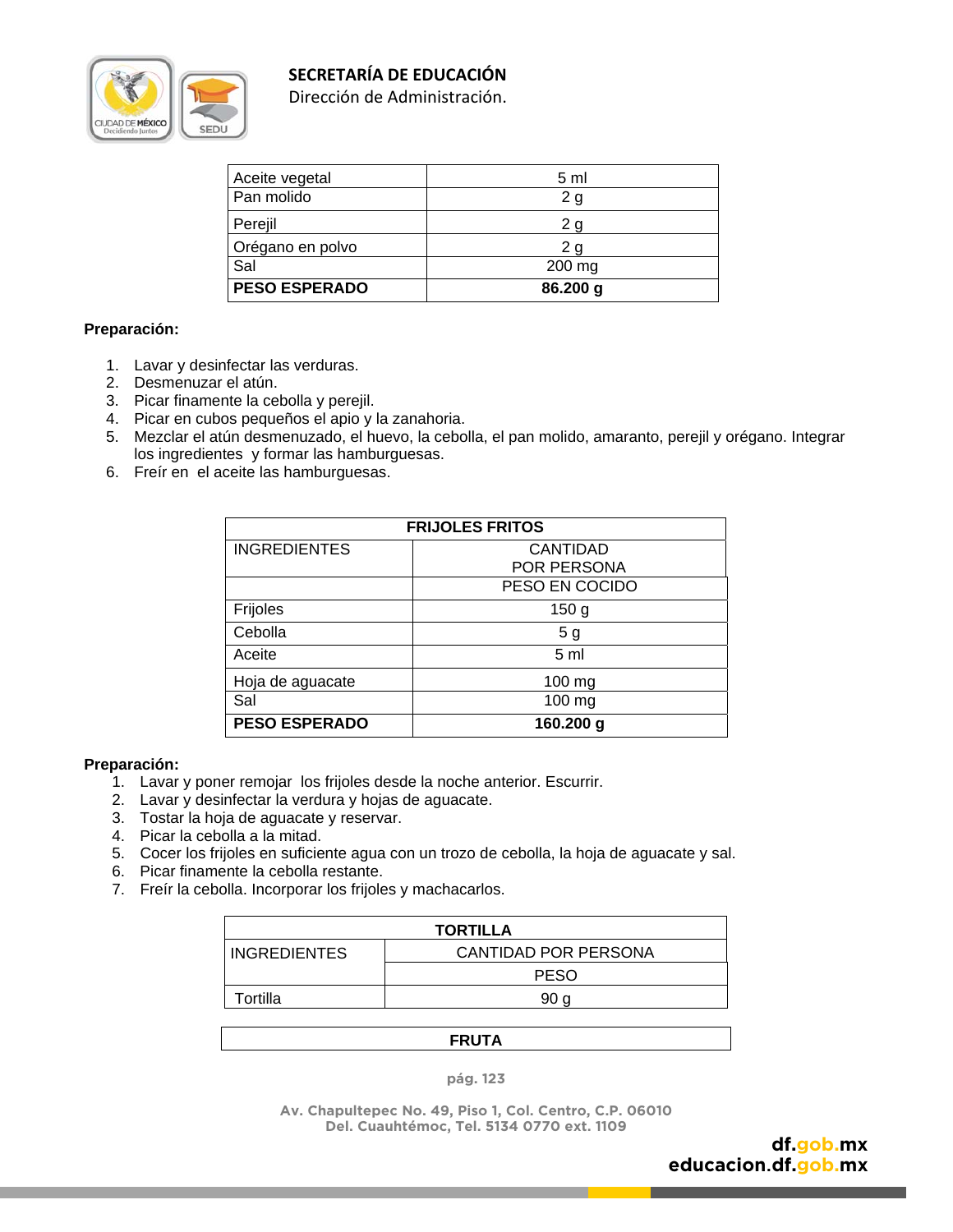

Dirección de Administración.

| <b>INGREDIENTES</b> | CANTIDAD<br>POR PERSONA |
|---------------------|-------------------------|
|                     | <b>PESO</b>             |
| Plátano             | 123 g                   |

### **Preparación:**

1.-Lavar y desinfectar el plátano.

| MENÚ 32                          |  |  |
|----------------------------------|--|--|
| Sopa poblana                     |  |  |
| Pollo a la naranja               |  |  |
| Ensalada de nopales en escabeche |  |  |
| Tortillas                        |  |  |
| Mandarina                        |  |  |
| Agua natural                     |  |  |

| <b>APORTE NUTRIMENTAL</b> |       |      |
|---------------------------|-------|------|
| Energía                   | 767   | Kcal |
| Hidratos de               |       |      |
| carbono                   | 96    | g    |
| Proteína                  | 26    | g    |
| Grasas totales            | 32    | g    |
| Colesterol                | 67    | ma   |
| Fibra                     | 10.52 | q    |

| <b>SOPA POBLANA</b>  |                 |  |
|----------------------|-----------------|--|
| <b>INGREDIENTES</b>  | <b>CANTIDAD</b> |  |
|                      | POR PERSONA     |  |
|                      | PESO EN COCIDO  |  |
| Chile poblano        | 42 g            |  |
| Grano de elote       | 53 <sub>g</sub> |  |
| <b>Jitomate</b>      | 28 g            |  |
| Cebollas             | 2 <sub>g</sub>  |  |
| Harina de trigo      | 2 <sub>g</sub>  |  |
| Margarina            | 3 <sub>g</sub>  |  |
| Ajo<br>Sal           | 250 mg          |  |
|                      | 200 mg          |  |
| <b>PESO ESPERADO</b> | 130.450 g       |  |

## **Preparación:**

- 1. Lavar y desinfectar las verduras.
- 2. Cocer el grano de elote. Escurrir.
- 3. Asar, quitar la piel y desvenar el chile. Cortar en rajas.

**pág. 124** 

**Av. Chapultepec No. 49, Piso 1, Col. Centro, C.P. 06010 Del. Cuauhtémoc, Tel. 5134 0770 ext. 1109**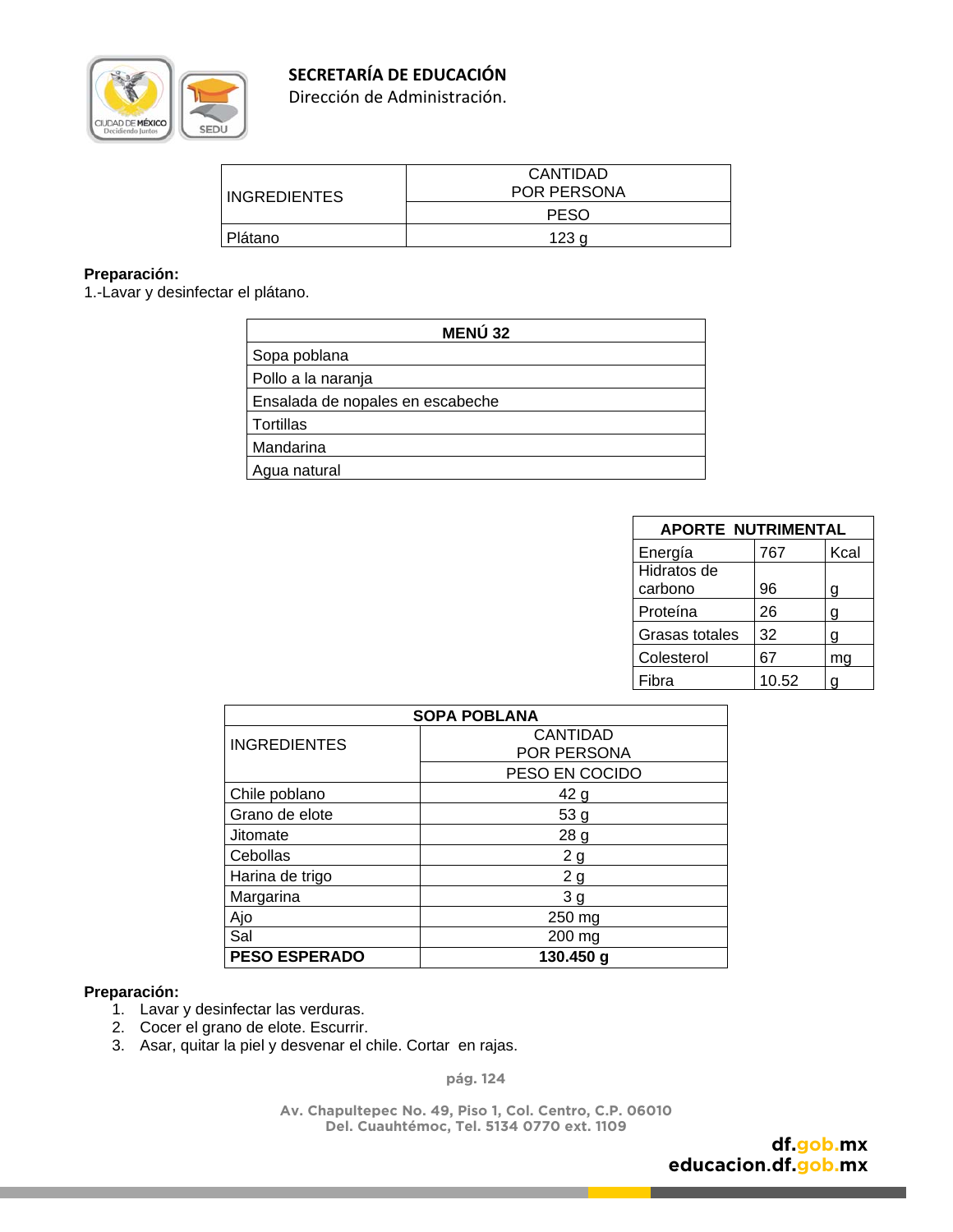

Dirección de Administración.

- 4. Licuar el jitomate con la cebolla, ajo y sal.
- 5. Calentar la margarina. Añadir la harina y dorar sin dejar de mover.
- 6. Agregar el jitomate y cocinar hasta que se reseque. Añadir el agua y dejar hervir.
- 7. Incorporar el chile y el grano de elote. Dejar hervir cinco minutos.

| POLLO A LA NARANJA        |                 |  |
|---------------------------|-----------------|--|
| <b>INGREDIENTES</b>       | <b>CANTIDAD</b> |  |
|                           | POR PERSONA     |  |
|                           | PESO EN COCIDO  |  |
| Pierna o muslo (sin piel) | 68 g            |  |
| Naranja                   | 80 g            |  |
| Harina                    | 2g              |  |
| Perejil                   | 2 <sub>g</sub>  |  |
| Margarina                 | 3 <sub>g</sub>  |  |
| Ajo                       | 250 mg          |  |
| Pimienta                  | 100 mg          |  |
| Sal                       | 200 mg          |  |
| <b>PESO ESPERADO</b>      | 155.550 g       |  |

#### **Preparación:**

- 1. Lavar el pollo.
- 2. Lavar y desinfecte la naranja.
- 3. Picar finamente el perejil.
- 4. Cortar los trozos o filetes de pollo y enharínalos.
- 5. Freír los trozos de pollo y salpimentar. Reservar.
- 6. Cortar la cáscara de media naranja. Picar tipo juliana.
- 7. Freír la juliana de naranja, la margarina, el zumo de la naranja, la cebolla y ajo.
- 8. Añadir los trozos de pollo, y dejar que el preparado cueza unos minutos más. Una vez listo, espolvorear un poco de perejil picado.

| <b>ENSALADA DE NOPALES EN ESCABECHE</b> |                               |  |
|-----------------------------------------|-------------------------------|--|
| <b>INGREDIENTES</b>                     | <b>CANTIDAD</b><br>POR PERONA |  |
|                                         | PESO EN COCIDO                |  |
| Nopales                                 | 50 <sub>g</sub>               |  |
| Zanahoria                               | 8 g                           |  |
| Cebolla                                 | 9 <sub>q</sub>                |  |
| Aceite                                  | 5 mL                          |  |
| Vinagre                                 | 4 mL                          |  |
| Cilantro                                | 1 <sub>g</sub>                |  |
| Orégano                                 | 250 mg                        |  |
| Sal                                     | 200 mg                        |  |
| <b>PESO ESPERADO</b>                    | 77.450 g                      |  |

#### **Preparación:**

**Av. Chapultepec No. 49, Piso 1, Col. Centro, C.P. 06010 Del. Cuauhtémoc, Tel. 5134 0770 ext. 1109**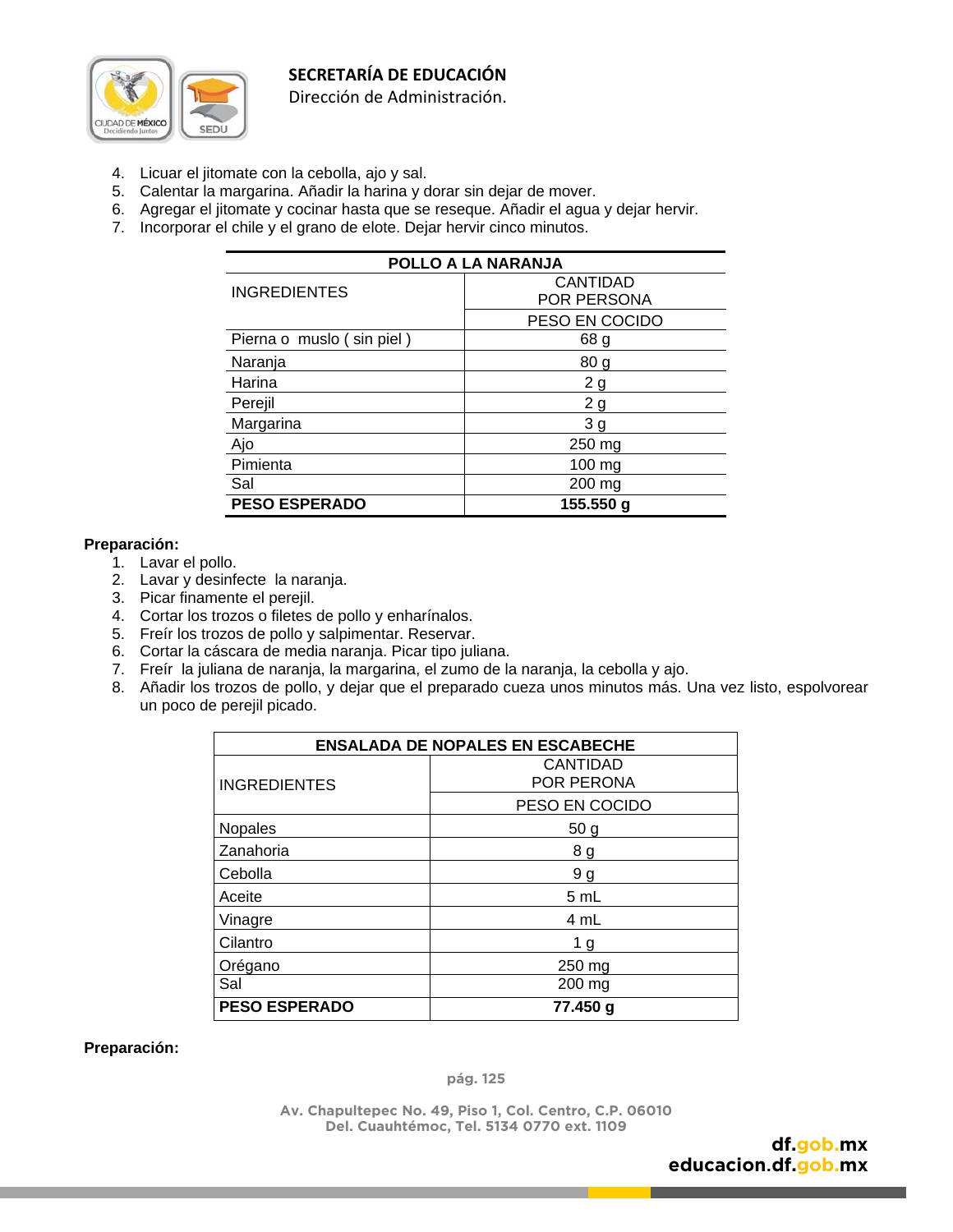

Dirección de Administración.

- 1. Lavar y desinfectar la verdura.
- 2. Cortar en rodajas la cebolla.
- 3. Picar finamente el cilantro.
- 4. Mezclar la cebolla con el vinagre, orégano, aceite y un poco de agua caliente. Hacer un escabeche.
- 5. Picar lo nopales tipo juliana y cocer en suficiente agua con sal. Escurrir.
- 6. Incorporar los nopales en el escabeche. Finalmente la zanahoria y el cilantro.

| <b>TORTILLA</b>     |                      |  |
|---------------------|----------------------|--|
| <b>INGREDIENTES</b> | CANTIDAD POR PERSONA |  |
|                     | <b>PESO</b>          |  |
| l Tortilla          | 90 a                 |  |

| <b>FRUTA</b>   |                    |
|----------------|--------------------|
|                | CANTIDAD           |
| I INGREDIENTES | <b>POR PERSONA</b> |
|                | <b>PESO</b>        |
| l Mandarina    | 149 a              |

#### **Preparación:**

1. Lavar y desinfectar la mandarina.

| MENÚ 33                      |  |
|------------------------------|--|
| Sopa de letras con zanahoria |  |
| Puntas de res con verdolagas |  |
| Frijoles de la olla          |  |
| Tortillas                    |  |
| Guayaba                      |  |
| Agua natural                 |  |

| <b>APORTE NUTRIMENTAL</b> |      |      |
|---------------------------|------|------|
| Energía                   | 768  | Kcla |
| Hidratos de               |      |      |
| carbono                   | 104  | g    |
| Proteína                  | 32   | g    |
| Grasas totales            | 25.7 | g    |
| Colesterol                | 63.9 | mg   |
| Fibra                     | 13   |      |

| <b>SOPA DE LETRAS CON ZANAHORIA</b> |             |
|-------------------------------------|-------------|
| <b>INGREDIENTES</b>                 | CANTIDAD    |
|                                     | POR PERSONA |

**pág. 126** 

**Av. Chapultepec No. 49, Piso 1, Col. Centro, C.P. 06010 Del. Cuauhtémoc, Tel. 5134 0770 ext. 1109**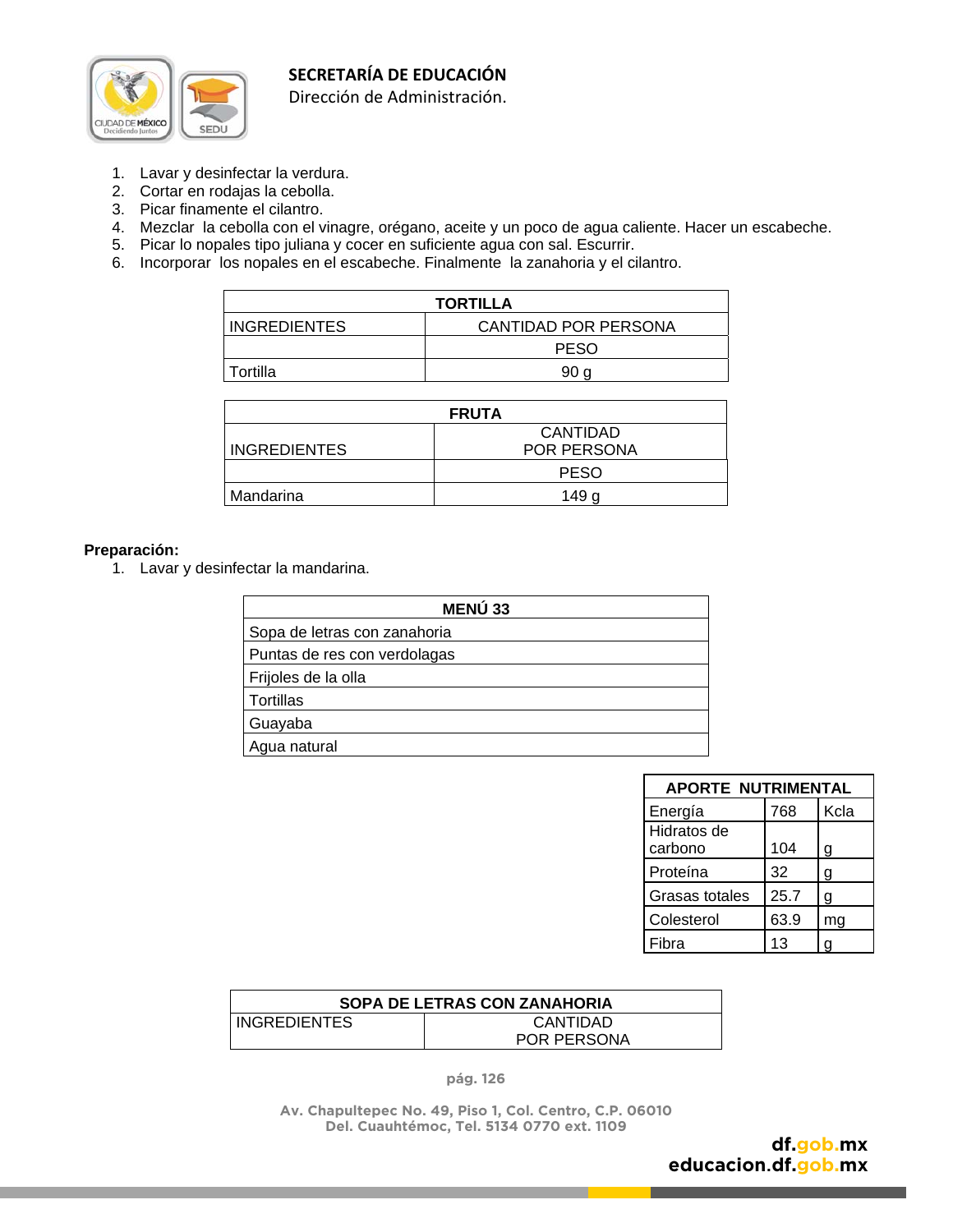

Dirección de Administración.

|                      | PESO EN COCIDO  |
|----------------------|-----------------|
| Pasta (letras)       | 68 g            |
| <b>Jitomate</b>      | 47 <sub>g</sub> |
| Zanahoria            | 16 <sub>g</sub> |
| Cebolla              | 2 <sub>g</sub>  |
| Aceite               | 5 <sub>ml</sub> |
| Ajo                  | 250 mg          |
| Sal                  | 200 mg          |
| <b>PESO ESPERADO</b> | 138.450 g       |

### **Preparación:**

- 1. Lavar y desinfectar las verduras.
- 2. Pelar y picar en cubos pequeños la zanahoria.
- 3. Licuar el jitomate, con cebolla, ajo y sal. Colar y reservar.
- 4. Freír en aceite los fideos hasta obtener un color dorado Retirar el excedente de aceite a la sopa. Incorpore la mezcla anterior y la zanahoria.
- 5. Añadir agua y deje hervir hasta que la pasta este apenas suave.

| PUNTAS DE RES CON VERDOLAGAS |                     |  |
|------------------------------|---------------------|--|
| <b>INGREDIENTES</b>          | <b>CANTIDAD POR</b> |  |
|                              | <b>PERSONA</b>      |  |
|                              | PESO EN COCIDO      |  |
| Carne de res                 | 52 <sub>g</sub>     |  |
| Verdolaga                    | 30 <sub>g</sub>     |  |
| Jitomate                     | 47 g                |  |
| Tomate                       | 19 <sub>g</sub>     |  |
| Aceite                       | 5 <sub>m</sub>      |  |
| Cebolla                      | 5 <sub>g</sub>      |  |
| Chile serrano                | 1 <sub>g</sub>      |  |
| Ajo                          | 250 mg              |  |
| Sal                          | 200 mg              |  |
| <b>PESO ESPERADO</b>         | 159.450 g           |  |

#### **Preparación:**

- 1.- Lavar y escurrir la carne.
- 2.- Lavar y desinfectar las verduras.
- 3.- Hervir el tomate, jitomate y el chile. Licuar con la cebolla y el ajo.
- 4.- Freír la salsa y sazonar con sal. Hervir unos minutos.
- 5.-. En una cacerola acomodar la carne y finalmente las verdolagas.
- 6.- Freír ligeramente por separado la falda.
- 5.- Incorpore la carne a la salsa. Hervir unos minutos.

#### **FRIJOLES DE LA OLLA**

**pág. 127** 

**Av. Chapultepec No. 49, Piso 1, Col. Centro, C.P. 06010 Del. Cuauhtémoc, Tel. 5134 0770 ext. 1109**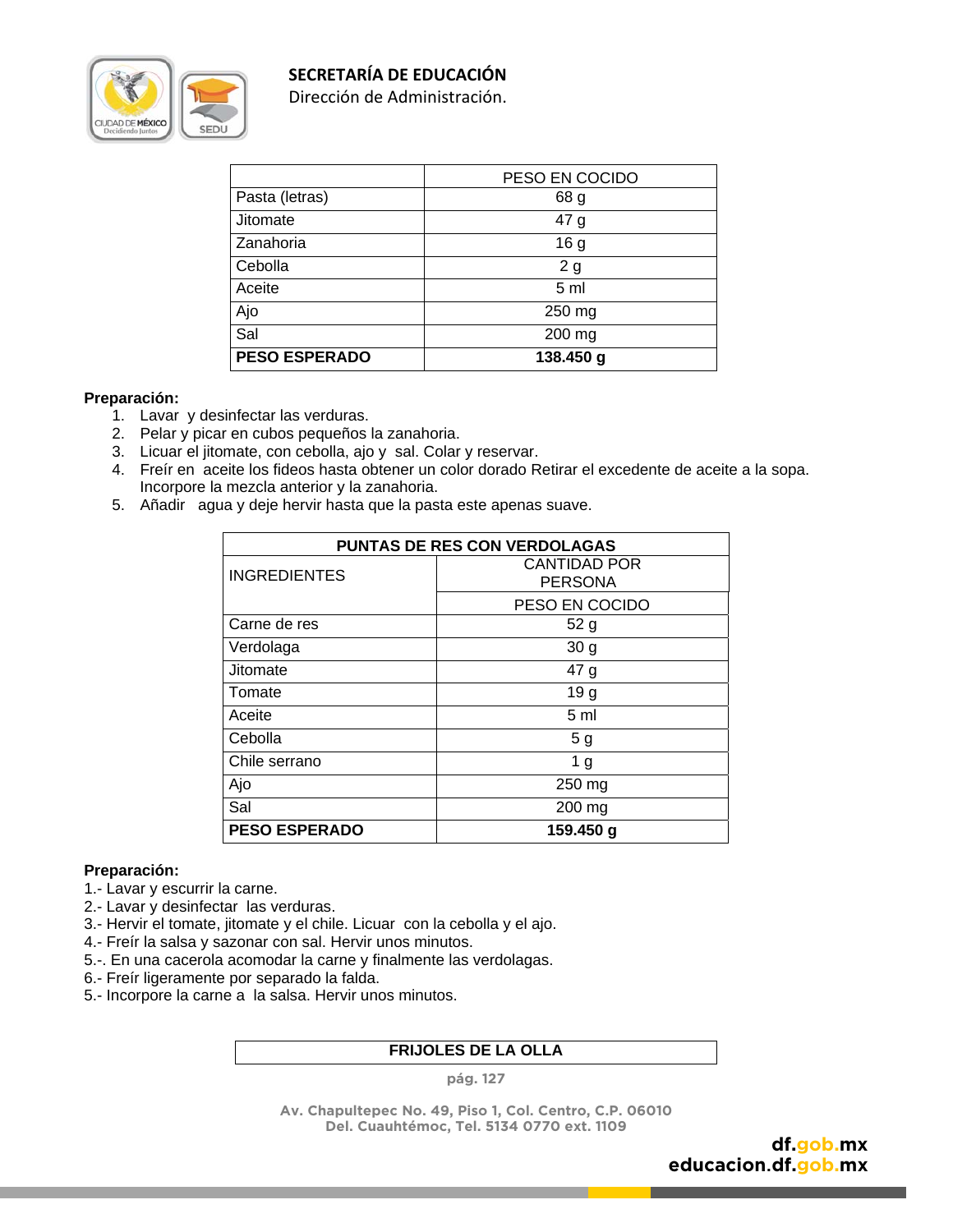

Dirección de Administración.

| <b>INGREDIENTES</b>  | <b>CANTIDAD</b><br>POR PERSONA |
|----------------------|--------------------------------|
|                      | PESO EN COCIDO                 |
| Frijoles             | 107 <sub>g</sub>               |
| Cebolla              | 2g                             |
| Sal                  | 200 mg                         |
| <b>PESO ESPERADO</b> | 109.200 g                      |

### **Preparación:**

- 1. Lavar y poner remojar los frijoles desde la noche anterior. Escurrir.
- 2. Lavar y desinfectar las verduras.
- 3. Cocer los frijoles en suficiente agua con un trozo de cebolla y la sal.

| <b>TORTILLA</b>     |                                       |  |
|---------------------|---------------------------------------|--|
| <b>INGREDIENTES</b> | <b>CANTIDAD POR</b><br><b>PERSONA</b> |  |
|                     |                                       |  |
|                     | <b>PESO</b>                           |  |
| Tortilla            | 90 <sub>g</sub>                       |  |
| <b>FRUTA</b>        |                                       |  |
|                     | <b>CANTIDAD</b>                       |  |
| <b>INGREDIENTES</b> | POR PERSONA                           |  |
|                     | <b>PESO</b>                           |  |
| Guayaba             | 122g                                  |  |

### **Preparación:**

1.-Lavar y desinfectar la guayaba.

| <b>MENU 34</b>               |
|------------------------------|
| Arroz blanco con zanahoria   |
| Tortitas de papa con pechuga |
| Ejotes con clara huevo       |
| Tortilla                     |
| Manzana                      |
| Agua natural                 |

| <b>APORTE NUTRIMENTAL</b> |     |      |
|---------------------------|-----|------|
| Energía                   | 778 | Kcal |
| Hidratos de               |     |      |
| carbono                   | 105 | g    |
| Proteína                  | 28  | q    |
| Grasas totales            | 28  | g    |
| Colesterol                | 49  | mg   |
| Fibra                     | 8   |      |

### **ARROZ BLANCO CON ZANAHORIA**

**pág. 128** 

**Av. Chapultepec No. 49, Piso 1, Col. Centro, C.P. 06010 Del. Cuauhtémoc, Tel. 5134 0770 ext. 1109**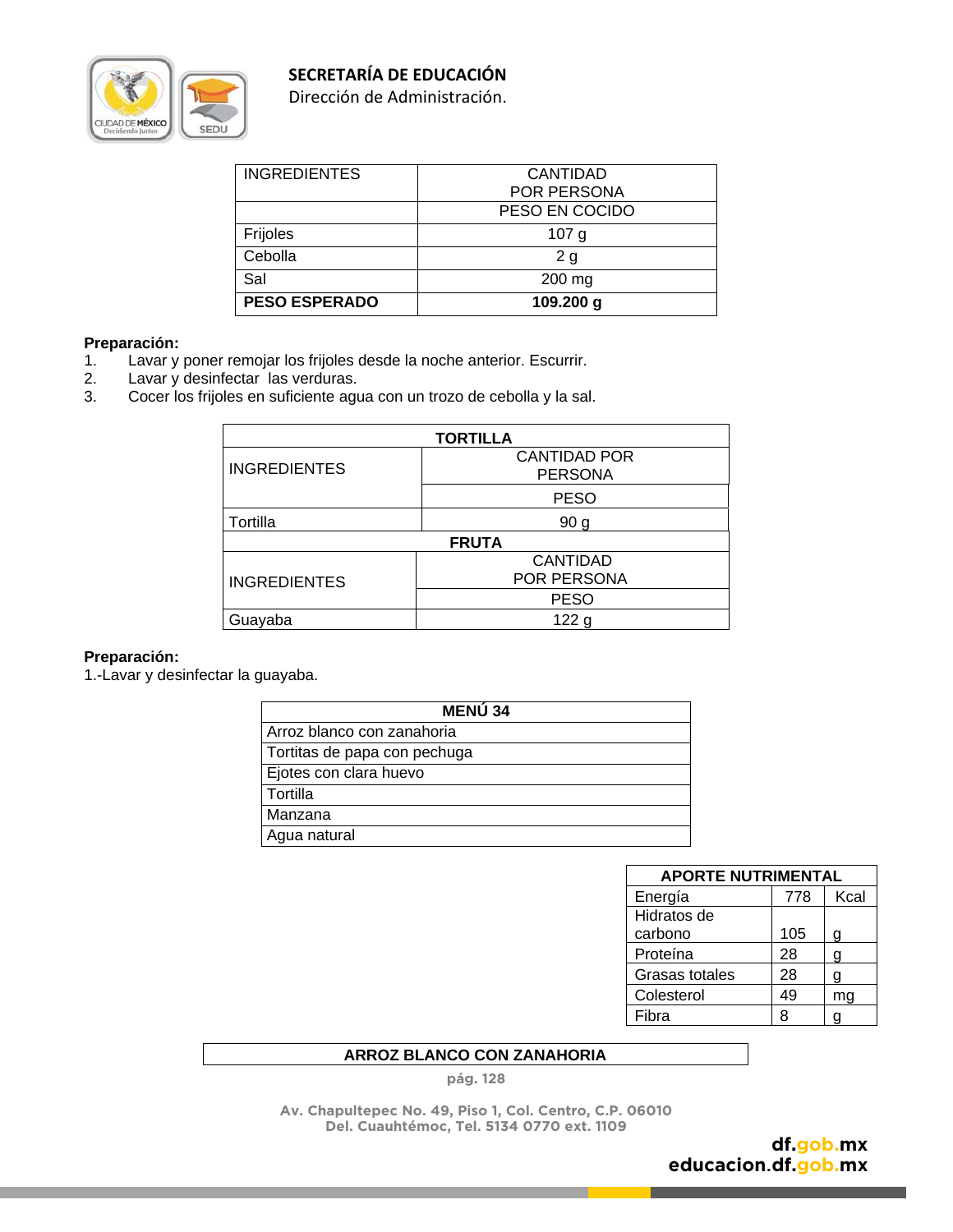

|                      | <b>CANTIDAD</b><br>POR PERSONA |  |
|----------------------|--------------------------------|--|
| <b>INGREDIENTES</b>  |                                |  |
|                      | PESO EN COCIDO                 |  |
| Arroz                | 44 g                           |  |
| Zanahoria            | 16 <sub>g</sub>                |  |
| Aceite               | 5 mL                           |  |
| Cebolla              | 2g                             |  |
| Ajo                  | 250 mg                         |  |
| Sal                  | 200 mg                         |  |
| <b>PESO ESPERADO</b> | 67.450 g                       |  |

#### **Preparación:**

- 1. Lavar y desinfectar las verduras.
- 2. Remojar en agua caliente el arroz, posterior enjuagar hasta que salga clara el agua. Escurrir.
- 3. Licuar la cebolla, jitomate, ajo y sal.
- 4. Pelar y picar en cubos pequeños la zanahoria.
- 5. Poner a calentar el aceite. Freír el arroz hasta que tenga una apariencia aperlada.
- 6. Quitar el excedente de aceite del arroz y verter la mezcla anterior con la zanahoria.
- 7. Dejar cocinando hasta que el agua se consuma.

| <b>TORTITAS DE PAPA CON PECHUGA</b> |                                |  |
|-------------------------------------|--------------------------------|--|
| <b>INGREDIENTES</b>                 | <b>CANTIDAD</b><br>POR PERSONA |  |
|                                     | PESO EN COCIDO                 |  |
| Papa                                | 97 g                           |  |
| Pechuga de pollo                    | 28 <sub>g</sub>                |  |
| Queso manchego                      | 20 <sub>g</sub>                |  |
| <b>Jitomate</b>                     | 47 g                           |  |
| Cebolla                             | 9 g                            |  |
| Aceite                              | 5 <sub>ml</sub>                |  |
| Tomillo                             | 1 <sub>g</sub>                 |  |
| Sal                                 | 200 mg                         |  |
| <b>PESO ESPERADO</b>                | $252.200$ g                    |  |

#### . **Procedimiento:**

- 1. Cocer la pechuga en suficiente agua con sal.
- 2. Desmenuzar el pollo y reservar.
- 3. Pelar, picar y cocer las papas.
- 4. Hacer puré las papas.
- 5. Picar finamente la cebolla y el queso.
- 6. Mezclar la cebolla, el queso, el pollo y el puré de papas. Hacer las tortitas.
- 7. Calentar el aceite y freír las tortitas.
- 8. Licuar el jitomate, la cebolla y el ajo con el tomillo. Colar y reservar .
- 9. Bañar las tortitas con la mezcla anterior. .

| <b>EJOTES CON CLARAS DE HUEVO</b> |          |  |
|-----------------------------------|----------|--|
| <b>INGREDIENTES</b>               | CANTIDAD |  |
|                                   |          |  |

**pág. 129** 

**Av. Chapultepec No. 49, Piso 1, Col. Centro, C.P. 06010 Del. Cuauhtémoc, Tel. 5134 0770 ext. 1109**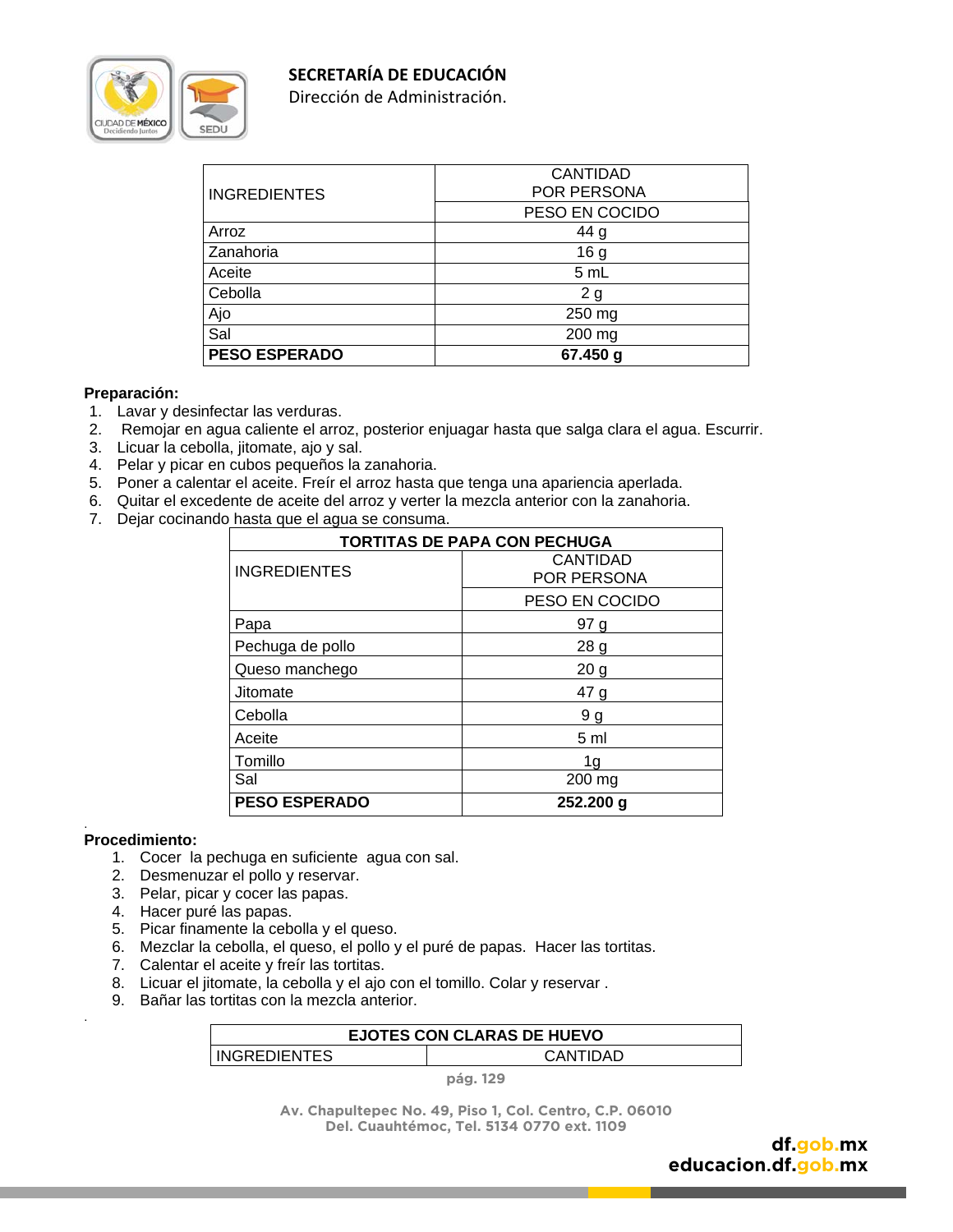



Dirección de Administración.

|                      | POR PERSONA     |
|----------------------|-----------------|
|                      | PESO EN COCIDO  |
| Ejote                | 27 a            |
| Clara de huevo       | 33 <sub>g</sub> |
| Aceite               | 5 mL            |
| Sal                  | 200 mg          |
| <b>PESO ESPERADO</b> | 65.200 g        |

### **Preparación:**

.

- 1. Lavar y desinfectar los ejotes.
- 2. Quitar las puntas y cortar los ejotes en cubos pequeños. Cocer en suficiente agua con sal, hasta que estén suaves.
- 3. Calentar el aceite. Freír los ejotes y agregue la clara de huevo. .

| <b>TORTILLA</b>     |                     |  |
|---------------------|---------------------|--|
| Ingredientes        | <b>CANTIDAD POR</b> |  |
|                     | <b>PERSONA</b>      |  |
|                     | <b>PESO</b>         |  |
| Tortilla            | 90 <sub>g</sub>     |  |
| <b>FRUTA</b>        |                     |  |
|                     | <b>CANTIDAD POR</b> |  |
| <b>INGREDIENTES</b> | <b>PERSONA</b>      |  |
|                     | <b>PESO</b>         |  |
| Manzana             | 150 g               |  |

### **Preparación:**

1. Lavar y desinfectar la manzana.

| MENÚ 35                       |  |
|-------------------------------|--|
| Sopa de lentejas con jitomate |  |
| Tortitas de carne molida      |  |
| Verduras al vapor             |  |
| Tortilla                      |  |
| Plátano dominico              |  |
| Agua natural                  |  |

| <b>APORTE NUTRIMENTAL</b> |     |          |
|---------------------------|-----|----------|
| Energía                   |     | 756 kcal |
| <b>Hidratos</b> de        |     |          |
| carbono                   | 100 | q        |
| Proteína                  | 35  | a        |
| Grasas totales            | 26  | a        |
| Colesterol                | 176 |          |

**pág. 130** 

**Av. Chapultepec No. 49, Piso 1, Col. Centro, C.P. 06010 Del. Cuauhtémoc, Tel. 5134 0770 ext. 1109**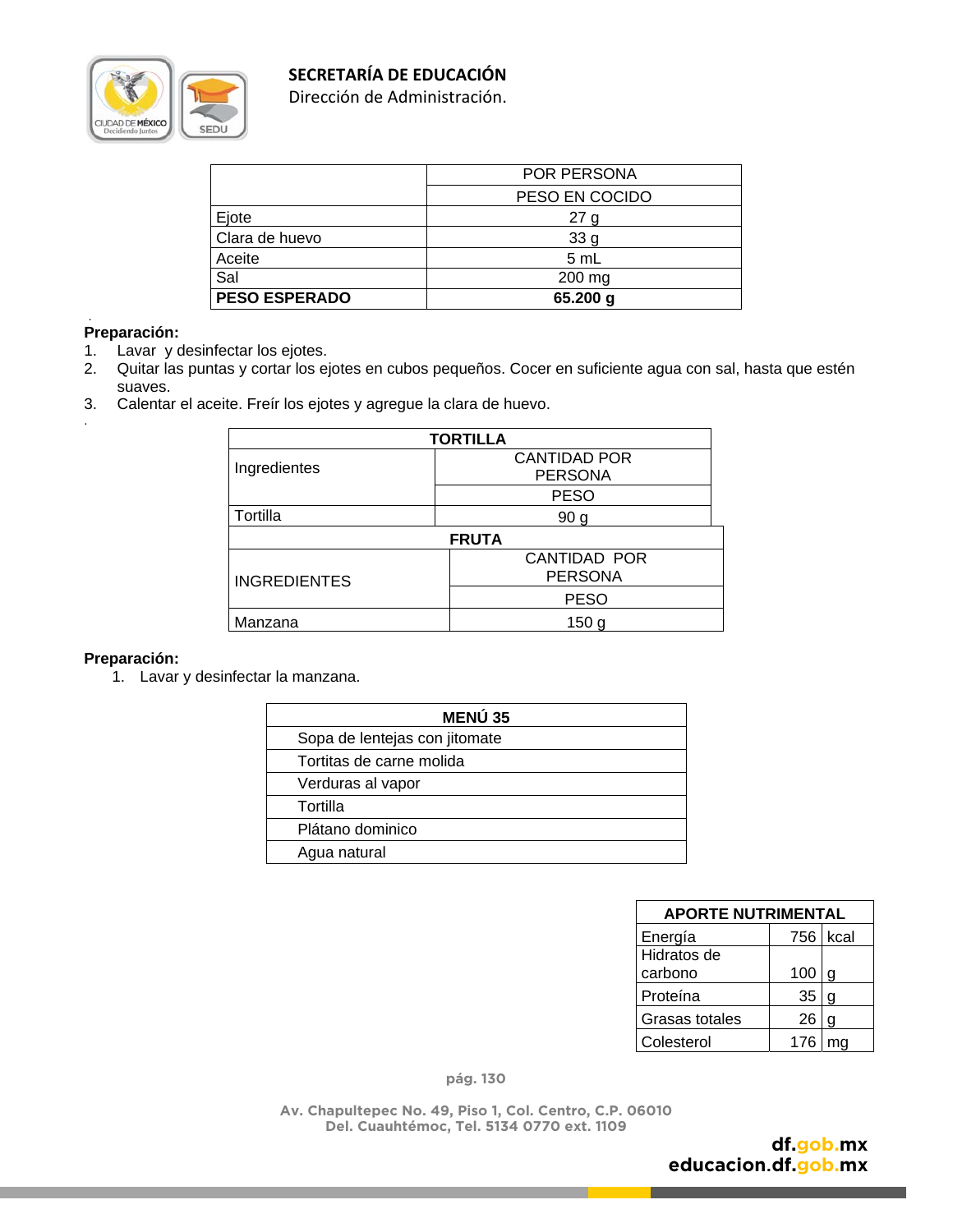

Dirección de Administración.

Fibra  $\begin{array}{ccc} \vert & 12 \vert g \end{array}$ 

| <b>SOPA LENTEJAS CON JITOMATE</b> |                             |  |
|-----------------------------------|-----------------------------|--|
| <b>INGREDIENTES</b>               | <b>CANTIDAD POR PERSONA</b> |  |
|                                   | PESO EN COCIDO              |  |
| Lenteja                           | 60 g                        |  |
| Zanahoria                         | 20 <sub>g</sub>             |  |
| Pimiento verde                    | 9 g                         |  |
| Pimiento rojo                     | 9 g                         |  |
| <b>Jitomate</b>                   | 30 <sub>q</sub>             |  |
| Cebolla                           | 2g                          |  |
| Aceite                            | 5 mL                        |  |
| Hoja de laurel                    | 1 <sub>g</sub>              |  |
| Sal                               | 200 mg                      |  |
| <b>PESO ESPERADO</b>              | 136.200 g                   |  |

#### **Preparación:**

- 1. Lave y remoje las lentejas. Escúrralas.
- 2. Lave y desinfecte las verduras.
- 3. Cueza las lentejas en suficiente agua con un trozo de cebolla, ajo y sal.
- 4. Quite la cáscara a la zanahoria.
- 5. Corte en cubos la zanahoria, los pimientos y el jitomate.
- 6. Pique la cebolla.
- 7. Fría la cebolla. Incorpore la zanahoria y los pimientos. Cocine unos minutos.
- 8. Agregue el jitomate y el laurel, continúe cocinando hasta que la preparación se reseque.
- 9. Añada las lentejas y deje hervir cinco minutos.

| <b>TORTITAS DE CARNE MOLIDA</b> |                      |  |
|---------------------------------|----------------------|--|
| <b>INGREDIENTES</b>             | CANTIDAD POR PERSONA |  |
|                                 | PESO EN COCIDO       |  |
| Carne molida de res (aguayón)   | 52 g                 |  |
| Huevo                           | 21 <sub>g</sub>      |  |
| Harina de trigo                 | 10 <sub>g</sub>      |  |
| Tomate                          | 47 g                 |  |
| Chile serrano                   | 1 <sub>g</sub>       |  |
| Cebolla                         | 2g                   |  |
| Aceite                          | 10 mL                |  |
| Cilantro                        | 2 <sub>g</sub>       |  |
| Ajo                             | 250 mg               |  |
| Pimienta                        | 250 mg               |  |
| Sal                             | 200 mg               |  |

**Av. Chapultepec No. 49, Piso 1, Col. Centro, C.P. 06010 Del. Cuauhtémoc, Tel. 5134 0770 ext. 1109**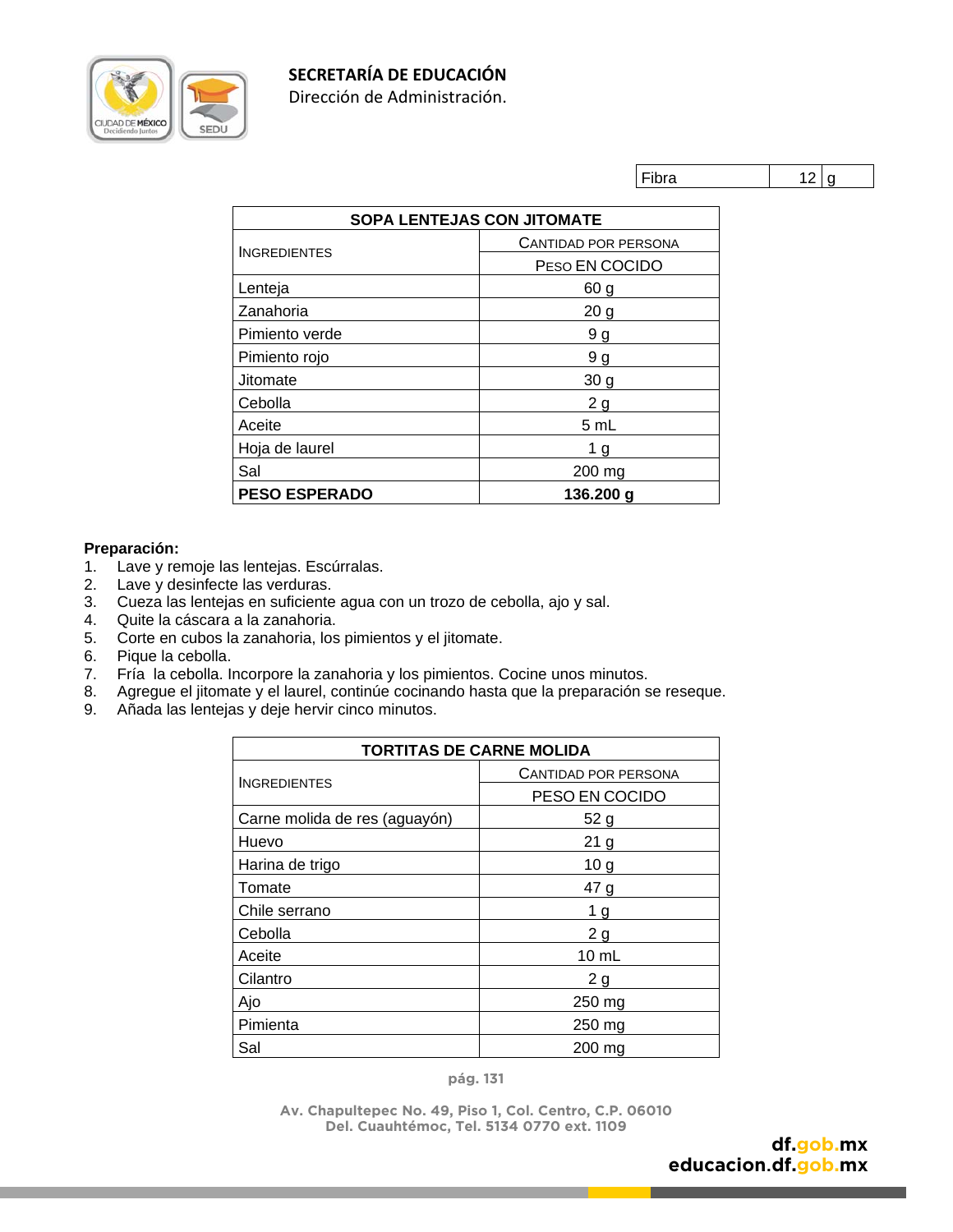

Dirección de Administración.

| <b>PESO ESPERADO</b> | 145.700 g |
|----------------------|-----------|
|----------------------|-----------|

### **Preparación:**

DAD DE MÉXICO

1. Lave y desinfecte las verduras.

**SEDL** 

- 2. Cueza los tomates y el chile.
- 3. Pique la mitad de la cebolla restante y el cilantro.
- 4. Licue los tomates, el chile, un trozo de cebolla y el ajo.
- 5. Fría la salsa en la mitad del aceite; añada agua y sal, deje hervir.
- 6. Mezcle la carne, la cebolla, el cilantro, la pimienta y la sal.
- 7. Lave el huevo. Separe la clara de la yema.
- 8. Bata la clara a punto de turrón; añada la yema y mezcle en forma envolvente. Incorpore a la carne y mezcle en forma envolvente.
- 9. Caliente el aceite restante, agregue la mezcla con una cuchara para formar las tortitas. Fríalas por ambos lados.
- 10. Sirva las tortitas y báñelas con la salsa.

| <b>VERDURAS AL VAPOR</b> |                             |  |
|--------------------------|-----------------------------|--|
| <b>INGREDIENTES</b>      | <b>CANTIDAD POR PERSONA</b> |  |
|                          | PESO NETO                   |  |
| Zanahoria                | 40 g                        |  |
| Chayote                  | 42 <sub>g</sub>             |  |
| Calabacita               | 35 <sub>g</sub>             |  |
| Mantequilla light        | 5 <sub>g</sub>              |  |
| <b>PESO ESPERADO</b>     | 119 <sub>g</sub>            |  |

#### **Preparación:**

- 1. Lave y desinfecte las verduras.
- 2. Quite la cáscara a la zanahoria y al chayote.
- 3. Corte en tiras las verduras y cuézalas con la mantequilla y deje que se cocinen en su propio jugo.

| <b>CEREAL</b>       |                                                |  |
|---------------------|------------------------------------------------|--|
| <b>INGREDIENTES</b> | <b>CANTIDAD POR PERSONA</b><br>(Primaria Alta) |  |
|                     | PESO NETO                                      |  |
| ortilla             |                                                |  |

| <b>FRUTA</b>        |                      |  |
|---------------------|----------------------|--|
| <b>INGREDIENTES</b> | CANTIDAD POR PERSONA |  |
|                     | PESO NETO            |  |
| l Plátano dominico  | 185 a                |  |

**pág. 132** 

**Av. Chapultepec No. 49, Piso 1, Col. Centro, C.P. 06010 Del. Cuauhtémoc, Tel. 5134 0770 ext. 1109**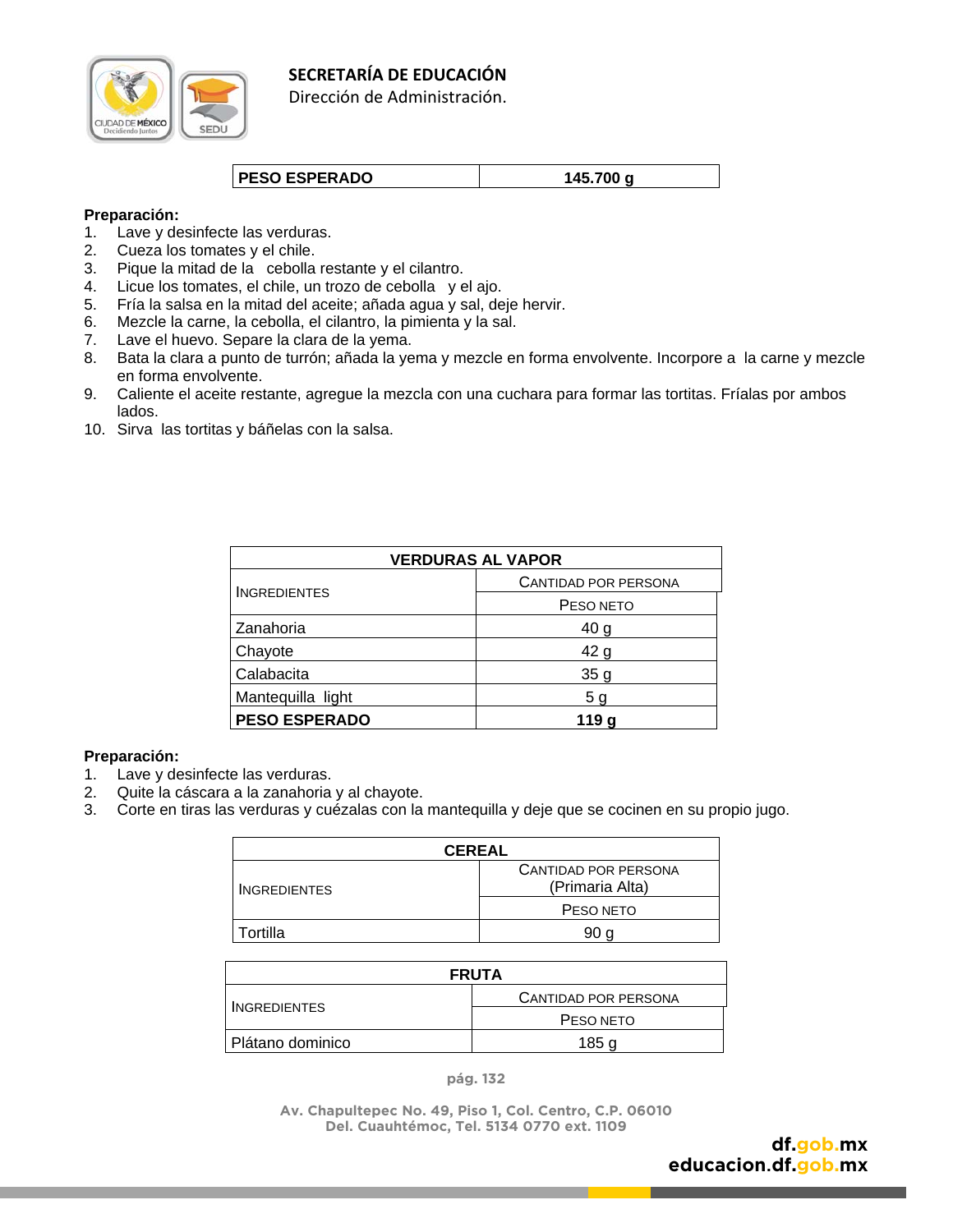

**SECRETARÍA DE EDUCACIÓN** Dirección de Administración.

## **Preparación:**

1. Lave y desinfecte los plátanos.

| <b>MENÚS</b>                       |                                                 |                                   |                                 |                                                             |
|------------------------------------|-------------------------------------------------|-----------------------------------|---------------------------------|-------------------------------------------------------------|
| MENÚ 36                            | <b>MENÚ 37</b>                                  | <b>MENÚ 38</b>                    | MENÚ 39                         | <b>MENÚ 40</b>                                              |
| Sopa de verduras                   | Sopa de ejotes con<br>queso fresco <sup>1</sup> | Arroz rojo                        | Sopa de alubias con<br>jitomate | Sopa de lentejas <sup>4</sup>                               |
| Croquetas de queso<br>fresco       | Croquetas de atún<br>con papas <sup>1</sup>     | Pollo a la jardinera <sup>3</sup> | Carne criolla sopa              | Rollito de pollo con<br>espinacas y<br>manzana <sup>4</sup> |
| Ensalada de frijoles               | Calabazas a la<br>mexicana <sup>2</sup>         | Col con zanahoria                 | Papas con rajas                 | Verduras a la<br>mantequilla <sup>4</sup>                   |
| Tortillas                          | Tortillas                                       | Tortillas                         | Tortillas                       | Tortillas                                                   |
| Manzana                            | Durazno                                         | Naranja                           | Mandarina                       | Guayaba                                                     |
| Agua natural<br>.<br>$\sim$ $\sim$ | Agua natural                                    | Agua natural                      | Agua natural                    | Agua natural                                                |

- 1. Mónica Patiño
- 2. Jorge Vallejo
- 3. Edgar Núñez (preparación)
- 4. Elena Reygadas

| MENÚ 36                   |
|---------------------------|
| Sopa de verduras          |
| Croquetas de queso fresco |
| Ensalada de frijoles      |
| Tortillas                 |
| Manzana                   |
| Agua natural              |

| <b>APORTE NUTRIMENTAL</b> |     |      |
|---------------------------|-----|------|
| Energía                   | 754 | Kcal |
| Hidratos de               |     |      |
| carbono                   | 106 | g    |
| Proteína                  | 29  | g    |
| Grasas totales            | 25  | g    |
| Colesterol                | 55  |      |
| Fibra                     |     |      |

| <b>SOPA DE VERDURAS</b> |                                       |  |
|-------------------------|---------------------------------------|--|
| <b>INGREDIENTES</b>     | <b>CANTIDAD POR</b><br><b>PERSONA</b> |  |
|                         | PESO EN COCIDO                        |  |
| Zanahoria               | 32 <sub>g</sub>                       |  |
| Chícharos               | 28 <sub>g</sub>                       |  |
| Col                     | 27 <sub>a</sub>                       |  |

**pág. 133** 

**Av. Chapultepec No. 49, Piso 1, Col. Centro, C.P. 06010 Del. Cuauhtémoc, Tel. 5134 0770 ext. 1109**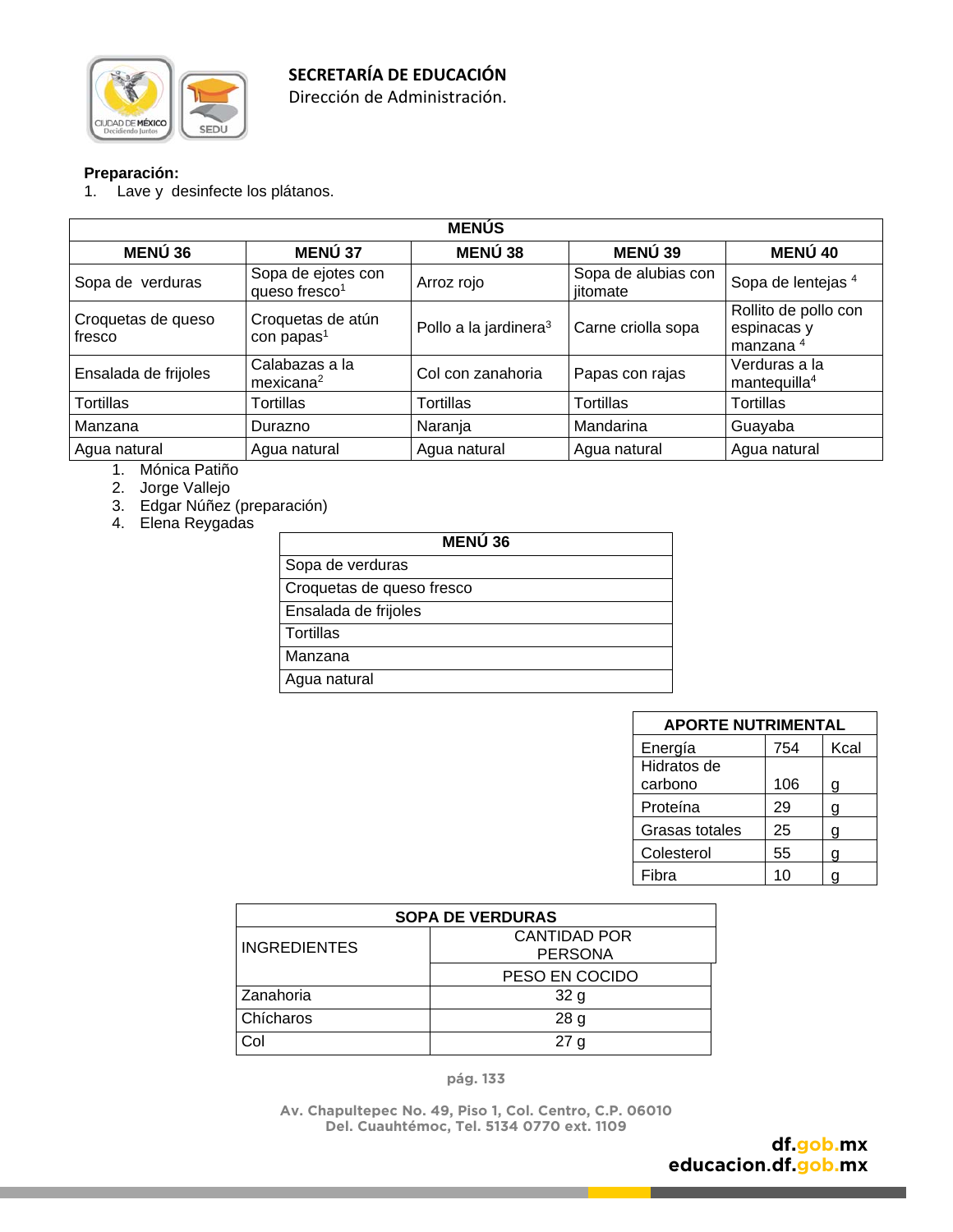

Dirección de Administración.

| Jitomate             | 30 <sub>g</sub> |
|----------------------|-----------------|
| Cebolla              | 2g              |
| Aceite               | 5 mL            |
| Ajo                  | 250 mg          |
| Sal                  | 200 mg          |
| <b>PESO ESPERADO</b> | 124.450 g       |

### **Preparación:**

- 1. Lavar y desinfectar las verduras.
- 2. Pelar y picar en cubos pequeños la zanahoria.
- 3. Pelar los chícharos.
- 4. Rebanar la col.
- 5. Licuar el jitomate, cebolla, y ajo.
- 6. Freír la mezcla anterior y sazonar con sal (100 mg).
- 7. Agregar las verduras, con agua y la sal restante (100 mg).
- 8. Cocinar hasta que las verduras estén apenas suaves.

| <b>CROQUETAS DE QUESO FRESCO</b> |                     |  |
|----------------------------------|---------------------|--|
| <b>INGREDIENTES</b>              | <b>CANTIDAD POR</b> |  |
|                                  | <b>PERSONA</b>      |  |
|                                  | PESO EN COCIDO      |  |
| Queso fresco                     | 80 <sub>g</sub>     |  |
| <b>Huevos</b>                    | 10 <sub>g</sub>     |  |
| Pan molido                       | 8 g                 |  |
| Harina                           | 5 <sub>g</sub>      |  |
| Aceite                           | 5 <sub>ml</sub>     |  |
| Cebollín                         | 1 g                 |  |
| Cebolla                          | 1 <sub>g</sub>      |  |
| Perejil                          | 1 <sub>g</sub>      |  |
| Pimienta                         | 200 mg              |  |
| Sal                              | 200 mg              |  |
| <b>PESO ESPERADO</b>             | 111.400 g           |  |

### **Preparación:**

- 1. Lavar y desinfectar las verduras y hierbas.
- 2. Picar finamente la cebolla y hierbas.
- 3. Mezclar con el queso las hierbas y forma croquetas.
- 4. Colocar en un recipiente, tape y refrigere 30 minutos.
- 5. Batir los huevos.

6. Sacar las coquetas del refrigerador, empanizar, pasándolas primero por la harina, después por los huevos batidos y, finalmente, por el pan molido.

- 7. Repetir el proceso anterior y refrigerar 30 minutos.
- 8. Calentar en un sartén el aceite y freír volteando por ambos lados las croquetas.
- 9. Colocar en un recipiente y hornear a 180ºC por 15 minutos para que se cuezan por dentro.

**pág. 134** 

**Av. Chapultepec No. 49, Piso 1, Col. Centro, C.P. 06010 Del. Cuauhtémoc, Tel. 5134 0770 ext. 1109**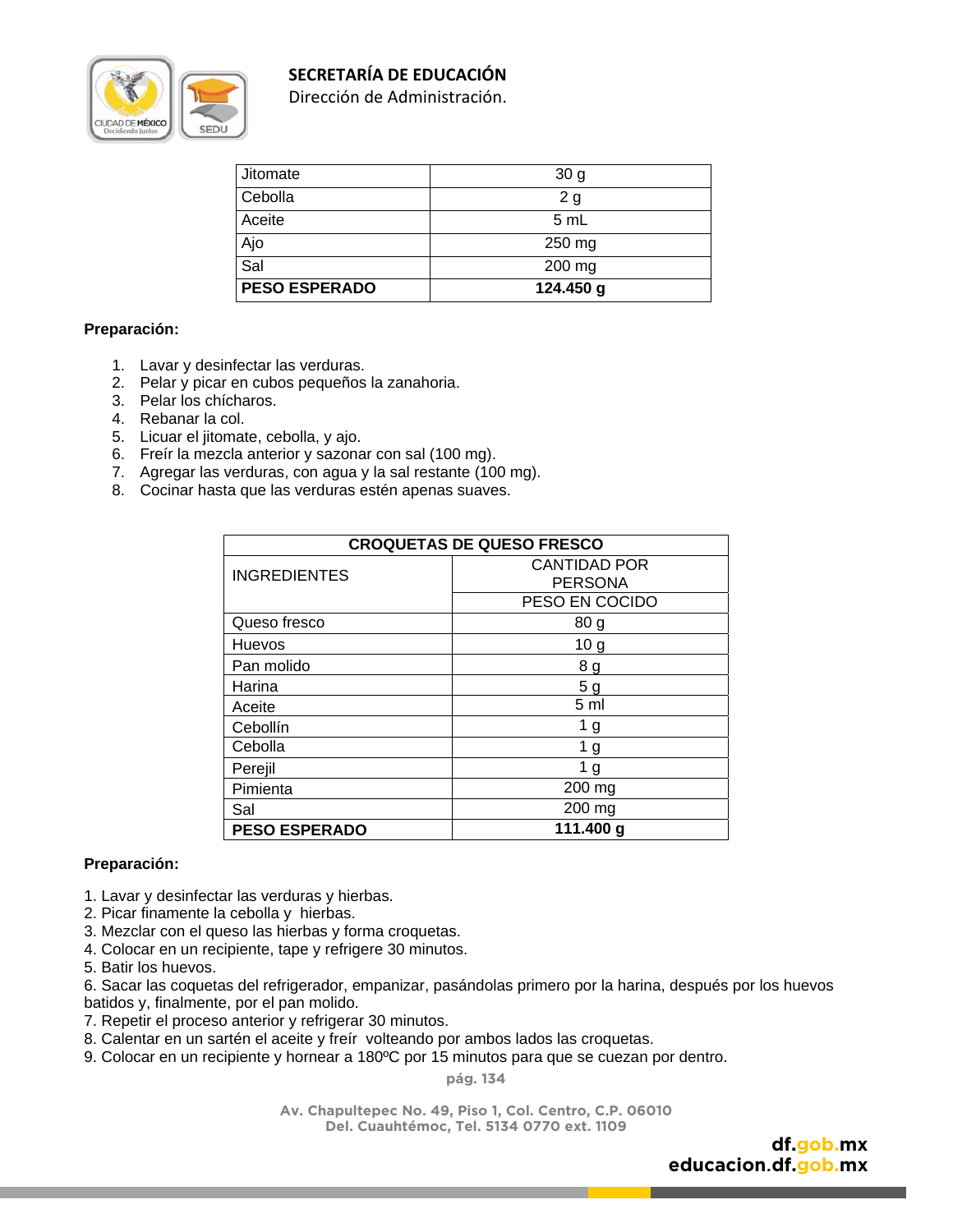

10. Retirar del horno, enfriar un poco y servir calientes.

| <b>ENSALADA DE FRIJOLES</b> |                                       |  |
|-----------------------------|---------------------------------------|--|
| <b>INGREDIENTES</b>         | <b>CANTIDAD POR</b><br><b>PERSONA</b> |  |
|                             | PESO EN COCIDO                        |  |
| Frijoles                    | 107 <sub>g</sub>                      |  |
| Caldo de pollo desgrasado   | 80 mL                                 |  |
| Pimiento rojo               | 7g                                    |  |
| Aceite oliva                | 5 MI                                  |  |
| Vinagre                     | 3 MI                                  |  |
| Cebolla                     | 2g                                    |  |
| Chile serrano               | 1 <sub>g</sub>                        |  |
| Cilantro                    | 1 <sub>g</sub>                        |  |
| Orégano                     | 200 mg                                |  |
| Sal                         | 200 mg                                |  |
| <b>PESO ESPERADO</b>        | $206.400$ g                           |  |

### **Preparación:**

- 1. Lavar y desinfectar las verduras y hierbas.
- 2. picar en cubos pequeños la cebolla, pimiento y el chile serrano.
- 3. Picar finamente el cilantro.
- 4. Poner a remojar los frijoles en abundante agua por unas horas.
- 5. Agregar los frijoles en una olla, con el caldo de pollo desgrasado y añada la cebolla, tapar y hervir.
- 6. Cuando los frijoles estén cocidos, retirar del fuego y deje enfriar.
- 7. Colocar los frijoles en recipiente y mezcle con el pimiento, la cebolla, el chile serrano y el cilantro.
- 8. Añadir el aceite de oliva con el vinagre y sazonar con orégano.
- 9. Realizar movimientos envolventes para ir incorporándolo.

10. Servir.

| <b>TORTILLA</b>     |                     |  |
|---------------------|---------------------|--|
| <b>INGREDIENTES</b> | <b>CANTIDAD POR</b> |  |
|                     | <b>PERSONA</b>      |  |
|                     | <b>PESO</b>         |  |
| Tortilla            | 90 a                |  |

| <b>FRUTA</b>        |                      |  |
|---------------------|----------------------|--|
| <b>INGREDIENTES</b> | CANTIDAD POR PERSONA |  |
|                     | <b>PESO</b>          |  |
| Manzana             | 149 a                |  |
|                     |                      |  |

#### **Preparación:**

2. Lavar y desinfectar la manzana.

**MENÚ 37** 

**pág. 135** 

**Av. Chapultepec No. 49, Piso 1, Col. Centro, C.P. 06010 Del. Cuauhtémoc, Tel. 5134 0770 ext. 1109**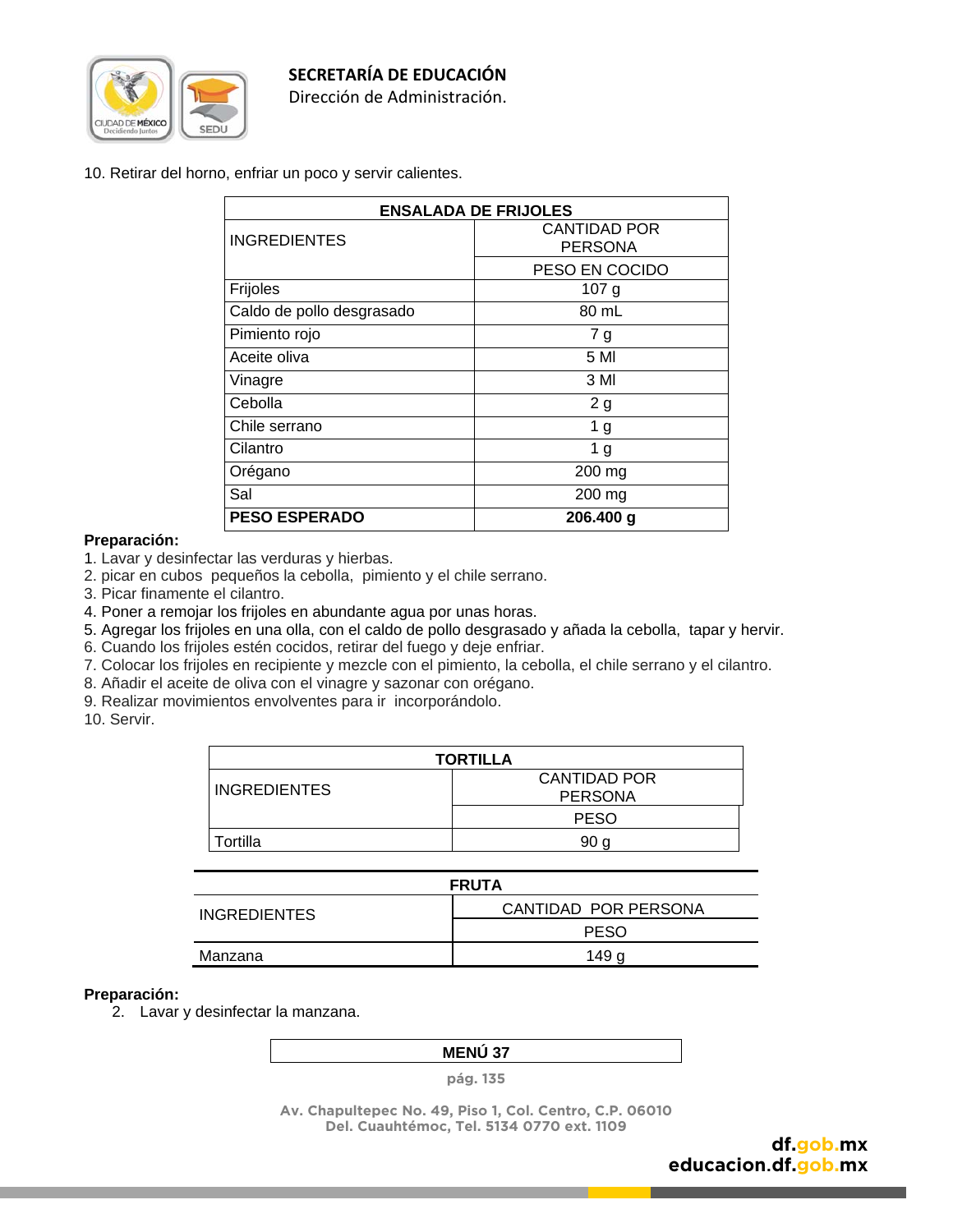

**SEDL** 

# **SECRETARÍA DE EDUCACIÓN**

Dirección de Administración.

| Sopa de ejotes con queso fresco |
|---------------------------------|
| Croquetas de atún y papa        |
| l Calabacitas a la mexicana     |
| Tortillas                       |
| Durazno                         |
| Agua natural                    |

| <b>APORTE NUTRIMENTAL</b> |     |      |
|---------------------------|-----|------|
|                           |     |      |
| Energía                   | 767 | kcal |
| Hidratos de               |     |      |
| carbono                   | 100 | g    |
| Proteína                  | 32  | g    |
| Grasas                    |     |      |
| totales                   | 29  | g    |
| Colesterol                | 23  |      |
| Fibra                     | g   |      |

| SOPA DE EJOTES CON QUESO FRESCO     |                             |  |
|-------------------------------------|-----------------------------|--|
| <b>INGREDIENTES</b>                 | <b>CANTIDAD POR PERSONA</b> |  |
|                                     | PESO EN COCIDO              |  |
| Ejotes, cortados en cubos chicos de |                             |  |
| $1.5 \text{ cm}$                    | 105 <sub>g</sub>            |  |
| Jitomates picados                   | 47 g                        |  |
| Queso fresco                        | 10 <sub>g</sub>             |  |
| Cebolla                             | 2g                          |  |
| Epazote                             | 1 g                         |  |
| Aceite                              | 5 mL                        |  |
| Ajo                                 | 250 mg                      |  |
| Sal                                 | $200 \text{ mg}$            |  |
| <b>PESO ESPERADO</b>                | 170.450 g                   |  |

#### **Preparación:**

- 1. Lavar y desinfectar las verduras.
- 2. Cocer los ejotes hasta que estén tiernos.
- 3. Picar la cebolla y ajo finamente.
- 4. Picar en cubos pequeños el jitomate.
- 5. Calentar el aceite, freír la cebolla y ajo, agregar el jitomate y cocinar a fuego alto, moviendo constantemente para que no se pegue y quede casi seca.
- 6. Cortar el queso en cubos pequeños.
- 7. Verter el jitomate a la olla con los ejotes, agregar epazote junto con el queso, y rectificar sazón.
- 8. Servir



INGREDIENTES | CANTIDAD POR

**pág. 136** 

**Av. Chapultepec No. 49, Piso 1, Col. Centro, C.P. 06010 Del. Cuauhtémoc, Tel. 5134 0770 ext. 1109**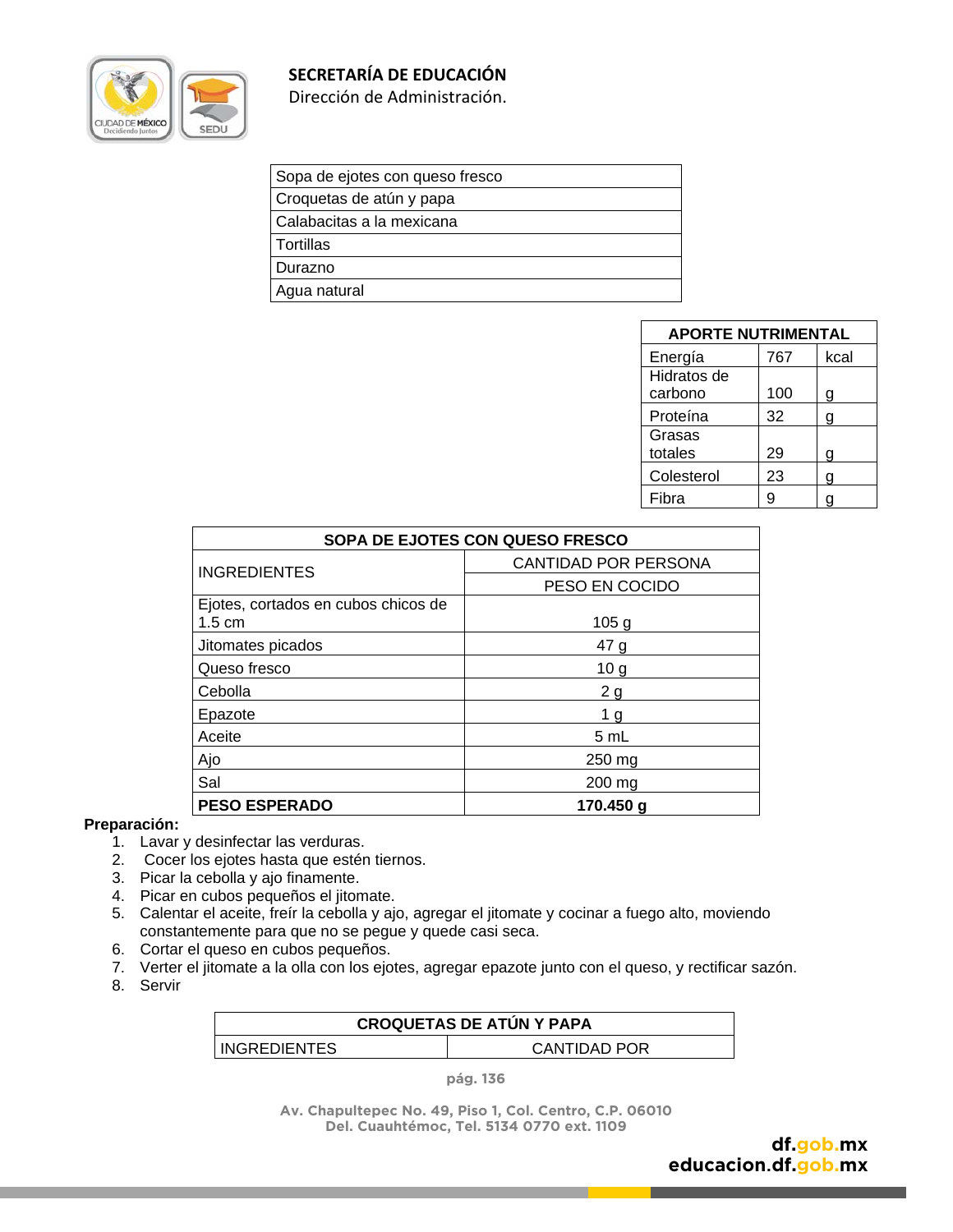

Dirección de Administración.

|                      | <b>PERSONA</b>  |  |
|----------------------|-----------------|--|
|                      | PESO EN COCIDO  |  |
| Papas                | 97 g            |  |
| Atún                 | 60 <sub>g</sub> |  |
| Claras de huevo      | 10 <sub>g</sub> |  |
| Aceite               | $10 \mathrm{m}$ |  |
| Pan molido           | 10 <sub>g</sub> |  |
| Limón                | 2 <sub>g</sub>  |  |
| Ajo                  | 250 mg          |  |
| Sal                  | 200 mg          |  |
| <b>PESO ESPERADO</b> | 189.450 g       |  |

### **Preparación:**

- 1. Lavar y desinfectar las verduras
- 2. Pelar, picar y cocer las papas hasta que estén suaves. Machacarlas.
- 3. Picar finamente el ajo
- 4. Agregar el ajo, aceite, atún, sal y pimienta, revolver bien hasta incorporar. Dejar enfriar.
- 5. Formar croquetas.
- 6. Pasar cada croqueta por el pan molido, después por el huevo y nuevamente por el pan molido.
- 7. Calentar el aceite en un sartén.
- 8. Freír en aceite bien caliente las croquetas.
- 9. Escurrir sobre papel absorbente. Servir

| <b>CALABACITAS A LA MEXICANA</b> |                             |  |
|----------------------------------|-----------------------------|--|
| <b>INGREDIENTES</b>              | <b>CANTIDAD POR PERSONA</b> |  |
|                                  | PESO EN COCIDO              |  |
| Calabacita                       | 53 <sub>g</sub>             |  |
| Granos de elote                  | 32 <sub>g</sub>             |  |
| Jitomate guaje                   | 28 <sub>g</sub>             |  |
| Cebolla blanca                   | 5 <sub>g</sub>              |  |
| Aceite                           | 5 <sub>ml</sub>             |  |
| Sal                              | 100 mg                      |  |
| Hoja de laurel                   | 1 g                         |  |
| Tomillo                          | 1 a                         |  |
| <b>PESO ESPERADO</b>             | 125.100 q                   |  |

### **Preparación:**

- 5. Lave y desinfecte las verduras.
- 6. Pique la cebolla finamente y corte las calabacitas en cubos de 1 cm aprox.
- 7. Sofreír la cebolla blanca, licuar el jitomate guaje y agregar a la cebolla.
- 8. Agregar los granos de elote, la hoja de laurel, tomillo y calabacitas a fuego medio hasta que estén cocidas.

### **TORTILLA**

**pág. 137** 

**Av. Chapultepec No. 49, Piso 1, Col. Centro, C.P. 06010 Del. Cuauhtémoc, Tel. 5134 0770 ext. 1109**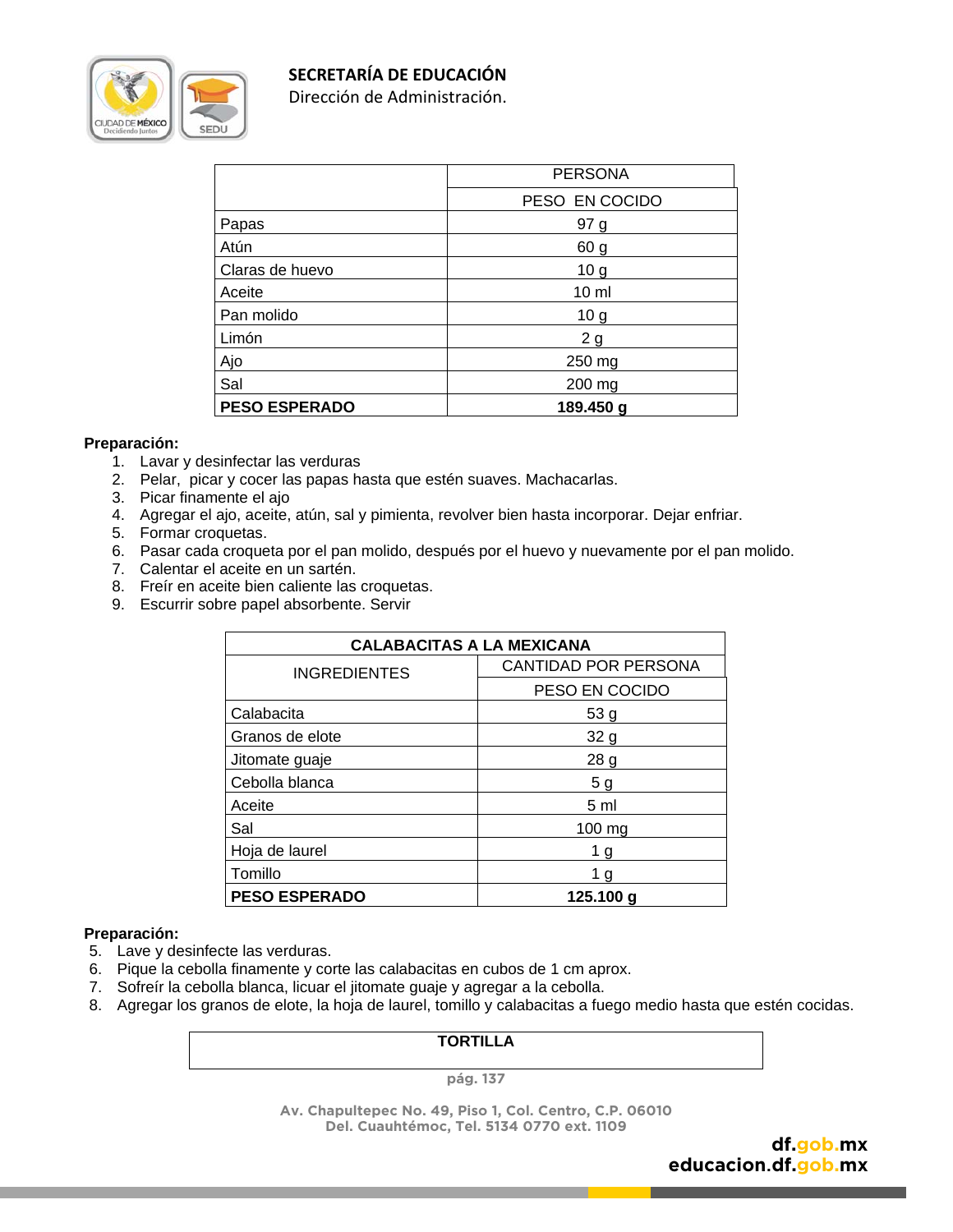

**SECRETARÍA DE EDUCACIÓN** Dirección de Administración.

| INGREDIENTES | <b>CANTIDAD POR</b><br><b>PERSONA</b> |
|--------------|---------------------------------------|
|              | <b>PESO</b>                           |
| Tortilla     | 90 a                                  |

| <b>FRUTA</b>        |                     |  |
|---------------------|---------------------|--|
| <b>INGREDIENTES</b> | <b>CANTIDAD POR</b> |  |
|                     | <b>PERSONA</b>      |  |
|                     | <b>PESO</b>         |  |
| Durazno             | 113 g               |  |

### **Preparación**

1.- Lavar, desinfectar el durazno.

| MENÚ 38              |  |
|----------------------|--|
| Arroz rojo           |  |
| Pollo a la jardinera |  |
| Col con zanahoria    |  |
| Tortillas            |  |
| Naranja              |  |
| Agua natural         |  |

| <b>APORTE NUTRIMENTAL</b> |       |      |
|---------------------------|-------|------|
| Energía                   | 775.6 | Kcal |
| <b>Hidratos de</b>        |       |      |
| carbono                   | 101   |      |
| Proteína                  | 27    |      |
| Grasas totales            | 29    |      |
| Colesterol                | 77    |      |
| Fibra                     |       |      |

| <b>ARROZ ROJO</b>                                     |                 |  |
|-------------------------------------------------------|-----------------|--|
| <b>CANTIDAD</b><br><b>INGREDIENTES</b><br>POR PERSONA |                 |  |
|                                                       | PESO EN COCIDO  |  |
| Arroz rojo                                            | 67 a            |  |
| <b>Jitomate</b>                                       | 28 <sub>g</sub> |  |
| Cebollas                                              | 2 a             |  |

**pág. 138** 

**Av. Chapultepec No. 49, Piso 1, Col. Centro, C.P. 06010 Del. Cuauhtémoc, Tel. 5134 0770 ext. 1109**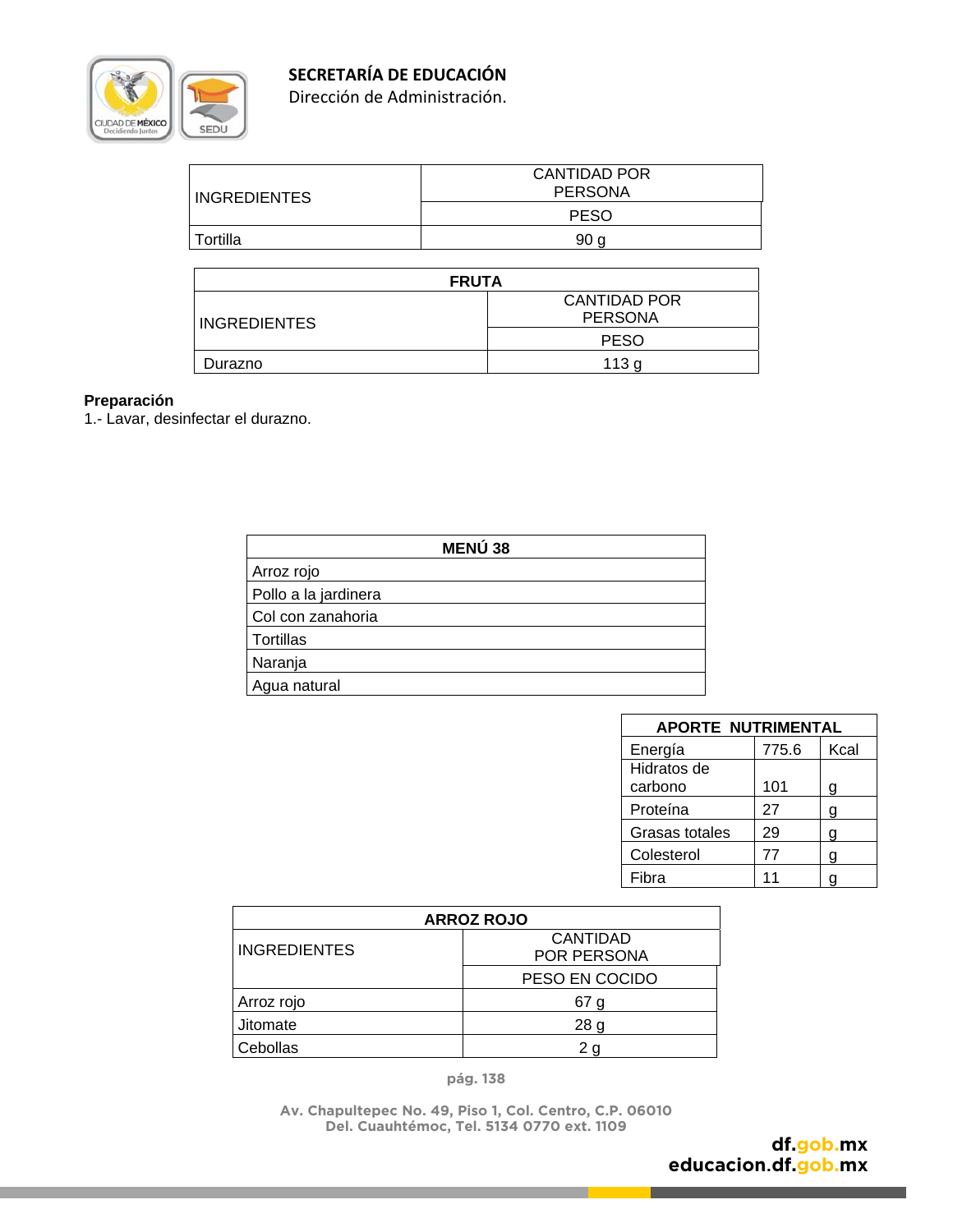

Dirección de Administración.

| l Aceite             | 5 <sub>m</sub>   |
|----------------------|------------------|
| Ajo                  | $250 \text{ mg}$ |
| Sal                  | 200 mg           |
| <b>PESO ESPERADO</b> | 102.450 q        |

#### **Preparación:**

- **1.** Lavar y desinfectar las verduras.
- 2. Remojar en agua caliente el arroz, posterior enjuagar hasta que salga clara el agua. Escurrir.
- 3. Licuar la cebolla, jitomate, ajo y sal.
- 4. Poner a calentar el aceite. Freír el arroz hasta que tenga una apariencia dorada.
- 5. Quitar el excedente de aceite del arroz y verter la mezcla anterior.
- 6. Dejar cocinando hasta que el agua se consuma.

| POLLO A LA JARDINERA      |                                |
|---------------------------|--------------------------------|
| <b>INGREDIENTES</b>       | <b>CANTIDAD</b><br>POR PERSONA |
|                           | PESO EN COCIDO                 |
| Pierna o muslo (sin piel) | 69 g                           |
| Papa                      | 49 g                           |
| <b>Jitomate</b>           | 28 <sub>g</sub>                |
| Zanahoria                 | 16 <sub>g</sub>                |
| Chícharo                  | 15 <sub>g</sub>                |
| Cebolla                   | 9 g                            |
| Aceite                    | 5 mL                           |
| Ajo                       | 250 mg                         |
| Sal                       | 200 mg                         |
| <b>PESO ESPERADO</b>      | 191.450 g                      |

#### **Preparación:**

- 1. Lavar y desinfectar las verduras.
- 2. Lavar el pollo. Cocer en suficiente agua con cebolla ajo y sal.
- 3. Licuar ajo, cebolla, jitomate y un poco de agua
- 4. Picar en cubos pequeños la zanahoria y las papas.
- 5. Freír el pollo cocido, agregue el puré de jitomate y la zanahoria con papas picadas.
- 6. Dejar hervir hasta que espese.
- 7. Agregar los chicharos.
- 8. Servir caliente.

#### **pág. 139**

**Av. Chapultepec No. 49, Piso 1, Col. Centro, C.P. 06010 Del. Cuauhtémoc, Tel. 5134 0770 ext. 1109**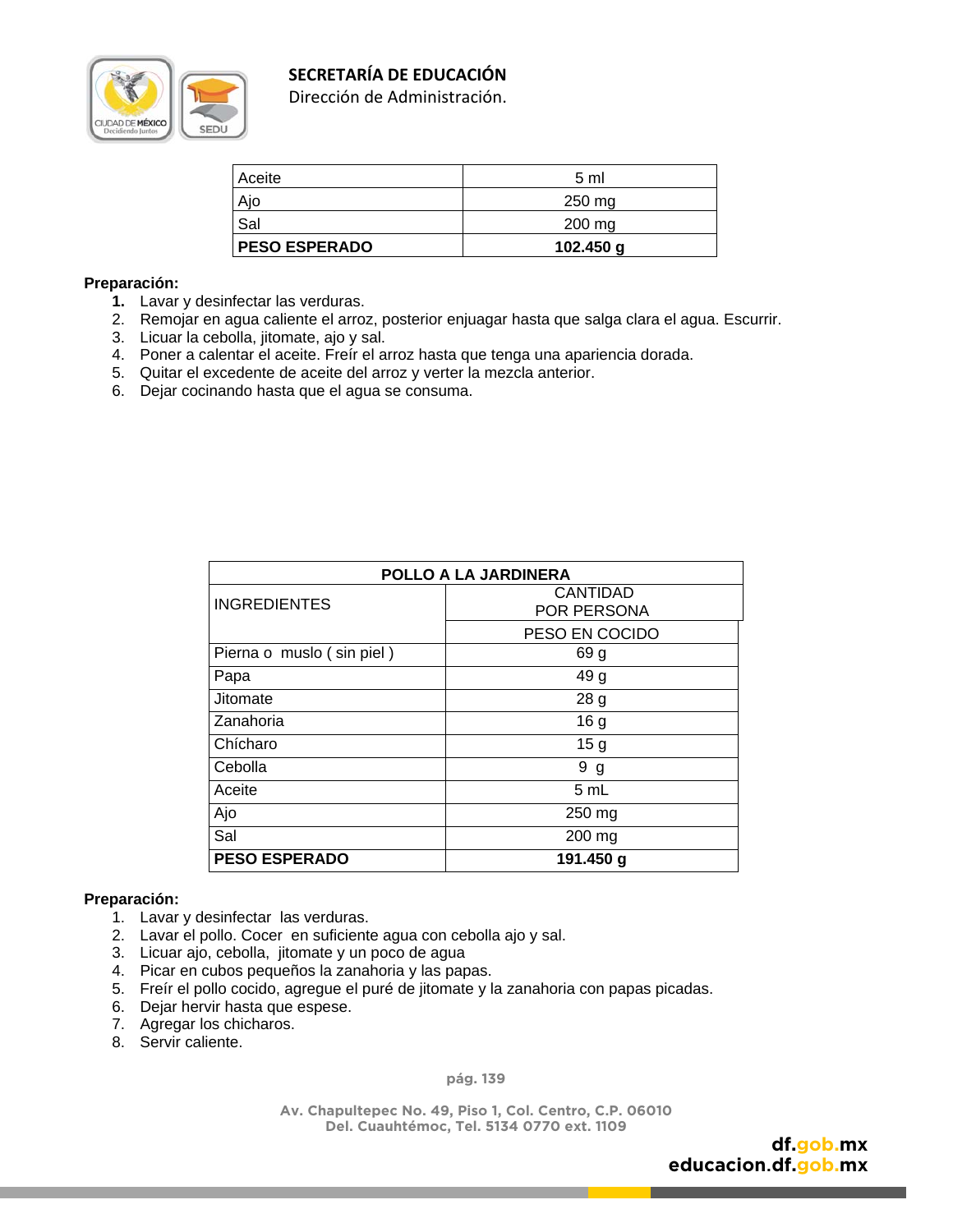

| <b>COL CON ZANAHORIA</b> |                 |
|--------------------------|-----------------|
| <b>INGREDIENTES</b>      | <b>CANTIDAD</b> |
|                          | POR PERSONA     |
|                          | PESO EN COCIDO  |
| Col blanca               | 27 a            |
| Zanahoria                | 50 <sub>g</sub> |
| Vinagre blanco           | 3 mL            |
| <b>PESO ESPERADO</b>     | 80 q            |

### **Preparación:**

- 1. Lavar y desinfectar las verduras.
- 2. Cortar en cuadros pequeños la zanahoria. Hervir y escurrir.
- 3. Rebanar la col blanca.
- 4. Freír la col junto con la cebolla y zanahoria. Sazonar sal y el vinagre.

| <b>TORTILLA</b>     |                     |
|---------------------|---------------------|
| <b>INGREDIENTES</b> | <b>CANTIDAD POR</b> |
|                     | <b>PERSONA</b>      |
|                     | <b>PESO</b>         |
| I TORTILLA          | 90 a                |

| <b>FRUTA</b>        |                     |
|---------------------|---------------------|
| <b>INGREDIENTES</b> | <b>CANTIDAD POR</b> |
|                     | <b>PERSONA</b>      |
|                     | <b>PESO</b>         |
| Naranja             | 157<br>- C          |

### **Preparación:**

1.-Lavar y desinfectar la naranja.

| MENÚ 39                      |  |
|------------------------------|--|
| Sopa de alubias con jitomate |  |
| Carne criolla sopa           |  |
| Papas con rajas              |  |
| Tortillas                    |  |
| Mandarina                    |  |
| Agua natural                 |  |

**Av. Chapultepec No. 49, Piso 1, Col. Centro, C.P. 06010 Del. Cuauhtémoc, Tel. 5134 0770 ext. 1109**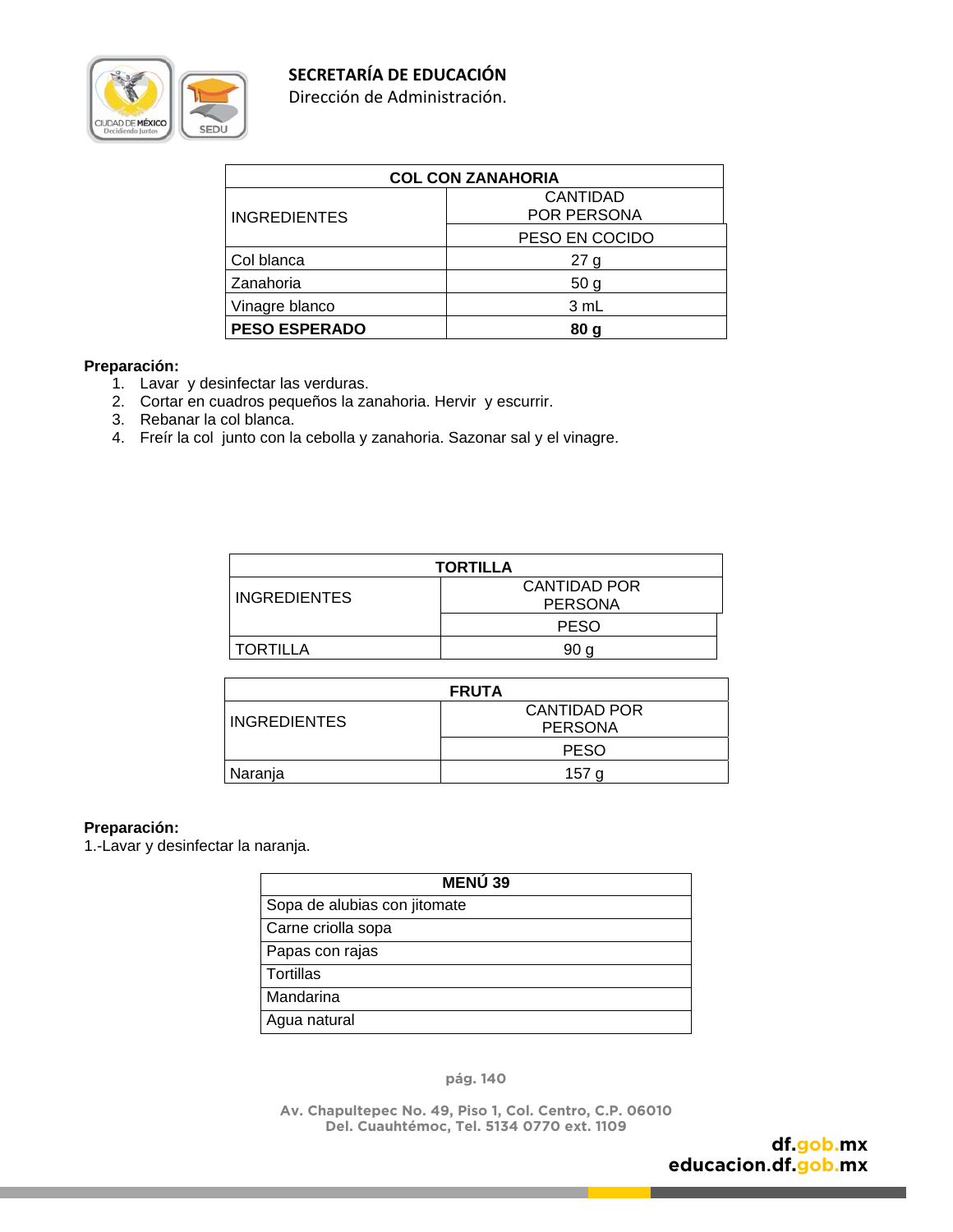

Dirección de Administración.

| <b>APORTE NUTRIMENTAL</b> |     |      |
|---------------------------|-----|------|
| Energía                   | 751 | kcal |
| Hidratos de               |     |      |
| carbono                   | 99  | g    |
| Proteína                  | 31  |      |
| Grasas totales            | 28  | g    |
| Colesterol                | 59  |      |
| Fibra                     | 6   |      |

| <b>SOPA DE ALUBIAS</b><br><b>CON JITOMATE</b> |                                       |
|-----------------------------------------------|---------------------------------------|
| <b>INGREDIENTES</b>                           | <b>CANTIDAD POR</b><br><b>PERSONA</b> |
|                                               | PESO EN COCIDO                        |
| Alubias blancas                               | 107 <sub>g</sub>                      |
| <b>Jitomate</b>                               | 28 <sub>g</sub>                       |
| Aceite                                        | 5 mL                                  |
| Cebolla                                       | 2g                                    |
| Albahaca                                      | 1 <sub>g</sub>                        |
| Ajo                                           | 250 mg                                |
| Pimienta                                      | 200 mg                                |
| Sal                                           | 100 mg                                |
| <b>PESO ESPERADO</b>                          | 143.550 g                             |

#### **Preparación:**

- 1. Lavar y poner a remojar las alubias desde la noche anterior. Escurrir
- 2. Lavar y desinfectar las verduras y hierbas.
- 3. Picar a la mitad la cebolla.
- 4. Cocer las alubias con suficiente agua con un trozo de cebolla, ajo y sal.
- 5. Picar el resto de la cebolla y ajo.
- 6. Picar en cubos pequeños el jitomate.
- 7. Freír la cebolla y ajo. Incorporar el jitomate hasta que esté un poco blando. Incorporar las alubias.
- 8. Añadir el albahaca y hervir unos minutos para integrar los ingredientes.

#### **pág. 141**

**Av. Chapultepec No. 49, Piso 1, Col. Centro, C.P. 06010 Del. Cuauhtémoc, Tel. 5134 0770 ext. 1109**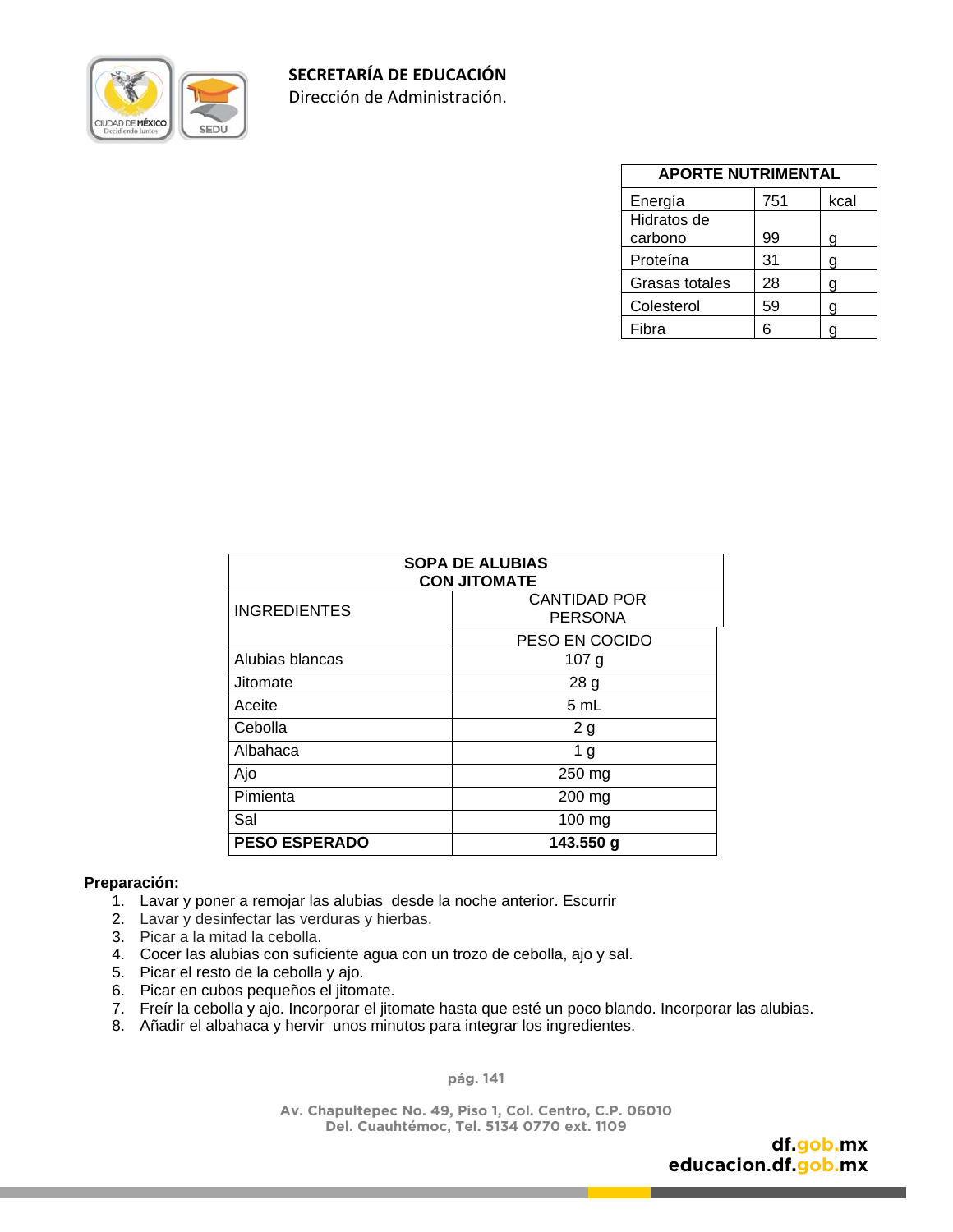

| <b>CARNE CRIOLLA</b> |                                       |
|----------------------|---------------------------------------|
| <b>INGREDIENTES</b>  | <b>CANTIDAD POR</b><br><b>PERSONA</b> |
|                      | PESO COCIDO                           |
| Carne de res         | 52 <sub>g</sub>                       |
| Pimiento rojo        | 7 g                                   |
| Cebolla morada       | 2g                                    |
| Aceite               | 5 mL                                  |
| Cebolla              | 2g                                    |
| Perejil              | 500 mg                                |
| Ajo                  | 250 mg                                |
| Pimienta             | 200 mg                                |
| Laurel               | 200 mg                                |
| Sal                  | 200 mg                                |
| <b>PESO ESPERADO</b> | 69.300 g                              |

### **Preparación:**

- 1. Lavar y cocer la carne en suficiente agua con cebolla y sal.
- 2. Deshebrar la carne.
- 3. Lavar y desinfectar las verduras.
- 4. Rebanar la cebolla y el pimiento.
- 5. Freír la cebolla y el ajo.
- 6. Incorporar la verdura y la carne. Añadir sal y pimienta.

| <b>PAPAS CON RAJAS</b> |                     |
|------------------------|---------------------|
|                        | <b>CANTIDAD POR</b> |
| <b>INGREDIENTES</b>    | <b>PERSONA</b>      |
|                        | PESO EN COCIDO      |
| Papas                  | 97 <sub>g</sub>     |
| Elote                  | 21 <sub>g</sub>     |
| Chile poblano          | 24 <sub>g</sub>     |
| Aceite                 | 5 mL                |
| Cebolla                | 2g                  |
| Ajo                    | 250 mg              |
| Pimienta               | 200 mg              |
| Mejorana               | 200 mg              |
| Sal                    | 200 mg              |
| <b>PESO ESPERADO</b>   | 149.850 g           |

#### **Preparación:**

1. Lavar y desinfectar las verduras y hierbas.

**pág. 142** 

**Av. Chapultepec No. 49, Piso 1, Col. Centro, C.P. 06010 Del. Cuauhtémoc, Tel. 5134 0770 ext. 1109**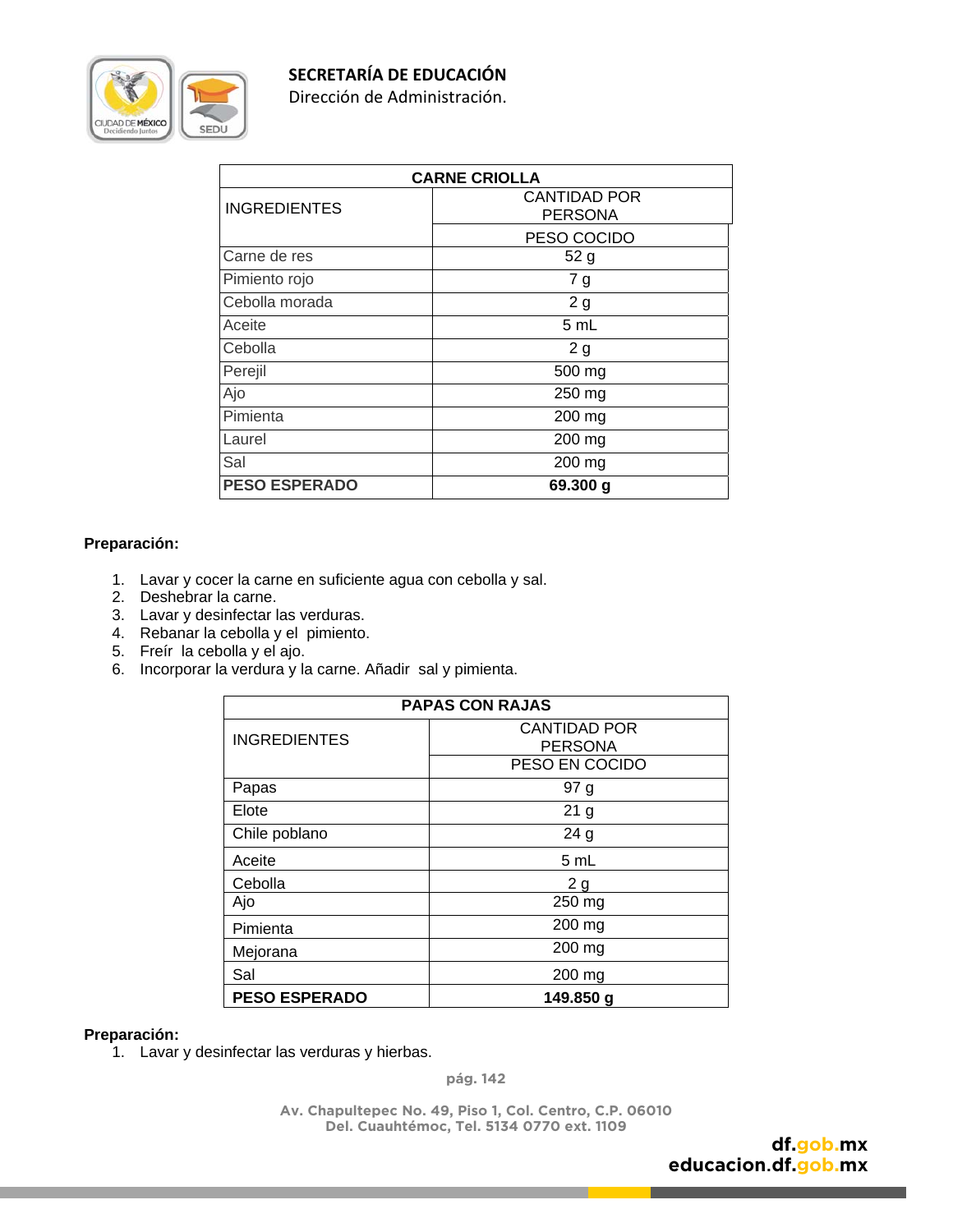

Dirección de Administración.

- 2. Cocer el grano de elote. Escurrir.
- 3. Asar, quitar la piel y desvenar el chile. Cortar en rajas.
- 4. Poner a cocinar las papas en suficiente agua con sal.
- 5. Rebanar las papas.
- 6. Freír la cebolla y el ajo. Sazonar con sal.
- 7. Agregar las papas, rajas y grano de elote.

| <b>TORTILLA</b>     |                |
|---------------------|----------------|
| CANTIDAD POR        |                |
| <b>INGREDIENTES</b> | <b>PERSONA</b> |
|                     | <b>PESO</b>    |
| Tortilla            | 90 a           |

| <b>FRUTA</b>        |                |
|---------------------|----------------|
| <b>INGREDIENTES</b> | CANTIDAD POR   |
|                     | <b>PERSONA</b> |
|                     | <b>PESO</b>    |
| Mandarina           | 141 a          |

#### **Preparación:**

1.-Lavar y desinfectar la mandarina.

| <b>MENU 40</b>                             |  |  |
|--------------------------------------------|--|--|
| Sopa de lentejas (chef)                    |  |  |
| Rollitos de pollo con espinacas y manzanas |  |  |
| Verduras a la mantequilla                  |  |  |
| Tortillas                                  |  |  |
| Guayaba                                    |  |  |
| Agua natural                               |  |  |

| <b>APORTE NUTRIMENTAL</b> |       |      |  |
|---------------------------|-------|------|--|
|                           |       |      |  |
| Energía                   | 765   | Kcla |  |
| Hidratos de               |       |      |  |
| carbono                   | 102   | q    |  |
| Proteína                  | 33.3  | g    |  |
| <b>Grasas totales</b>     | 27.38 | g    |  |
| Colesterol                | 71.25 | g    |  |
| Fibra                     | 12    |      |  |

| <b>SOPA DE LENTEJAS</b> |                         |  |
|-------------------------|-------------------------|--|
| <b>INGREDIENTES</b>     | CANTIDAD POR<br>PERSONA |  |
|                         | PESO EN COCIDO          |  |

**pág. 143** 

**Av. Chapultepec No. 49, Piso 1, Col. Centro, C.P. 06010 Del. Cuauhtémoc, Tel. 5134 0770 ext. 1109**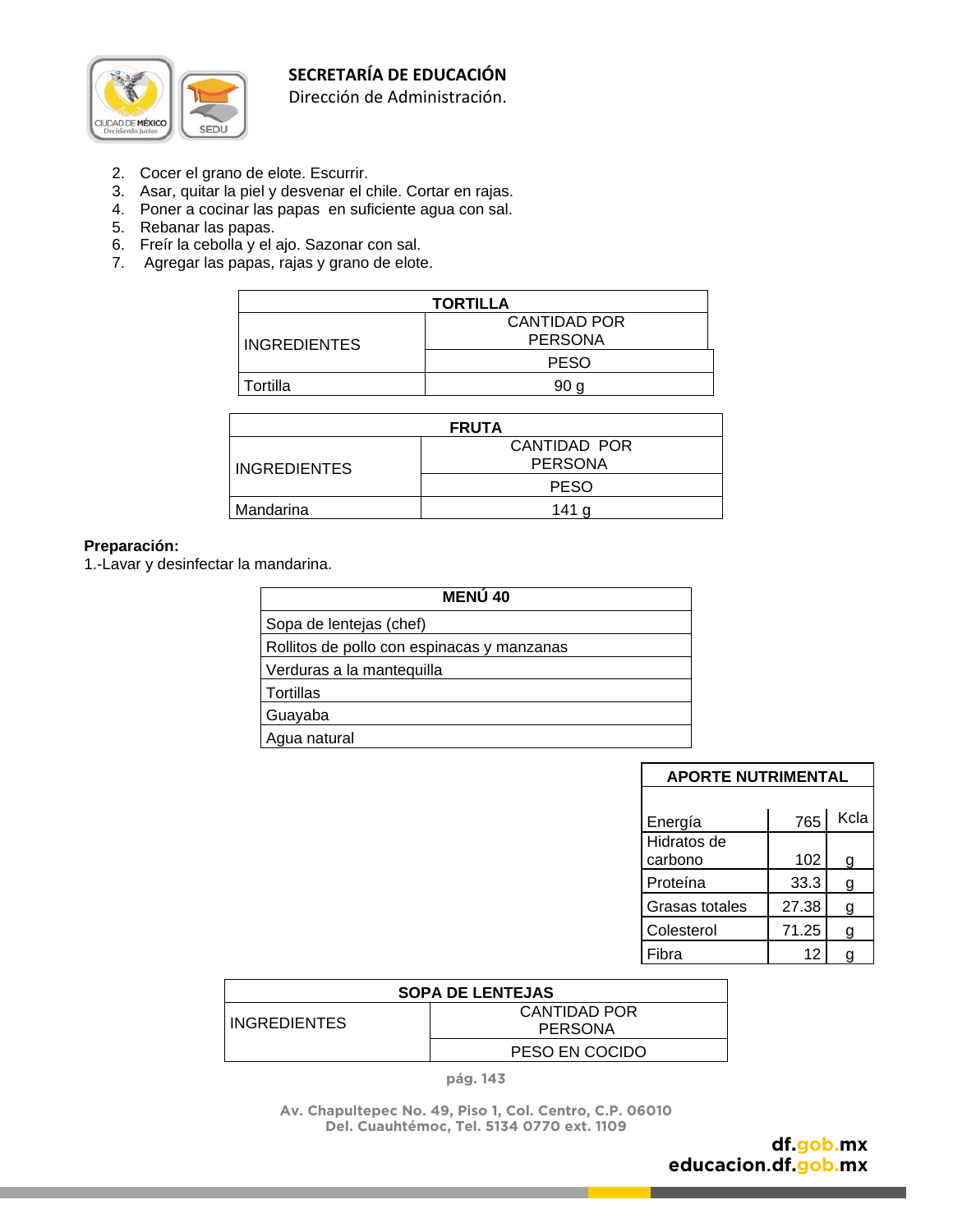

Dirección de Administración.

| Lentejas             | 100 <sub>g</sub> |
|----------------------|------------------|
| Jitomate             | 47 g             |
| Apio                 | 15 <sub>g</sub>  |
| Zanahoria            | 15g              |
| Cebolla              | 15 <sub>g</sub>  |
| Ajo                  | 250 mg           |
| Sal                  | 200 mg           |
| <b>PESO ESPERADO</b> | 192.450 g        |

### **Preparación:**

- 1. Lavar y poner a remojar las lentejas desde una noche anterior. Escurrir.
- 2. Lavar y desinfectar las verduras.
- 3. Picar la cebolla a la mitad.
- 4. Pelar y picar finamente la zanahoria y apio.
- 5. Cortar el jitomate cubos.
- 6. Freír la cebolla, agregar la verdura sin que tome color, enseguida incorpore el jitomate.
- 7. Incorporar la lenteja, dejar 5 minutos.
- 8. Cocer en suficiente agua, hasta estar cocidas la lenteja.

| ROLLITOS DE POLLO CON ESPINACAS Y MANZANA |                                       |  |
|-------------------------------------------|---------------------------------------|--|
| <b>INGREDIENTES</b>                       | <b>CANTIDAD POR</b><br><b>PERSONA</b> |  |
|                                           | PESO EN COCIDO                        |  |
| Pechuga de pollo                          | 57 g                                  |  |
| Espinaca                                  | 30 <sub>g</sub>                       |  |
| Manzana                                   | 50 <sub>g</sub>                       |  |
| Aceite                                    | 10 MI                                 |  |
| Pimienta                                  | 200 mg                                |  |
| Sal                                       | $200$ mg                              |  |
| <b>PESO ESPERADO</b>                      | 147.400 g                             |  |

#### **Preparación:**

- 1. Lavar y desinfectar fruta y verdura.
- 2. Quitar el tallo a las espinacas y reservar la hoja.
- 3. Pelar la manzana y rebanarla finamente.
- 4. Colocar la pechuga en una tabla, salpimentar, colocar la espinaca sobre la pechuga en una capa, colocar las láminas de manzana y hoja de espinaca. Enrollar apretado cuidadosamente pero firme.
- 5. Calentar el aceite, colocar la pechuga y girar hasta que este cocida.
- 6. Verificar que la parte enrollada este perfectamente cocida. Se puede cocinar también al vapor.

| <b>VERDURAS A LA MANTEQUILLA</b> |             |
|----------------------------------|-------------|
| <b>INGREDIENTES</b>              | CANTIDAD    |
|                                  | POR PERSONA |

**pág. 144** 

**Av. Chapultepec No. 49, Piso 1, Col. Centro, C.P. 06010 Del. Cuauhtémoc, Tel. 5134 0770 ext. 1109**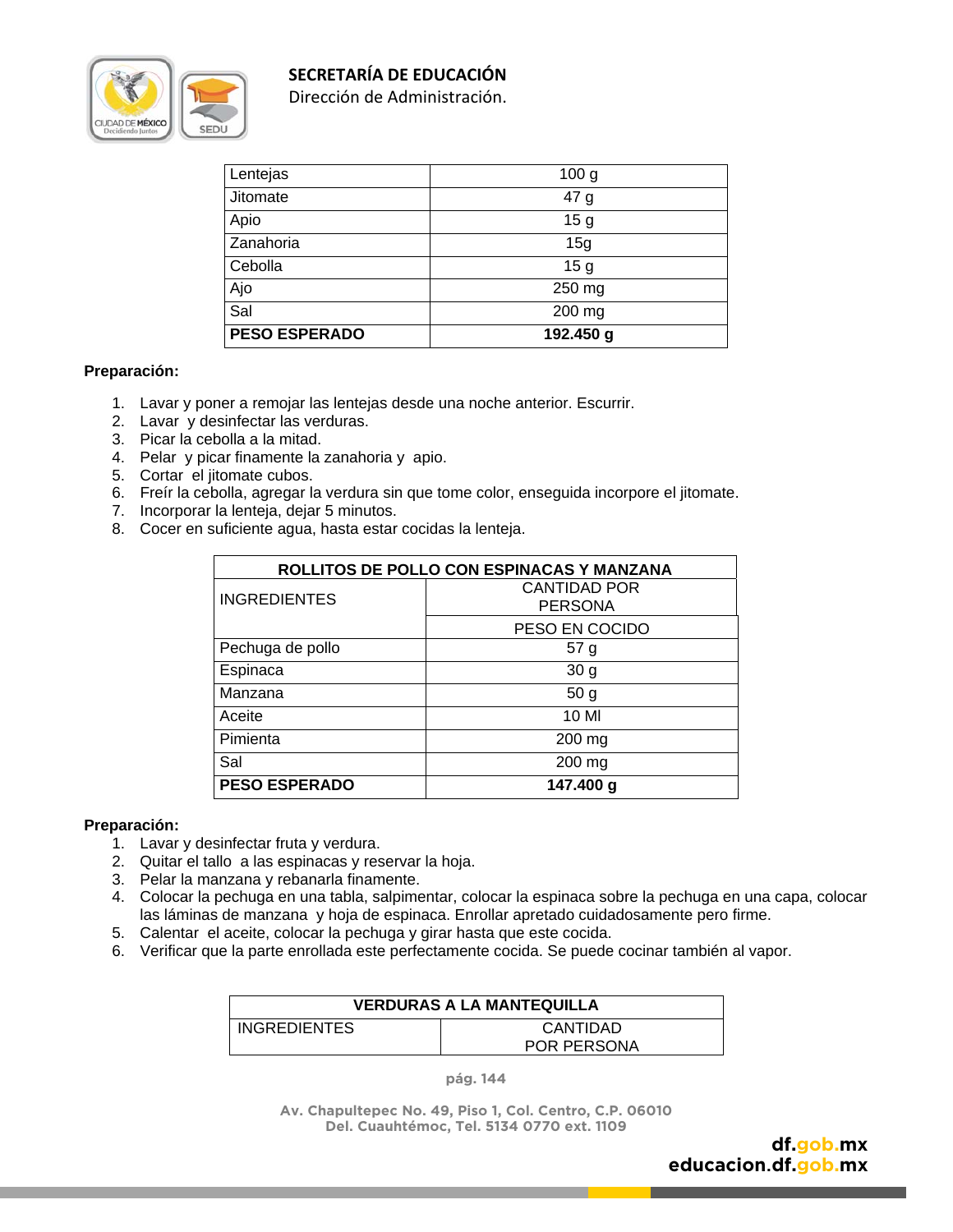

Dirección de Administración.

|                      | PESO EN COCIDO  |
|----------------------|-----------------|
| Zanahoria            | 25 <sub>g</sub> |
| Papa cambray         | 49 <sub>g</sub> |
| Calabaza             | 22 <sub>g</sub> |
| Ejotes               | 26 <sub>g</sub> |
| Mantequilla          | 5 mL            |
| Sal                  | 200 mg          |
| <b>PESO ESPERADO</b> | 127.200 g       |

#### **Preparación:**

- 1. Lavar y desinfectar verduras.
- 2. Pelar la zanahoria, papa cambray y quitar extremidades de zanahoria, calabaza y ejotes.
- 3. Precocer en suficiente agua hirviendo las verduras por separado.
- 4. Chocar la verdura con hielo para cortar la cocción. Escurrir.
- 5. Freír en mantequilla la verdura, agregar sal y dejar cocinar.
- 6. Colocar en una cacerola con mantequilla, sazonar con sal, dejar cocinar u

| <b>TORTILLA</b>     |                     |  |  |
|---------------------|---------------------|--|--|
|                     | <b>CANTIDAD POR</b> |  |  |
| <b>INGREDIENTES</b> | <b>PERSONA</b>      |  |  |
|                     | <b>PESO</b>         |  |  |
| Tortilla            | 90 a                |  |  |

| <b>FRUTA</b> |                 |  |
|--------------|-----------------|--|
|              | <b>CANTIDAD</b> |  |
| INGREDIENTES | POR PERSONA     |  |
|              | <b>PESO</b>     |  |
| l Guavaba    | 125 g           |  |

#### **Preparación:**

1. Lavar y desinfectar la guayaba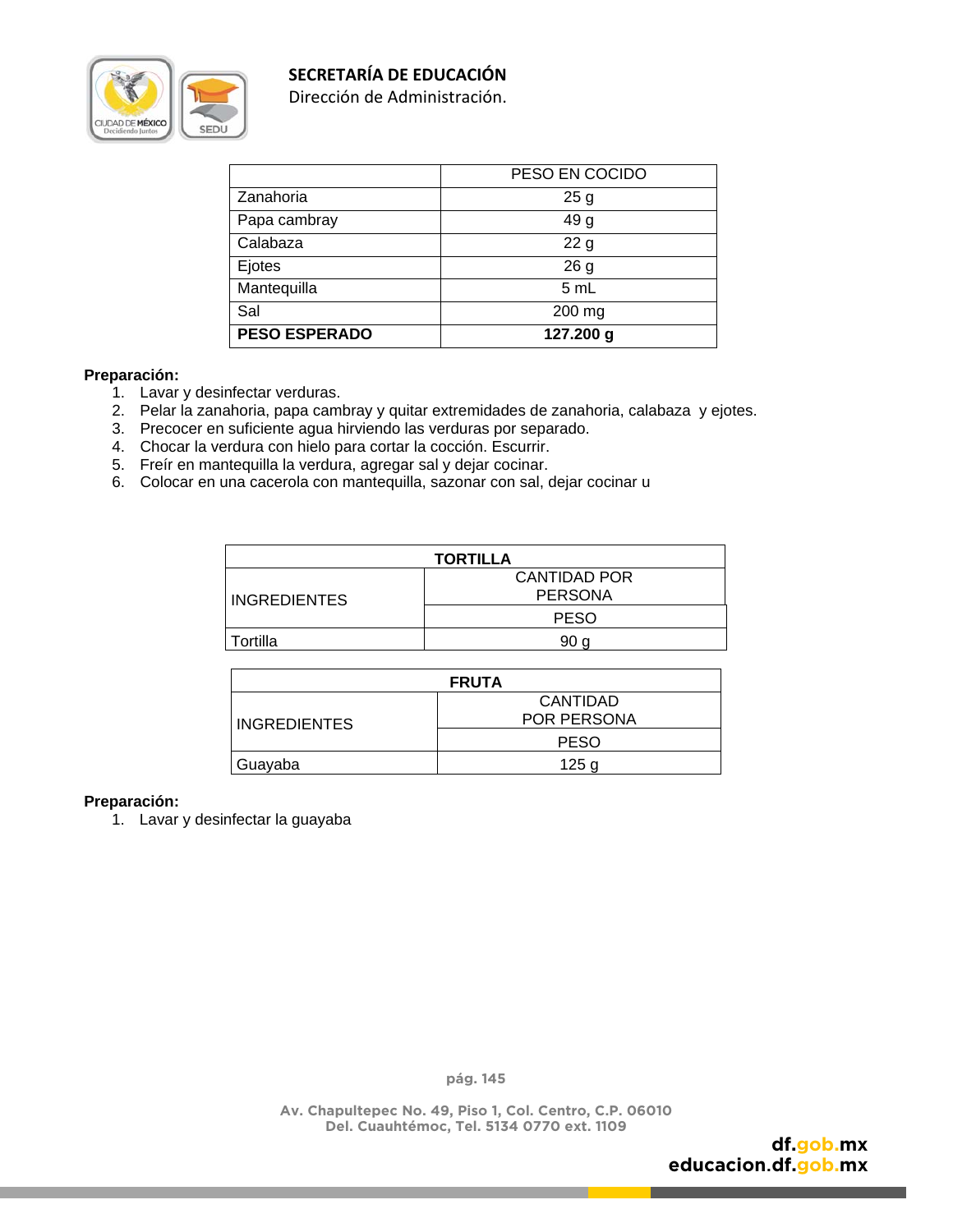

**pág. 146** 

**Av. Chapultepec No. 49, Piso 1, Col. Centro, C.P. 06010 Del. Cuauhtémoc, Tel. 5134 0770 ext. 1109**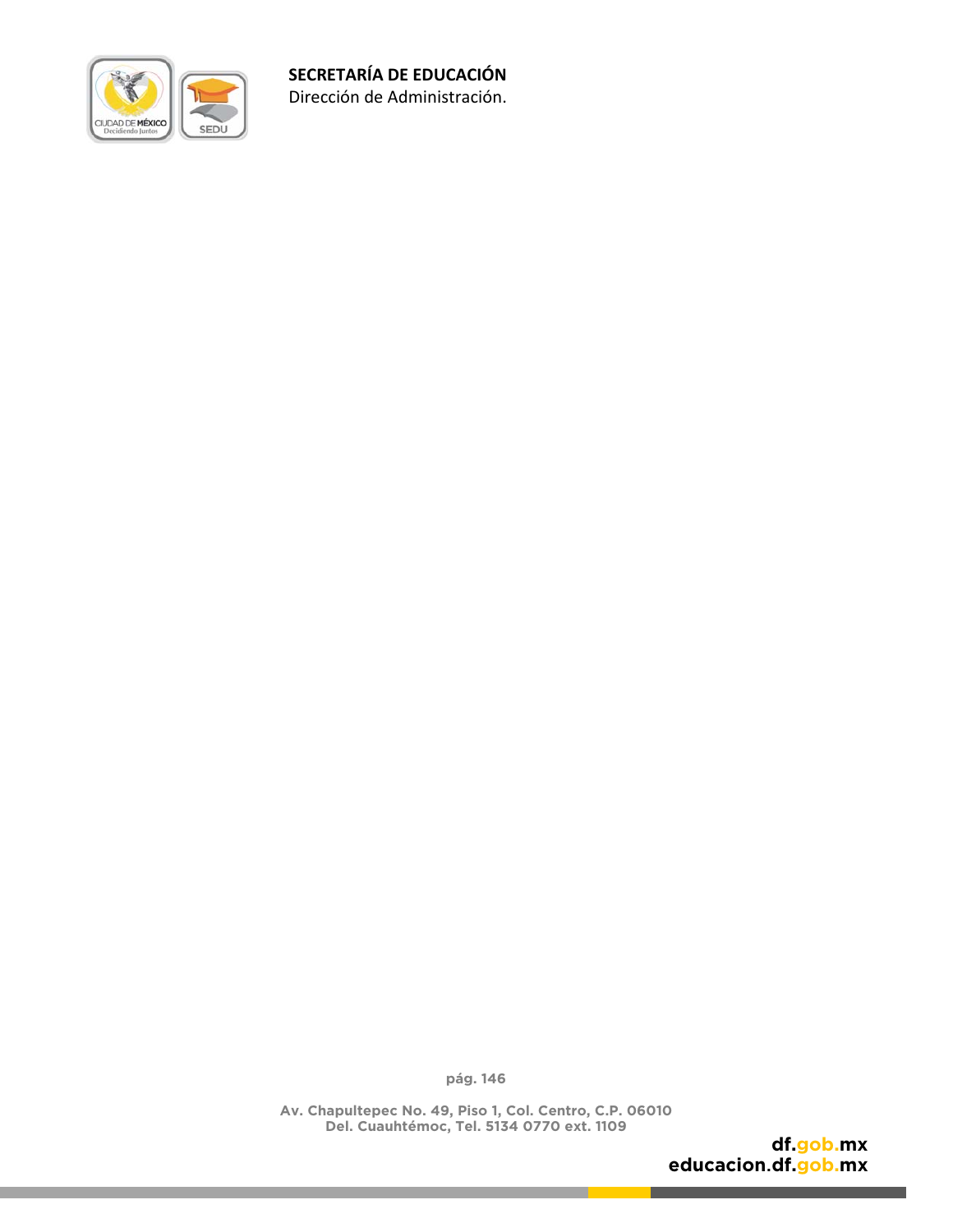

| <b>MENÚ1</b>                        | <b>MENÚ2</b>          | <b>MENÚ3</b>            | <b>MENU4</b>                      | <b>MENU<sub>5</sub></b>       | MENÚ <sub>6</sub>      | <b>MENÚ7</b>                  | <b>MENÚ 8</b>                       | <b>MENÚ 9</b>           | <b>MENÚ 10</b>           |
|-------------------------------------|-----------------------|-------------------------|-----------------------------------|-------------------------------|------------------------|-------------------------------|-------------------------------------|-------------------------|--------------------------|
| Arroz con<br>espinacas              | Pasta con<br>verduras | Espagueti a la<br>crema | Arroz con<br>espinacas y<br>papas | Ensalada de<br>pasta grande   | Puré de<br>lentejas    | Dip de<br>garbanzo            | Espagueti<br>blanco                 | Sopa de<br>coditos      | Ensalada de<br>calabazas |
| Ensalada de<br>atún                 | Salpicón de<br>pollo  | Salpicón de res         | Queso a la<br>plancha             | Ensalada de<br>pollo          | Ceviche de<br>coliflor | Ensalada de<br>atún           | Ensalada de<br>pollo con<br>manzana | Tortitas de<br>garbanzo | Tortilla de<br>elote     |
| Ensalada de<br>Pepinos,<br>jitomate | Puré de papa          | Frijoles fritos         | Verduras con<br>mantequilla       | Ensalada de<br>arroz con apio | Coditos con<br>perejil | Ensalada de<br>papa y perejil | Botana de<br>alubias                | Ensalada de<br>nopales  | Puré de papa             |
| Galleta salada                      | Tostadas              | Tostadas                | Pan                               | Pan                           | Galletas<br>saladas    | Pan                           | Pan                                 | Tortillas               | Pan                      |
| Plátano                             | Manzana               | Plátano                 | Guayaba                           | Naranja                       | Pera                   | Pera                          | Guayaba                             | Ciruela                 | Naranja                  |
| Agua natural                        | Agua natural          | Agua natural            | Agua simple                       | Agua simple                   | Agua simple            | Agua simple                   | Agua simple                         | Agua natural            | Agua natural             |

**pág. 147** 

**Av. Chapultepec No. 49, Piso 1, Col. Centro, C.P. 06010 Del. Cuauhtémoc, Tel. 5134 0770 ext. 1109**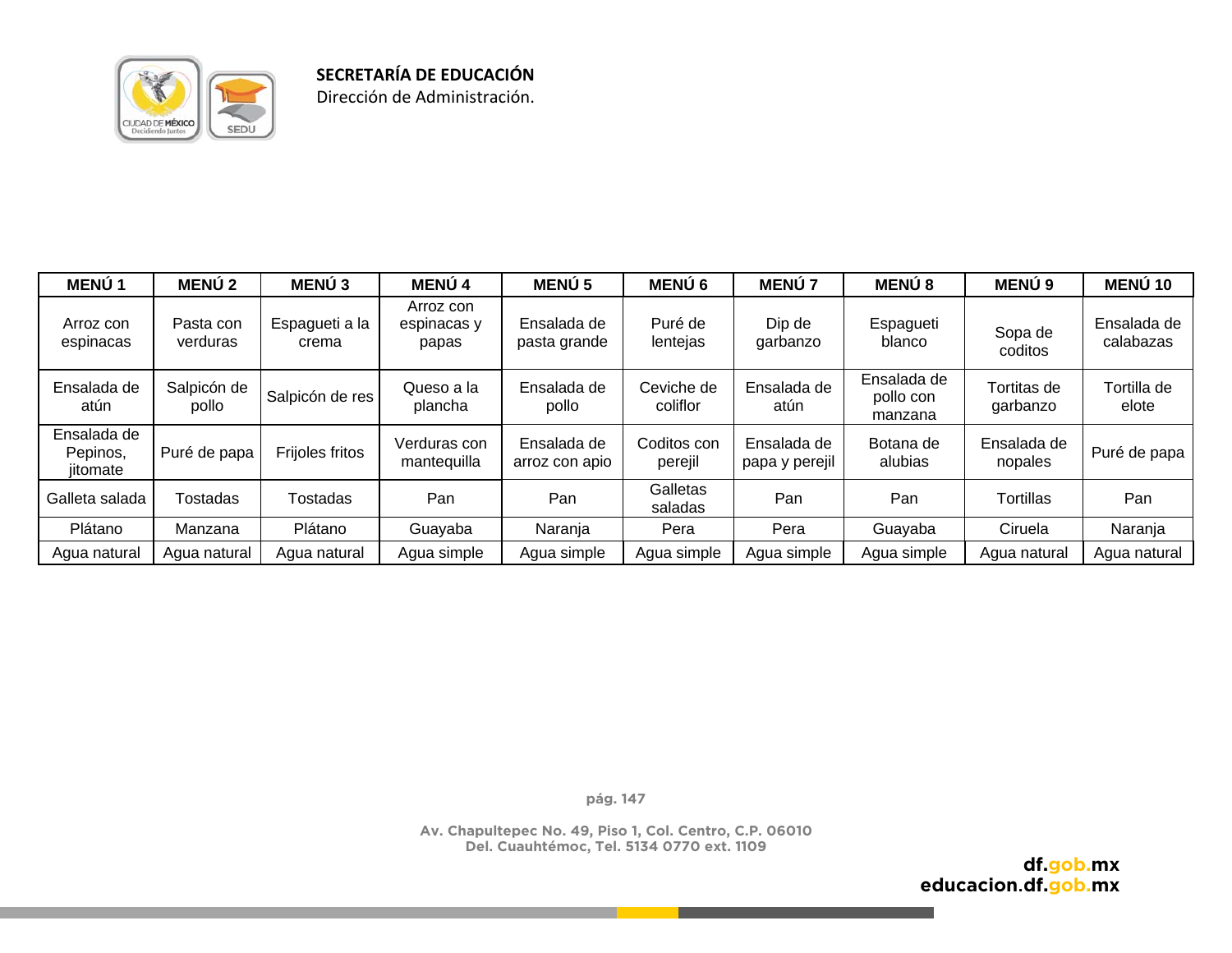Dirección de Administración.



| <b>MENÚ 1</b>                 |
|-------------------------------|
| Arroz con espinacas           |
| Ensalada de atún              |
| Ensalada de pepinos, jitomate |
| Galletas saladas              |
| Plátano                       |
| Agua natural                  |

| <b>APORTE NUTRIMENTAL</b> |       |      |  |  |
|---------------------------|-------|------|--|--|
| Energía                   | 745.8 | Kcal |  |  |
| Hidratos de               |       |      |  |  |
| carbono                   | 102.1 | g    |  |  |
| Proteína                  | 31.6  | g    |  |  |
| Grasas totales            | 25.6  | g    |  |  |
| Colesterol                | 35.8  | mg   |  |  |
| fibra                     | 11.8  | q    |  |  |

| <b>ARROZ CON ESPINACAS</b> |                 |  |  |  |
|----------------------------|-----------------|--|--|--|
| <b>INGREDIENTES</b>        | <b>CANTIDAD</b> |  |  |  |
|                            | POR PERSONA     |  |  |  |
|                            | PESO EN COCIDO  |  |  |  |
| Arroz                      | 67 g            |  |  |  |
| Espica                     | 30 <sub>g</sub> |  |  |  |
| Perejil                    | 3 <sub>g</sub>  |  |  |  |
| Cebolla cambray            | 14 g            |  |  |  |
| Aceite                     | 5 mL            |  |  |  |
| <b>PESO ESPERADO</b>       | 119g            |  |  |  |

#### **Preparación:**

- 1. Lave desinfecte las verduras
- 2. Lave, remoje y escurra el arroz.
- 3. Limpie y lave las espinacas, el perejil y las cebollitas. Pique todo finamente.
- 4. Fría el arroz sin dejarlo dorar. Añada la mitad del perejil y las espinacas,
- 5. Un poco antes de terminar la cocción agregue el resto del perejil y queso rallado al gusto.

| <b>ENSALADA DE ATÚN</b> |                  |  |  |
|-------------------------|------------------|--|--|
|                         | <b>CANTIDAD</b>  |  |  |
| <b>INGREDIENTES</b>     | POR PERSONA      |  |  |
|                         | PESO EN COCIDO   |  |  |
| Atún drenado            | 60 g             |  |  |
| Zanahoria               | 31 <sub>g</sub>  |  |  |
| Chícharo limpio         | 31 <sub>g</sub>  |  |  |
| Papa                    | 29 <sub>g</sub>  |  |  |
| Mayonesa                | 5 <sub>g</sub>   |  |  |
| <b>PESO ESPERADO</b>    | 159 <sub>g</sub> |  |  |

**pág. 148** 

**Av. Chapultepec No. 49, Piso 1, Col. Centro, C.P. 06010 Del. Cuauhtémoc, Tel. 5134 0770 ext. 1109**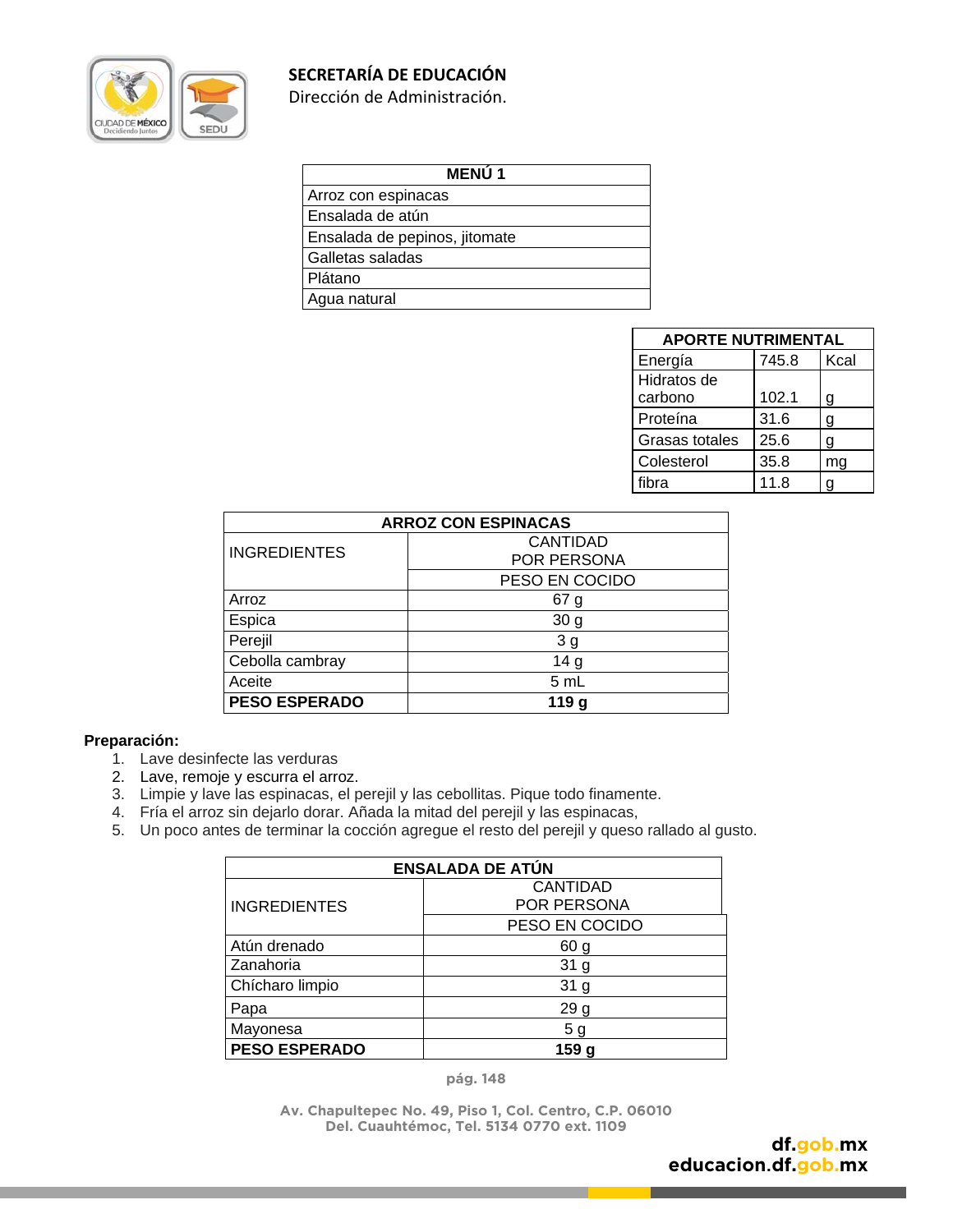

- 1. Lave y desinfecte las verduras y las papas.
- 2. Quite la cascara y corte en cubos la zanahoria.
- 3. Cueza la zanahoria y el chícharo.
- 4. Cueza, la papa; quite la piel y corte en cubos.
- 5. Mezcle el atún con las verduras, la papa y la mayonesa.

| <b>ENSALADA DE PEPINOS, JITOMATE</b> |                  |  |  |
|--------------------------------------|------------------|--|--|
| <b>INGREDIENTES</b>                  | <b>CANTIDAD</b>  |  |  |
|                                      | POR PERSONA      |  |  |
|                                      | PESO AL PLATO    |  |  |
| Jitomate                             | 100 <sub>g</sub> |  |  |
| Pepino                               | 100 <sub>g</sub> |  |  |
| Cebolla                              | 20 <sub>g</sub>  |  |  |
| Limón                                | 13 <sub>g</sub>  |  |  |
| Sal                                  | 100 mg           |  |  |
| Aceite de oliva                      | 5 <sub>m</sub>   |  |  |
| <b>PESO ESPERADO</b>                 | 238.100 g        |  |  |

#### **Preparación:**

- 1. Lave y desinfecte las verduras.
- 2. Corte lo jitomates en rodajas, el pepino y la cebolla.
- 3. Revuelva en un bol. Sazone con limón, sal y aceite.

| <b>GALLETAS SALADAS</b> |                     |  |  |
|-------------------------|---------------------|--|--|
| <b>INGREDIENTES</b>     | <b>CANTIDAD POR</b> |  |  |
|                         | PERSONA             |  |  |
|                         | <b>PESO</b>         |  |  |
| Galletas saladas        | 39 a                |  |  |

| <b>FRUTA</b>   |                    |  |  |
|----------------|--------------------|--|--|
| I INGREDIENTES | <b>CANTIDAD</b>    |  |  |
|                | <b>POR PERSONA</b> |  |  |
|                | <b>PESO</b>        |  |  |
| Plátano        | 147.<br>Ω          |  |  |

## **Preparación:**

1.-. Lave y desinfecte el plátano

**pág. 149** 

**Av. Chapultepec No. 49, Piso 1, Col. Centro, C.P. 06010 Del. Cuauhtémoc, Tel. 5134 0770 ext. 1109**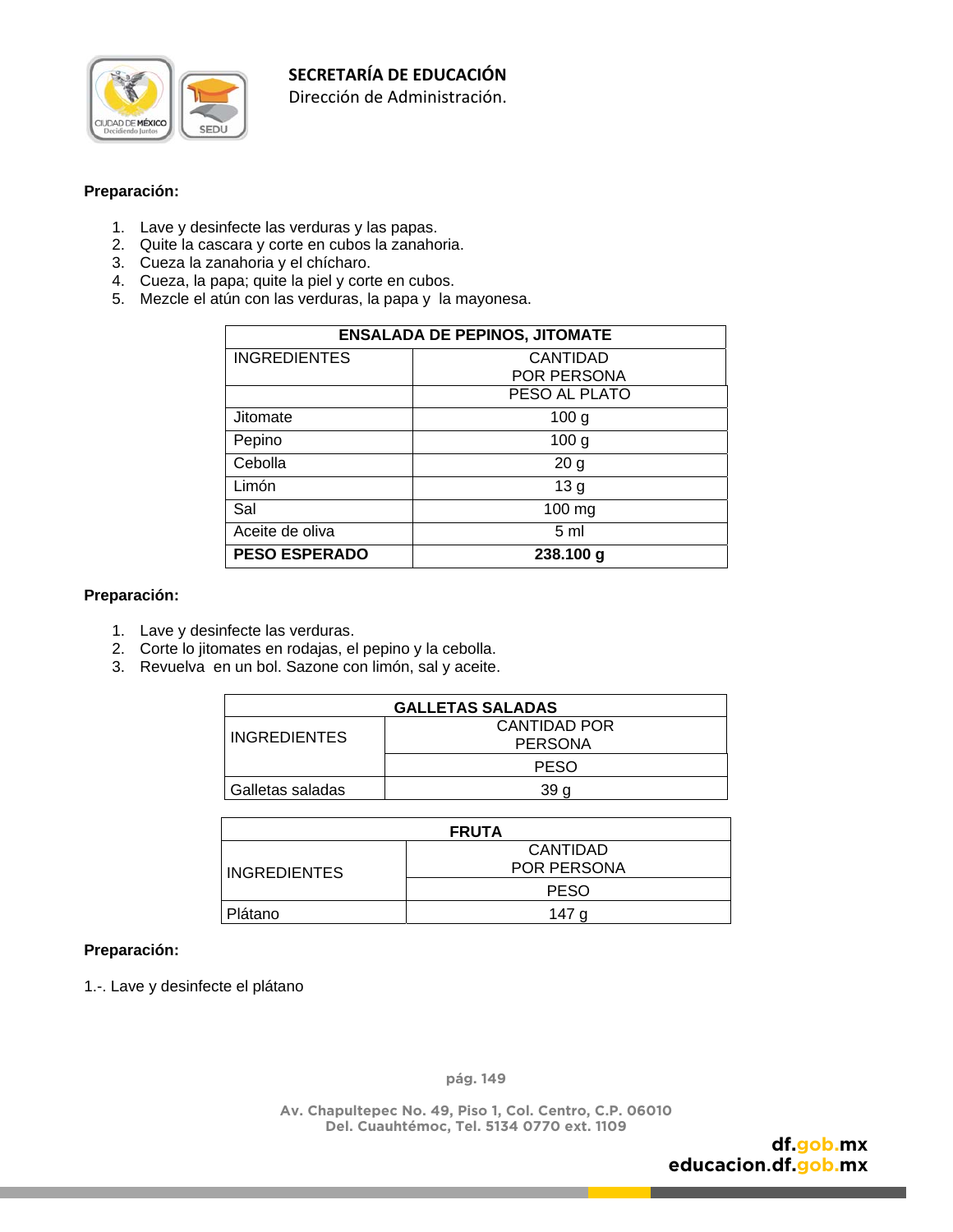Dirección de Administración.

| <b>SEDU</b> | <u>DILCONDITUE HUITIII</u> |
|-------------|----------------------------|
|             |                            |
|             | Pasta con verdura          |
|             | .<br>$\sim$<br>. .         |

| <b>IVIENUZ</b>     |
|--------------------|
| Pasta con verduras |
| Salpicón de pollo  |
| Puré de papa       |
| Tostadas           |
| Manzana            |
| Agua natural       |

 $M$  $N$  $\overline{N}$ 

| <b>APORTE NUTRIMENTAL</b> |       |      |
|---------------------------|-------|------|
| Energía                   | 715.0 | Kcal |
| Carbohidratos             | 102.5 | g    |
| Proteína                  | 34.3  | g    |
| Grasas totales            | 23.6  | g    |
| Colesterol                | 65.2  | mg   |
| fibra                     | 6.6   | q    |

| <b>PASTA CON VERDURAS</b> |                                |  |
|---------------------------|--------------------------------|--|
| <b>INGREDIENTES</b>       | <b>CANTIDAD</b><br>POR PERSONA |  |
|                           | PESO EN COCIDO                 |  |
| Pasta                     | 45 <sub>g</sub>                |  |
| Zanahoria                 | 30 <sub>g</sub>                |  |
| Ejotes                    | 31 g                           |  |
| Queso panela              | 20 <sub>g</sub>                |  |
| <b>Jitomate</b>           | 30 <sub>g</sub>                |  |
| Pepino                    | 30 <sub>g</sub>                |  |
| Limón                     | 5 <sub>m</sub>                 |  |
| Aceite                    | 5 <sub>m</sub>                 |  |
| <b>PESO ESPERADO</b>      | 196 g                          |  |

#### **Preparación:**

**CIUDAD DE MÉXICO** 

- 1. Lave y desinfecte las verduras.
- 2. Corte la pasta en suficiente agua con poco aceite y sal. Refresque y escurra.
- 3. Quite la cascara de la zanahoria y pique en cubos pequeños
- 4. Corte los ejotes y el queso igual que la zanahoria.
- 5. Ponga a cocer los ejotes y la zanahoria.
- 6. Integre la pasta, las verduras cocidas y el queso en un recipiente hondo.
- 7. Haga una mezcla con sal, jugo de limón y aceite. Sazone lo anterior.
- 8. Corte el pepino y el jitomate en rodajas para decorar la ensalada.

**pág. 150** 

**Av. Chapultepec No. 49, Piso 1, Col. Centro, C.P. 06010 Del. Cuauhtémoc, Tel. 5134 0770 ext. 1109**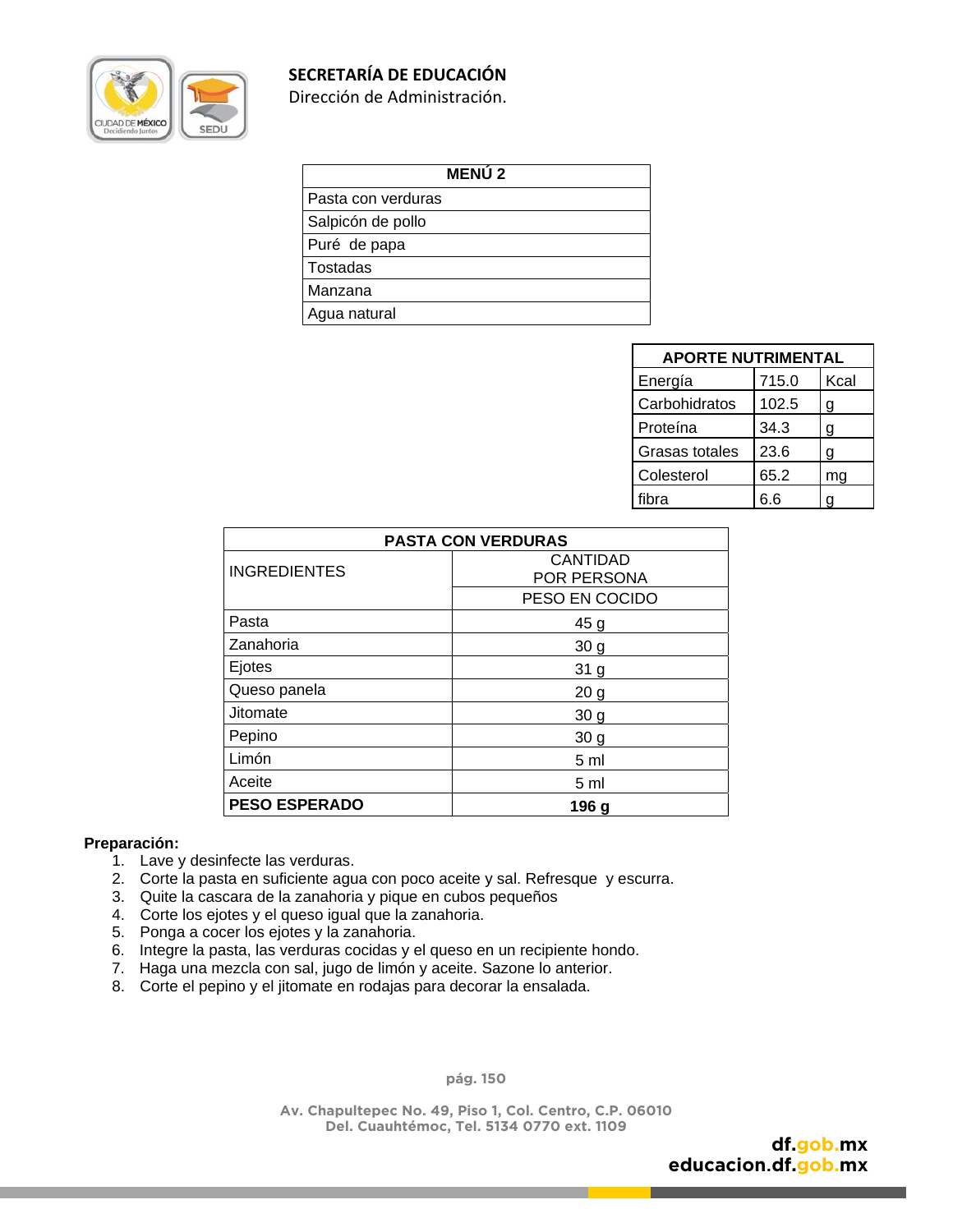

| <b>SALPICÓN DE POLLO</b> |                                |
|--------------------------|--------------------------------|
| <b>INGREDIENTES</b>      | <b>CANTIDAD</b><br>POR PERSONA |
|                          | PESO EN COCIDO                 |
| Pechuga de pollo         | 57 g                           |
| Lechuga                  | 15 <sub>g</sub>                |
| Limón                    | 10 <sub>g</sub>                |
| Cebolla                  | 2g                             |
| Aceite de oliva          | $10 \text{ mL}$                |
| Sal                      | $100$ mg                       |
| <b>PESO ESPERADO</b>     | 94.100 g                       |

- 1. Lave y desinfecte las verduras.
- 2. Lave la pechuga de pollo. Cueza en suficiente agua con cebolla y sal. Deshebrar.
- 3. Rebane finamente la lechuga.
- 4. Corte en cubos el jitomate
- 5. Exprima el limón
- 6. Mezcle todos los ingredientes.

| <b>PURE DE PAPA</b>  |                                |  |
|----------------------|--------------------------------|--|
| <b>INGREDIENTES</b>  | <b>CANTIDAD</b><br>POR PERSONA |  |
|                      | PESO EN COCIDO                 |  |
| Papa                 | 97 a                           |  |
| Mayonesa             | 5 <sub>q</sub>                 |  |
| Pimienta             | 100 mg                         |  |
| <b>PESO ESPERADO</b> | 102.100 g                      |  |

#### **Preparación:**

- 1. Lave y desinfecte la verdura.
- 2. Ponga a cocer la papa. Retire la cáscara y rállela
- 3. Incorpore la mayonesa y salpimenté.

| <b>CEREAL</b>       |                     |
|---------------------|---------------------|
| <b>INGREDIENTES</b> | <b>CANTIDAD POR</b> |
|                     | <b>PERSONA</b>      |
|                     | <b>PESO</b>         |
| Tostadas            | 50 a                |

| <b>FRUTA</b>        |                    |
|---------------------|--------------------|
| <b>INGREDIENTES</b> | CANTIDAD           |
|                     | <b>POR PERSONA</b> |
|                     | <b>PESO</b>        |
| Manzana             | 149 a              |

**pág. 151** 

**Av. Chapultepec No. 49, Piso 1, Col. Centro, C.P. 06010 Del. Cuauhtémoc, Tel. 5134 0770 ext. 1109**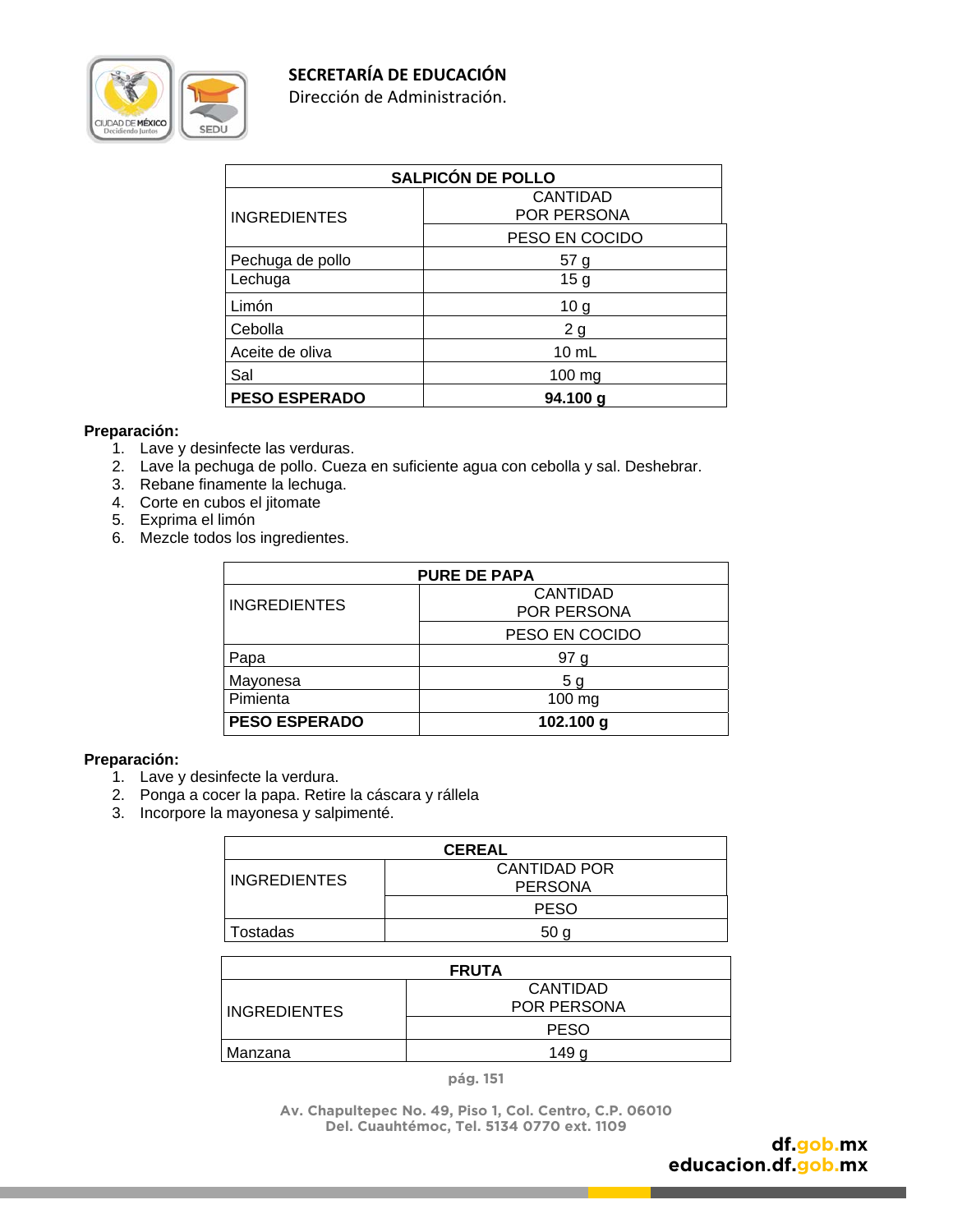

1.-. Lave y desinfecte la manzana.

| MENÚ <sub>3</sub>    |  |  |
|----------------------|--|--|
| Espagueti a la crema |  |  |
| Salpicón de res      |  |  |
| Frijoles fritos      |  |  |
| Tostadas             |  |  |
| Plátano              |  |  |
| Agua natural         |  |  |

| <b>APORTE NUTRIMENTAL</b> |       |      |
|---------------------------|-------|------|
| Energía                   | 725.0 | Kcal |
| Hidratos de<br>carbono    | 96.6  | g    |
| Proteína                  | 33.6  | g    |
| Grasas totales            | 25.5  | g    |
| Colesterol                | 49.1  | mg   |
| fibra                     | 5.1   |      |

| <b>ESPAGUETI A LA CREMA</b> |                      |  |
|-----------------------------|----------------------|--|
| <b>INGREDIENTES</b>         | CANTIDAD POR PERSONA |  |
|                             | PESO EN COCIDO       |  |
| Pasta                       | 20 <sub>g</sub>      |  |
| Crema                       | 5 mL                 |  |
| <b>Jitomate</b>             | 30 <sub>g</sub>      |  |
| Cebolla                     | 2 <sub>g</sub>       |  |
| Aceite                      | 5 mL                 |  |
| Ajo                         | 250 mg               |  |
| <b>PESO ESPERADO</b>        | 57.250 g             |  |

#### **Preparación:**

- 1. Lave y desinfecte las verduras.
- 2. Cueza el espagueti en suficiente agua con poco aceite y la menor cantidad de sal posible. Refresque y escurra.
- 3. Licue el jitomate con la cebolla y el ajo.
- 4. Fría el jitomate y sazone con la menor cantidad de sal posible.
- 5. Añada el espagueti y cocine hasta que reseque.
- 6. Deje enfriar e incorpore la crema con movimientos envolventes.

**pág. 152** 

**Av. Chapultepec No. 49, Piso 1, Col. Centro, C.P. 06010 Del. Cuauhtémoc, Tel. 5134 0770 ext. 1109**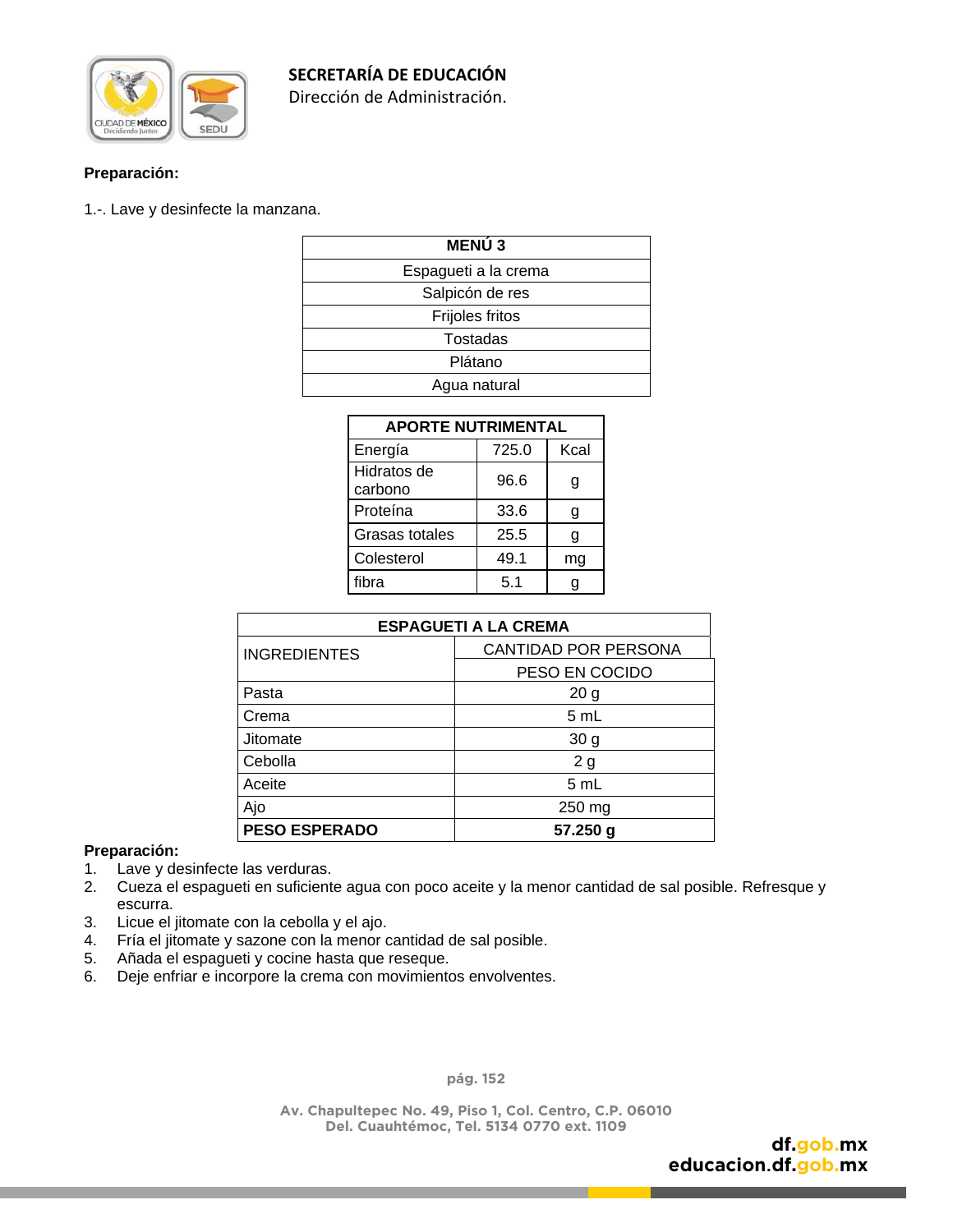

Dirección de Administración.

| <b>SALPICÓN DE RES</b> |                                |  |
|------------------------|--------------------------------|--|
| <b>INGREDIENTES</b>    | <b>CANTIDAD</b><br>POR PERSONA |  |
|                        | PESO EN COCIDO                 |  |
| Falda de res           | 52 g                           |  |
| Lechuga                | 20 <sub>g</sub>                |  |
| <b>Jitomate</b>        | 18 <sub>g</sub>                |  |
| Limón                  | 10 <sub>g</sub>                |  |
| Cebolla                | 2 <sub>g</sub>                 |  |
| Aceitunas sin hueso    | 25 <sub>g</sub>                |  |
| Vinagre                | 5 <sub>m</sub>                 |  |
| Aceite de oliva        | 5 <sub>m</sub>                 |  |
| Sal                    | 100 mg                         |  |
| <b>PESO ESPERADO</b>   | 137.100                        |  |

## **Preparación:**

- 1. Lave y desinfecte la verdura.
- 2. Limpie y lave la carne. Cuézala en suficiente agua con cebolla y sal. Deshébrela
- 3. Rebane finamente la lechuga.
- 4. Corte en cubitos los jitomates.
- 5. Fileteé las aceitunas.
- 6. Exprima el limón, agregue el aceite de oliva y el vinagre
- 7. Añada a la mezcla anterior todos los ingredientes. Revuelva

| <b>FRIJOLES FRITOS</b> |                             |
|------------------------|-----------------------------|
| <b>INGREDIENTES</b>    | <b>CANTIDAD POR PERSONA</b> |
|                        | PESO EN COCIDO              |
| Frijoles               | 90 <sub>g</sub>             |
| Cebolla                | 4 g                         |
| Aceite                 | 5 mL                        |
| Sal                    | $100$ mg                    |
| <b>PESO ESPERADO</b>   | 99.100                      |

# **Preparación:**

- 1. Lave y ponga a remojar los frijoles desde la noche anterior. Escurra.
- 2. Lave y desinfecte las verduras.
- 3. Cueza los frijoles en suficiente agua con la mitad de cebolla y la sal.
- 4. Picar finamente la cebolla restante. Fríala e incorpore los frijoles y machaquelos.

**pág. 153** 

**Av. Chapultepec No. 49, Piso 1, Col. Centro, C.P. 06010 Del. Cuauhtémoc, Tel. 5134 0770 ext. 1109**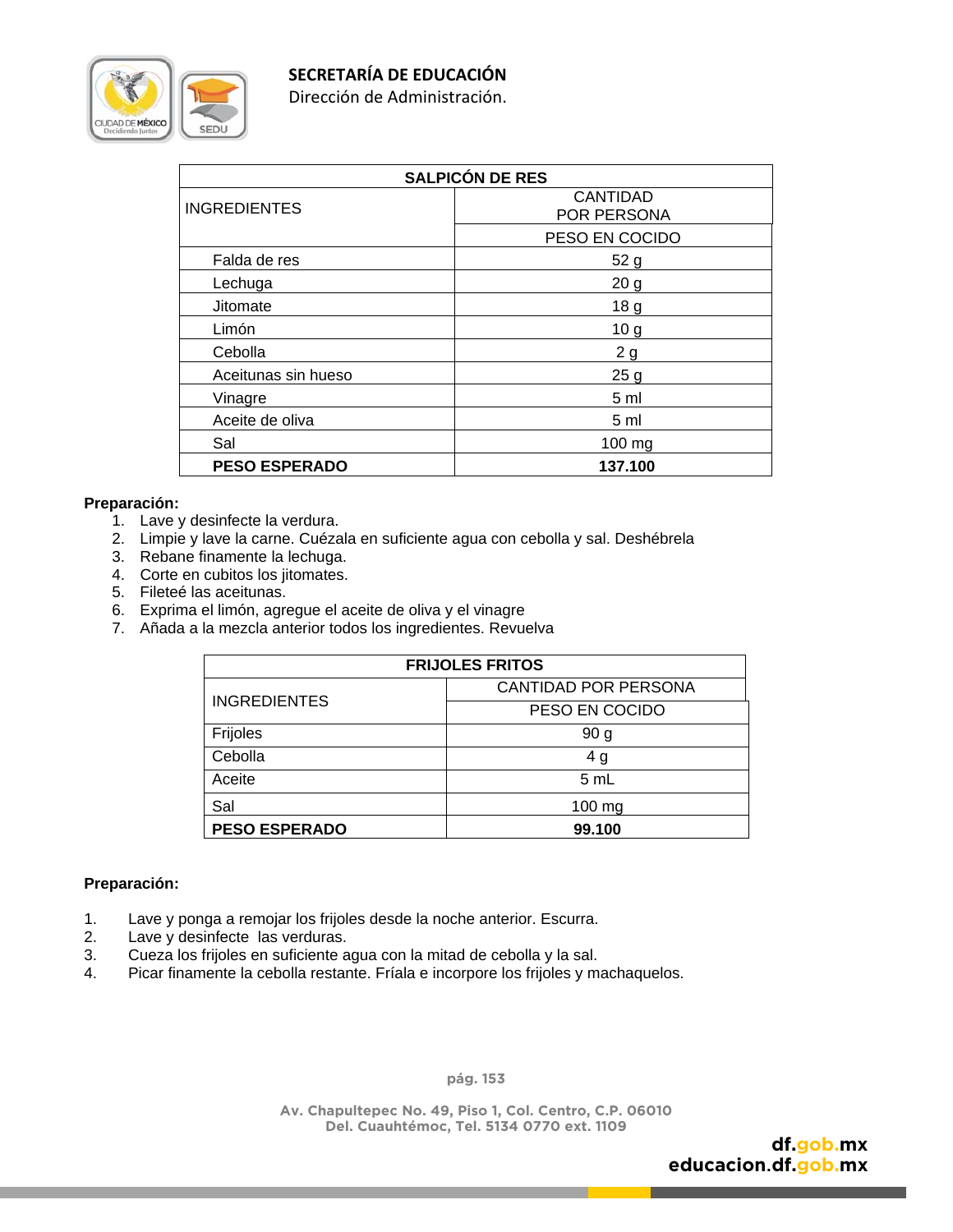

| <b>CEREAL</b>       |             |  |
|---------------------|-------------|--|
| <b>INGREDIENTES</b> | CANTIDAD    |  |
|                     | POR PERSONA |  |
|                     | <b>PESO</b> |  |
| Tostadas            | 90 g        |  |

| <b>FRUTA</b>   |                             |  |
|----------------|-----------------------------|--|
| I INGREDIENTES | <b>CANTIDAD POR PERSONA</b> |  |
|                | <b>PESO</b>                 |  |
| Plátano        | 147                         |  |

## **Preparación:**

1.-. Lave y desinfeste el plátano.

| <b>MENU4</b>               |  |
|----------------------------|--|
| Arroz con espinacas y papa |  |
| Queso a la plancha         |  |
| Verduras con mantequilla   |  |
| Pan                        |  |
| Guayaba                    |  |
| Agua simple                |  |

| <b>APORTE NUTRIMENTAL</b> |       |      |
|---------------------------|-------|------|
| Energía                   | 743.1 | Kcal |
| Hidratos de               |       |      |
| carbono                   | 111.1 | g    |
| Proteína                  | 28.8  | g    |
| Grasas totales            | 21    | g    |
| Colesterol                | 21.9  | mg   |
| fibra                     | 13.2  | g    |

| <b>ARROZ CON ESPINACAS Y PAPA</b> |                 |  |
|-----------------------------------|-----------------|--|
| <b>INGREDIENTES</b>               | <b>CANTIDAD</b> |  |
|                                   | POR PERSONA     |  |
|                                   | PESO EN COCIDO  |  |
| Arroz                             | 44 g            |  |
| Espinacas                         | 25 <sub>g</sub> |  |
| Perejil                           | 2 <sub>g</sub>  |  |
| Papa cambray                      | 24 <sub>g</sub> |  |
| Sal                               | 200 mg          |  |
| Cebolla                           | 2 <sub>g</sub>  |  |
| Aceite de oliva                   | 5 mL            |  |
| PESO ESPERADO                     | 102.200 g       |  |

**pág. 154** 

**Av. Chapultepec No. 49, Piso 1, Col. Centro, C.P. 06010 Del. Cuauhtémoc, Tel. 5134 0770 ext. 1109**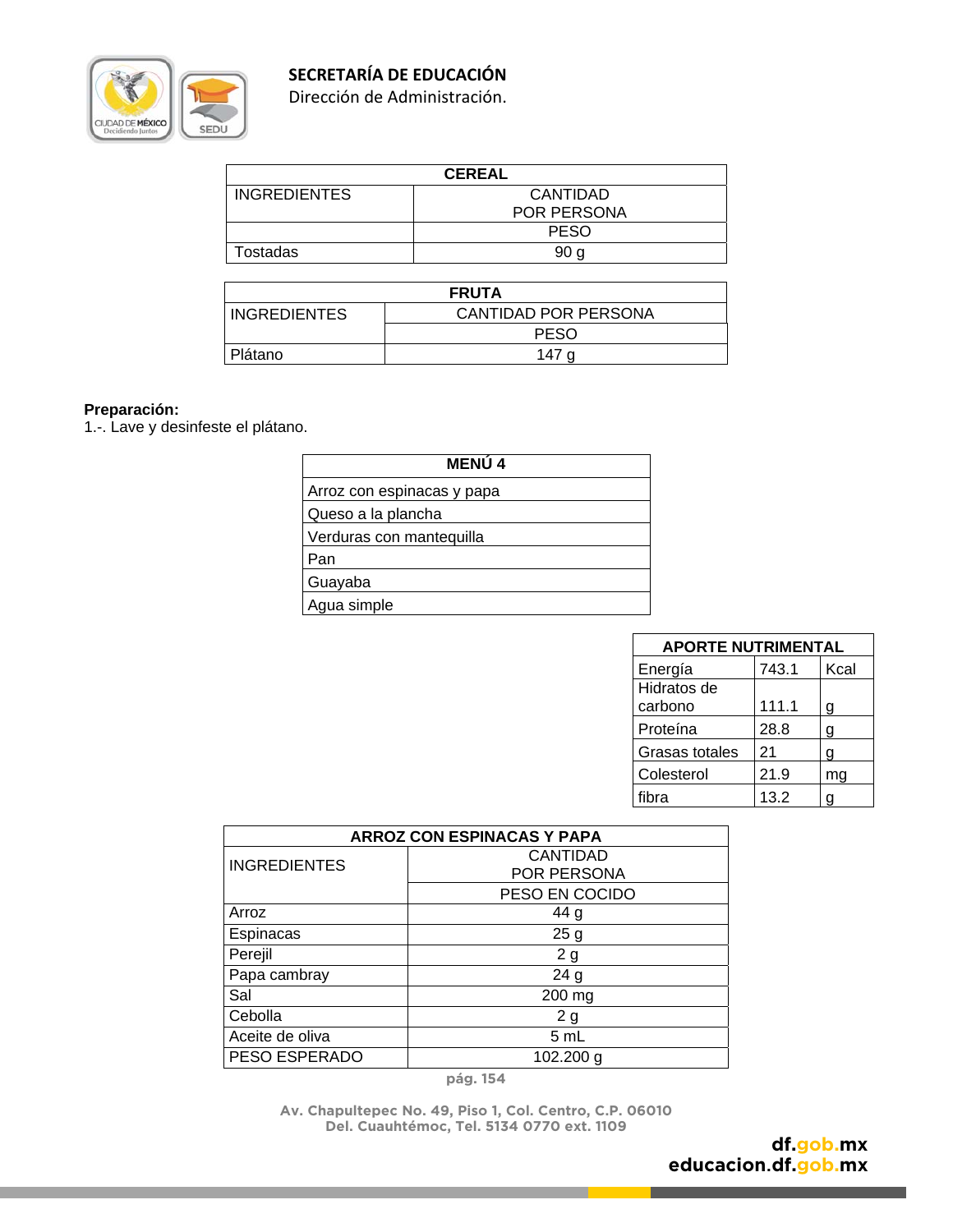

- 1. Limpie y lave las espinacas, el perejil y las cebollitas pique todo finamente.
- 2. Fría la cebolla, agregue el arroz, la mitad del perejil y las espinacas,
- 3. Un poco antes de terminar la cocción agregue el resto del perejil y queso rallado al gusto.

| <b>QUESO A LA PLANCHA</b> |                    |  |
|---------------------------|--------------------|--|
| I INGREDIENTES            | CANTIDAD           |  |
|                           | <b>POR PERSONA</b> |  |
|                           | PESO EN COCIDO     |  |
| Queso fresco              | 90 a               |  |
| <b>PESO ESPERADO</b>      | 90 a               |  |

## **Preparación:**

1. Ponga a cocer el queso a la plancha por 5 minutos y voltear. Deje por 5 minutos y retire del fuego.

| <b>VERDURAS A LA MANTEQUILLA</b> |                  |  |
|----------------------------------|------------------|--|
| <b>INGREDIENTES</b>              | <b>CANTIDAD</b>  |  |
|                                  | POR PERSONA      |  |
|                                  | PESO EN COCIDO   |  |
| <b>Betabel</b>                   | 28 <sub>g</sub>  |  |
| Zanahoria                        | 30 <sub>g</sub>  |  |
| Brócoli                          | 34 g             |  |
| Calabacita                       | 26 <sub>g</sub>  |  |
| Mantequilla                      | 10 <sub>g</sub>  |  |
| <b>PESO ESPERADO</b>             | 128 <sub>g</sub> |  |

# **Preparación:**

- 1. Lave y desinfecte las verduras.
- 2. Quite la cáscara de la zanahoria y el betabel.
- 3. Corte en cuadros pequeños la verdura.
- 4. Cueza al vapor la zanahoria y el betabel por 5 minutos, y agregue el resto de las verduras.
- 5. Escurra las verduras y fríalas.

| <b>CEREAL</b>  |                             |
|----------------|-----------------------------|
| I INGREDIENTES | <b>CANTIDAD POR PERSONA</b> |
|                | <b>PFSO</b>                 |
| Pan            | 90 a                        |

**pág. 155** 

**Av. Chapultepec No. 49, Piso 1, Col. Centro, C.P. 06010 Del. Cuauhtémoc, Tel. 5134 0770 ext. 1109**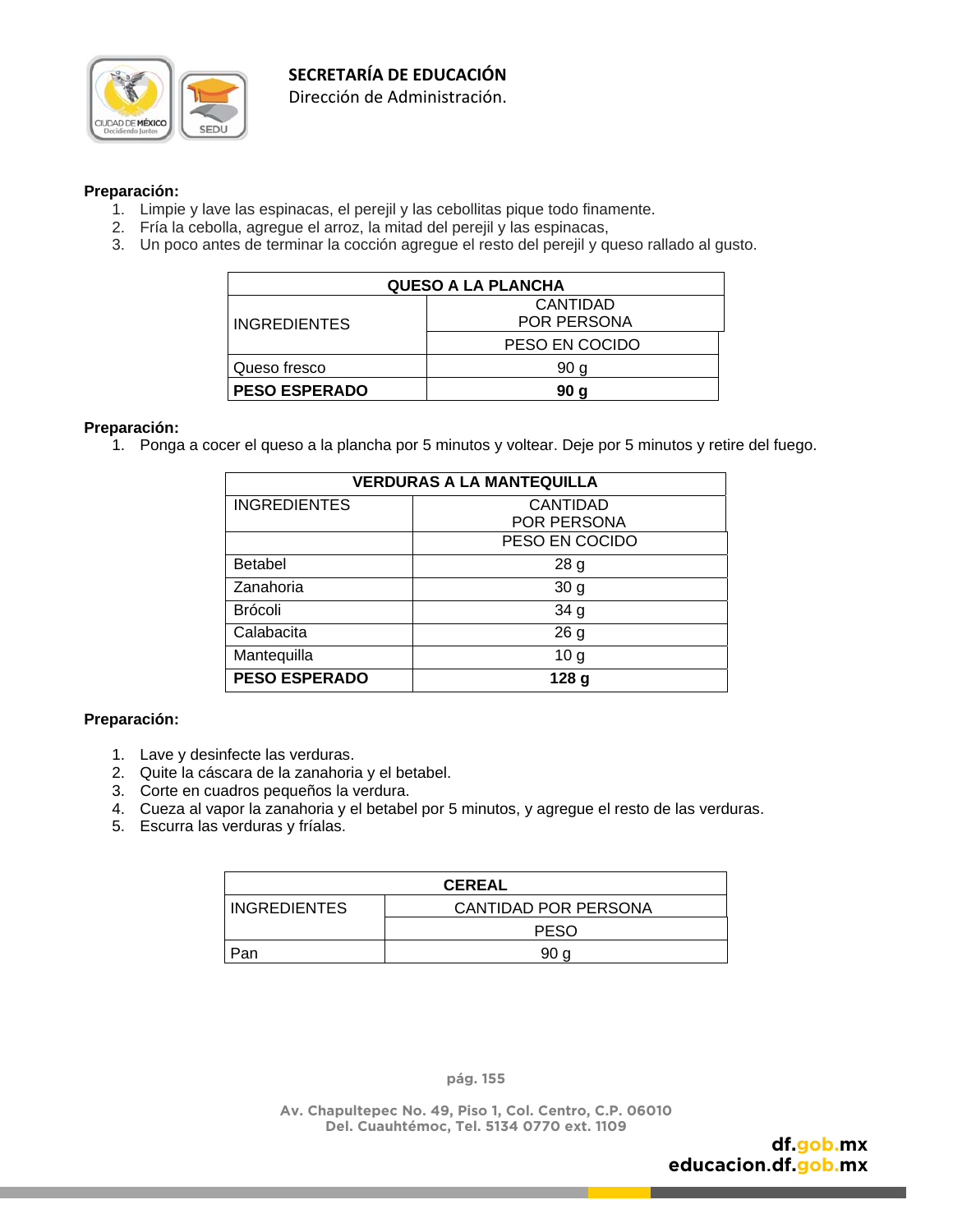

| <b>FRUTA</b>   |                    |
|----------------|--------------------|
| I INGREDIENTES | CANTIDAD           |
|                | <b>POR PERSONA</b> |
|                | <b>PESO</b>        |
| Guayaba        | 125 g              |

# **Preparación:**

1.-. Lave y desinfecte la guayaba.

| <b>MENU<sub>5</sub></b>  |  |
|--------------------------|--|
| Ensalada de pasta grande |  |
| Ensalada de pollo        |  |
| Ensalada de arroz y apio |  |
| l Pan                    |  |
| Naranja                  |  |
| Agua natural             |  |

| <b>APORTE NUTRIMENTAL</b> |     |      |
|---------------------------|-----|------|
| Energía                   | 716 | Kcal |
| Hidratos de<br>carbono    | 107 | g    |
| Proteína                  | 25  | g    |
| Grasas totales            | 22  | g    |
| Colesterol                | 53  | g    |
| fibra                     | с   |      |

| <b>ENSALADA DE PASTA GRANDE</b> |                                |  |
|---------------------------------|--------------------------------|--|
| <b>INGREDIENTES</b>             | <b>CANTIDAD</b><br>POR PERSONA |  |
|                                 |                                |  |
|                                 | PESO AL PLATO                  |  |
| Pasta                           | 68 g                           |  |
| Jitomate                        | 34 <sub>g</sub>                |  |
| Aceite de oliva                 | 5 mL                           |  |
| Perejil                         | 2g                             |  |
| Pimienta                        | 200 mg                         |  |
| Albahaca                        | 1 <sub>g</sub>                 |  |
| <b>PESO ESPERADO</b>            | 110.200 g                      |  |

#### **Preparación:**

- 1. Lave y desinfecte la verdura y hierbas.
- 2. Cueza la pasta en suficiente agua con poco aceite y sal. Refresque y escurra.
- 3. Corte el jitomate y añada la pasta. Finalmente agregue los ingredientes restantes.

**pág. 156** 

**Av. Chapultepec No. 49, Piso 1, Col. Centro, C.P. 06010 Del. Cuauhtémoc, Tel. 5134 0770 ext. 1109**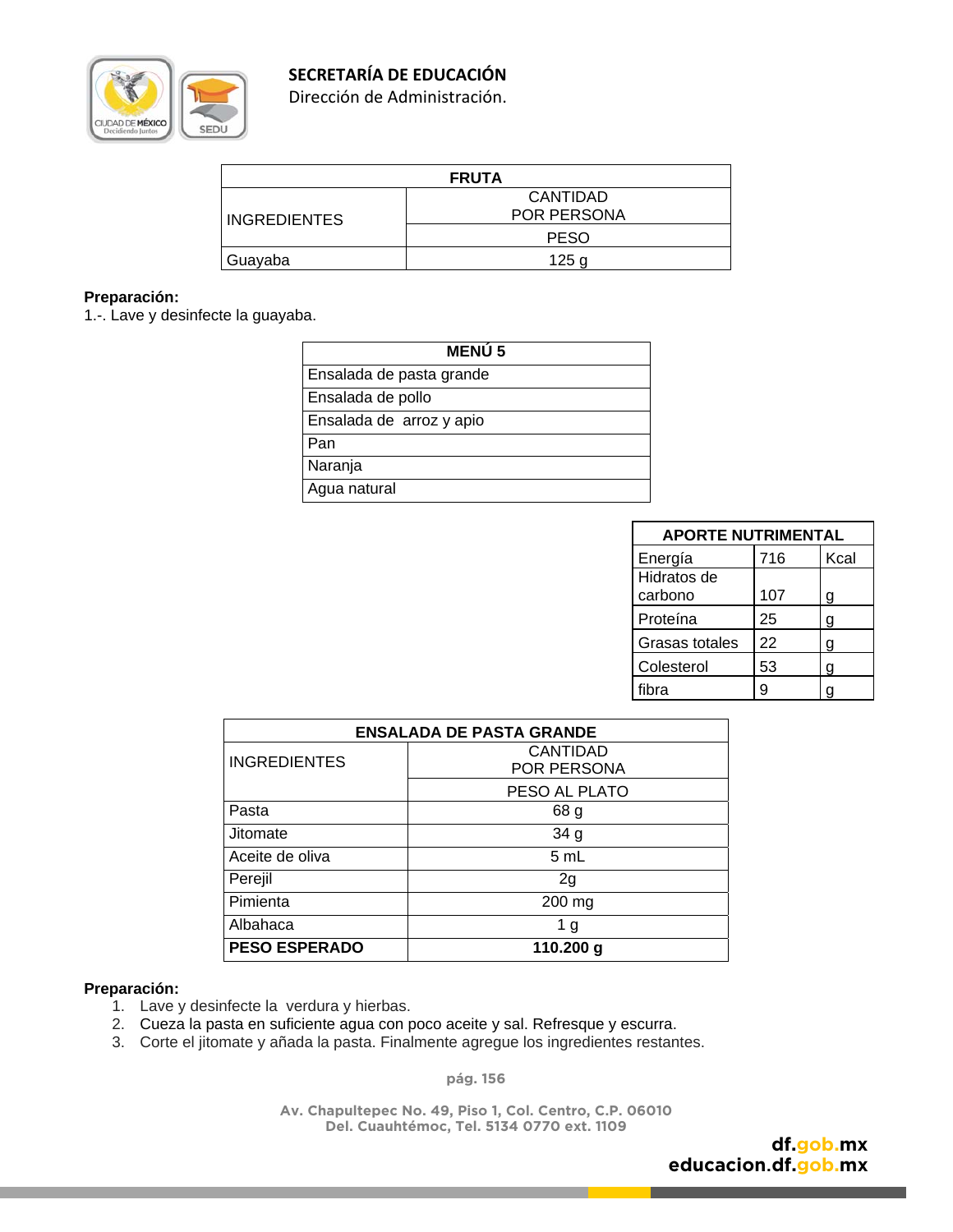

Dirección de Administración.

| <b>ENSALADA DE POLLO</b> |                                |
|--------------------------|--------------------------------|
| <b>INGREDIENTES</b>      | <b>CANTIDAD</b><br>POR PERSONA |
|                          | PESO EN COCIDO                 |
| Pechuga de pollo         | 57 g                           |
| Col morada               | 9 g                            |
| Pimiento                 | 19 <sub>g</sub>                |
| Mayonesa                 | 5 g                            |
| Aceite de oliva          | 5 mL                           |
| Perejil                  | 1 g                            |
| <b>PESO ESPERADO</b>     | 96 q                           |
|                          |                                |

## **Preparación:**

- 1. Lave y desinfectar todas las verduras.
- 2. Cueza la pechuga. Escurra y deshebre.
- 3. Corte en tiras muy finas la col morada y el pimiento
- 4. Mezcle el pollo junto con la verdura picada y añada la mayonesa.

| <b>ENSALADA DE ARROZ Y APIO</b> |                             |
|---------------------------------|-----------------------------|
| <b>INGREDIENTES</b>             | <b>CANTIDAD POR PERSONA</b> |
|                                 | PESO EN COCIDO              |
| Arroz                           | 71 g                        |
| Queso fresco                    | 20 <sub>g</sub>             |
| Apio                            | 2g                          |
| Cebolla                         | 9 <sub>g</sub>              |
| Salsa de soya                   | 5 mL                        |
| Aceite                          | 5 mL                        |
| <b>PESO ESPERADO</b>            | 112g                        |

#### **Preparación:**

- 1. Lave el arroz. Cuézalo hasta que esté cocido y el líquido se haya consumido. Deje enfriar
- 2. Lave y desinfecte las verduras
- 3. Corte el apio y la cebolla. Mézclelos con el arroz. Agregue el queso, la salsa de soya y el aceite. **Revuelva**

| <b>CEREAL</b>       |                    |
|---------------------|--------------------|
| <b>INGREDIENTES</b> | <b>CANTIDAD</b>    |
|                     | <b>POR PERSONA</b> |
|                     | <b>PESO</b>        |
| Pan                 | 90 <sub>g</sub>    |

**pág. 157** 

**Av. Chapultepec No. 49, Piso 1, Col. Centro, C.P. 06010 Del. Cuauhtémoc, Tel. 5134 0770 ext. 1109**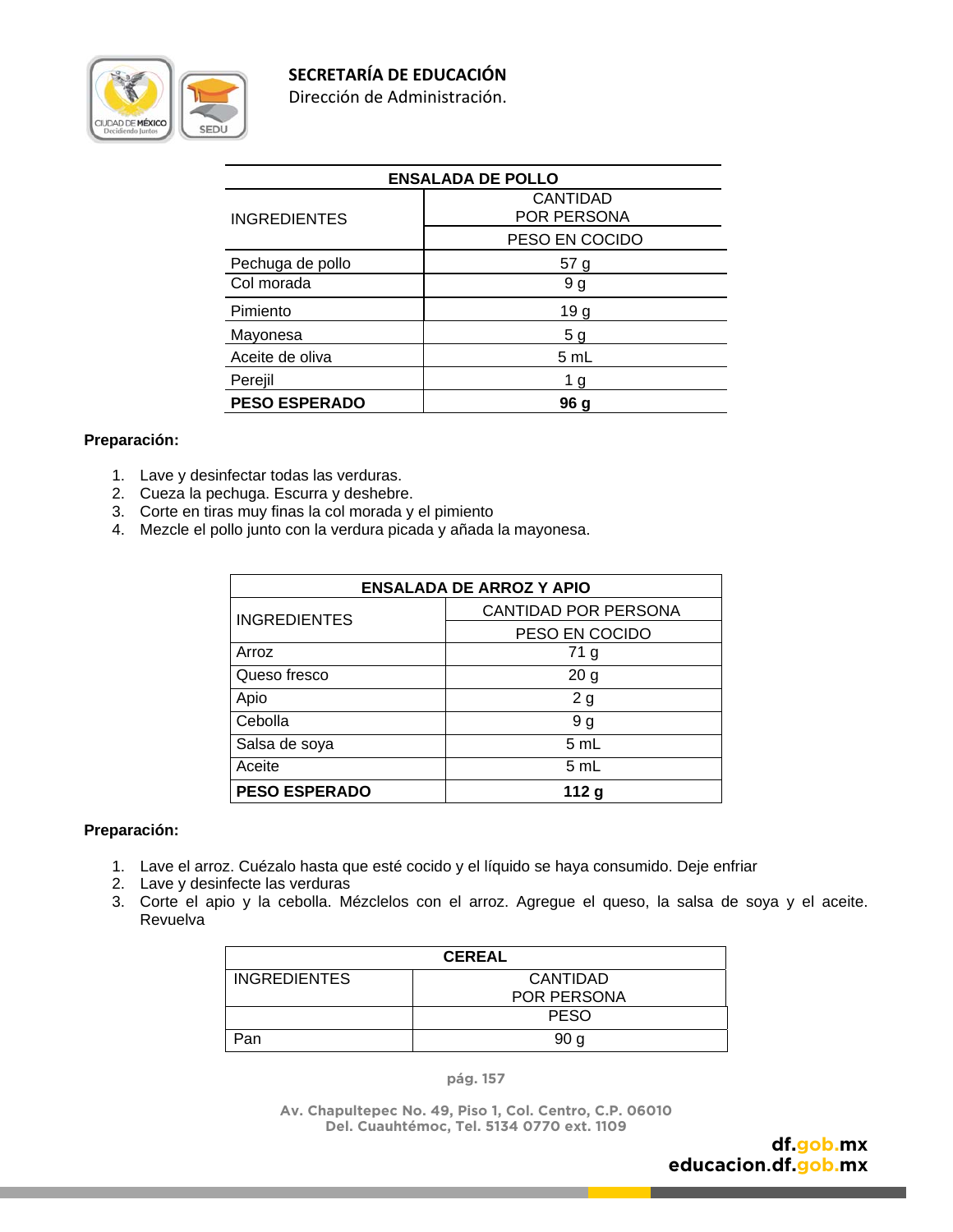

| <b>FRUTA</b>        |                    |
|---------------------|--------------------|
|                     | CANTIDAD           |
| <b>INGREDIENTES</b> | <b>POR PERSONA</b> |
|                     | <b>PESO</b>        |
| Naranja             | 159 a              |

1.-. Lave y desinfecte la naranja.

| <b>MENU<sub>6</sub></b> |
|-------------------------|
| Puré de lentejas        |
| Ceviche de coliflor     |
| Coditos con perejil     |
| Galletas saladas        |
| Pera                    |
| Agua natural            |

| <b>APORTE NUTRIMENTAL</b> |       |      |
|---------------------------|-------|------|
| Energía                   | 764.2 | Kcal |
| Hidratos de               |       |      |
| carbono                   | 99.6  | g    |
| Proteína                  | 34.1  | g    |
| <b>Grasas totales</b>     | 27.7  | g    |
| Colesterol                | 42.6  | mg   |
| fibra                     | 7.2   | a    |

| <b>PURE DE LENTEJAS</b> |                  |
|-------------------------|------------------|
| <b>INGREDIENTES</b>     | <b>CANTIDAD</b>  |
|                         | POR PERSONA      |
|                         | PESO EN COCIDO   |
| Lentejas                | 100 a            |
| Plátano tabasco         | 48 <sub>g</sub>  |
| Aceite                  | 5 mL             |
| <b>PESO ESPERADO</b>    | 153 <sub>g</sub> |

## **Preparación:**

- 1. Lave y desinfecte las verduras.
- 2. Remoje las lentejas en agua durante una noche. Escurra
- 3. Ponga las lentejas secas en agua hasta su ebullición. Escurra
- 4. Licue las lentejas con el plátano
- 5. Fría la mezcla.

**pág. 158** 

**Av. Chapultepec No. 49, Piso 1, Col. Centro, C.P. 06010 Del. Cuauhtémoc, Tel. 5134 0770 ext. 1109**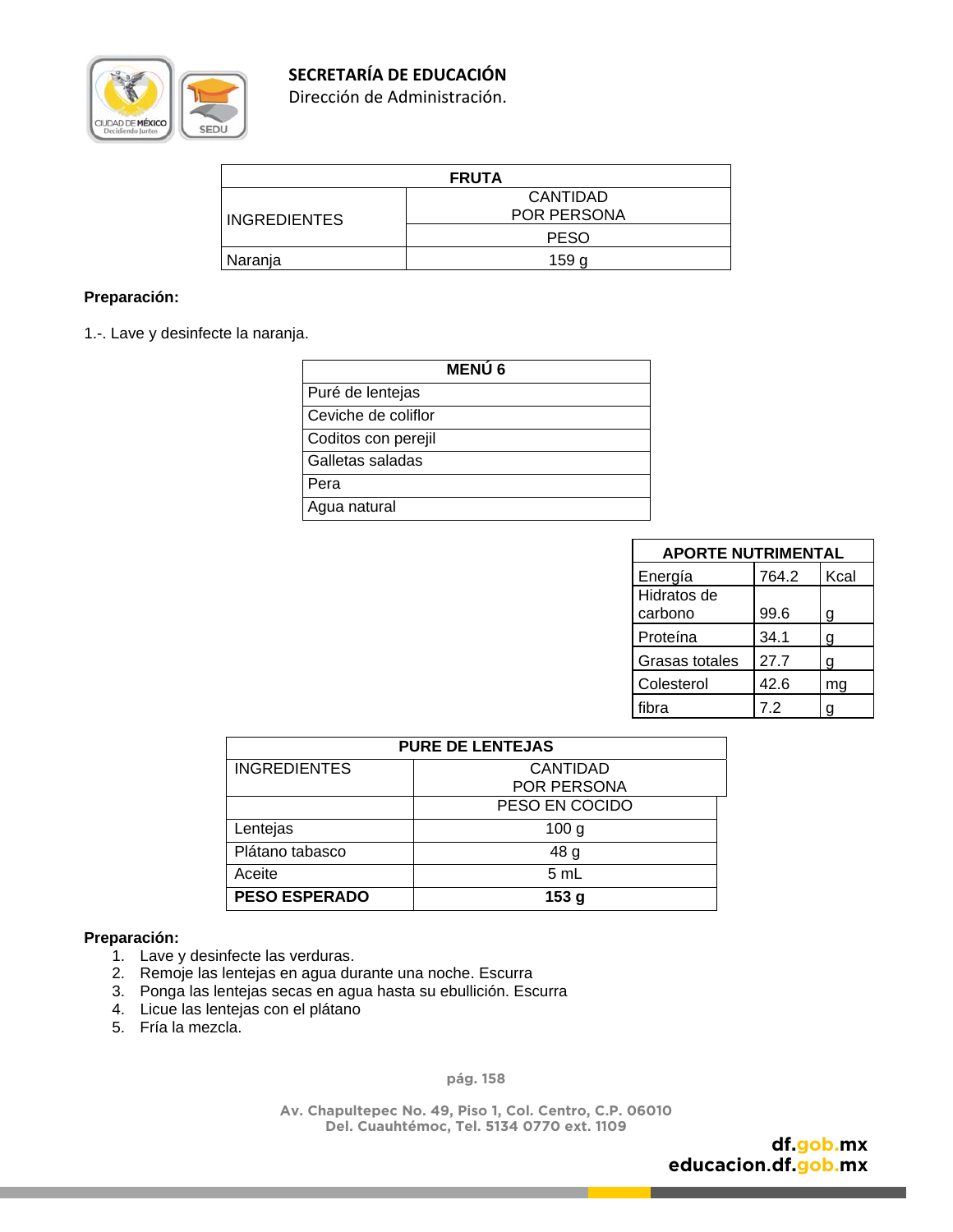

| <b>CEVICHE DE COLIFLOR</b> |                                |
|----------------------------|--------------------------------|
| <b>INGREDIENTES</b>        | <b>CANTIDAD</b><br>POR PERSONA |
|                            | PESO EN COCIDO                 |
| Coliflor                   | 67 g                           |
| Cebolla                    | 5 <sub>g</sub>                 |
| Cilantro                   | 3 <sub>g</sub>                 |
| Jitomate                   | 39 <sub>g</sub>                |
| Aceite de oliva            | 5 <sub>g</sub>                 |
| Salsa cátsup               | 10 <sub>g</sub>                |
| Mayonesa                   | 5 <sub>g</sub>                 |
| Atún                       | 60 ml                          |
| <b>PESO ESPERADO</b>       | 194 <sub>g</sub>               |

- 1. Lave y desinfecte las verduras.
- 2. Cueza la coliflor en agua con sal por cinco minutos
- 3. Escurra. Una vez fría, corte en trozos pequeños
- 4. Pique la cebolla, el jitomate y el cilantro
- 5. Mezcle todas las verduras
- 6. Agregue el aceite de oliva y la salsa cátsup. Mezcle nuevamente
- 7. Para servir, ponga en tostadas unte la mayonesa y sirva el ceviche.

| <b>CODITOS CON PEREJIL</b> |                                |
|----------------------------|--------------------------------|
| <b>INGREDIENTES</b>        | <b>CANTIDAD</b><br>POR PERSONA |
|                            | PESO EN COCIDO                 |
| Pasta                      | 68 g                           |
| Perejil deshidratado       | $100$ mg                       |
| Cebolla                    | 2g                             |
| Crema                      | 5 mL                           |
| Sal                        | $100$ mg                       |
| <b>PESO ESPERADO</b>       | 75.200 g                       |

## **Preparación:**

- 1. Cueza la pasta con suficiente agua y sal. Refresque y escurra.
- 2. Lave y desinfecte las verduras.
- 3. Hierva media taza de agua.
- 4. Pique la cebolla finamente y agréguela al agua hirviendo. Tape y deje reposar por 5 minutos.
- 5. Coloque la pasta en un recipiente. Incorpore la crema y el perejil.

**pág. 159** 

**Av. Chapultepec No. 49, Piso 1, Col. Centro, C.P. 06010 Del. Cuauhtémoc, Tel. 5134 0770 ext. 1109**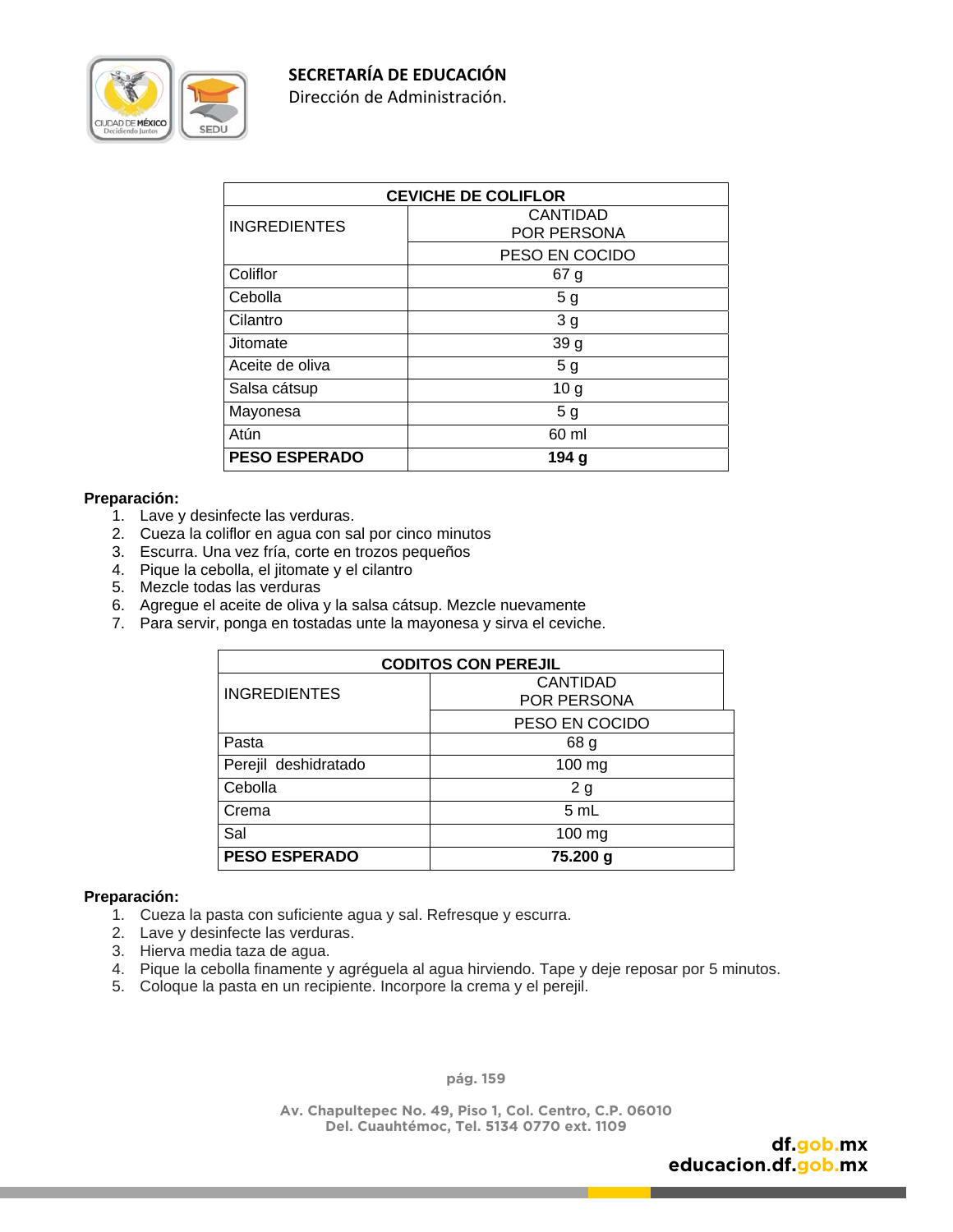

| <b>GALLETAS SALADAS</b> |                      |
|-------------------------|----------------------|
| I INGREDIENTES          | CANTIDAD POR PERSONA |
|                         | <b>PESO</b>          |
| l Galletas saladas      | 52 o                 |

| <b>FRUTA</b>        |                     |
|---------------------|---------------------|
|                     | <b>CANTIDAD POR</b> |
| <b>INGREDIENTES</b> | <b>PERSONA</b>      |
|                     | PESO NETO           |
| Pera                | 123 g               |

## Preparación:

1. Lavar y desinfectar la pera.

| <b>MENÚ7</b>               |
|----------------------------|
| DIP DE GARBANZO            |
| Ensalada de atún           |
| Ensalada de papa y perejil |
| Pan                        |
| Pera                       |
| Agua natural               |

| <b>APORTE NUTRIMENTAL</b> |            |    |
|---------------------------|------------|----|
| Energía                   | 716.8 Kcal |    |
| Hidratos de<br>carbono    | 103.5      | g  |
| Proteína                  | 32.2       | g  |
| Grasas totales            | 19.7       | g  |
| Colesterol                | 48.8       | mg |
| fibra                     | 6.9        |    |

| <b>DIP DE GARBANZO</b> |                             |
|------------------------|-----------------------------|
| <b>INGREDIENTES</b>    | <b>CANTIDAD POR PERSONA</b> |
|                        | PESO EN COCIDO              |
| Garbanzos              | 64 g                        |
| Paprika                | 100 mg                      |
| Aceite de oliva        | 5 <sub>ml</sub>             |
| Sal                    | 100 mg                      |
| Jugo de limón          | $10 \mathrm{m}$             |
| <b>PESO ESPERADO</b>   | 79.200 g                    |

**pág. 160** 

**Av. Chapultepec No. 49, Piso 1, Col. Centro, C.P. 06010 Del. Cuauhtémoc, Tel. 5134 0770 ext. 1109**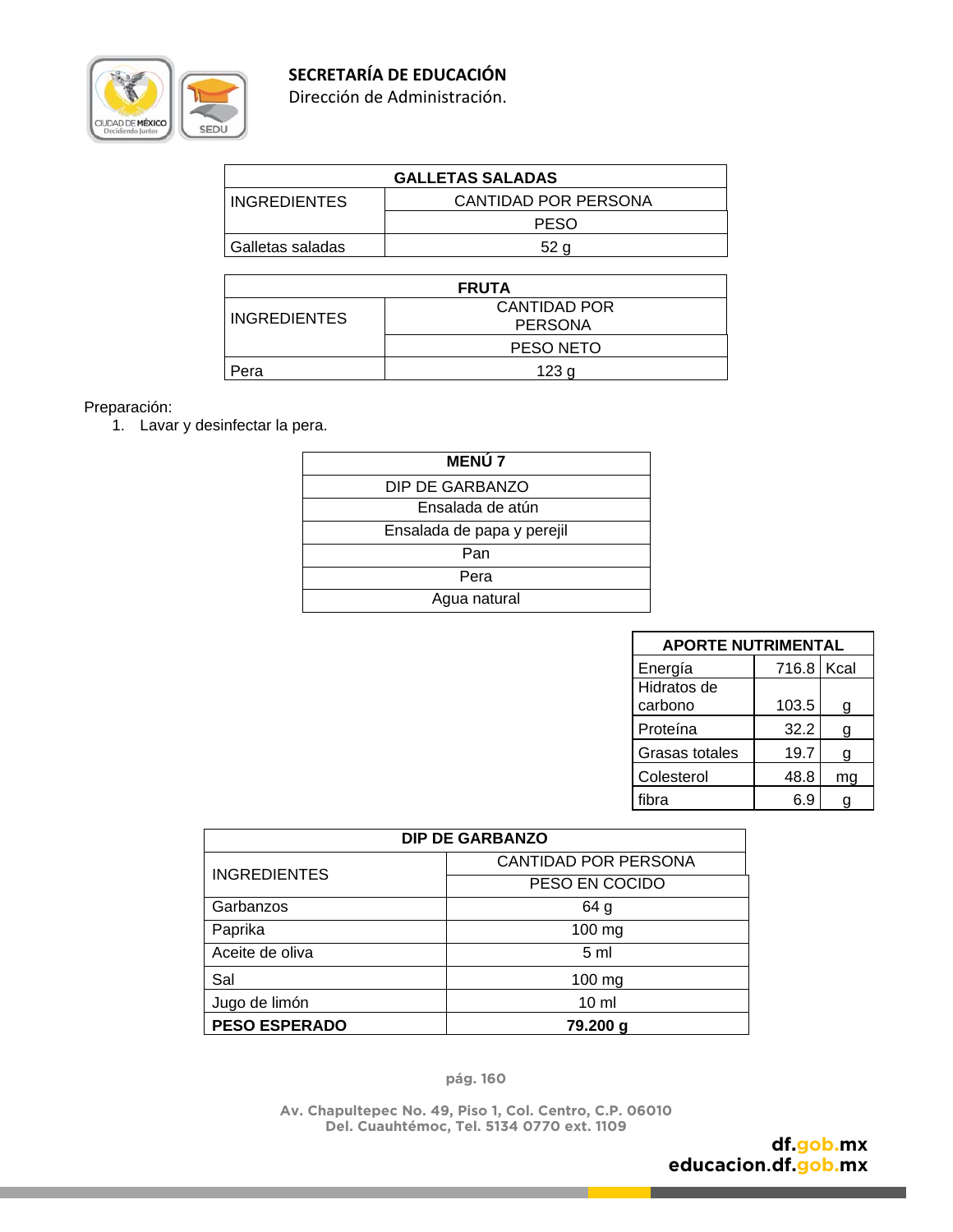

#### **Preparación**

- 1. Ponga a remojar los garbanzos un día antes. Cueza los garbanzos con sal y un poco de cebolla.
- 2. Bata todo en la licuadora hasta que quede una pasta suave.
- 3. Deje enfriar por 2 horas.

| <b>ENSALADA DE ATÚN</b> |                                |
|-------------------------|--------------------------------|
| <b>INGREDIENTES</b>     | <b>CANTIDAD</b><br>POR PERSONA |
|                         | PESO EN COCIDO                 |
| Atún drenado            | 60 g                           |
| Chícharo limpio         | 16 <sub>g</sub>                |
| <b>Jitomate</b>         | 26 <sub>g</sub>                |
| Mayonesa                | 10 <sub>g</sub>                |
| <b>PESO ESPERADO</b>    | 112g                           |

## **Preparación:**

- 1. Lavar y desinfectar las verduras.
- 2. Retirar la semilla y picar el jitomate.
- 3. Cocer la pasta en suficiente agua con poco aceite y sal. Refrescar y escurrir
- 4. Desmenuzar el atún.
- 5. Mezclar el atún, pasta, verdura y mayonesa.

| <b>ENSALADA DE PAPA Y PEREJIL</b> |                  |
|-----------------------------------|------------------|
|                                   | <b>CANTIDAD</b>  |
| <b>INGREDIENTES</b>               | POR PERSONA      |
|                                   | PESO EN COCIDO   |
| Papa                              | 76 g             |
| Cebolla                           | 4 g              |
| Vinagre                           | 5 <sub>ml</sub>  |
| Orégano                           | $100 \text{ mg}$ |
| Sal                               | $100$ mg         |
| <b>PESO ESPERADO</b>              | $85.200$ g       |

#### **Preparación:**

- 1. Lavar y desinfartar las verduras.
- 2. Pelar y cortar en juliana la zanahoria.
- 3. Remojar en agua tibia las pasitas.
- 4. Para el aderezo mezclar el aceite, vinagre y mostaza
- 5. Mezclar las verduras y añadir el aderezo.

| <b>CEREAL</b>       |                    |
|---------------------|--------------------|
| <b>INGREDIENTES</b> | <b>CANTIDAD</b>    |
|                     | <b>POR PERSONA</b> |
|                     | <b>PESO</b>        |
| Pan                 | 90 <sub>g</sub>    |

**pág. 161** 

**Av. Chapultepec No. 49, Piso 1, Col. Centro, C.P. 06010 Del. Cuauhtémoc, Tel. 5134 0770 ext. 1109**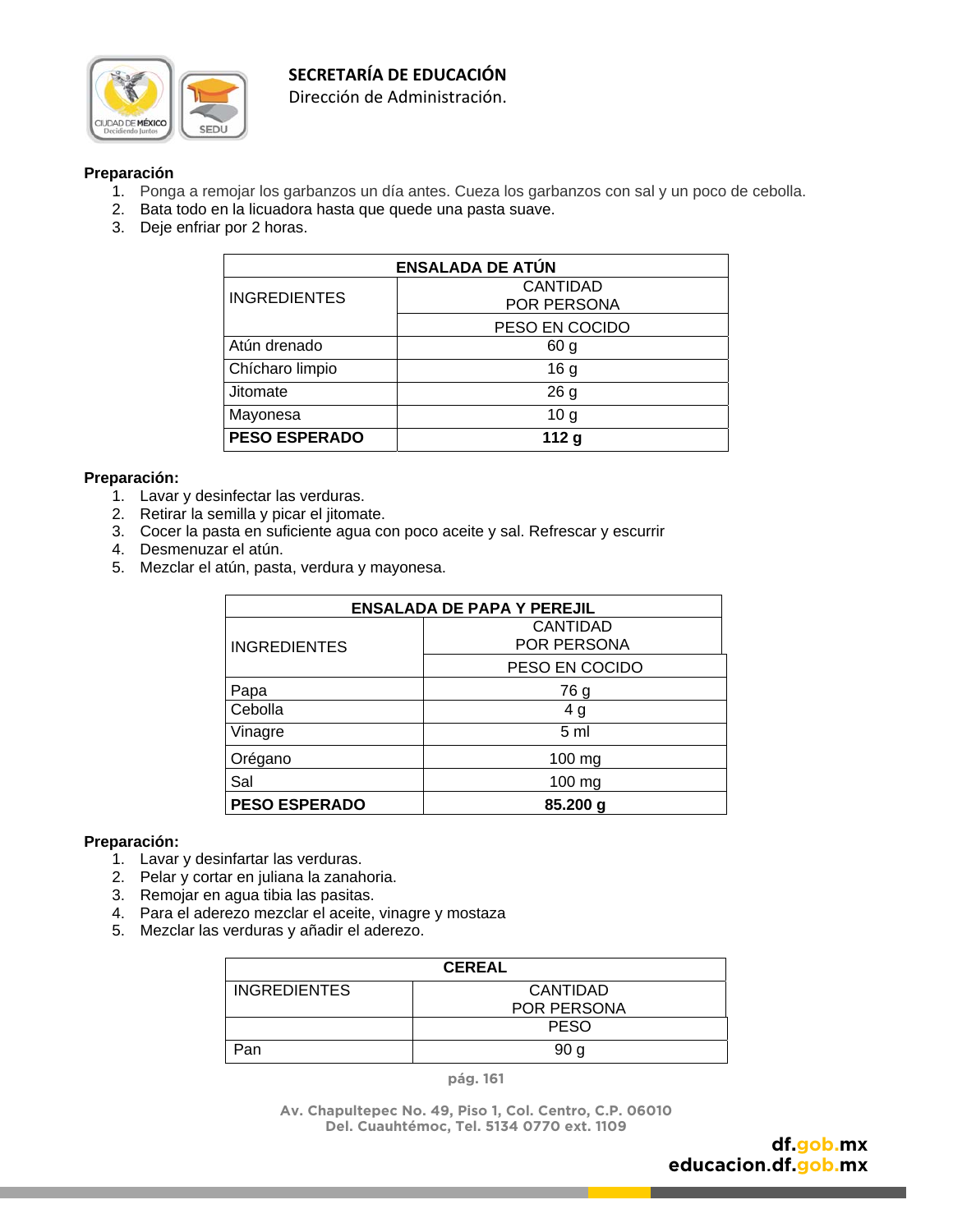

| <b>FRUTA</b>        |                     |
|---------------------|---------------------|
|                     | <b>CANTIDAD POR</b> |
| <b>INGREDIENTES</b> | <b>PERSONA</b>      |
|                     | <b>PESO</b>         |
| Pera                | 123 q               |

1. Lavar y desinfectar la pera.

| <b>MENÚ8</b>                  |
|-------------------------------|
| Espagueti blanco              |
| Ensalada de pollo con manzana |
| Botana de alubia              |
| Pan                           |
| Guayaba                       |
| Agua natural                  |

| <b>APORTE NUTRIMENTAL</b> |       |      |
|---------------------------|-------|------|
| Energía                   | 763   | Kcal |
| Hidratos de<br>carbono    | 106.2 | g    |
| Proteína                  | 34.1  | g    |
| Grasas totales            | 23.1  | g    |
| Colesterol                | 64.9  | mg   |
| fibra                     | 10.1  |      |

| <b>ESPAGUETI BLANCO</b> |                 |
|-------------------------|-----------------|
|                         | <b>CANTIDAD</b> |
| <b>INGREDIENTES</b>     | POR PERSONA     |
|                         | PESO EN COCIDO  |
| Pasta                   | 45 <sub>g</sub> |
| Leche semidescremada    | 60 mL           |
| Queso fresco            | 20 <sub>g</sub> |
| Crema                   | 7 mL            |
| Mantequilla             | 3 <sub>g</sub>  |
| Cebolla                 | 2g              |
| Ajo                     | 250 mg          |
| <b>PESO ESPERADO</b>    | 137.250 g       |

## **Preparación:**

1. Cocer el espagueti en sufriente agua con poca sal. Refrescar y escurrir.

**pág. 162** 

**Av. Chapultepec No. 49, Piso 1, Col. Centro, C.P. 06010 Del. Cuauhtémoc, Tel. 5134 0770 ext. 1109**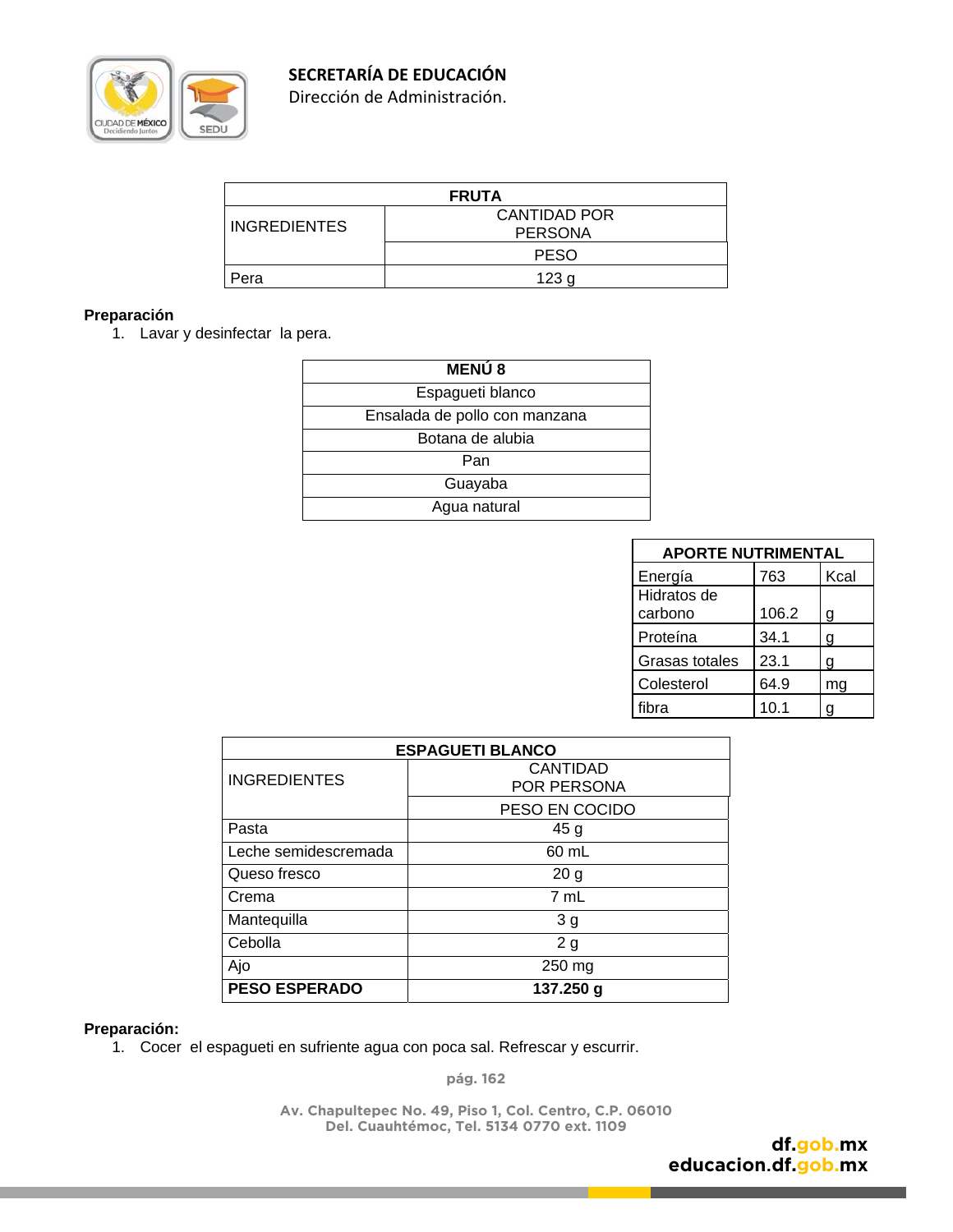

Dirección de Administración.

- 2. Licuar la leche con la crema, la cebolla y el ajo.
- 3. Calentar la margarina. Incorporar lo licuado y deje hervir.
- 4. Agregar el espagueti y cocinar unos minutos.
- 5. Sirva con queso rallado.

| <b>ENSALADA DE POLLO CON MANZANA</b> |                                |
|--------------------------------------|--------------------------------|
| <b>INGREDIENTES</b>                  | <b>CANTIDAD</b><br>POR PERSONA |
|                                      | PESO EN COCIDO                 |
| Pechuga de pollo                     | 40 <sub>g</sub>                |
| Manzana                              | 20 <sub>g</sub>                |
| Col morada                           | 9 g                            |
| Pimiento                             | 19 g                           |
| Mayonesa                             | 5 g                            |
| Aceite de oliva                      | 5 <sub>m</sub>                 |
| Perejil                              | 1 <sub>g</sub>                 |
| Limón                                | 10 <sub>g</sub>                |
| <b>PESO ESPERADO</b>                 | 109 <sub>g</sub>               |

## **Preparación:**

- 1. Lave y desinfectar todas las verduras.
- 2. Poner en a cocer la pechuga de pollo. Escurrir y deshebrar.
- 3. Picar la manzana y añadir el jugo del limón.
- 4. Picar en tiras muy finas la col morada y el pimiento
- 5. Mezcle pollo junto con la verdura picada y añadir la mayonesa.

| <b>BOTANA DE ALUBIAS</b> |                                |
|--------------------------|--------------------------------|
| <b>INGREDIENTES</b>      | <b>CANTIDAD</b><br>POR PERSONA |
|                          | PESO EN COCIDO                 |
| Alubias                  | 107 <sub>g</sub>               |
| Cebolla                  | 9 g                            |
| Aceite de oliva          | 5 <sub>m</sub>                 |
| Perejil                  | 1 <sub>g</sub>                 |
| Chile serrano            | 1 <sub>g</sub>                 |
| Ajo                      | 200 mg                         |
| Sal                      | $100$ mg                       |
| Pimienta                 | 100 mg                         |
| Jugo de limón            | $10 \mathrm{m}$                |
| Ralladura de limó        | 1/ <sub>2</sub> cucharadita    |
| <b>PESO ESPERADO</b>     | 133.400 g                      |

**pág. 163** 

**Av. Chapultepec No. 49, Piso 1, Col. Centro, C.P. 06010 Del. Cuauhtémoc, Tel. 5134 0770 ext. 1109**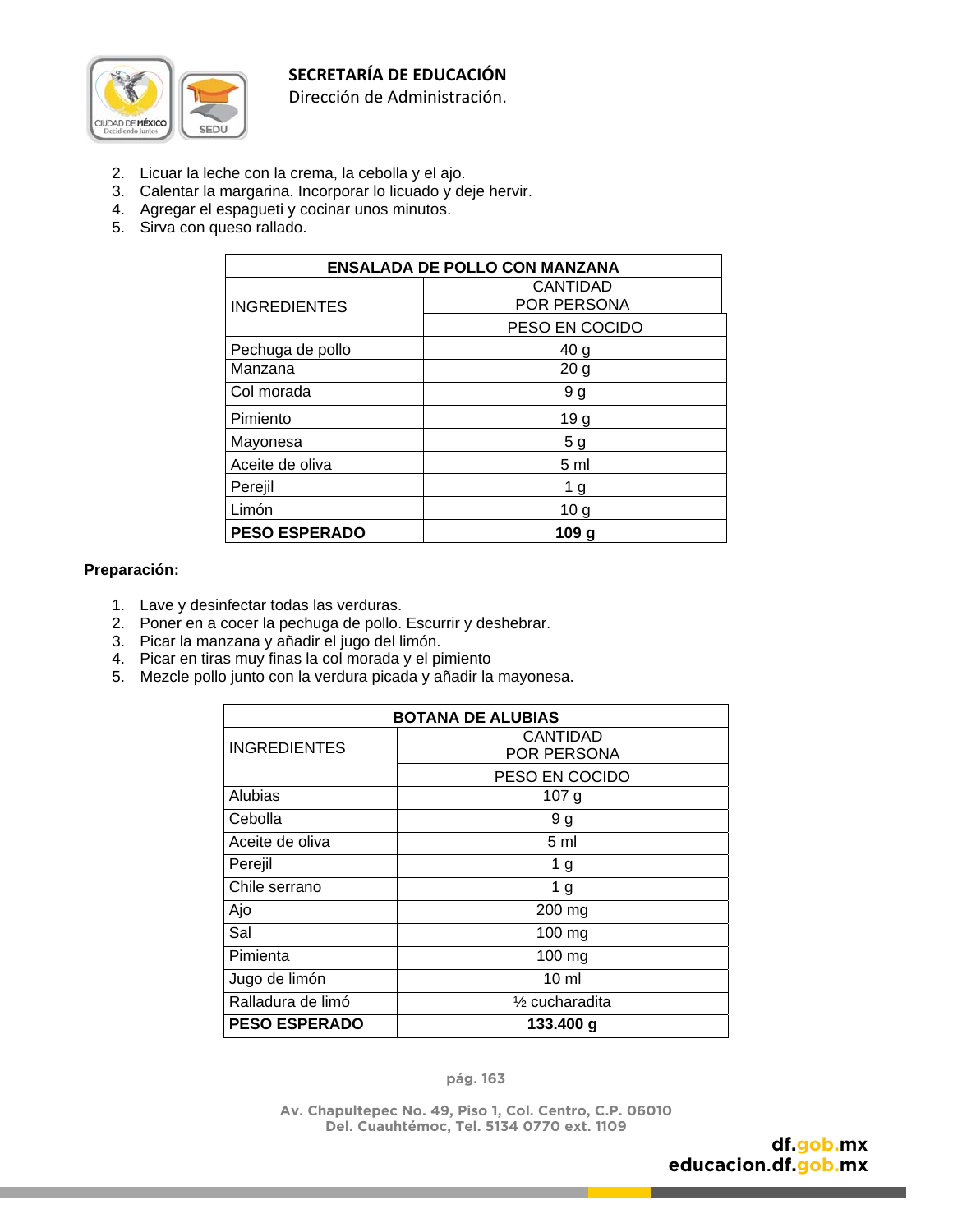

Dirección de Administración.

## **Preparación:**

- 1. Ponga a remojar las alubias un día antes. Cueza las alubias con sal y un poco de cebolla.
- 2. Escurra las alubias.
- 3. Lave y desinfecte las verduras.
- 4. Pique finamente la cebolla, perejil y ajo
- 5. Mezcle las alubias, con la cebolla, el chile, el diente de ajo y el perejil.
- 6. Coloque en un recipiente el jugo de limón, sal y pimienta y mézclelo con un batidor de globo.
- 7. Agregar poco a poco el aceite de oliva y bata más rápido para que la mezcla emulsione y se integre perfectamente.
- 8. Cubra las alubias con éste aderezo y mezclas bien.
- 9. Dejas reposar 20 minutos antes de servirlas

| <b>CEREAL</b>       |                     |
|---------------------|---------------------|
| <b>INGREDIENTES</b> | <b>CANTIDAD POR</b> |
|                     | <b>PERSONA</b>      |
|                     | <b>PESO</b>         |
| Pan                 | 90a                 |

| <b>FRUTA</b>        |                     |  |
|---------------------|---------------------|--|
| <b>INGREDIENTES</b> | <b>CANTIDAD POR</b> |  |
|                     | <b>PERSONA</b>      |  |
|                     | <b>PESO</b>         |  |
| Guayaba             | 125 g               |  |

1. Lavar y desinfectar las guayabas.

| <b>MENÚ 9</b>        |  |
|----------------------|--|
| Sopa de coditos      |  |
| Tortitas de garbanzo |  |
| Ensalada de nopales  |  |
| Tortillas            |  |
| Ciruela              |  |
| Agua natural         |  |

| <b>APORTE NUTRIMENTAL</b> |     |      |
|---------------------------|-----|------|
| Energía                   | 789 | Kcal |
| Hidratos de<br>carbono    | 110 | g    |
| Proteína                  | 26  | g    |
| Grasas totales            | 30  | g    |
| Colesterol                | 171 | g    |
| fibra                     | 12  |      |

**pág. 164** 

**Av. Chapultepec No. 49, Piso 1, Col. Centro, C.P. 06010 Del. Cuauhtémoc, Tel. 5134 0770 ext. 1109**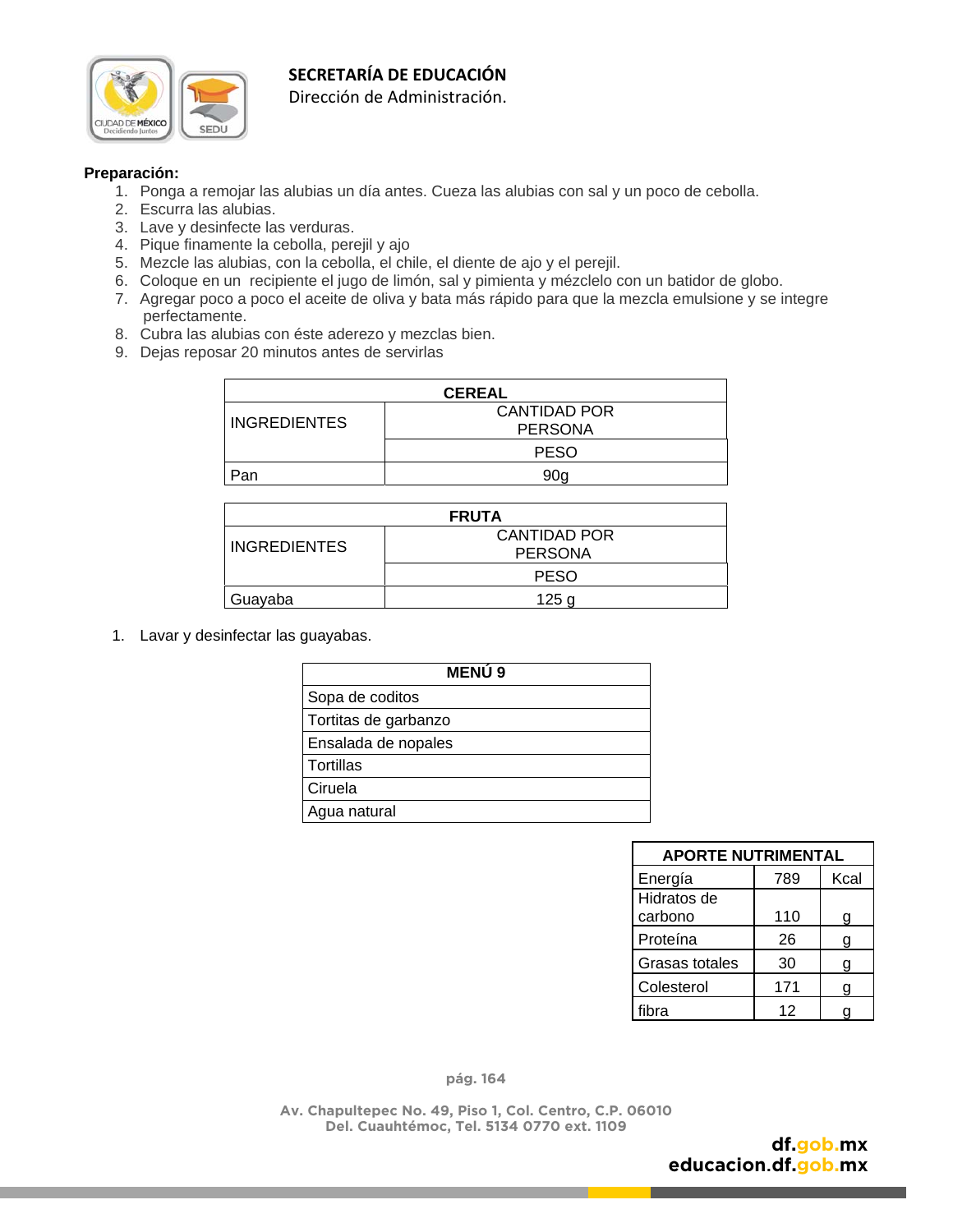

| <b>SOPA DE CODITOS</b> |                 |  |
|------------------------|-----------------|--|
| <b>INGREDIENTES</b>    | <b>CANTIDAD</b> |  |
|                        | POR PERSONA     |  |
|                        | PESO NETO       |  |
| Coditos                | 45 <sub>g</sub> |  |
| Ajo                    | 200 mg          |  |
| Crema                  | 5 <sub>m</sub>  |  |
| Sal                    | 100 mg          |  |
| <b>PESO ESPERADO</b>   | $50.300$ g      |  |

- 1. Poner a hervir la pasta con agua, sal y ajo.
- 2. Escurrir la pasta y agregarle agua fría para templarla.
- 3. Incorporarle la crema. Reservar

| <b>TORTITAS DE GARBANZO</b> |                  |  |
|-----------------------------|------------------|--|
| <b>INGREDIENTES</b>         | <b>CANTIDAD</b>  |  |
|                             | POR PERSONA      |  |
|                             | PESO NETO        |  |
| Garbanzo                    | 125 <sub>g</sub> |  |
| Aceite 10 ml                | 5 <sub>m</sub>   |  |
| Huevo                       | 29 <sub>g</sub>  |  |
| Sal                         | 100 mg           |  |
| Pimienta                    | 100 mg           |  |
| <b>PESO ESPERADO</b>        | 159.200 g        |  |

### **Preparación:**

- 1. Poner a remojar los garbanzos desde una noche anterior.
- 2. Escurrir y enjuagar los garbanzos. Ponerlos a hervir con sal.
- 3. Licuar los garbanzos cuando estén cocidos.
- 4. Agregar a la masa de garbanzo el huevo y la pimienta.
- 5. Quita la cascara y corte en cubos la zanahoria.
- 6. Formar las tortitas y freír.

| <b>ENSALADA DE NOPALES</b> |                  |  |
|----------------------------|------------------|--|
| <b>INGREDIENTES</b>        | <b>CANTIDAD</b>  |  |
|                            | POR PERSONA      |  |
|                            | PESO EN COCIDO   |  |
| Acelga                     | 15 <sub>g</sub>  |  |
| Nopales                    | 50 <sub>g</sub>  |  |
| Lechuga                    | 20 <sub>g</sub>  |  |
| <b>Jitomate</b>            | 18 <sub>g</sub>  |  |
| Queso fresco               | 30 <sub>g</sub>  |  |
| Aguacate hass              | 60 g             |  |
| Aceite de olivo            | 5 <sub>m</sub>   |  |
| Sal                        | $100 \text{ mg}$ |  |
| <b>PESO ESPRADO</b>        | 198.100 g        |  |

**pág. 165** 

**Av. Chapultepec No. 49, Piso 1, Col. Centro, C.P. 06010 Del. Cuauhtémoc, Tel. 5134 0770 ext. 1109**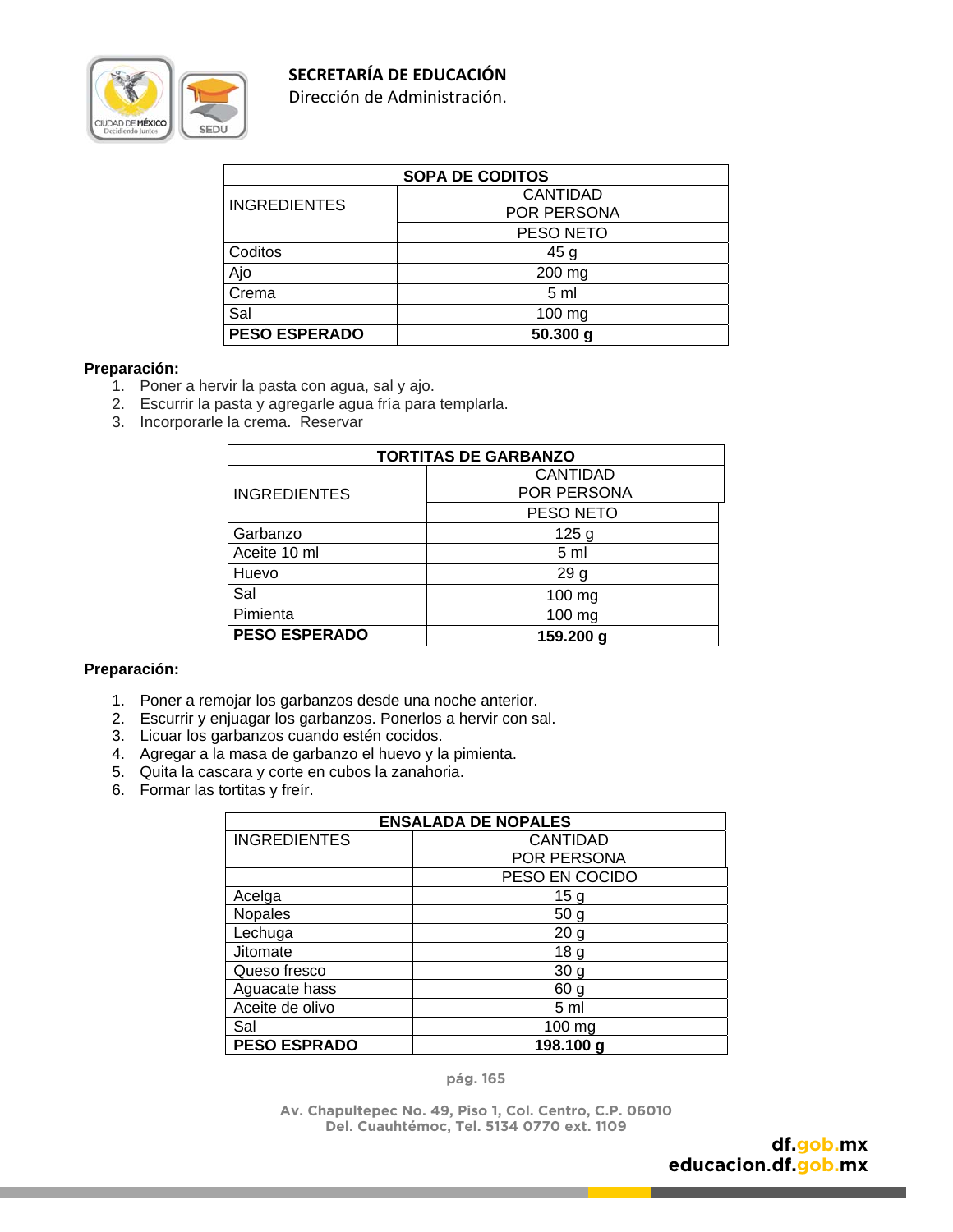

## **Preparación:**

- 1. Lavar y desinfectar y picar las acelgas, lechuga, aguacate y jitomate.
- 2. Lavar, asar y picar los nopales.
- 3. Picar el queso.
- 4. En un recipiente colocar los vegetales y el queso. Incorporar el aguacate y aceite de oliva.
- 5. Mezclar, agregar un poco de sal.

| <b>TORTILLAS</b>    |                     |  |
|---------------------|---------------------|--|
| <b>INGREDIENTES</b> | <b>CANTIDAD POR</b> |  |
|                     | <b>PERSONA</b>      |  |
|                     | <b>PESO</b>         |  |
| Tortillas           | 90 a                |  |

| <b>FRUTA</b>        |                    |  |
|---------------------|--------------------|--|
| <b>INGREDIENTES</b> | CANTIDAD           |  |
|                     | <b>POR PERSONA</b> |  |
|                     | <b>PESO</b>        |  |
| Ciruelas            | 149 a              |  |

## **Preparación:**

1.-. Lavar y desinfectar las ciruelas.

| <b>MENÚ 10</b>        |
|-----------------------|
| Ensalada de calabazas |
| Tortilla de elote     |
| Puré de papa          |
| Pan                   |
| Naranja               |
| Agua natural          |

| <b>APORTE NUTRIMENTAL</b> |       |      |
|---------------------------|-------|------|
| Energía                   | 794.0 | Kcal |
| Hidratos de<br>Carbono    | 103.0 | g    |
| Proteína                  | 31.0  | g    |
| Grasas totales            | 29.8  | g    |
| Colesterol                | 561   | g    |
| fibra                     | 7.28  |      |

**pág. 166** 

**Av. Chapultepec No. 49, Piso 1, Col. Centro, C.P. 06010 Del. Cuauhtémoc, Tel. 5134 0770 ext. 1109**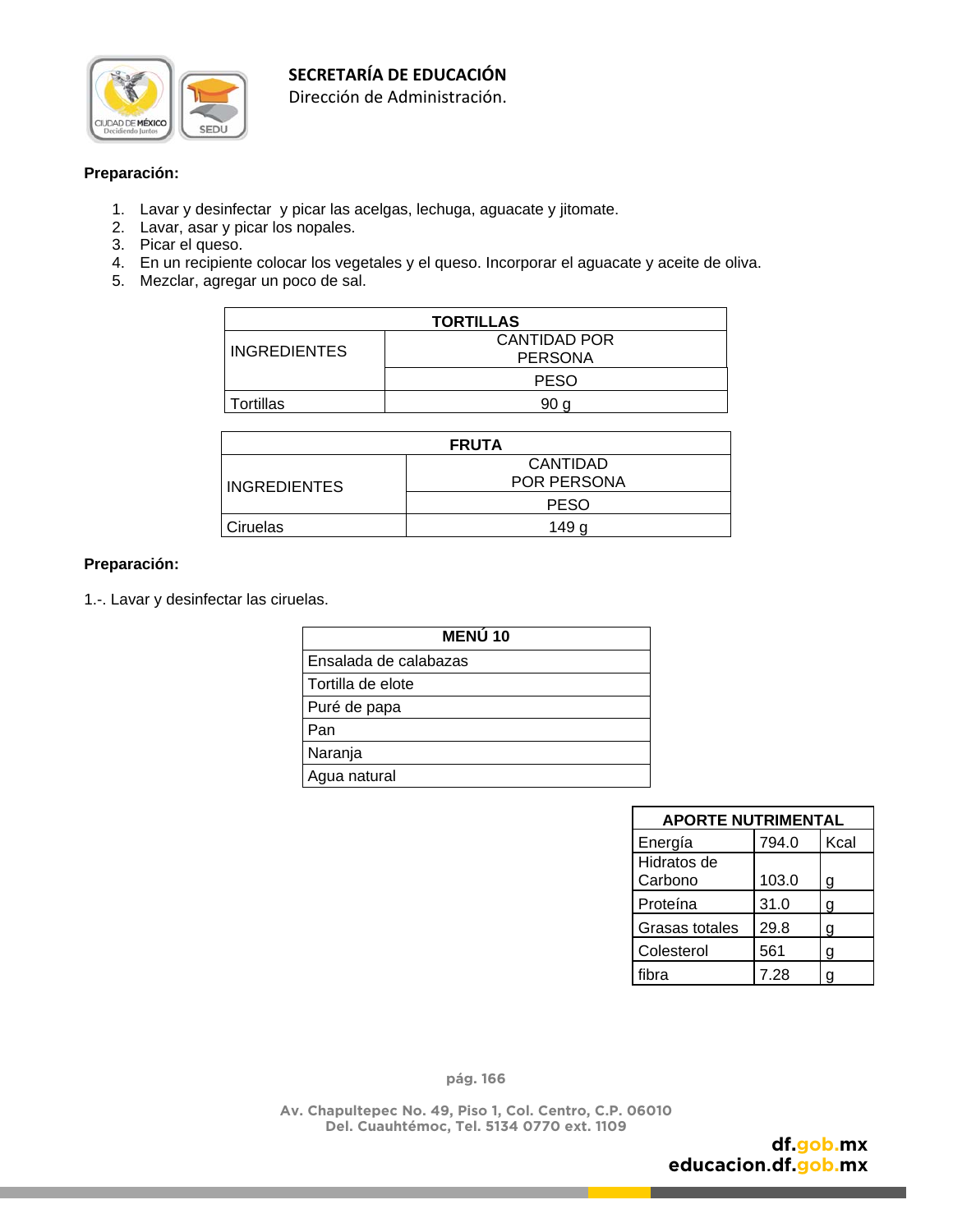

| <b>ENSALADA DE CALABAZA</b> |                  |  |
|-----------------------------|------------------|--|
|                             | <b>CANTIDAD</b>  |  |
| <b>INGREDIENTES</b>         | POR PERSONA      |  |
|                             | PESO EN          |  |
|                             | COCIDO           |  |
| Calabazas                   | 79 g             |  |
| Sal                         | 100 <sub>g</sub> |  |
| Vinagre                     | 3 ml             |  |
| Orégano                     | 100 mg           |  |
| <b>PESO ESPERADO</b>        | 82.200 g         |  |

- 1. Lave, despunte y cueza las calabacitas en poco agua. Escurralas y corte en rodajas
- 2. Añada vinagre, orégano y sal.

| <b>TORTILLA DE ELOTE</b> |                                |  |
|--------------------------|--------------------------------|--|
| <b>INGREDIENTES</b>      | <b>CANTIDAD</b><br>POR PERSONA |  |
|                          | PESO EN COCIDO                 |  |
| Clara de huevo           | 100 <sub>g</sub>               |  |
| Queso fresco             | 30 <sub>g</sub>                |  |
| Elote                    | 31 g                           |  |
| Chile serrano            | 1 <sub>g</sub>                 |  |
| Cebolla                  | 2g                             |  |
| Sal                      | 100 mg                         |  |
| Perejil                  | 2g                             |  |
| Nuez picada              | 10 <sub>g</sub>                |  |
| Aceite                   | 10 ml                          |  |
| <b>PESO ESPERADO</b>     | 186.100 g                      |  |

#### **Preparación:**

- 1. Lavar y cueza los granos de elote. Escúrralos
- 2. Lave y pique los chiles
- 3. Pique la cebolla
- 4. Lave y pique el perejil
- 5. Bata las claras de huevo, añádale sal y la nuez.
- 6. Acitrone la cebolla y vierta los huevos
- 7. Añada el queso, los granos de elote, los chiles y el perejil
- 8. Deje cocer unos minutos

**pág. 167** 

**Av. Chapultepec No. 49, Piso 1, Col. Centro, C.P. 06010 Del. Cuauhtémoc, Tel. 5134 0770 ext. 1109**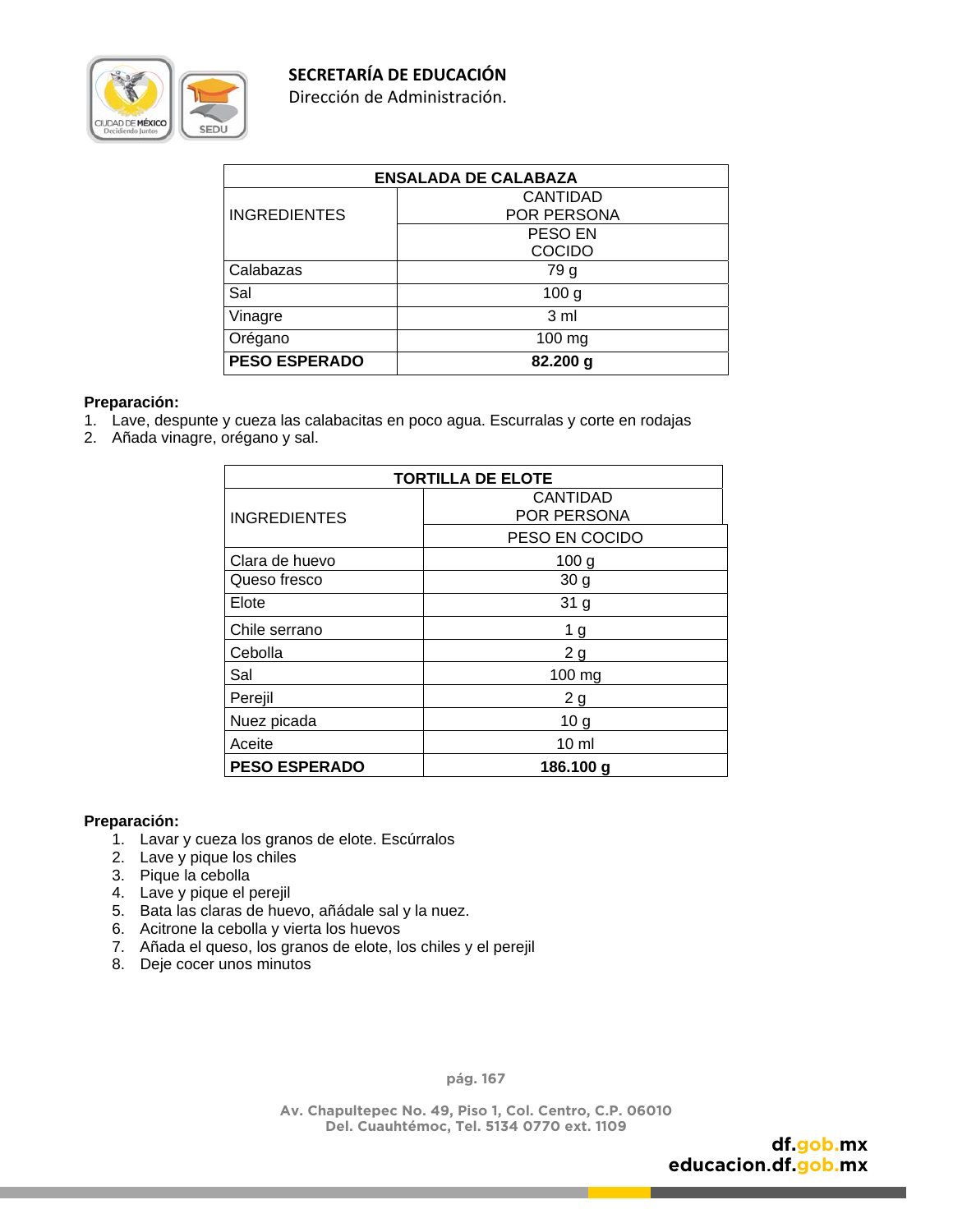

|                      | <b>PURE DE PAPA</b>            |
|----------------------|--------------------------------|
| <b>INGREDIENTES</b>  | <b>CANTIDAD</b><br>POR PERSONA |
|                      | PESO EN COCIDO                 |
| Papa                 | 97 a                           |
| Mayonesa             | 5 <sub>q</sub>                 |
| Pimienta             | $100$ mg                       |
| <b>PESO ESPERADO</b> | 102.100 g                      |

- 1. Lave y desinfecte la verdura.
- 2. Cueza la papa, pele y ralle
- 3. Incorpore la mayonesa y salpimente.

| <b>CEREAL</b>       |                     |  |
|---------------------|---------------------|--|
|                     | <b>CANTIDAD POR</b> |  |
| <b>INGREDIENTES</b> | <b>PERSONA</b>      |  |
|                     | <b>PESO</b>         |  |
| Pan                 | 90 o                |  |

| <b>FRUTA</b>   |                 |  |
|----------------|-----------------|--|
|                | <b>CANTIDAD</b> |  |
| I INGREDIENTES | POR PERSONA     |  |
|                | <b>PESO</b>     |  |
| Naranja        | 147 a           |  |

1.-. Lavar, desinfectar y cortar la naranja

**Av. Chapultepec No. 49, Piso 1, Col. Centro, C.P. 06010 Del. Cuauhtémoc, Tel. 5134 0770 ext. 1109**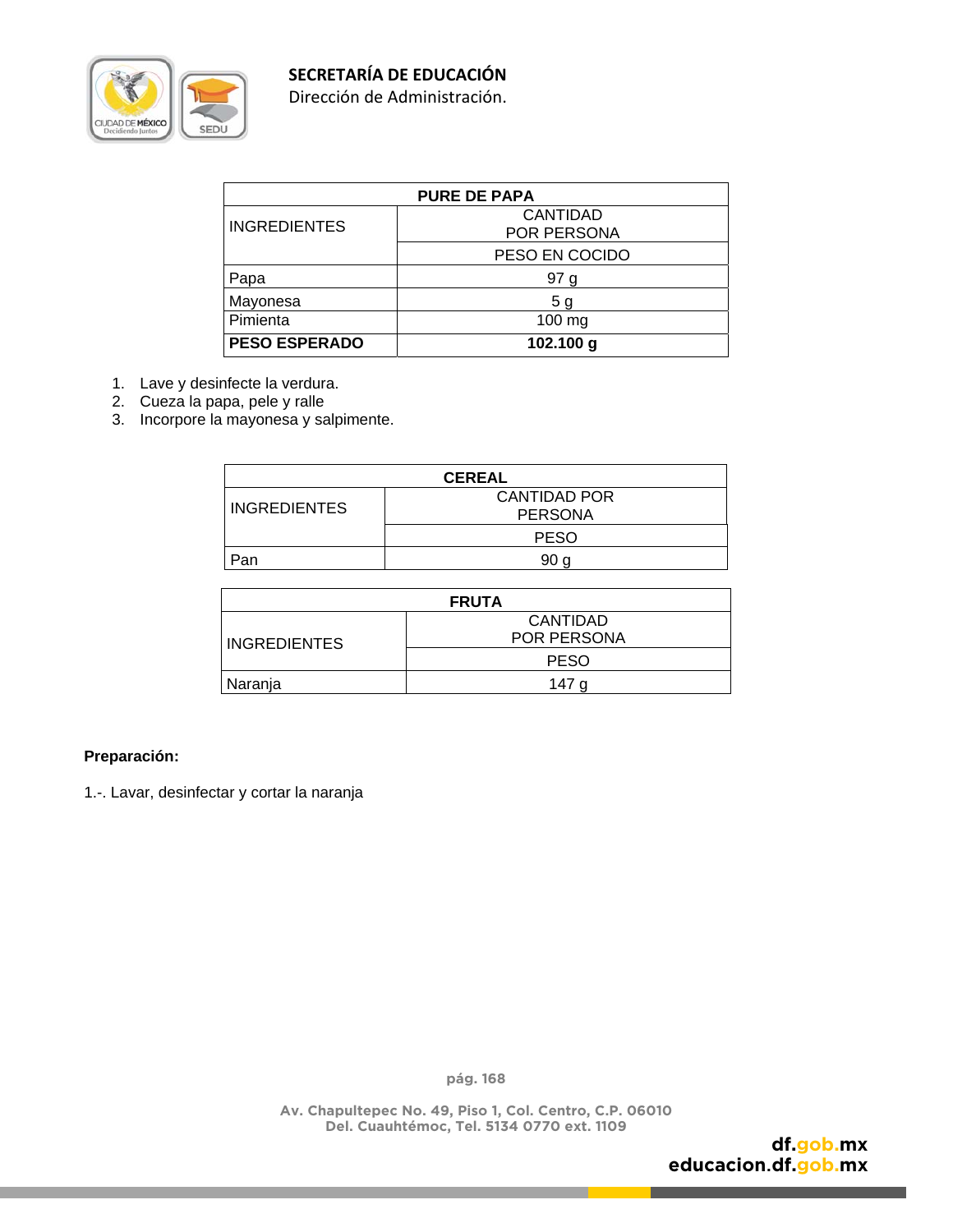

| <b>MENÚ 11</b>         | <b>MENU 12</b>                      | <b>MENÚ 13</b>                | <b>MENÚ 14</b>                      | <b>MENÚ 15</b>             | MENÚ 16                 | <b>MENÚ 17</b>                  | <b>MENÚ 18</b>             | MENÚ 19               | <b>MENÚ 20</b>          |
|------------------------|-------------------------------------|-------------------------------|-------------------------------------|----------------------------|-------------------------|---------------------------------|----------------------------|-----------------------|-------------------------|
| Coditos con<br>perejil | Espagueti a la<br>crema             | Fideos secos                  | Ensalada de<br>nopales con<br>setas | Sopa de<br>coditos         | Espagueti a la<br>crema | Sopa de<br>coditos con<br>jamón | Chayotes con<br>jamón      | Arroz con col         | Puré de papa            |
| Ensalada de<br>rusa    | Brochetas de<br>pollo con<br>cherry | Escabeche de<br>pollo         | Alambre de<br>pollo                 | Croqueta de<br>atún y papa | Ensalada pollo          | Tortitas de<br>garbanzo         | Ensalada<br>Arroz con atún | Pechuga con<br>ejotes | Ensalada de<br>ejotes   |
| Botana de<br>alubias   | Frijoles fritos                     | Ensalada de<br>arroz con apio | Dip de<br>garbanzo                  | Brócoli al<br>vapor        | Frijoles fritos         | Ensalada de<br>nopales          | Frijoles fritos            | Puré de<br>lentejas   | Brochetas de<br>pescado |
| Tostadas               | Pan                                 | Pan                           | Tortillas                           | Pan                        | Tortillas               | <b>Tortillas</b>                | Tostadas                   | Pan                   | Pan                     |
| Manzana                | Pera                                | Manzana                       | Plátano                             | Pera                       | Plátano                 | Ciruela                         | Plátano                    | Ciruela               | Plátano                 |
| Agua natural           | Agua natural                        | Agua natural                  | Agua natural                        | Agua natural               | Agua natural            | Agua natural                    | Agua Natural               | Agua natural          | Agua natural            |

**pág. 169** 

**Av. Chapultepec No. 49, Piso 1, Col. Centro, C.P. 06010 Del. Cuauhtémoc, Tel. 5134 0770 ext. 1109**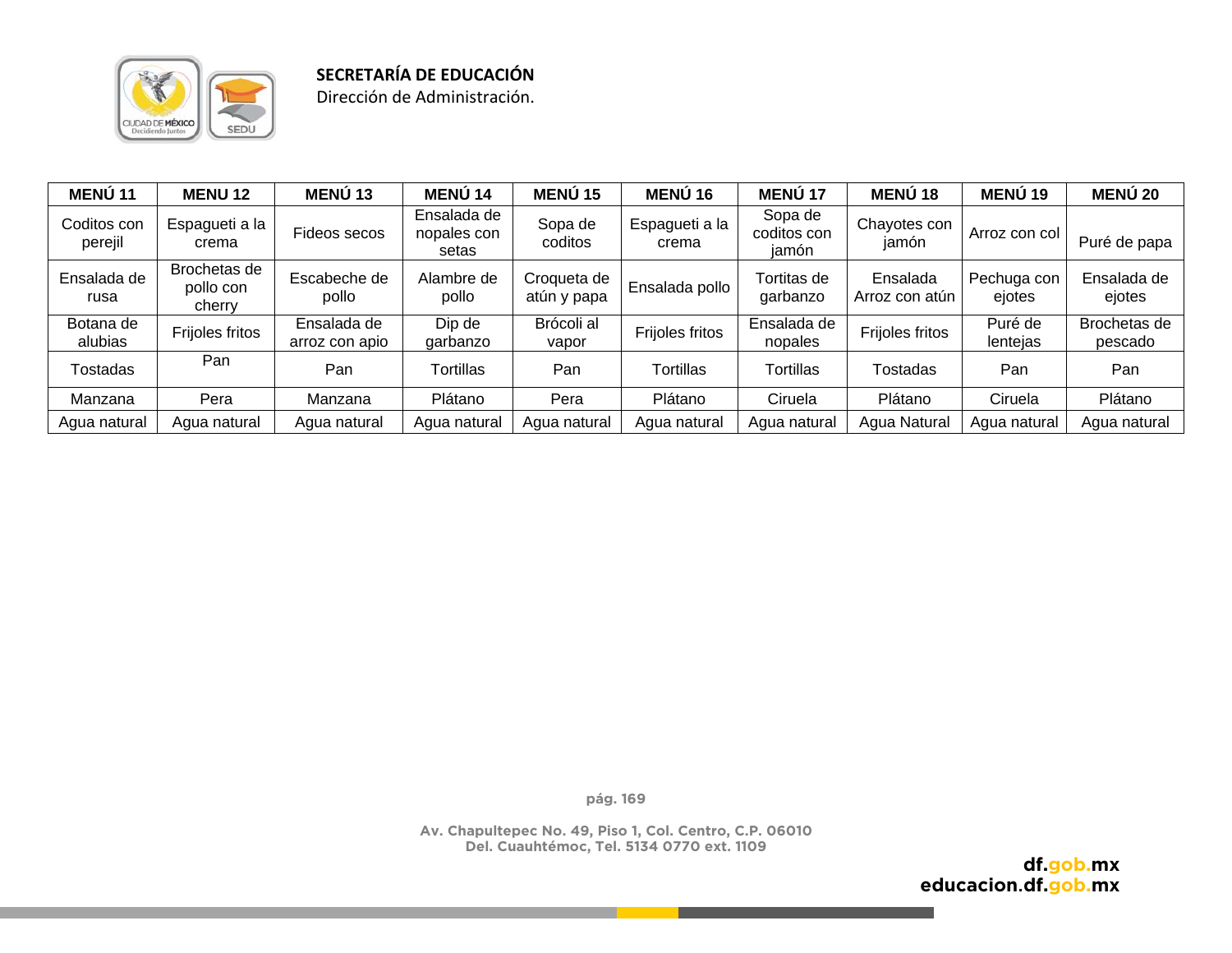Dirección de Administración.



| <b>MENÚ 11</b>      |
|---------------------|
| Coditos con perejil |
| Ensalada rusa       |
| l Botana de alubias |
| Tostadas            |
| Manzana             |
| Agua natural        |

| <b>APORTE NUTRIMENTAL</b> |       |      |
|---------------------------|-------|------|
| Energía                   | 755.5 | Kcal |
| Hidratos de               |       |      |
| carbono                   | 110.4 | g    |
| Proteína                  | 32.9  | g    |
| Grasas totales            | 21.7  | g    |
| Colesterol                | 55.6  | mg   |
| fibra                     | 6.4   | g    |

| <b>CODITOS CON PEREJIL</b> |                 |  |
|----------------------------|-----------------|--|
| <b>INGREDIENTES</b>        | <b>CANTIDAD</b> |  |
|                            | POR PERSONA     |  |
|                            | PESO EN COCIDO  |  |
| Pasta                      | 68 g            |  |
| Perejil deshidratado       | 100 mg          |  |
| Cebolla                    | 2g              |  |
| Crema                      | 5 mL            |  |
| Sal                        | 100 mg          |  |
| <b>PESO ESPERADO</b>       | 75.100 g        |  |

## **Preparación:**

- 1. Cueza la pasta con suficiente agua y sal. Refresque y escurra.
- 2. Lave y desinfecte las verduras.
- 3. Hierva media taza de agua.
- 4. Pique la cebolla finamente y agréguela al agua hirviendo. Tape y deje reposar por 5 minutos.
- 5. Coloque la pasta en un recipiente. Incorpore la crema y el perejil.

| <b>ENSALADA RUSA</b> |                 |  |
|----------------------|-----------------|--|
|                      | <b>CANTIDAD</b> |  |
| <b>INGREDIENTES</b>  | POR PERSONA     |  |
|                      | PESO EN COCIDO  |  |
| Atún drenado         | 60 <sub>g</sub> |  |
| Zanahoria            | 18 <sub>g</sub> |  |
| Chícharo             | 28 <sub>g</sub> |  |
| Papa                 | 29 <sub>g</sub> |  |
| Mayonesa             | 10 <sub>g</sub> |  |
| <b>PESO ESPERADO</b> | 145 g           |  |

**pág. 170** 

**Av. Chapultepec No. 49, Piso 1, Col. Centro, C.P. 06010 Del. Cuauhtémoc, Tel. 5134 0770 ext. 1109**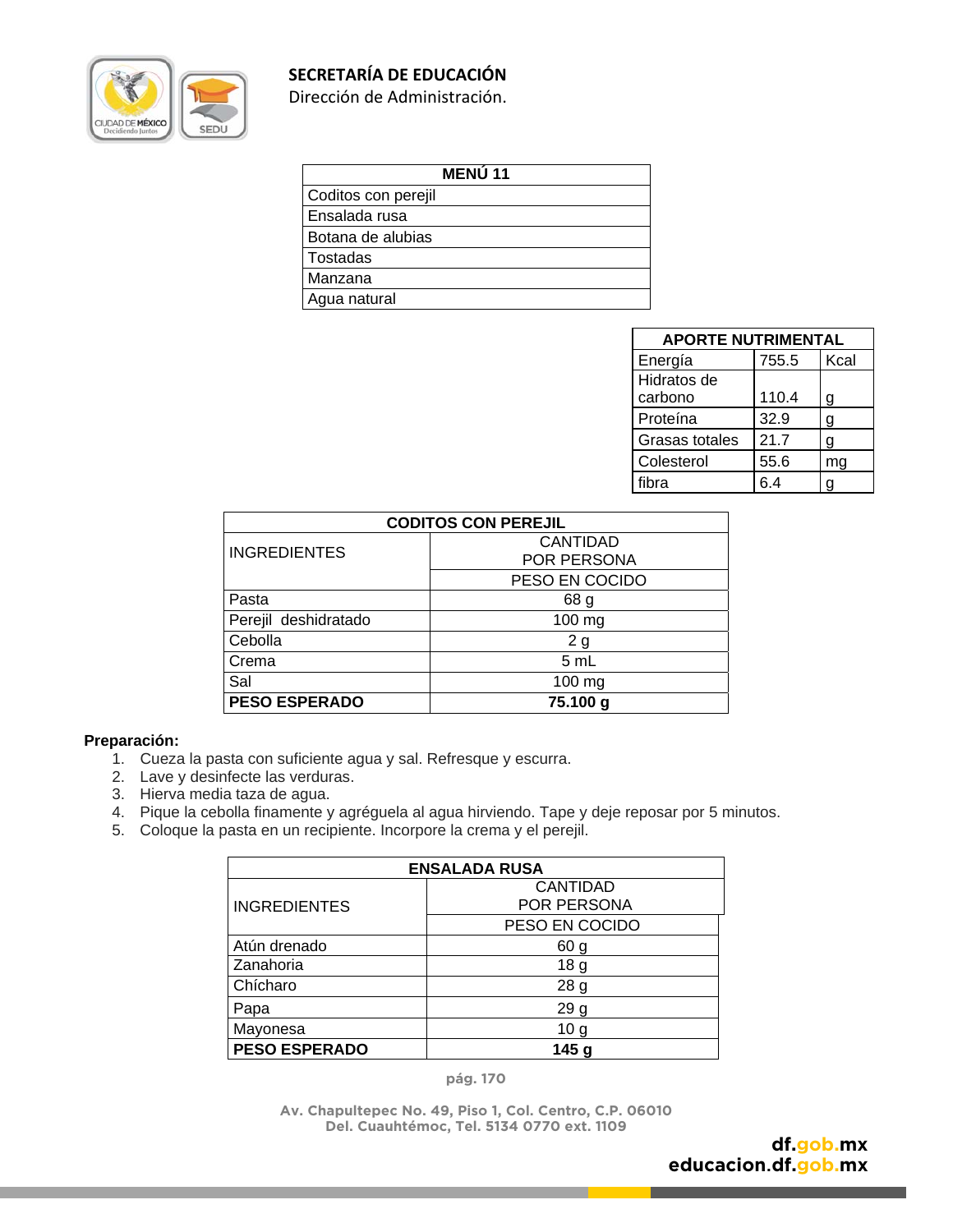

#### **Preparación:**

- 1. Lave y desinfecte las verduras y la papa.
- 2. Quite la cascara y corte en cubos la zanahoria.
- 3. Cueza la zanahoria y el chícharo.
- 4. Cueza la papa, quite la piel y corte en cubos.
- 5. Mezcle el atún con las verduras, la papa y la mayonesa.

| <b>BOTANA DE ALUBIAS</b> |                                |  |  |  |
|--------------------------|--------------------------------|--|--|--|
| <b>INGREDIENTES</b>      | <b>CANTIDAD</b><br>POR PERSONA |  |  |  |
|                          | PESO EN COCIDO                 |  |  |  |
| Alubias                  | 107 <sub>g</sub>               |  |  |  |
| Cebolla                  | 9 g                            |  |  |  |
| Aceite de oliva          | 5 <sub>m</sub>                 |  |  |  |
| Perejil                  | 1 <sub>g</sub>                 |  |  |  |
| Chile serrano            | 1 <sub>g</sub>                 |  |  |  |
| Ajo                      | 200 mg                         |  |  |  |
| Sal                      | 100 mg                         |  |  |  |
| Pimienta                 | 100 mg                         |  |  |  |
| Jugo de limón            | $10 \mathrm{m}$                |  |  |  |
| Ralladura de limó        | 1/ <sub>2</sub> cucharadita    |  |  |  |
| <b>PESO ESPERADO</b>     | 133.400 g                      |  |  |  |

#### **Preparación:**

- 1. Ponga a remojar las alubias un día antes. Cueza las alubias con sal y un poco de cebolla.
- 2. Escurra las alubias.
- 3. Lave y desinfecte las verduras.
- 4. Pique finamente la cebolla, perejil y ajo
- 5. Mezcle las alubias, con la cebolla, el chile, el diente de ajo y el perejil.
- 6. Coloque en un recipiente el jugo de limón, sal y pimienta y mézclelo con un batidor de globo.
- 7. Agregar poco a poco el aceite de oliva y bata más rápido para que la mezcla emulsione y se integre perfectamente.
- 8. Cubra las alubias con éste aderezo y mezclas bien.
- 9. Dejas reposar 20 minutos antes de servirlas

| <b>CEREAL</b>       |                     |  |
|---------------------|---------------------|--|
|                     | <b>CANTIDAD POR</b> |  |
| <b>INGREDIENTES</b> | <b>PERSONA</b>      |  |
|                     | <b>PESO</b>         |  |
| Tostadas            | 50 g                |  |

**pág. 171** 

**Av. Chapultepec No. 49, Piso 1, Col. Centro, C.P. 06010 Del. Cuauhtémoc, Tel. 5134 0770 ext. 1109**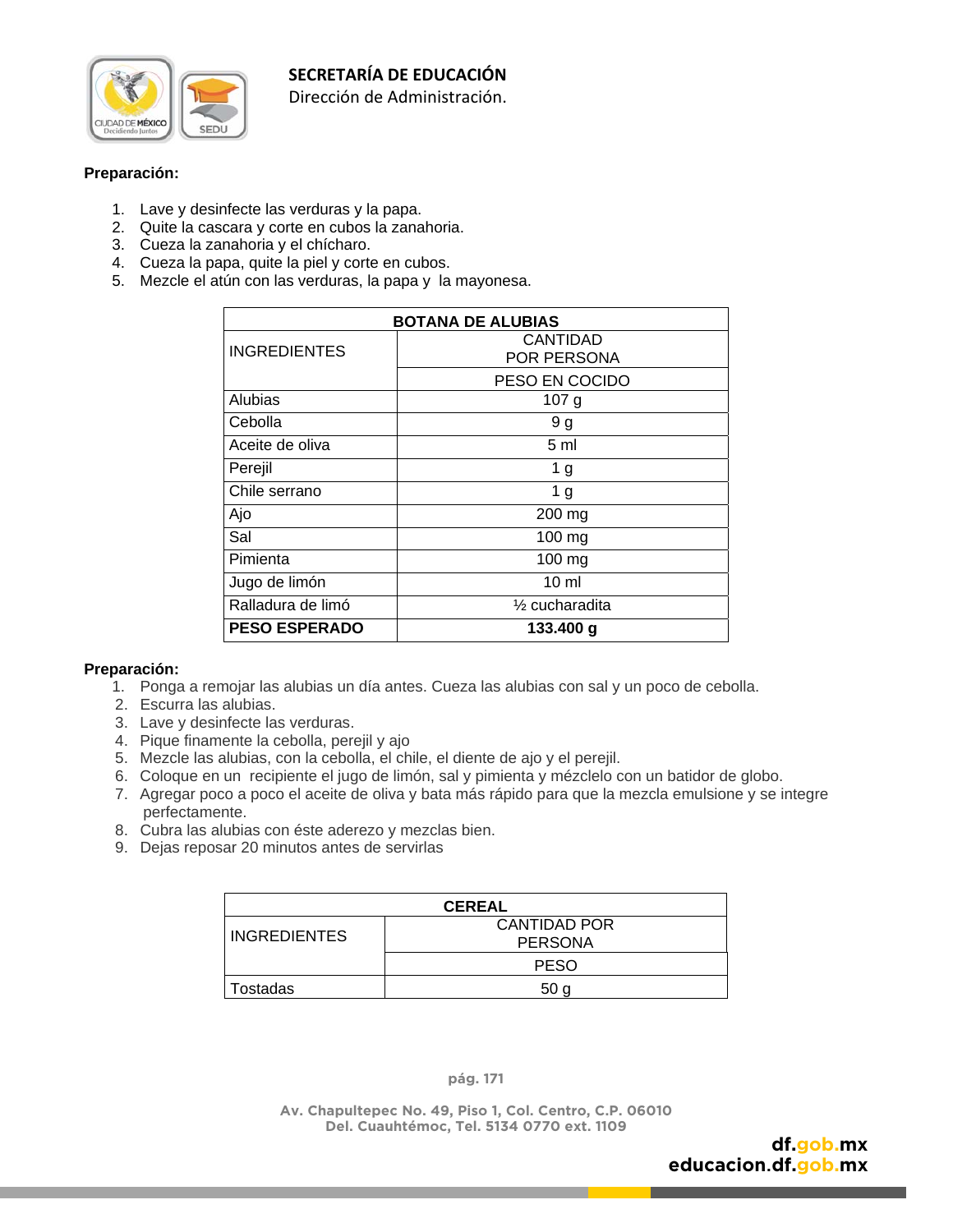

|                | <b>FRUTA</b>       |
|----------------|--------------------|
|                | CANTIDAD           |
| I INGREDIENTES | <b>POR PERSONA</b> |
|                | <b>PESO</b>        |
| Manzana        | 149 a              |

## **Preparación:**

1.-. Lavar y desinfectar la manzana

| <b>MENÚ 12</b>                |
|-------------------------------|
| Espagueti a la crema          |
| Brochetas de pollo con cherry |
| Frijoles fritos               |
| Pan                           |
| Pera                          |
| Agua natural                  |

| <b>APORTE NUTRIMENTAL</b> |       |      |
|---------------------------|-------|------|
| Energía                   | 763.7 | Kcal |
| Hidratos de<br>carbono    | 101.6 | g    |
| Proteína                  | 36.7  | g    |
| Grasas totales            | 23.8  |      |
| Colesterol                | 59.0  | mg   |
| fibra                     | 72    |      |

| <b>ESPAGUETI CON CREMA</b> |                                |
|----------------------------|--------------------------------|
| <b>INGREDIENTES</b>        | <b>CANTIDAD</b><br>POR PERSONA |
|                            | PESO EN COCIDO                 |
| Pasta                      | 45 <sub>g</sub>                |
| Crema                      | 5 mL                           |
| Mantequilla                | 5 <sub>g</sub>                 |
| Cebolla                    | 2 <sub>g</sub>                 |
| Ajo                        | 250 mg                         |
| <b>PESO ESPERADO</b>       | 57.250 g                       |

### **Preparación:**

- 1. Cueza el espagueti en sufriente agua con un trozo de cebolla y sal. Refresque y escurra.
- 2. Licue la crema, la cebolla y el ajo.

**pág. 172** 

**Av. Chapultepec No. 49, Piso 1, Col. Centro, C.P. 06010 Del. Cuauhtémoc, Tel. 5134 0770 ext. 1109**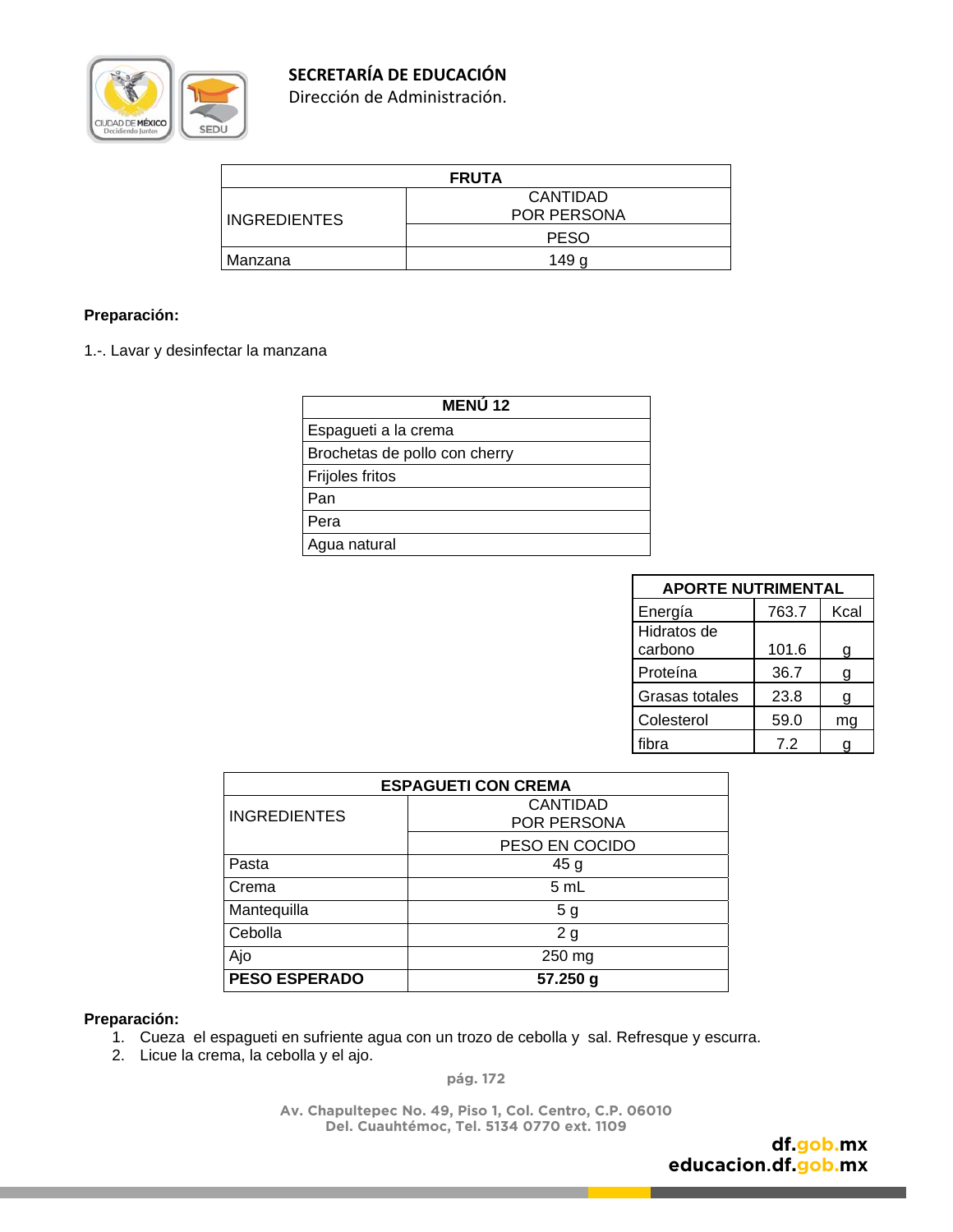

- 3. Fría la mezcla anterior y deje hervir.
- 4. Agregue el espagueti y cocine unos minutos.

| <b>BROCHETAS DE POLLO</b> |                 |
|---------------------------|-----------------|
| <b>INGREDIENTES</b>       | <b>CANTIDAD</b> |
|                           | POR PERSONA     |
|                           | PESO EN COCIDO  |
| Pechuga de pollo          | 57 g            |
| Champiñones               | 25 <sub>g</sub> |
| Jitomate cherry           | 47 g            |
| Aceite                    | 10 <sub>g</sub> |
| Sal                       | $100$ mg        |
| Pimienta                  | $100$ mg        |
| <b>PESO ESPERADO</b>      | 139.200 g       |

- 1. Lave y corte la pechuga cubos de 3 cm aproximadamente.
- 2. Lave y desinfecte las verduras
- 3. Los champiñones córtelos a la mitad.
- 4. En palillos para brochetas, ensarte alternativamente el pollo, los champiñones y los jitomates
- 5. Con una brocha barnice los ingredientes ya colocados en las brochetas con un poco de aceite por todos lados y espolvoreé con sal y pimienta.
- 6. Fríalas con el aceite sobrante hasta que el pollo esté cocido y dorado.

| <b>FRIJOLES FRITOS</b> |                             |
|------------------------|-----------------------------|
| <b>INGREDIENTES</b>    | <b>CANTIDAD POR PERSONA</b> |
|                        | PESO EN COCIDO              |
| Frijoles               | 90 <sub>g</sub>             |
| Cebolla                | 4 g                         |
| Aceite                 | 5 <sub>m</sub>              |
| Sal                    | $100 \text{ mg}$            |
| <b>PESO ESPERADO</b>   | 99.100 g                    |

#### **Preparación:**

- 1. Lave y ponga a remojar los frijoles desde la noche anterior. Escurra.
- 2. Lave y desinfecte las verduras.
- 3. Pique la cebolla a la mitad.
- 4. Cueza los frijoles en suficiente agua con un trozo de cebolla y la sal.
- 5. Pique finamente la cebolla restante. Fríala
- 6. Incorpore los frijoles y machacarlos.

**pág. 173** 

**Av. Chapultepec No. 49, Piso 1, Col. Centro, C.P. 06010 Del. Cuauhtémoc, Tel. 5134 0770 ext. 1109**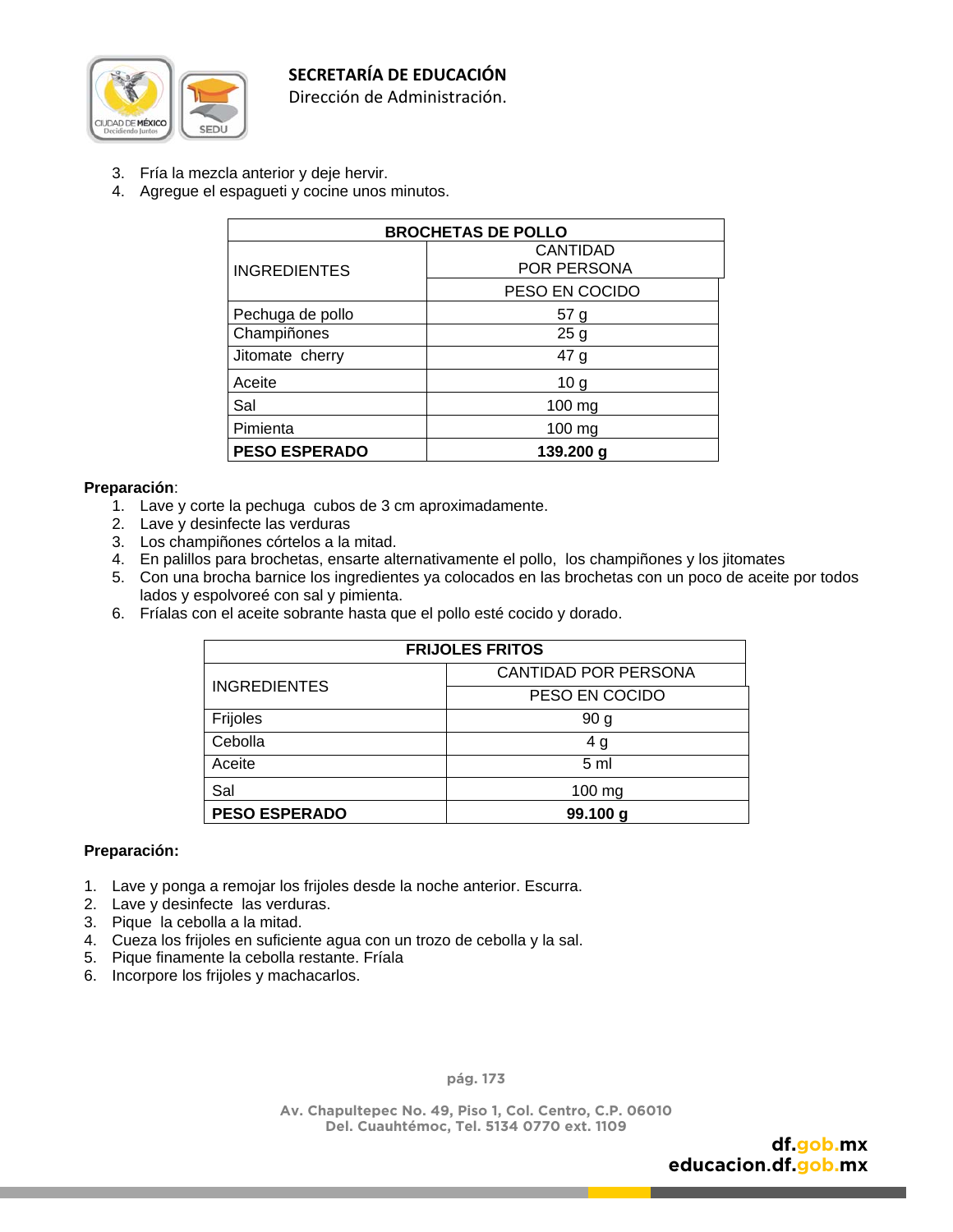

| <b>CEREAL</b>       |                     |
|---------------------|---------------------|
|                     | <b>CANTIDAD POR</b> |
| <b>INGREDIENTES</b> | <b>PERSONA</b>      |
|                     | <b>PESO</b>         |
| Pan                 | 90 a                |

| <b>FRUTA</b>        |                     |
|---------------------|---------------------|
| <b>INGREDIENTES</b> | <b>CANTIDAD POR</b> |
|                     | <b>PERSONA</b>      |
|                     | <b>PESO</b>         |
| Pera                | 123 a               |

.<br>1. Lave y desinfecte la pera.

| <b>MENÚ 13</b>             |  |
|----------------------------|--|
| Fideos seco                |  |
| Escabeche de pollo         |  |
| Ensalada de arroz con apio |  |
| Pan                        |  |
| Manzana                    |  |
| Agua natural               |  |

| <b>APORTE NUTRIMENTAL</b> |       |      |
|---------------------------|-------|------|
| Energía                   | 804   | Kcal |
| Hidratos de               |       |      |
| carbono                   | 119.5 | g    |
| Proteína                  | 33.4  | g    |
| Grasas totales            | 20.9  | g    |
| Colesterol                | 71.0  | mg   |
| fibra                     | 9.3   | O    |

| <b>FIDEOS SECOS</b>  |                             |
|----------------------|-----------------------------|
| <b>INGREDIENTES</b>  | <b>CANTIDAD POR PERSONA</b> |
|                      | PESO EN COCIDO              |
| Fideos medianos      | 45 <sub>g</sub>             |
| <b>Jitomate</b>      | 28 g                        |
| Pimiento             | 12 <sub>g</sub>             |
| Aceite               | 5 <sub>m</sub>              |
| Ajo                  | 250 mg                      |
| Sal                  | 100 mg                      |
| Cebolla              | 2 <sub>g</sub>              |
| <b>PESO ESPERADO</b> | $92.350$ g                  |

### **pág. 174**

**Av. Chapultepec No. 49, Piso 1, Col. Centro, C.P. 06010 Del. Cuauhtémoc, Tel. 5134 0770 ext. 1109**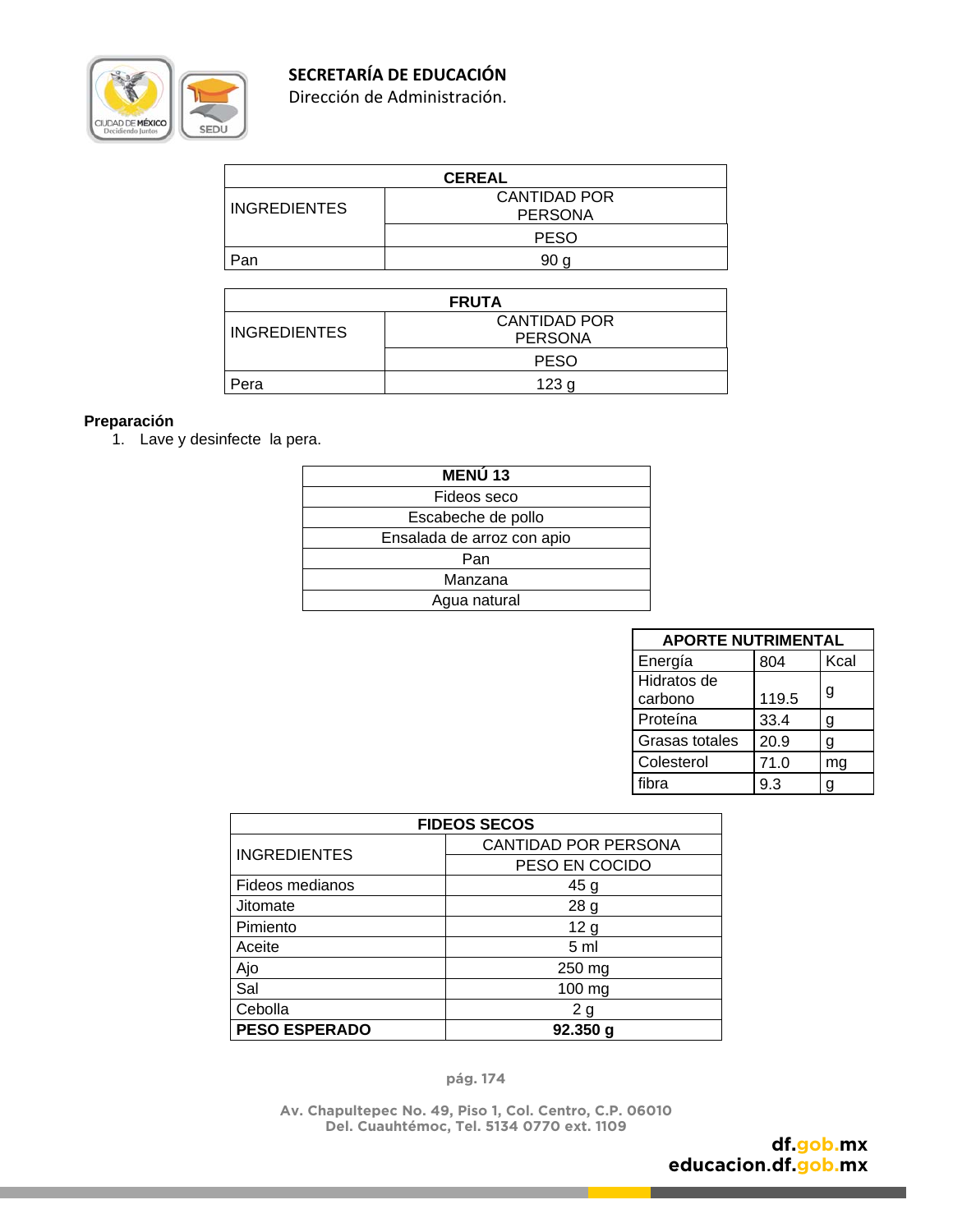

#### **Preparación:**

- 8. Lave y desinfecte las verduras.
- 9. Corte en tiras delgadas el pimiento.
- 10. Licue el jitomate, cebolla y el ajo.
- 11. Dore la pasta.
- 12. Incorpore el jitomate, el pimiento y la sal. Cocine unos minutos.
- 13. Añada caldo y deje hervir a fuego bajo hasta que todo se cueza

| <b>ESCABECHE DE POLLO</b> |                                |  |
|---------------------------|--------------------------------|--|
| <b>INGREDIENTES</b>       | <b>CANTIDAD</b><br>POR PERSONA |  |
|                           | PESO EN COCIDO                 |  |
| Pieza de pollo            | 64                             |  |
| Zanahoria                 | 54                             |  |
| <b>Jitomate</b>           | 15                             |  |
| Cebolla                   | 9                              |  |
| Papa                      | 29                             |  |
| Aceite                    | 5 <sub>ml</sub>                |  |
| Vinagre                   | 5 mL                           |  |
| Sal                       | 100 mg                         |  |
| Laurel                    | $100$ mg                       |  |
| <b>PESO ESPERADO</b>      | 181                            |  |

#### **Preparación:**

- 8. Cueza el pollo con un poco de agua y el laurel. Deshebre.
- 9. Dore la cebolla a fuego lento.
- 10. Lave, pele y raya la zanahoria.
- 11. Agregue la zanahoria y el pollo..
- 12. Añada el vinagre y sazonar con sal. Tape.
- 13. Sirva acompañado de unas rodajas de jitomate.

| <b>ENSALADA DE ARROZ Y APIO</b> |                             |
|---------------------------------|-----------------------------|
| <b>INGREDIENTES</b>             | <b>CANTIDAD POR PERSONA</b> |
|                                 | PESO EN COCIDO              |
| Arroz                           | 44 g                        |
| Queso fresco                    | 20 <sub>g</sub>             |
| Apio                            | 2 <sub>g</sub>              |
| Cebolla                         | 9 g                         |
| Salsa de soya                   | 5 mL                        |
| Aceite                          | 5 mL                        |
| <b>PESO ESPERADO</b>            | 85 <sub>g</sub>             |

**Av. Chapultepec No. 49, Piso 1, Col. Centro, C.P. 06010 Del. Cuauhtémoc, Tel. 5134 0770 ext. 1109**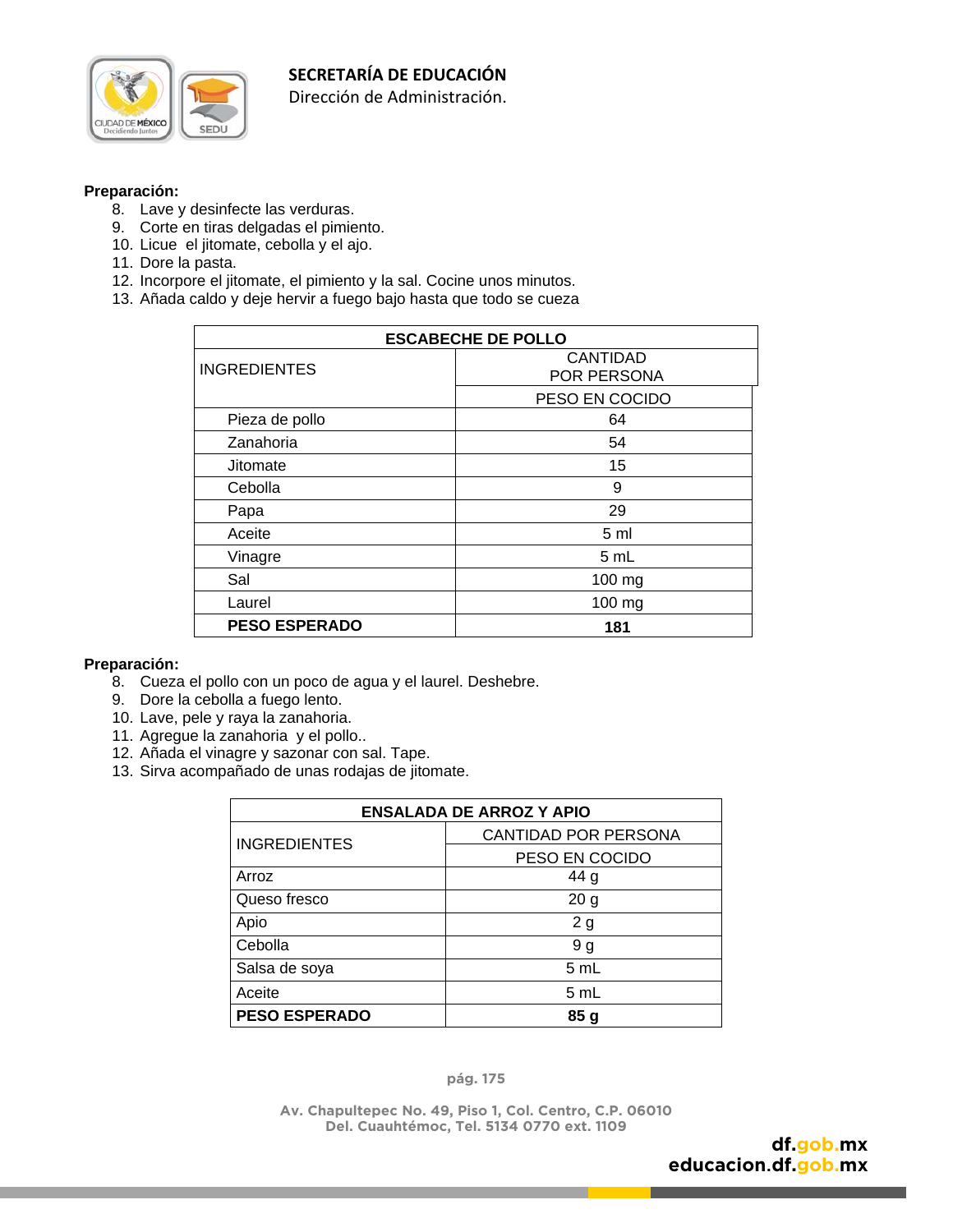

- 4. Lave el arroz y hierva hasta que esté cocido y el líquido se haya consumido. Enfrié.
- 5. Lave y desinfecte las verduras
- 6. Pique el apio y la cebolla. Mézclelos con el arroz. Agregue el queso, la salsa de soya y el aceite. Revuelva

| <b>CEREAL</b>       |                 |
|---------------------|-----------------|
|                     | <b>CANTIDAD</b> |
| <b>INGREDIENTES</b> | POR PERSONA     |
|                     | <b>PESO</b>     |
| Pan                 | 90 <sub>g</sub> |

| <b>FRUTA</b> |                     |
|--------------|---------------------|
| INGREDIENTES | <b>CANTIDAD POR</b> |
|              | <b>PERSONA</b>      |
|              | <b>PESO</b>         |
| Manzana      | 149 a               |

## **Preparación:**

1. Lavar y desinfestar la manzana

| <b>MENÚ 14</b>                |
|-------------------------------|
| Ensalada de nopales con setas |
| Alambre de pollo              |
| Dip de garbanzo               |
| Tortillas                     |
| Plátano                       |
| Agua natural                  |

| <b>APORTE NUTRIMENTAL</b> |       |      |
|---------------------------|-------|------|
| Energía                   | 726.4 | Kcal |
| Hidratos de               |       |      |
| carbono                   | 95.1  | g    |
| Proteína                  | 37.6  | g    |
| Grasas totales            | 25.5  | g    |
| Colesterol                | 52.2  | mg   |
| fibra                     | 12.6  | g    |

**pág. 176** 

**Av. Chapultepec No. 49, Piso 1, Col. Centro, C.P. 06010 Del. Cuauhtémoc, Tel. 5134 0770 ext. 1109**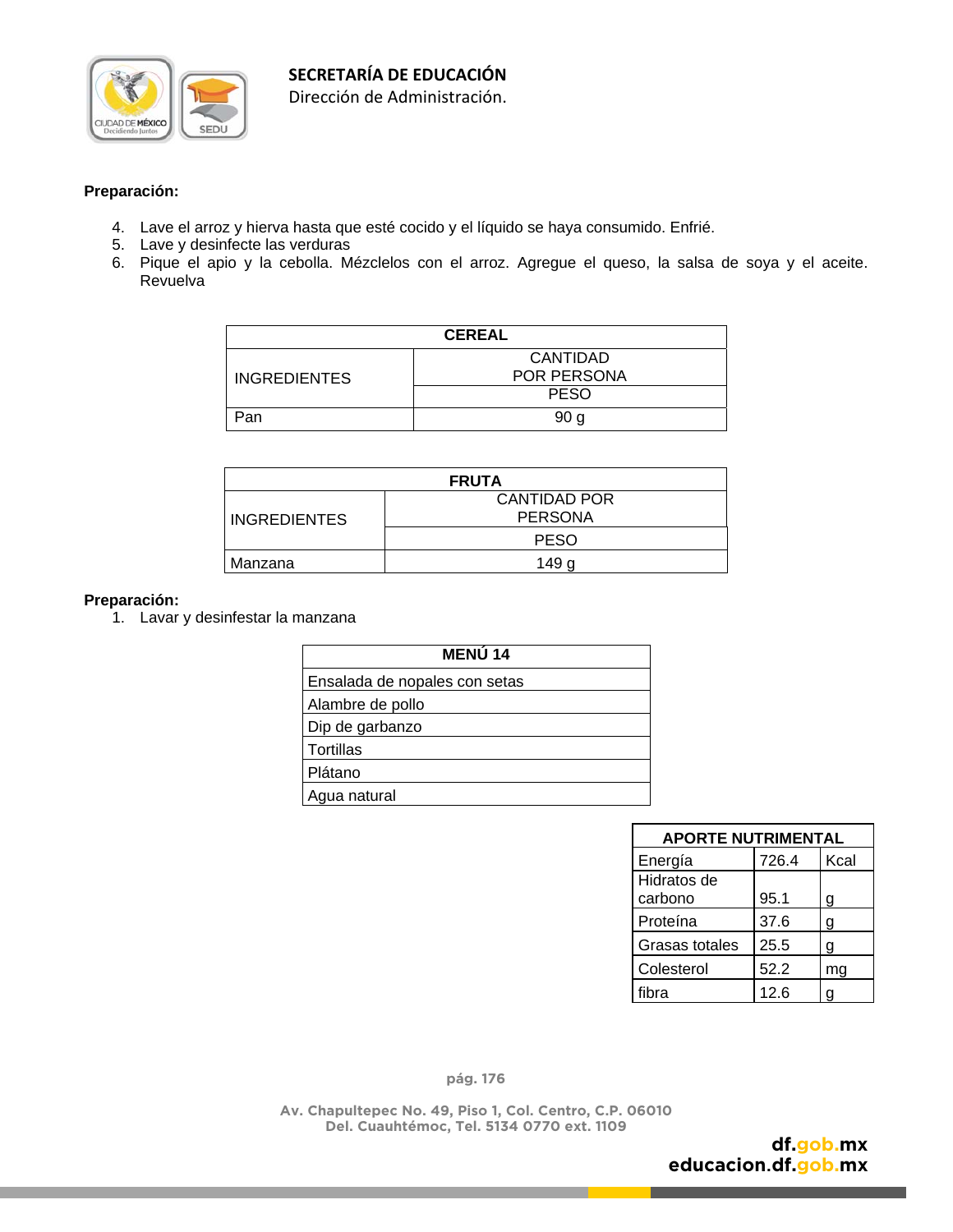



Dirección de Administración.

| <b>ENSALADA DE NOPALES CON SETAS</b> |                                |  |
|--------------------------------------|--------------------------------|--|
| <b>INGREDIENTES</b>                  | <b>CANTIDAD</b><br>POR PERSONA |  |
|                                      | PESO EN COCIDO                 |  |
| Setas                                | 30 <sub>g</sub>                |  |
| Nopales                              | 50 <sub>g</sub>                |  |
| Elote                                | 29 <sub>g</sub>                |  |
| Cebolla                              | 5 <sub>g</sub>                 |  |
| Epazote                              | $100$ mg                       |  |
| Sal                                  | $100$ mg                       |  |
| Aceite                               | 5 <sub>m</sub>                 |  |
| <b>PESO ESPERADO</b>                 | 119.200 g                      |  |

## **Preparación:**

- 1. Lave y desinfecte las verduras.
- 2. Pique, cueza y escurra los nopales.
- 3. Corte en rodajas la cebolla.
- 4. Acetrine la cebolla y los granitos de elote
- 5. Incorpore los nopales y cocine por 15 minutos.
- 6. Añada los hongos setas, el epazote y la sal. Retire del fuego cuando este todo cocido.

| <b>ALAMBRE DE POLLO</b> |                                |  |
|-------------------------|--------------------------------|--|
| <b>INGREDIENTES</b>     | <b>CANTIDAD</b><br>POR PERSONA |  |
|                         | PESO EN COCIDO                 |  |
| Fajitas de pechuga      | 57 g                           |  |
| Pimiento morrón         | 25 <sub>g</sub>                |  |
| Cebolla                 | 9 g                            |  |
| Calabacita              | 26g                            |  |
| Aceite                  | $10 \mathrm{m}$                |  |
| <b>PESO ESPERADO</b>    | 127 g                          |  |

## **Preparación:**

- 1. Lave y desinfecte las verduras.
- 2. Pique en cubos la carne y la verduras
- 3. Fría las fajitas. Incorpore las verduras

**pág. 177** 

**Av. Chapultepec No. 49, Piso 1, Col. Centro, C.P. 06010 Del. Cuauhtémoc, Tel. 5134 0770 ext. 1109**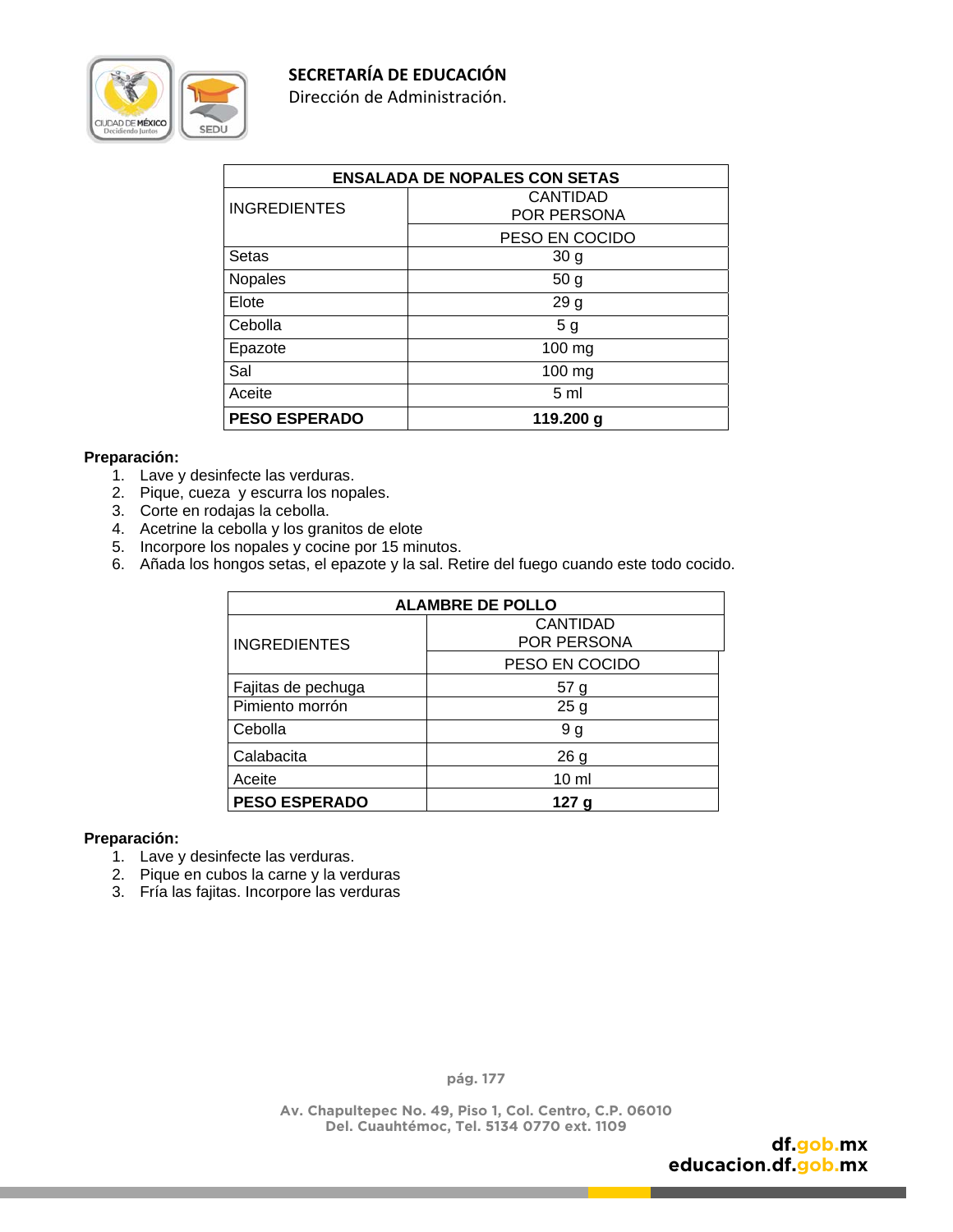

Dirección de Administración.

| <b>DIP DE GARBANZO</b> |                             |  |
|------------------------|-----------------------------|--|
| <b>INGREDIENTES</b>    | <b>CANTIDAD POR PERSONA</b> |  |
|                        | PESO EN COCIDO              |  |
| Garbanzos              | 64 g                        |  |
| Paprika                | 100 mg                      |  |
| Aceite de oliva        | 5 <sub>m</sub>              |  |
| Sal                    | 100 mg                      |  |
| Jugo de limón          | 10 <sub>m</sub>             |  |
| PESO ESPERADO          | 79.200 g                    |  |

# **Preparación**

- 1. Ponga a remojar los garbanzos un día antes. Cueza los garbanzos con sal y un poco de cebolla.
- 2. Bata todo en la licuadora hasta que quede una pasta suave.
- 3. Deje enfriar por 2 horas.

| <b>CEREAL</b>  |                     |  |
|----------------|---------------------|--|
|                | <b>CANTIDAD POR</b> |  |
| I INGREDIENTES | PERSONA             |  |
|                | <b>PESO</b>         |  |
| Tortilla       | 90 a                |  |

| <b>FRUTA</b>        |                    |  |
|---------------------|--------------------|--|
| <b>INGREDIENTES</b> | CANTIDAD           |  |
|                     | <b>POR PERSONA</b> |  |
|                     | PESO NETO          |  |
| Plátano             | 147 a              |  |
|                     |                    |  |

## **Preparación:**

1.-. Lave y desinfecte el plátano.

| <b>MENÚ 15</b>              |
|-----------------------------|
| Sopa de coditos             |
| Croquetas de papas con atún |
| Brócoli al vapor            |
| Pan                         |
| Pera                        |
| Agua natural                |

| <b>APORTE NUTRIMENTAL</b> |       |      |
|---------------------------|-------|------|
| Energía                   | 756.9 | Kcal |
| Hidratos de               |       |      |
| carbono                   | 118.6 | g    |
| Proteína                  | 29.5  | g    |
| Grasas totales            | 19.3  | g    |
| Colesterol                | 6.85  | mg   |
| fibra                     | 6.6   | q    |

**pág. 178** 

**Av. Chapultepec No. 49, Piso 1, Col. Centro, C.P. 06010 Del. Cuauhtémoc, Tel. 5134 0770 ext. 1109**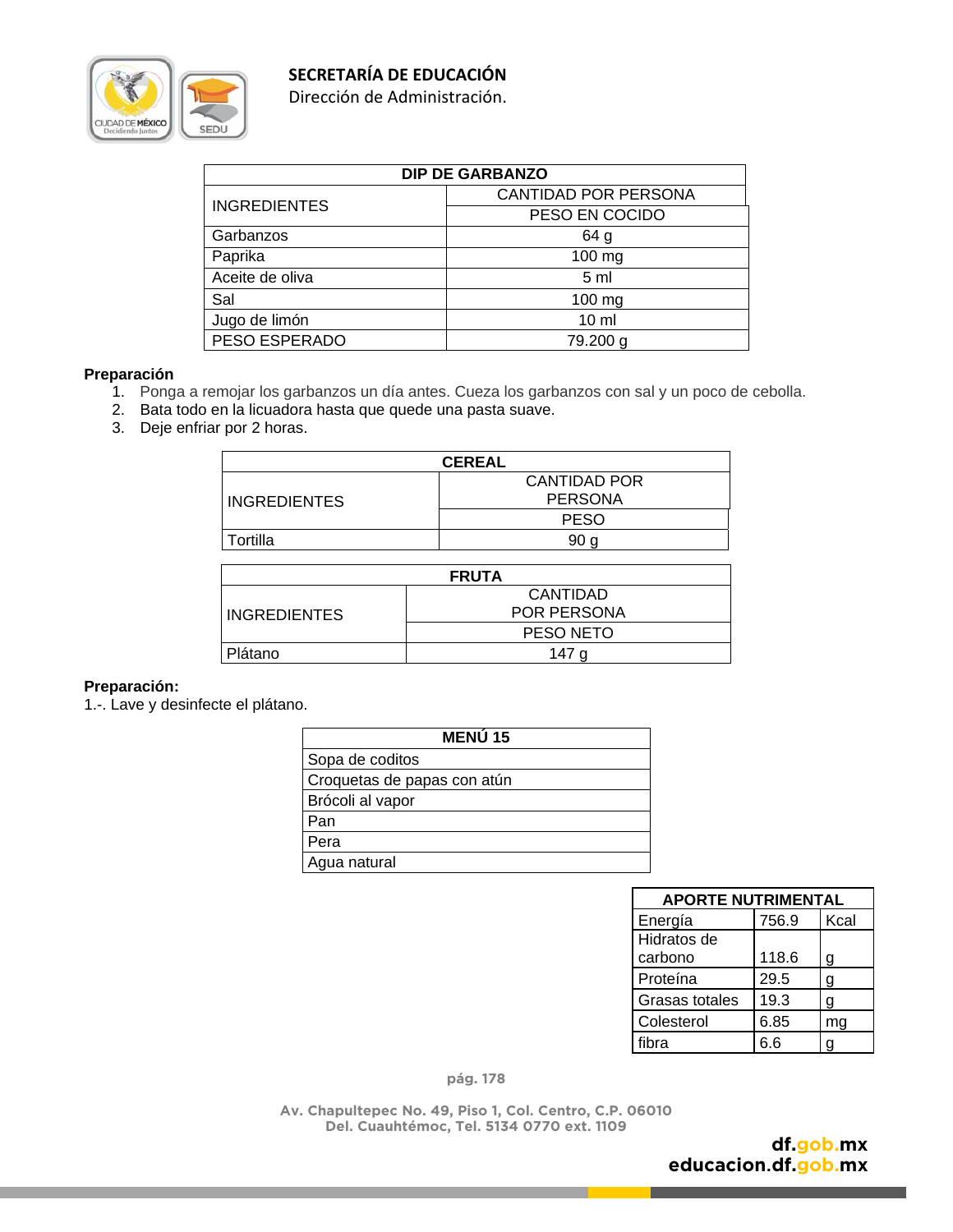

| <b>SOPA DE CODITOS</b> |                                |  |
|------------------------|--------------------------------|--|
| <b>INGREDIENTES</b>    | <b>CANTIDAD</b><br>POR PERSONA |  |
|                        | PESO EN COCIDO                 |  |
| Coditos                | 20 <sub>g</sub>                |  |
| Aceite                 | 5 ml                           |  |
| Ajo                    | 200 mg                         |  |
| Crema                  | 5 <sub>m</sub>                 |  |
| Sal                    | $100$ mg                       |  |
| PESO ESPERADO          | 30.300 g                       |  |

- 1. Ponga a hervir agua con aceite, sal y ajo.
- 2. Escurra la pasta y agregarle agua fría para templarla.
- 3. Incorpore la crema. Reserve

| <b>CROQUETAS DE ATÚN Y PAPA</b> |                     |  |
|---------------------------------|---------------------|--|
|                                 | <b>CANTIDAD POR</b> |  |
| <b>INGREDIENTES</b>             | <b>PERSONA</b>      |  |
|                                 | PESO EN COCIDO      |  |
| Papas                           | 97 g                |  |
| Atún                            | 60 g                |  |
| Claras de huevo                 | 10 <sub>g</sub>     |  |
| Aceite                          | $10 \text{ mL}$     |  |
| Pan molido                      | 10 <sub>g</sub>     |  |
| Ajo                             | 250 <sub>mg</sub>   |  |
| Sal                             | $100 \text{ mg}$    |  |
| PESO ESPERADO                   | 177.350 g           |  |

#### **Preparación:**

- 1. Lave y desinfecte las verduras
- 2. Pele, pique y cueza las papas hasta que estén suaves. Macháquelas.
- 3. Pique finamente el ajo
- 4. Agregue el ajo, aceite, atún, sal y pimienta, revuelva bien hasta incorporar. Deje enfriar.
- 5. Forme croquetas.
- 6. Pase cada croqueta por el pan molido, después por el huevo y nuevamente por el pan molido.
- 7. Fría las croquetas.
- 8. Escurra sobre papel absorbente. Sirva

**pág. 179** 

**Av. Chapultepec No. 49, Piso 1, Col. Centro, C.P. 06010 Del. Cuauhtémoc, Tel. 5134 0770 ext. 1109**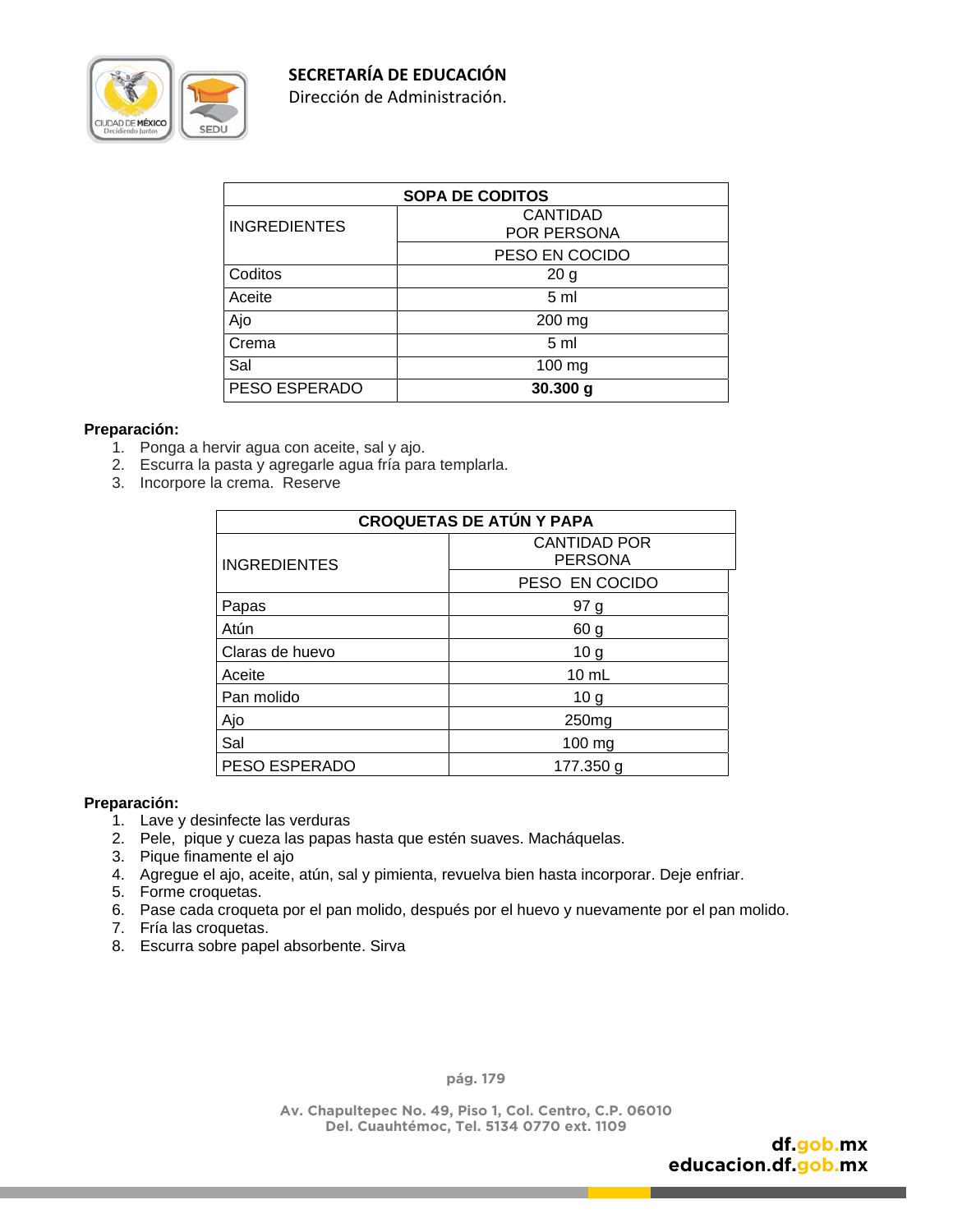

| <b>BRÓCOLI AL VAPOR</b> |                                |  |  |
|-------------------------|--------------------------------|--|--|
| <b>INGREDIENTES</b>     | <b>CANTIDAD</b><br>POR PERSONA |  |  |
|                         | PESO EN COCIDO                 |  |  |
| <b>Brócoli</b>          | 34 <sub>g</sub>                |  |  |
| Cebolla morada          | 5 g                            |  |  |
| Granitos de elote       | 23 <sub>g</sub>                |  |  |
| PESO ESPERADO           | 62 <sub>g</sub>                |  |  |

- 1. Lave y desinfecte las verduras.
- 2. Cueza las verduras al vapor. Retire cuando estén cocidas

| <b>CEREAL</b>       |                    |  |
|---------------------|--------------------|--|
| <b>INGREDIENTES</b> | <b>CANTIDAD</b>    |  |
|                     | <b>POR PERSONA</b> |  |
|                     | <b>PESO</b>        |  |
| Pan                 | 90 <sub>q</sub>    |  |

| <b>FRUTA</b>        |                    |  |
|---------------------|--------------------|--|
| <b>INGREDIENTES</b> | CANTIDAD           |  |
|                     | <b>POR PERSONA</b> |  |
|                     | <b>PESO</b>        |  |
| Pera                | 123 <sub>g</sub>   |  |
|                     |                    |  |

### **Preparación:**

1.-. Lave y desinfecte la pera.

| MENÚ 16             |
|---------------------|
| Espagueti con crema |
| Ensalada pollo      |
| Frijoles fritos     |
| Tortilla            |
| Plátano             |
| Agua natural        |

| <b>APORTE NUTRIMENTAL</b> |       |      |  |  |
|---------------------------|-------|------|--|--|
| Energía                   | 727.8 | Kcal |  |  |
| Hidratos de               |       |      |  |  |
| carbono                   | 101.5 | g    |  |  |
| Proteína                  | 35.7  | g    |  |  |
| Grasas totales            | 21.6  | g    |  |  |
| Colesterol                | 59.0  | ma   |  |  |
| fibra                     | 9.13  |      |  |  |

**pág. 180** 

**Av. Chapultepec No. 49, Piso 1, Col. Centro, C.P. 06010 Del. Cuauhtémoc, Tel. 5134 0770 ext. 1109**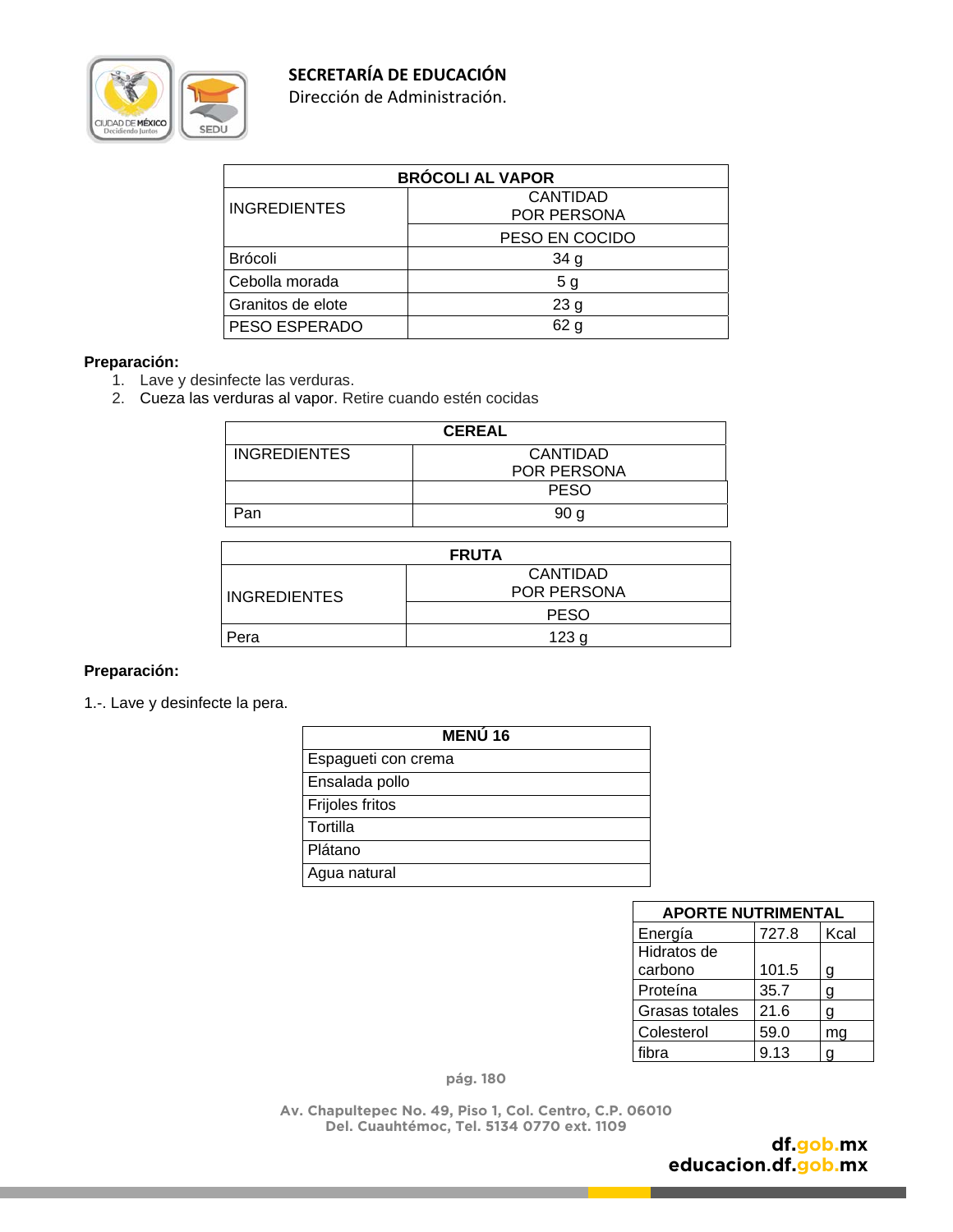

| <b>ESPAGUETI A LA CREMA</b> |                             |  |
|-----------------------------|-----------------------------|--|
| <b>INGREDIENTES</b>         | <b>CANTIDAD POR PERSONA</b> |  |
|                             | PESO EN COCIDO              |  |
| Pasta                       | 45 <sub>g</sub>             |  |
| Crema                       | 5 <sub>m</sub>              |  |
| <b>Jitomate</b>             | 28 g                        |  |
| Cebolla                     | 2g                          |  |
| Aceite                      | 5 <sub>m</sub>              |  |
| Ajo                         | 250 mg                      |  |
| <b>PESO ESPERADO</b>        | $85.250$ g                  |  |

# **Preparación:**

- 6. Lave y desinfecte las verduras.
- 7. Cueza el espagueti en suficiente agua con poco aceite y la menor cantidad de sal posible. Refresque y escurra.
- 8. Licue el jitomate con la cebolla y el ajo.
- 9. Fría el jitomate y sazone con la menor cantidad de sal posible.
- 10. Añada el espagueti y cocine hasta que reseque.
- 11. Deje enfriar e incorpore la crema con movimientos envolventes.

| <b>ENSALADA DE POLLO</b> |                                |
|--------------------------|--------------------------------|
| <b>INGREDIENTES</b>      | <b>CANTIDAD</b><br>POR PERSONA |
|                          | PESO EN COCIDO                 |
| Pechuga de pollo         | 57 <sub>g</sub>                |
| Ejotes                   | 31 <sub>g</sub>                |
| Zanahoria                | 30 <sub>g</sub>                |
| Chícharo                 | 32 <sub>g</sub>                |
| Ajo                      | $200$ mg                       |
| Aceite de oliva          | 5 ml                           |
| Cebolla                  | 2g                             |
| Sal                      | 200 mg                         |
| <b>PESO ESPERADO</b>     | 152.400 g                      |

## **Preparación:**

- 1. Lave y desinfectar todas las verduras.
- 2. Ponga a cocer la pechuga de pollo con ajo, cebolla y sal. Escurra y deshebra.
- 3. Cueza la verdura al vapor.
- 4. Mezcle la pechuga con las verduras.
- 5. Incorpore el aceite de oliva

**pág. 181** 

**Av. Chapultepec No. 49, Piso 1, Col. Centro, C.P. 06010 Del. Cuauhtémoc, Tel. 5134 0770 ext. 1109**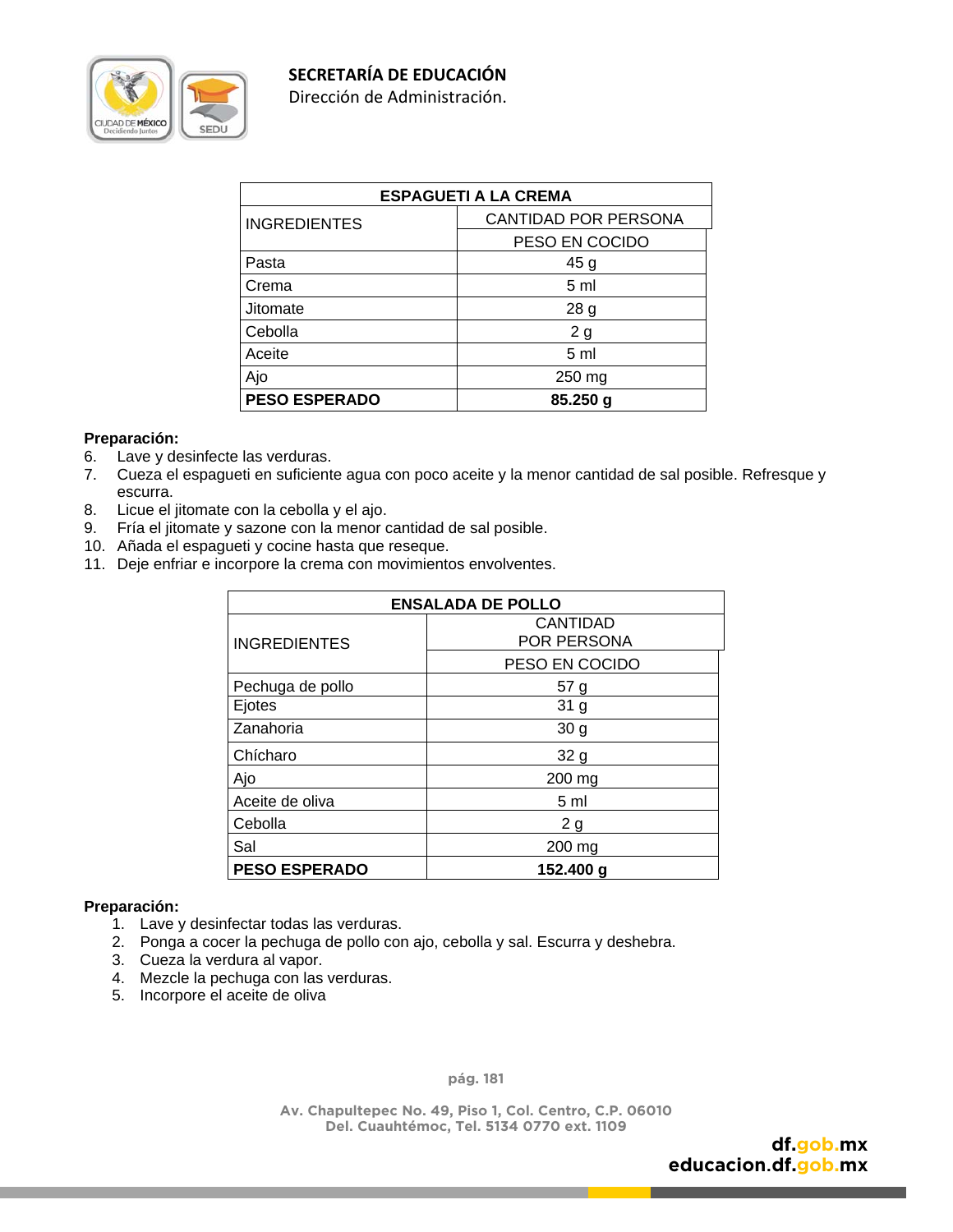

| <b>FRIJOLES FRITOS</b> |                                       |
|------------------------|---------------------------------------|
| <b>INGREDIENTES</b>    | <b>CANTIDAD POR</b><br><b>PERSONA</b> |
|                        | PESO EN COCIDO                        |
| Frijoles               | 90 <sub>g</sub>                       |
| Cebolla                | 4 g                                   |
| Aceite                 | 5 mL                                  |
| Sal                    | $100$ mg                              |
| <b>PESO ESPERADO</b>   | $99.100$ g                            |

# **Preparación:**

- 1. Lave y ponga a remojar los frijoles desde la noche anterior. Escurra.
- 2. Lave y desinfecte las verduras.
- 3. Pique la cebolla a la mitad.
- 4. Cueza los frijoles en suficiente agua con un trozo de cebolla y la sal.
- 5. Pique finamente la cebolla restante. Fríala
- 6. Incorpore los frijoles y machacarlos.

| <b>CEREAL</b>       |                     |
|---------------------|---------------------|
| <b>INGREDIENTES</b> | <b>CANTIDAD POR</b> |
|                     | <b>PERSONA</b>      |
|                     | <b>PESO</b>         |
| Tortillas           | 90 a                |

| <b>FRUTA</b>   |                     |
|----------------|---------------------|
| I INGREDIENTES | <b>CANTIDAD POR</b> |
|                | <b>PERSONA</b>      |
|                | <b>PESO</b>         |
| l Plátano      | 147 a               |

## Preparación:

1. Lave y desinfecte el plátano.

| <b>MENÚ 17</b>            |  |
|---------------------------|--|
| Sopa de coditos con jamón |  |
| Tortitas de garbanzo      |  |
| Ensalada de nopales       |  |
| Tortillas                 |  |
| Ciruela                   |  |
| Agua natural              |  |

**pág. 182** 

**Av. Chapultepec No. 49, Piso 1, Col. Centro, C.P. 06010 Del. Cuauhtémoc, Tel. 5134 0770 ext. 1109**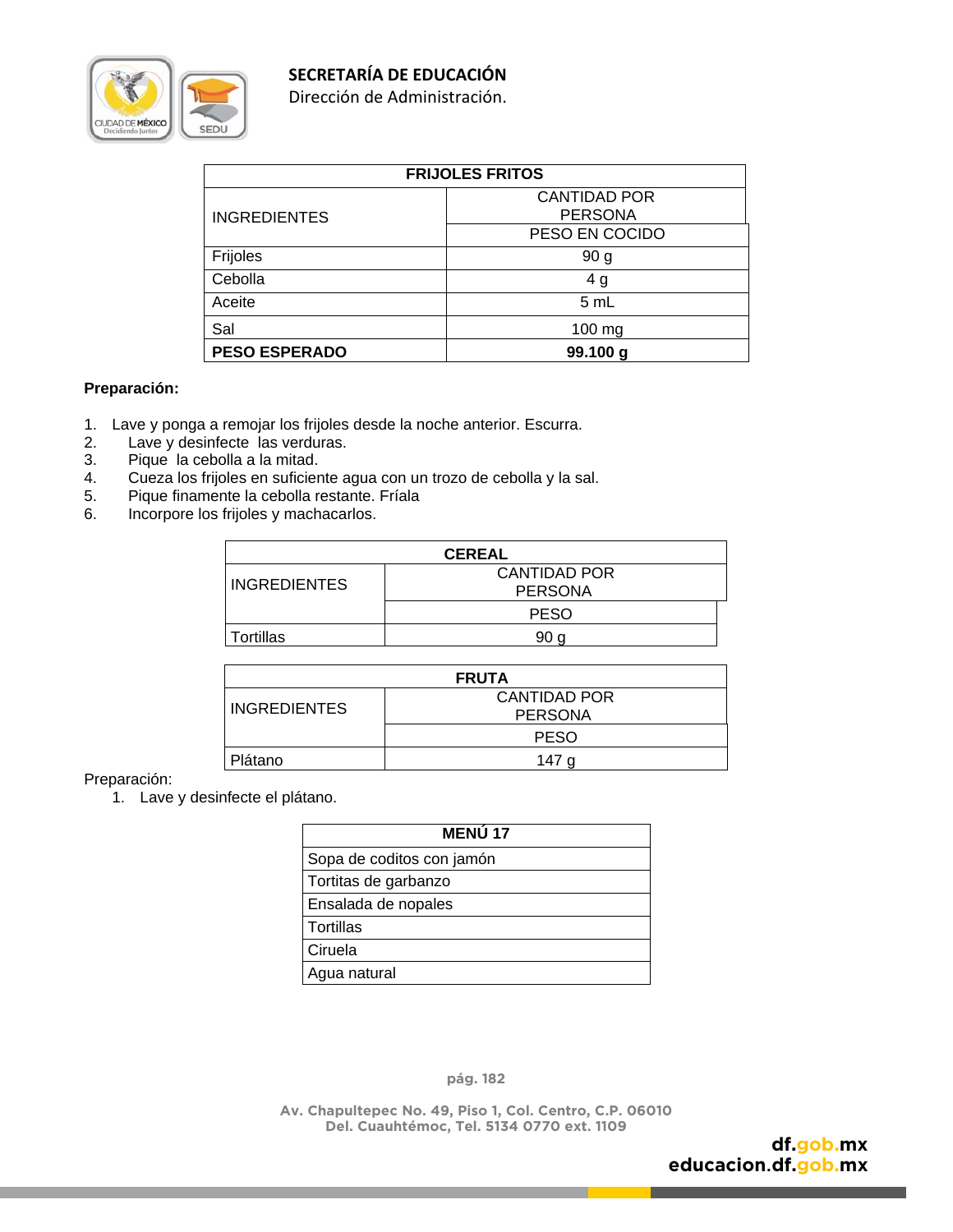

| <b>APORTE NUTRIMENTAL</b> |       |      |
|---------------------------|-------|------|
| Energía                   | 800.2 | Kcal |
| Hidratos de<br>carbono    | 110.0 | g    |
| Proteína                  | 33.0  | g    |
| Grasas totales            | 28.4  | g    |
| Colesterol                | 4.11  | mg   |
| fibra                     | 12.2  |      |

| SOPA DE CODITOS CON JAMÓN |                 |
|---------------------------|-----------------|
| <b>INGREDIENTES</b>       | <b>CANTIDAD</b> |
|                           | POR PERSONA     |
|                           | PESO EN COCIDO  |
| Coditos                   | 46 <sub>g</sub> |
| Jamón de pavo             | 40 <sub>g</sub> |
| Ajo                       | 200 mg          |
| Crema                     | 5 <sub>ml</sub> |
| Sal                       | $100$ mg        |
| <b>PESO ESPERADO</b>      | $91.300$ g      |

## **Preparación:**

- 1. Ponga a hervir agua con sal y ajo.
- 2. Escurrir la pasta y agregarle agua fría para templarla.
- 3. Picar el jamón en cuadros pequeños
- 4. Incorporarle la crema y el jamón. Reservar

| <b>TORTITAS DE GARBANZO</b> |                                |
|-----------------------------|--------------------------------|
| <b>INGREDIENTES</b>         | <b>CANTIDAD</b><br>POR PERSONA |
|                             | PESO EN COCIDO                 |
| Garbanzo                    | 120 <sub>g</sub>               |
| Aceite                      | 5 <sub>m</sub>                 |
| Clara de huevo              | 30 <sub>g</sub>                |
| Sal                         | $100$ mg                       |
| Pimienta                    | 100 mg                         |
| <b>PESO ESPERADO</b>        | 155.200 g                      |

## **Preparación:**

.

- 1. Ponga a remojar los garbanzos desde una noche anterior. Escúrralos
- 2. Cueza los garbanzos en suficiente agua con cebolla y sal. Licúelos.
- 3. Agregue a la masa de garbanzo el huevo y la pimienta.
- 4. Forme las tortitas y fríalas

**pág. 183** 

**Av. Chapultepec No. 49, Piso 1, Col. Centro, C.P. 06010 Del. Cuauhtémoc, Tel. 5134 0770 ext. 1109**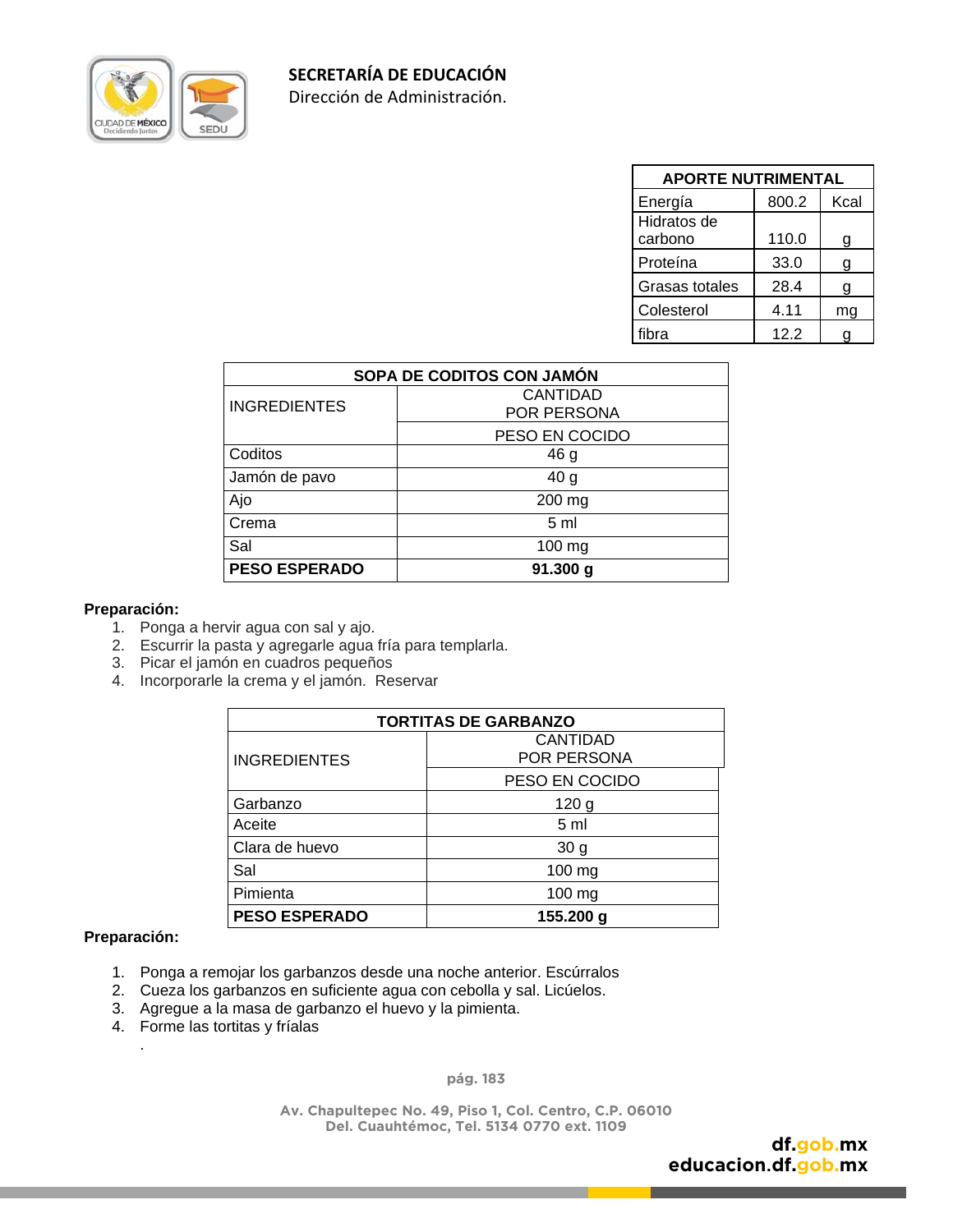

Dirección de Administración.

| <b>ENSALADA DE NOPALES</b> |                 |
|----------------------------|-----------------|
| <b>INGREDIENTES</b>        | <b>CANTIDAD</b> |
|                            | POR PERSONA     |
|                            | PESO EN COCIDO  |
| Acelga                     | 15 <sub>g</sub> |
| <b>Nopales</b>             | 50 <sub>g</sub> |
| Lechuga                    | 15 <sub>g</sub> |
| <b>Jitomate</b>            | 18 <sub>g</sub> |
| Queso fresco               | 30 <sub>g</sub> |
| Aguacate hass              | 50 <sub>g</sub> |
| Aceite de olivo            | 5 <sub>m</sub>  |
| Sal                        | 100 mg          |
| <b>PESO ESPERADO</b>       | 183.100 g       |

# **Preparación:**

- 1. Lave, desinfecte y pique las acelgas, lechuga, aguacate y jitomate.
- 2. Lave, ase y pique los nopales.
- 3. Pique el queso.
- 4. En un recipiente, coloque los vegetales y el queso. Incorpore el aguacate y aceite de oliva.
- 5. Mezcle, agregue un poco de sal.

| <b>TORTILLAS</b> |                      |
|------------------|----------------------|
| I INGREDIENTES   | CANTIDAD POR PERSONA |
|                  | <b>PESO</b>          |
| l Tortillas      | 90 a                 |

| <b>FRUTA</b>        |                    |
|---------------------|--------------------|
|                     | CANTIDAD           |
| I INGREDIENTES      | <b>POR PERSONA</b> |
|                     | <b>PESO</b>        |
| Ciruelas (3 piezas) | 149 a              |

# **Preparación:**

1.-. Lave y desinfecte las ciruelas.

| <b>MENÚ 18</b>             |  |
|----------------------------|--|
| Chayones con jamón         |  |
| Ensalada de arroz con atún |  |
| Frijoles fritos            |  |
| Tostadas                   |  |
| Plátano                    |  |
| Agua natural               |  |

## **pág. 184**

**Av. Chapultepec No. 49, Piso 1, Col. Centro, C.P. 06010 Del. Cuauhtémoc, Tel. 5134 0770 ext. 1109**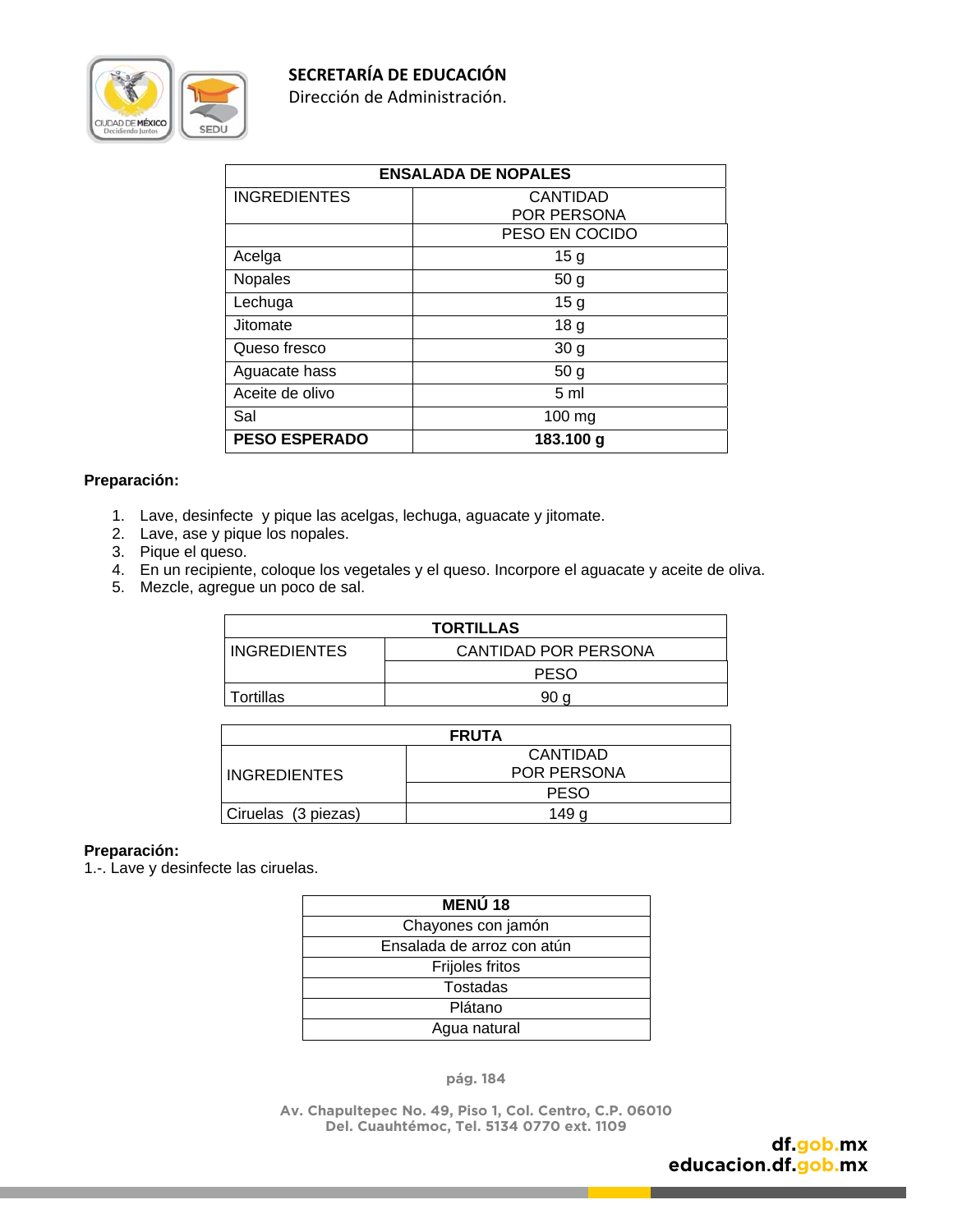

**APORTE NUTRIMENTAL**  Energía | 749 | Kcal Hidratos de carbono  $|103.2|$  g Proteína | 38 | g Grasas totales  $\begin{vmatrix} 23.2 \\ 9 \end{vmatrix}$ Colesterol 36.5 mg fibra  $\begin{array}{ccc} 7.8 & \text{g} \end{array}$ 

| <b>CHAYOTES CON JAMÓN</b> |                                |  |
|---------------------------|--------------------------------|--|
| <b>INGREDIENTES</b>       | <b>CANTIDAD</b><br>POR PERSONA |  |
|                           | PESO EN COCIDO                 |  |
| Chayotes                  | 87 <sub>g</sub>                |  |
| Jamón de pavo             | 40 <sub>g</sub>                |  |
| Crema                     | 5 <sub>m</sub>                 |  |
| <b>PESO ESPERADO</b>      | 132 <sub>g</sub>               |  |

## **Preparación:**

- 1. Lave y pele el chayote. Cueza. Escurra y enfríe.
- 2. Corte en cuadro el chayote y el jamón. Coloque en un recipiente
- 3. Agregue la crema.

| <b>ENSALADA DE ARROZ CON ATÚN</b> |                                |  |
|-----------------------------------|--------------------------------|--|
| <b>INGREDIENTES</b>               | <b>CANTIDAD</b><br>POR PERSONA |  |
|                                   | PESO EN COCIDO                 |  |
| Atún                              | 60 <sub>g</sub>                |  |
| Arroz                             | 44 g                           |  |
| Zanahoria                         | 30 <sub>g</sub>                |  |
| Jugo de limón                     | 10 <sub>m</sub>                |  |
| Crema                             | 5 ml                           |  |
| Aceite                            | 5 ml                           |  |
| Apio                              | 1 g                            |  |
| Mostaza                           | 5 ml                           |  |
| Pimienta                          | 100 mg                         |  |
| <b>PESO ESPERADO</b>              | 160.100 g                      |  |

# **Preparación:**

- 1. Lave y remoje el arroz. Escurra
- 2. Ponga a cocer el arroz con 3 tazas de agua, hasta que el arroz este suave. Deje enfriar.
- 3. Lave y desinfecte las verduras

**pág. 185** 

**Av. Chapultepec No. 49, Piso 1, Col. Centro, C.P. 06010 Del. Cuauhtémoc, Tel. 5134 0770 ext. 1109**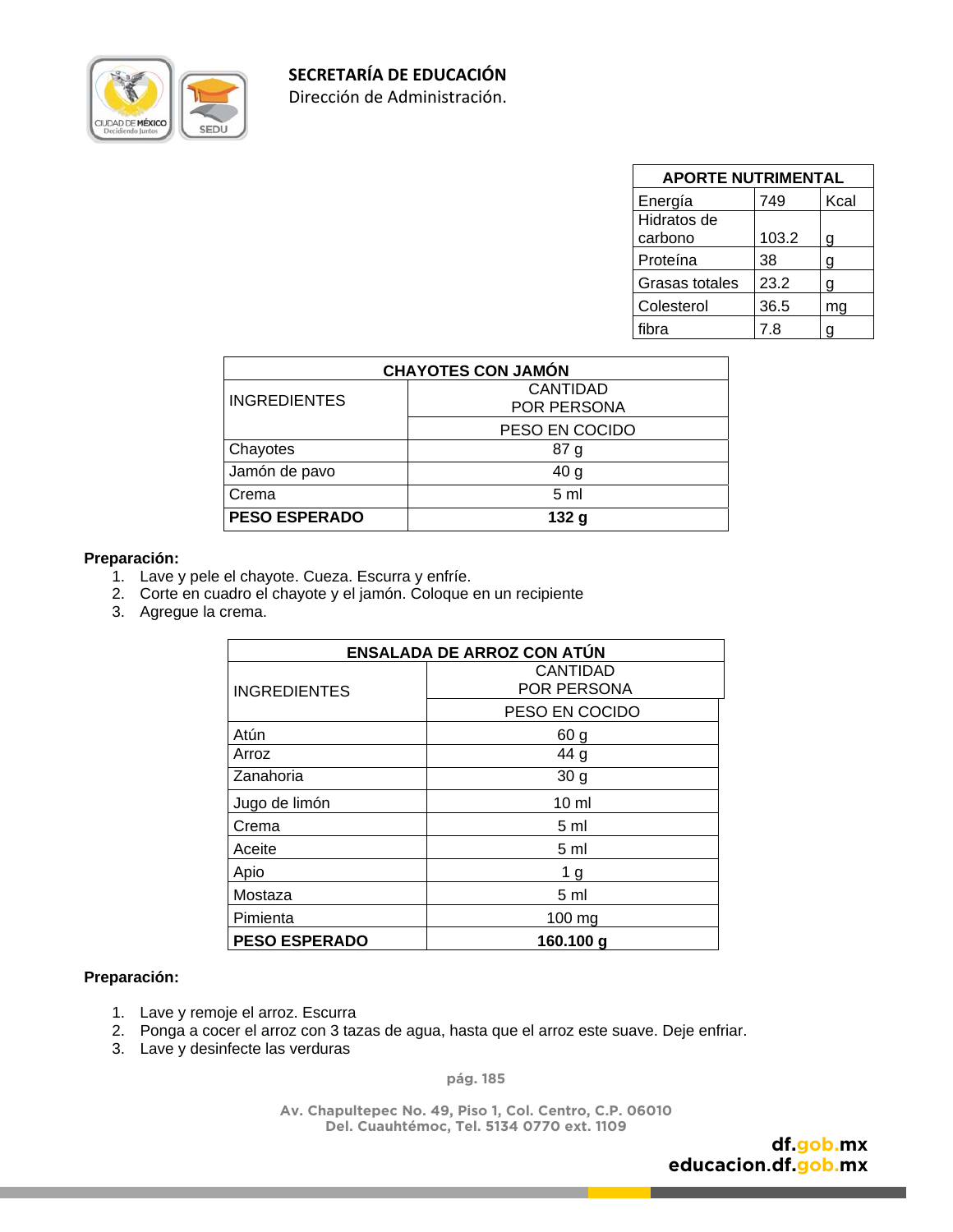

Dirección de Administración.

- 4. Pele, pique y cueza las zanahorias
- 5. Cueza el huevo durante 15 minutos. Deje enfriar y retire el cascaron. Picar en cubos
- 6. Coloque el arroz en un recipiente. Agregue el apio, el atún, zanahoria y el huevo.
- 7. Mezcle por separado el jugo de limón, la mostaza, crema, pimienta, aceite. Agregue la mezcla al arroz. Refrigere por unos minutos

| <b>FRIJOLES FRITOS</b> |                             |
|------------------------|-----------------------------|
| <b>INGREDIENTES</b>    | <b>CANTIDAD POR PERSONA</b> |
|                        | PESO EN COCIDO              |
| Frijoles               | 90 <sub>g</sub>             |
| Cebolla                | 4 g                         |
| Aceite                 | 5 mL                        |
| Sal                    | $100$ mg                    |
| <b>PESO ESPERADO</b>   | $99.100$ g                  |

# **Preparación:**

.

- 1. Lave y ponga a remojar los frijoles desde la noche anterior. Escurra.
- 2. Lave y desinfecte las verduras.
- 3. Pique la cebolla a la mitad.
- 4. Cueza los frijoles en suficiente agua con un trozo de cebolla y la sal.
- 5. Pique finamente la cebolla restante. Fríala
- 6. Incorpore los frijoles y machacarlos.

| <b>CEREAL</b>  |                      |
|----------------|----------------------|
| I INGREDIENTES | CANTIDAD POR PERSONA |
|                | <b>PESO</b>          |
| Tostadas       | 90 a                 |

| <b>FRUTA</b>   |                      |
|----------------|----------------------|
| I INGREDIENTES | CANTIDAD POR PERSONA |
|                | <b>PESO</b>          |
| Manzana        | 149 a                |

## **Preparación:**

1. Lave y desinfecte la manzana.

| MENÚ 19            |  |
|--------------------|--|
| Arroz con col      |  |
| Pechuga con ejotes |  |
| Puré de lentejas   |  |
| Tortillas          |  |
| Ciruela            |  |
| Agua natural       |  |
|                    |  |

### **pág. 186**

**Av. Chapultepec No. 49, Piso 1, Col. Centro, C.P. 06010 Del. Cuauhtémoc, Tel. 5134 0770 ext. 1109**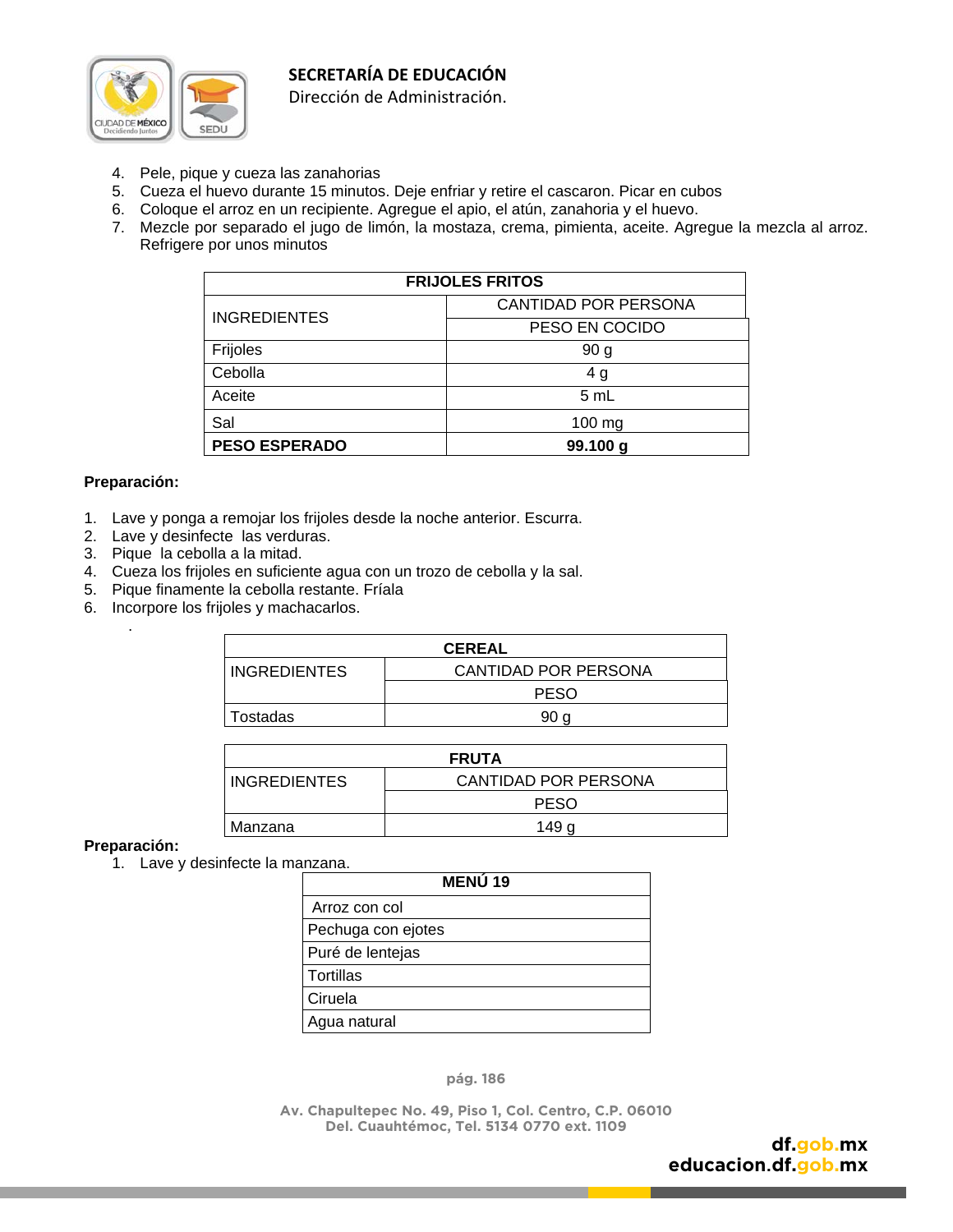

| <b>APORTE NUTRIMENTAL</b> |       |      |
|---------------------------|-------|------|
| Energía                   | 719.2 | Kcal |
| Hidratos de<br>carbono    | 110.9 | g    |
| Proteína                  | 35.6  | g    |
| <b>Grasas totales</b>     | 26    | g    |
| Colesterol                | 57.4  | mg   |
| l fibra                   | 11.2  |      |

| <b>ARROZ CON COL</b> |                                |  |
|----------------------|--------------------------------|--|
| <b>INGREDIENTES</b>  | <b>CANTIDAD</b><br>POR PERSONA |  |
|                      | PESO EN COCIDO                 |  |
| Arroz                | 44 g                           |  |
| Col                  | 9 <sub>g</sub>                 |  |
| Clavo                | $100$ mg                       |  |
| Sal                  | $100$ mg                       |  |
| Pimentón             | 100 mg                         |  |
| Pimienta             | 100 mg                         |  |
| <b>PESO ESPERADO</b> | 53.400 g                       |  |

# **Preparación:**

- 1. Lave el arroz y hiérvalo en 3 tazas de agua.
- 2. Incorpore la col, el clavo, sal y pimienta.
- 3. Retire del fuego el arroz cuando esté cocido.
- 4. Espolvoreé el pimentón.

| <b>PECHUGA CON EJOTES</b> |                                |
|---------------------------|--------------------------------|
| <b>INGREDIENTES</b>       | <b>CANTIDAD</b><br>POR PERSONA |
|                           | PESO EN COCIDO                 |
| Pechuga de pollo          | 57 a                           |
| Ejote                     | 25 <sub>g</sub>                |
| Zanahoria                 | 59 <sub>g</sub>                |
| Espinaca                  | 10 <sub>g</sub>                |
| Aceite                    | 5 MI                           |
| Mayonesa                  | 5 g                            |
| <b>PESO ESPERADO</b>      | 161 <sub>g</sub>               |

# **Preparación:**

- 1. Lave y desinfecte las verduras.
- 2. Lave la pechuga de pollo. Cueza en suficiente agua con cebolla y sal. Deshebre.
- 3. Corte en cubos los ejotes y las zanahorias

**pág. 187** 

**Av. Chapultepec No. 49, Piso 1, Col. Centro, C.P. 06010 Del. Cuauhtémoc, Tel. 5134 0770 ext. 1109**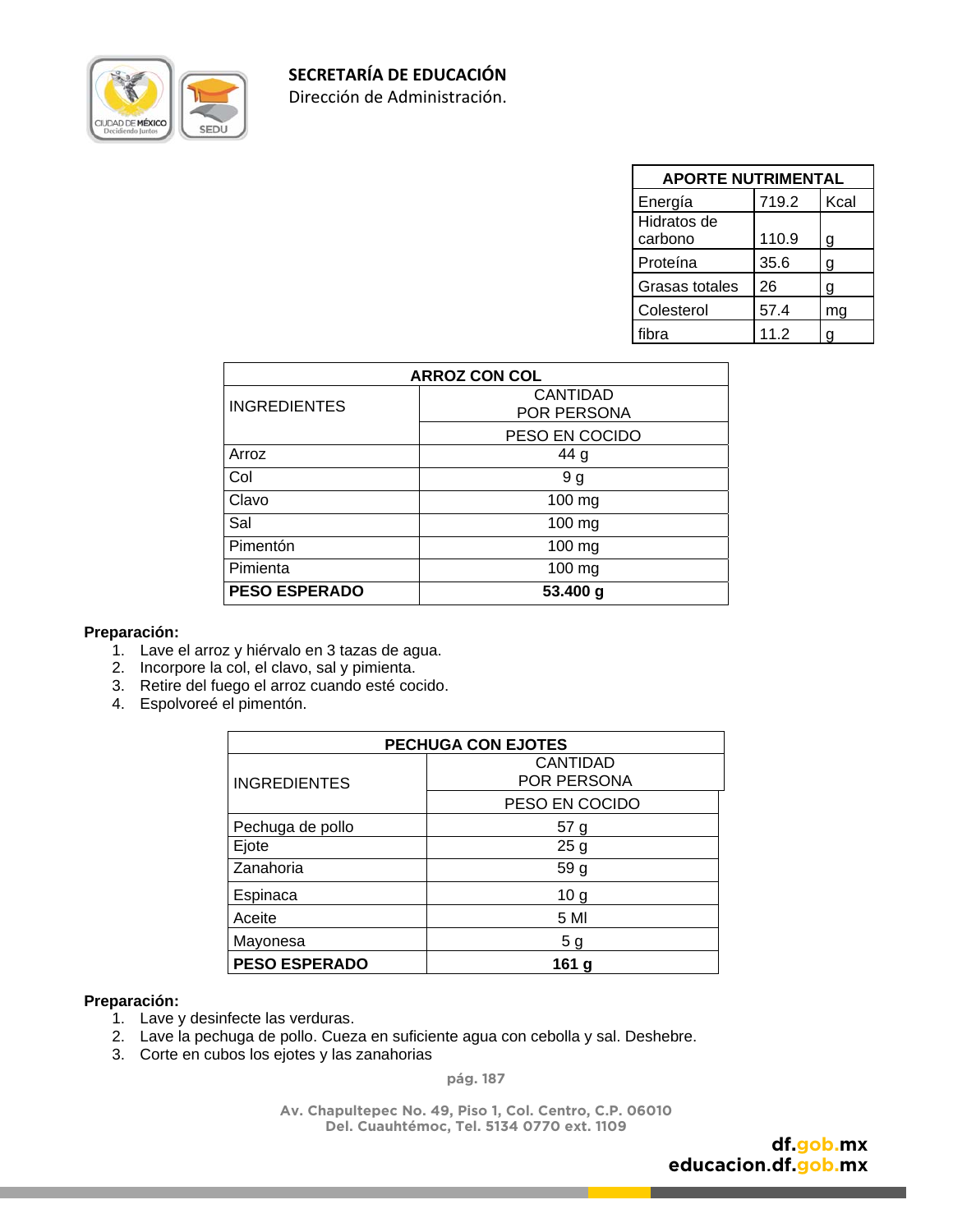

- 4. Pique las espinacas
- 5. Caliente el aceite. Agregar las zanahorias y ejotes. Cuando estén crocantes, agregue las espinacas y el pollo.
- 6. Deje por 5 minutos que sazonen. Deje enfriar
- 7. Agregue la mayonesa.

| <b>PURE DE LENTEJAS</b> |                  |
|-------------------------|------------------|
| <b>INGREDIENTES</b>     | <b>CANTIDAD</b>  |
|                         | POR PERSONA      |
|                         | PESO EN COCIDO   |
| Lentejas                | 100 <sub>g</sub> |
| Plátano tabasco         | 49 g             |
| Aceite                  | 5 mL             |
| <b>PESO ESPERADO</b>    | 154 <sub>g</sub> |

### **Preparación:**

- 1. Lave y desinfecte las verduras.
- 2. Remoje las lentejas en agua durante una noche. Escurra
- 3. Ponga las lentejas secas en agua hasta su ebullición. Escurra
- 4. Licue las lentejas con el plátano
- 5. Fría la mezcla.

| <b>CEREAL</b>  |                |
|----------------|----------------|
| I INGREDIENTES | CANTIDAD POR   |
|                | <b>PERSONA</b> |
|                | <b>PESO</b>    |
| l Tortillas    | 90 a           |

| <b>FRUTA</b> |                 |  |  |  |
|--------------|-----------------|--|--|--|
|              | <b>CANTIDAD</b> |  |  |  |
| INGREDIENTES | POR PERSONA     |  |  |  |
|              | <b>PESO</b>     |  |  |  |
| Ciruela      | 125 g           |  |  |  |

## **Preparación:**

1.-. Lavar y desinfectar las ciruelas.

| <b>MENÚ 20</b>      |
|---------------------|
| Puré de papa        |
| Ensalada de ejotes  |
| Brocheta de pescado |
| Pan                 |
| Plátano             |
| Agua natural        |

**Av. Chapultepec No. 49, Piso 1, Col. Centro, C.P. 06010 Del. Cuauhtémoc, Tel. 5134 0770 ext. 1109**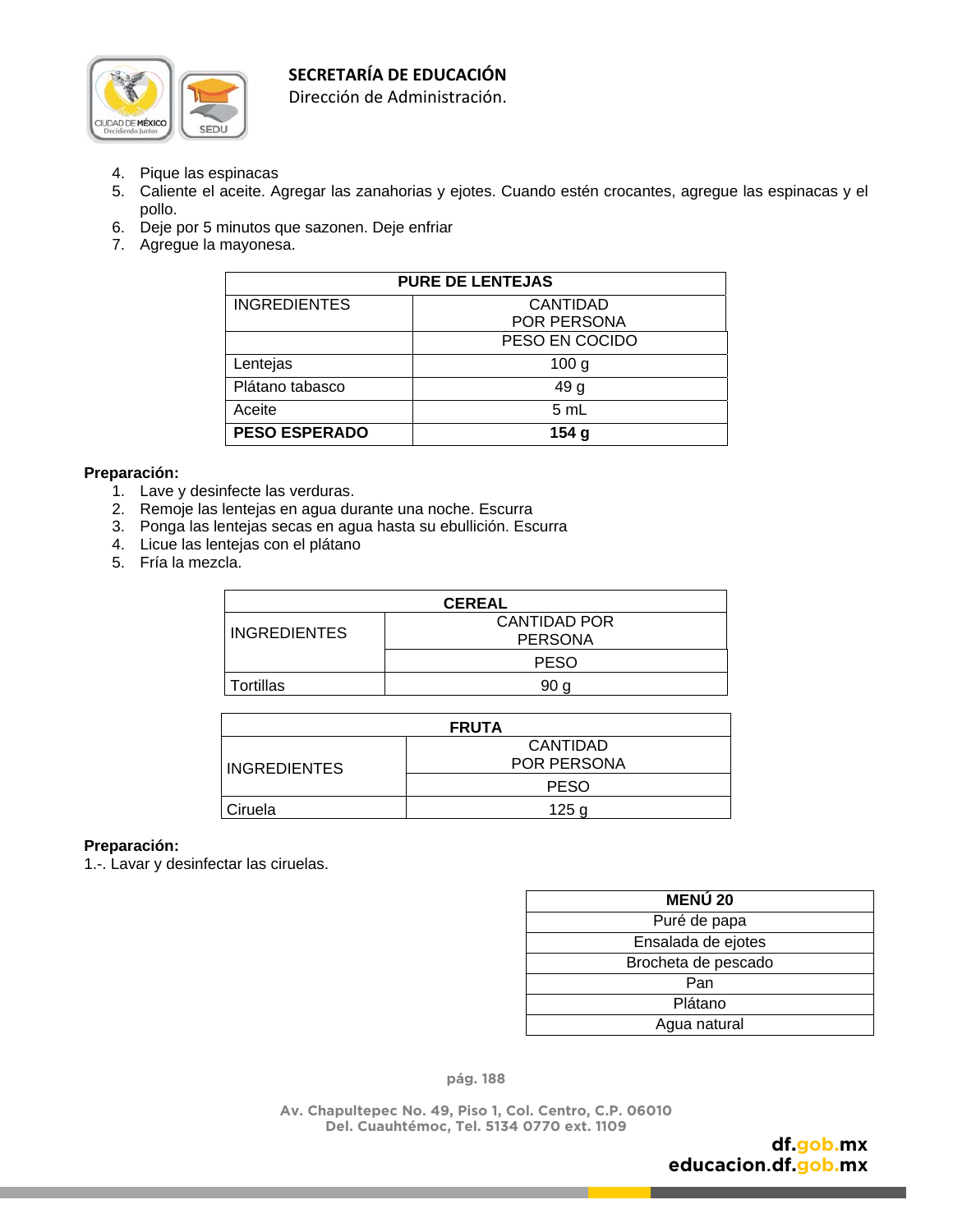

| <b>APORTE NUTRIMENTAL</b> |       |      |  |  |  |  |
|---------------------------|-------|------|--|--|--|--|
| Energía                   | 722.8 | Kcal |  |  |  |  |
| Hidratos de<br>carbono    | 104.9 | g    |  |  |  |  |
| Proteína                  | 32.2  | g    |  |  |  |  |
| Grasas totales            | 22.3  | g    |  |  |  |  |
| Colesterol                | 155   | mg   |  |  |  |  |
| fibra                     | 6     |      |  |  |  |  |

| <b>PURE DE PAPA</b>  |                                |  |  |  |
|----------------------|--------------------------------|--|--|--|
| <b>INGREDIENTES</b>  | <b>CANTIDAD</b><br>POR PERSONA |  |  |  |
|                      | PESO EN COCIDO                 |  |  |  |
| Papa                 | 97 a                           |  |  |  |
| Mayonesa             | 5 a                            |  |  |  |
| Pimienta             | 100 mg                         |  |  |  |
| <b>PESO ESPERADO</b> | 102.100 g                      |  |  |  |

# **Preparación:**

- 1. Lave y desinfecte la verdura.
- 2. Cueza la papa, pele y ralle
- 3. Incorpore la mayonesa y salpimente.

| <b>ENSALADA DE EJOTES</b> |                                |  |  |
|---------------------------|--------------------------------|--|--|
| <b>INGREDIENTES</b>       | <b>CANTIDAD</b><br>POR PERSONA |  |  |
|                           | PESO EN COCIDO                 |  |  |
| Huevo                     | 19 g                           |  |  |
| Queso fresco              | 20 <sub>g</sub>                |  |  |
| Ejotes                    | 32 g                           |  |  |
| Rábano                    | 15 <sub>g</sub>                |  |  |
| Cebolla                   | 9 <sub>g</sub>                 |  |  |
| Aceite                    | 5 <sub>g</sub>                 |  |  |
| Vinagre                   | 5 <sub>g</sub>                 |  |  |
| Orégano                   | 100 mg                         |  |  |
| Pimienta                  | 100 mg                         |  |  |
| <b>PESO ESPERADO</b>      | 105.200 g                      |  |  |

## **Preparación:**

- 1. Cueza el huevo por 15 minutos. Enfrié y pele. Pique en cubitos.
- 2. Lave y desinfecte las verduras.
- 3. Pique los ejotes. Cuézalos.
- 4. Corte los rábanos y la cebolla. Sofría.

### **pág. 189**

**Av. Chapultepec No. 49, Piso 1, Col. Centro, C.P. 06010 Del. Cuauhtémoc, Tel. 5134 0770 ext. 1109**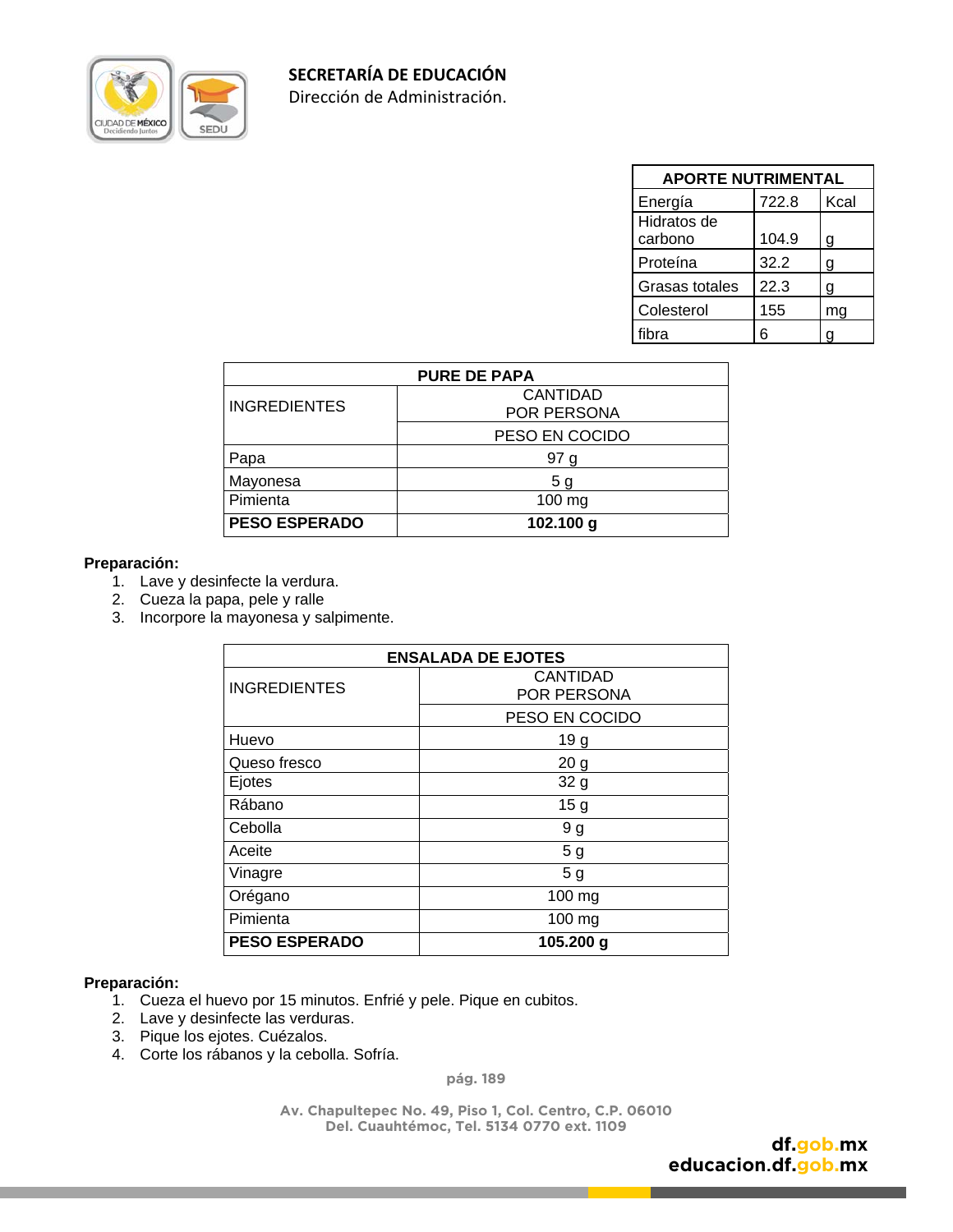

Dirección de Administración.

- 5. Agregar a lo anterior los ejotes. Colocar en una charola. Templar.
- 6. Incorporar el huevo, vinagre y el queso.
- 7. Condimentar con el orégano y la pimienta.

| <b>BROCHETAS DE PESCADO</b> |                                |  |  |
|-----------------------------|--------------------------------|--|--|
| <b>INGREDIENTES</b>         | <b>CANTIDAD</b><br>POR PERSONA |  |  |
|                             | PESO EN COCIDO                 |  |  |
| Filete de pescado           | 57 <sub>g</sub>                |  |  |
| Pimiento                    | 41 <sub>g</sub>                |  |  |
| Jugo de limón               | $10 \mathrm{m}$                |  |  |
| Cebolla                     | 18 g                           |  |  |
| Aceite                      | 5 ml                           |  |  |
| Crema                       | 5 ml                           |  |  |
| Pimienta                    | 100 mg                         |  |  |
| Sal                         | 100 mg                         |  |  |
| <b>PESO ESPERADO</b>        | 136.200 g                      |  |  |

## **Preparación:**

- 1. Mezcle la crema con el jugo de limón y la pimienta.
- 2. Lave el pescado. Corte en cubos.
- 3. Marine el pescado en esta salsa durante una hora.
- 4. Lave y desinfecte las verduras. Córtelas en cubos.
- 5. Ensarte en un palito alternando un trozo de pescado, uno de cebolla y otro de pimiento y así sucesivamente
- 6. Úntele el aceite. Y ase

| <b>CEREAL</b>       |                 |  |  |  |
|---------------------|-----------------|--|--|--|
| <b>INGREDIENTES</b> | CANTIDAD        |  |  |  |
|                     | POR PERSONA     |  |  |  |
|                     | <b>PESO</b>     |  |  |  |
| Pan                 | 90 <sub>q</sub> |  |  |  |

| <b>FRUTA</b>   |                      |  |  |  |
|----------------|----------------------|--|--|--|
| I INGREDIENTES | CANTIDAD POR PERSONA |  |  |  |
|                | <b>PESO</b>          |  |  |  |
| Plátano        | 147 a                |  |  |  |

## **Preparación**

2. Lave y desinfecte el plátano.

# **ANEXO 3**

### **pág. 190**

**Av. Chapultepec No. 49, Piso 1, Col. Centro, C.P. 06010 Del. Cuauhtémoc, Tel. 5134 0770 ext. 1109**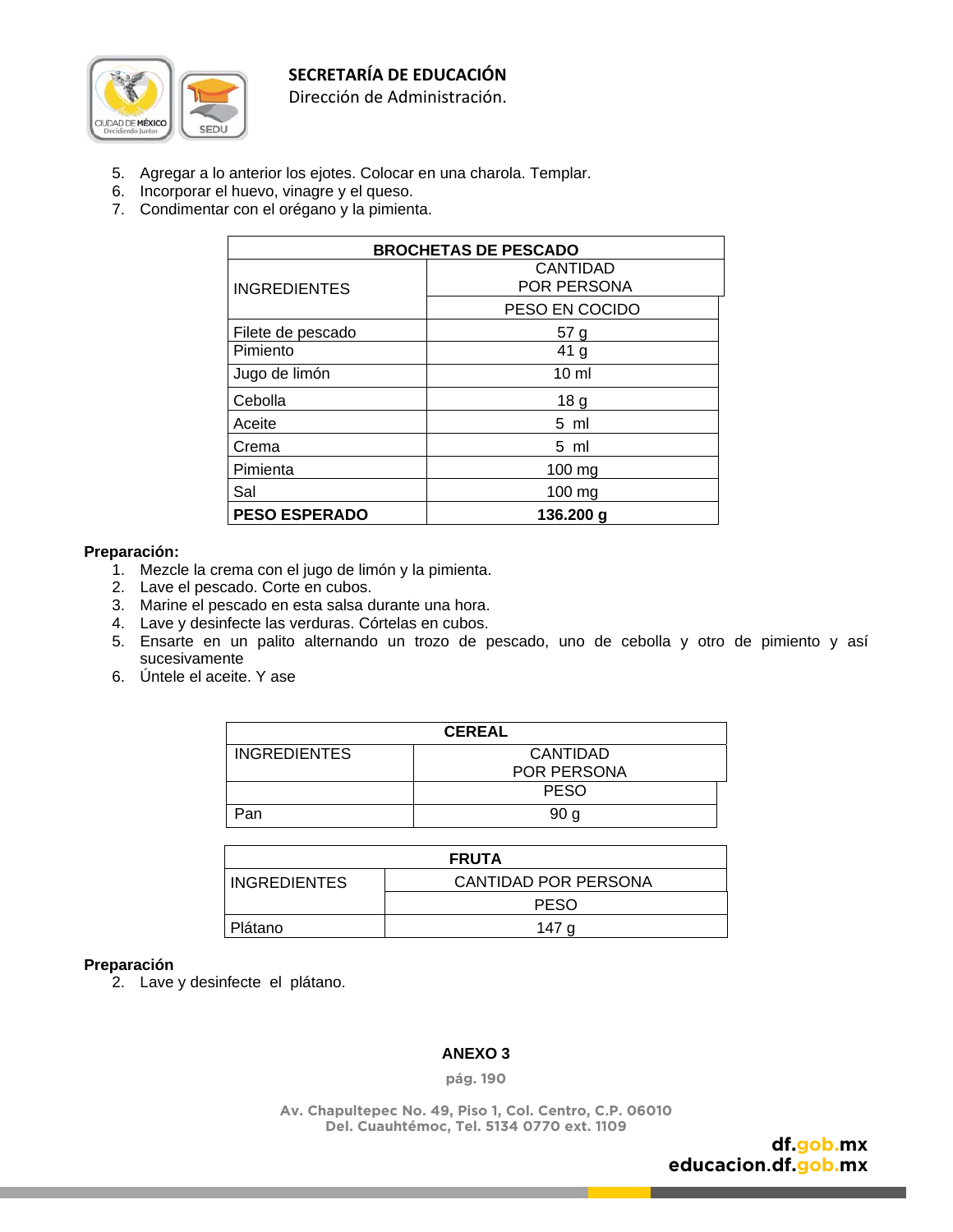

# **CALENDARIO ESCOLAR**



**pág. 191** 

**Av. Chapultepec No. 49, Piso 1, Col. Centro, C.P. 06010 Del. Cuauhtémoc, Tel. 5134 0770 ext. 1109**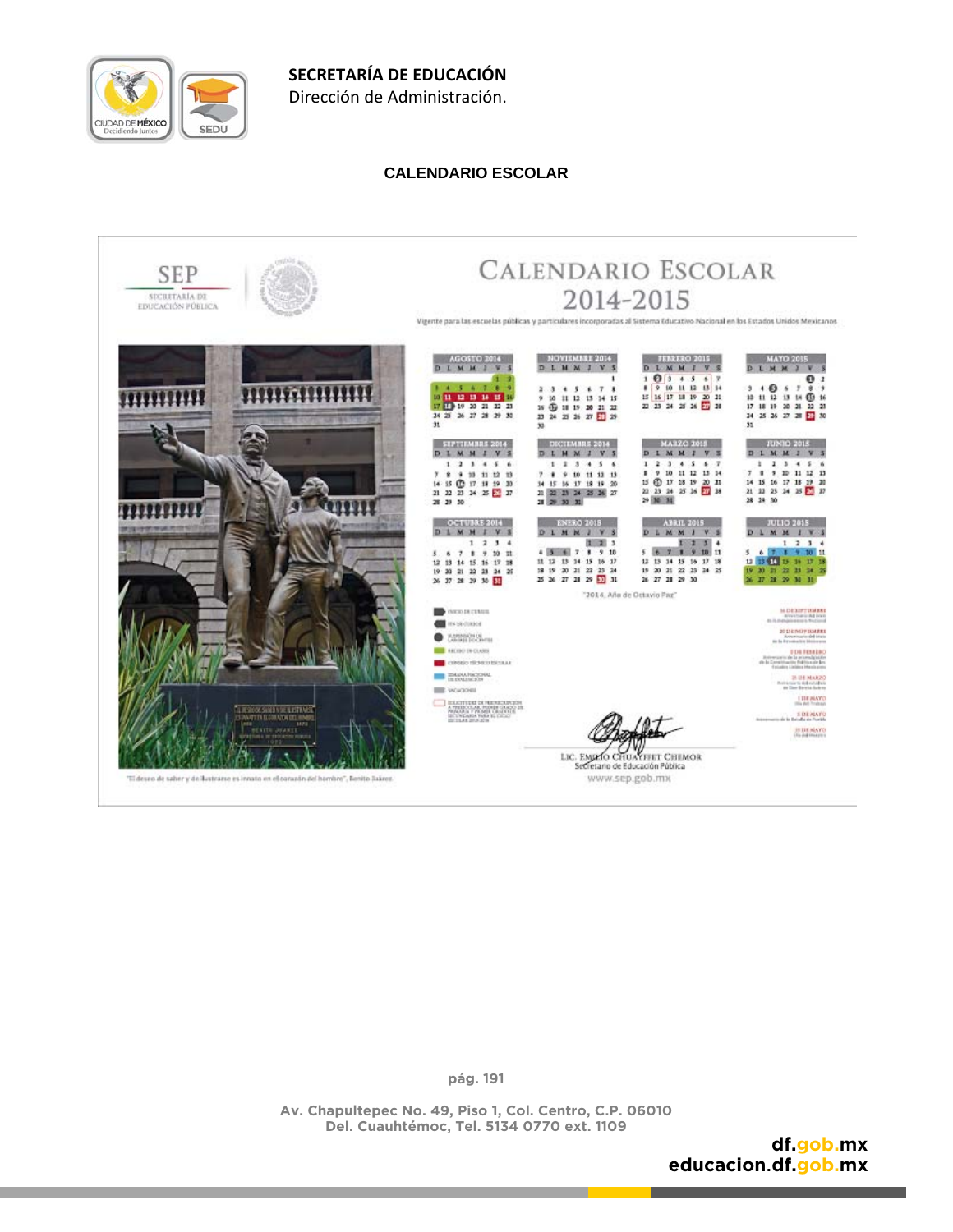

# **ANEXO 4 DOMICILIO DE LAS ESCUELAS**

| NÚM.           | NÚM./<br><b>DELEG</b> | <b>DELEGACIÓN</b>   | <b>CLAVE</b> | <b>CENTRO EDUCATIVO</b>         | <b>DOMICILIO</b>                       | <b>COLONIA</b>                                    |
|----------------|-----------------------|---------------------|--------------|---------------------------------|----------------------------------------|---------------------------------------------------|
|                | 1                     | ÁLVARO OBREGÓN      | 09DPR1842M   | ADOLFO RUIZ CORTINES            | BENITO JUÁREZ NO 118                   | <b>BARRIO NORTE</b>                               |
| 2              | $\overline{2}$        | ÁLVARO OBREGÓN      | 09DPR0878U   | JOSEFINA RODRÍGUEZ SOLÍS GUDIÑO | <b>BENITO JUÁREZ 1</b>                 | <b>BARRIO NORTE</b>                               |
| 3              | 3                     | ÁLVARO OBREGÓN      | 09DPR1699P   | LUIS R. ALARCÓN                 | <b>CENTENARIO NÚM. 88 BIS</b>          | MERCED GÓMEZ                                      |
| 4              | 4                     | ÁLVARO OBREGÓN      | 09DPR2226H   | MIGUEL ÁNGEL DE QUEVEDO         | AV TECOLALCO S N                       | <b>TECOLALCO</b>                                  |
| 5              | 5                     | ÁLVARO OBREGÓN      | 09DPR2300Z   | PROFR. MANUEL QUIROZ MARTÍNEZ   | AV ANTIGUA VÍA LA VENTA S/N            | <b>LOMAS DE BECERRA</b>                           |
| 6              | 6                     | ÁLVARO OBREGÓN      | 09DPR5102T   | <b>ROSA MEXICANO</b>            | ANTIGUA VÍA LA VENTA S/N               | LOMAS DE BECERRA                                  |
| $\overline{7}$ | $\overline{7}$        | ÁLVARO OBREGÓN      | 09DPR1795S   | RAFAEL ARÉVALO MARTÍNEZ         | <b>HOLANDESES Y CAMINO A STA FE</b>    | EL PARAÍSO                                        |
| 8              | 8                     | ÁLVARO OBREGÓN      | 09DPR1750W   | <b>GENERAL ANTONIO ROSALES</b>  | AV. VASCO DE QUIROGA 1890              | <b>SANTA FE</b>                                   |
| 9              | 1                     | AZCAPOTZALCO        | 09DPR2149T   | <b>LEYES DE REFORMA</b>         | PROL GERANIO Y AV RIO CONSULADO        | <b>EL ARENAL</b>                                  |
| 10             | $\overline{2}$        | <b>AZCAPOTZALCO</b> | 09DPR1591Y   | PROFR. LUIS DE LA BRENA         | PONIENTE 122 NÚM. 548                  | <b>BARRIO SANTA CRUZ DE LAS</b><br><b>SALINAS</b> |
| 11             | 3                     | <b>AZCAPOTZALCO</b> | 09DPR2457Z   | PROFR. MANUEL S. HIDALGO        | FFCC NALES Y AV DE LAS CULTURAS        | UNIDAD INFONAVIT EL ROSARIO                       |
| 12             | 4                     | <b>AZCAPOTZALCO</b> | 09DPR0038A   | PROFRA. EMMA GODOY              | FERROCARRIL CENTRAL Y RABAUL 594       | <b>HOGARES FERROCARRILEROS</b>                    |
| 13             | 5                     | <b>AZCAPOTZALCO</b> | 09DPR2147V   | FERNANDO MONTES DE OCA          | AV VÍCTOR HERNÁNDEZ COVARRUBIAS<br>S/N | PRESIDENTE MADERO                                 |
| 14             | 6                     | <b>AZCAPOTZALCO</b> | 09DPR1641P   | <b>HÉROES DEL SUR</b>           | CAMPOS MINATITLÁN Y LOMITAS S/N        | <b>REYNOSA TAMAULIPAS</b>                         |

**pág. 192**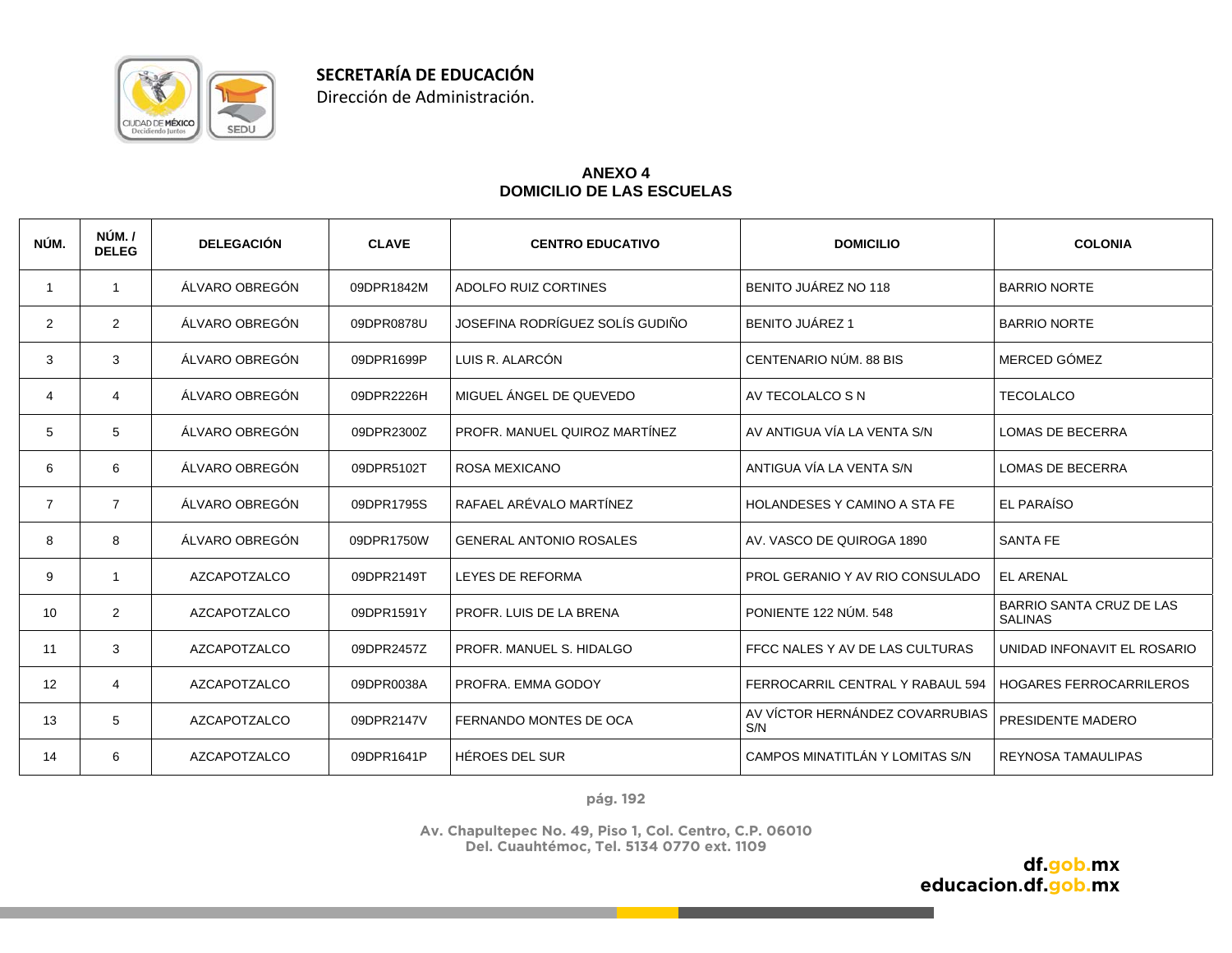

Dirección de Administración.

| NÚM. | NÚM./<br><b>DELEG</b> | <b>DELEGACIÓN</b>    | <b>CLAVE</b> | <b>CENTRO EDUCATIVO</b>             | <b>DOMICILIO</b>                               | <b>COLONIA</b>                         |
|------|-----------------------|----------------------|--------------|-------------------------------------|------------------------------------------------|----------------------------------------|
| 15   | $\overline{7}$        | <b>AZCAPOTZALCO</b>  | 09DPR1593W   | MAESTRA JUANA PALACIOS              | AV. CENTRA SUR 560                             | PRO HOGAR                              |
| 16   | 8                     | AZCAPOTZALCO         | 09DPR1595U   | <b>FRANCISCO DE PAULA HERRASTI</b>  | CALLE 5 No. 279                                | <b>ALDANA</b>                          |
| 17   | $\mathbf{1}$          | <b>BENITO JUÁREZ</b> | 09DPR1241T   | PRESIDENTE MIGUEL ALEMÁN            | LÁZARO CÁRDENAS NO 726                         | <b>PORTALES</b>                        |
| 18   | $\mathbf{1}$          | COYOACÁN             | 09DPR1945I   | <b>IDEARIO DE JUÁREZ</b>            | IZQUITECATL ESQ IXTLIXOCHITL S/N               | <b>ADOLFO RUIZ CORTINEZ</b>            |
| 19   | 2                     | <b>COYOACÁN</b>      | 09DPR4184M   | JOSÉ JESÚS AGUILERA PALOMINO        | <b>OCOXAL S/N</b>                              | PEDREGAL DE SANTO DOMINGO              |
| 20   | 3                     | COYOACÁN             | 09DPR3250O   | LIC. ANTONIO MARTÍNEZ DE CASTRO     | SAN RAÚL Y SAN BENJAMÍN                        | PEDREGAL DE SANTA ÚRSULA               |
| 21   | 4                     | <b>COYOACÁN</b>      | 09DPR1980O   | PROFR. CANDELARIO MEJÍA Y CERVANTES | PLAZUELA DE LOS REYES S/N                      | PUEBLO LOS REYES                       |
| 22   | 5                     | <b>COYOACÁN</b>      | 09DPR2974K   | PROFR. VICTORIANO GUZMÁN            | <b>REY TOPILTZIN S/N</b>                       | <b>AJUSCO</b>                          |
| 23   | 6                     | <b>COYOACÁN</b>      | 09DPR1995Q   | PROFR. XAVIER MEJÍA                 | AV. TLALPAN 3352                               | SANTA ÚRSULA COAPA                     |
| 24   | $\overline{7}$        | <b>COYOACÁN</b>      | 09DPR2611B   | <b>TECAYEHUATZIN</b>                | CAHITAS Y SERIS S/N ZONA 2<br><b>INFONAVIT</b> | AMPL SAN FRANCISCO<br><b>CULHUACAN</b> |
| 25   | 8                     | <b>COYOACÁN</b>      | 09DPR2544U   | GRAL. DE DIVISIÓN MARCIANO GONZÁLEZ | <b>HUATUSCO S/N</b>                            | SAN FRANCISCO CULHUACAN                |
| 26   | 9                     | <b>COYOACÁN</b>      | 09DPR1947G   | PROFR. CÁNDIDO JARAMILLO GONZÁLEZ   | CALZADA TAXQUEÑA No 1811                       | SAN FRANCISCO CULHUACAN                |
| 27   | 10                    | COYOACÁN             | 09DPR1969S   | <b>ESTATUTO JURÍDICO</b>            | JACARANDAS Y COPA DE ORO                       | CIUDAD JARDÍN                          |
| 28   | 11                    | <b>COYOACÁN</b>      | 09DPR2275Q   | VALENTÍN ZAMORA OROZCO              | EUSEBIO ROSAS DE LA ROSA Y<br>RETORNO 34       | <b>AVANTE</b>                          |
| 29   | $\mathbf{1}$          | <b>CUAJIMALPA</b>    | 09DPR5027C   | <b>LEONA VICARIO</b>                | EXPLOSIVOS NÚM. 7                              | <b>LOMAS DE MEMETLA</b>                |
| 30   | 1                     | <b>CUAUHTÉMOC</b>    | 09DPR2379L   | DR. BELISARIO DOMÍNGUEZ             | HÉROES NÚM. 25                                 | <b>GUERRERO</b>                        |

**pág. 193**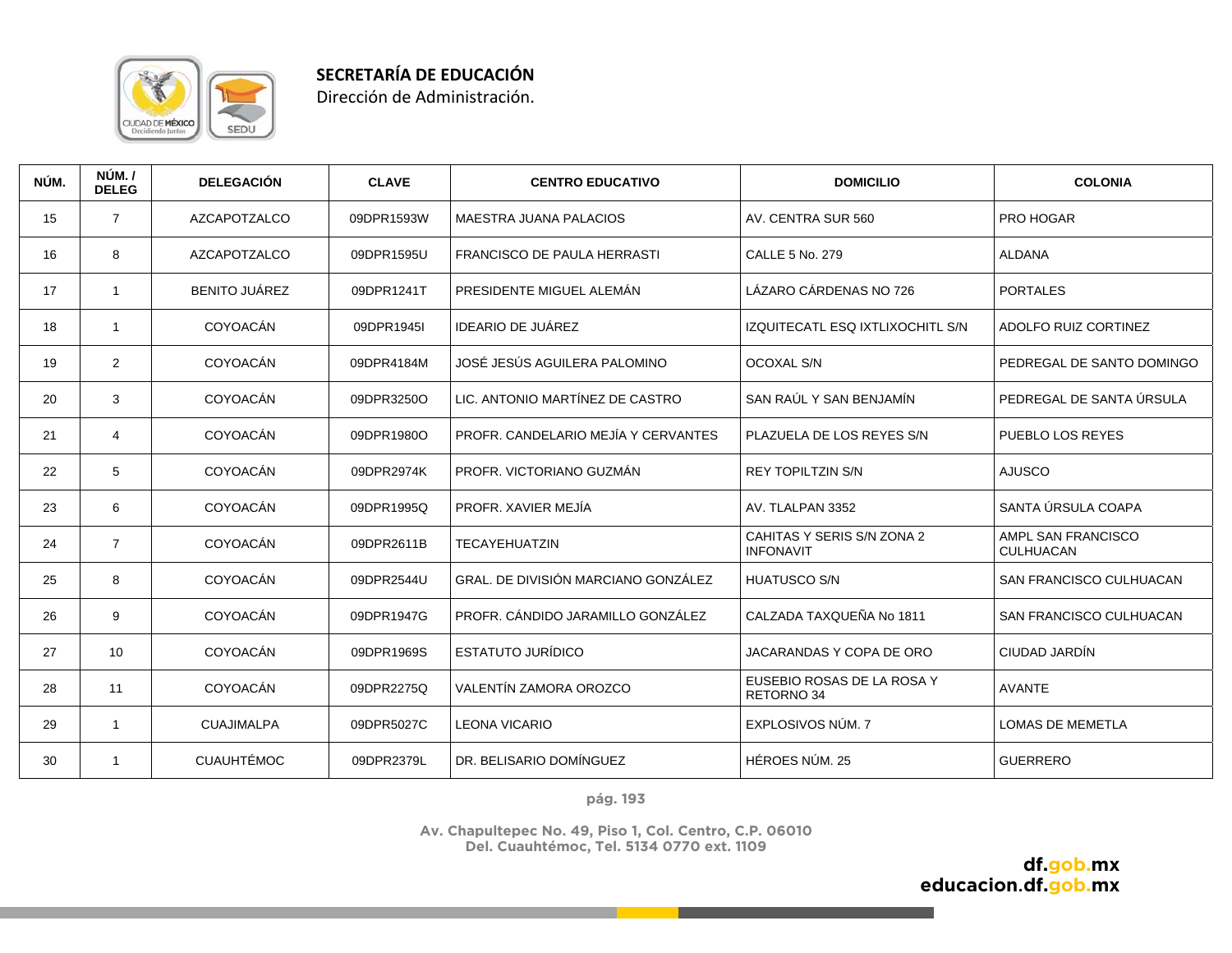

Dirección de Administración.

| NÚM. | NÚM./<br><b>DELEG</b> | <b>DELEGACIÓN</b>        | <b>CLAVE</b> | <b>CENTRO EDUCATIVO</b>         | <b>DOMICILIO</b>                               | <b>COLONIA</b>          |
|------|-----------------------|--------------------------|--------------|---------------------------------|------------------------------------------------|-------------------------|
| 31   | $\overline{2}$        | <b>CUAUHTÉMOC</b>        | 09DPR2497Z   | ESTADO DE CHIHUAHUA             | LUNA NÚM. 131                                  | <b>GUERRERO</b>         |
| 32   | 3                     | <b>CUAUHTÉMOC</b>        | 09DPR2427E   | <b>ESTADO DE VERACRUZ</b>       | ZARCO NÚM. 55                                  | <b>GUERRERO</b>         |
| 33   | 4                     | <b>CUAUHTÉMOC</b>        | 09DPR2376O   | <b>LUCIO TAPIA</b>              | JESÚS CARRANZA NÚM. 38                         | <b>MORELOS</b>          |
| 34   | 5                     | <b>CUAUHTÉMOC</b>        | 09DPR2391G   | LEOPOLDO RIO DE LA LOZA         | CONSTANCIA 35                                  | <b>MORELOS</b>          |
| 35   | 6                     | <b>CUAUHTÉMOC</b>        | 09DPR2454B   | FRANCISCO GINER DE LOS RÍOS     | ISABEL LA CATÓLICA NÚM. 370                    | <b>OBRERA</b>           |
| 36   | $\overline{7}$        | <b>CUAUHTÉMOC</b>        | 09DPR2527D   | LIC. FELIPE RIVERA              | DR ANDRADE NÚM. 367                            | <b>BUENOS AIRES</b>     |
| 37   | 8                     | <b>CUAUHTÉMOC</b>        | 09DPR2537K   | MAESTRO CELERINO CANO PALACIOS  | VIADUCTO MIGUEL ALEMÁN NO 117                  | <b>BUENOS AIRES</b>     |
| 38   | 9                     | <b>CUAUHTÉMOC</b>        | 09DPR2535M   | REPUBLICA POPULAR CHINA         | DR FEDERICO GÓMEZ SANTOS NÚM.<br>141           | <b>DOCTORES</b>         |
| 39   | 10                    | <b>CUAUHTÉMOC</b>        | 09DPR1174L   | <b>REVOLUCIÓN</b>               | NIÑOS HÉROES NO 20                             | <b>DOCTORES</b>         |
| 40   | 11                    | <b>CUAUHTÉMOC</b>        | 09DPR1202R   | RAFAEL RAMOS PEDRUEZA           | BARRAGÁN NÚM. 226                              | <b>DOCTORES</b>         |
| 41   | 12                    | <b>CUAUHTÉMOC</b>        | 09DPR2429C   | CRISTÓBAL COLON                 | CORREGIDORA NÚM. 83                            | <b>CENTRO</b>           |
| 42   | 13                    | <b>CUAUHTÉMOC</b>        | 09DPR2408Q   | <b>REPUBLICA DE HONDURAS</b>    | HÉROES NÚM. 121                                | <b>GUERRERO</b>         |
| 43   | $\mathbf{1}$          | <b>GUSTAVO A. MADERO</b> | 09DPR3219E   | <b>BELICE</b>                   | AVENIDA INGENIERO EDUARDO<br><b>MOLINA S/N</b> | JUAN GONZÁLEZ ROMERO    |
| 44   | $\overline{2}$        | <b>GUSTAVO A. MADERO</b> | 09DPR1440S   | GENERACIÓN 21-22                | AV I.P.N. NÚM. 4847 ESQ. PONIENTE 112          | <b>TLACAMACA</b>        |
| 45   | 3                     | <b>GUSTAVO A. MADERO</b> | 09DPR1354W   | <b>HÉROE ANTONIO REYES</b>      | PTO MATAMOROS Y MAZATLAN S/N                   | AMPLIACIÓN CASAS ALEMÁN |
| 46   | 4                     | GUSTAVO A. MADERO        | 09DPR2195E   | <b>FORJADORES DE LA CULTURA</b> | AVENIDA 539 PLAZA 9                            | U SAN JUAN DE ARAGÓN    |

**pág. 194**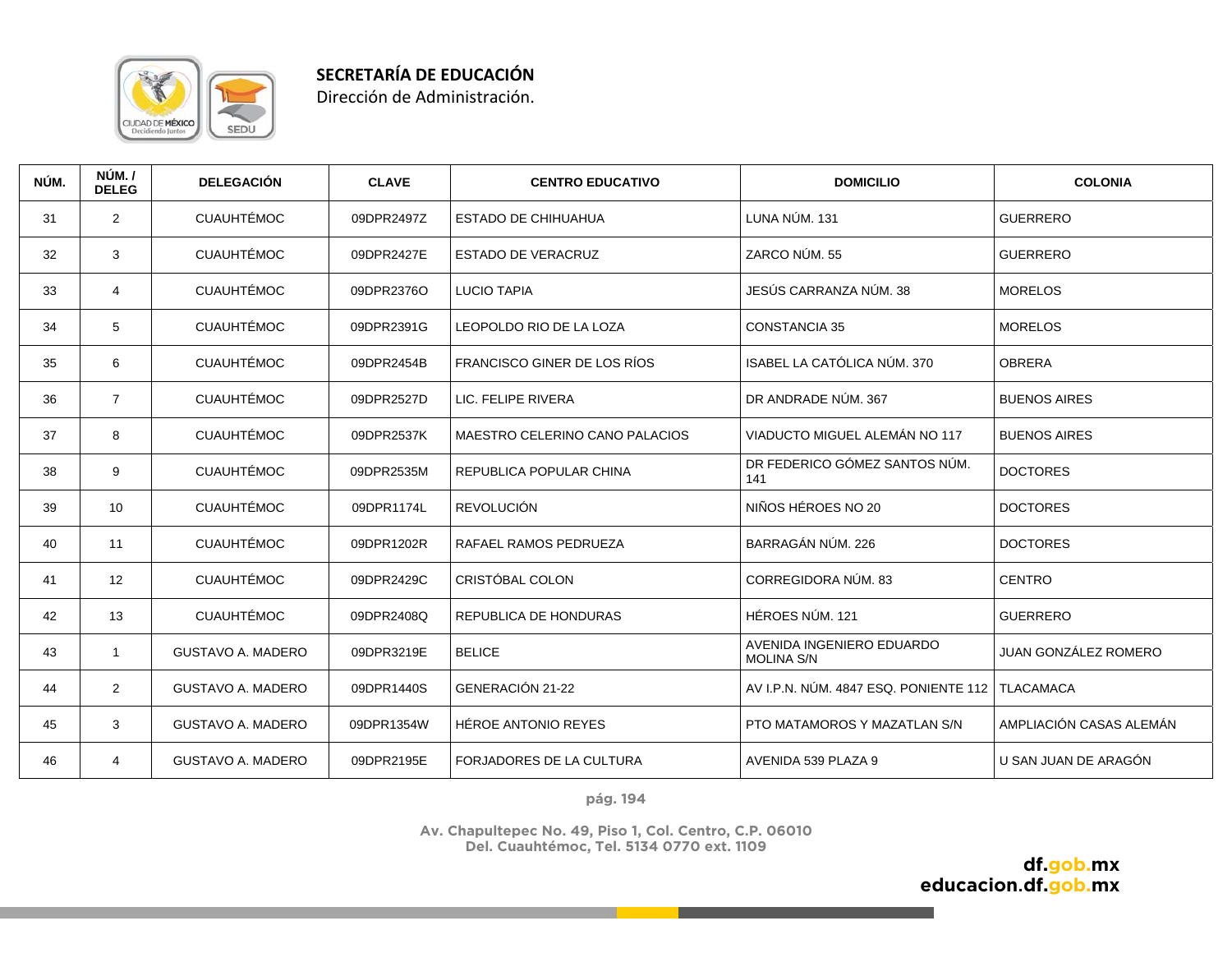

Dirección de Administración.

| NÚM. | NÚM./<br><b>DELEG</b> | <b>DELEGACIÓN</b>        | <b>CLAVE</b> | <b>CENTRO EDUCATIVO</b>          | <b>DOMICILIO</b>                                                        | <b>COLONIA</b>             |
|------|-----------------------|--------------------------|--------------|----------------------------------|-------------------------------------------------------------------------|----------------------------|
| 47   | 5                     | <b>GUSTAVO A. MADERO</b> | 09DPR1389L   | LIBERTADORES DE MÉXICO           | NORTE 82 Y ORIENTE 91                                                   | NUEVA TENOCHTITLÁN         |
| 48   | 6                     | GUSTAVO A. MADERO        | 09DPR3272Z   | MAESTRO MARIO DE LA CUEVA        | AV. GRAN CANAL Y PUERTO SALINA<br>CRUZ                                  | AMPLIACIÓN CASAS ALEMÁN    |
| 49   | $\overline{7}$        | <b>GUSTAVO A. MADERO</b> | 09DPR3101G   | LIC. ALFREDO V. BONFIL PINTO     | CALLE 16 DE SEPTIEMBRE Y COLIMA                                         | 25 DE JULIO                |
| 50   | 8                     | GUSTAVO A. MADERO        | 09DPR1379E   | LUIS MARTÍNEZ MURILLO            | AVENIDA 483 NÚM. 200 Y PLAZA 31                                         | U SAN JUAN DE ARAGÓN       |
| 51   | 9                     | <b>GUSTAVO A. MADERO</b> | 09DPR1439C   | NIÑO HÉROE JOSÉ LUIS ORDAZ LÓPEZ | EDO. DE PUEBLA 2                                                        | LA PROVIDENCIA             |
| 52   | 10                    | <b>GUSTAVO A. MADERO</b> | 09DPR2648P   | PROFR. CARLOS FUENTES MARTÍNEZ   | VOLCÁN IMPALA NÚM. 10                                                   | <b>AMPL PROVIDENCIA</b>    |
| 53   | 11                    | <b>GUSTAVO A. MADERO</b> | 09DPR2659V   | PROFR. ROBERTO OROPEZA NÁJERA    | LATERAL PERIFÉRICO NUM.13590                                            | <b>LA PRADERA</b>          |
| 54   | 12                    | <b>GUSTAVO A. MADERO</b> | 09DPR2169G   | REPUBLICA DE COLOMBIA            | PTE 118 NÚM, 305                                                        | CAPULTITLAN                |
| 55   | 13                    | <b>GUSTAVO A. MADERO</b> | 09DPR1466Z   | <b>SUAVE PATRIA</b>              | AV 20 DE NOVIEMBRE S/N                                                  | 25 DE JULIO                |
| 56   | 14                    | <b>GUSTAVO A. MADERO</b> | 09DPR1452X   | <b>TURQUÍA</b>                   | AV 507 PLAZA 1                                                          | U SAN JUAN DE ARAGÓN       |
| 57   | 15                    | GUSTAVO A. MADERO        | 09DPR1535F   | OBRAS DEL VALLE DE MÉXICO        | CALZ SAN JUAN DE ARAGÓN S/N                                             | SAN JUAN DE ARAGÓN         |
| 58   | 16                    | <b>GUSTAVO A. MADERO</b> | 09DPR3223R   | <b>MANUEL RUIZ RODRÍGUEZ</b>     | OPALO S/N ENTRE REPUBLICA<br>MEXICAMA Y CAMINO PARQUE<br><b>CENTRAL</b> | <b>ESMERALDA</b>           |
| 59   | 17                    | <b>GUSTAVO A. MADERO</b> | 09DPR1513U   | CONSTITUCIÓN DE APATZINGAN       | PTO ENSENADA Y SALINA CRUZ S/N                                          | AMPLIACIÓN CASAS ALEMÁN    |
| 60   | $\mathbf{1}$          | <b>IZTACALCO</b>         | 09DPR0911L   | MAESTROS DE MÉXICO               | <b>ORIENTE 110 NO 1999</b>                                              | <b>JUVENTINO ROSAS</b>     |
| 61   | $\overline{2}$        | <b>IZTACALCO</b>         | 09DPR1673H   | PROFR. ISIDRO C. TORRES MORENO   | CALLEJÓN DEL TEZONTLE NÚM. 10                                           | <b>JUVENTINO ROSAS</b>     |
| 62   | 3                     | <b>IZTACALCO</b>         | 09DPR1043T   | PUEBLA DE ZARAGOZA               | ORIENTE 217 A Y B NÚM, 59                                               | CUCHILLA AGRÍCOLA ORIENTAL |

**pág. 195**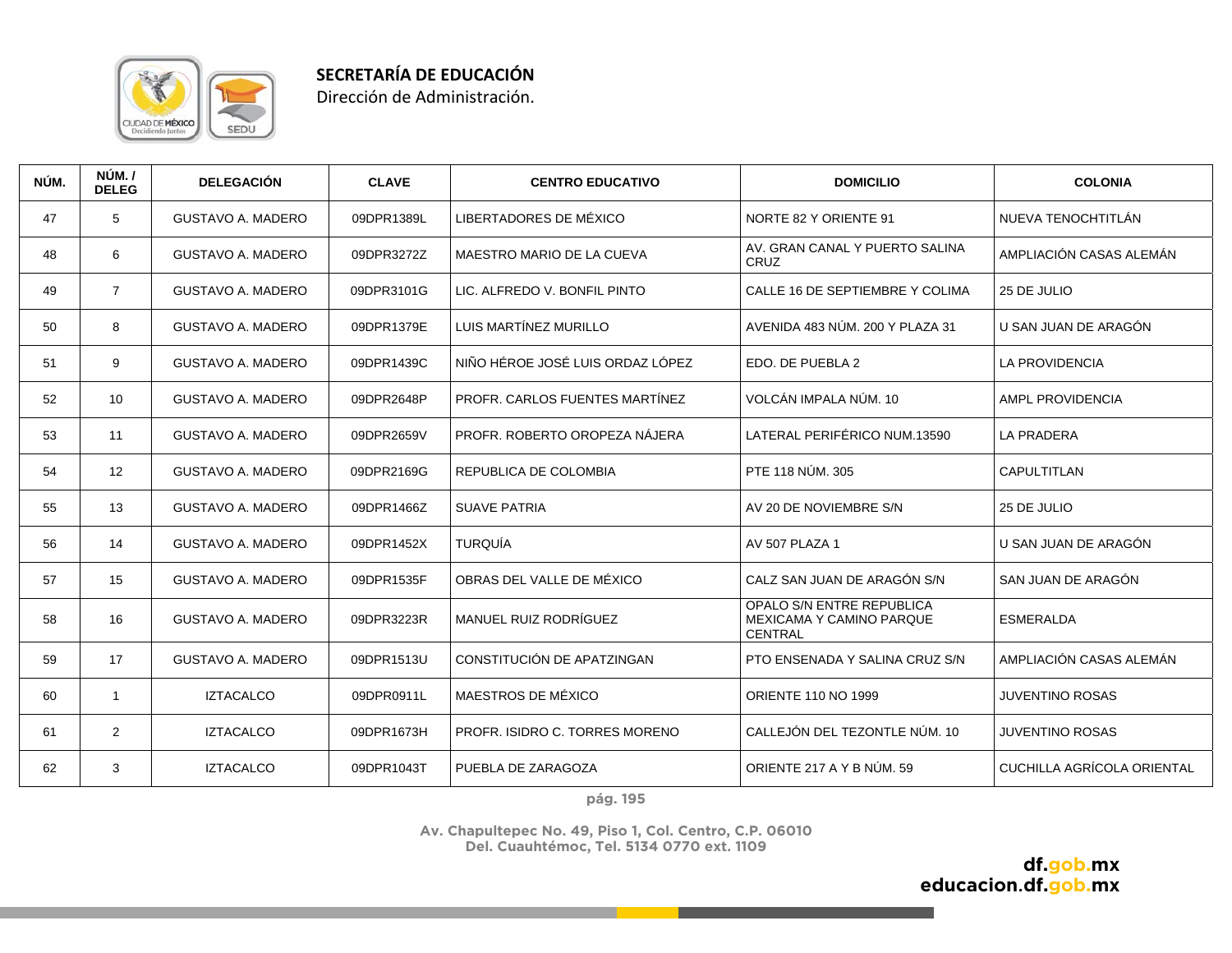

Dirección de Administración.

| NÚM. | NÚM./<br><b>DELEG</b> | <b>DELEGACIÓN</b>      | <b>CLAVE</b> | <b>CENTRO EDUCATIVO</b>                                 | <b>DOMICILIO</b>                                        | <b>COLONIA</b>                                 |
|------|-----------------------|------------------------|--------------|---------------------------------------------------------|---------------------------------------------------------|------------------------------------------------|
| 63   | $\mathbf{1}$          | <b>IZTAPALAPA</b>      | 09DPR1148N   | SUR 103 A NO. 604 Y AGUSTÍN YÁÑEZ<br>ALBERTO MASFERRER  |                                                         | <b>SECTOR POPULAR</b>                          |
| 64   | $\overline{2}$        | <b>IZTAPALAPA</b>      | 09DPR1309J   | CENTENARIO DE LA RESTAURACIÓN DE LA<br><b>REPUBLICA</b> | AVENIDA JUÁREZ NO.128                                   | <b>PROGRESISTA</b>                             |
| 65   | 3                     | <b>IZTAPALAPA</b>      | 09DPR1280V   | <b>JAPÓN</b>                                            | SUR 103 A NO. 264                                       | <b>SECTOR POPULAR</b>                          |
| 66   | $\overline{4}$        | <b>IZTAPALAPA</b>      | 09DPR3177W   | JUANA PAVÓN DE MORELOS                                  | ANTONIO CÁRDENAS NO.409                                 | ESCUADRÓN 201                                  |
| 67   | 5                     | <b>IZTAPALAPA</b>      | 09DPR2839F   | MTRA. GUILLERMINA GONZÁLEZ GALICIA                      | CIRCONIO NO.39                                          | <b>EL MANTO</b>                                |
| 68   | 6                     | <b>IZTAPALAPA</b>      | 09DPR4504G   | NORMALISMO MEXICANO                                     | AUTOPISTA MEX-PUEBLA KILOMETRO<br>21.700                | AMPLIACIÓN EMILIANO ZAPATA                     |
| 69   | $\overline{7}$        | <b>IZTAPALAPA</b>      | 09DPR0111T   | PROFRA. COLUMBA RIVERA                                  | CONSTITUC.DE APATZINGAN NO.65                           | <b>U HAB EJTO</b><br><b>CONSTITUCIONALISTA</b> |
| 70   | 8                     | <b>IZTAPALAPA</b>      | 09DPR2841U   | PROFRA. MA. DE LA LUZ MERCADO MÉNDEZ                    | 3A. CALLE DE ROBERTO RODRÍGUEZ<br>NO. 20 SUPERMANZANA 5 | UNIDAD HAB VICENTE<br><b>GUERRERO</b>          |
| 71   | 9                     | <b>IZTAPALAPA</b>      | 09DPR1206N   | SALVADOR NOVO                                           | AVENIDA HIDALGO NO.140                                  | <b>PURISIMA</b>                                |
| 72   | 10                    | <b>IZTAPALAPA</b>      | 09DPR1013Z   | U. R. S. S.                                             | AVENIDA CENTRAL NÚM. 41                                 | <b>TEPALCATES</b>                              |
| 73   | 11                    | <b>IZTAPALAPA</b>      | 09DPR5049O   | <b>WILFRIDO MASSIEU</b>                                 | AVENIDA UNIVERSIDAD S/N.                                | LA ALBARRADA                                   |
| 74   | 12                    | <b>IZTAPALAPA</b>      | 09DPR1010B   | VOCEADORES DE MÉXICO                                    | 5A.CDA.DE JUAN ENRÍQUEZ NO.33                           | <b>JUAN ESCUTIA</b>                            |
| 75   | $\mathbf{1}$          | LA MAGDALENA CONTRERAS | 09DPR1892U   | <b>ALFONSO TEJA ZABRE</b>                               | PACHUCA NÚM. 34                                         | <b>SANTA TERESA</b>                            |
| 76   | $\overline{2}$        | LA MAGDALENA CONTRERAS | 09DPR3095M   | <b>FRANCISCO NICODEMO</b>                               | MANZANITOS NÚM. 14                                      | <b>BARRANCA SECA</b>                           |
| 77   | 3                     | LA MAGDALENA CONTRERAS | 09DPR1929R   | <b>LIDICE</b>                                           | MORELOS No.36                                           | SAN JERÓNIMO LIDICE                            |
| 78   | $\overline{4}$        | LA MAGDALENA CONTRERAS | 09DPR2771P   | DR. SALVADOR ALLENDE G.                                 | HÉROES DE PADIERNA<br>AV. OAXACA No. 18 BIS             |                                                |

**pág. 196**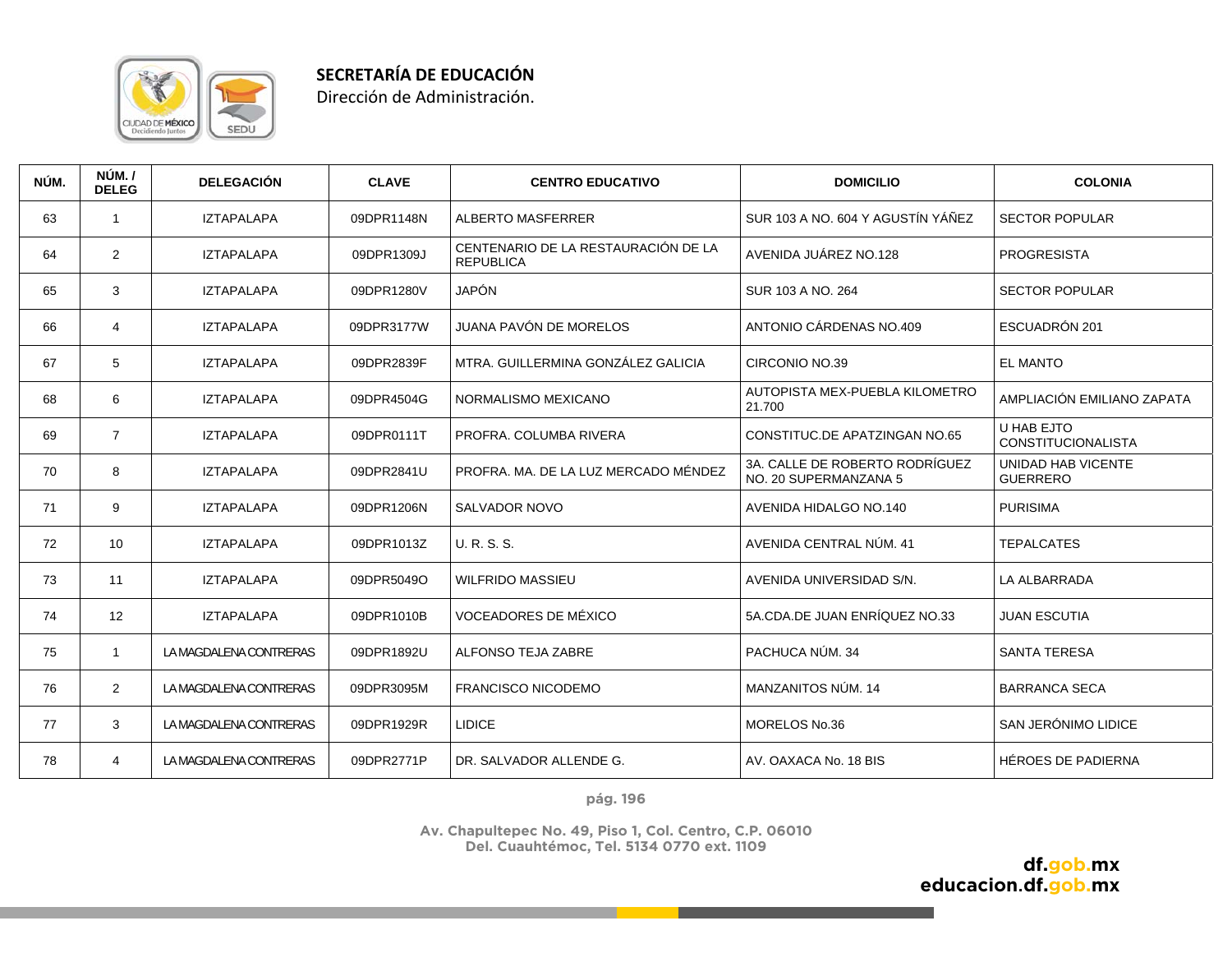

Dirección de Administración.

| NÚM. | NÚM./<br><b>DELEG</b> | <b>DELEGACIÓN</b>      | <b>CLAVE</b> | <b>CENTRO EDUCATIVO</b>              | <b>DOMICILIO</b>                                                |                                               |  |
|------|-----------------------|------------------------|--------------|--------------------------------------|-----------------------------------------------------------------|-----------------------------------------------|--|
| 79   | 5                     | LA MAGDALENA CONTRERAS | 09DPR1935B   | JOSEFA ORTIZ DE DOMÍNGUEZ            | <b>PUNTE SIERRA</b><br>TARASQUILLO No. 30                       |                                               |  |
| 80   | 6                     | LA MAGDALENA CONTRERAS | 09DPR1913Q   | MAESTRO RAFAEL RAMÍREZ               | <b>EMILIANO ZAPATA No. 179</b>                                  | SAN JERÓNIMO ACULCO ZONA<br><b>URBANA EJI</b> |  |
| 81   | 1                     | MIGUEL HIDALGO         | 09DPR1748H   | AQUILES SERDÁN                       | CALZ PANTEÓN CIVIL 18                                           | AMÉRICA                                       |  |
| 82   | $\overline{2}$        | MIGUEL HIDALGO         | 09DPR2355B   | <b>ESTADO DE QUINTANA ROO</b>        | LAGO WINNIPEG NÚM. 7                                            | PENSIL NORTE                                  |  |
| 83   | 3                     | MIGUEL HIDALGO         | 09DPR1726W   | DAVID G. BERLANGA                    | MELCHOR OCAMPO NÚM. 91                                          | <b>TLAXPANA</b>                               |  |
| 84   | 4                     | <b>MIGUEL HIDALGO</b>  | 09DPR1725X   | DR. MIGUEL SILVA                     | LAGO CANEGUIN NÚM. 29                                           | ARGENTINA ANTIGUA                             |  |
| 85   | 5                     | MIGUEL HIDALGO         | 09DPR1740P   | PROFR. ADELAIDO RÍOS Y MONTES DE OCA | QUETZALCOATL NÚM. 86                                            | <b>TLAXPANA</b>                               |  |
| 86   | 6                     | MIGUEL HIDALGO         | 09DPR1800N   | <b>NACIONES UNIDAS</b>               | AV. PRIMERO DE MAYO No. 43                                      | <b>TACUBAYA</b>                               |  |
| 87   | $\overline{7}$        | MIGUEL HIDALGO         | 09DPR1093A   | ALBERTO M ALVARADO                   | <b>CONSTITUYENTES No. 940</b>                                   | <b>LOMAS ALTAS</b>                            |  |
| 88   | $\mathbf{1}$          | <b>MILPA ALTA</b>      | 09DPR2033T   | GENERAL ANTONIO DE LEÓN Y LOYOLA     | CALLE LA PURÍSIMA S/N                                           | SAN JUAN TEPENAHUAC                           |  |
| 89   | $\overline{2}$        | <b>MILPA ALTA</b>      | 09DPR4505F   | REPUBLICA DEMOCRÁTICA ALEMANA        | AV CUAUHTÉMOC NO 28                                             | SAN PEDRO ATOCPAN                             |  |
| 90   | 1                     | <b>TLAHUAC</b>         | 09DPR2023M   | <b>ANTONIO CASO</b>                  | <b>JUAN MENDOZA S/N Y LA RONDALLA</b>                           | SAN JOSÉ                                      |  |
| 91   | $\overline{2}$        | <b>TLAHUAC</b>         | 09DPR5146Q   | SOR JUANA INÉS DE LA CRUZ            | PROLONGACIÓN BENITO JUÁREZ S/N                                  | TIERRA BLANCA (S. JUAN<br>IXTAYOPAN)          |  |
| 92   | 1                     | <b>TLALPAN</b>         | 09DPR2232S   | MARTIN DE LA CRUZ                    | AV LA CARRETA NÚM. 72 S MANZANA 2                               | <b>VILLA COAPA</b>                            |  |
| 93   | $\overline{2}$        | <b>TLALPAN</b>         | 09DPR2007V   | NIÑO ARTILLERO NARCISO MENDOZA       | MAGISTERIO NACIONAL 80                                          | <b>TLALPAN</b>                                |  |
| 94   | 3                     | <b>TLALPAN</b>         | 09DPR4205I   | EVERARDO CRUZ SALMERÓN               | MARÍA ESTHER ZUNO DE<br>CERRO TETENCO No 1<br><b>ECHEVERRÍA</b> |                                               |  |

**pág. 197**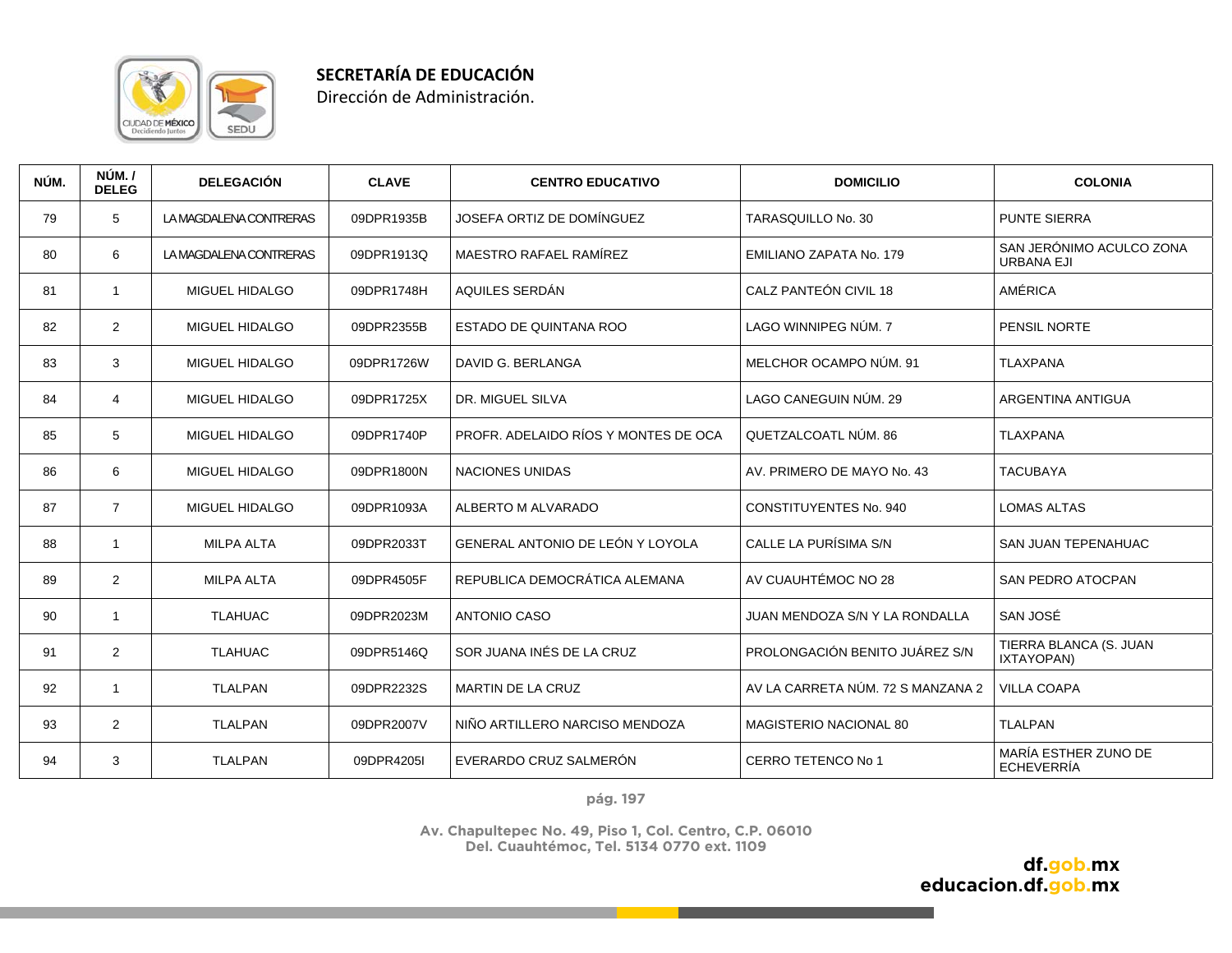

Dirección de Administración.

| NÚM. | NÚM./<br><b>DELEG</b> | <b>DELEGACIÓN</b>          | <b>CLAVE</b> | <b>CENTRO EDUCATIVO</b>        | <b>DOMICILIO</b>                                      | <b>COLONIA</b>       |  |
|------|-----------------------|----------------------------|--------------|--------------------------------|-------------------------------------------------------|----------------------|--|
| 95   | 4                     | <b>TLALPAN</b>             | 09DPR0045K   | PROFR. JOSÉ S. BENÍTEZ         | ADOLFO DE LA HUERTA 131<br>MIGUEL HIDALGO AMPLIACIÓN  |                      |  |
| 96   | $\mathbf{1}$          | <b>VENUSTIANO CARRANZA</b> | 09DPR0984D   | DEFENSORES DE VERACRUZ DE 1914 | ORIENTE 138 NÚM. 134                                  | MOCTEZUMA 2A SECCIÓN |  |
| 97   | $\overline{2}$        | <b>VENUSTIANO CARRANZA</b> | 09DPR2348S   | FRAY MELCHOR DE TALAMANTES     | FERR DE CINTURA S/N Y LECUMBERRI                      | <b>MORELOS</b>       |  |
| 98   | 3                     | <b>VENUSTIANO CARRANZA</b> | 09DPR1085S   | <b>HERMENEGILDO GALEANA</b>    | AV QUETZALCOATL S/N                                   | PEÑÓN DE LOS BAÑOS   |  |
| 99   | 4                     | <b>VENUSTIANO CARRANZA</b> | 09DPR1082V   | HÉROES DE 1914                 | ORIENTE 178 Y NORTE 9 S/N                             | MOCTEZUMA 2A SECCIÓN |  |
| 100  | 5                     | <b>VENUSTIANO CARRANZA</b> | 09DPR1087Q   | HÉROES DE ZACAPOAXTLA          | NORTE 21 NO. 110 BIS                                  | MOCTEZUMA 2A SECCIÓN |  |
| 101  | 6                     | <b>VENUSTIANO CARRANZA</b> | 09DPR2377N   | <b>LORENZA ROSALES</b>         | AV DEL TRABAJO # 228                                  | <b>MORELOS</b>       |  |
| 102  | $\overline{7}$        | <b>VENUSTIANO CARRANZA</b> | 09DPR0952L   | MTRO. ANDRÉS JUÁREZ SANTOS     | NORTE 3 NÚM. 80                                       | MOCTEZUMA 2A SECCIÓN |  |
| 103  | 8                     | <b>VENUSTIANO CARRANZA</b> | 09DPR1064F   | MTRO, LAURO AGUIRRE            | PEÑÓN DE LOS BAÑOS<br>MATILDE MÁRQUEZ S/N             |                      |  |
| 104  | 9                     | <b>VENUSTIANO CARRANZA</b> | 09DPR2319X   | <b>NARCISO MENDOZA</b>         | VALLE GÓMEZ<br>PLATINO Y CANANEA                      |                      |  |
| 105  | 10                    | <b>VENUSTIANO CARRANZA</b> | 09DPR0851N   | <b>MACHTITEOPAN</b>            | AV XOCHITLAN SUR Y XOCHITLAN NTE<br>ARENAL 4A SECCIÓN |                      |  |
| 106  | 11                    | <b>VENUSTIANO CARRANZA</b> | 09DPR2207T   | PROFR. ABEL GAMIZ OLIVAS       | NORTE 200 S/N ESQUINA NORTE 198<br>PENSADOR MEXICANO  |                      |  |
| 107  | 12                    | <b>VENUSTIANO CARRANZA</b> | 09DPR1041V   | PROFR. RAFAEL JIMENEZ          | SUPREMA CORTE DE JUSTICIA S/N<br><b>FEDERAL</b>       |                      |  |
| 108  | $\mathbf{1}$          | <b>XOCHIMILCO</b>          | 09DPR2076R   | <b>GRECIA</b>                  | 2A CERRADA ABASOLO S/N                                | SANTA MARÍA TEPEPAN  |  |
| 109  | $\overline{2}$        | <b>XOCHIMILCO</b>          | 09DPR4156Q   | ANACLETO BÁRCENA ROJAS         | <b>EMILIANO ZAPATA 41-BIS</b>                         | LA ASUNCIÓN          |  |
| 110  | 3                     | <b>XOCHIMILCO</b>          | 09DPR5121H   | <b>OCTAVIO PAZ</b>             | CALLE MUYUGUARDA S/N<br>SAN LORENZO LA CEBADA         |                      |  |

**pág. 198**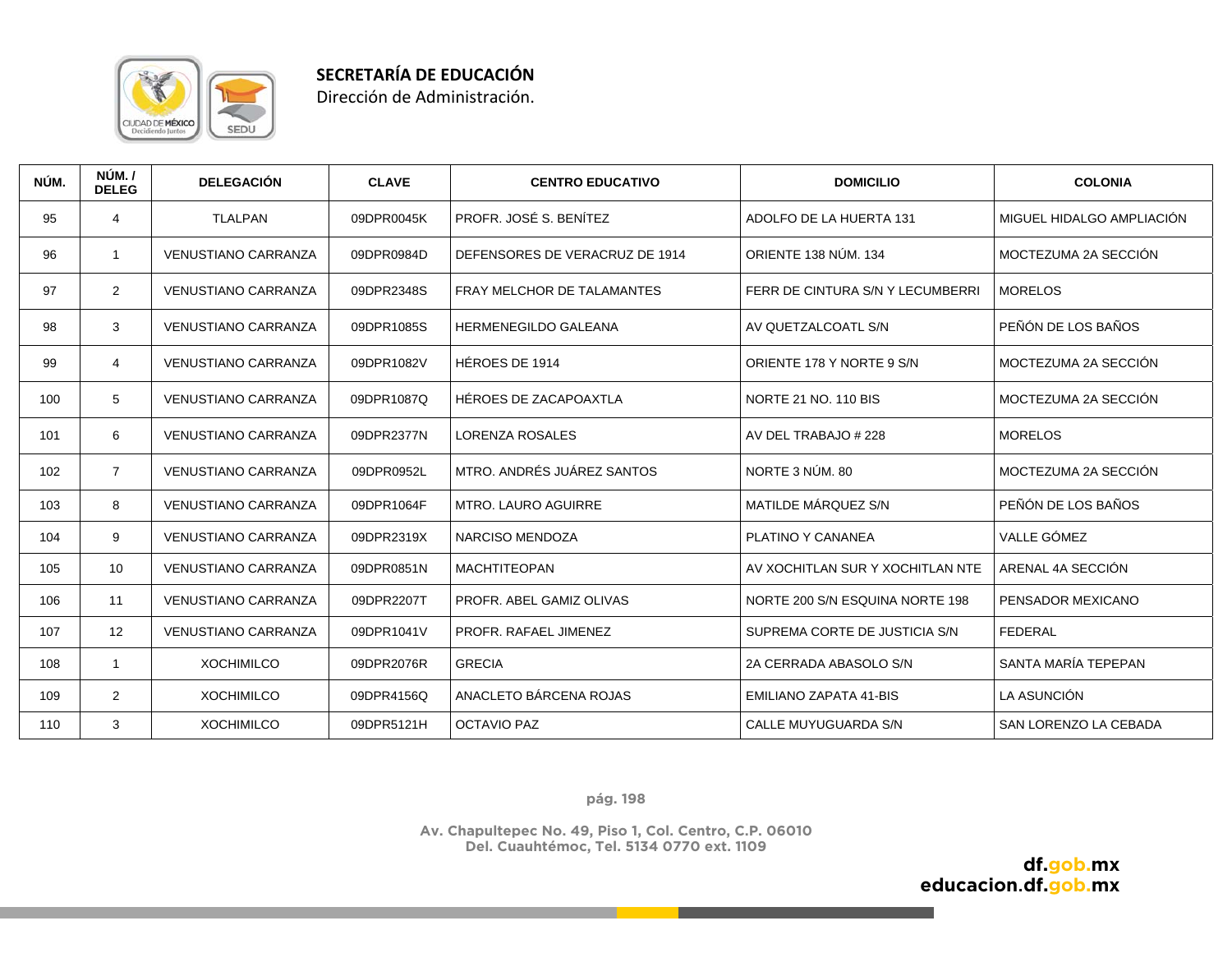

Dirección de Administración.

### **ANEXO 5 OBLIGACIONES FISCALES**

(LOS INTERESADOS EN LA PRESENTE LICITACIÓN, DEBERÁN TRANSCRIBIR EN HOJA MEMBRETADA LA SIGUIENTE PROMOCIÓN E INDICAR LOS CASOS QUE SEAN APLICABLES A SU SITUACIÓN:)

MÉXICO, D.F. A…

ING. SOFÍA AMALIA RIVERA HERNÁNDEZ. DIRECTORA DE ADMINISTRACIÓN **SECRETARÍA DE EDUCACIÓN DEL DISTRITO FEDERAL**  PRESENTE

#### **LICITACIÓN PÚBLICA NACIONAL SEDU/LPN/005/2014 SUMINISTRO DE ALIMENTOS EN 110 ESCUELAS PRIMARIAS EN CHAROLA CON GRADO ALIMENTICIO RECICLABLE CON TRES DIVISIONES TERMOSELLABLES**

EN CUMPLIMIENTO AL SEGUNDO PÁRRAFO DEL ARTÍCULO 51 DE LA LEY DE PRESUPUESTO Y GASTO EFICIENTE DEL DISTRITO FEDERAL, MANIFIESTO BAJO PROTESTA DE DECIR VERDAD, QUE NUESTRA EMPRESA HA CUMPLIDO EN DEBIDA FORMA CON LAS OBLIGACIONES SEÑALADAS POR EL CÓDIGO FISCAL DEL DISTRITO FEDERAL ANTES CITADO, CORRESPONDIENTES A LOS ÚLTIMOS CINCO EJERCICIOS FISCALES REALIZANDO PARA EL EFECTO EL LISTADO DE POR LO MENOS LAS SIGUIENTES CONTRIBUCIONES:

| <b>CONTRIBUCIÓN</b>                                           | <b>APLICA</b> | <b>NO APLICA</b> |
|---------------------------------------------------------------|---------------|------------------|
| IMPUESTO PREDIAL                                              |               |                  |
| IMPUESTO SOBRE LA ADQUISICIÓN DE INMUEBLES                    |               |                  |
| IMPUESTO DE NÓMINAS                                           |               |                  |
| IMPUESTO SOBRE TENENCIA O USO DE VEHÍCULOS                    |               |                  |
| IMPUESTO SOBRE LA ADQUISICIÓN DE VEHÍCULOS AUTOMOTORES USADOS |               |                  |
| IMPUESTO POR LA PRESTACIÓN DE SERVICIOS DE HOSPEDAJE          |               |                  |
| DERECHOS POR EL SUMINISTRO DE AGUA.                           |               |                  |

ASIMISMO MANIFIESTO QUE LA EMPRESA QUE REPRESENTO SE ENCUENTRA EN EL SUPUESTO DE:

| <b>SUPUESTO</b>                                                                   | <b>APLICA</b> | <b>NO APLICA</b> |
|-----------------------------------------------------------------------------------|---------------|------------------|
| LA CAUSACIÓN DE LAS CONTRIBUCIONES ES MENOR A CINCO AÑOS, DEBIDO A QUE LA FECHA A |               |                  |
| PARTIR DE LA CUAL SE GENERARON ES                                                 |               |                  |
|                                                                                   |               |                  |
| l EL DOMICILIO FISCAL SE ENCUENTRA FUERA DEL DISTRITO FEDERAL.                    |               |                  |
|                                                                                   |               |                  |
| EL DOMICILIO FISCAL SE ENCONTRÓ EN EL DISTRITO FEDERAL DENTRO DE LOS ULTIMOS 5    |               |                  |
| AÑOS.                                                                             |               |                  |
| SE CUENTA CON AUTORIZACIÓN PARA PAGO A PLAZO. Y NO SE HA INCURRIDO EN ALGUNO DE   |               |                  |
| LOS SUPUESTOS QUE CONTEMPLA EL CÓDIGO FISCAL DEL DISTRITO FEDERAL. POR LO QUE     |               |                  |
| CESE DICHA AUTORIZACIÓN.                                                          |               |                  |
| I SE ENCUENTRE OBLIGADO A DICTAMINAR EL CUMPLIMIENTO DE SUS OBLIGACIONES O QUE    |               |                  |
| HAYA ADOPTADO POR LA DICTAMINACIÓN. CONFORME A LOS SUPUESTOS QUE MARCA EL         |               |                  |
| CÓDIGO FISCAL DEL DISTRITO FEDERAL.                                               |               |                  |
| EN ESTE CASO SE PRECISA QUE LOS EJERCICIOS Y LAS CONTRIBUCIONES DICTAMINADAS SON  |               |                  |
| LAS SIGUIENTES:                                                                   |               |                  |
| ASIMISMO MANIFIESTO QUE EL DICTAMEN SE ENCUENTRA EN PROCESO DE INTEGRACIÓN POR    |               |                  |
| l PERSONA AUTORIZADA POR EL CÓDIGO FISCAL DEL DISTRITO FEDERAL.                   |               |                  |

ATENTAMENTE.

| RAZON SOCIAL:                                      |  |
|----------------------------------------------------|--|
| NOMBRE DEL REPRESENTANTE LEGAL:                    |  |
| DOMICILIO PARA OIR Y RECIBIR NOTIFICACIONES DENTRO |  |
| DEL DISTRITO FEDERAL:                              |  |
| NOMBRE DE LA PERSONA AUTORIZADA PARA RECIBIR       |  |
| NOTIFICACIONES:                                    |  |
| NÚMERO TELEFÓNICO:                                 |  |
| <b>REGISTRO FEDERAL DE CONTRIBUYENTES:</b>         |  |
| FIRMA DEL REPRESENTANTE LEGAL:                     |  |

### PROTESTO LO NECESARIO

**NOTA: EL PRESENTE FORMATO DEBERÁ SER PRESENTADO EN PAPEL MEMBRETADO DEL LICITANTE.** 



**AV. CHAPULTEPEC NO. 49 PRIMER PISO, COLONIA CENTRO DELEGACIÓN CUAUHTÉMOC, C.P. 06010, TEL. 5134 0770 EXT. 1105**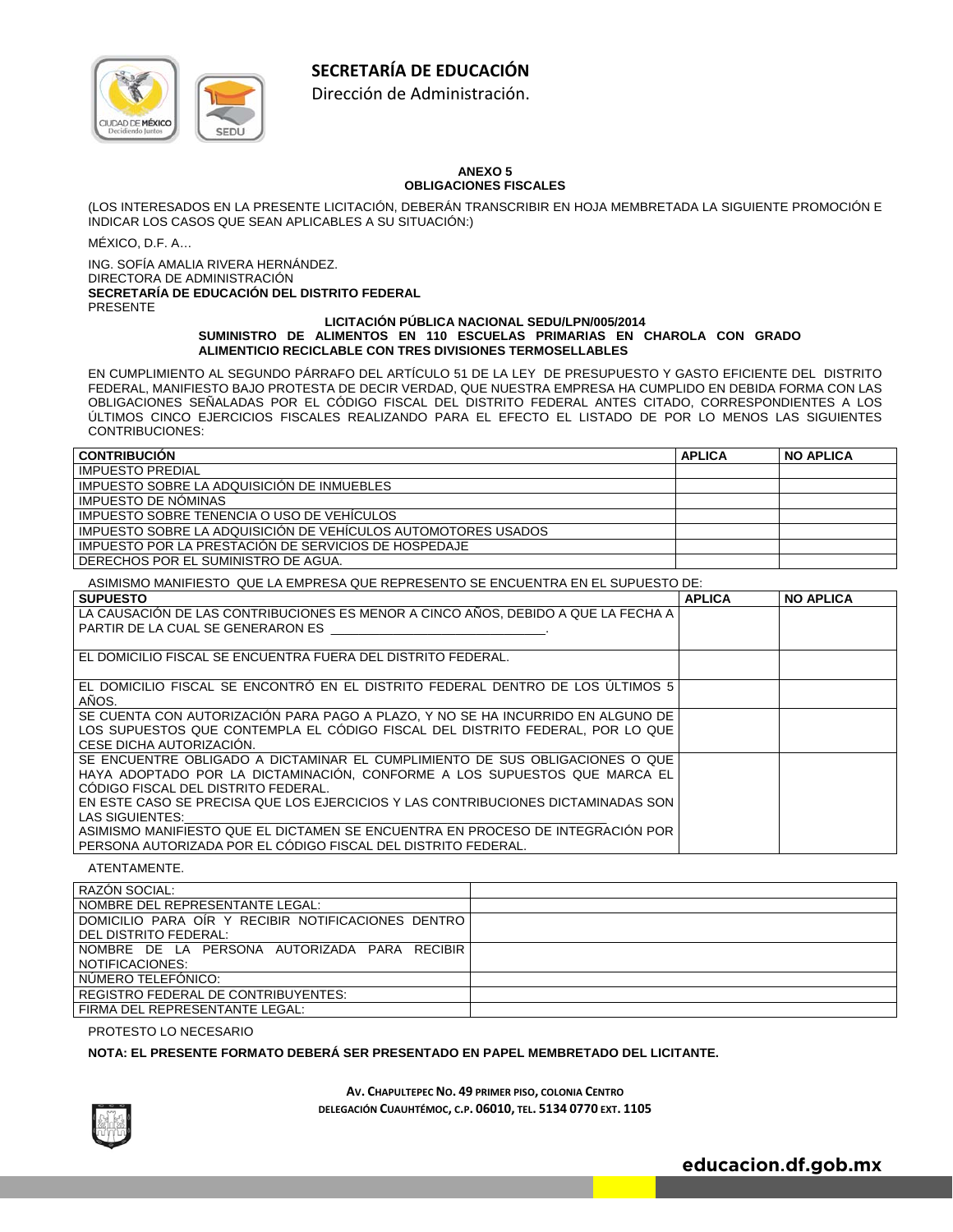

**ANEXO 6** 

MÉXICO, D.F. A…

ING. SOFÍA AMALIA RIVERA HERNÁNDEZ. DIRECTORA DE ADMINISTRACIÓN **SECRETARÍA DE EDUCACIÓN DEL DISTRITO FEDERAL PRESENTE**

#### **LICITACIÓN PÚBLICA NACIONAL SEDU/LPN/005/2014 SUMINISTRO DE ALIMENTOS EN 110 ESCUELAS PRIMARIAS EN CHAROLA CON GRADO ALIMENTICIO RECICLABLE CON TRES DIVISIONES TERMOSELLABLES**

DECLARO, BAJO PROTESTA DE DECIR VERDAD, QUE HE LEÍDO Y QUE CONOZCO TODAS Y CADA UNO DE LOS ANEXOS RELACIONADOS EN LAS BASES DE LA PRESENTE LICITACIÓN ASÍ COMO EL CONTENIDO DEL ACTA DERIVADA DE LA JUNTA DE ACLARACIÓN DE BASES, DOCUMENTOS QUE ME FUERON PROPORCIONADOS POR LA SECRETARIA DE EDUCACIÓN DEL DISTRITO FEDERAL. LO ANTERIOR COMO CONSTANCIA DE MI ACEPTACIÓN A LO ESTIPULADO EN LOS DOCUMENTOS ANTES **MENCIONADOS** 

PROTESTO LO NECESARIO

**NOTA: EL PRESENTE FORMATO DEBERÁ SER PRESENTADO EN PAPEL MEMBRETADO DEL LICITANTE.** 

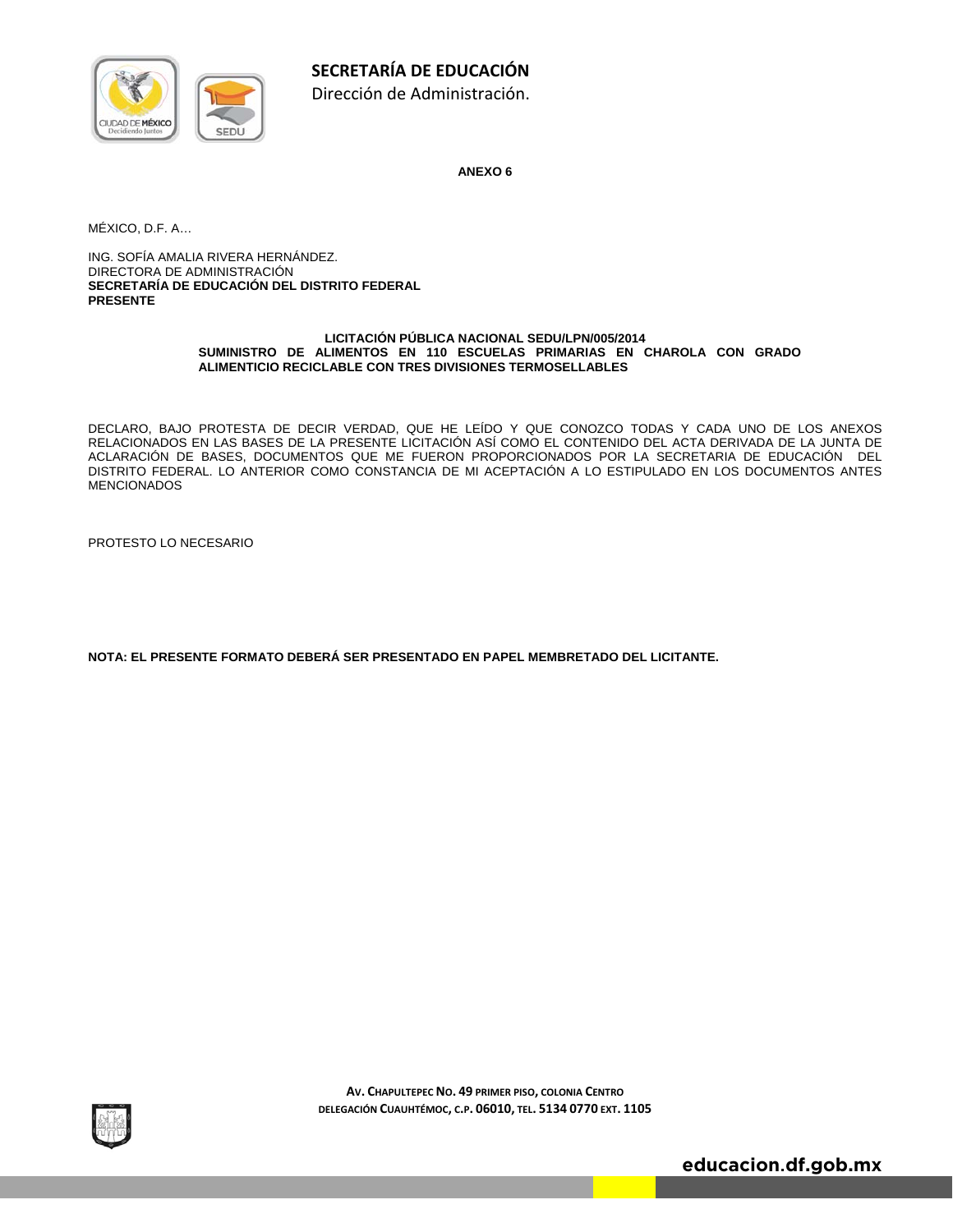

**ANEXO 7** 

MÉXICO, D.F. A…

ING. SOFÍA AMALIA RIVERA HERNÁNDEZ. DIRECTORA DE ADMINISTRACIÓN **SECRETARÍA DE EDUCACIÓN DEL DISTRITO FEDERAL PRESENTE** 

#### **LICITACIÓN PÚBLICA NACIONAL SEDU/LPN/005/2014 SUMINISTRO DE ALIMENTOS EN 110 ESCUELAS PRIMARIAS EN CHAROLA CON GRADO ALIMENTICIO RECICLABLE CON TRES DIVISIONES TERMOSELLABLES**

DECLARO, BAJO PROTESTA DE DECIR VERDAD, QUE ME COMPROMETO A QUE MIS REPRESENTANTES, DIRECTIVOS Y EMPLEADOS NO INCURRIRÁN EN PRÁCTICAS NO ÉTICAS O ILEGALES DURANTE EL PROCEDIMIENTO DE LA LICITACIÓN PÚBLICA, ASÍ COMO EN EL PROCESO DE FORMALIZACIÓN Y VIGENCIA DEL CONTRATO, Y EN SU CASO LOS CONVENIOS QUE SE CELEBREN, INCLUYENDO LOS ACTOS QUE DE ÉSTOS DERIVEN.

PROTESTO LO NECESARIO

**NOTA: EL PRESENTE FORMATO DENEGRA SER PRESENTADO EN PAPEL MEMBRETADO DEL LICITANTE** 



**AV. CHAPULTEPEC NO. 49 PRIMER PISO, COLONIA CENTRO DELEGACIÓN CUAUHTÉMOC, C.P. 06010, TEL. 5134 0770 EXT. 1105**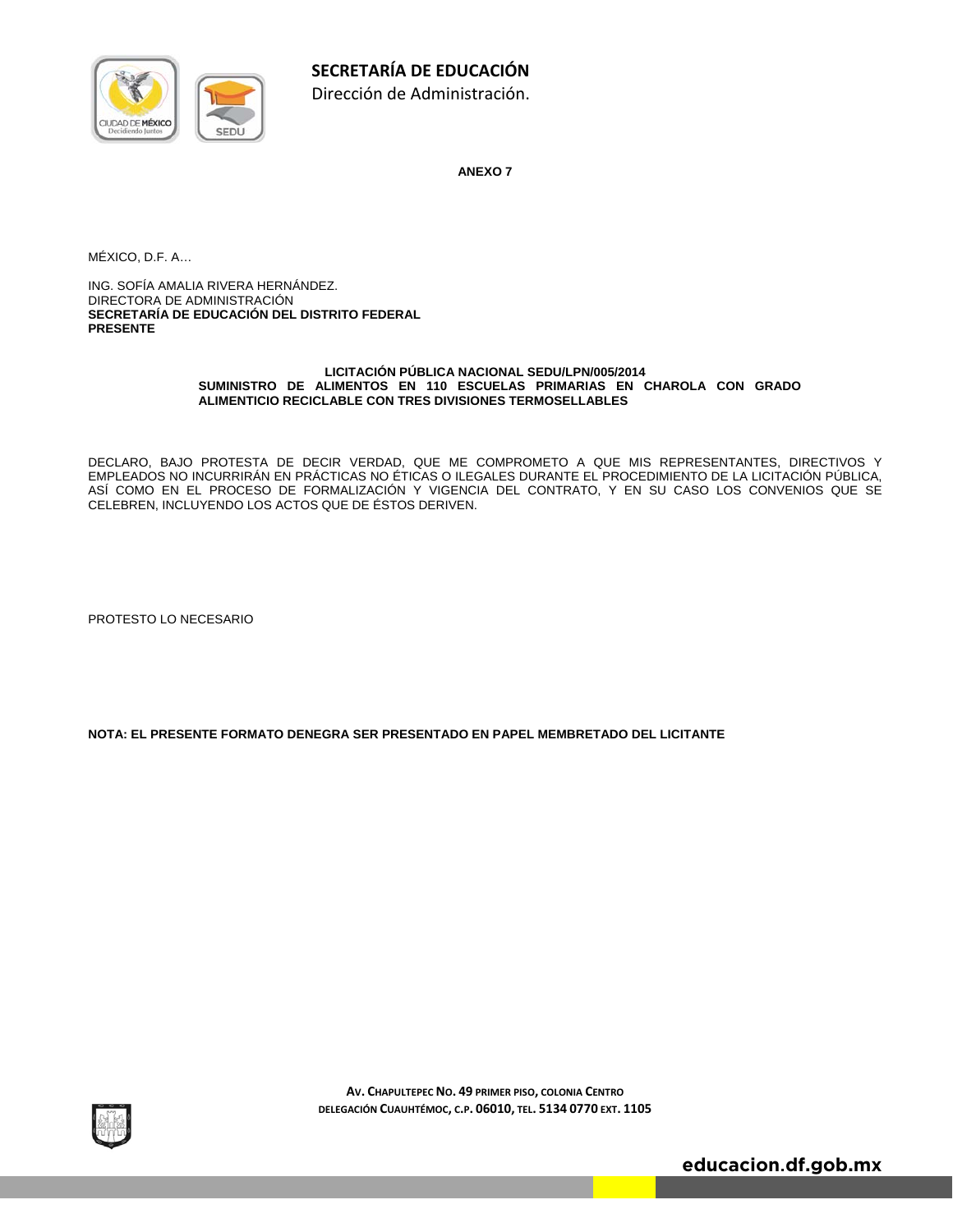

**ANEXO 8** 

**MÉXICO, D.F. A…** 

ING. SOFÍA AMALIA RIVERA HERNÁNDEZ. DIRECTORA DE ADMINISTRACIÓN **SECRETARÍA DE EDUCACIÓN DEL DISTRITO FEDERAL PRESENTE** 

#### **LICITACIÓN PÚBLICA NACIONAL SEDU/LPN/005/2014 SUMINISTRO DE ALIMENTOS EN 110 ESCUELAS PRIMARIAS EN CHAROLA CON GRADO ALIMENTICIO RECICLABLE CON TRES DIVISIONES TERMOSELLABLES**

DECLARO, BAJO PROTESTA DE DECIR VERDAD, QUE LA EMPRESA QUE REPRESENTO NO TIENE INCUMPLIMIENTO DE CONTRATOS VIGENTES CON DEPENDENCIAS, ÓRGANOS DESCONCENTRADOS, DELEGACIONES O ENTIDADES DE LA ADMINISTRACIÓN PÚBLICA DEL DISTRITO FEDERAL

PROTESTO LO NECESARIO

**NOTA: EL PRESENTE FORMATO DEBERÁ SER PRESENTADO EN PAPEL MEMBRETADO DEL LICITANTE.** 



**AV. CHAPULTEPEC NO. 49 PRIMER PISO, COLONIA CENTRO DELEGACIÓN CUAUHTÉMOC, C.P. 06010, TEL. 5134 0770 EXT. 1105**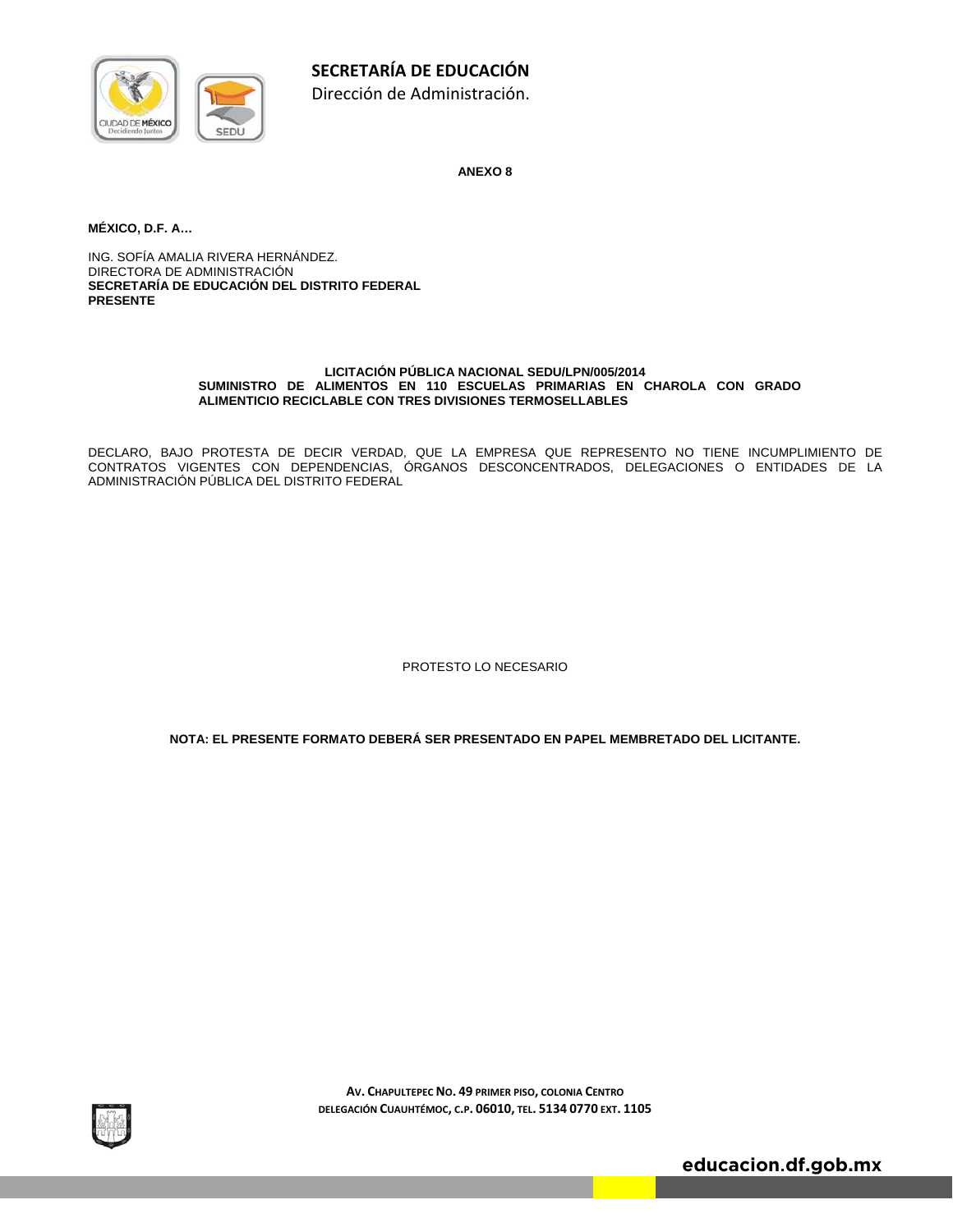

**MÉXICO, D.F. A…** 

ING. SOFÍA AMALIA RIVERA HERNÁNDEZ. DIRECTORA DE ADMINISTRACIÓN **SECRETARÍA DE EDUCACIÓN DEL DISTRITO FEDERAL PRESENTE** 

### **ANEXO 9 PROPUESTA ECONÓMICA**

#### **LICITACIÓN PÚBLICA NACIONAL SEDU/LPN/005/2014 SUMINISTRO DE ALIMENTOS EN 110 ESCUELAS PRIMARIAS EN CHAROLA CON GRADO ALIMENTICIO RECICLABLE CON TRES DIVISIONES TERMOSELLABLES**

| <b>PARTIDA</b> | <b>DESCRIPCIÓN</b>                                                                                                                                                                                                                                                    | <b>UNIDAD</b>  | <b>PRECIO</b><br>DE<br><b>UNITARIO</b><br><b>MEDIDA</b> | <b>CANTIDAD DE</b><br><b>CHAROLAS</b> |                 | <b>IMPORTE</b> |               |
|----------------|-----------------------------------------------------------------------------------------------------------------------------------------------------------------------------------------------------------------------------------------------------------------------|----------------|---------------------------------------------------------|---------------------------------------|-----------------|----------------|---------------|
|                |                                                                                                                                                                                                                                                                       |                |                                                         | <b>MÍNIMO</b>                         | <b>MÁXIMO</b>   | <b>MÍNIMO</b>  | <b>MÁXIMO</b> |
| ÚNICA          | <b>DE</b><br><b>SUMINISTRO</b><br>ALIMENTOS EN<br>110<br><b>ESCUELAS</b><br><b>DEL</b><br><b>PRIMARIAS</b><br>DISTRITO FEDERAL<br>EN CHAROLA CON<br><b>GRADO ALIMENTICIO</b><br><b>RECICLABLE</b><br><b>CON</b><br><b>DIVISIONES</b><br>TRES<br><b>TERMOSELLABLES</b> | <b>CHAROLA</b> |                                                         |                                       |                 |                |               |
|                |                                                                                                                                                                                                                                                                       |                |                                                         |                                       | <b>SUBTOTAL</b> |                |               |
|                |                                                                                                                                                                                                                                                                       |                |                                                         |                                       | <b>IVA</b>      |                |               |
|                |                                                                                                                                                                                                                                                                       |                |                                                         |                                       | <b>TOTAL</b>    |                |               |

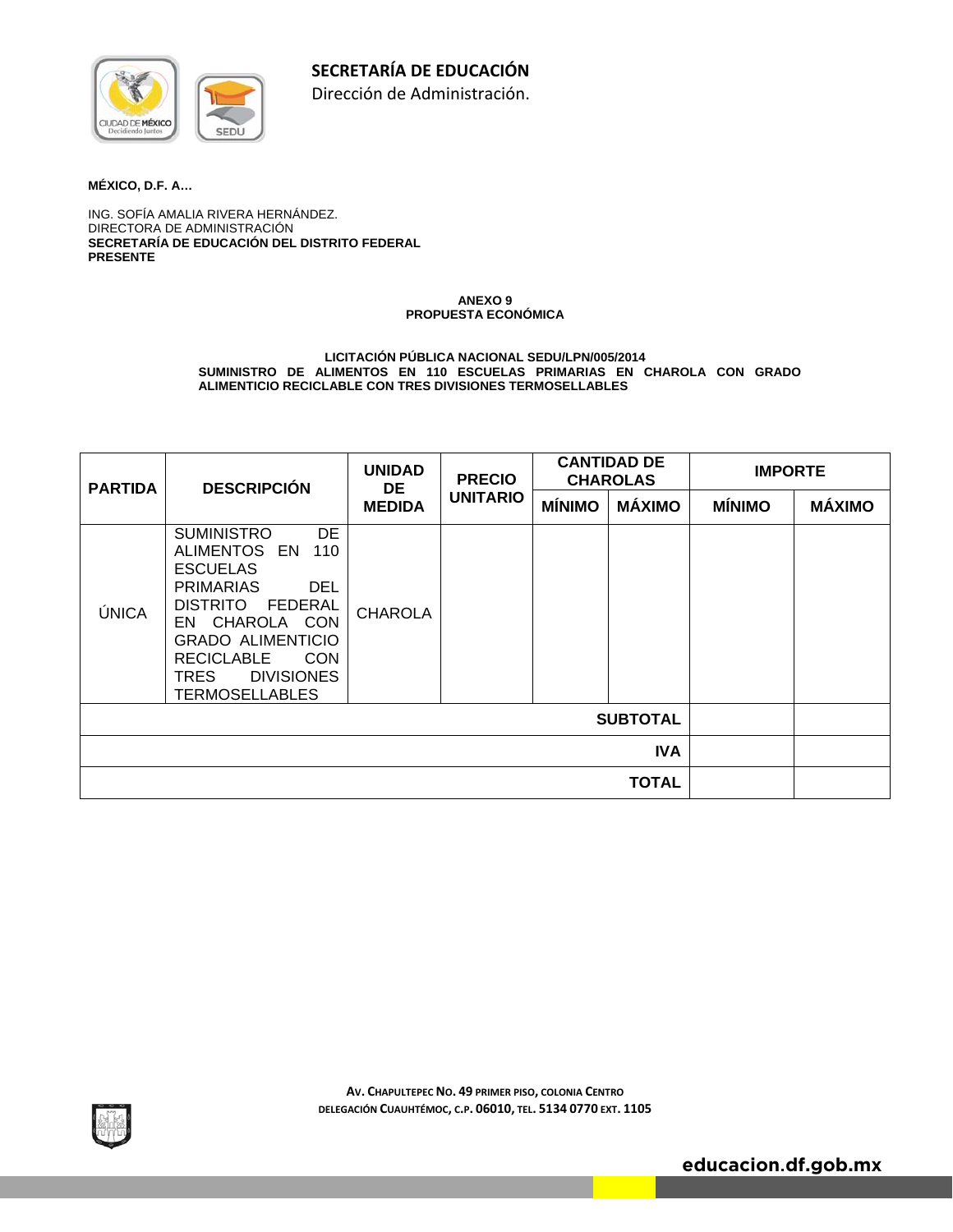

#### **ANEXO 10 PROPUESTA DEL "LICITANTE" PARA ADJUDICAR A MEJOR CONDICIÓN DE PRECIO**

**SECRETARÍA DE EDUCACIÓN**Dirección de Administración.

**Con fundamento en lo establecido en el artículo 43 fracción II segundo párrafo de la Ley de Adquisiciones, para el Distrito Federal que a la letra dice:** Se comunicará a los participantes que en ese mismo acto, podrán ofertar un precio más bajo por los bienes o servicios objeto de la licitación o invitación restringida, en beneficio del área Convocante, con la finalidad de resultar adjudicados, respecto de la propuesta que originalmente haya resultado más benéfica para el área Convocante, lo cual podrán efectuar, siempre y cuando, en el acto se encuentre la persona que cuente con poderes de representación de la persona física o moral licitante, lo que deberá ser acreditado en el mismo acto. De conformidad con los Lineamientos Generales para la Presentación de Precios Más Bajos para los Bienes y Servicios Objeto del Procedimiento Licitatorio, publicados el 14 de Abril del año 2010 en la Gaceta Oficial del Distrito Federal, se establecen los fines y procedimientos a realizar por la convocante, a efecto de que los participantes presenten precios más bajos en términos porcentuales para los bienes objeto del presente procedimiento.

| LICITACION PUBLICA NACIONAL:             | Concepto                                                                                                                                                |
|------------------------------------------|---------------------------------------------------------------------------------------------------------------------------------------------------------|
| SEDU/LPN/005/2014                        | SUMINISTRO DE ALIMENTOS A 110 ESCUELAS PRIMARIAS DEL DISTRITO FEDERAL EN CHAROLA CON<br>GRADO ALIMENTICIO RECICLABLE CON TRES DIVISIONES TERMOSELLABLES |
| Persona Física o Moral:                  |                                                                                                                                                         |
| Documento que acredita su representación |                                                                                                                                                         |

| Partida | Precio Unitario | Primera<br>Ronda | Segunda<br>Ronda | Fercera<br>Ronda | Cuarta<br>Ronda | Quinta<br>Ronda | Sexta<br>Ronda | Séptima<br>Ronda | Precio Unitario<br>Definitivo |
|---------|-----------------|------------------|------------------|------------------|-----------------|-----------------|----------------|------------------|-------------------------------|
| ÚNICA   |                 |                  |                  |                  |                 |                 |                |                  |                               |

| SOSTENIMIENTO DE PRECIO DEFINITIVO |
|------------------------------------|
| DEL REPRESENTANTE LEGAL            |
|                                    |
|                                    |
|                                    |
| <b>NOMBRE, FIRMA Y FECHA</b>       |

**CLÁUSULA:** Una vez determinado el participante que haya ofertado el precio más bajo por los bienes o servicios requeridos y como consecuencia haya resultado adjudicado, se compromete a sostener y cumplir la presente propuesta conforme a lo estipulado por el representante legal debidamente acreditado por la empresa que representa.



**AV. CHAPULTEPEC NO. 49 PRIMER PISO, COLONIA CENTRO DELEGACIÓN CUAUHTÉMOC, C.P. 06010, TEL. 5134 0770 EXT. 1105**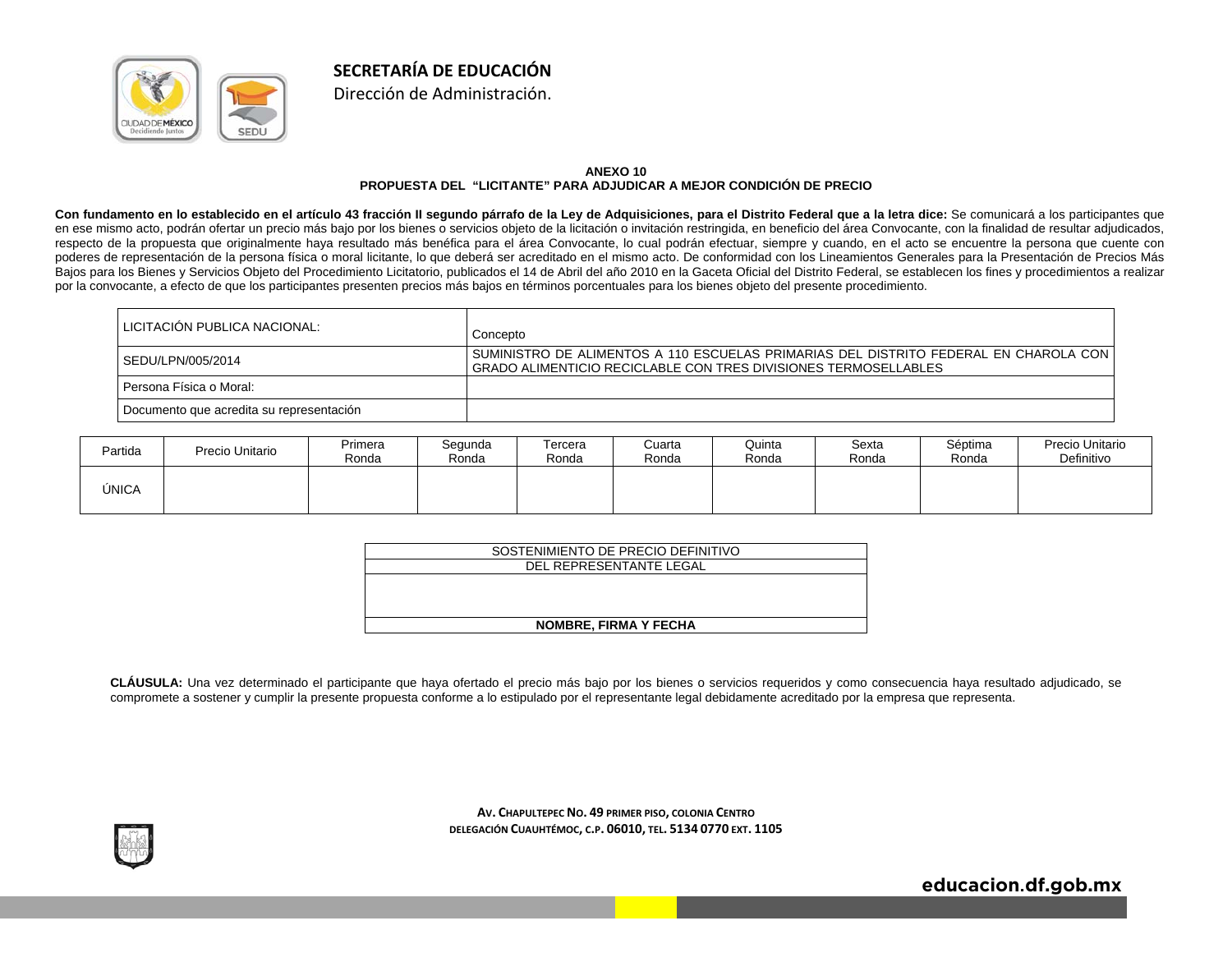

AD DE MÉXICO **SEDI** 

Dirección de Administración.

### **ANEXO 11 FORMATO DE FIANZA DE SOSTENIMIENTO DE PROPUESTA**

\_\_\_\_\_\_\_\_(1)\_\_\_\_\_\_\_\_ EN EJERCICIO DE LA AUTORIZACIÓN QUE LE FUE CONCEDIDA POR LA SECRETARÍA DE HACIENDA Y CRÉDITO PÚBLICO, DE CONFORMIDAD CON LO DISPUESTO EN LA LEY FEDERAL DE INSTITUCIONES DE FIANZAS, SE<br>CONSTITUYE FIADORA HASTA POR LA SUMA DE \_\_\_\_\_\_(2)\_\_\_\_\_\_\_ M/N, A FAVOR DE LA SECRETARÍA DE FINANZAS DEL M/N, A FAVOR DE LA SECRETARÍA DE FINANZAS DEL GOBIERNO DEL DISTRITO FEDERAL PARA GARANTIZAR POR \_\_\_\_\_\_\_\_(3)\_\_\_\_\_\_\_\_ CON DOMICILIO EN \_\_\_\_\_\_\_\_(4)\_\_\_\_\_\_\_\_, EL SOSTENIMIENTO DE LA PROPUESTA PRESENTADA PARA PARTICIPAR EN EL PROCEDIMIENTO DE LICITACIÓN PÚBLICA NACIONAL No SEDU/LPN/005/2014 CONVOCADA POR EL GOBIERNO DEL DISTRITO FEDERAL, A TRAVÉS DE LA SECRETARIA DE EDUCACIÓN DEL DISTRITO FEDERAL, TENIENDO POR OBJETO **EL SUMINISTRO DE ALIMENTOS A 110 ESCUELAS PRIMARIAS DEL DISTRITO FEDERAL EN CHAROLA CON GRADO ALIMENTICIO RECICLABLE CON TRES DIVISIONES TERMOSELLABLES** ESTA GARANTÍA ESTARÁ VIGENTE HASTA QUE EL GOBIERNO DEL DISTRITO FEDERAL MANIFIESTE EXPRESAMENTE POR ESCRITO LA DEVOLUCIÓN PARA SU CANCELACIÓN, DE CONFORMIDAD CON LA LEY DE ADQUISICIONES PARA EL DISTRITO FEDERAL, SU REGLAMENTO Y DEMÁS QUE RESULTEN APLICABLES. (FIN DE TEXTO).

#### **NOTAS:**

- (1) NOMBRE DE LA AFIANZADORA.
- (2) IMPORTE EN MONEDA NACIONAL CON NÚMERO Y LETRA, SEGÚN LA MAGNITUD DE LA COTIZACIÓN SIN CONSIDERAR EL IMPUESTO AL VALOR AGREGADO.
- (3) RAZÓN SOCIAL DE LA EMPRESA.
- (4) DOMICILIO DE LA EMPRESA.